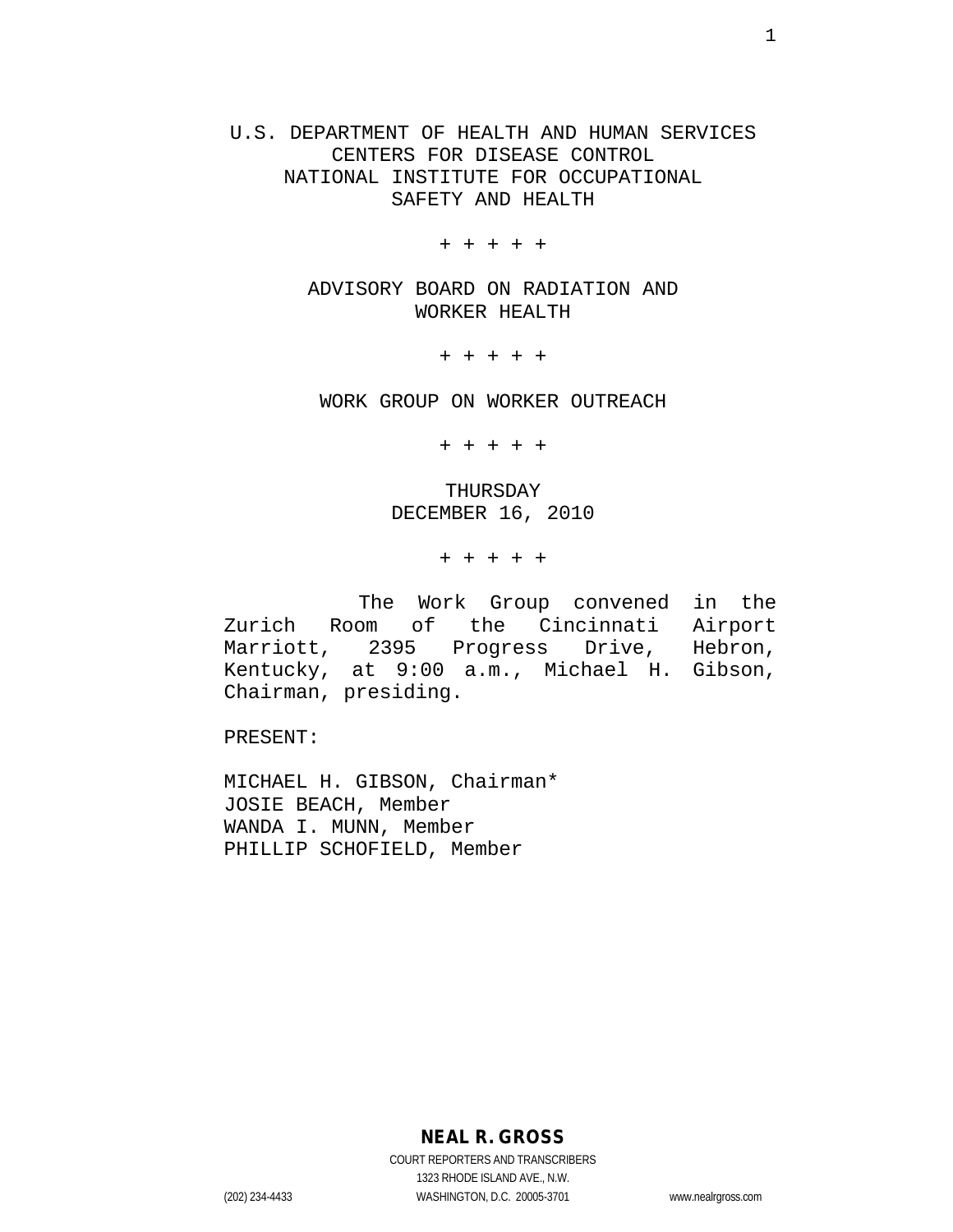ALSO PRESENT:

TED KATZ, Designated Federal Official LYNN AYERS, SC&A\* TERRIE BARRIE, ANWAG\* BUCK CAMERON, ATL\* MARY ELLIOTT, ATL\* CHRIS ELLISON, DCAS\* JOE FITZGERALD, SC&A STU HINNEFELD, DCAS\* EMILY HOWELL, HHS\* J.J. JOHNSON, DCAS\* MARK LEWIS, ATL\* JENNY LIN, HHS VERNON MCDOUGALL, ATL ARJUN MAKHIJANI, SC&A\* KATHY ROBERTSON-DEMERS, SC&A

\*Participating via telephone

## **NEAL R. GROSS**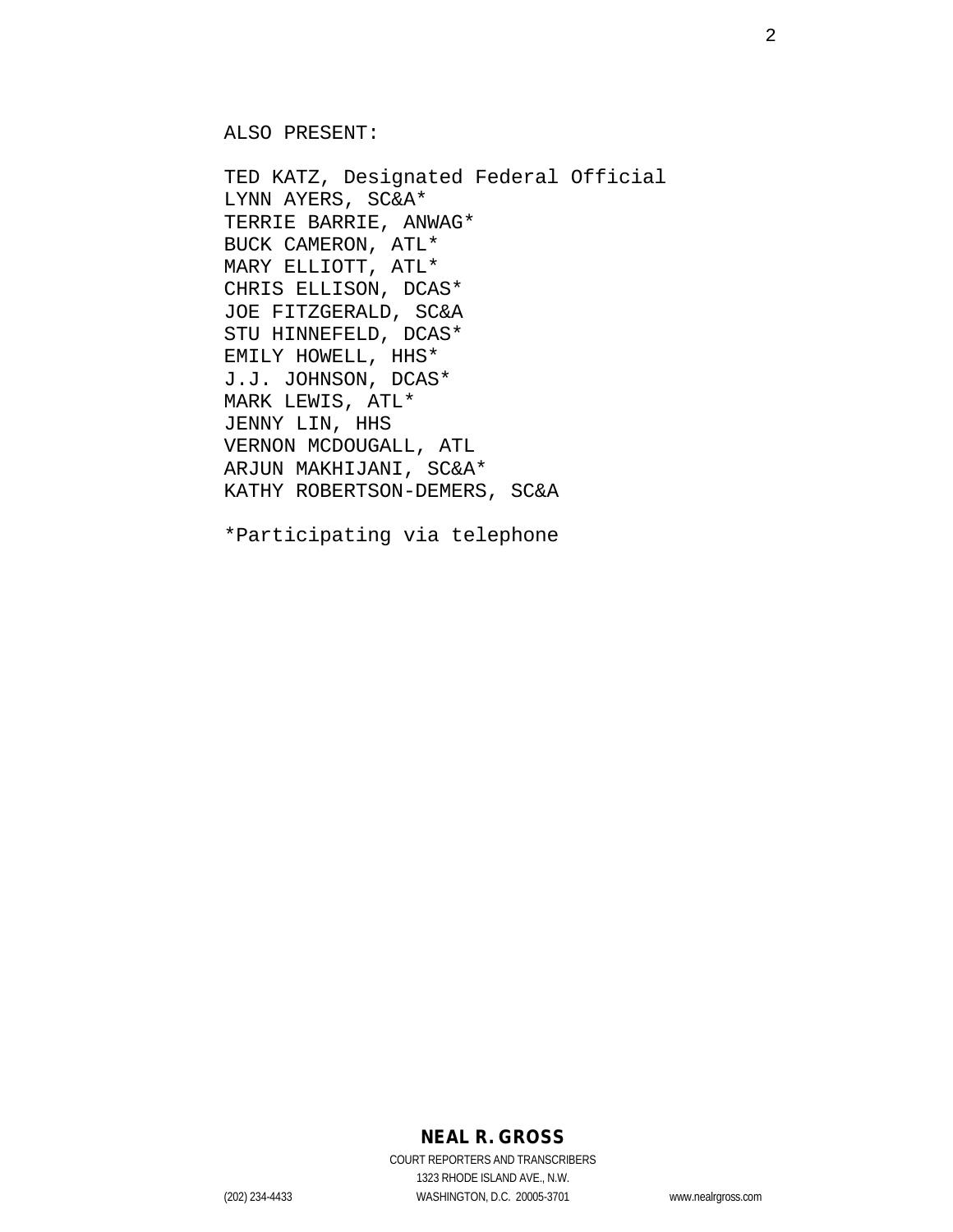C-O-N-T-E-N-T-S

| Call to order                                                                   |          | 5   |
|---------------------------------------------------------------------------------|----------|-----|
| Roll call                                                                       |          | 5   |
| Draft Objective 3 Evaluation Plan                                               |          | 8   |
| Kathy Robertson-DeMers                                                          |          | 9   |
| Discussion                                                                      |          | 12  |
| Follow-up Review of the Outreach<br>Tracking System, the Status of<br>Finding 3 |          | 111 |
| Kathy Robertson-DeMers                                                          |          | 112 |
| Discussion                                                                      |          | 120 |
| Issues Matrix for OCAS PROC-12<br>and ORAU PROC-97                              |          | 145 |
| Kathy Robertson-DeMers                                                          |          | 145 |
| Finding 1                                                                       |          | 145 |
| J.J. Johnson                                                                    |          | 147 |
| Discussion                                                                      |          | 151 |
| Finding 2                                                                       |          | 175 |
| J.J. Johnson                                                                    | 175, 186 |     |
| Discussion                                                                      | 178, 187 |     |
| Finding 3                                                                       |          | 188 |
| Discussion                                                                      |          | 188 |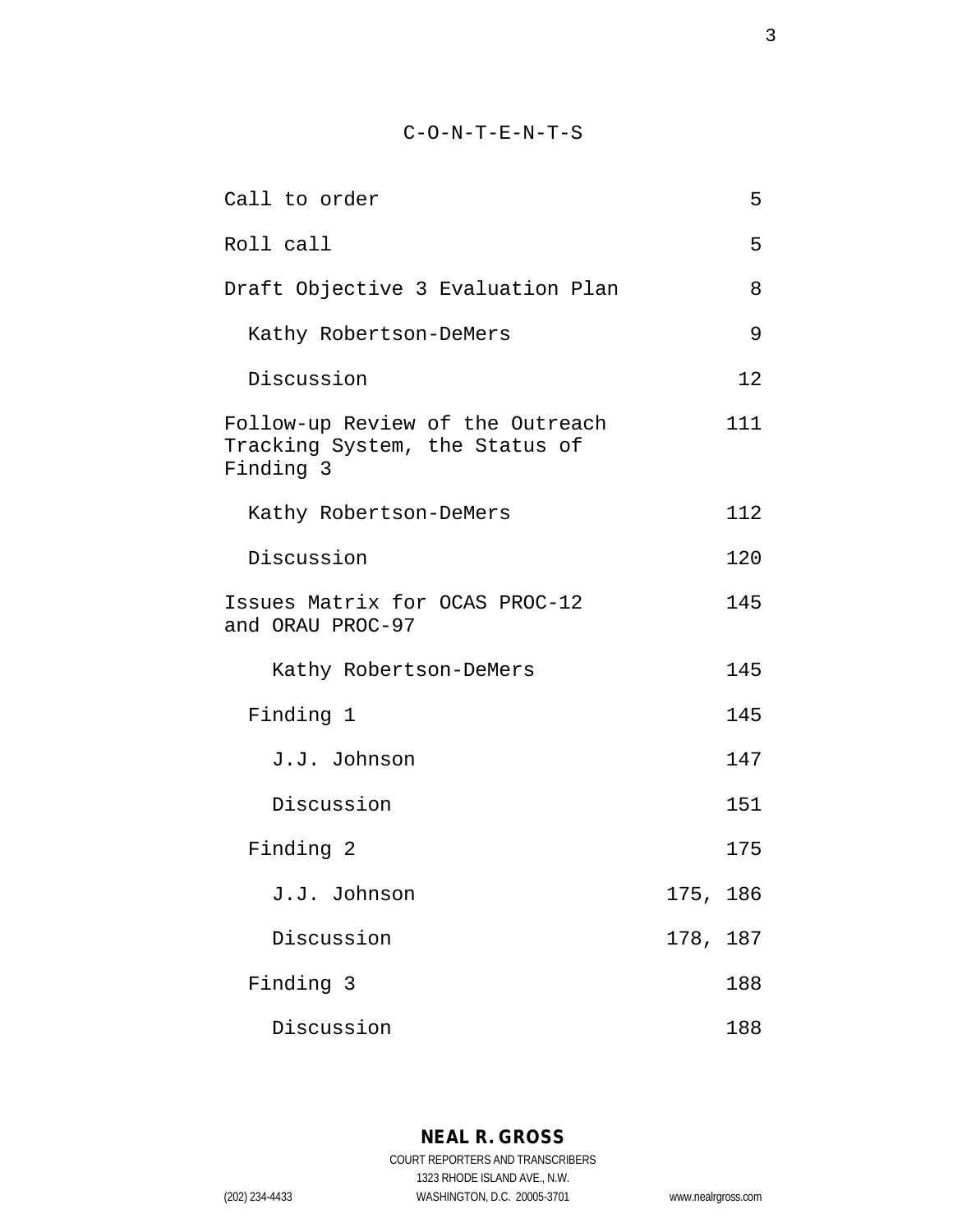C-O-N-T-E-N-T-S

| Finding 4                                        | 188 |
|--------------------------------------------------|-----|
| J.J. Johnson                                     | 188 |
| Discussion                                       | 190 |
| Finding 5                                        | 220 |
| J.J. Johnson                                     | 220 |
| Stu Hinnefeld                                    | 220 |
| Observation 1                                    | 223 |
| J.J. Johnson                                     | 223 |
| Observation 2                                    | 225 |
| J.J. Johnson                                     | 225 |
| Observation 3                                    | 227 |
| J.J. Johnson                                     | 227 |
| Observation 4                                    | 242 |
| J.J. Johnson                                     | 242 |
| Observation 5                                    | 244 |
| J.J. Johnson                                     | 244 |
| Worker Comments                                  | 255 |
| Terrie Barrie (read by Ted Katz)<br><b>ANWAG</b> | 256 |
| PROC-97                                          | 260 |
| Kathy Robertson-DeMers                           | 260 |
| Future Meetings                                  | 269 |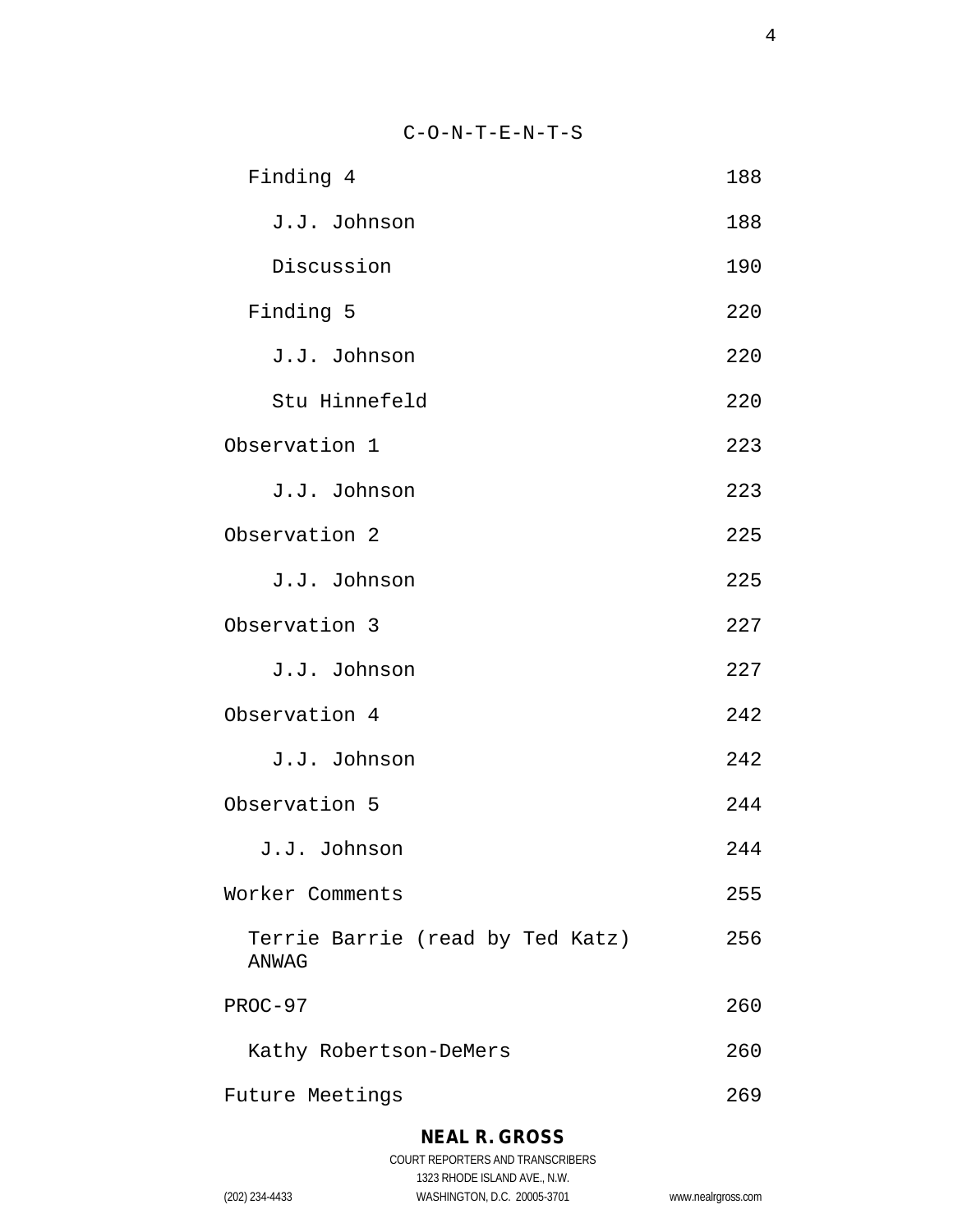1 P-R-O-C-E-E-D-I-N-G-S 2 9:01 a.m. 3 MR. KATZ: This is the Advisory 4 Board on Radiation and Worker Health, Worker 5 Outreach Workgroup. 6 My name is Ted Katz. I'm the 7 Designated Federal Official to the Advisory 8 Board. 9 And beginning roll call, with 10 Board Members in the room. Oh, actually, 11 let's begin with on the phone with our Chair. 12 CHAIRMAN GIBSON: Yes, Ted, this 13 is Mike. I'm here. 14 MR. KATZ: And in the room? 15 MEMBER BEACH: Josie Beach, Board 16 Member. 17 MEMBER SCHOFIELD: Phil Schofield, 18 Board Member. 19 MEMBER MUNN: Wanda Munn, Board 20 Member. 21 MR. KATZ: Very good. And are 22 there any other Board Members on the phone?

> **NEAL R. GROSS** COURT REPORTERS AND TRANSCRIBERS

1323 RHODE ISLAND AVE., N.W. (202) 234-4433 WASHINGTON, D.C. 20005-3701 www.nealrgross.com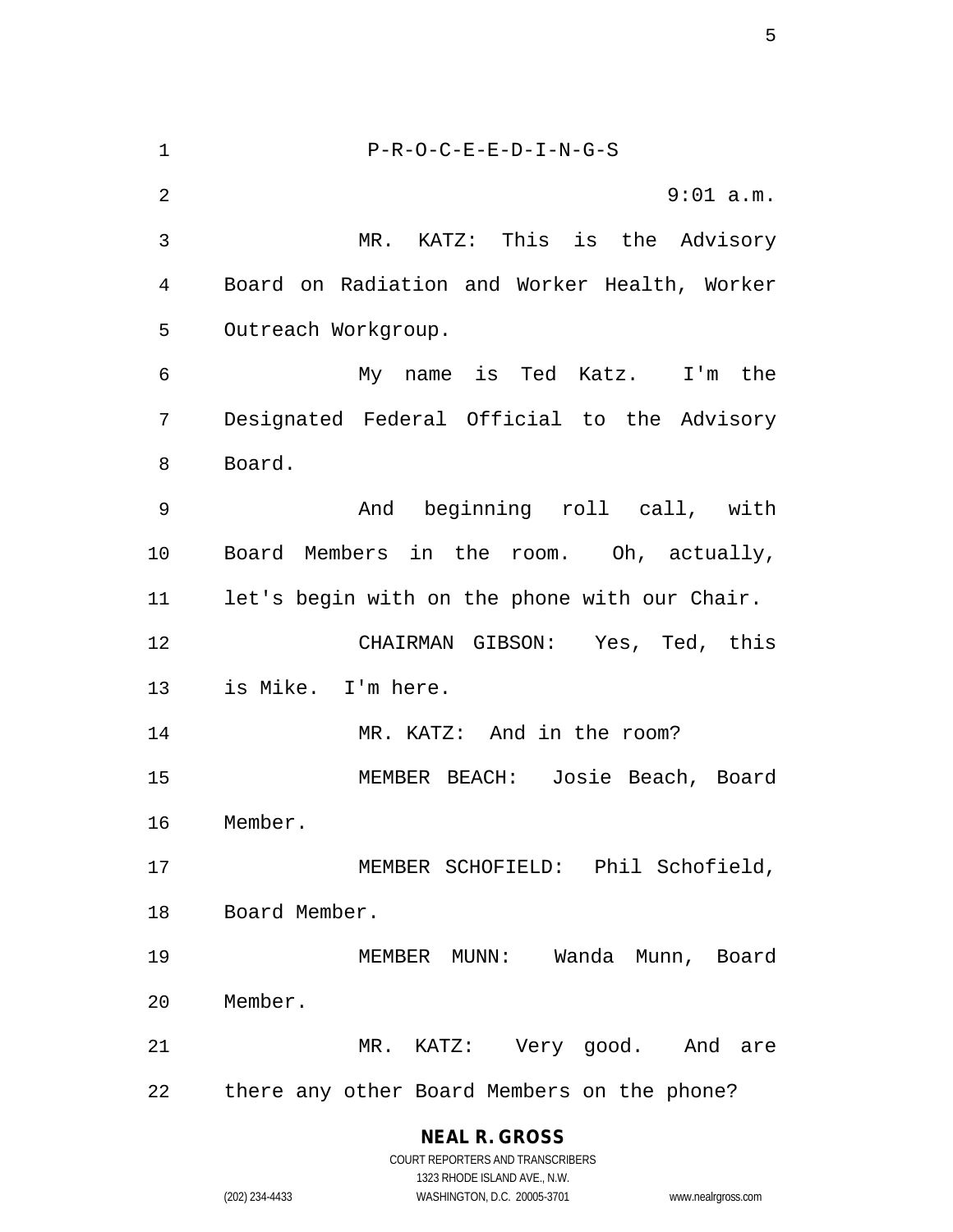1 (No response.) 2 No? Okay. And NIOSH-ORAU Team 3 did not make it in with the exception of Vern 4 McDougall. 5 MR. McDOUGALL: Vern McDougall, 6 ATL. 7 MR. KATZ: ATL, actually. 8 But on the line? 9 MR. HINNEFELD: Stu Hinnefeld, 10 DCAS. 11 MS. ELLISON: This is Chris 12 Ellison, DCAS. 13 MR. JOHNSON: J.J. Johnson, DCAS. 14 MR. LEWIS: Mark Lewis, ATL. 15 MS. ELLIOTT: Mary Elliott, ATL. 16 MR. CAMERON: Buck Cameron, ATL. 17 MR. KATZ: Was that Buck? 18 MR. CAMERON: Yes. 19 MR. KATZ: Welcome all of you. 20 SC&A team in the room? 21 MR. FITZGERALD: Joe Fitzgerald,

22 SC&A.

**NEAL R. GROSS** COURT REPORTERS AND TRANSCRIBERS

1323 RHODE ISLAND AVE., N.W. (202) 234-4433 WASHINGTON, D.C. 20005-3701 www.nealrgross.com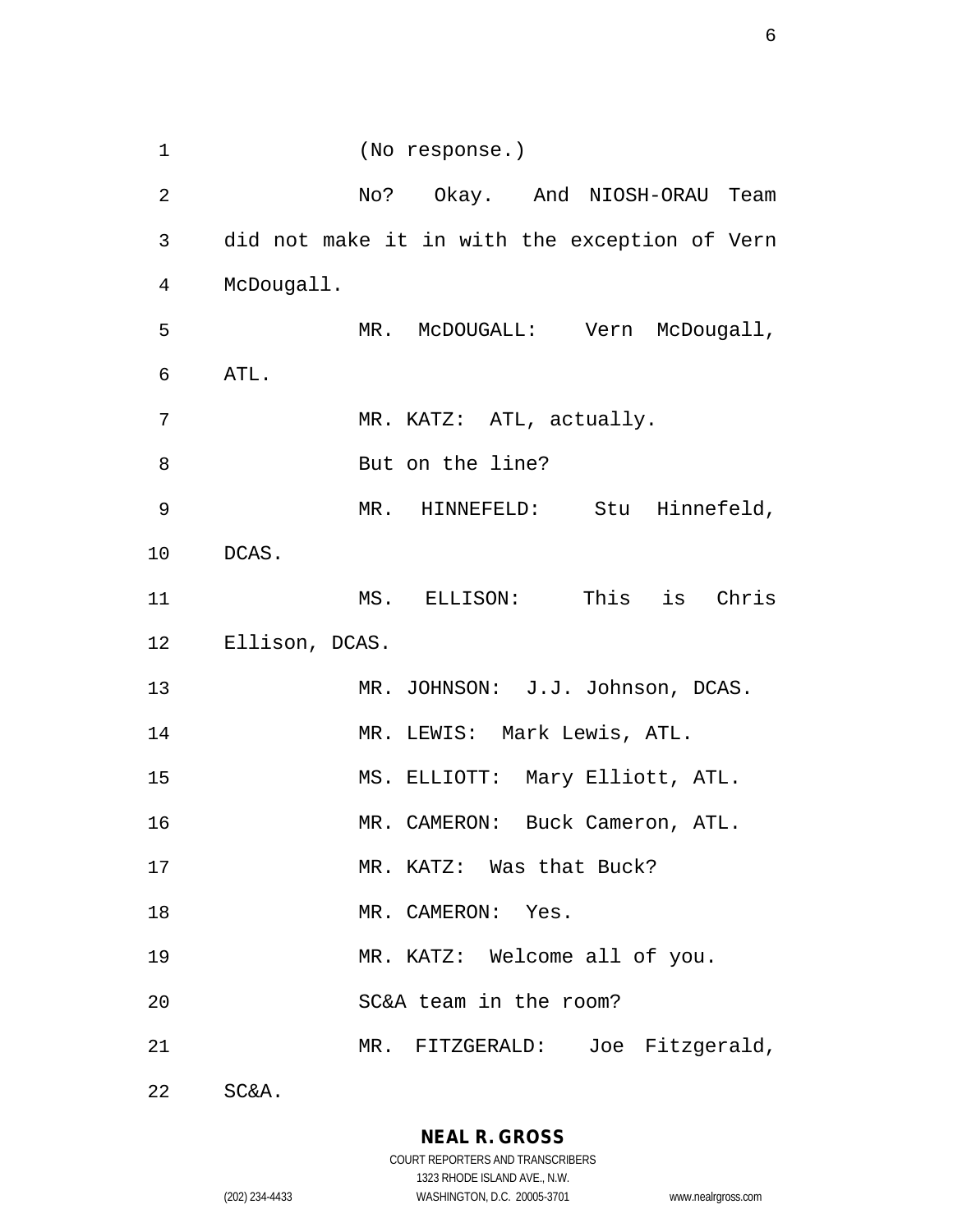1 MS. ROBERTSON-DEMERS: Kathy 2 Robertson-DeMers, SC&A. 3 MR. KATZ: SC&A team on the line? 4 And there are no members of the 5 public in the room. 6 Any members of the public on the 7 line? 8 MS. BARRIE: This is Terrie Barrie 9 with ANWAG. 10 MR. KATZ: Welcome, Terrie. 11 MS. BARRIE: Good morning. 12 MR. KATZ: You are constant 13 company for us. Thank you. 14 Any others? Oh, oh, sorry. And 15 also, HHS or other federal officials or 16 contractors to the fed in the room? 17 MS. LIN: Jenny Lin, HHS. 18 MR. KATZ: And on the line? 19 MS. HOWELL: Emily Howell, HHS. 20 MR. KATZ: Welcome, Emily. 21 Okay, we're all set to go. 22 Just let me remind everyone on the

#### **NEAL R. GROSS** COURT REPORTERS AND TRANSCRIBERS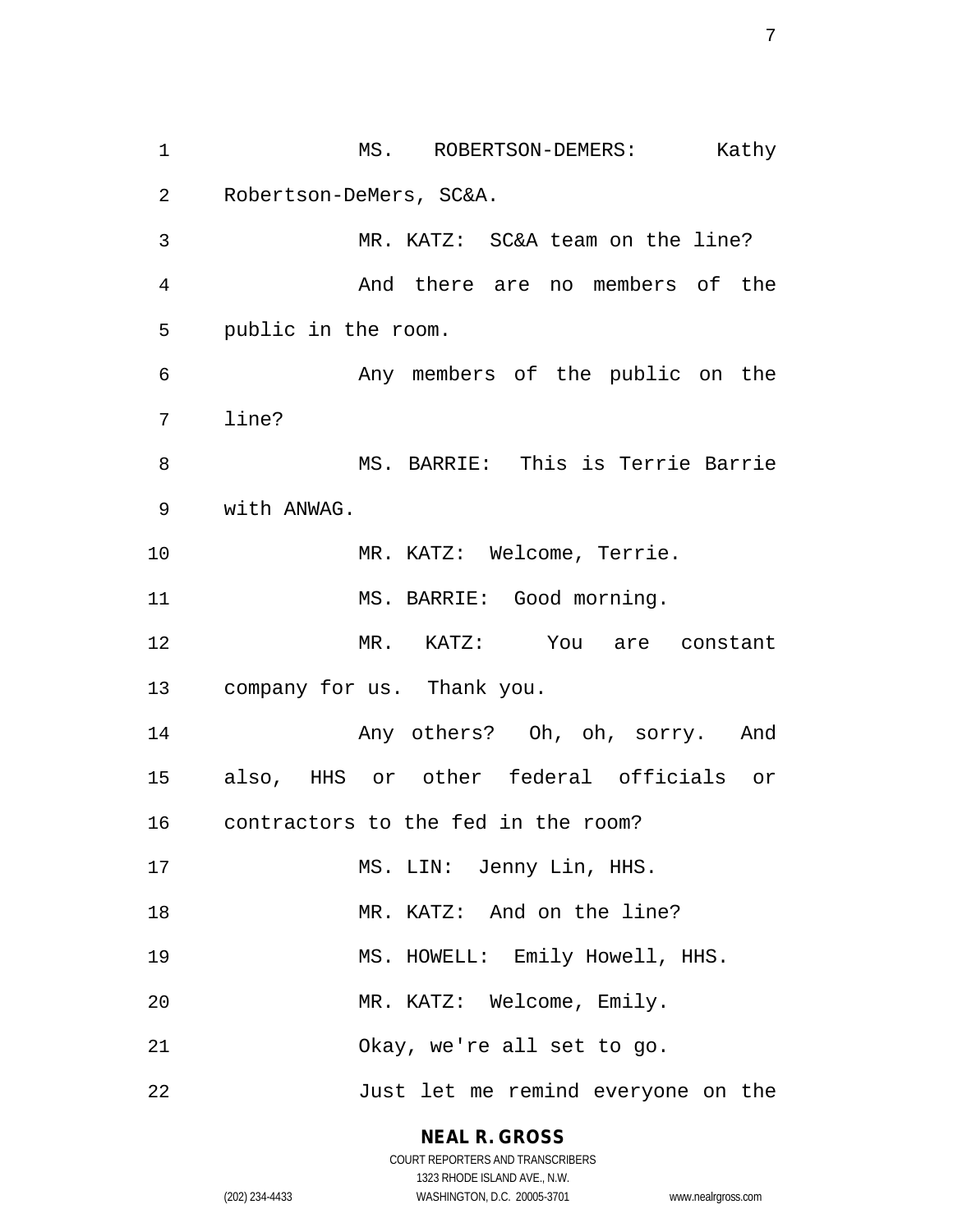1 phone to mute your phones except when you're 2 speaking.

3 And, Mike, you're on.

4 CHAIRMAN GIBSON: Okay. Sorry the 5 weather didn't cooperate for everyone to be 6 here today, but I hope everyone's got the 7 agenda and the documents that could be passed 8 out that were PA-cleared that we're going to 9 be discussing today.

10 We will first go over the Draft 11 Objective 3 of the Implementation Plan. Then, 12 we'll do some discussion of the matrices, 13 issues on the matrices, for OCAS PROC-12 and 14 97, and follow up the review of the Outreach 15 Tracking System, secondly, then, the review of 16 the matrices, and then we will have time for 17 some worker comments before we adjourn. And 18 maybe everyone can get home before they get 19 snowed in.

20 So, let's start out with the Draft 21 Objective 3 Evaluation Plan.

22 Kathy or Joe, if you want to go

**NEAL R. GROSS** COURT REPORTERS AND TRANSCRIBERS 1323 RHODE ISLAND AVE., N.W.

(202) 234-4433 WASHINGTON, D.C. 20005-3701 www.nealrgross.com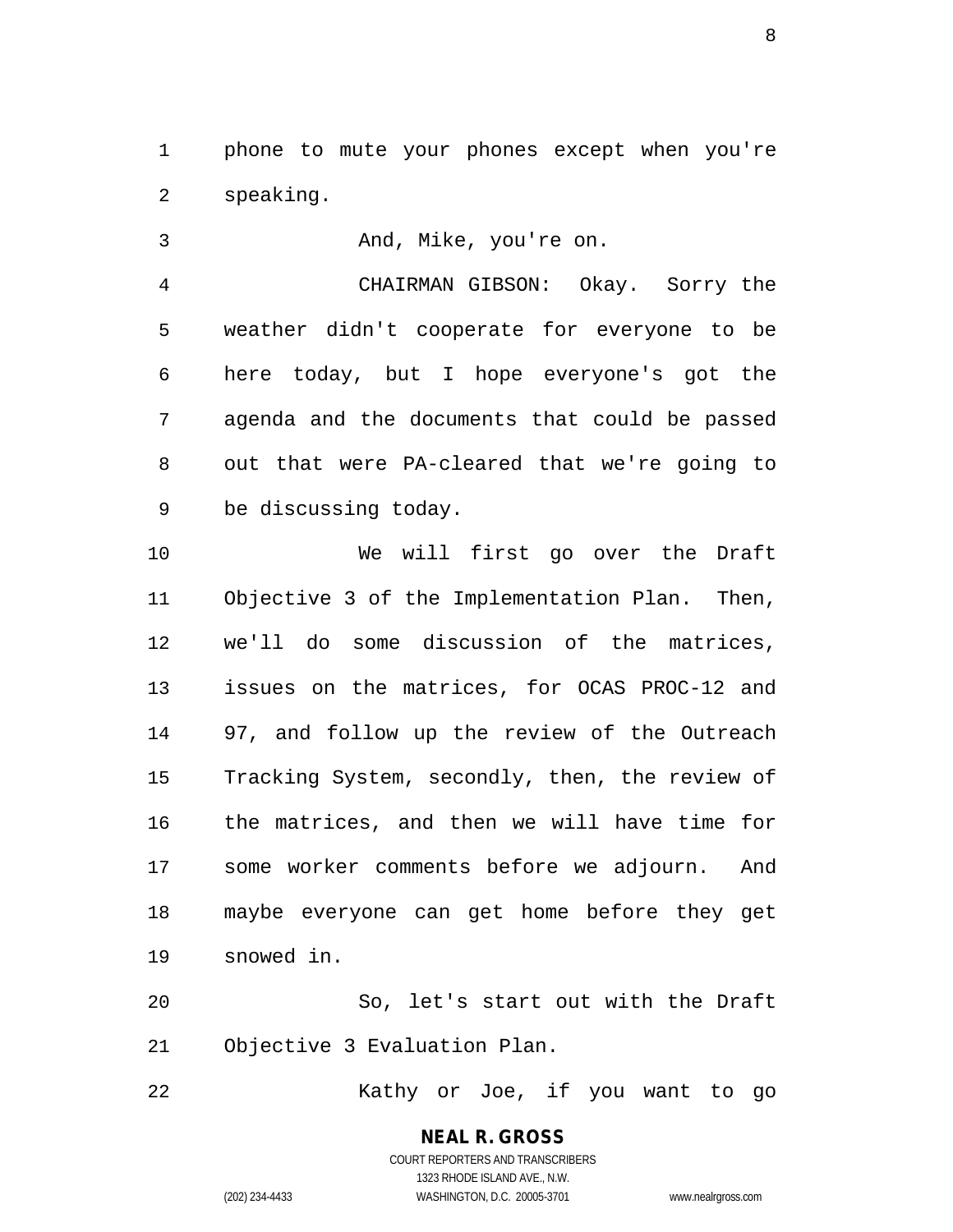1 ahead and start that? Then, we could get in 2 some discussion about that with DCAS.

3 MS. ROBERTSON-DEMERS: Okay. This 4 is Kathy Robertson-DeMers.

5 You were provided with two 6 documents related to a plan which we were 7 asked to put together in the October 20th 8 Working Group meeting for evaluating the Rocky 9 Flats worker comments.

10 The first part of that is actually 11 the plan, and the second part is an example 12 which was put together so that you could see 13 how this plan would be implemented. And 14 hopefully, everybody has a copy of those two 15 documents.

16 The plan was centered around 17 evaluating Objective 3, which is in the 18 Mission Statement and Implementation Plan for 19 this Working Group. And Rocky Flats was 20 chosen as the pilot site for this type of 21 evaluation.

22 The plan includes, basically, just

**NEAL R. GROSS** COURT REPORTERS AND TRANSCRIBERS 1323 RHODE ISLAND AVE., N.W. (202) 234-4433 WASHINGTON, D.C. 20005-3701 www.nealrgross.com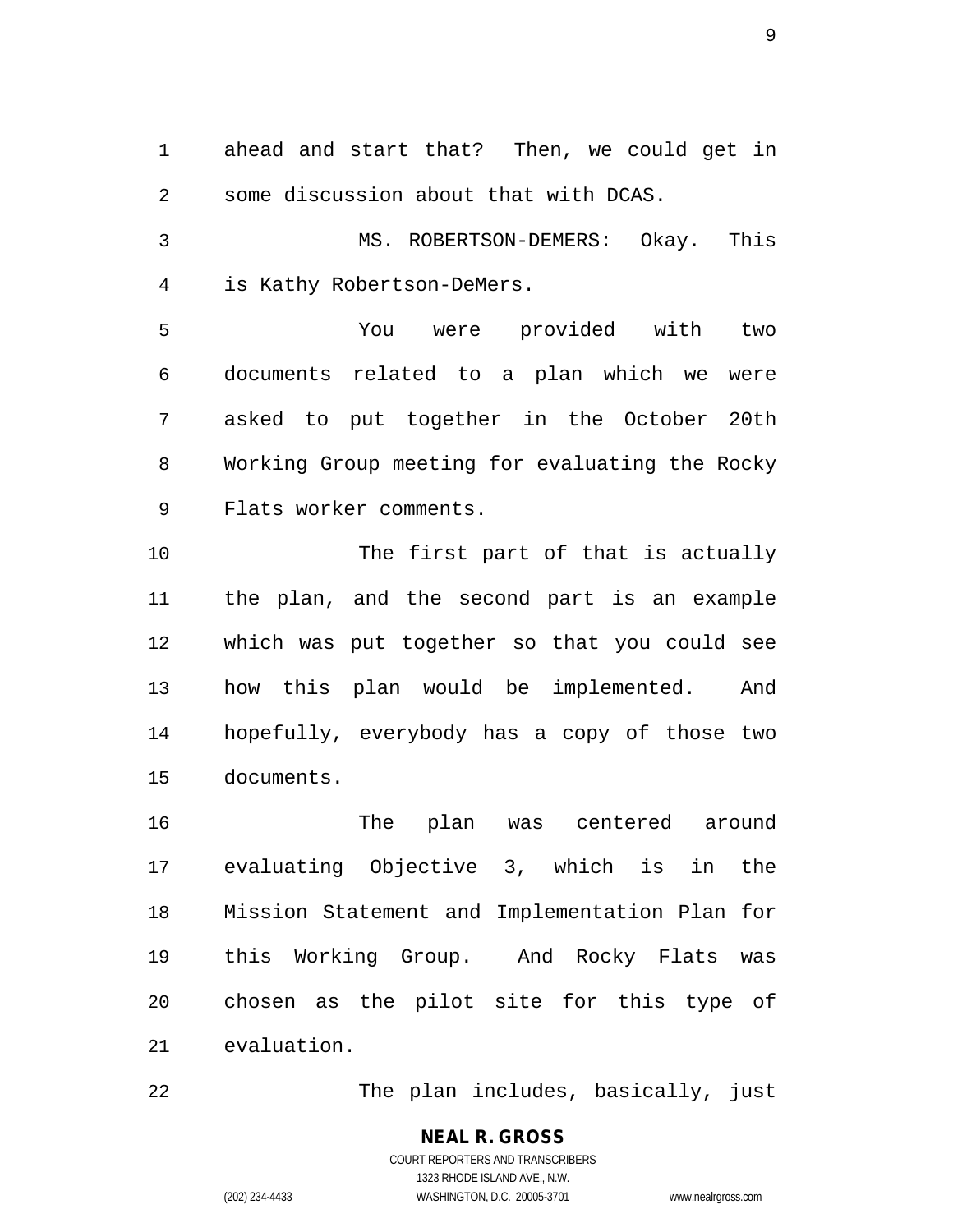1 to kind of break it down, the documents which 2 will be reviewed in the collection of the 3 worker comments, the documents which will be 4 reviewed as evidence for NIOSH resolving those 5 comments, the documents to be reviewed as 6 evidence that NIOSH gave a response to the 7 commenters or that some feedback was provided.

8 And, then, it also provides a 9 brief procedure on a consideration of worker 10 input, the collection of NIOSH responses to 11 this input, the determination of the comment 12 resolution process, and the feedback to the 13 workers. So, there's a brief procedure in 14 there on how we expect to do that.

15 This is a pilot review. So, we 16 anticipate that as we go through the process, 17 this procedure or plan may change. And 18 hopefully, by the end we will have a pretty 19 good procedure, if we decide to do this for 20 other sites.

21 The end product that we hope to 22 get out of this plan is a series of forms like

#### **NEAL R. GROSS** COURT REPORTERS AND TRANSCRIBERS

1323 RHODE ISLAND AVE., N.W. (202) 234-4433 WASHINGTON, D.C. 20005-3701 www.nealrgross.com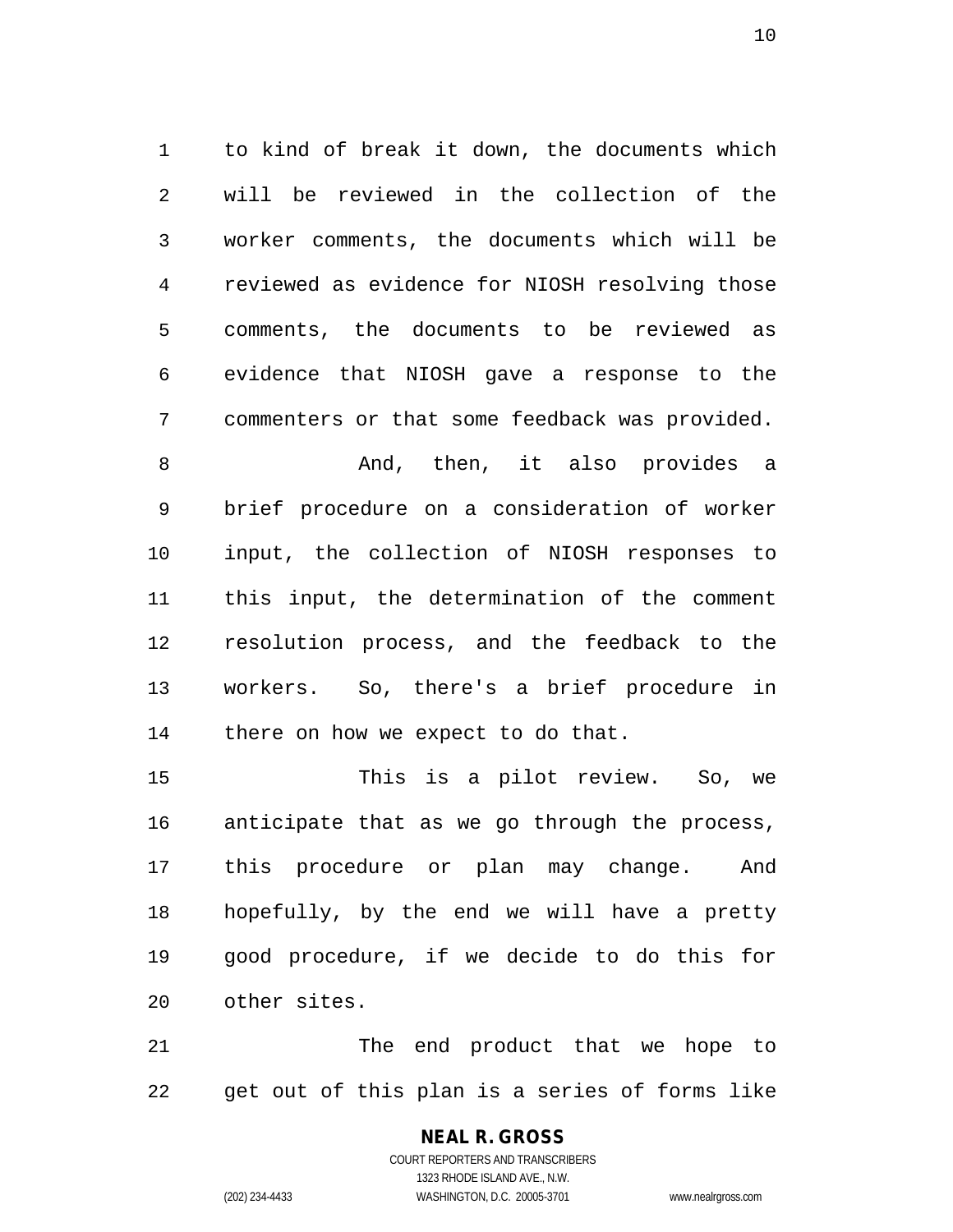1 the example that I provided and also a White 2 Paper summarizing the outcome of all of the 3 comments that are reviewed and any findings or 4 observations that we identify generically 5 during the process.

6 What we anticipate happening 7 through the process is that SC&A will put 8 together forms similar to the form that was 9 given to the Working Group for each comment. 10 We believe that we may aggregate some comments 11 that are identical or similar from workers.

12 And once we have compiled all of 13 these forms, we would like to give NIOSH an 14 opportunity to provide additional information 15 for feedback on observations, comments, how 16 they may have gotten back to the worker.

17 And we also suggest that maybe we 18 involve the Working Group members, once NIOSH 19 has provided that feedback, kind of in a 20 similar way as what is done with the dose 21 reconstruction process, where they get 22 involved in review of dose reconstructions

> COURT REPORTERS AND TRANSCRIBERS 1323 RHODE ISLAND AVE., N.W. (202) 234-4433 WASHINGTON, D.C. 20005-3701 www.nealrgross.com

**NEAL R. GROSS**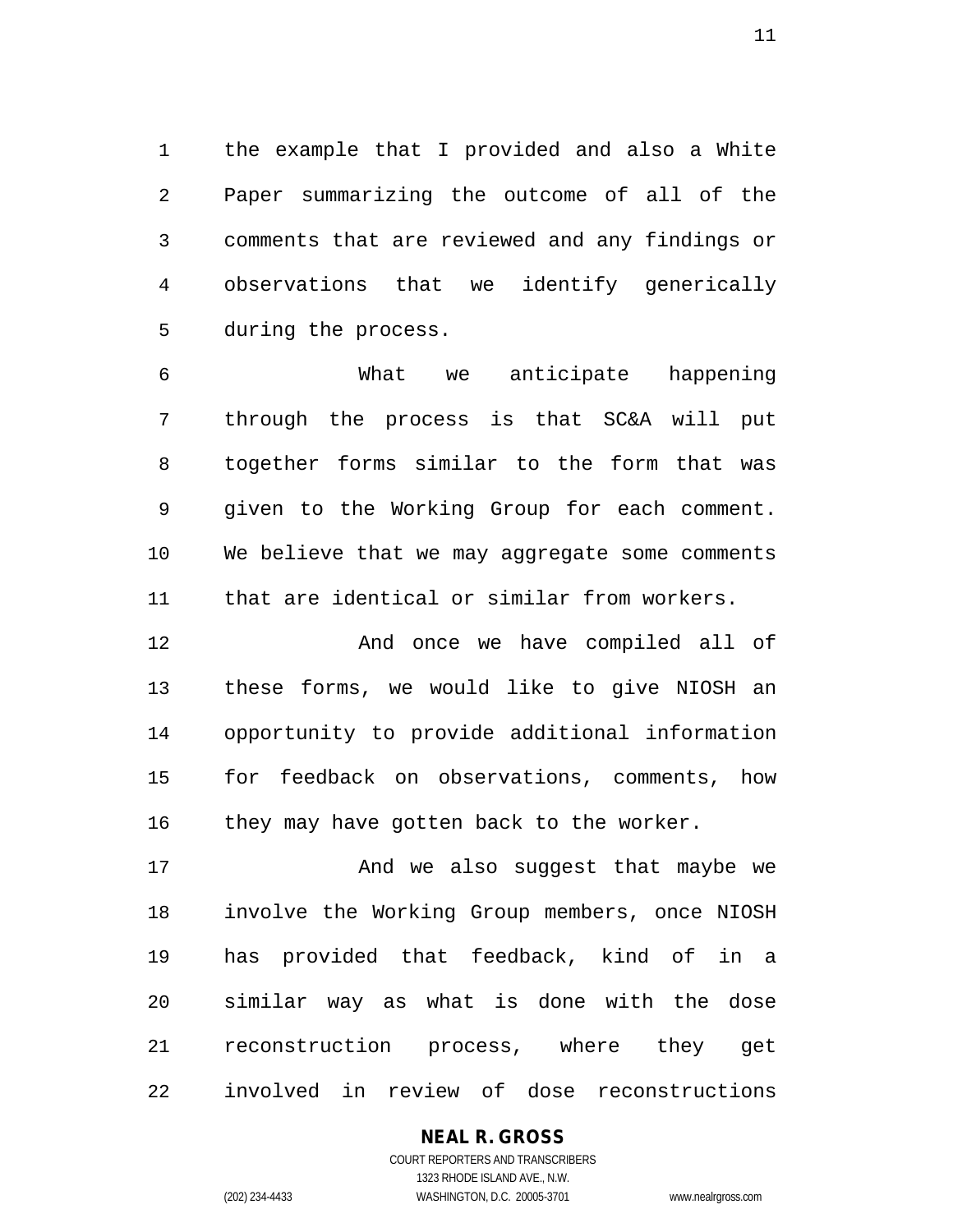1 with both NIOSH and SC&A, but that is a 2 suggestion.

3 And really, that's kind of the 4 plan in a nutshell. If there's any questions, 5 I can answer them.

6 CHAIRMAN GIBSON: Okay. Do any of 7 the Work Group Members or DCAS have any 8 questions on what Kathy has at least outlined 9 thus far?

10 MEMBER MUNN: No. The outline is 11 very thorough, as Kathy's work always is.

12 It's not clear to me how this 13 data, which is likely to be voluminous by the 14 time it's over with, is actually going to be 15 used. I understand, I think it's obvious what 16 the purpose of our efforts are here. But once 17 we have this data, what is going to be done 18 with it?

19 Sometimes I think we get carried 20 away with putting together information without 21 a very clear picture of precisely what value 22 this has. And I understand that, from the

**NEAL R. GROSS**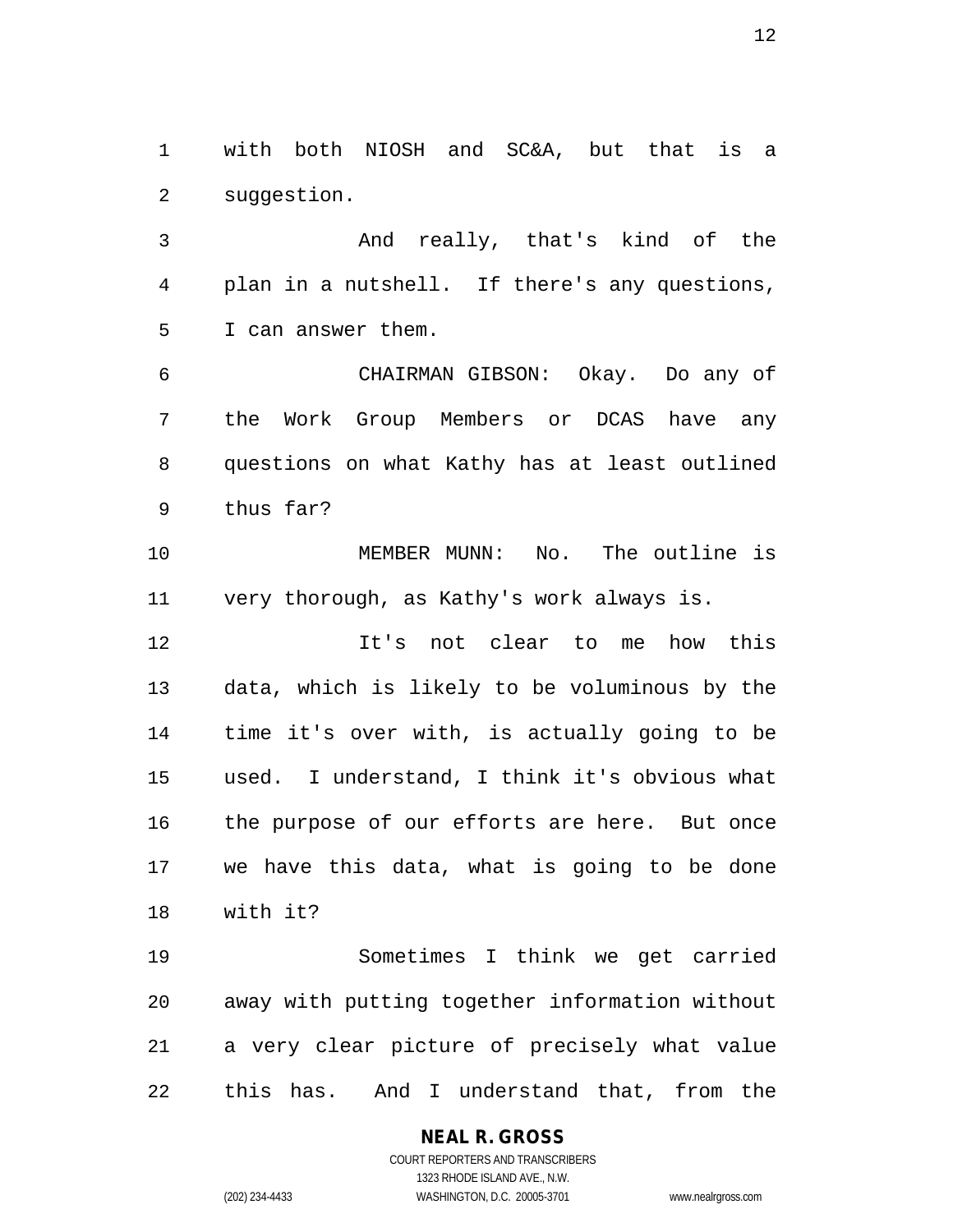1 viewpoint of many, the concern here is that 2 workers' comments have not been responded to 3 or have not had the attention of the people 4 who are doing dose reconstruction. But once 5 we have accumulated this data, we will, then, 6 be in a position to be able to say, yes, see, 7 these comments were treated as though they 8 weren't heard or it appears that in most cases 9 these comments were at least heard. 10 Then, do we go a step further and 11 were they acted on or were they not acted on? 12 And if so, what do we do? What's the action 13 item at the end of this effort, is really the 14 question, I guess. 15 MS. ROBERTSON-DEMERS: This is 16 Kathy. 17 17 I can see a couple of ways that 18 this can be used. First of all, it can be 19 used to improve the outreach procedure 20 process-wise.

21 MEMBER MUNN: Which is flawed now 22 how?

> COURT REPORTERS AND TRANSCRIBERS 1323 RHODE ISLAND AVE., N.W. (202) 234-4433 WASHINGTON, D.C. 20005-3701 www.nealrgross.com

**NEAL R. GROSS**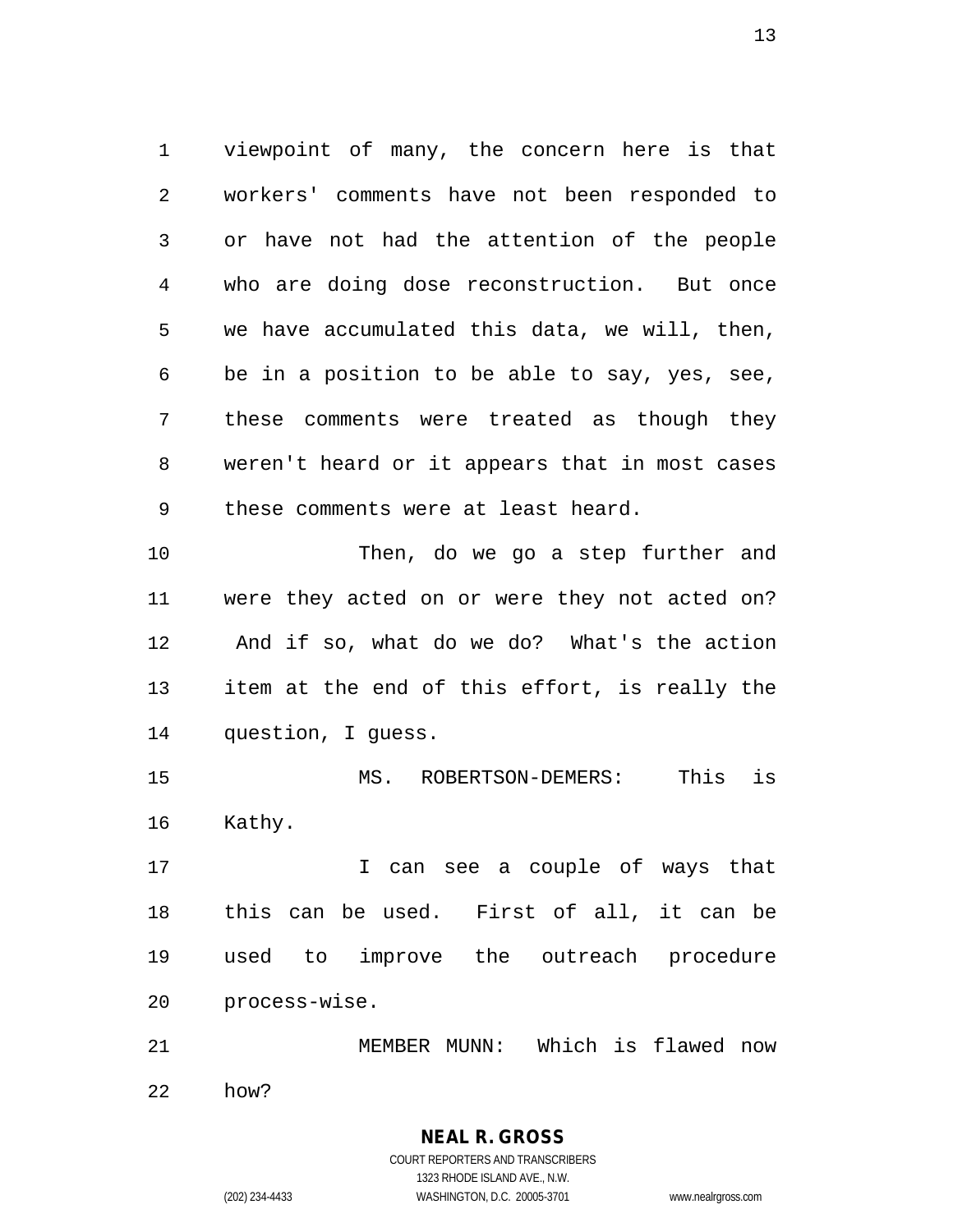1 MS. ROBERTSON-DEMERS: Well, 2 there's not a lot of information on feedback 3 to the workers and resolution of comments in 4 PR-12, for example. If you go back and look 5 at ORAU PROC-97, there was a very detailed 6 process for how they read over the meeting 7 minutes, responded to the comments, or didn't 8 respond and didn't need to.

9 And, then, there was an interface 10 between the technical document preparation 11 procedures, such as the Site Profile 12 development procedure and the outreach system 13 procedure. There was a lot of feedback where 14 the comments from the workers were fed into 15 that technical document preparation process, 16 and those technical documents were improved as 17 a result. A lot of that description of that 18 process is absent from the new procedure.

19 MEMBER MUNN: Okay. So, it is at 20 least your feeling, Kathy, that one of our 21 purposes here is to try to improve 12?

22 MS. ROBERTSON-DEMERS: That's one.

#### **NEAL R. GROSS**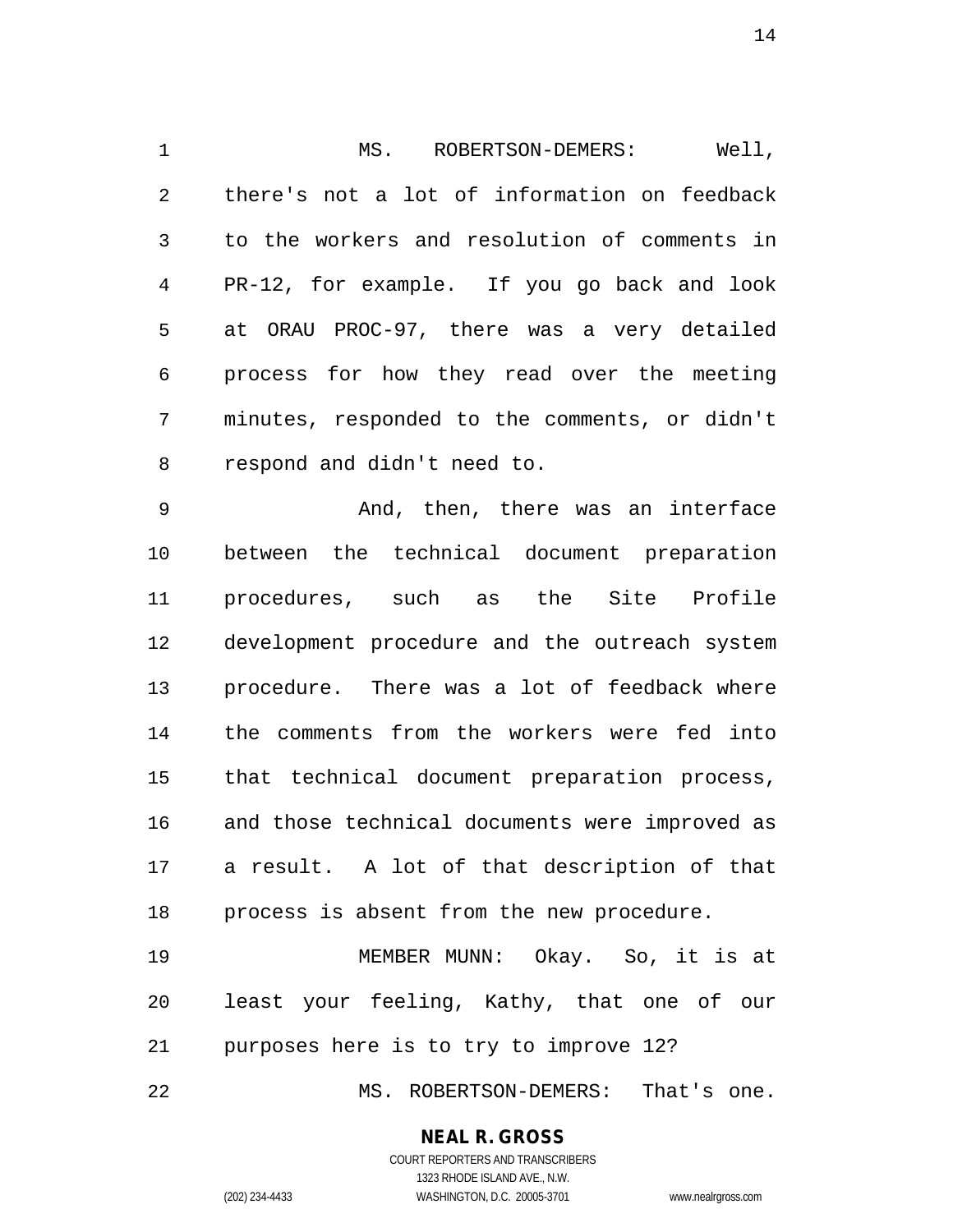1 Also, you know, it's to improve the entire 2 outreach process in getting back to the 3 workers about their comments, improving that 4 interaction between the workforce and NIOSH.

5 MR. KATZ: Can I add something? I 6 mean the objective that we adopted here is, I 7 mean I think those are important, improving 8 the procedure as it is on paper and feedback 9 to workers, but central to this was a concern 10 about whether substantive information being 11 provided is actually getting to the document 12 owners and being incorporated where it needs 13 to.

14 And if the evaluation shows that a 15 lot of substantive input that DCAS ordinarily 16 would have taken into consideration, would 17 have considered, isn't actually getting there, 18 if they find that, then, I mean that's an 19 important finding for DCAS to think, how is it 20 that this information is coming in one door, 21 but not getting to the people that it needs to 22 or not getting the consideration it needs to

#### **NEAL R. GROSS**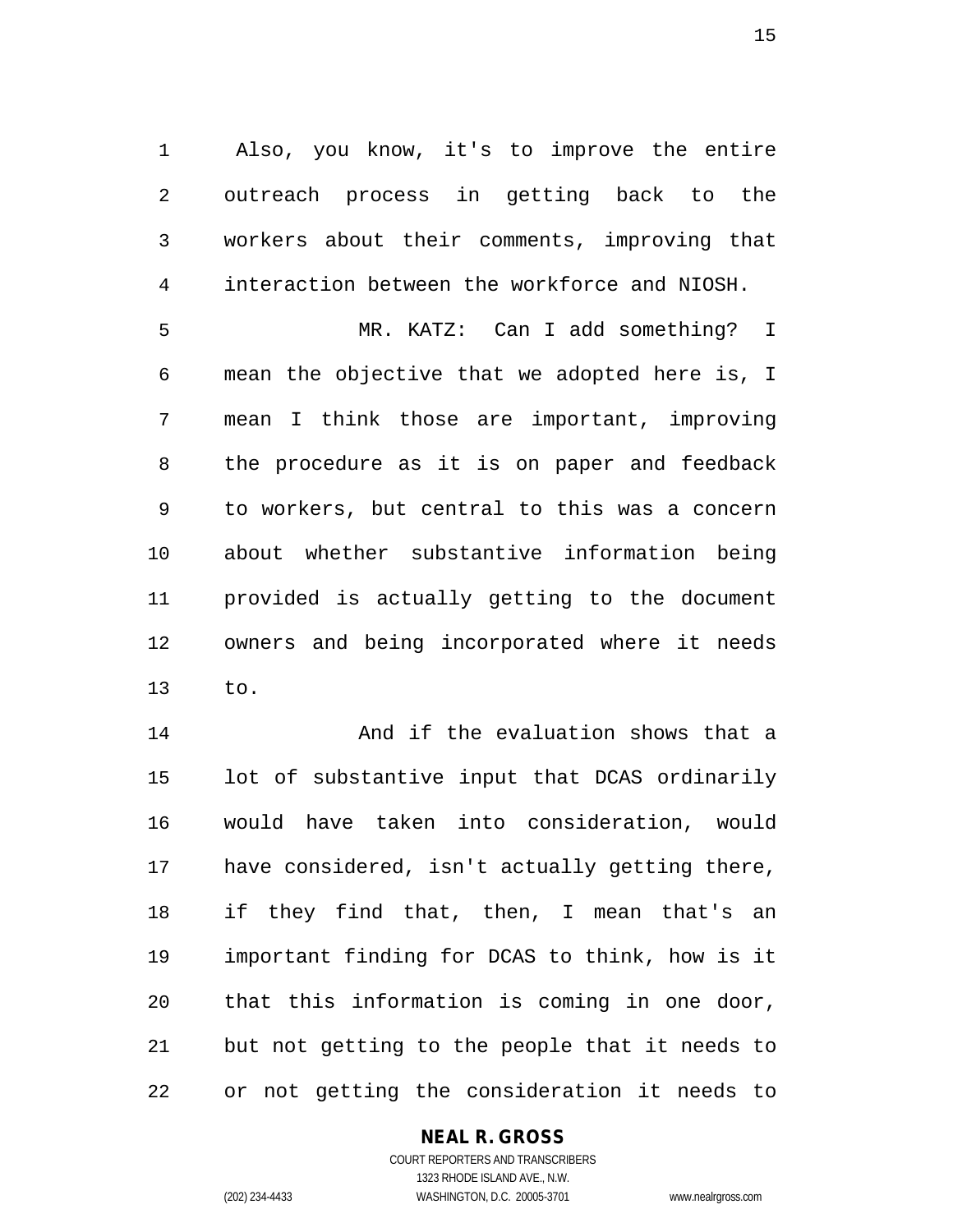1 improve procedures.

| 2              | So, if people have opined as to               |
|----------------|-----------------------------------------------|
| $\mathfrak{Z}$ | whether that is happening well or not, this   |
| $\overline{4}$ | isn't intended to empirically look at whether |
| 5              | that's happening. And if it's not happening,  |
| $\epsilon$     | one would hope that this evaluation           |
| 7              | illuminates where the breakdowns<br>are       |
| 8              | occurring.                                    |
| 9              | MS. ROBERTSON-DEMERS: Yes, and I              |
| 10             | was getting to the other item I was going to  |
| 11             | say, which is it's going to improve the       |
| 12             | technical work products.                      |
| 13             | MEMBER MUNN: It's the level of                |
| 14             | detail, I think, that concerns me here more   |
| 15             | than anything else.                           |
| 16             | DR. MAKHIJANI: Hi. This is                    |
| 17             | Arjun. Sorry, I got on a couple of minutes    |
| 18             | late. Am I interrupting anyone?               |
| 19             | MR. KATZ: No, no. Jump in.                    |
| 20             | MEMBER MUNN: You're right<br>on               |
| 21             | time.                                         |
| 22             | DR. MAKHIJANI: Thank you.                     |

## **NEAL R. GROSS**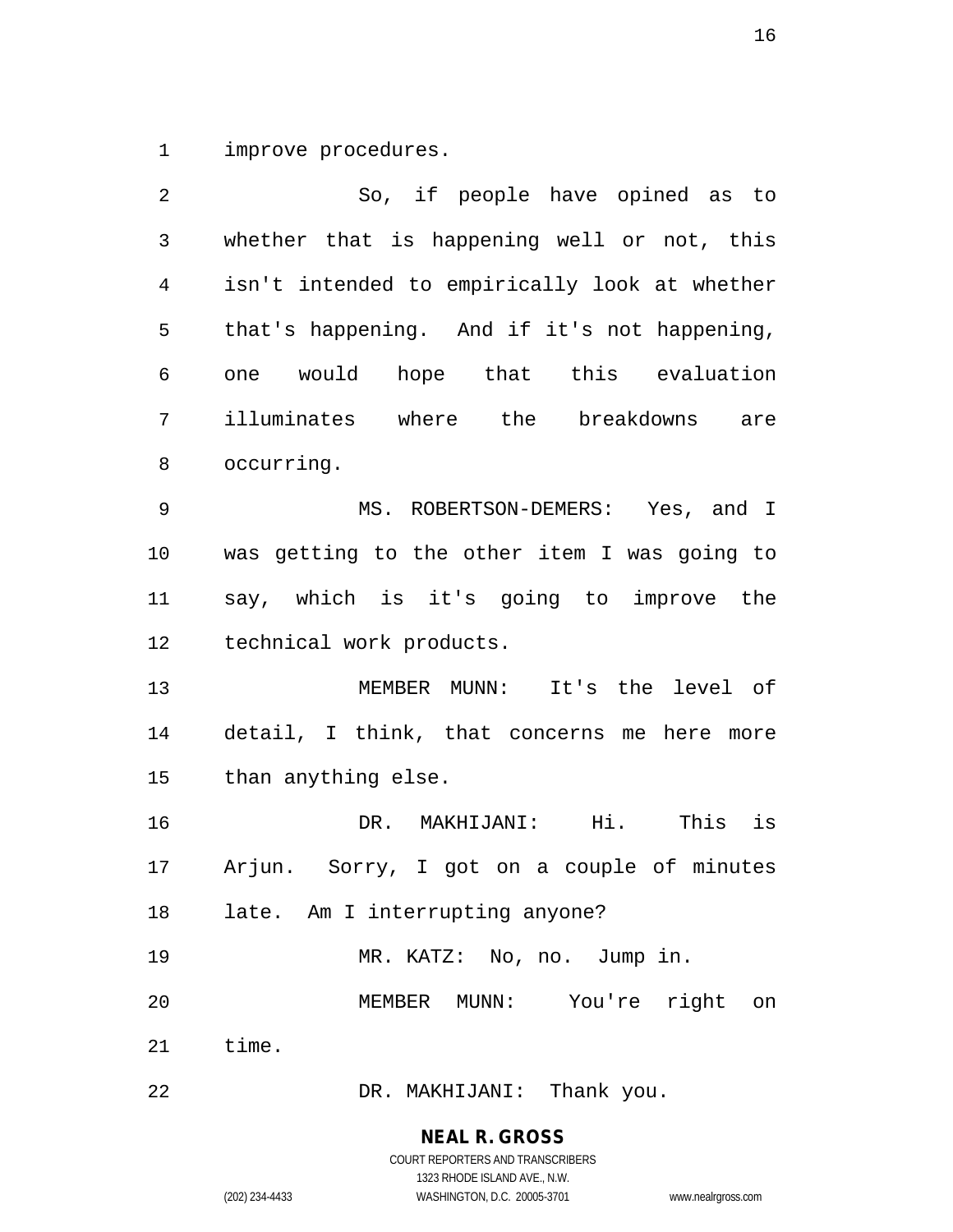1 I think one of the things that we 2 might look at regarding the outcomes is when 3 NIOSH uses the worker interview materials or 4 materials gathered during outreach, they could 5 be better referenced in the technical 6 documents themselves. I think that's one part 7 of the outcome.

8 Maybe, you know, in this example, 9 they may have used it in a lot of places, but 10 they are not referenced. So, it becomes more 11 difficult for people who have made comments to 12 know whether they have been used.

13 At least I think it might be a 14 minor item in terms of improvement, but it 15 might have a major result in showing people 16 how their work was used or input was used.

17 MR. FITZGERALD: This is Joe.

18 I would like to, I guess, respond 19 to Wanda's comment because I think it is a 20 good comment. I mean, how do you scope 21 something like this, particularly if it is a

22 prototype?

**NEAL R. GROSS** COURT REPORTERS AND TRANSCRIBERS

1323 RHODE ISLAND AVE., N.W. (202) 234-4433 WASHINGTON, D.C. 20005-3701 www.nealrgross.com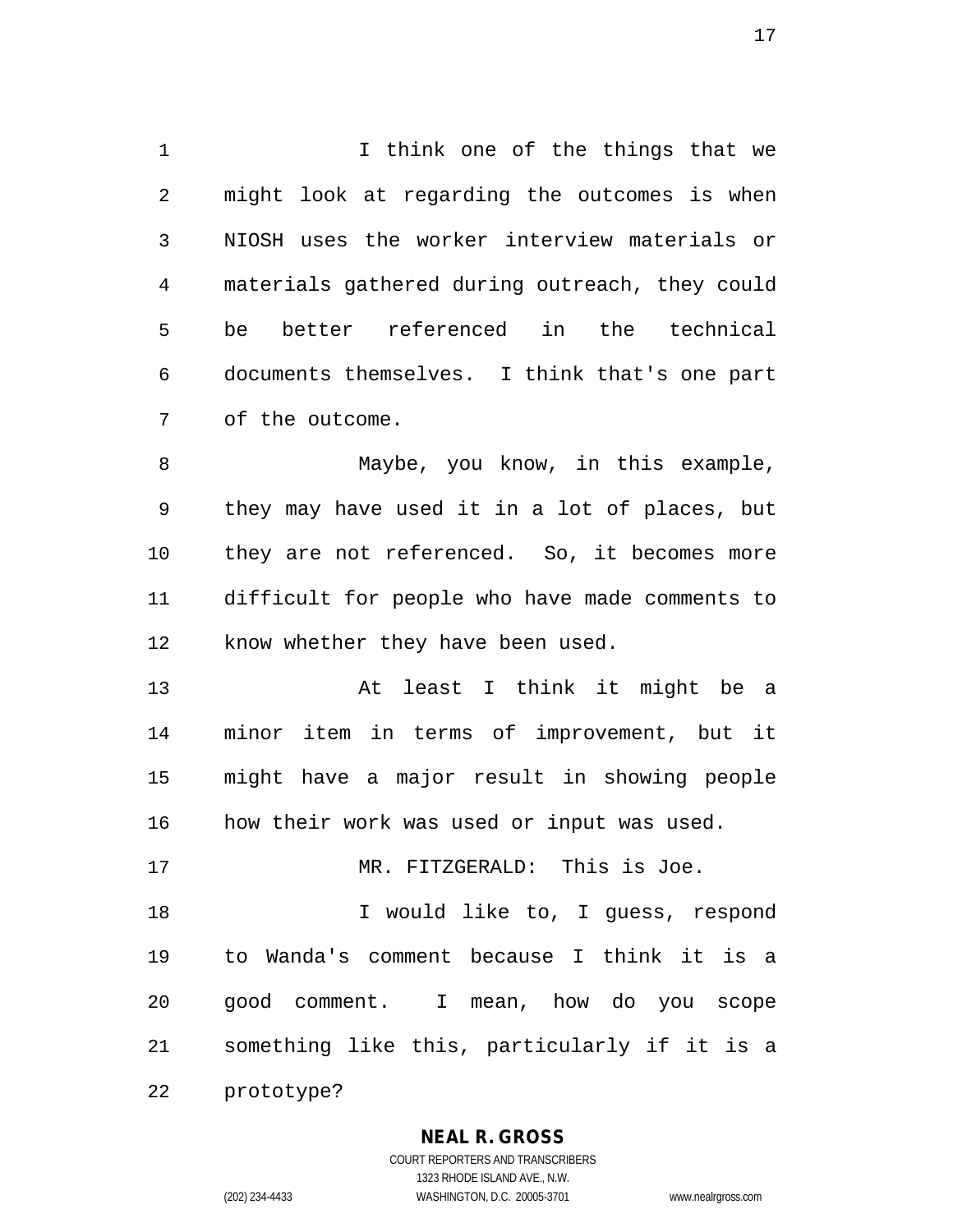1 I think this is a difficult one 2 because we certainly haven't done it before. 3 We don't have a precedent.

4 And to some extent, I think you do 5 err to define a slightly broader scope. You 6 know, you're guessing a little broader because 7 you are going to try to test this thing. It's 8 very possible that some of the comparisons you 9 are doing in terms of the information you 10 collect, the documents you look at, may bear 11 out in this empirical test to be not as 12 worthwhile. You know, this is part of the 13 process. This is a shakedown.

14 We're trying to figure out what's 15 the appropriate level of review, scope of 16 review, the dynamic of what is termed 17 significant. You know, in that definition it 18 says we're going to look at these significant 19 items. Well, the level of significance is 20 something, I think, when we get into this, we 21 are going to be able to know firsthand.

22 You know, a lot of this has been

**NEAL R. GROSS** COURT REPORTERS AND TRANSCRIBERS

1323 RHODE ISLAND AVE., N.W.

(202) 234-4433 WASHINGTON, D.C. 20005-3701 www.nealrgross.com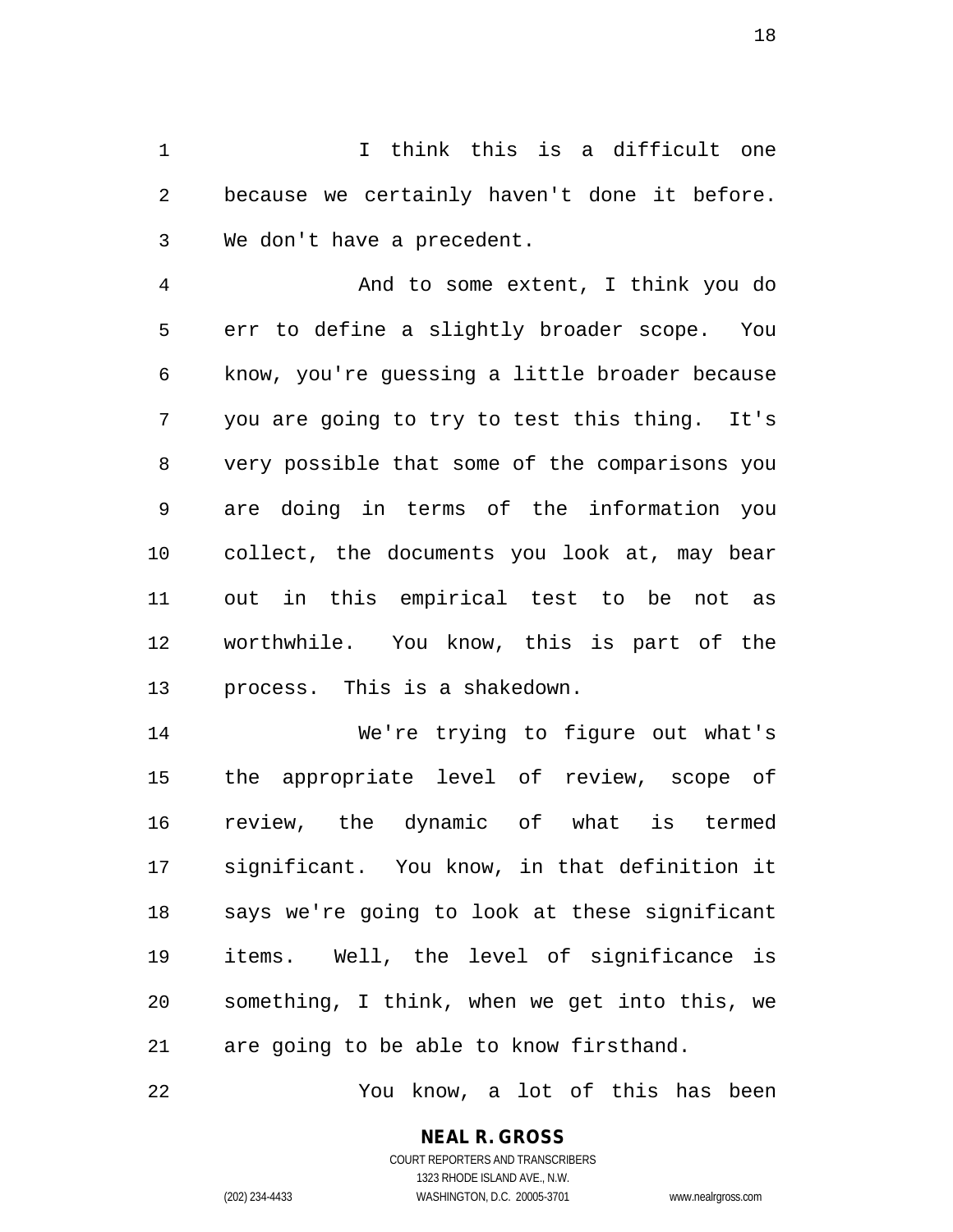1 abstract. I mean we are writing a procedure. 2 We are dealing with issues that come up and 3 we are trying to figure out, okay, certainly 4 it makes sense to find a way to assess how 5 much better we're getting.

6 But to do that, I think you almost 7 have to come up with a reasonable tool, and we 8 don't know what that reasonable tool might be 9 at this point. But we are going to try to 10 figure that out, using this as a prototype, 11 going back to Rocky and going through the 12 documents, figuring out what got adopted, and 13 all that.

14 And you may be very well right. 15 We may sweep in too much, and the conclusion 16 is we need to downscope this. Maybe there's 17 more significant items. Or we might have 18 guessed pretty much right. And a lot of these 19 look very reasonable. This is the scope that 20 we should be looking at.

21 But this will be very important 22 going forward, which I think is what Kathy was

## **NEAL R. GROSS**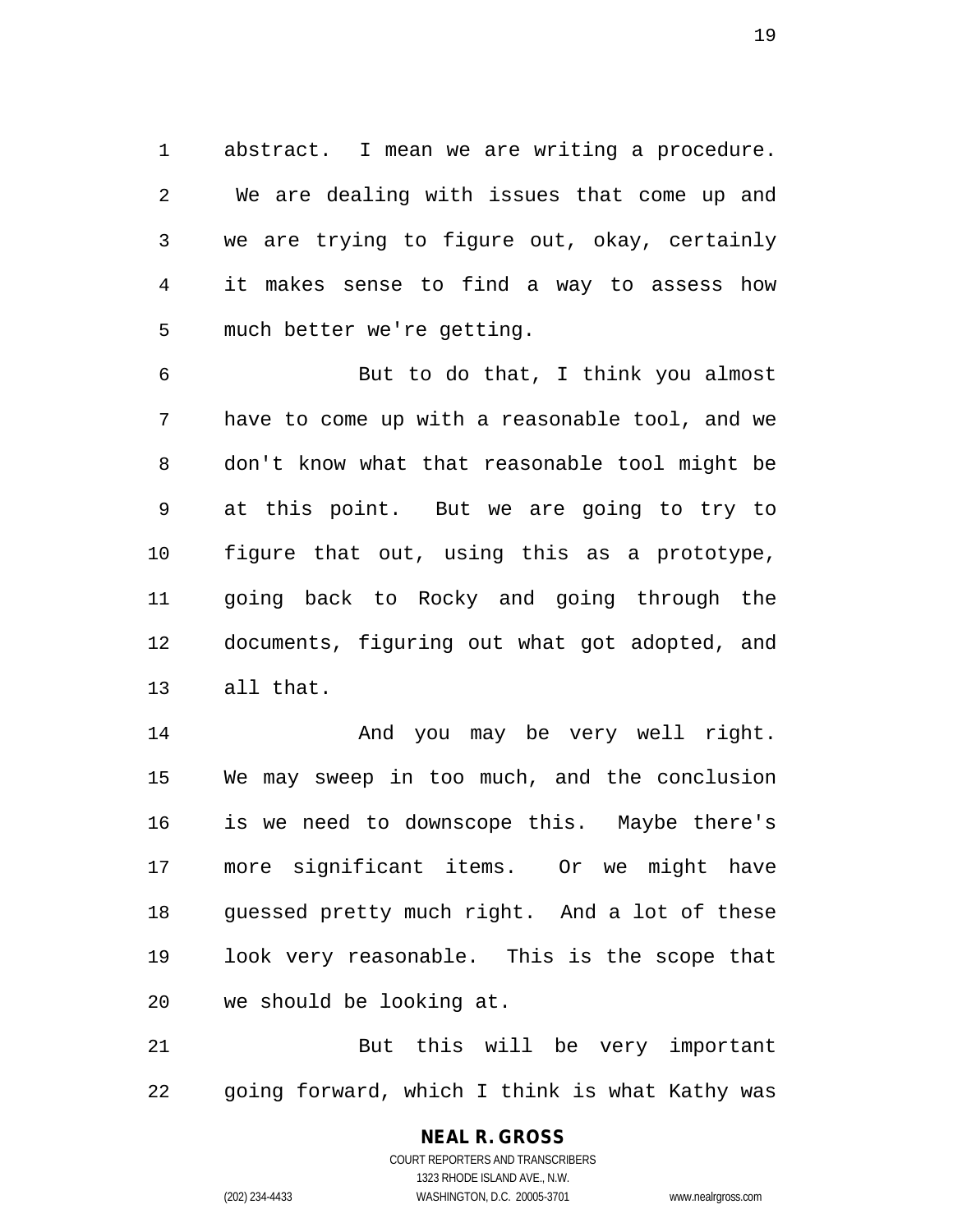1 explaining, that as we go forward with 2 PROC-12, we want some confidence that the 3 scope of what is being collected makes sense. 4 We can answer your question after doing this 5 prototype and saying, yes, we're really sure 6 that everything on this list is significant, 7 should be looked at, should be compared, and 8 we would do so in the future as well.

9 So, this is, I think, a very 10 important milestone to go ahead and validate 11 this thing on the ground and make sure that 12 the scope is right, the procedures are right, 13 and the level of significance that we come to 14 is correct. And even the process, you know, 15 this process of doing the comparisons, having 16 NIOSH take a look at these comparisons, and 17 then engaging the Work Group in sort of this 18 collaborative assessment, see if that really 19 works well.

20 And I have some questions about 21 time cycle. Can this be done in a tight 22 enough timeframe that makes sense. And that's

## **NEAL R. GROSS**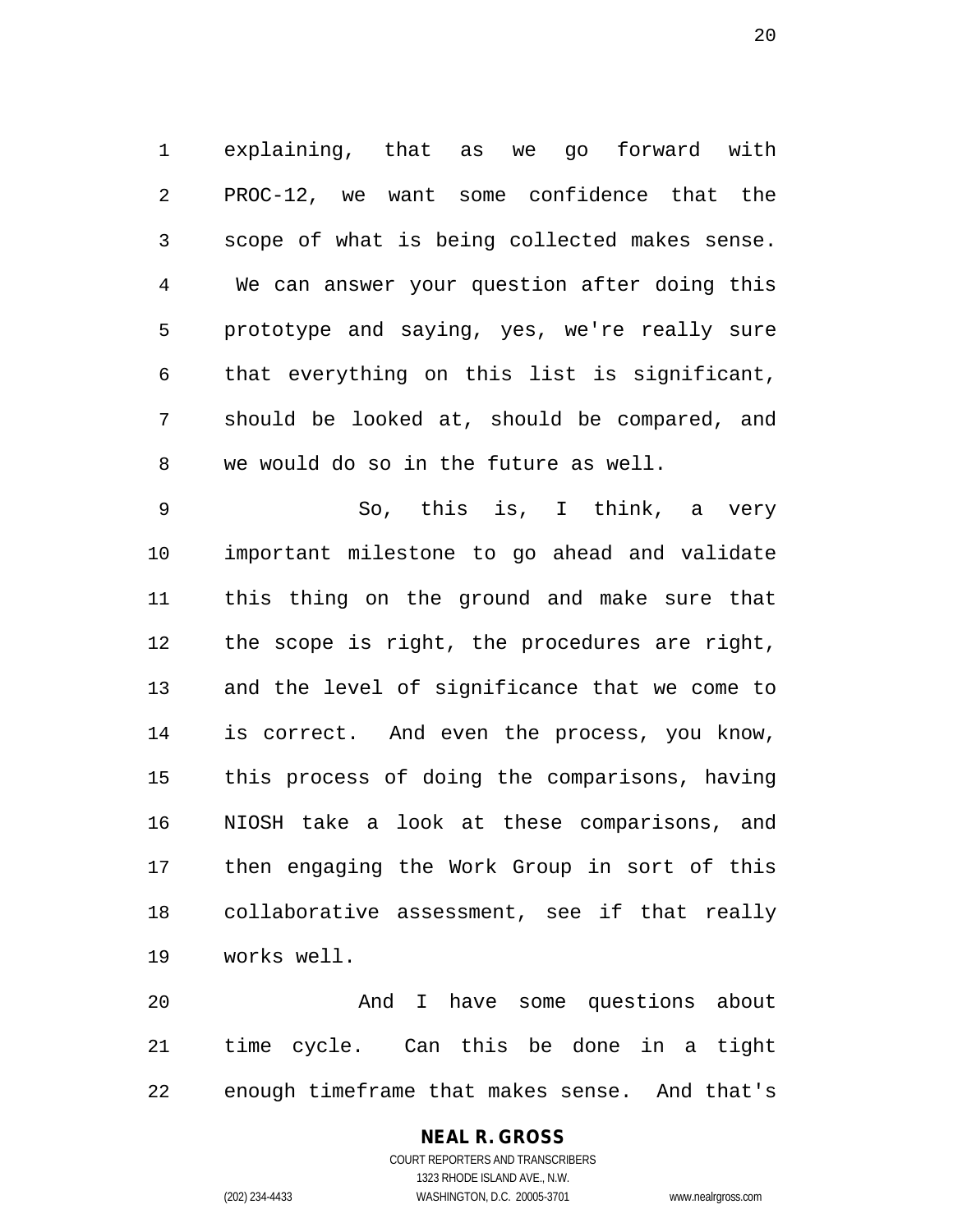1 similar to your question. Is that going to be 2 manageable?

3 And I think we're going to bear 4 that out. We're going to find out for sure. 5 I think this is a good stab, but, as we were 6 saying earlier, it is a work-in-progress, 7 that, you know, it will be adapted as we go. 8 And if we find out, as you're pointing out, 9 quite plausibly, that maybe this is just 10 turning out to be too much, we will downscope 11 it in the process.

12 We don't have to wait. We will 13 come back to the Work Group and say we started 14 out this way, but Wanda was right; it just was 15 a mountain of data; we just can't get through 16 it in a reasonable amount of time.

17 I think timing is another issue. 18 This has to be done so that it's actually a 19 real-time feedback, not something that takes a 20 year.

21 MEMBER MUNN: When one looks at 22 the detail here, and does even an amateur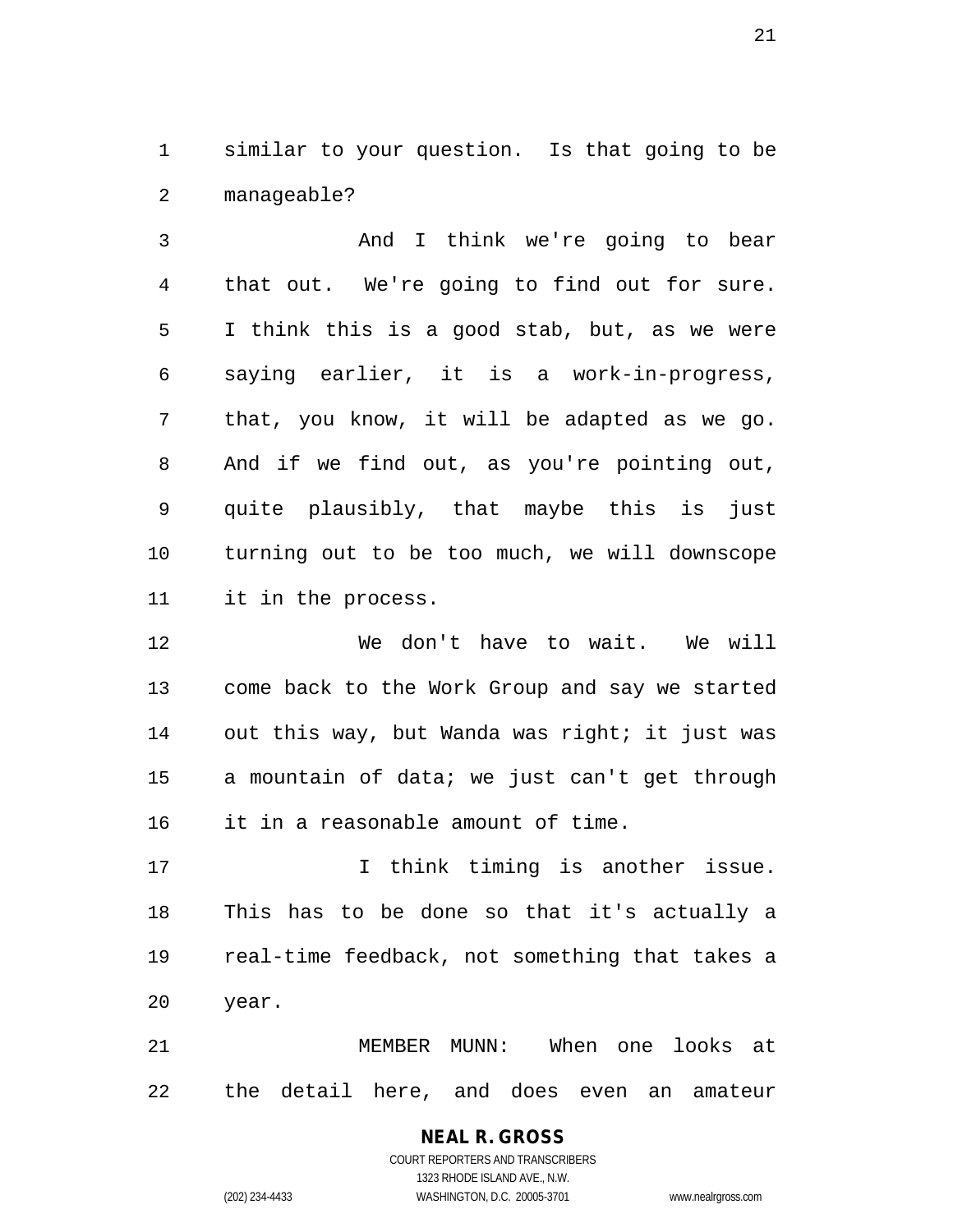1 evaluation of the amount of time and effort 2 that is going to be involved, especially given 3 the size of this particular project, and given 4 the number of individuals involved, the number 5 of records involved, one can't help but be 6 daunted by the concept of trying to get their 7 arms around that much information. That's a 8 staggering amount of information which, 9 clearly, has been gone over more than one time 10 by more than one set of eyes before.

11 And it would seem reasonable for 12 this group to go out of its way to try to work 13 with what is before us now in a very focused 14 manner to try to distill the essence of what 15 we want from this, instead of the shotgun 16 effect, which this clearly is broad enough to 17 be interpreted as a shotgun effect, even 18 though it is also clear that a great deal of 19 thought has gone into how this should be done. 20 MR. FITZGERALD: But I want to 21 comment. Certainly, it was not a shotgun 22 approach.

#### **NEAL R. GROSS**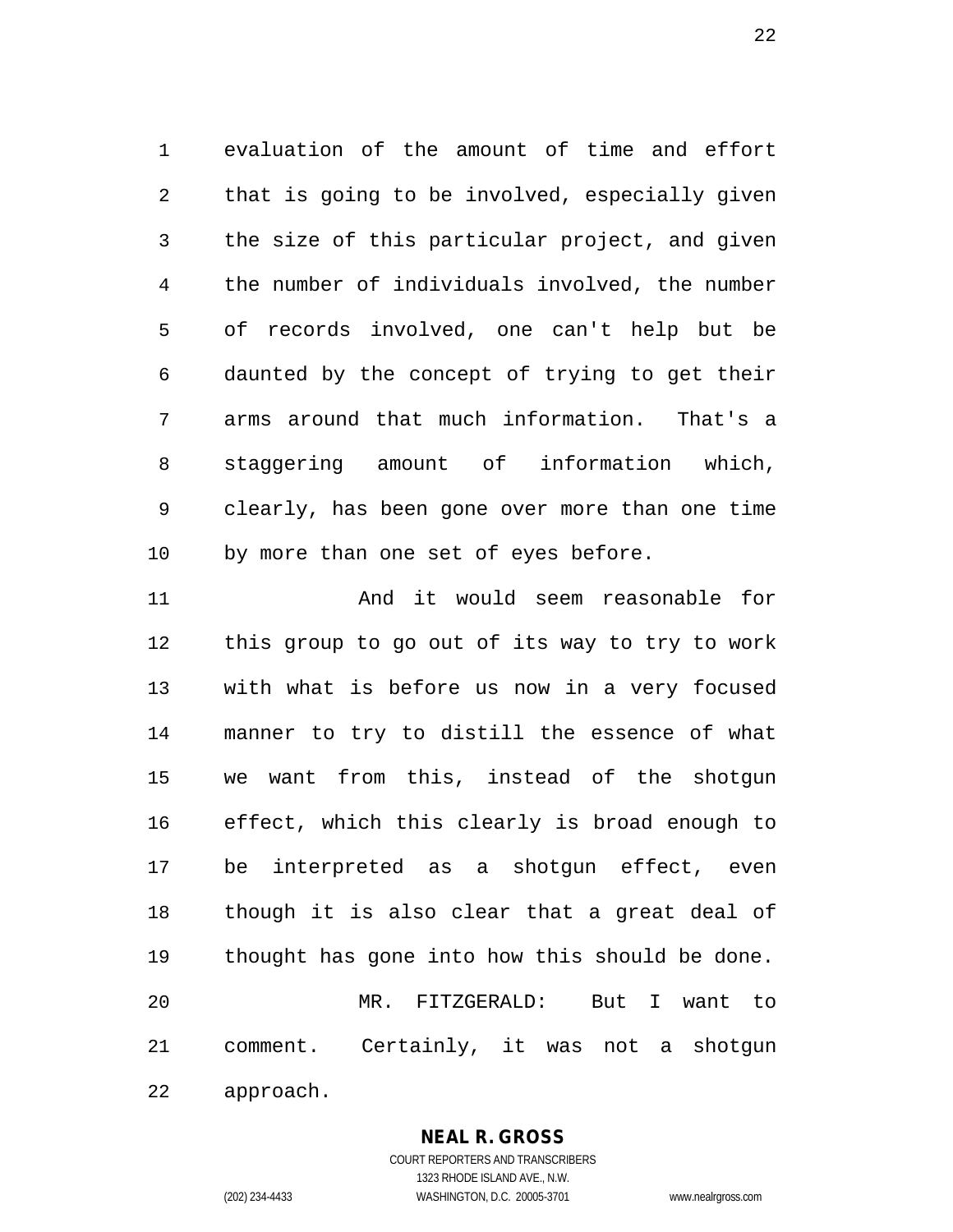1 MEMBER MUNN: Well, what I meant 2 is I think we have some --

3 MR. FITZGERALD: It certainly is 4 broad. It certainly is broad, yes.

5 MEMBER MUNN: Yes, about as broad 6 as one could get. I personally couldn't think 7 of anything else, as I was reading through 8 this, that could have been factored into it.

9 MR. FITZGERALD: Yes. Here's the 10 dilemma, I think, this program, given the 11 interfaces it has with workers, I mean it has 12 so many dimensions where we interact with 13 workers on an SEC or a Site Profile, I mean 14 starting from the outreaches in the beginning 15 to the Site Profiles, the outreaches on the 16 SEC, to comments that come in with the 17 petition, that come in before and after.

18 And when you actually start 19 looking at these streams of information and 20 where perhaps in the past there has been some 21 criticism that some of these paths have been 22 ignored, neglected, maybe not paid attention,

#### **NEAL R. GROSS**

COURT REPORTERS AND TRANSCRIBERS 1323 RHODE ISLAND AVE., N.W. (202) 234-4433 WASHINGTON, D.C. 20005-3701 www.nealrgross.com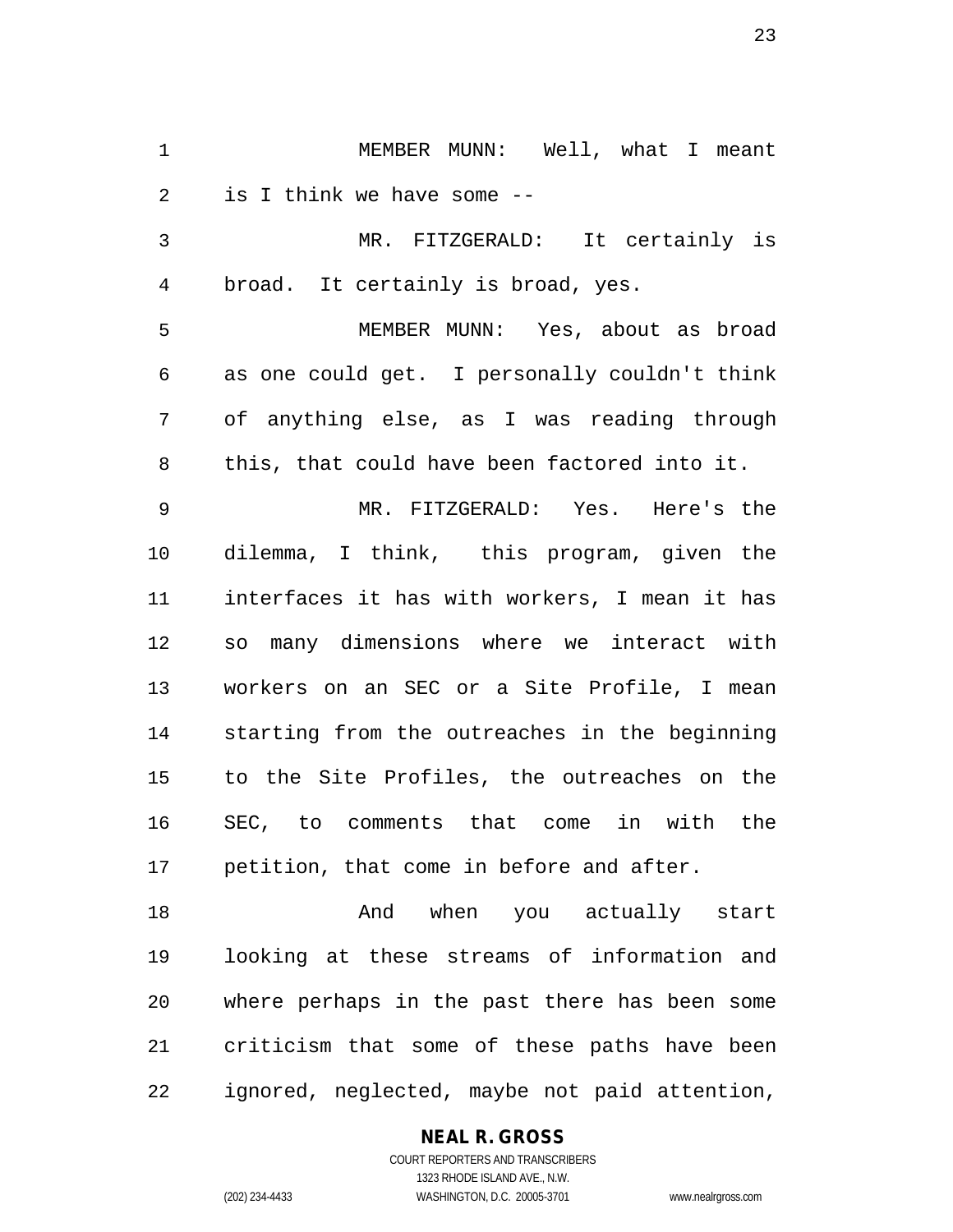1 you know, certain pathways were given more 2 attention perhaps because they were more 3 formal, that is the difficulty I think we are 4 in. The question is, are we paying attention 5 to the meaningful inputs that are being 6 provided, regardless of whether they come in 7 sort of at this level or at that level in 8 terms of comments from individual workers?

9 And if it were just simply to 10 docket, I think this would be a very simple 11 exercise because that's a very formalized 12 process. But I think what we're hearing in 13 comments that we have received on the question 14 of outreach is that a lot of workers who 15 provide more individual comments or provide 16 maybe oral comments at Board meetings, or who 17 knows what, they don't feel those comments 18 register in the system.

19 And that is kind of what I have 20 heard the worker kind of grapple with: how do 21 you kind of account for all these various 22 inputs? They all vary from the very formal to

## **NEAL R. GROSS**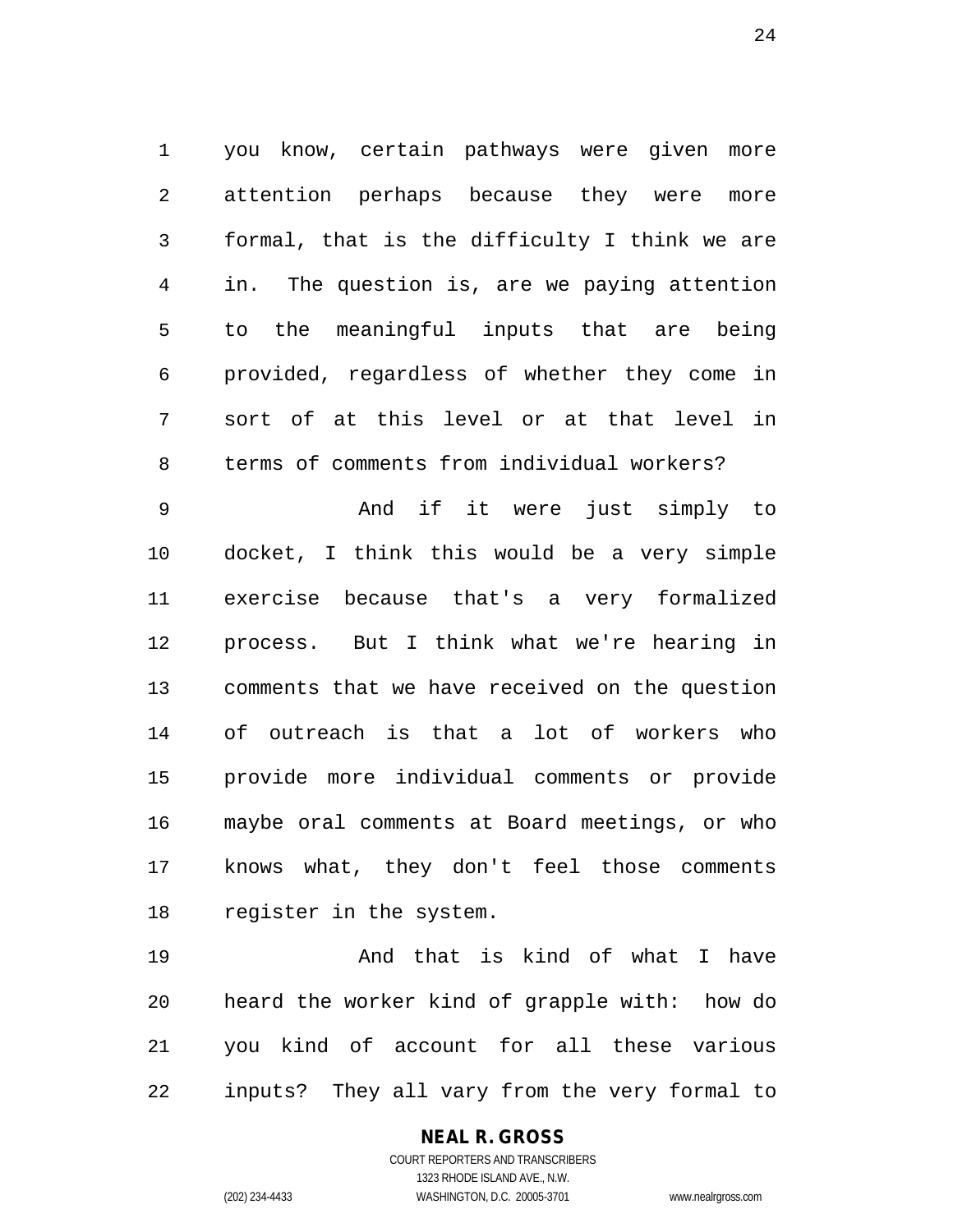1 what I would consider pretty informal. How do 2 you account for them? And that's a difficult 3 process because you have such a variety.

4 I think that is reflected in the 5 elements we have here, that, yes, there is a 6 large variety of streams of information that 7 come in. I would hesitate -- and that's why 8 we didn't do it, but certainly the Work Group 9 can examine this -- we would hesitate to 10 truncate the list a priori upfront because I 11 think that is what some of the workers have 12 said in the past, that you seem to have in 13 advance decided what streams of information 14 are important to the Board and to NIOSH and 15 which ones aren't perhaps, even if it is 16 inadvertent.

17 And that is what I think we are 18 trying to deal with. Are we, in fact, paying 19 attention to all the key -- and I guess the 20 keyword is "key" --

21 MEMBER MUNN: Key.

22 MR. FITZGERALD: Levels of inputs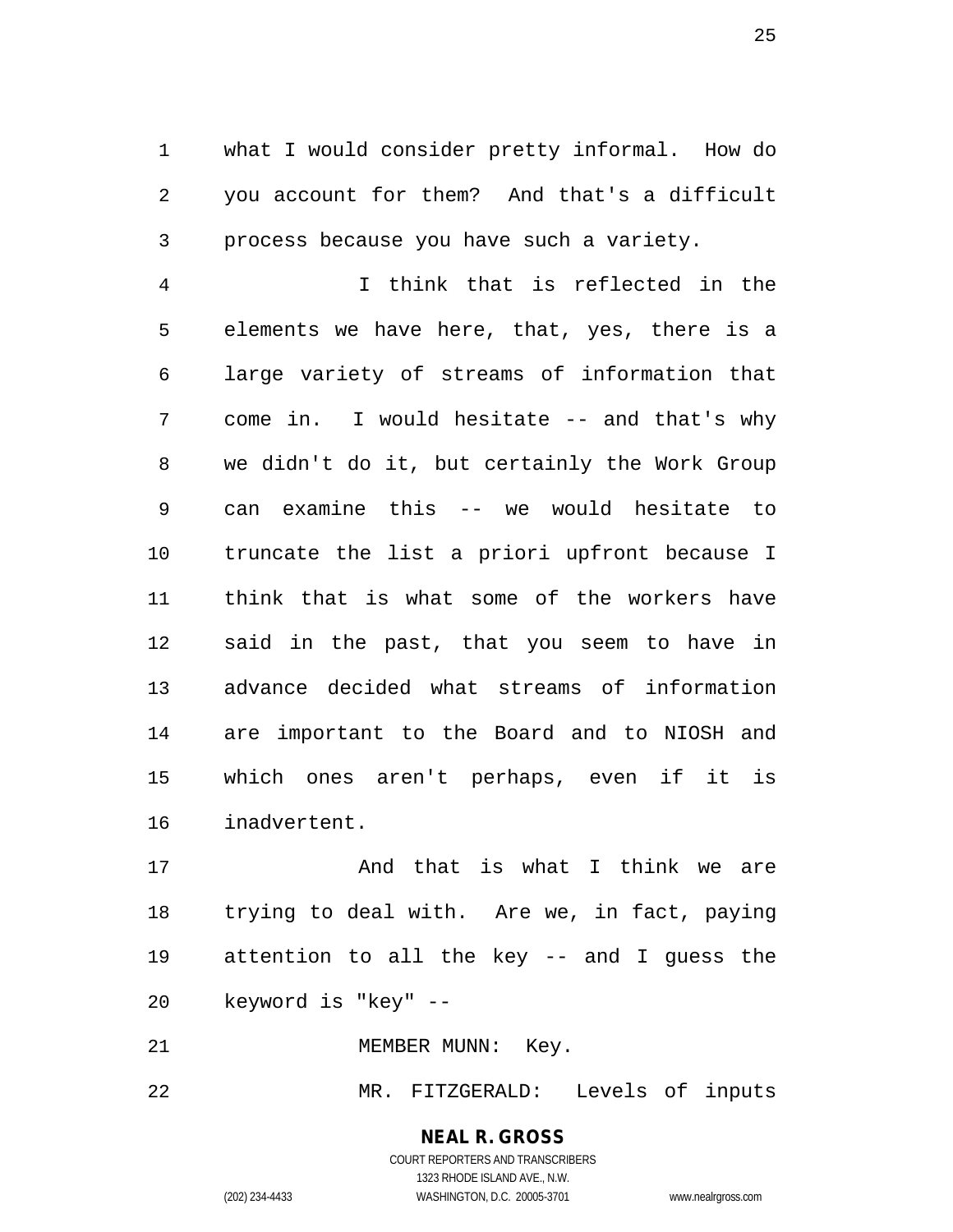1 and making sure that we're not ignoring some 2 of the key streams. And some of the workers I 3 think have brought that up.

4 I think this Work Group can look 5 at this list, but, again, I think we were 6 hesitant to decide amongst ourselves within 7 SC&A what were important inputs from workers 8 and which were not important inputs. Because 9 I think all the inputs are important. We just 10 have to figure out what is a manageable way -- 11 and I think the key is manageable way -- to 12 look at it and decide whether or not that 13 information is being registered within NIOSH.

14 I think the emphasis on 15 manageable, I mean there is a lot of 16 information. But how do you manage that in a 17 way that it gets done in a timely manner and 18 we come up with a way that we can take forward 19 that uses a tool. If it's cumbersome -- and I 20 think this is where you're going -- if it's 21 cumbersome and it's so much information that 22 you lose the forest for the trees, then it is

#### **NEAL R. GROSS**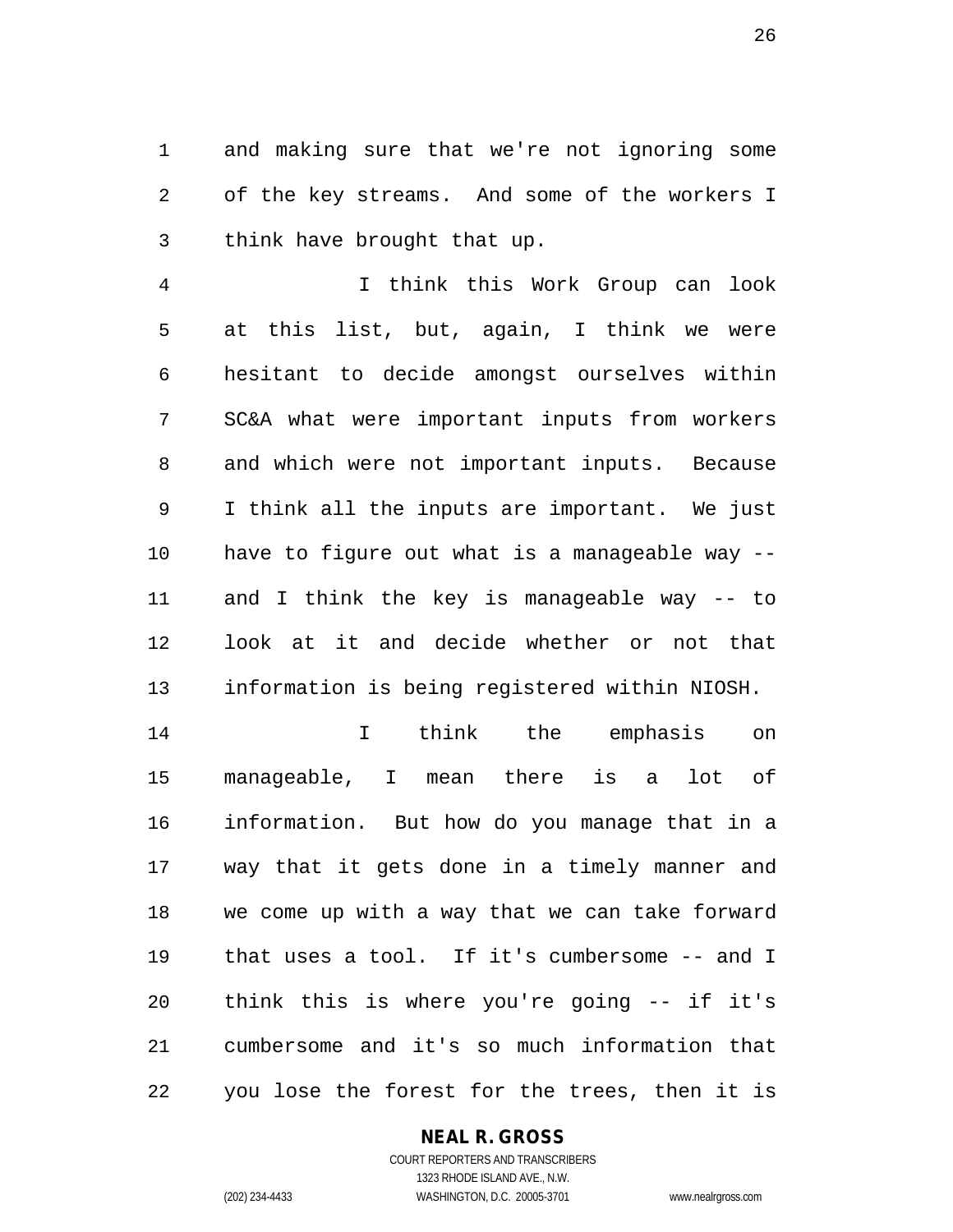1 a useless tool and it doesn't do anybody any 2 good.

3 So, there is a balance point of 4 making sure that we don't ignore anything. On 5 the other hand, if it's not a manageable tool, 6 forget it; it's not going to work.

7 And that's kind of what we're 8 trying to do, is come up with a process, come 9 up with the elements that are inclusive, but 10 manageable. And this is a prototype to test 11 that. If the test is cumbersome, we are the 12 first ones to come back and say, you know, 13 we've cut this thing down, and here's how we 14 did it. And you can judge that editing in a 15 way that you either agree or disagree that 16 this would be a way to go.

17 But we will propose tailoring if 18 it turns to be an unmanageable process, but 19 right now we think it is manageable.

20 CHAIRMAN GIBSON: This is Mike. 21 Let me comment here. You know, I 22 like the broad approach that SC&A has come up

# **NEAL R. GROSS**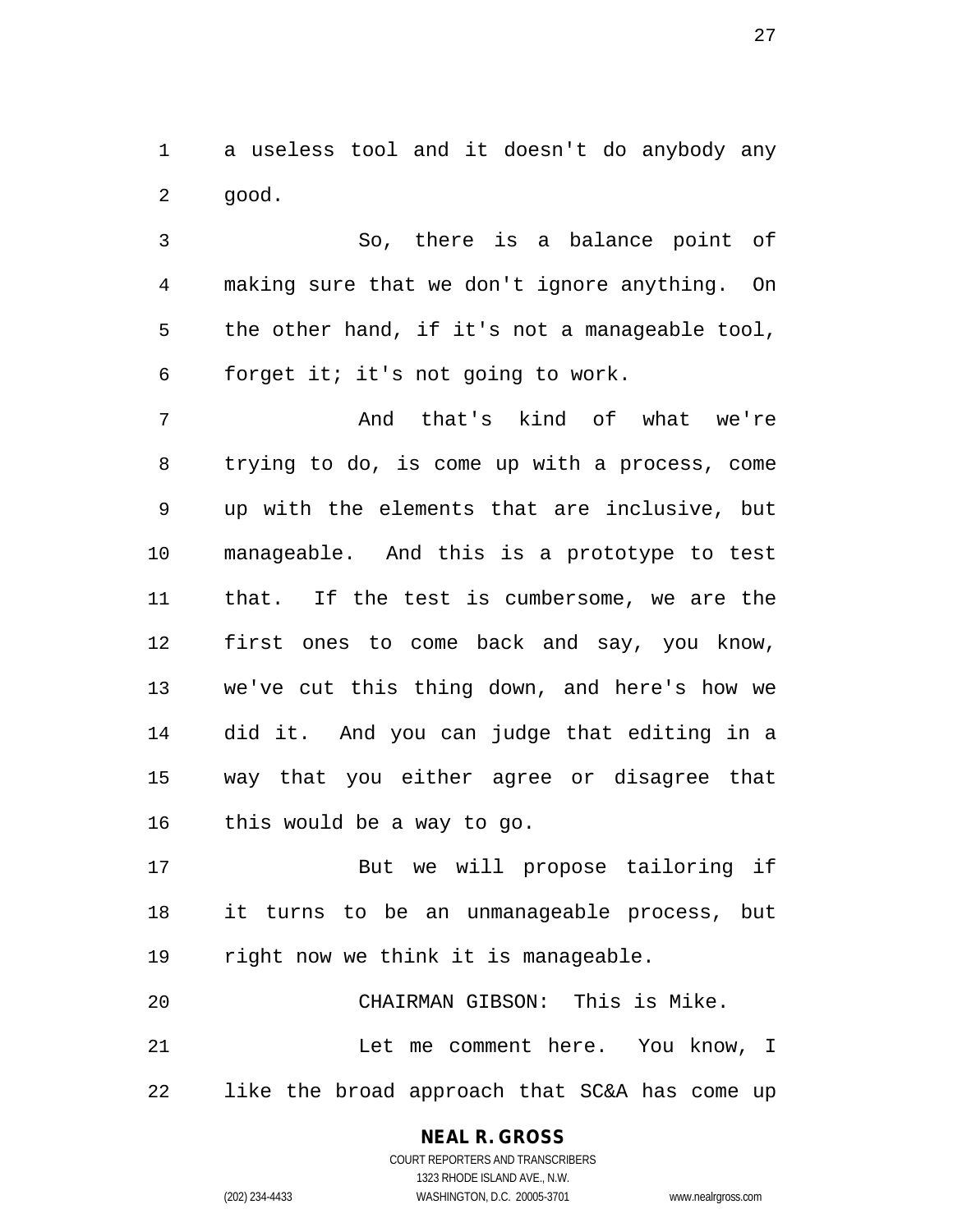1 with, and I also agree with Wanda there's a 2 lot of work to be done.

3 I wonder if, would it be workable 4 to perhaps get the opinion of a set of workers 5 or worker advocates from Rocky about a given 6 point of time or a given process, you know, 7 building-wise or something? And let's apply 8 this broad approach to an area that they think 9 or a time period they think that their input 10 was not included throughout the whole EEOICPA 11 process?

12 Maybe that would be a first step, 13 and then we could determine if we need to take 14 this broad approach back through the rest of 15 Rocky or if we can tailor it down and use a 16 more tailored-down version at Rocky and other 17 sites. Does that make sense to anyone? 18 MEMBER MUNN: In some ways it does

19 and in other ways it simply adds another layer 20 of complication to what I'm concerned about 21 here.

22 What Joe said contains a number of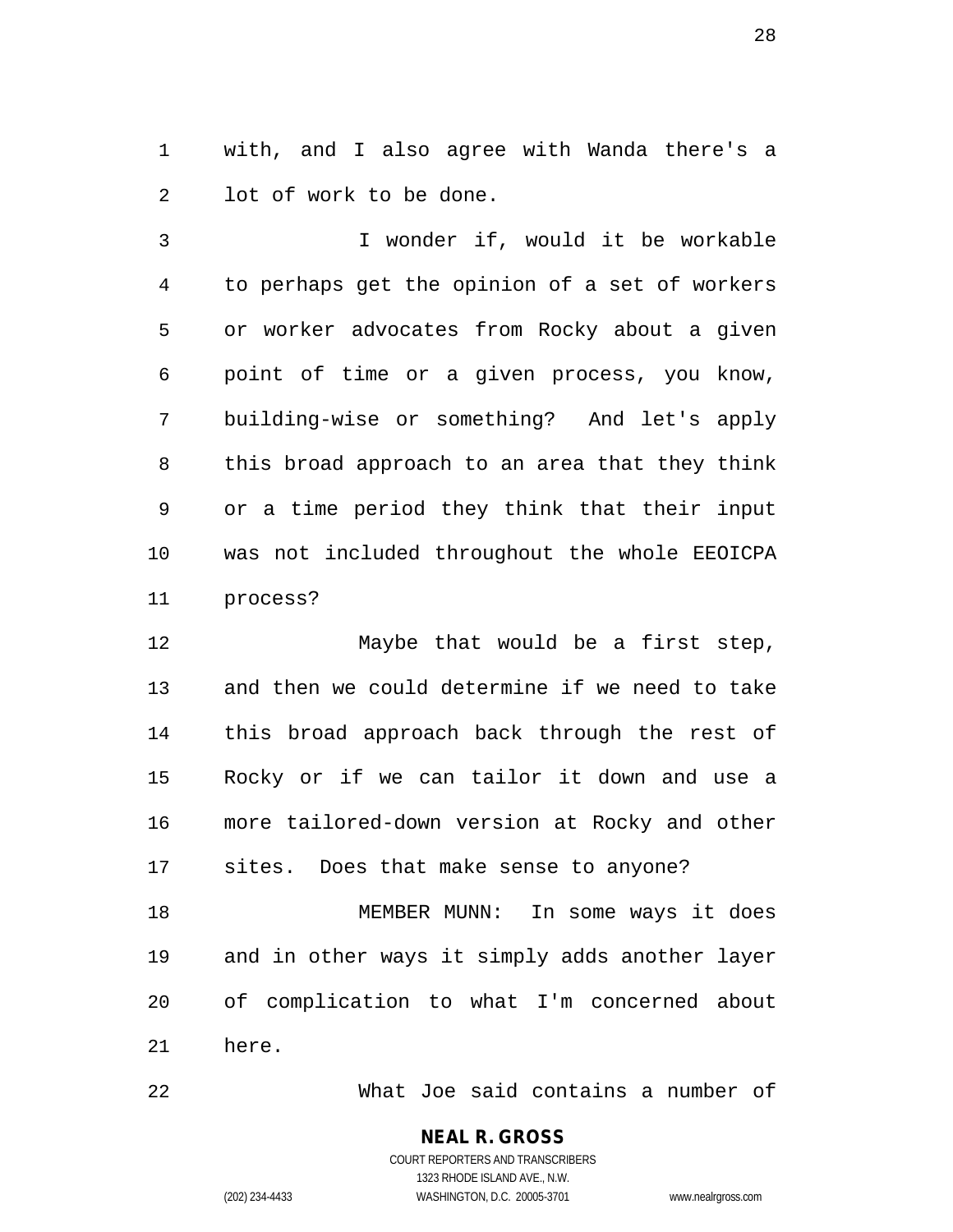1 important words, "key" and "manageable" being 2 high among them.

3 MR. FITZGERALD: I did put them in 4 quotation marks.

5 (Laughter.)

6 MEMBER MUNN: Yes. It's highly 7 unlikely that, no matter what we do here, if 8 there is among a large group of people a 9 perception that their commentary is not being 10 utilized, it remains unlikely that, no matter 11 how much work we do here, we're going to 12 change perceptions that have been well-13 polished by this time.

14 DR. MAKHIJANI: This is Arjun.

15 One sort of comment is I think it 16 would be difficult to narrow things down, 17 Mike, because you have to go through the 18 transcripts and the comments. You have to go 19 through the materials anyway. And I think 20 Wanda is right in that it would kind of add a 21 layer.

22 And my second comment is, you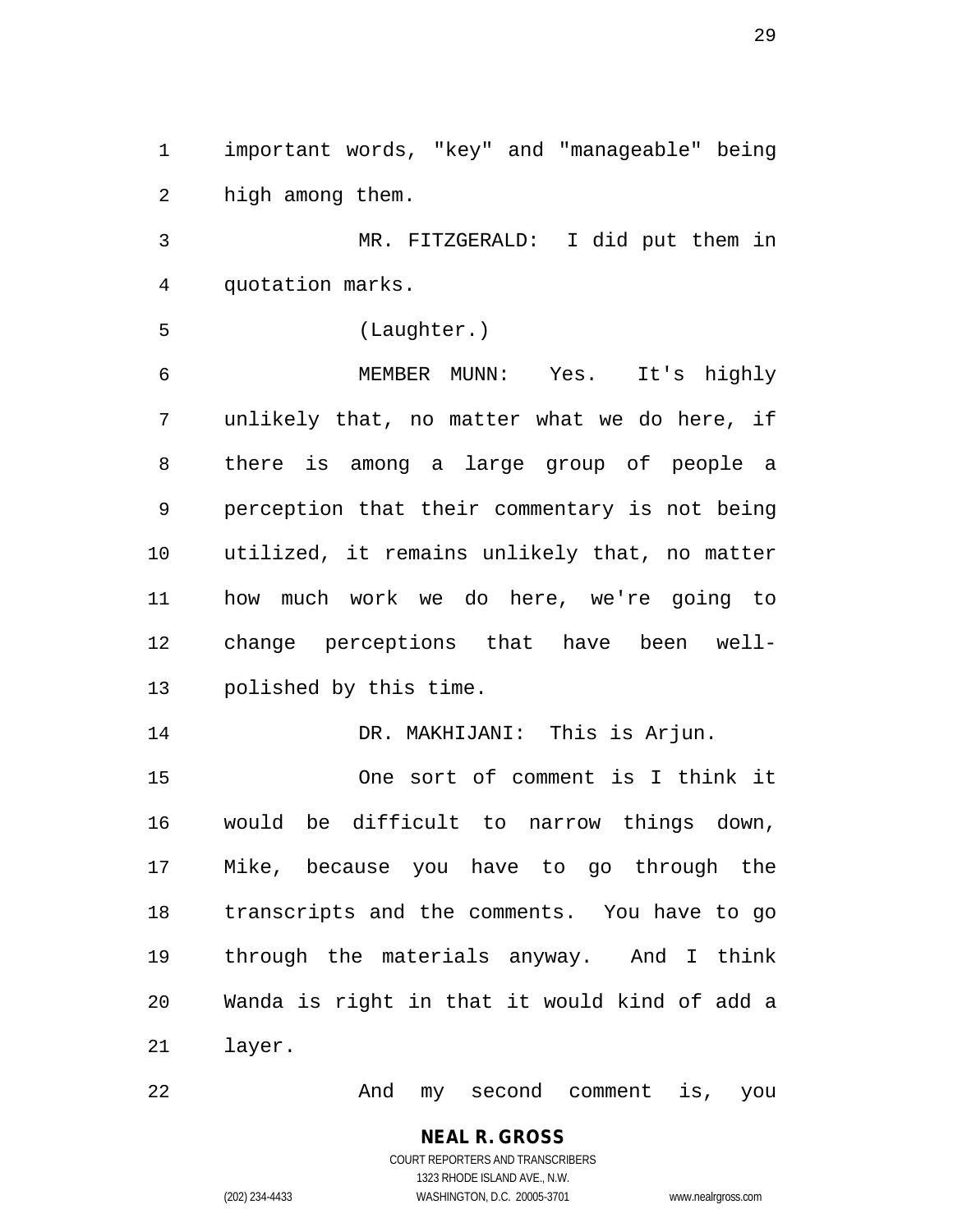1 know, the list looks formidable, and to some 2 extent it is, but I think at Rocky Flats there 3 was so much discussion of the key points like 4 the Super S. There was a lot of repetition of 5 the main things. I think all parties did 6 incorporate those points.

7 Now there are many points that may 8 not have been incorporated, but the bulk of 9 the commentary was on a few things. I think 10 that the list is long, but the work may not be 11 as much as we think. I could be proven wrong 12 about this. It is just a guess from trying to 13 remember the discussions of a few years ago.

14 MR. FITZGERALD: Yes, and, you 15 know, another option, I know we're talking 16 about options because I think we appreciate 17 what Wanda is saying on scope, is the feedback 18 to this Work Group. You know, this is not 19 sort of we'll see you in four months when this 20 thing is done, but to feed back exactly how 21 this is progressing in terms of scope.

22 And if it turns out the progress

# **NEAL R. GROSS**

COURT REPORTERS AND TRANSCRIBERS 1323 RHODE ISLAND AVE., N.W. (202) 234-4433 WASHINGTON, D.C. 20005-3701 www.nealrgross.com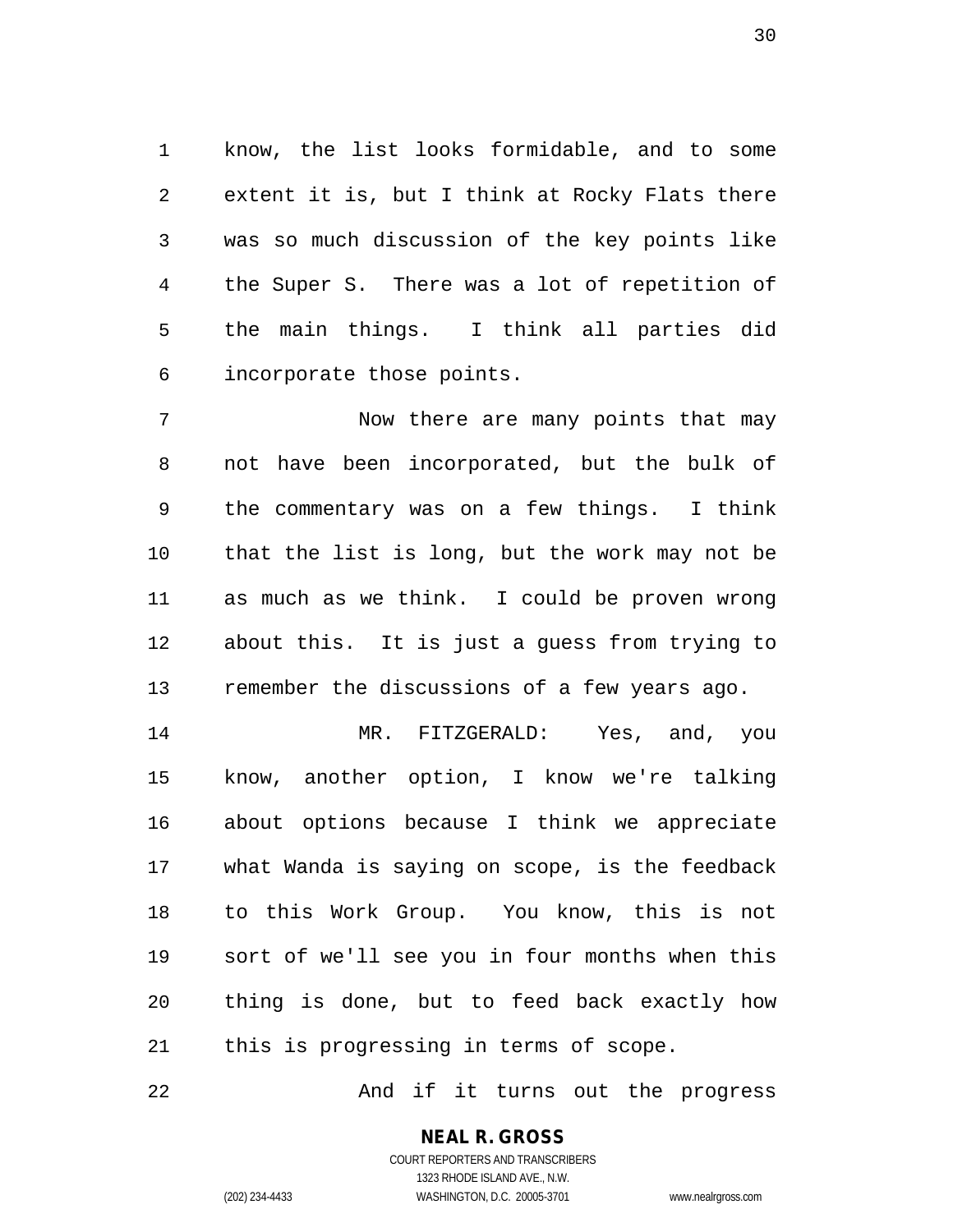1 over a month or so isn't sufficient to justify 2 the scope, then, we should come back to the 3 Work Group. We should come back to the Work 4 Group anyway with a progress report, but, 5 basically, report back on the scoping issue 6 and the resource loading issue.

7 When I say "manageable", this 8 thing has to be a real-time tool. It can't be 9 a one-year effort because we'll never get 10 enough of them done to give you feedback 11 anyway.

12 So, I think it's an important 13 point. This thing has to both be inclusive, 14 but manageable in a way that makes it a tool. 15 If it doesn't accomplish that, then we have 16 failed.

17 So, I think we're very, very 18 acutely aware that we have to demonstrate 19 that, and we owe the Work Group, I think, some 20 feedback. And this has to be a little bit 21 empirical. I guess I come back to that 22 because it does look formidable on paper. I

#### **NEAL R. GROSS**

COURT REPORTERS AND TRANSCRIBERS 1323 RHODE ISLAND AVE., N.W. (202) 234-4433 WASHINGTON, D.C. 20005-3701 www.nealrgross.com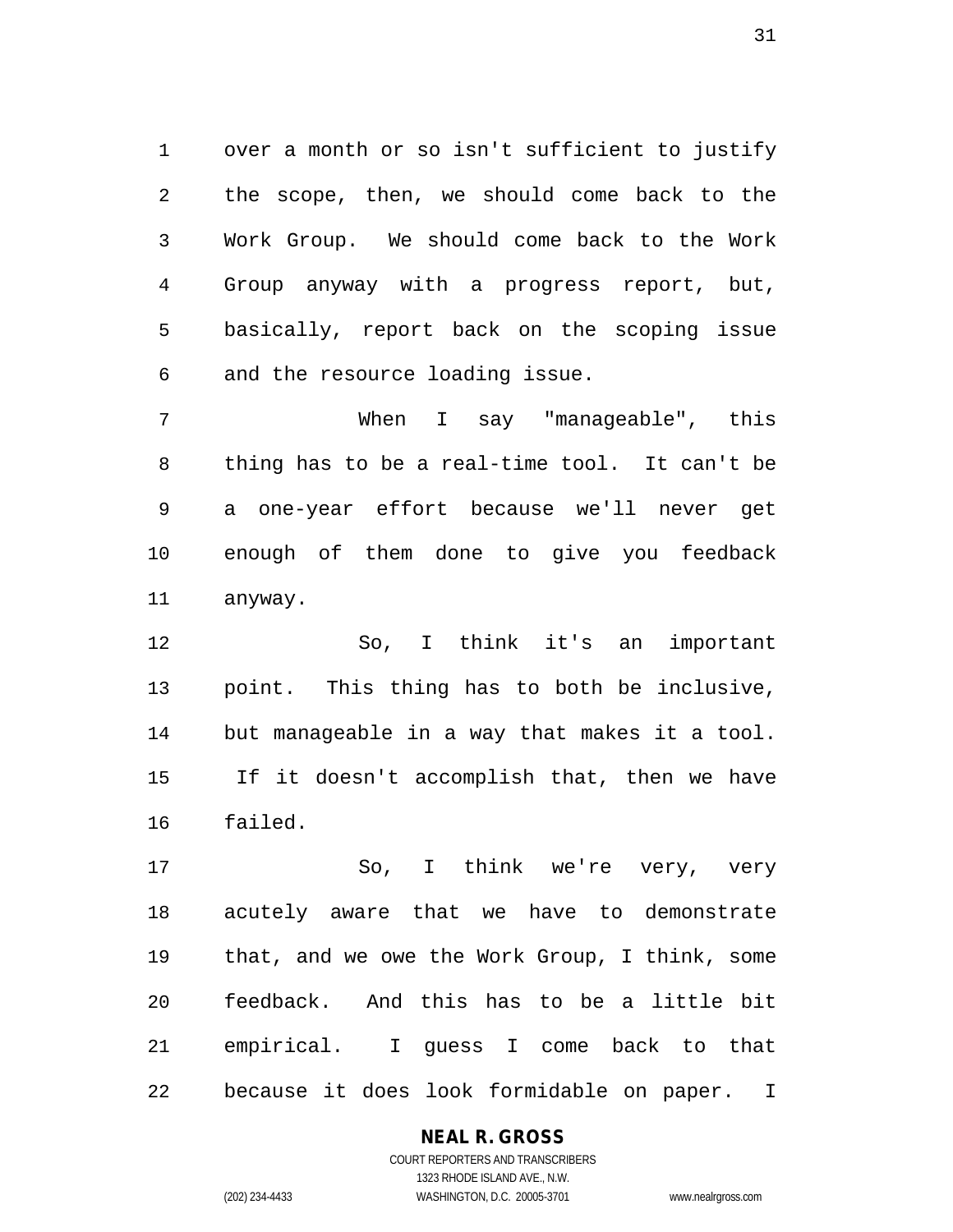1 think once we are comparing the documents that 2 we're talking about, it is not going to be as 3 formidable, but I can't prove that to you 4 until we actually start going through this. I 5 think we need an answer to that.

6 MR. KATZ: Can I just also raise a 7 comment, part comment, part question, about 8 the scoping issue? Not about doing Rocky 9 Flats in particular, but in general about 10 this, because something Joe said made me think 11 that people have different ideas about this.

12 But doing a program evaluation 13 like this, it's not a continual program 14 evaluation. You're not going to evaluate 15 every site, and so on, out into the future. 16 What you want to know is how well is a process 17 working and what improvements might help it.

18 So, I mean, you periodically dip 19 into the program and take a look and see how 20 the program is working. So, I mean, right 21 now, we have chosen to start with a pilot 22 effort to learn how to do this as well as to

#### **NEAL R. GROSS**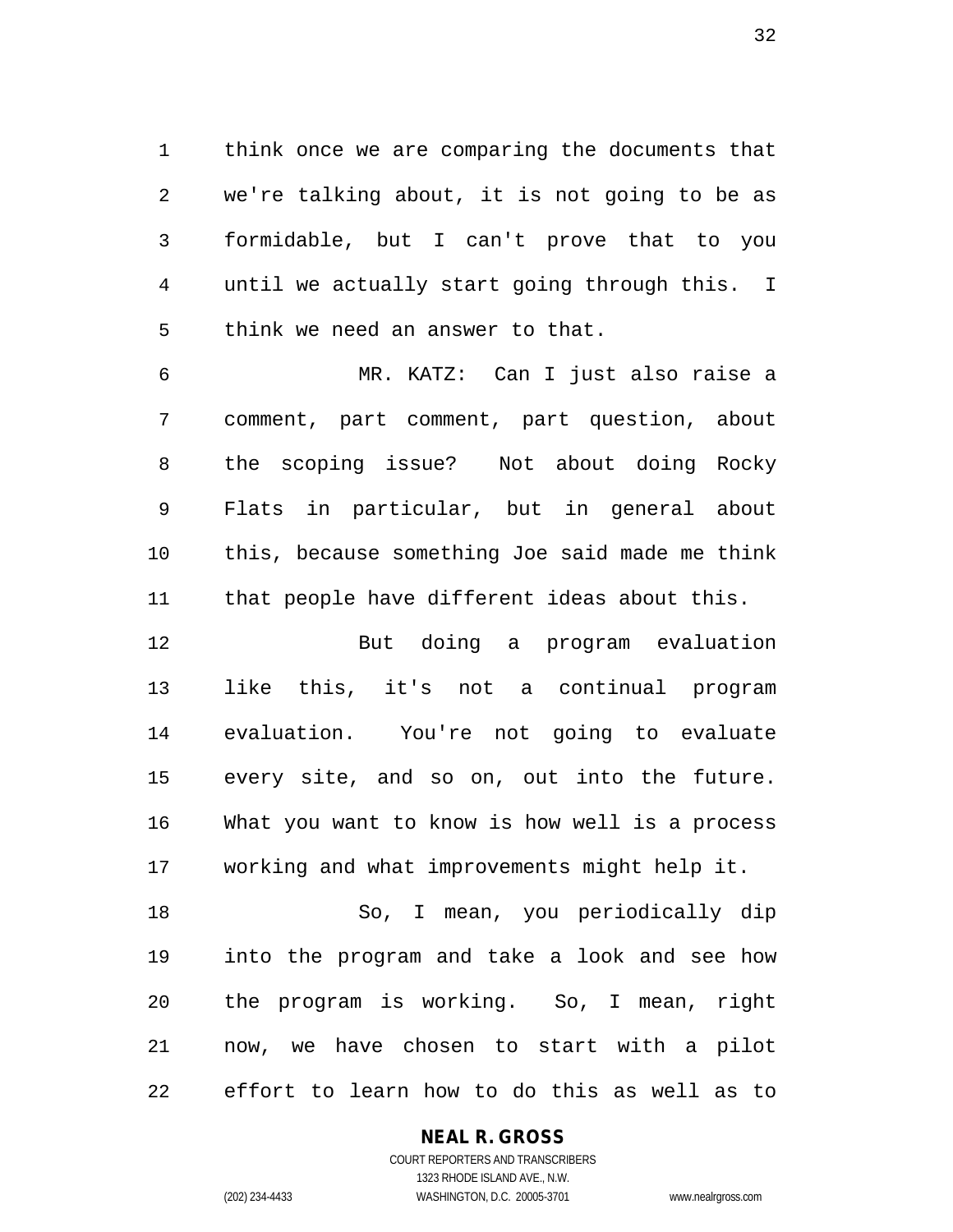1 look at a site, with Rocky Flats. And down 2 the road we may choose some other different 3 kind of site, different kind of circumstance, 4 or whatever.

5 But I certainly didn't envision 6 that there would be any kind of ongoing 7 process at every site of looking at this, 8 because really you're doing a program 9 evaluation. You want to know how well a 10 process is working and how to improve it, but 11 you're not going to expend the kind of 12 resources it would take to be monitoring this, 13 as it goes on into the future, currently and 14 into the future, at every site or anything 15 even close to that.

16 MR. FITZGERALD: The importance of 17 what we're doing here actually goes well 18 beyond this prototype by judging the 19 significance of some of this input stream, and 20 looking at how you determine effectiveness. 21 And this is what you are kind of doing. 22 You're trying to come up with a means to

#### **NEAL R. GROSS**

COURT REPORTERS AND TRANSCRIBERS 1323 RHODE ISLAND AVE., N.W. (202) 234-4433 WASHINGTON, D.C. 20005-3701 www.nealrgross.com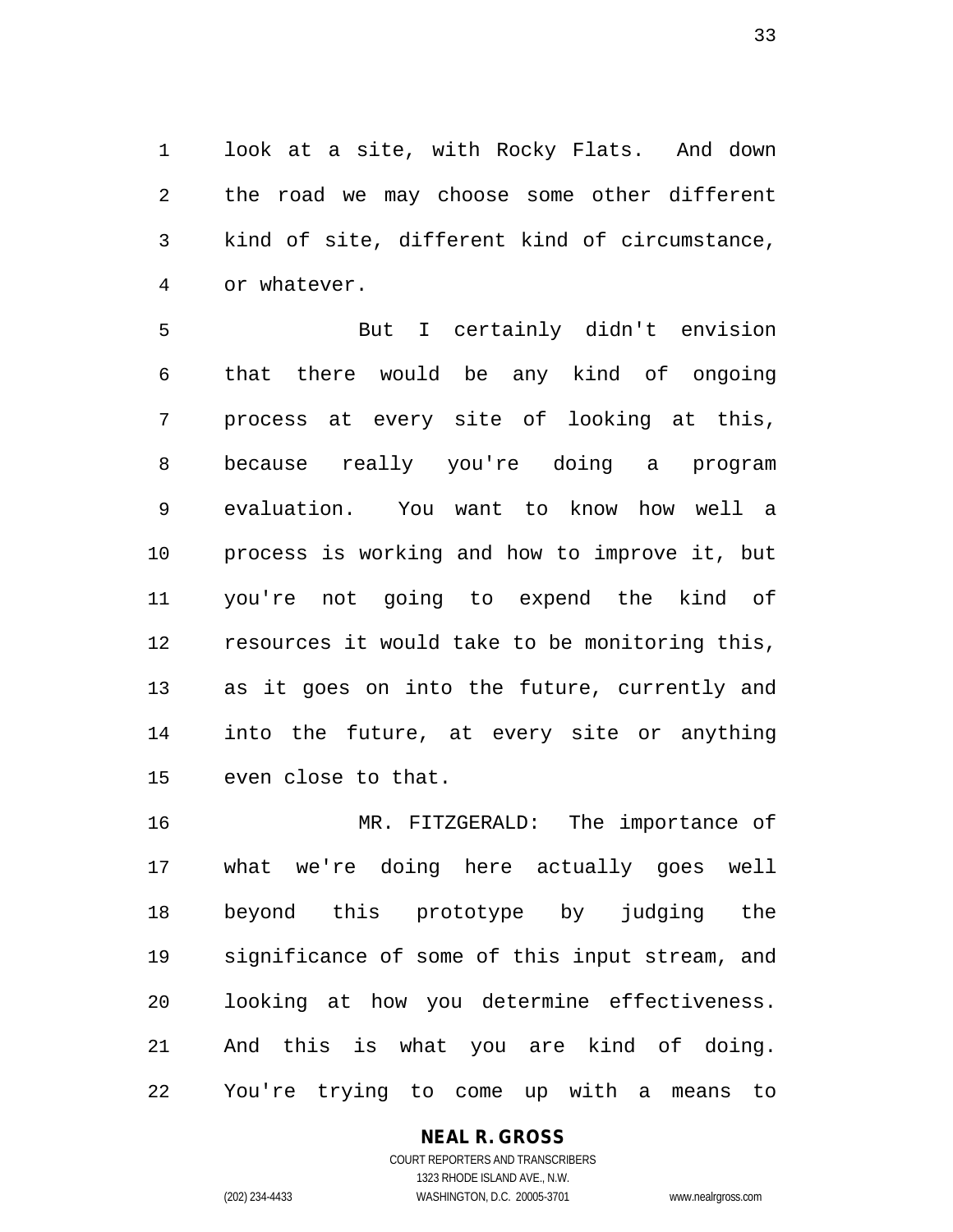1 monitor effectiveness. That alone I think is 2 a very important effort. If we can do that 3 with NIOSH, come up with an agreement that 4 this is a gauge -- it won't be perfect -- it's 5 a gauge of effectiveness of whether or not 6 things are being addressed, that's something 7 that NIOSH and ORAU can take into the program 8 going forward.

9 And I think what Ted is saying is 10 very important. You know, there's no way any 11 of this is going to be inculcated by external 12 means.

13 All we are doing is trying to 14 develop a tool and doing some sampling. I 15 would imagine over time the Work Group might 16 reach in and do some sampling in the future, 17 but it is not going to be anything continual. 18 What these tools would be valuable 19 for will be to NIOSH and to ORAU in terms of

20 self-assessment, looking at how well things 21 are going. Maybe this will turn up 22 vulnerabilities to both the PROC-12 procedure

#### **NEAL R. GROSS**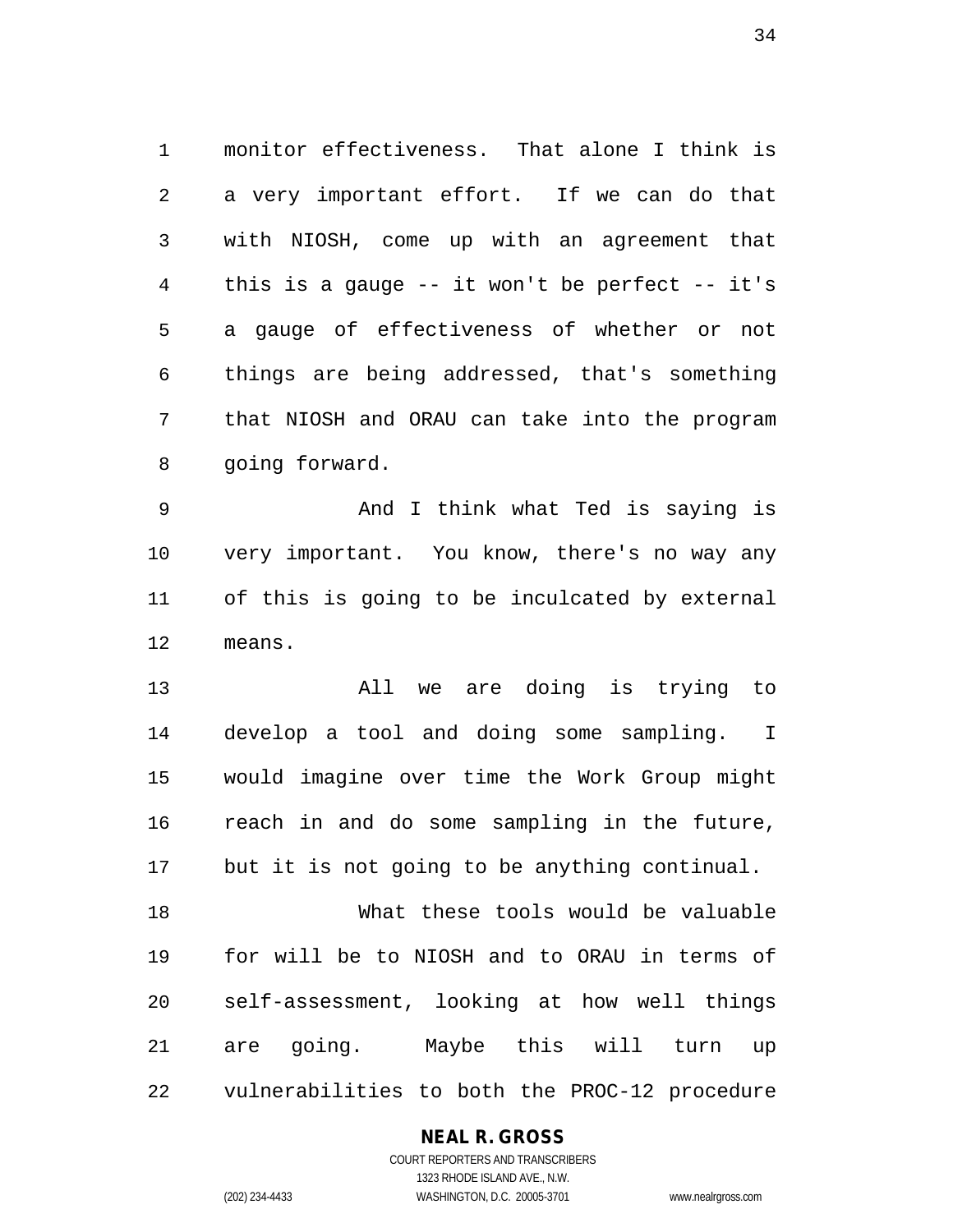1 -- maybe we didn't really consider certain 2 things that we weren't quite aware were big 3 issues collaboratively.

4 And going forward, it is going to 5 provide some focus that, okay, here's some 6 weak points. You know, we are pretty strong 7 in these areas, but there are certain streams 8 of inputs from workers in terms of worker 9 outreach that, for various reasons, don't 10 quite register in the system. And this is how 11 you gauge that. This is what you can look at. 12 This gives you some measuring points.

13 That itself is going to be useful 14 going forward, not to us per se, but to NIOSH 15 and ORAU. The Board would only sample on 16 occasion, and that is going to be a periodic 17 thing. But that is something that can be used 18 all the time at all the sites, something that 19 could be used to self-assess, get away from 20 trying to externalize this thing, something 21 that could be done in-house.

22 So, I think some of these

**NEAL R. GROSS** COURT REPORTERS AND TRANSCRIBERS 1323 RHODE ISLAND AVE., N.W.

(202) 234-4433 WASHINGTON, D.C. 20005-3701 www.nealrgross.com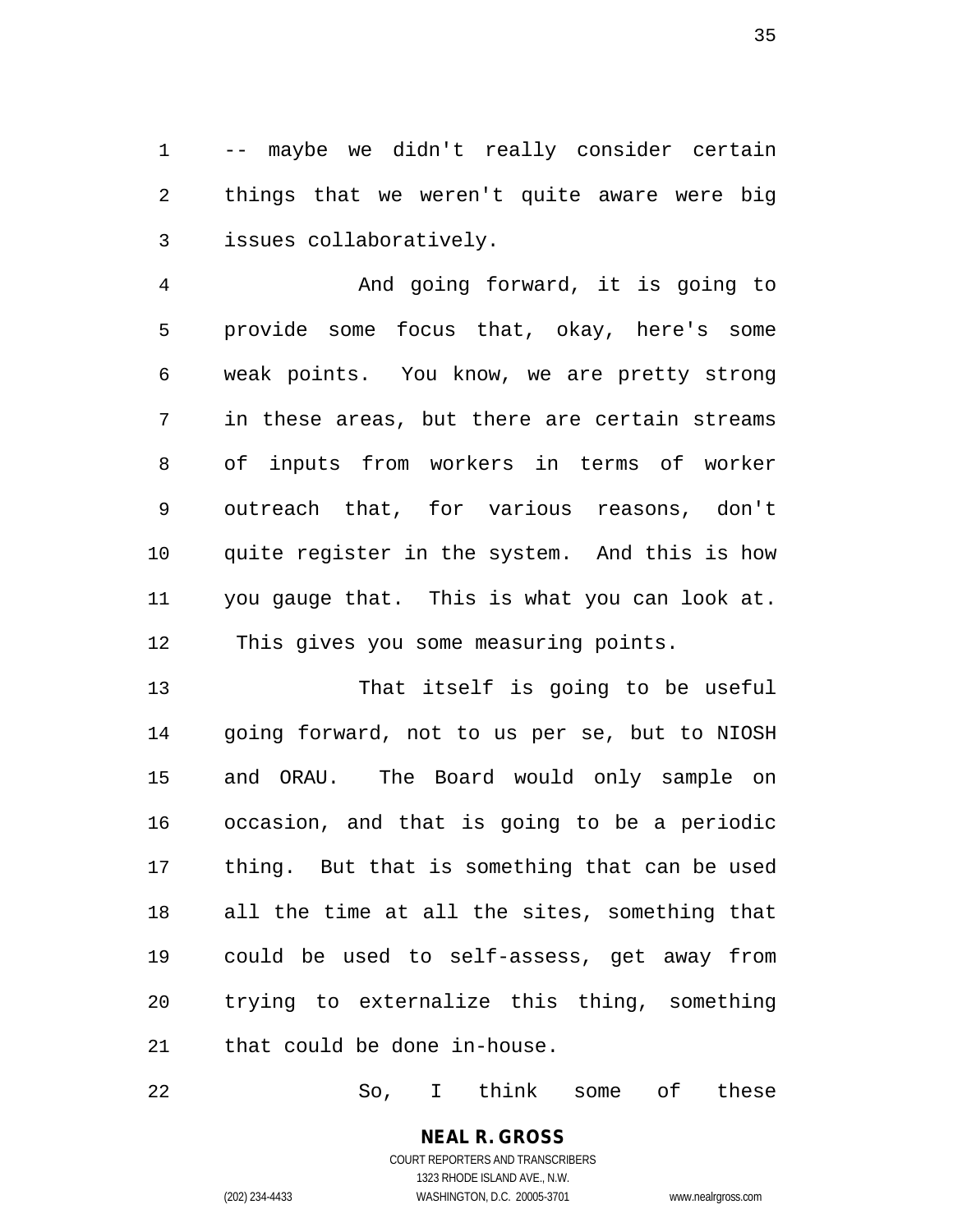1 questions are hard. How do you know on some 2 of the individual worker inputs that we get -- 3 this is sort of like what we heard on the 4 Advisory Board meetings -- how do you know 5 you've captured that? How do you know it gets 6 handed off so it's actually looked into? And 7 how do you know that the individual who made 8 the comment gets some feedback?

9 It sounds kind of basic, but when 10 you start looking at how you gauge that, that 11 is difficult in some of these worker inputs. 12 And that is what we are trying to judge in 13 this process, is actually empirically go into 14 the material itself, find out how you do it, 15 and what do you actually look at? Are we 16 guessing right that this will give it to you 17 or not? And, then, going back and figuring 18 out, can you do that on a continuing basis or 19 is it just going to be unmanageable? 20 MEMBER MUNN: And your keyword 21 there is judge. At best, no matter what we

22 do, and no matter how we do it, we cannot

## **NEAL R. GROSS**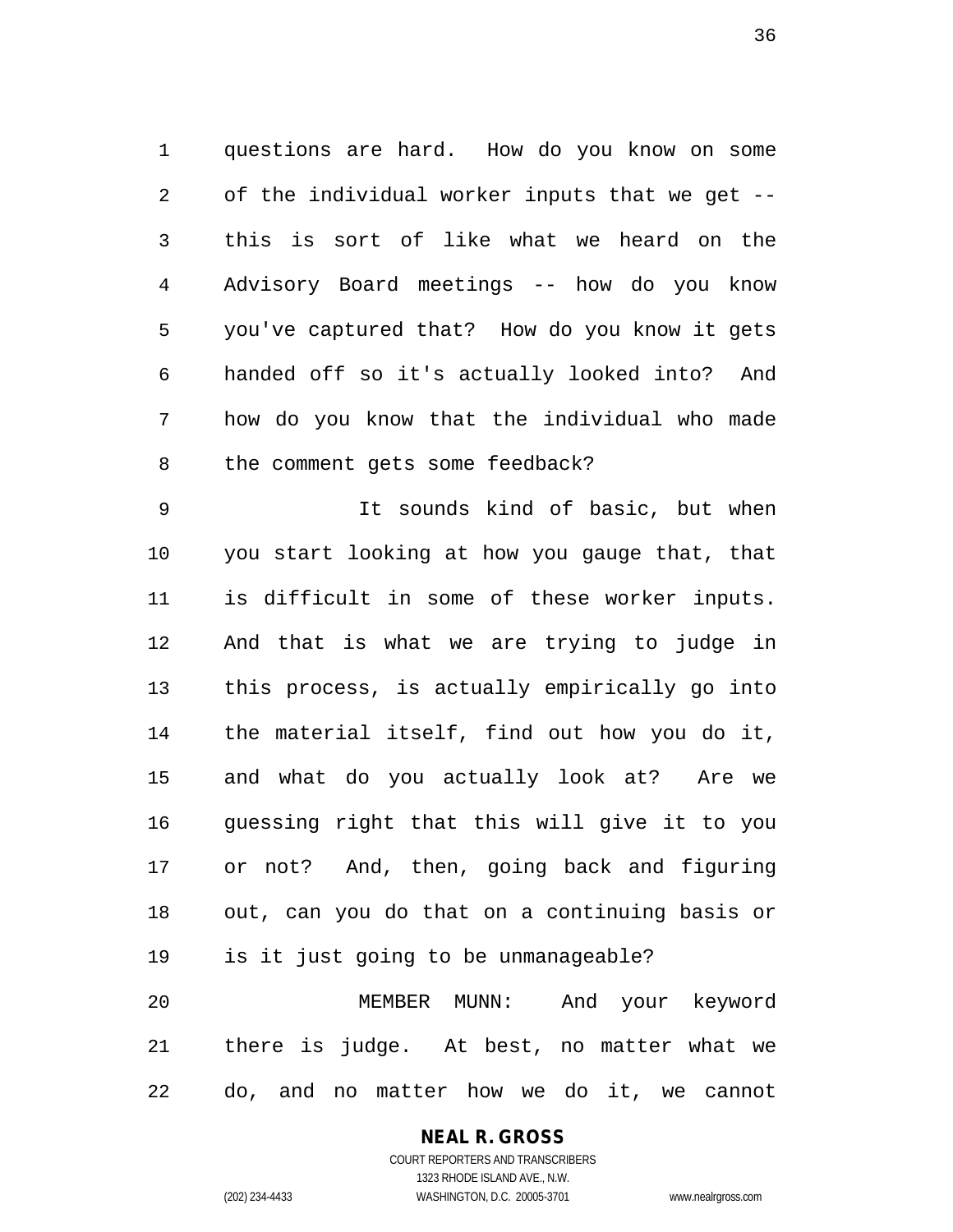1 eliminate individual judgment from this 2 process.

3 MR. FITZGERALD: Well, that's why 4 we're spreading it around.

5 MEMBER MUNN: I just don't see a 6 way that can be done. Not only are we going 7 to have to judge what is and is not important, 8 we are going to have to judge whether or not 9 it was considered in the absence of specific 10 personal notes or rigorous information dealing 11 with any specific comment.

12 It's difficult to be able to say, 13 impossible to be able to say, this was 14 considered; nothing was done with that.

15 MR. FITZGERALD: Well, yes. Well, 16 first, I completely agree with you, that when 17 you're judging significance, that is in the 18 eye of the beholder.

19 That's one reason I think the one 20 process thing that I think is most important 21 for this process is that's a collaborative 22 judgment. It is not a judgment of Kathy, a

# **NEAL R. GROSS**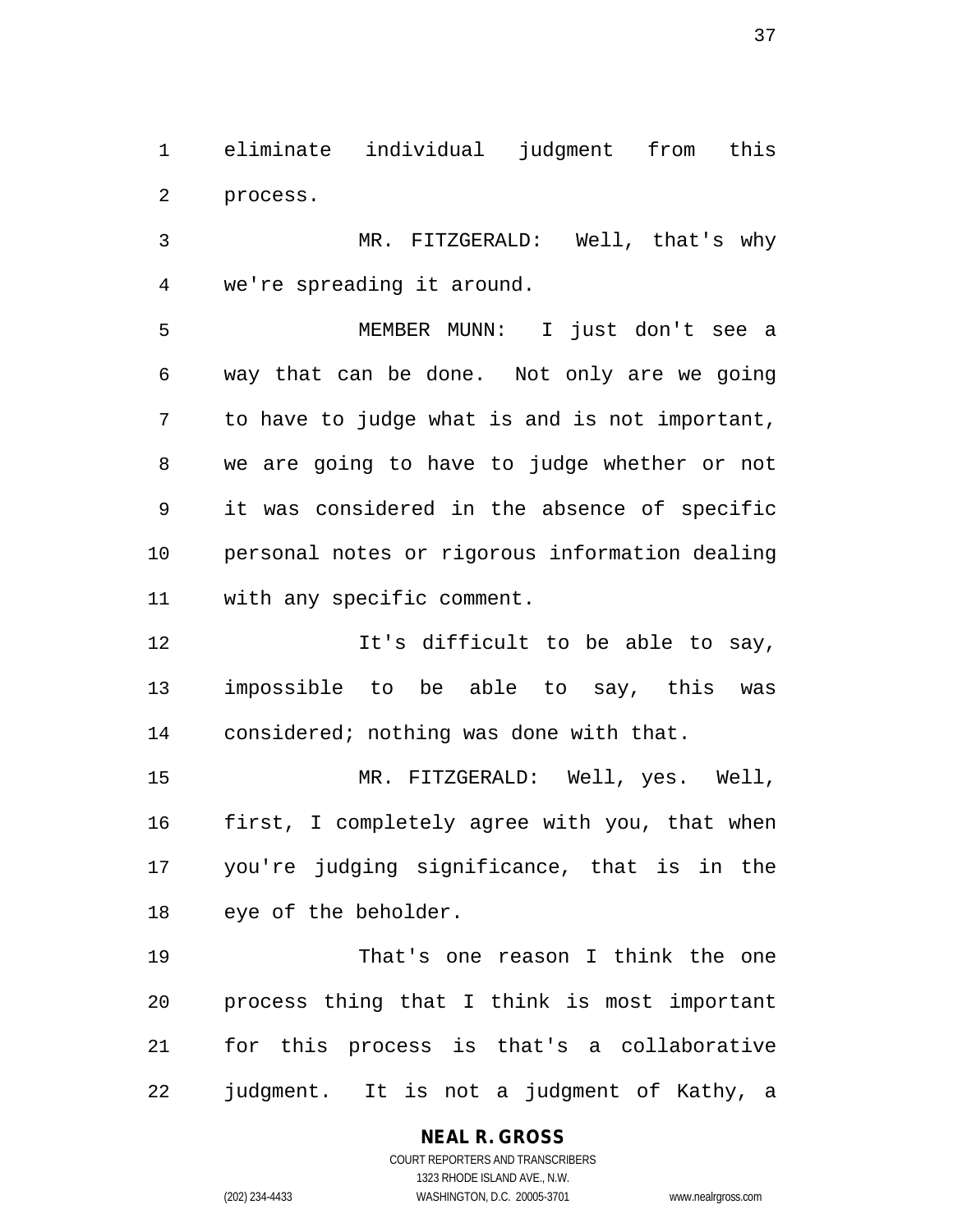1 judgment of SC&A. It is going to have to be a 2 judgment of this Work Group in conjunction 3 with NIOSH and with our support.

4 I mean it is going to be 5 everyone's collective judgment because this is 6 difficult. And what we're saying is all we 7 are going to do, I think, upfront is the 8 homework of just trying to get the pieces of 9 paper that give you some documentation on 10 this. We don't want this to be an informal 11 judgment or a judgment based on what came in. 12 It's documented in terms of a response and 13 how it got back to the worker. We're not 14 going to go further than that.

15 We're going to say the one 16 judgment that we're going to try to be careful 17 about, but then try to bring back to this Work 18 Group and to NIOSH is significance. In other 19 words, what is the significant input, the key 20 inputs that we talked about? We need to be 21 very clear how we judge that.

22 But, then, we're going to bring

**NEAL R. GROSS** COURT REPORTERS AND TRANSCRIBERS 1323 RHODE ISLAND AVE., N.W.

(202) 234-4433 WASHINGTON, D.C. 20005-3701 www.nealrgross.com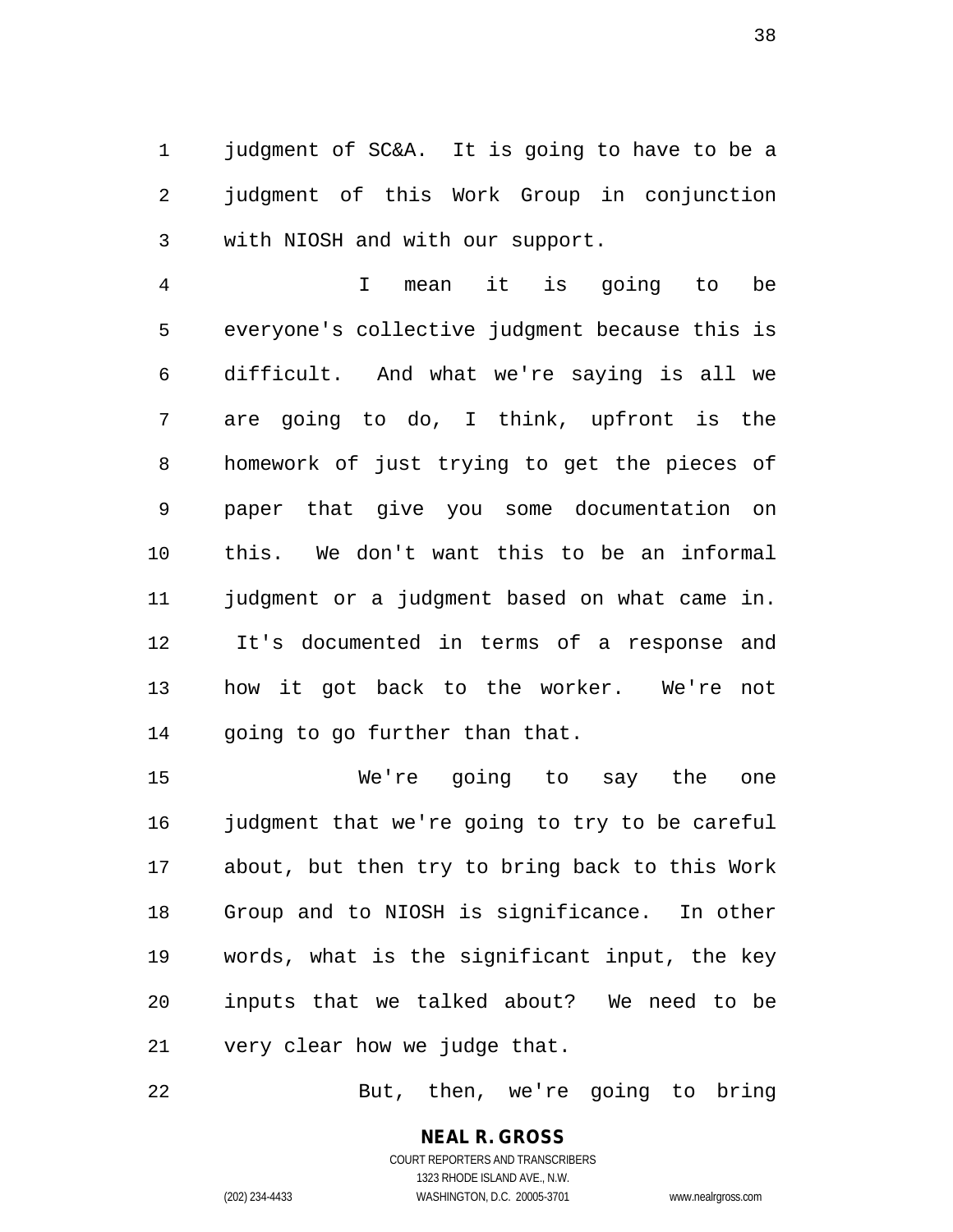1 all this factual stuff, factual information, 2 back to the Work Group, engage the NIOSH staff 3 and ORAU, and say, okay, here's kind of what 4 it comes down to. Here's what it comes down 5 to. We haven't figured how good, bad, or 6 indifferent, but this is pretty much what we 7 see.

8 Now the question of judgment, 9 which is, okay, was this responsive enough or 10 not, on paper it doesn't look responsive. I 11 fully expect NIOSH or ORAU to say, well, the 12 paper doesn't tell you the whole story; here's 13 the whole story behind how we dealt with that 14 particular issue. That should get recorded 15 and be reflected.

16 And that may actually have an 17 impact on the answer. So, we won't know that 18 by looking at the paper on the ground. So, it 19 is going to be a process.

20 And, then, when that is done, this 21 Work Group -- and this is what Kathy was 22 referring to; this is like the Task 4 dose

# **NEAL R. GROSS**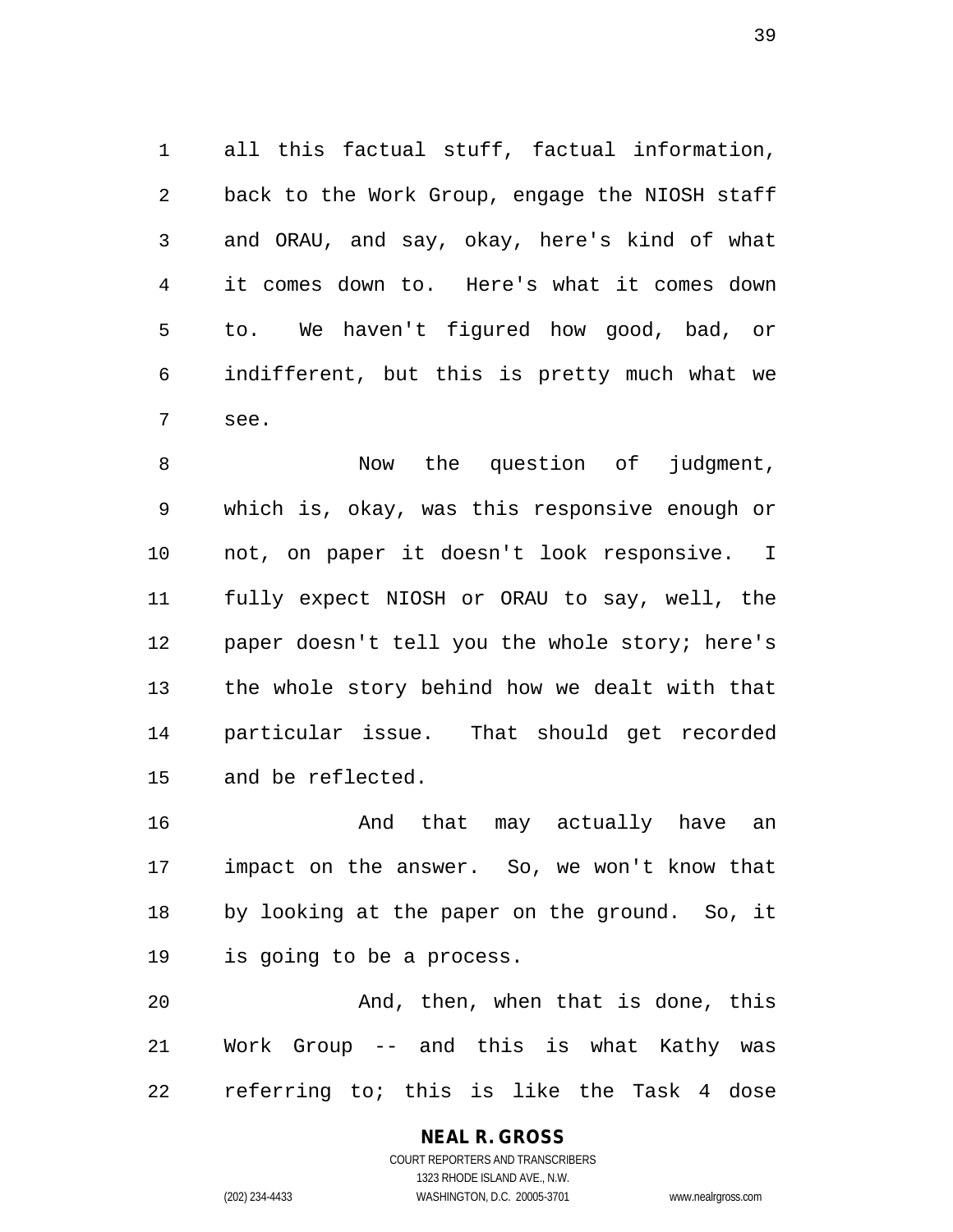1 reconstruction reviews. There's going to have 2 to be sort of a deliberative discussion about 3 things like significance, about resolution of 4 issues, what that means, because it's all 5 subjective.

6 You are going to have to have a 7 collaborative discussion. But that discussion 8 alone, I would add, is going to be very, very 9 important for this process, because I don't 10 think there's been a real good discussion 11 based on actual empirical information. 12 There's been a general discussion. I think we 13 all have our own opinions. But there hasn't 14 been a good discussion based on actual 15 empirical information, which is what's going 16 to be collected. And that discussion, I 17 think, will move this thing forward.

18 And we can decide at that point, 19 this Work Group can decide what is really 20 significant and should be keyed on, and what 21 judgment, what kind of judgment should be 22 made.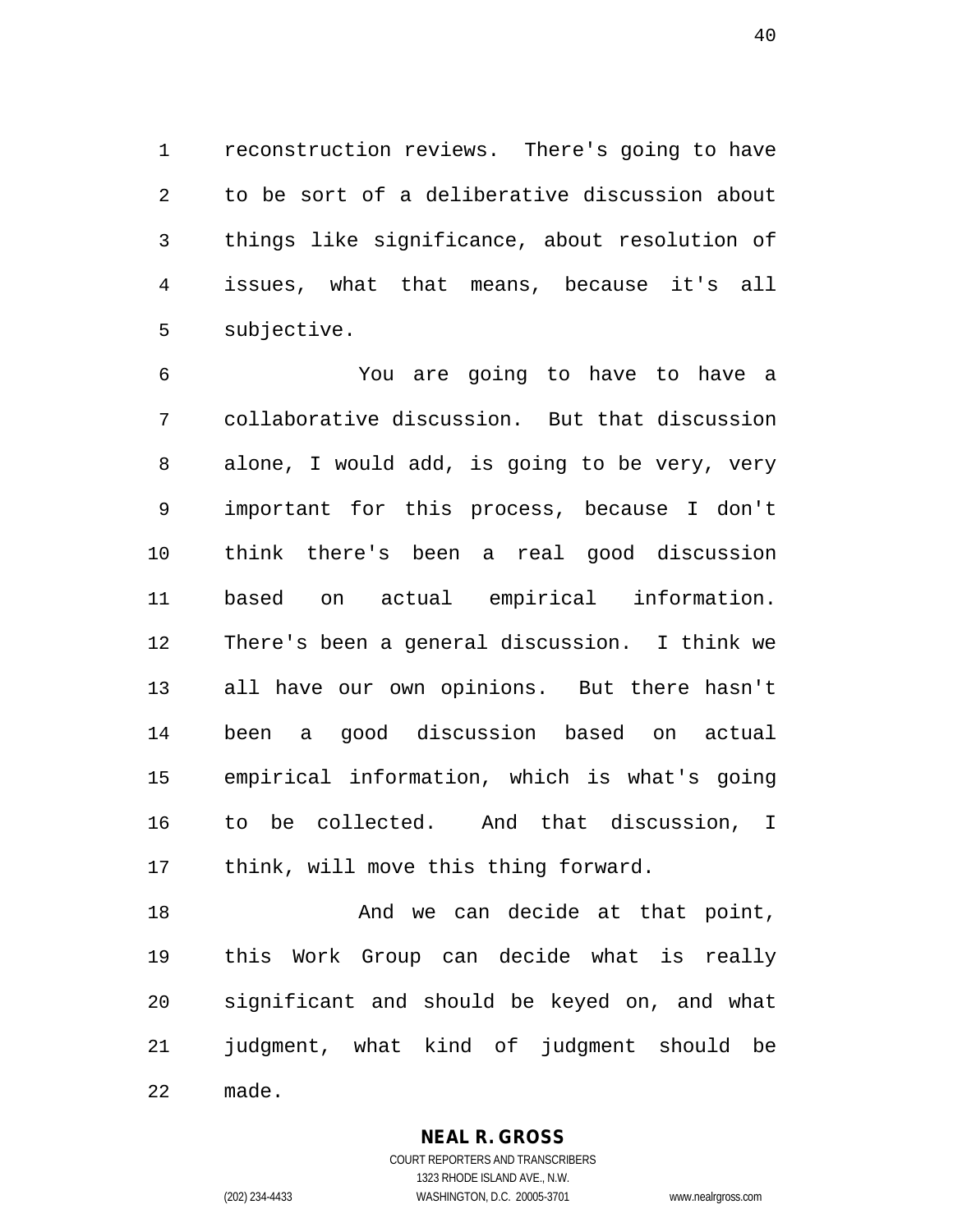1 There I think you are going to 2 have a very vital discussion about what has 3 been done in the past and what should be done 4 in the future. The past doesn't necessarily 5 dictate the future, but it does inform it. 6 So, I think you are going to learn from this 7 review what has been done in the past and 8 whether that was good enough, and, then, how 9 you want the PROC-12 to read and how you want 10 the sampling done in the future.

11 So, this is really going to 12 influence how the judgments are applied into 13 the future, based on what you see at Rocky. 14 But we haven't had that opportunity yet. It 15 hasn't been pinned down on something that is 16 actually you're comparing an actual record 17 that's all been subjective.

18 MEMBER MUNN: I don't want to 19 belabor this, but, Joe, in your professional 20 opinion, then, if we do not spend our efforts 21 here today honing this proposal in any 22 significant way, then what's your expectation

### **NEAL R. GROSS**

COURT REPORTERS AND TRANSCRIBERS 1323 RHODE ISLAND AVE., N.W. (202) 234-4433 WASHINGTON, D.C. 20005-3701 www.nealrgross.com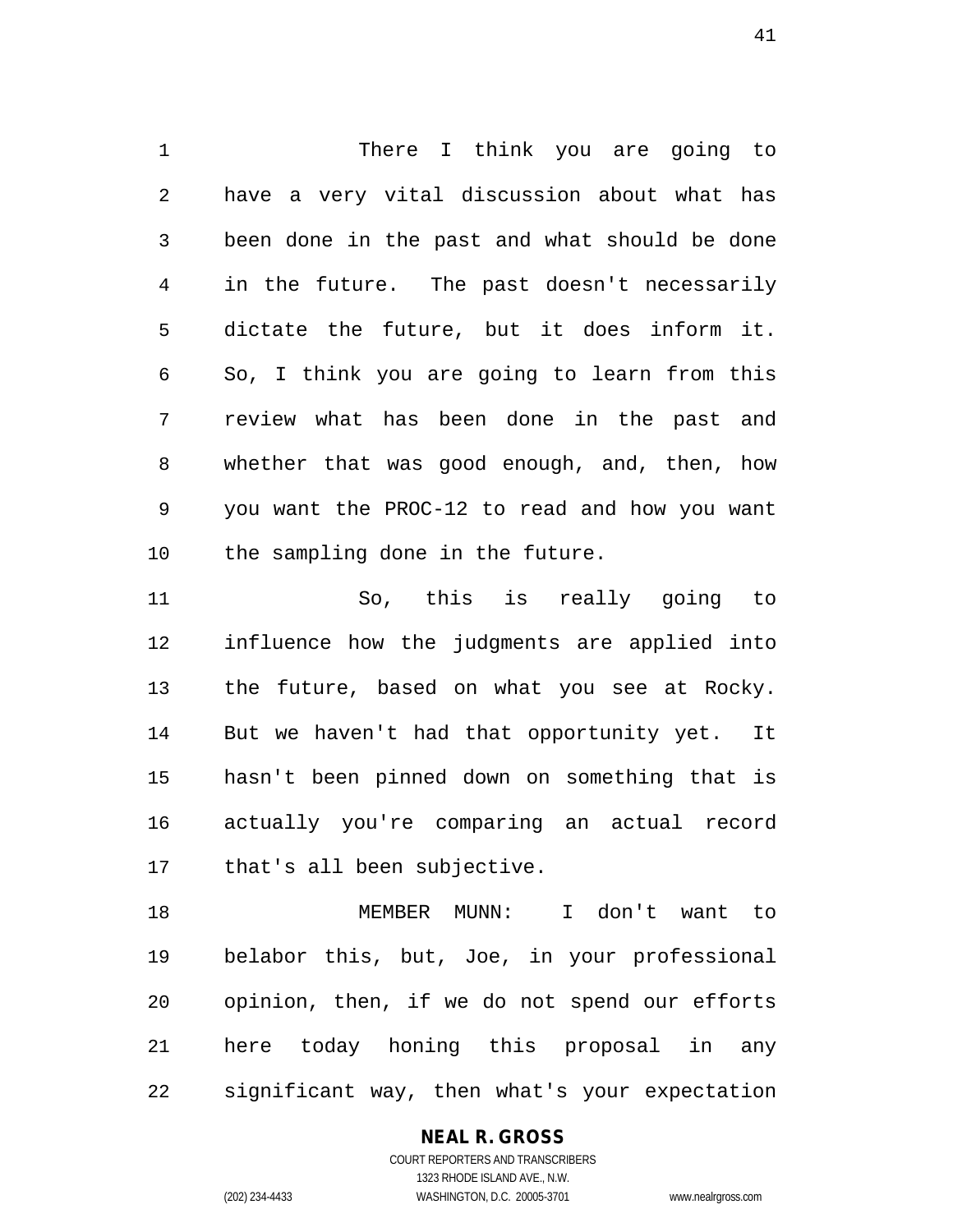1 of the amount of time and resource loading 2 that is going into this pilot project we are 3 undertaking?

4 MR. FITZGERALD: Well, first off, 5 it is the Work Group's prerogative to take 6 this list and roll it around as you see fit. 7 I mean we are coming into this thing, as a 8 starting point, this is what's relevant. 9 Okay.

10 Now, from a resource loading and 11 scoping standpoint, to make it a real 12 tool -- and this is looking to the Contract 13 Officer because, basically, this is a 14 prototype. This is like the very first Site 15 Profile we ever did or the first SEC. It is 16 sort of flying dead blind.

17 But we are talking several months 18 as being a working time period, and no more, 19 because I think, if you are going to do 20 reviews like this, and knowing that getting 21 NIOSH together, getting the Work Group 22 together, that dynamic at the tailend is going

### **NEAL R. GROSS**

COURT REPORTERS AND TRANSCRIBERS 1323 RHODE ISLAND AVE., N.W. (202) 234-4433 WASHINGTON, D.C. 20005-3701 www.nealrgross.com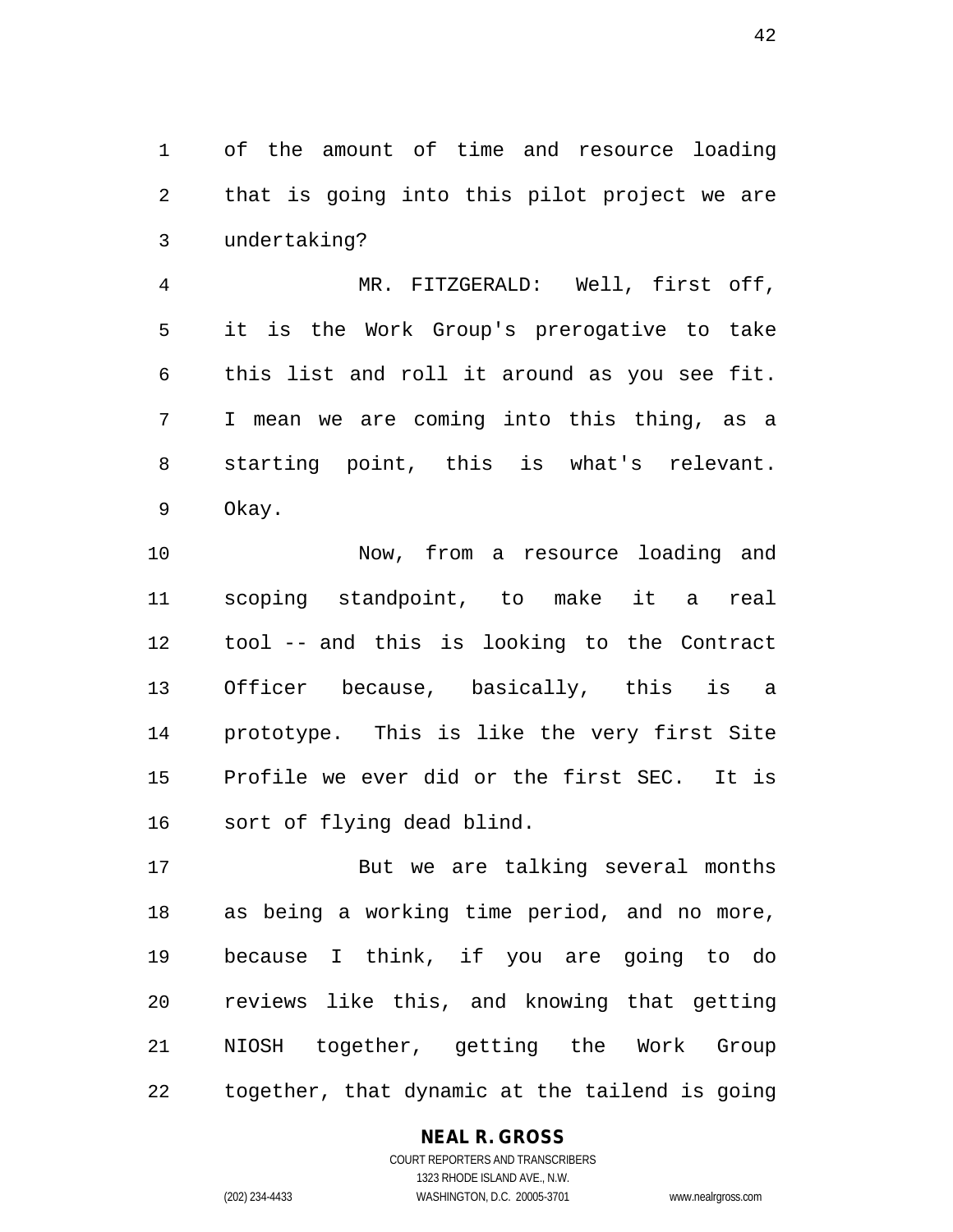1 to take a lot of time, then for this prototype 2 it could easily be four to five months.

3 But, you know, going back to what 4 Ted was saying earlier, this is not something 5 that we are going to do site by site by site. 6 So, this is a prototype. It is almost like a 7 baseline for the future program. We are not 8 going to repeat this. This is certainly 9 something to test out this review function.

10 MEMBER BEACH: Joe, some of this 11 is dependent upon NIOSH gathering documents 12 and getting them to the folks doing the 13 reviewing. So, depending upon how long that 14 may takes, it makes a difference, also, 15 doesn't it?

16 MEMBER MUNN: It's part of 17 resource loading.

18 MR. FITZGERALD: There are several 19 steps.

20 MEMBER SCHOFIELD: I see two parts 21 to this. One part of this is we are, in a 22 sense, auditors. We are auditing what has

### **NEAL R. GROSS**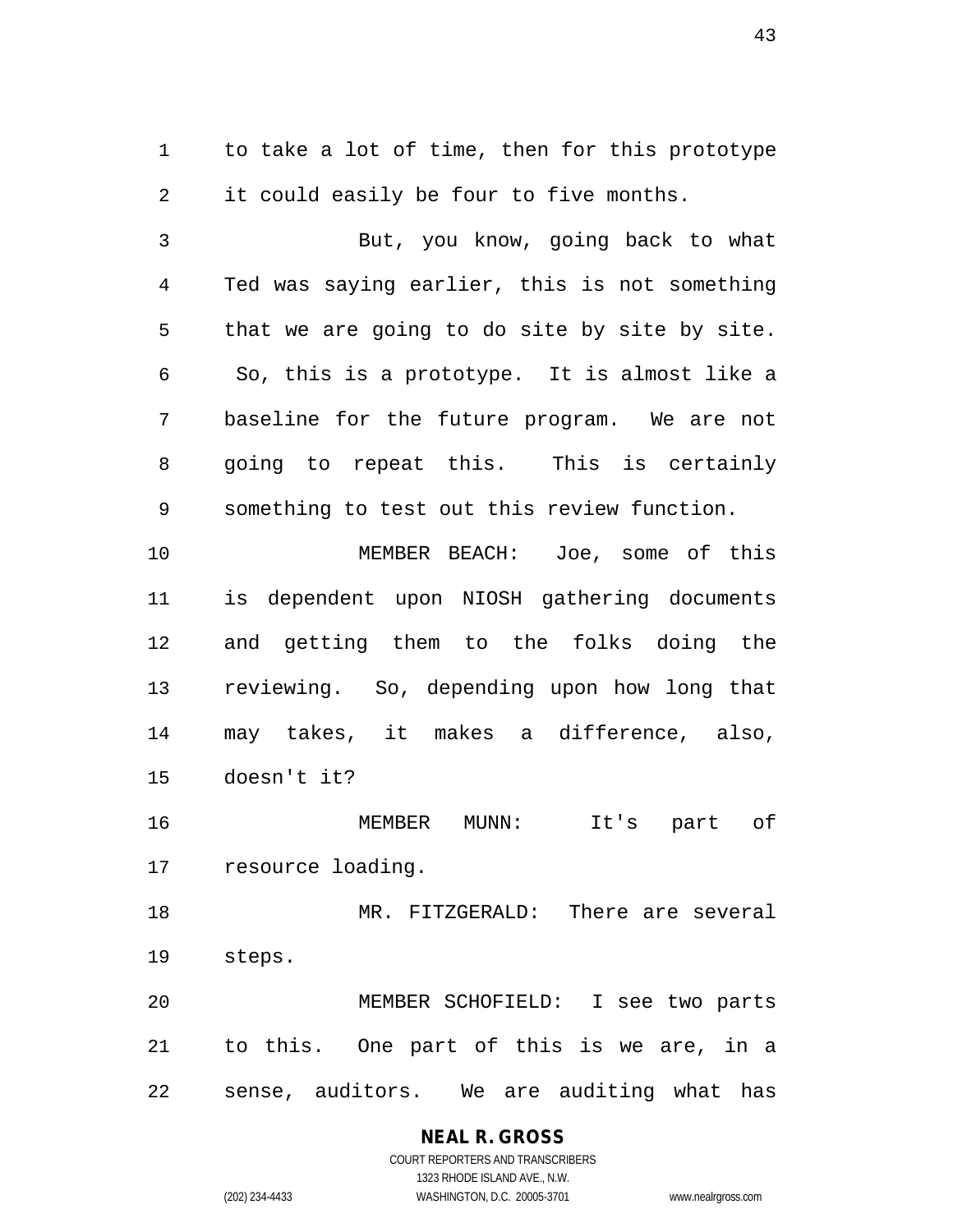1 been done. We are kind of looking at what has 2 been done and seeing how the process has 3 worked or is working.

4 The other thing is I see this 5 process and procedure being useful, 6 particularly in the future, when we are 7 developing SEC petitions, the Evaluation 8 Reports, or Technical Basis Documents. 9 Because, typically, on any given facility or 10 site, you have a small number of people that 11 are labeled as site experts in the interviews. 12 A lot of times, they are looking at this 13 whole review as the entire facility. They 14 don't have the knowledge down on the ground 15 that a lot of the workers do, what actually 16 occurred in those buildings, where the flaws 17 were, where the dangers were.

18 And this is what comes out in this 19 feedback from the workers and people like 20 this. This is where it becomes important. 21 They need to know that what they are saying is 22 being given the same weight and is also being

### **NEAL R. GROSS**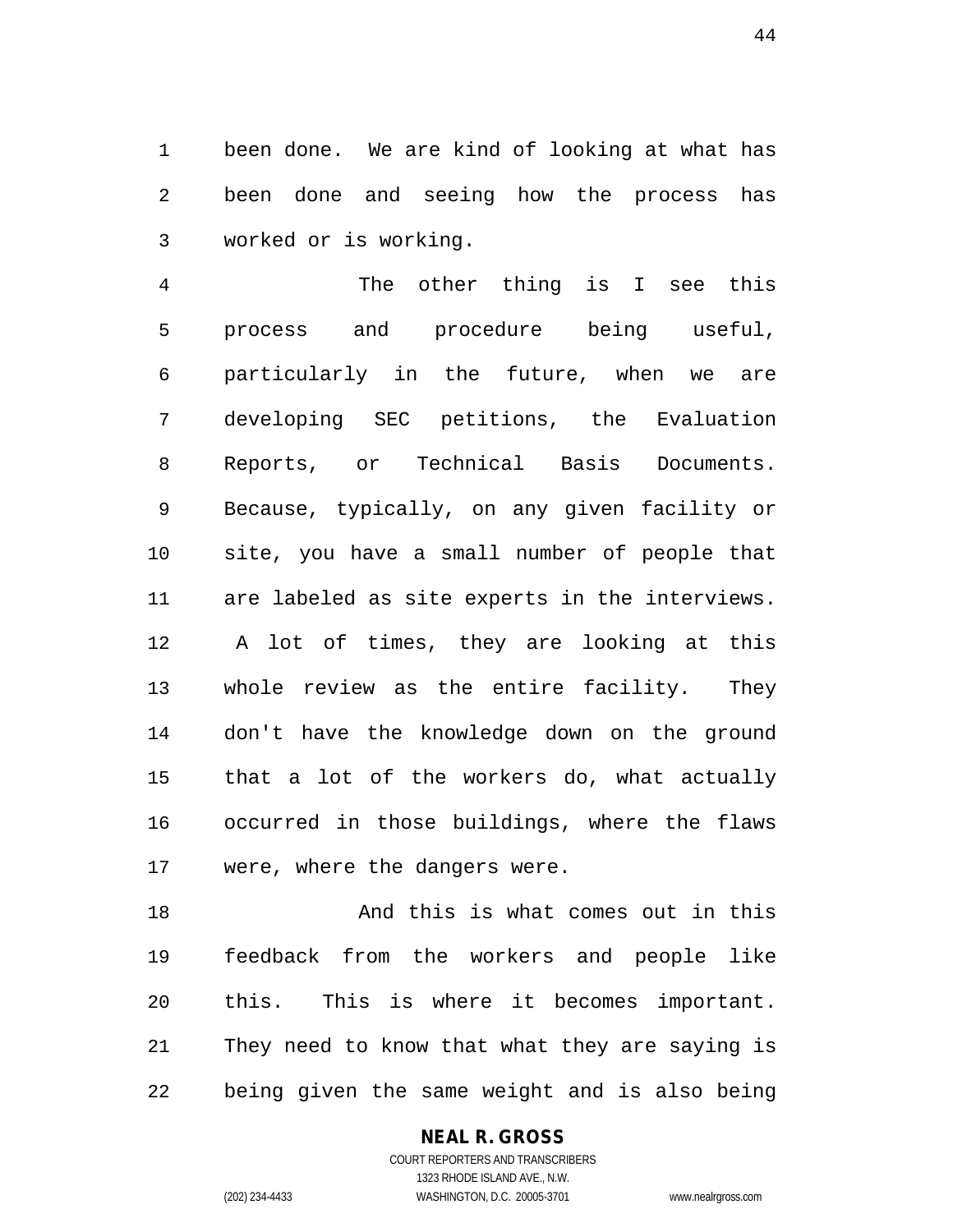1 looked at just like the, quote, "site experts" 2 are. Otherwise, it is a one-sided process, if 3 we aren't gathering the data from both sides 4 of the equation.

5 MR. KATZ: Let me just, since Joe 6 raised the resource question, I mean he has 7 already talked about it, he and Kathy, a bit. 8 Then, I would say the same goes for DCAS.

9 I mean, so whatever their charge 10 is coming out of this meeting, and if they 11 require three to four months, whatever it 12 might be upfront, if they get a month into it 13 and Kathy finds, gee, this is incredibly 14 laborious, this is not going to go, I would 15 expect Kathy will let Joe know. "Joe, I'm 16 spending a zillion hours just doing this first 17 part."

18 And they would have to rethink, 19 and they would get in touch with us and say, 20 "Look, this isn't working. This is an 21 enormous amount of labor. You know, heads 22 up." And, then, we would be able to rethink.

**NEAL R. GROSS**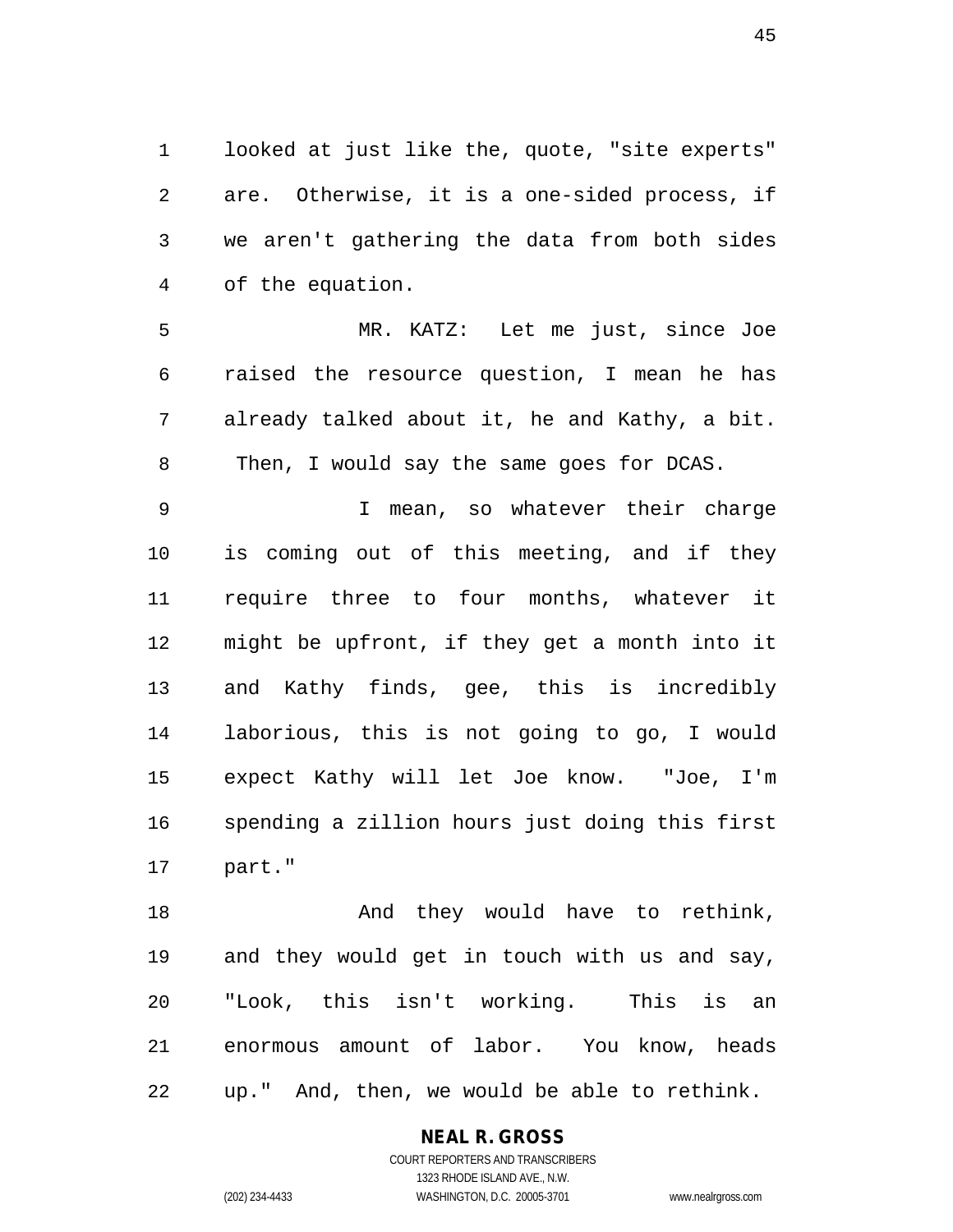1 And I would say the same goes for 2 DCAS. I mean DCAS is going to be pulled on to 3 provide information, to look at these fact 4 sheets as they are produced and consider 5 whether there's stuff missing from them, and 6 so on.

7 The same goes for DCAS. If DCAS 8 starts into this and finds, holy Moses, you 9 know, we don't have the resources to do this, 10 we would want to hear back from DCAS, "Look 11 this isn't going to work."

12 But I would just encourage 13 everyone at least in spirit be a little bit 14 experimental here. That is the whole idea of 15 a pilot, is, as Joe said earlier, you don't 16 exactly what's going to work and work best, 17 but you have to go forward, and you learn 18 pretty quickly what is or isn't working as you 19 go.

20 MR. FITZGERALD: Yes, I am 21 concerned about resources and I'm concerned 22 about scoping as well. But I think we can

### **NEAL R. GROSS** COURT REPORTERS AND TRANSCRIBERS

1323 RHODE ISLAND AVE., N.W.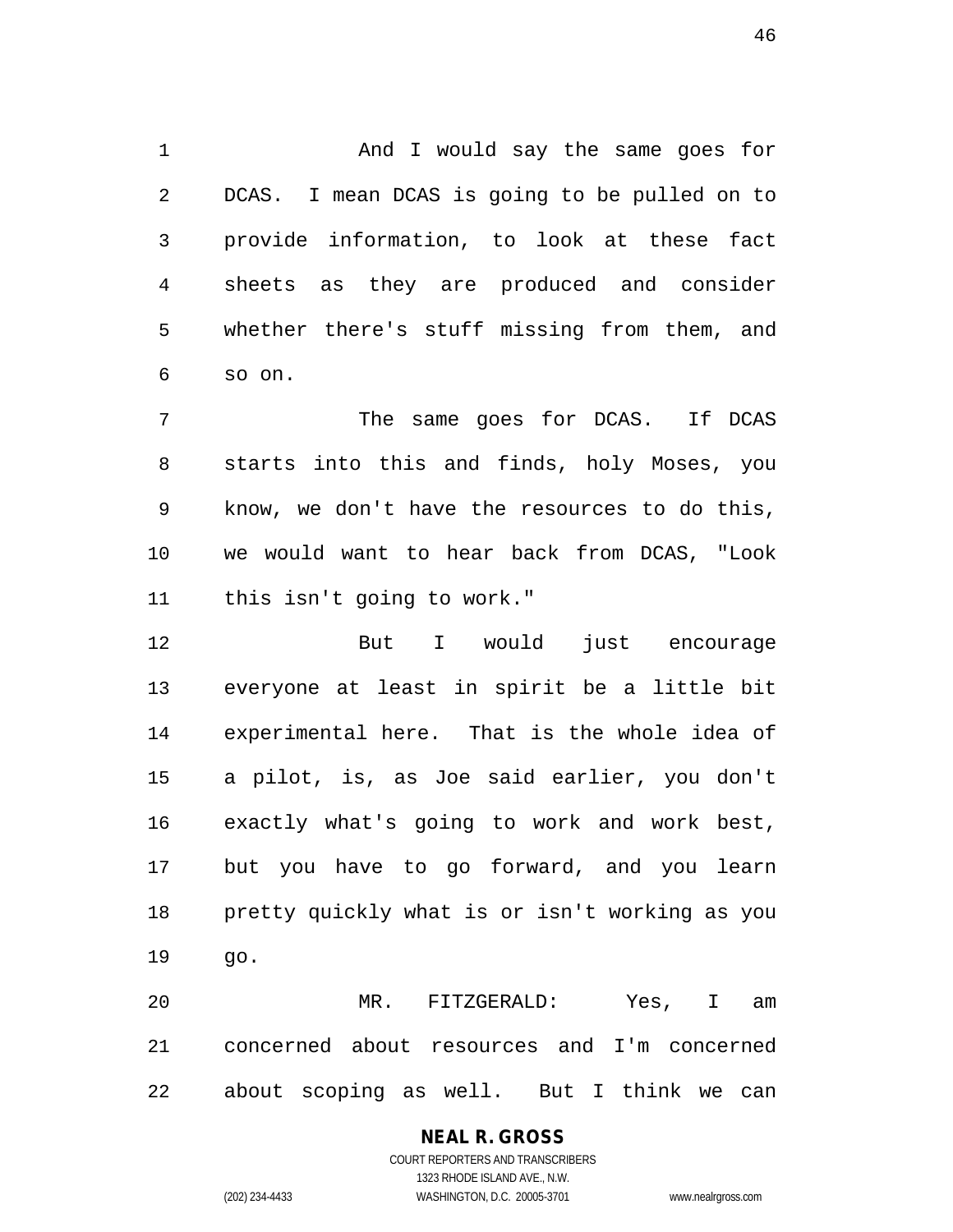1 work through this in the pilot and figure out 2 what makes sense. It is a balancing, as I was 3 saying earlier, between being inclusive and 4 being manageable. If it is not manageable, 5 you lose the whole thing anyway. So, we have 6 to strike that balance, and we owe it to the 7 Work Group to feed back what the experience 8 is.

9 And what I drew on the white 10 board, you know, there are three distinct 11 timeframes involved, and all of them involve 12 resources, maybe resources for different 13 people. But, upfront, there is a not 14 insignificant tasking I think for DCAS in 15 terms of providing their documents from the 16 files, you know, this sort of track record, 17 documentation that documents how inputs were 18 handled, because we can't really do a lot of 19 this review without knowing -- we know what 20 may have went in, but we certainly don't know 21 how it was managed. And if there's 22 documentation, fine.

### **NEAL R. GROSS**

COURT REPORTERS AND TRANSCRIBERS 1323 RHODE ISLAND AVE., N.W. (202) 234-4433 WASHINGTON, D.C. 20005-3701 www.nealrgross.com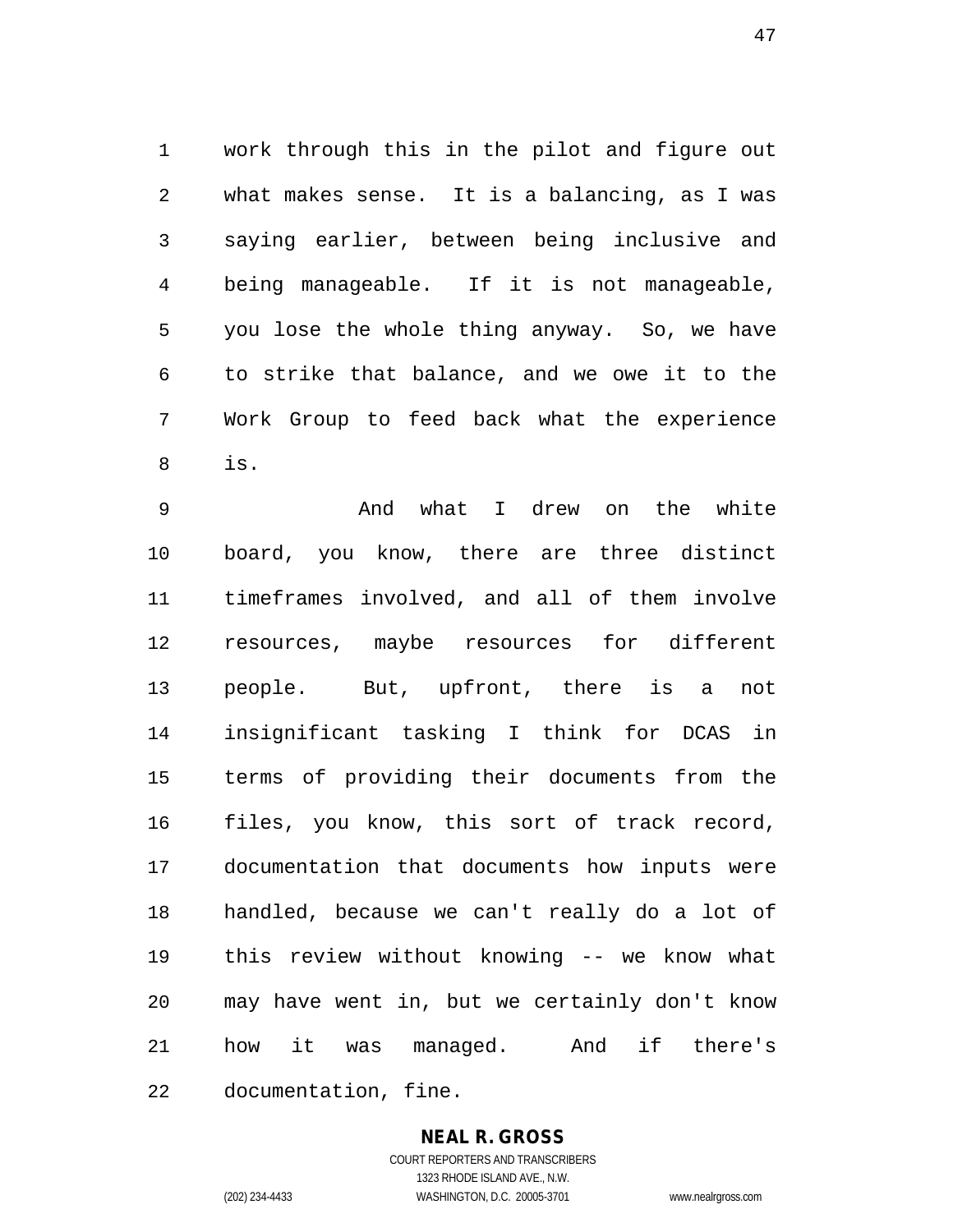1 I'm thinking from my own 2 government experience you have chron files and 3 you have certain files that deal with worker 4 outreach. Anything that came in on a letter 5 or a comment probably got filed either in your 6 shop or in DCAS. And we are going to need 7 that documentation upfront to even do the 8 second part. So, we can't even start the 9 second part until we get the documents that 10 DCAS and the ORAU Team have that shows what 11 the dispositioning of these kinds of comments 12 has been.

13 And they may very well raise their 14 hand at some point. They're going to have to 15 go through and figure out, do they have these 16 things in files that are manageable and easily 17 accessible?

18 Now, if they don't, that actually 19 is a piece of information that is useful to 20 the Work Group because maybe there should be. 21 You know, I'm just saying that this whole 22 process is a learning process. So, the

### **NEAL R. GROSS**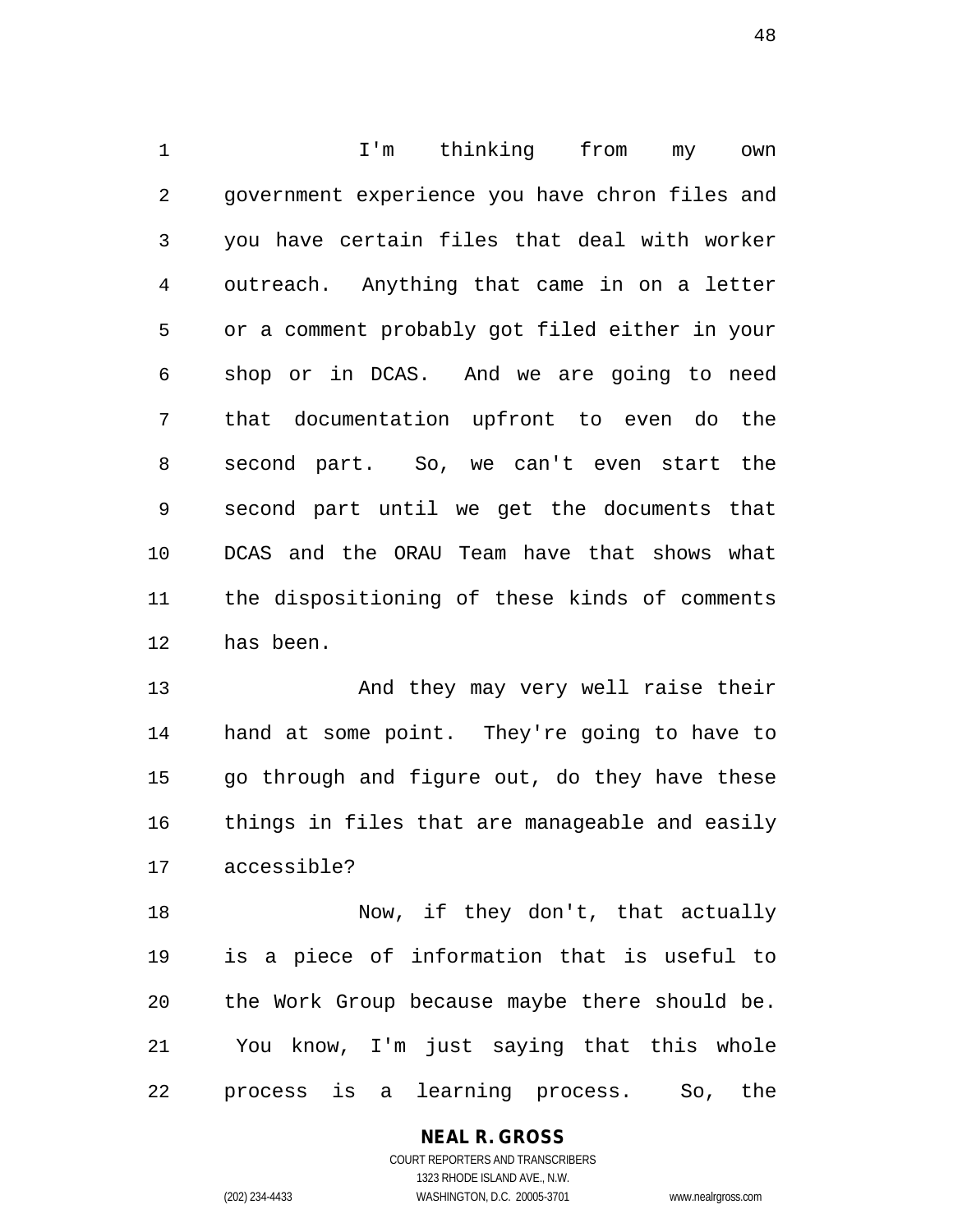1 question of whether or not you have your 2 fingertips on the status of these worker 3 inputs and what happened to them is by itself, 4 I think, a prototype test.

5 But, assuming we do get that 6 documentation, that is when the SC&A review 7 begins. That is when, actually, this process 8 will be played out where we compare and all 9 that business.

10 So, the question is, can that 11 process be done in, I'm calling it real time, 12 but that is probably being too optimistic, 13 something approaching manageable time, you 14 know, four or five months. So, that the cycle 15 time on this getting back to the Work Group, 16 which is the tailend is not going to be in 17 excess of six months. I mean I think that 18 would be the killer.

19 The breakpoint to me is, if we 20 can't get back to the Work Group with this 21 thing, with the DCAS documentation, with the 22 SC&A review within six months -- this is the

### **NEAL R. GROSS**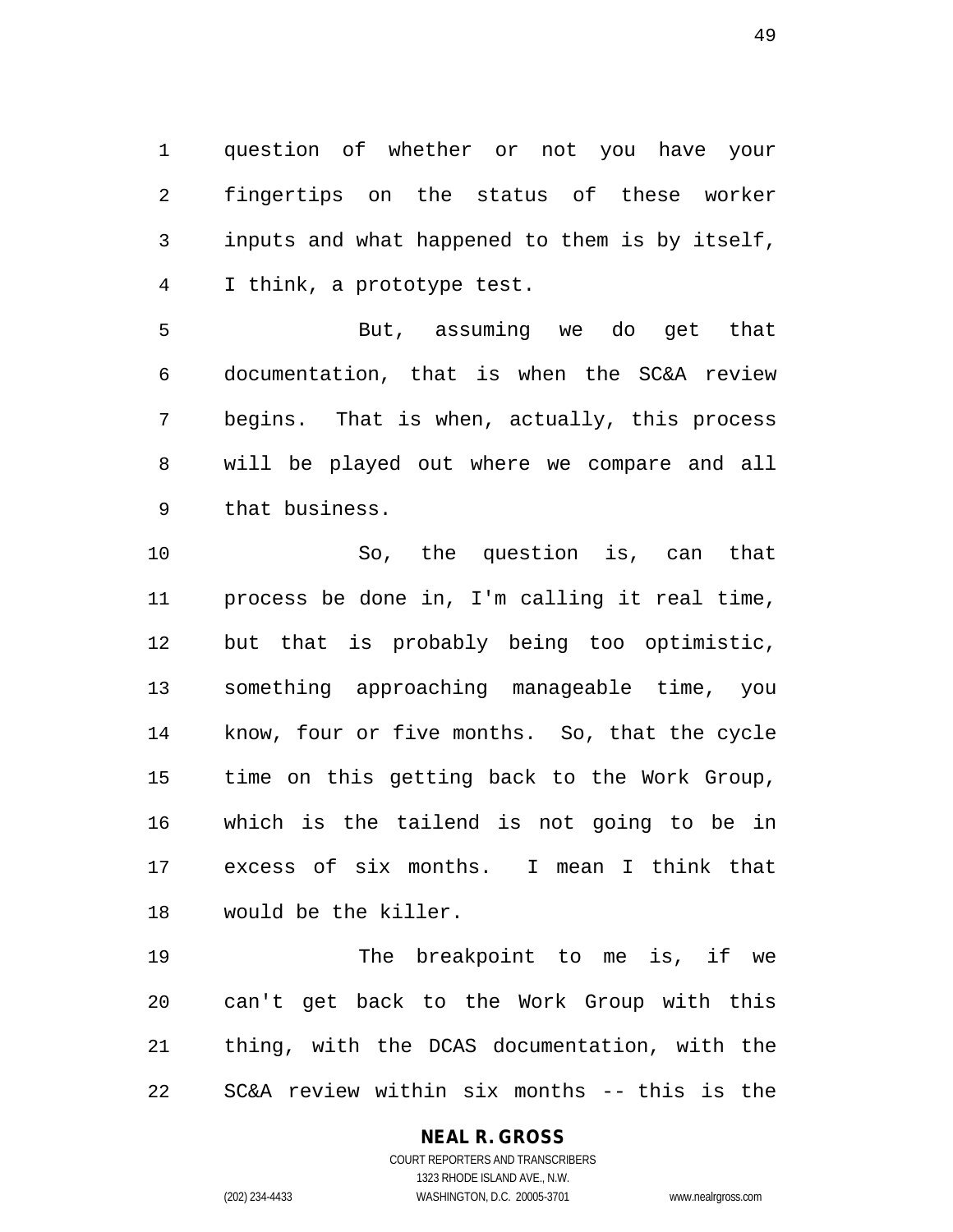1 prototype, not the future, but the prototype 2 -- then we have a problem. And we need a 3 feedback if it looks like we can't get there. 4 That is either DCAS feeding back they can't 5 get the documentation or our feeding back that 6 either our scope or process is not manageable 7 and is too burdensome.

8 MEMBER MUNN: Too laborious.

9 MR. FITZGERALD: And too 10 laborious, and we're just not going to get 11 back to you in a reasonable amount of time. I 12 would say six months to give you a date to 13 come back for these deliberations would be the 14 outpoint. I would like to do better, but that 15 would be the outpoint, I think as a measuring 16 point.

17 Because the deliberations 18 themselves, they might be a one- or two-day, I 19 can almost imagine a two-day session like Task 20 4 under dose reconstruction reviews,

21 where you are going to want to talk about, 22 well, why do you think that was important and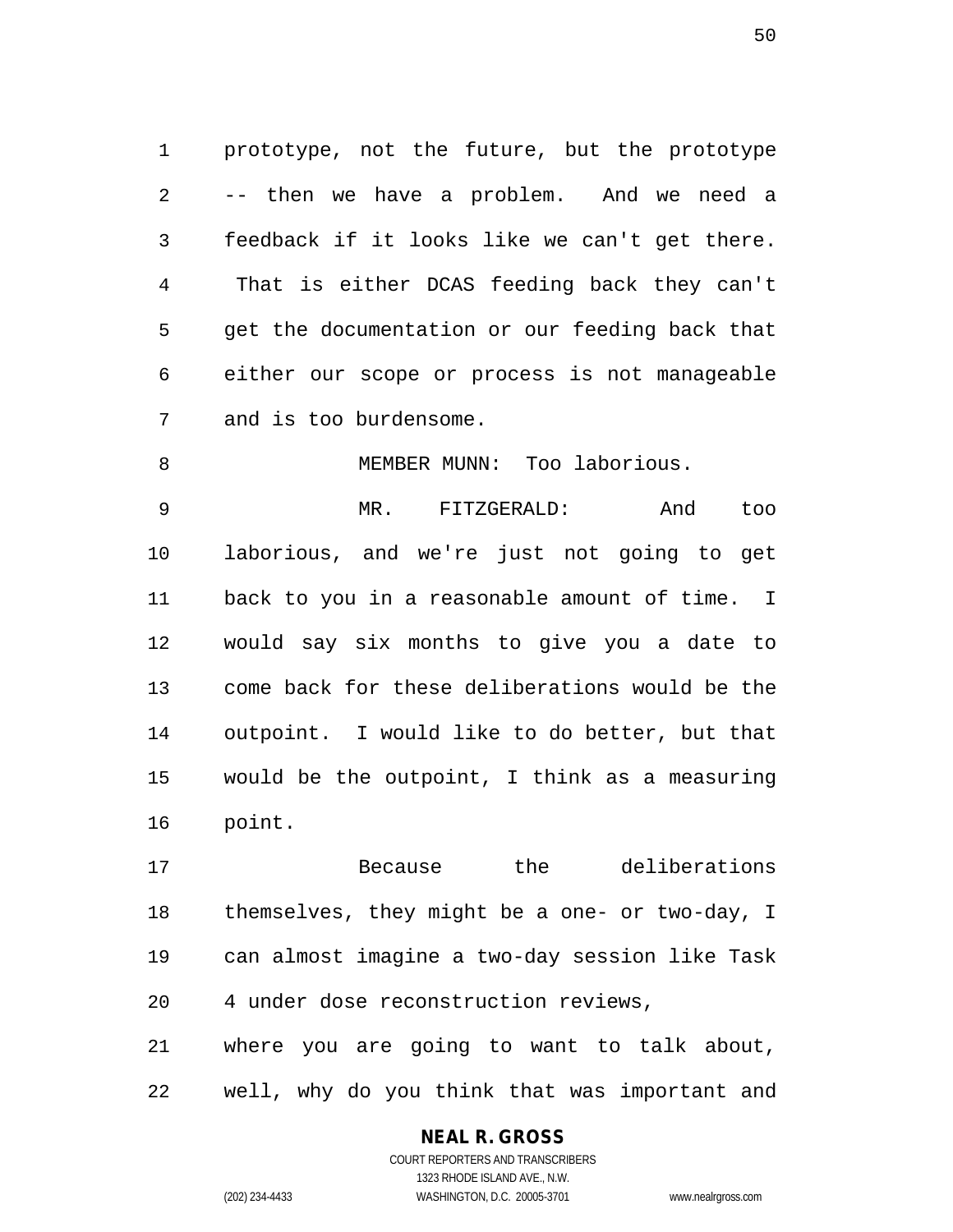1 why don't you think that response was 2 adequate? You can see that going back and 3 forth.

4 MEMBER MUNN: Easily that much 5 time.

6 MR. FITZGERALD: Yes.

7 MEMBER MUNN: Easily.

8 MR. FITZGERALD: So, you know, 9 there is that concern over scope as well as 10 whether it is a manageable process. I think 11 that is what we are going to have to test out 12 and do it in a way which we have to adapt. If 13 we find things aren't working out, I think we 14 need to come back to the Work Group and Ted 15 and alert you to that, and then tell you what 16 we're going to do about it.

17 You know, maybe we're going to 18 downscope this thing. Maybe there's certain 19 documents that DCAS is finding difficulty 20 obtaining. We're going to go forward anyway, 21 even though that piece is missing, but note 22 that for the Work Group, that there's a piece

### **NEAL R. GROSS**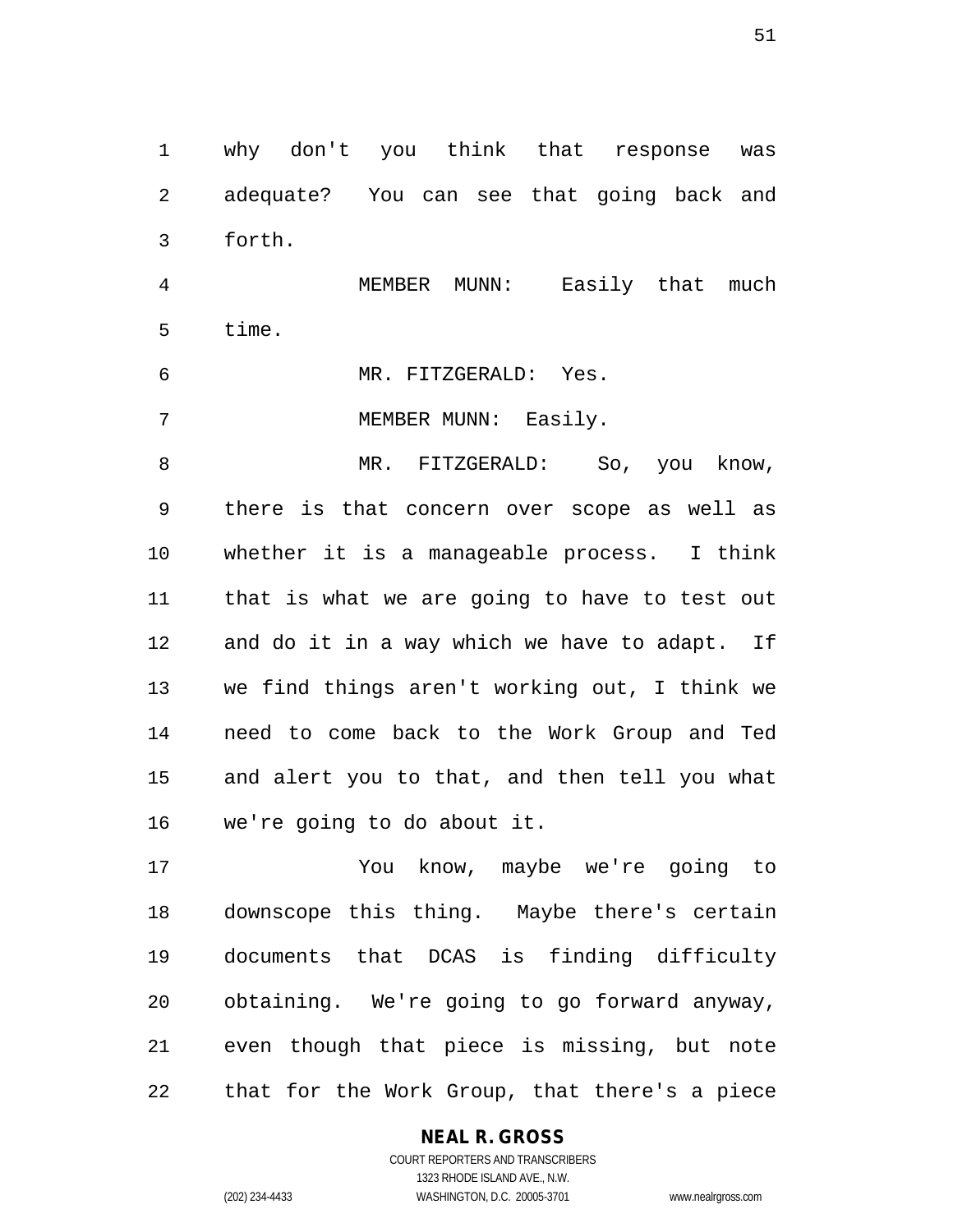1 that is, in our view, relevant that is going 2 to be missing from this, and this is the 3 reason.

4 So, I think if you think of a 5 prototype as we need to have constant 6 feedback, I think that is probably going to be 7 the case for this prototype, just to make sure 8 it is going to happen.

9 MEMBER MUNN: Let's just all be 10 very aware of the fact -- and I don't want me 11 to be the only person who is aware of the fact 12 -- that we said here, and I trust that we mean 13 here, we're not going to do this with every 14 site that we come to. This isn't going to be 15 a continuing program. We're not making a 16 lifetime work project out of worker outreach. 17 We're not going to do that.

18 What we're going to do here is 19 very limited. We are going to do this 20 extremely thorough pilot program, and we're 21 going to do it within a reasonable period of 22 time or else we are going to agree this is too

### **NEAL R. GROSS**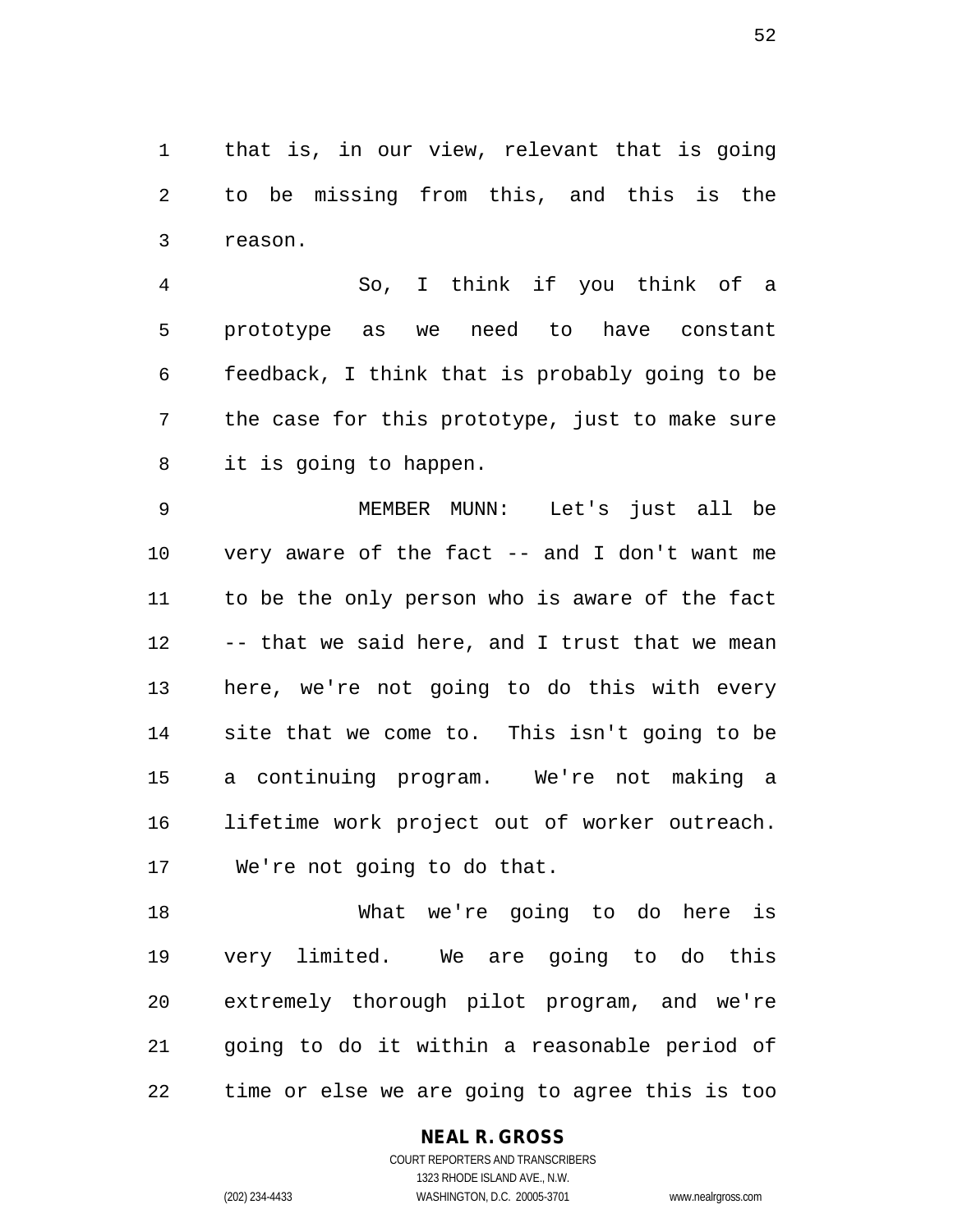1 obscure; we've gotten too far down in the 2 weeds, and we're not getting the value of the 3 time and effort that is going into it.

4 And if we can agree to that, then 5 there is no point in our spending very much 6 time looking further at Kathy's document. 7 There's no question it's thorough. The only 8 question is --

9 MEMBER BEACH: Wanda, I can see 10 that we would do the review on Rocky. This is 11 a site that is already closed. And, then, 12 maybe taking on one that we are currently 13 working on, Savannah River, Pantex, something 14 of that nature. That's kind of my view of 15 where we would need to go, and it would tell 16 us everything that we need at that point.

17 MS. ROBERTSON-DEMERS: Can I make 18 a slight clarification? We don't have to wait 19 until all the documents are put together by 20 DCAS to start on this. We have already, 21 through the process of writing up this plan, 22 downloaded everything that has been public,

**NEAL R. GROSS**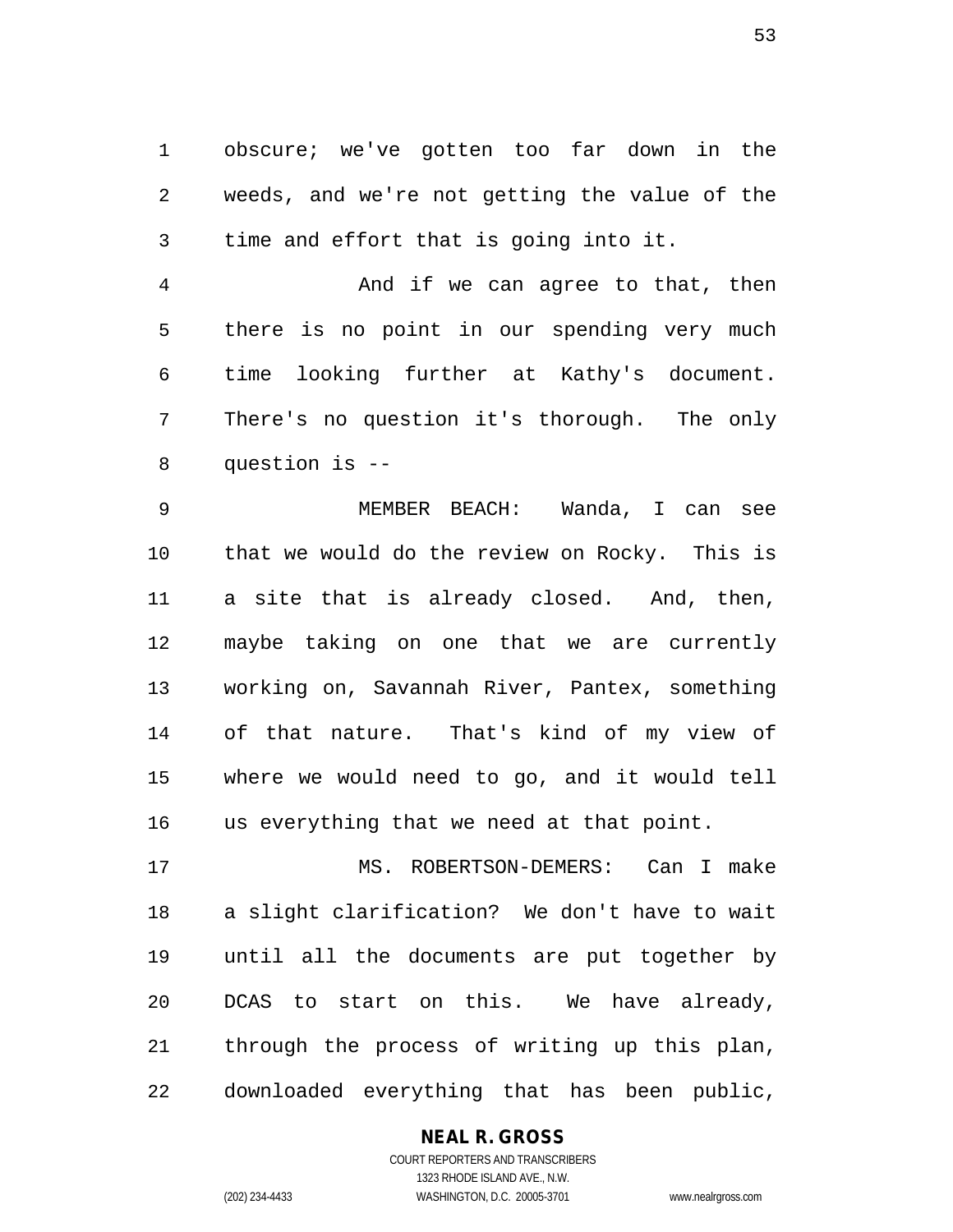1 that is publicly available. We could start 2 there while we were waiting for some of the 3 documents that are not publicly available and 4 not on the SRDB.

5 MEMBER SCHOFIELD: I agree with 6 you, Wanda, this isn't something we will do 7 for every facility, every site, but we do need 8 an idea of how to flesh out this program, so 9 that they can get something together that is 10 actually functional, has real function to it, 11 and at the same time doesn't bog down the 12 whole system.

13 MEMBER MUNN: And that's going to 14 be PR-12, right? Didn't I hear that to begin 15 with?

16 MR. FITZGERALD: Well, you've got 17 two things. You've got this being an 18 empirical, on-the-ground test for PR-12, 19 meaning that, is there anything that is not 20 reflected in PR-12 that is glaringly obvious 21 from going on the ground looking at this past 22 history of worker input. So, it is a bit of a

### **NEAL R. GROSS**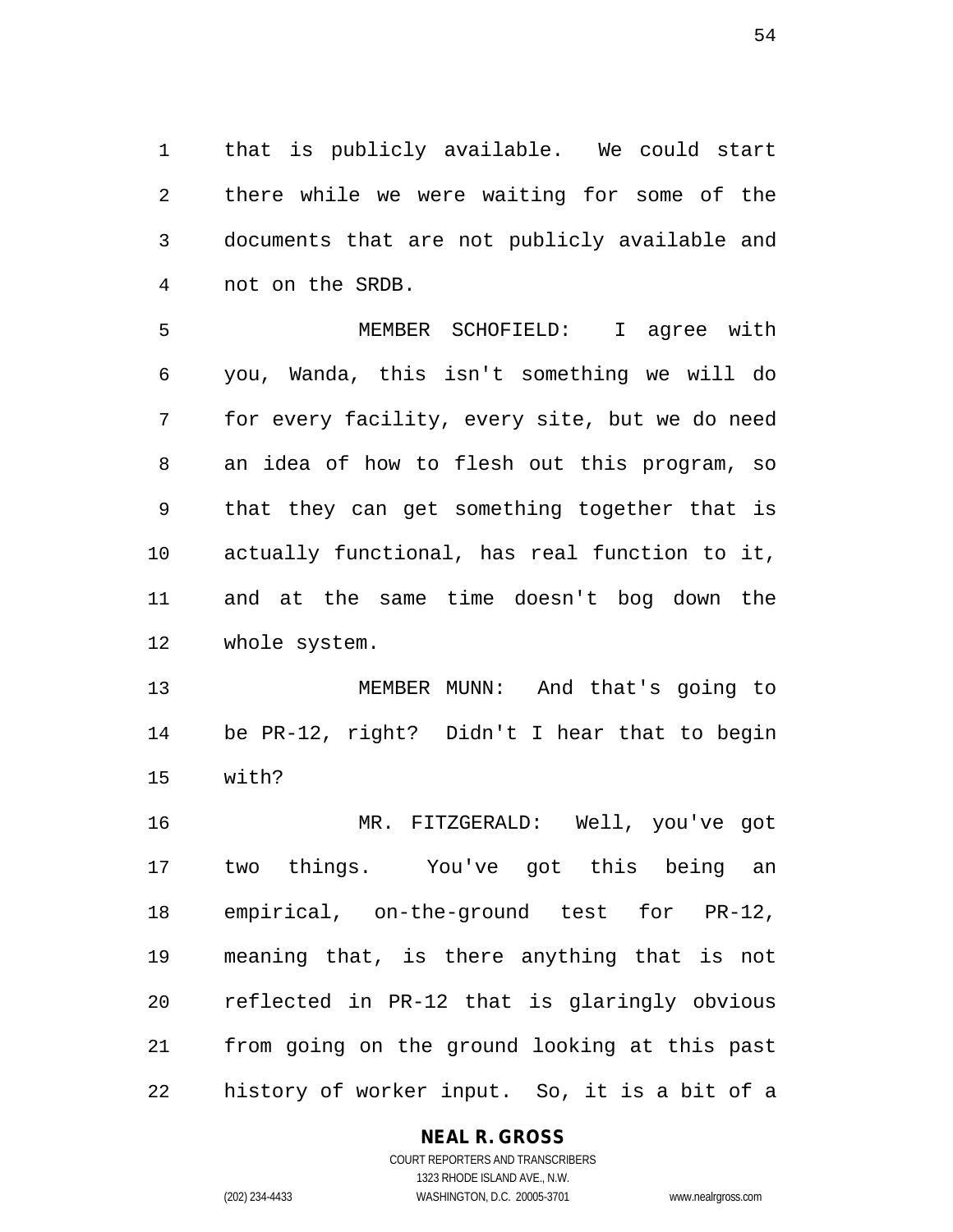1 validation on the completeness of PR-12.

2 The other thing it gives you -- 3 and I said this before -- it gives you going 4 forward some tools as well as perhaps some 5 judgments on significance and what's key, even 6 what we would call responsive. You know, 7 responsiveness is in the eyes of the beholder 8 as well. I think that is something that this 9 Work Group will get a chance to look at in 10 real time.

11 But going forward, I think to 12 answer your question earlier, I think the Work 13 Group, you all, getting the results of the 14 prototype, I think would be deciding how best 15 to use what comes out of that in terms of the 16 tools and in terms of some of these 17 definitions and judgments, and what have you.

18 That is going to inform not only 19 the discussion you have, but, also, inform 20 whatever you want to do in the future. I 21 think that question about what you want to do 22 in the future is up to the Work Group. I

### **NEAL R. GROSS**

COURT REPORTERS AND TRANSCRIBERS 1323 RHODE ISLAND AVE., N.W. (202) 234-4433 WASHINGTON, D.C. 20005-3701 www.nealrgross.com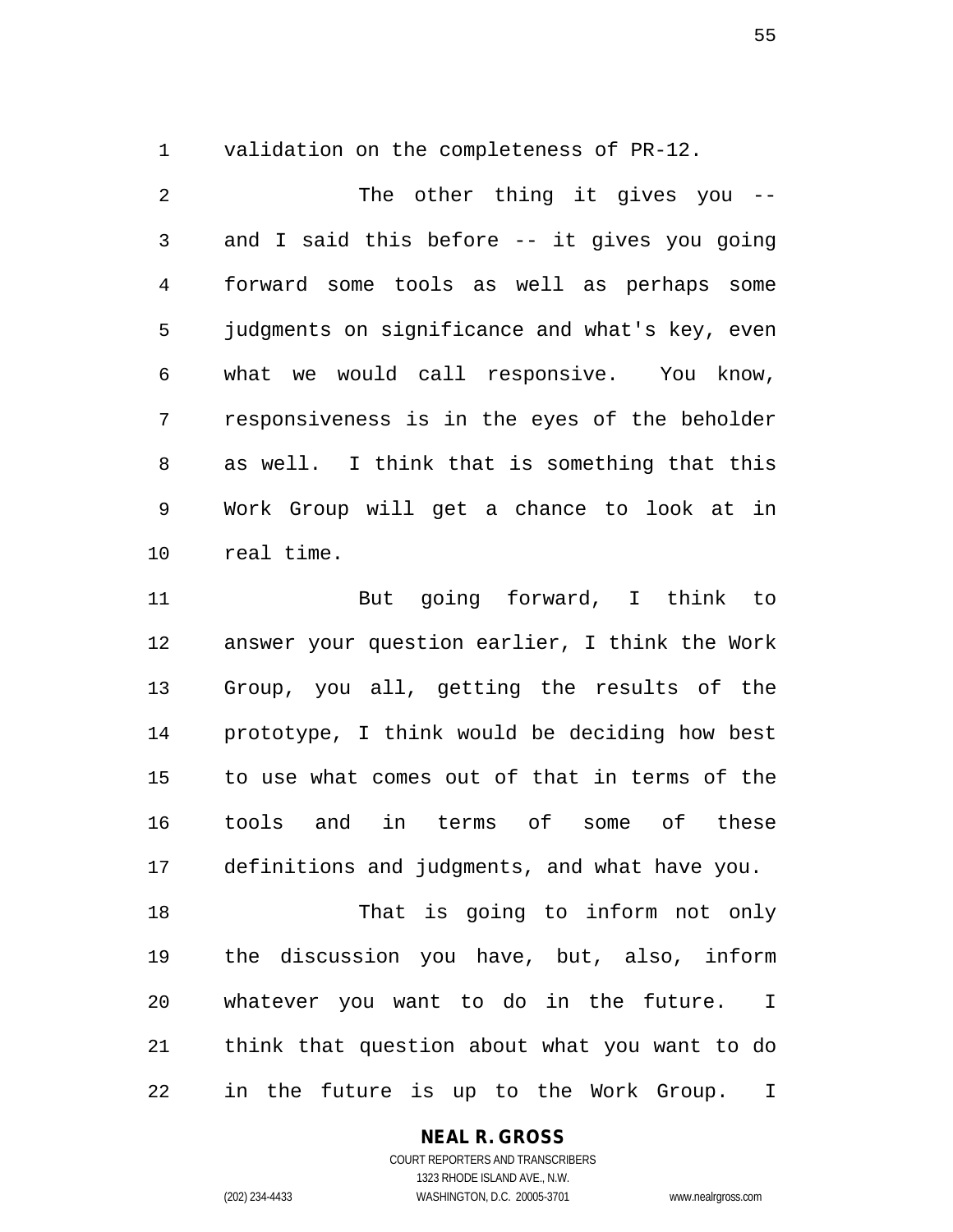1 mean, clearly, you're driving how you want to 2 go ahead and monitor effectiveness. You are 3 going to be monitoring how PR-12 is actually 4 being implemented into the future, and how you 5 monitor might be informed by what we do at 6 Rocky.

7 So, I think that is all 8 information that can be used. How you use it 9 is something at that tailend step I think you 10 will be discussing for a couple or two or 11 three Work Group meetings, figuring out what 12 you're going to do going forward and how this 13 is helpful or not. And that's part of the 14 process.

15 MEMBER MUNN: It's the original 16 question.

17 MR. FITZGERALD: Yes.

18 MEMBER MUNN: Why are we doing 19 this?

20 MR. FITZGERALD: I mean I think 21 the whole idea was to both, in a sense, 22 validate PR-12, but, also, put on the table

# **NEAL R. GROSS**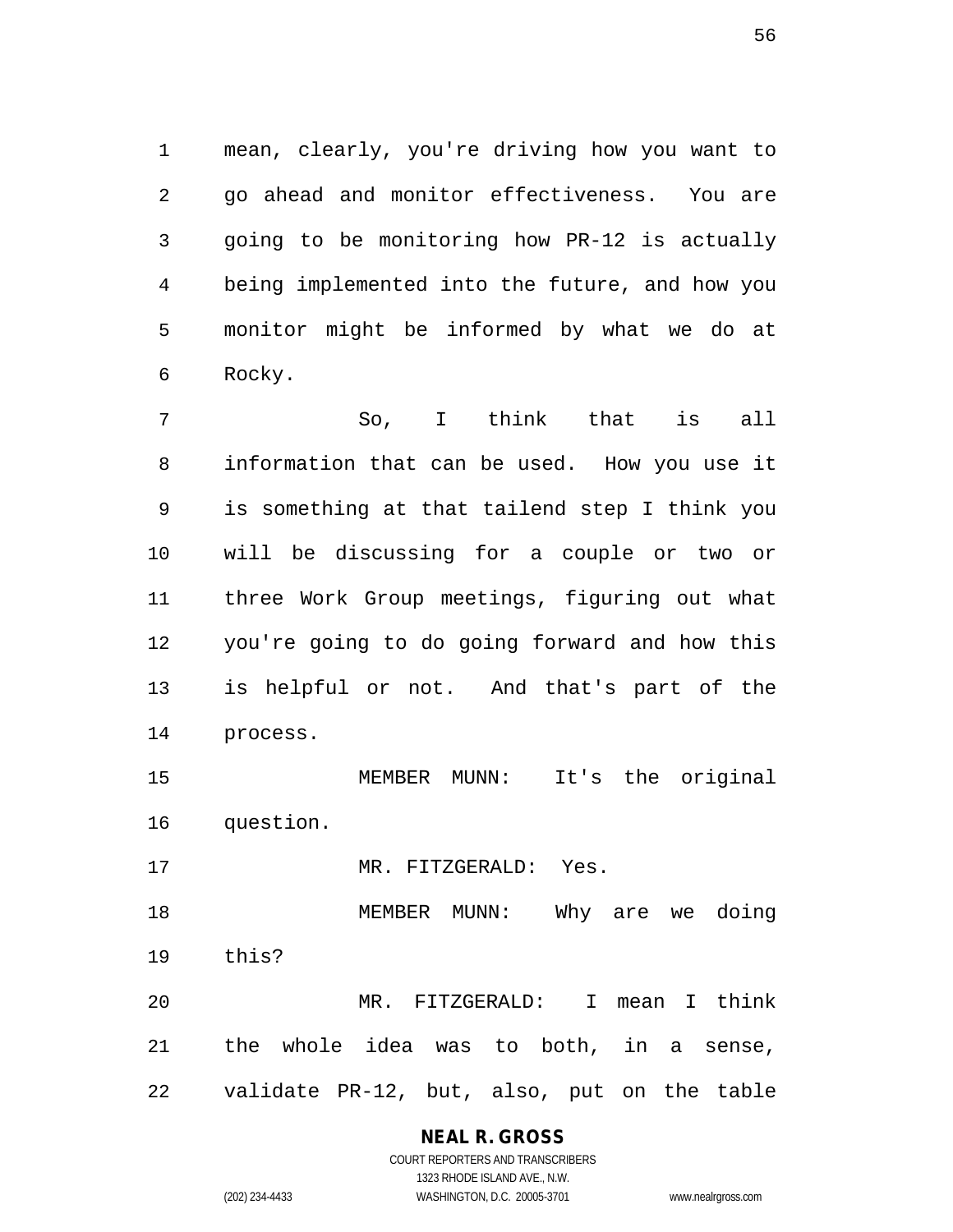1 the actual empirical information that could be 2 used as a means to come up with the tools. 3 Right now, all we have is PROC-12. 4 MEMBER MUNN: Somehow? 5 MR. FITZGERALD: All we have is 6 PROC-12, a procedure, but that's just a 7 procedure. It doesn't tell you how this group 8 will be monitor how that procedure is 9 implemented or look at the effectiveness going 10 into the future. This is going to help. 11 CHAIRMAN GIBSON: This is Mike. 12 Let me make a comment here to what Wanda said. 13 I understand we wouldn't be doing 14 this for every site, and this is mainly to 15 make sure that PROC-12 and the process is 16 treating worker input fairly. 17 Secondly, if through this process 18 we see something that perhaps was not treated 19 fairly, and they have to go back and change 20 some of the Rocky documents, and therefore, do 21 a program evaluation review, then I can't see 22 us being limited if we have similar

**NEAL R. GROSS**

COURT REPORTERS AND TRANSCRIBERS 1323 RHODE ISLAND AVE., N.W. (202) 234-4433 WASHINGTON, D.C. 20005-3701 www.nealrgross.com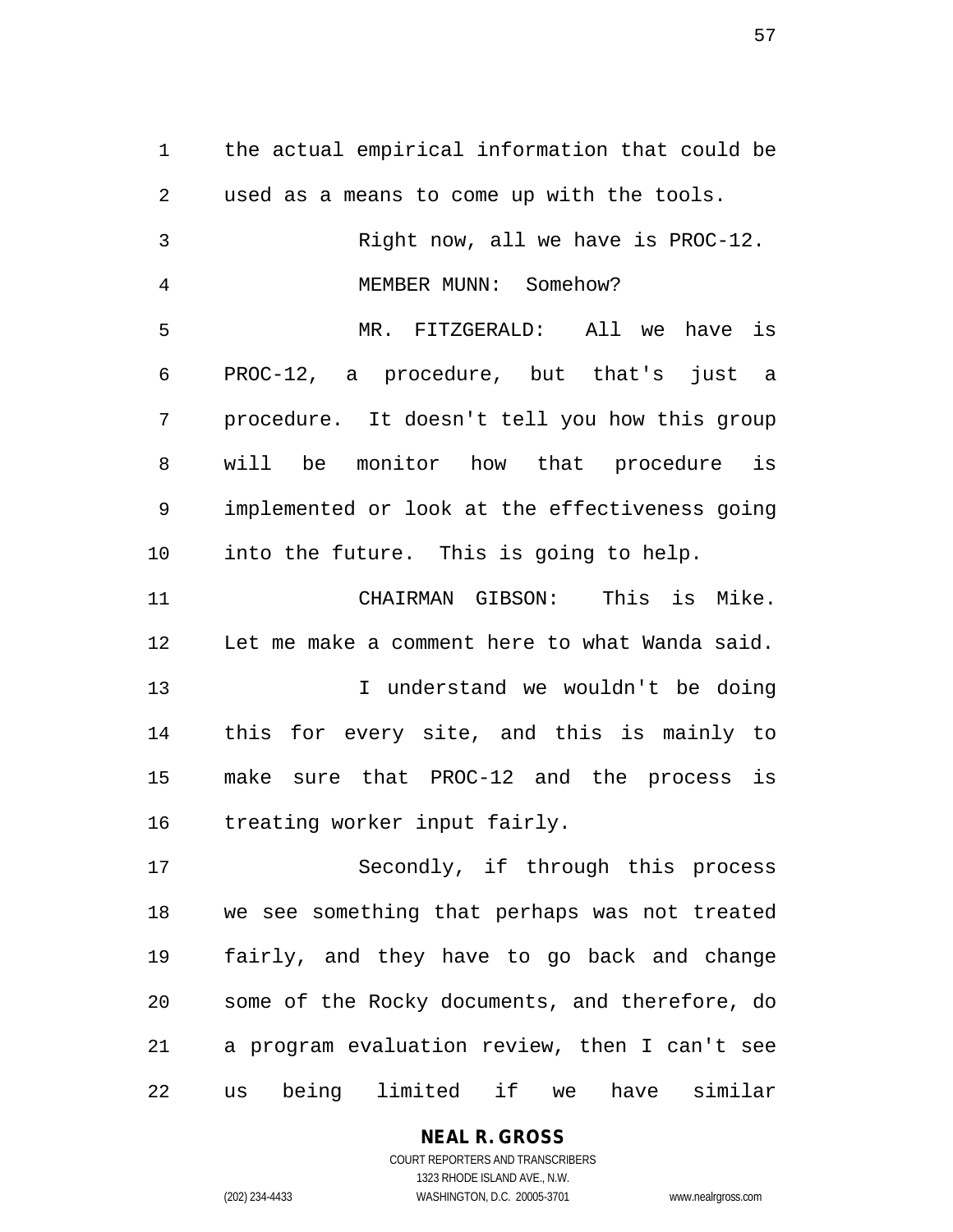1 circumstances at a different site where 2 there's longstanding issues that are 3 unresolved, or whatever else, by certain 4 members of the Board, that we may not have to 5 take a look at those site documents also and 6 see how the worker input may or may not have 7 been included.

8 MR. KATZ: Well, Mike, I mean I'm 9 just thinking about that. But I think that 10 is, then, going beyond the scope of this 11 Worker Outreach Group. I mean if you are 12 discussing this being a process to determine 13 and make changes to NIOSH documents, this is 14 really not the intent of this Work Group to be 15 making those kind of judgments or to be 16 driving that kind of change.

17 **I** mean, certainly, DCAS may 18 realize, as you do this work, that some 19 important input was missed and may make 20 changes accordingly. But I don't think that 21 is the objective of this operation. Is that 22 what you're saying?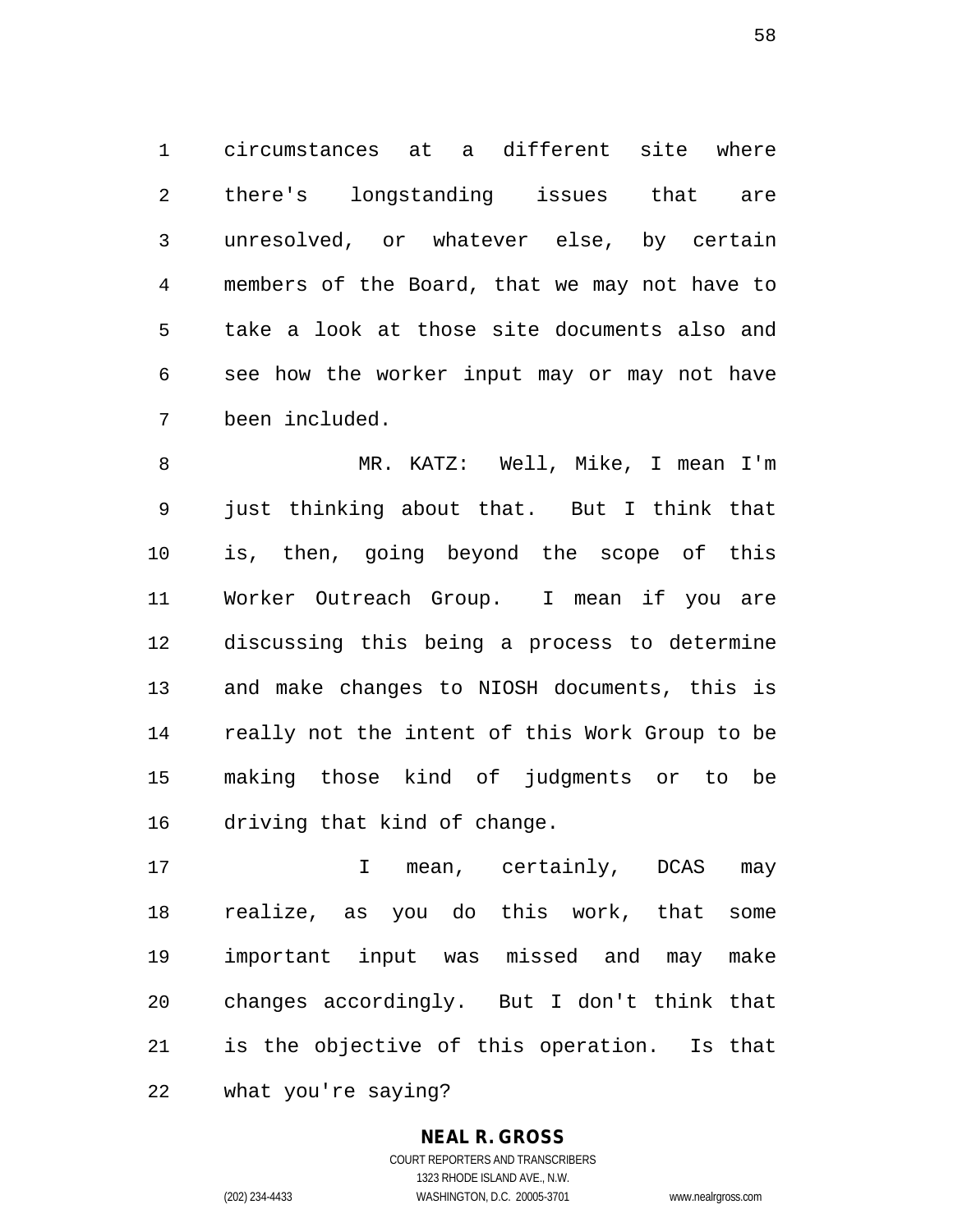1 CHAIRMAN GIBSON: Yes, that's what 2 I'm saying.

3 MR. KATZ: Okay. 4 CHAIRMAN GIBSON: I think that is 5 part of what this Work Group was charged to 6 do, is to assure that worker input is and was 7 used in site documents that were put together. 8 MR. KATZ: Right. All I'm saying 9 in distinguishing is, to me, this is a 10 process, ensuring that the process is working 11 for that, not particularly in relation to 12 specific sites or any specific site. 13 CHAIRMAN GIBSON: Yes, and we need 14 to get the process fixed. If it is not 15 working, we need to get the process fixed. 16 MR. KATZ: Right. Absolutely. 17 But that is the whole idea of making

18 recommendations, right?

19 CHAIRMAN GIBSON: Right, but, to 20 me, then, if there could be similar things 21 laying out there in the past, we don't just 22 leave them hanging.

### **NEAL R. GROSS**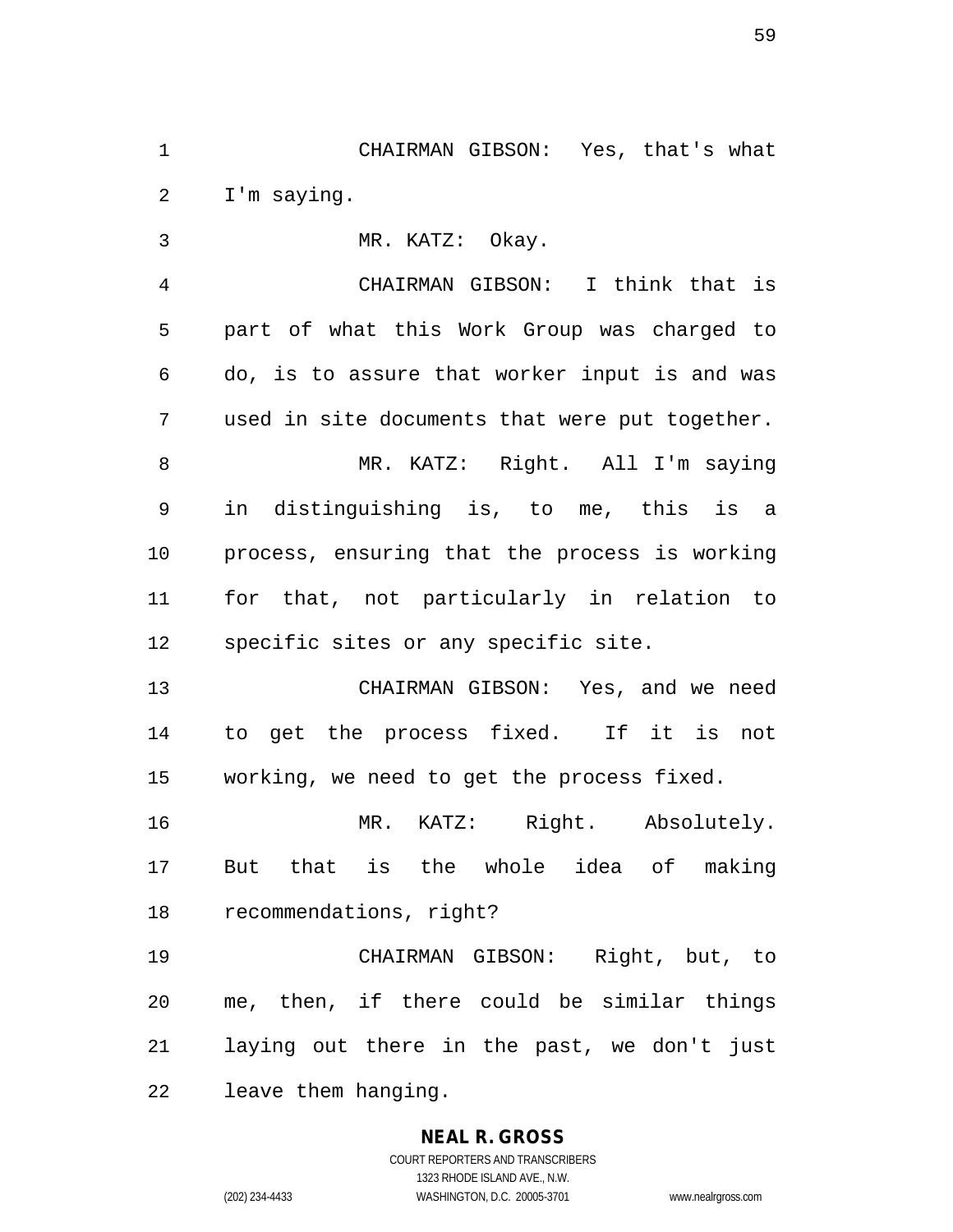1 MR. KATZ: Well, I mean, again, if 2 you are then going to ask the question, so say 3 you do this evaluation on this site and you 4 find there are some holes that have resulted 5 in some information being left on the table, 6 so to speak, as opposed to being used by the 7 program, I mean I think it's fair to ask, 8 then, well, might there be also information 9 left on the table related to other sites. 10 But I'm not sure that that means, 11 okay, so now we're going to go through every 12 other site and see whether -- because, again, 13 you're trying to improve a process going 14 forward. You're not trying to -- I mean I 15 think internally that may be something for 16 DCAS to consider, well, look, in this case we 17 left stuff on the table; maybe we need to go 18 back and look at other places. But I don't 19 think that it has the Board all of a sudden 20 operating and examining every site in the past 21 because they found that there was a problem 22 with taking worker information into account at

### **NEAL R. GROSS**

COURT REPORTERS AND TRANSCRIBERS 1323 RHODE ISLAND AVE., N.W. (202) 234-4433 WASHINGTON, D.C. 20005-3701 www.nealrgross.com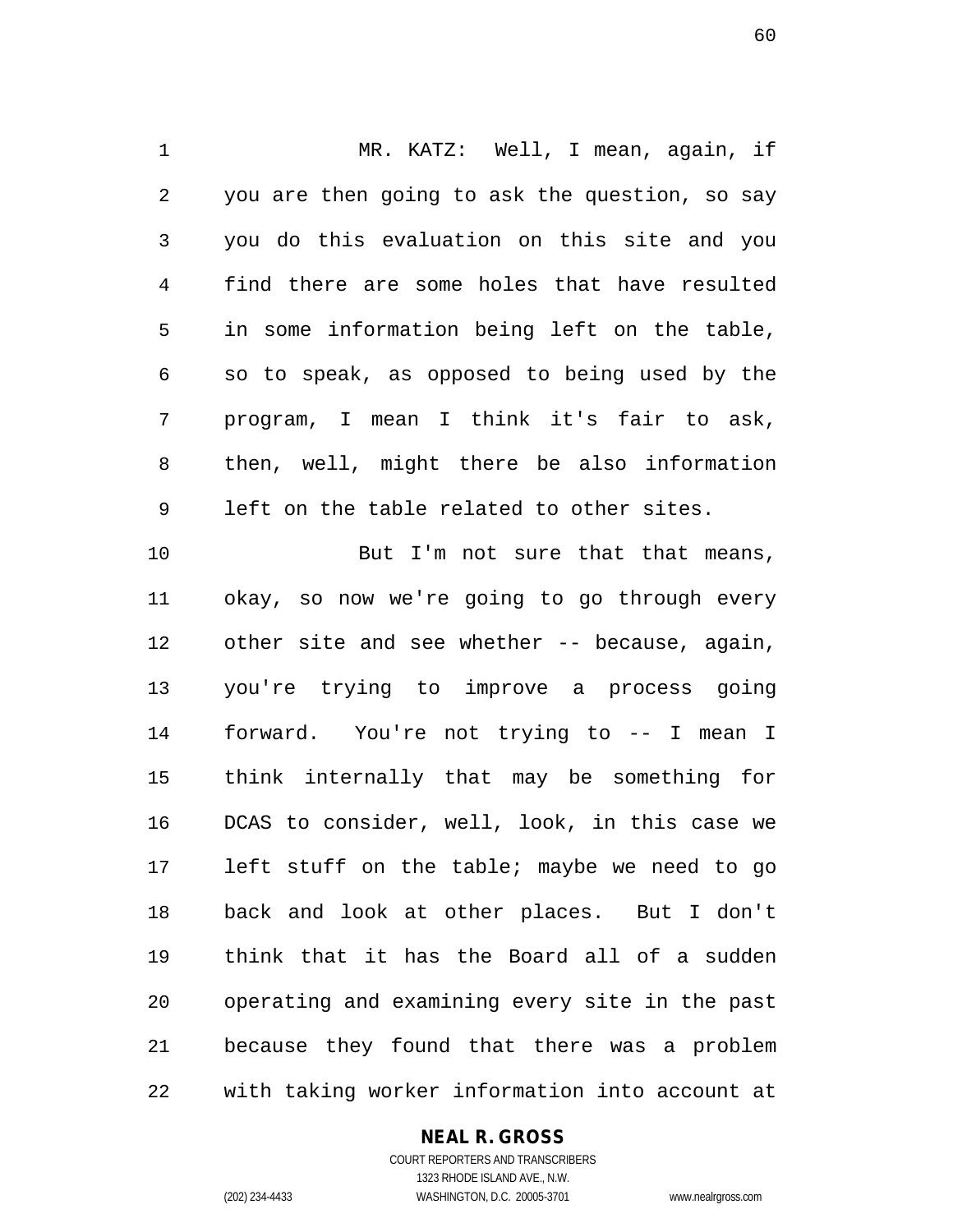1 this site.

| 2  | Again, I would say, you know, you             |
|----|-----------------------------------------------|
| 3  | look at another example in a different        |
| 4  | timeframe, whatever, and see how the process  |
| 5  | is working then, or what have you. But you're |
| 6  | working to improve a process.                 |
| 7  | This is not does reconstruction               |
| 8  | audits here, which the Board has a very       |
| 9  | specific charge to do that, the sampling of   |
| 10 | dose reconstructions. It doesn't have a       |
| 11 | charge of monitoring every sort of process it |
| 12 | operates for every site that NIOSH has worked |
| 13 | on.                                           |
| 14 | MS. HOWELL: Ted, this is Emily.               |
| 15 | Can I just kind of chime in on what you're    |
| 16 | saying there?                                 |
| 17 | MR. KATZ: Yes. Sure.                          |
| 18 | MS. HOWELL: I think we<br>have                |
| 19 | gotten this draft proposal about how to       |
| 20 | proceed from SC&A. I didn't want to kind of   |
| 21 | look at that as a final document since it was |
| 22 | being presented to the Work Group today for   |

**NEAL R. GROSS**

COURT REPORTERS AND TRANSCRIBERS 1323 RHODE ISLAND AVE., N.W. (202) 234-4433 WASHINGTON, D.C. 20005-3701 www.nealrgross.com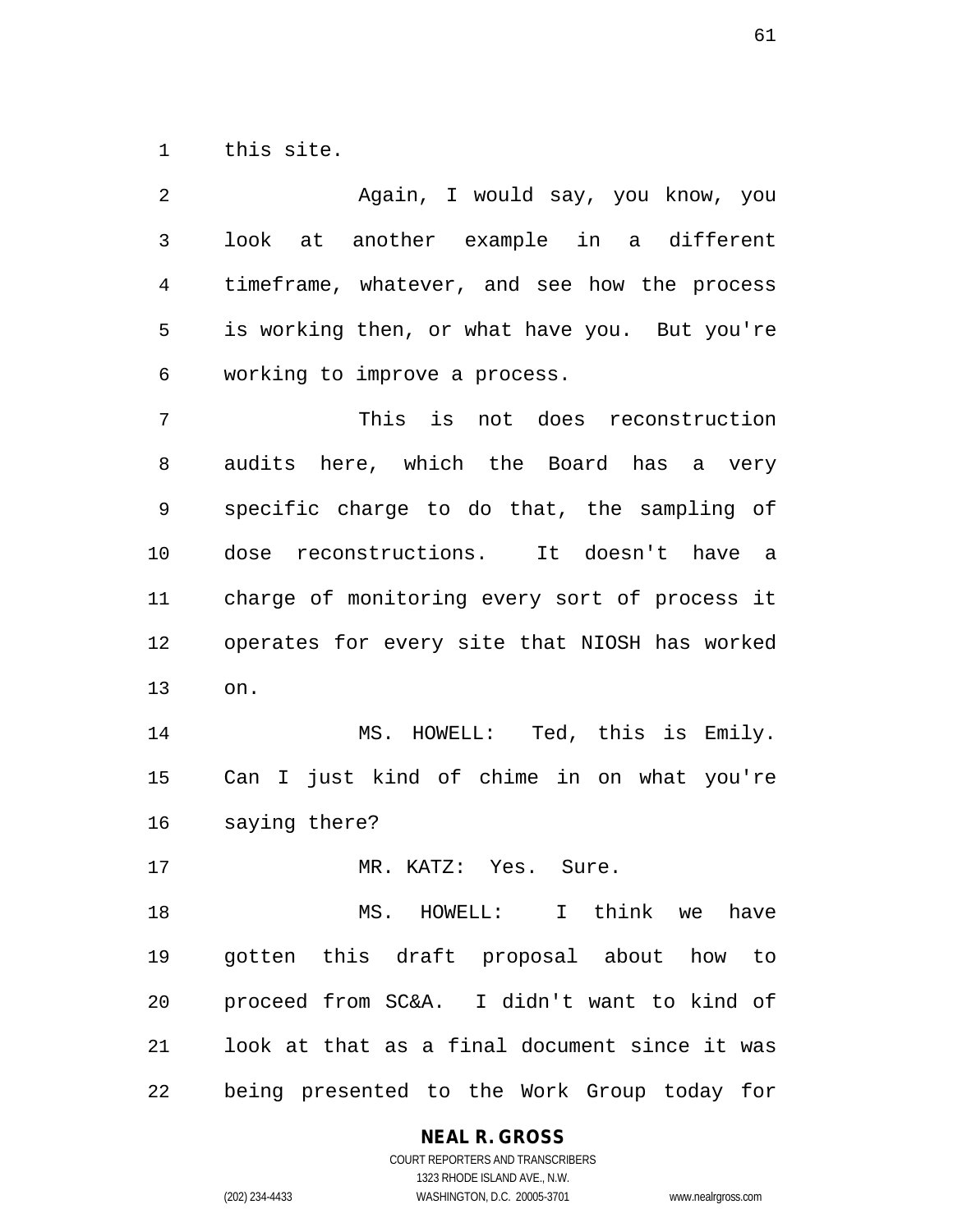1 their input. And I assume that there might be 2 some substantive changes about how you guys 3 would like to proceed.

4 But we are kind of on the edge of 5 some legal concerns and some FACA concerns 6 here. So, I would say that what we would like 7 to have would be more of a finalized plan 8 coming out of this meeting. Then, the 9 Department can have some time to kind of look 10 over and think about what the implications 11 are.

12 I think Ted has made some good 13 points about this distinction between ensuring 14 that the procedures are in place versus making 15 retroactive changes to issues that we have 16 visited in the past.

17 And I'm not saying that it is 18 definitely a problem, but I'm saying we need 19 some time to look at it. And I didn't want to 20 go off of the SC&A documents that we received 21 because those were a proposal.

22 So, I think one thing, if I could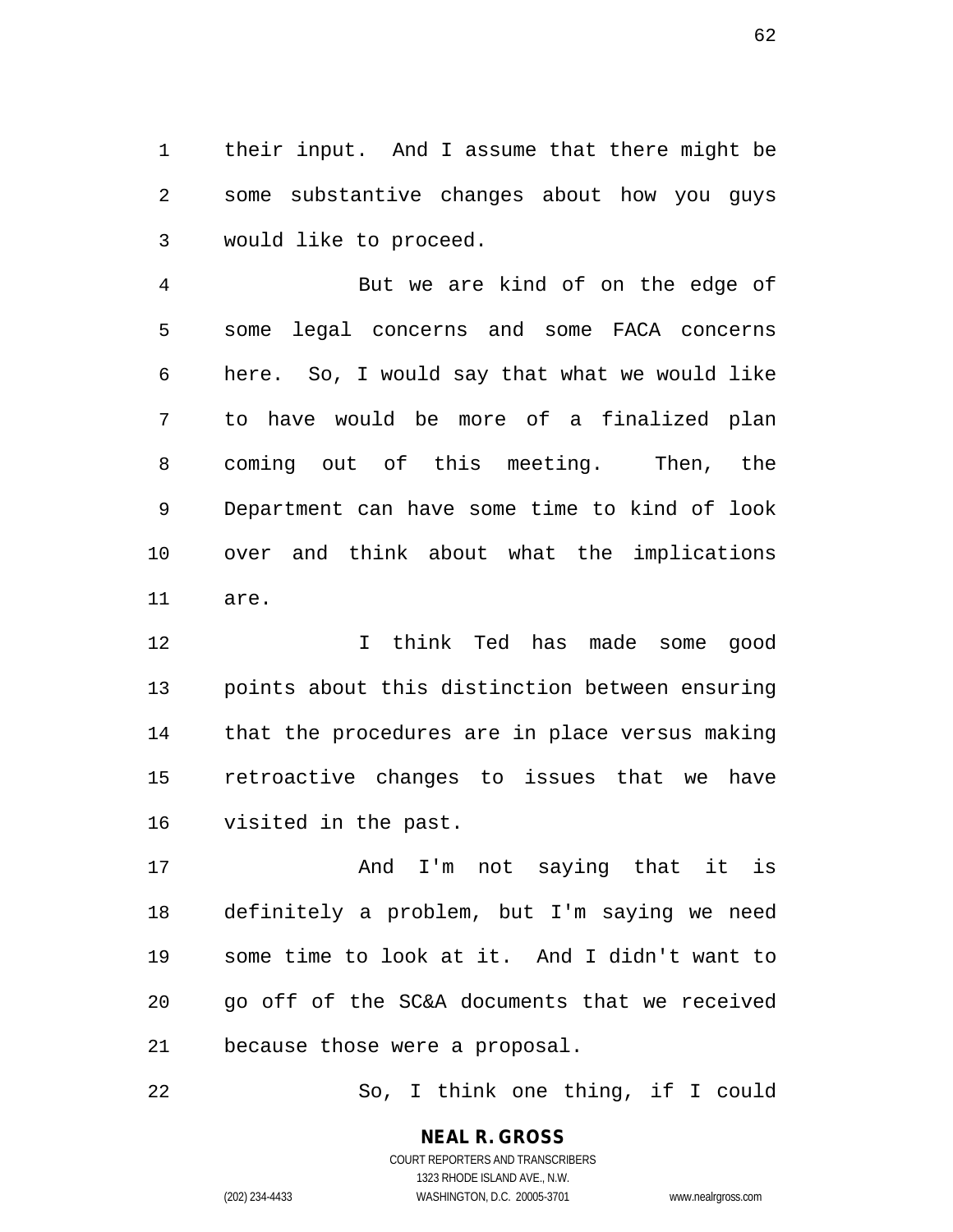1 ask from the Work Group, would be for you guys 2 to come to more of an agreement on your plan 3 of what you would like your path forward to 4 be. And, then, before proceeding, maybe give 5 us an opportunity to actually think about it 6 from the agency and the departmental 7 perspective.

8 MR. HINNEFELD: Ted, this is Stu 9 Hinnefeld. I would like to offer something 10 here, if I could.

11 MR. KATZ: Yes. Absolutely.

12 MR. HINNEFELD: Okay. First of 13 all, I think what the Work Group is looking at 14 here is a program communications process, at 15 least one side of it. And I'm supportive of 16 that. I think that program communications and 17 working to improve program communications is 18 one of our more important initiatives that we 19 do need to embark on going forward.

20 You know, the broad approach here, 21 I guess, doesn't really bother me too much. I 22 think, though, that as you look at historical

### **NEAL R. GROSS**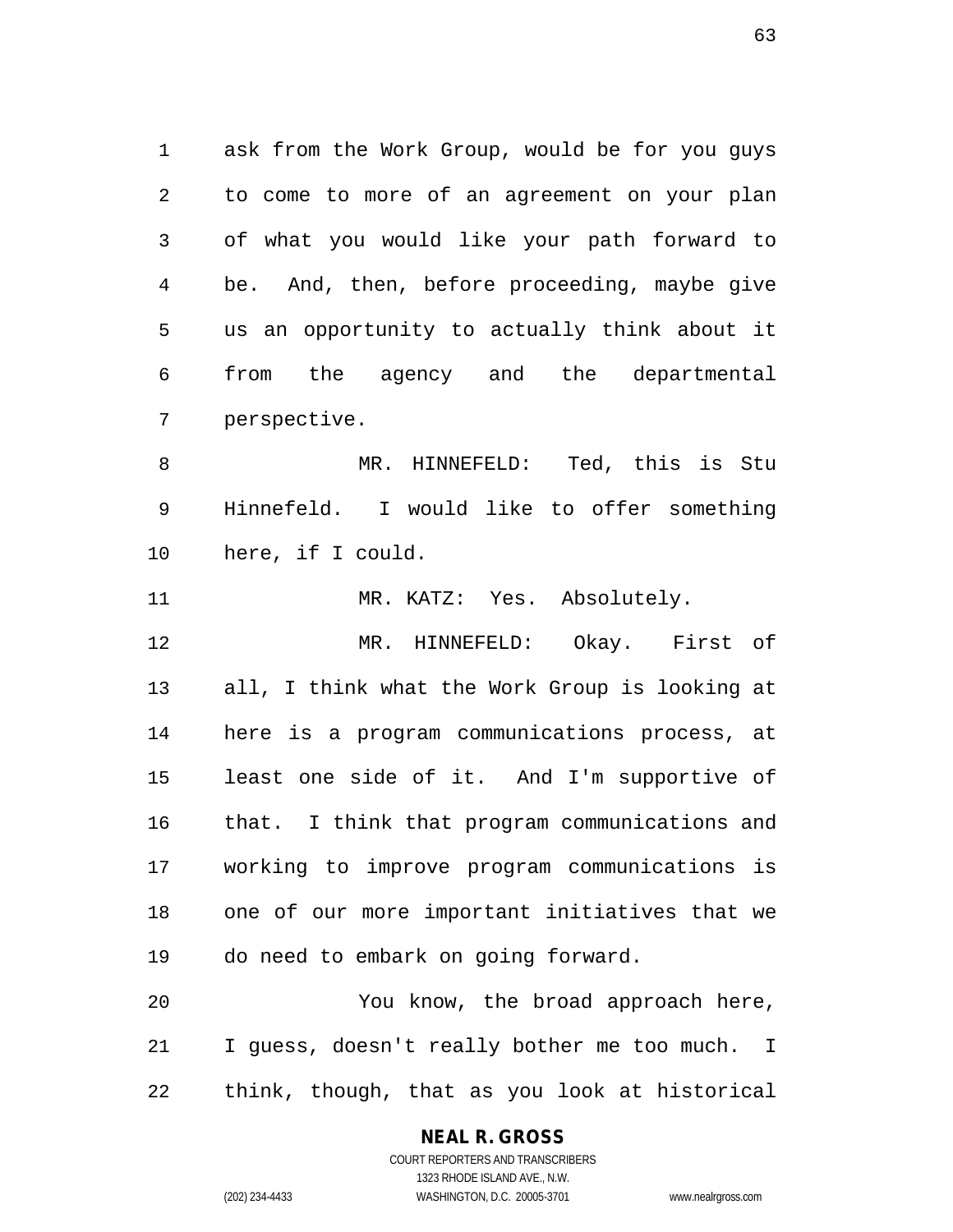1 information, which is what we're going to look 2 at here, I think there is no doubt going to be 3 a number of deficiencies identified in the 4 communication process.

5 So, I think if we kind of 6 establish that expectation, I think it will be 7 maybe a little less confrontational for us 8 going forward. We certainly believe there is 9 room for improvement in the program's 10 communication with the claimant and advocate 11 community, and I think this is a pretty good 12 step, an important step, to sort of identify 13 specific deficiencies. That then, gives us a 14 better opportunity to determine specific 15 things we should be doing differently or 16 better.

17 17 I had a bit of a epiphany. It is 18 kind of a shame that I had to have an epiphany 19 about this. And it really happened to me when 20 I was looking at a survey, the results of a 21 survey that ANWAG posted. I believe this one 22 was on their website. I'm not exactly sure.

### **NEAL R. GROSS**

COURT REPORTERS AND TRANSCRIBERS 1323 RHODE ISLAND AVE., N.W. (202) 234-4433 WASHINGTON, D.C. 20005-3701 www.nealrgross.com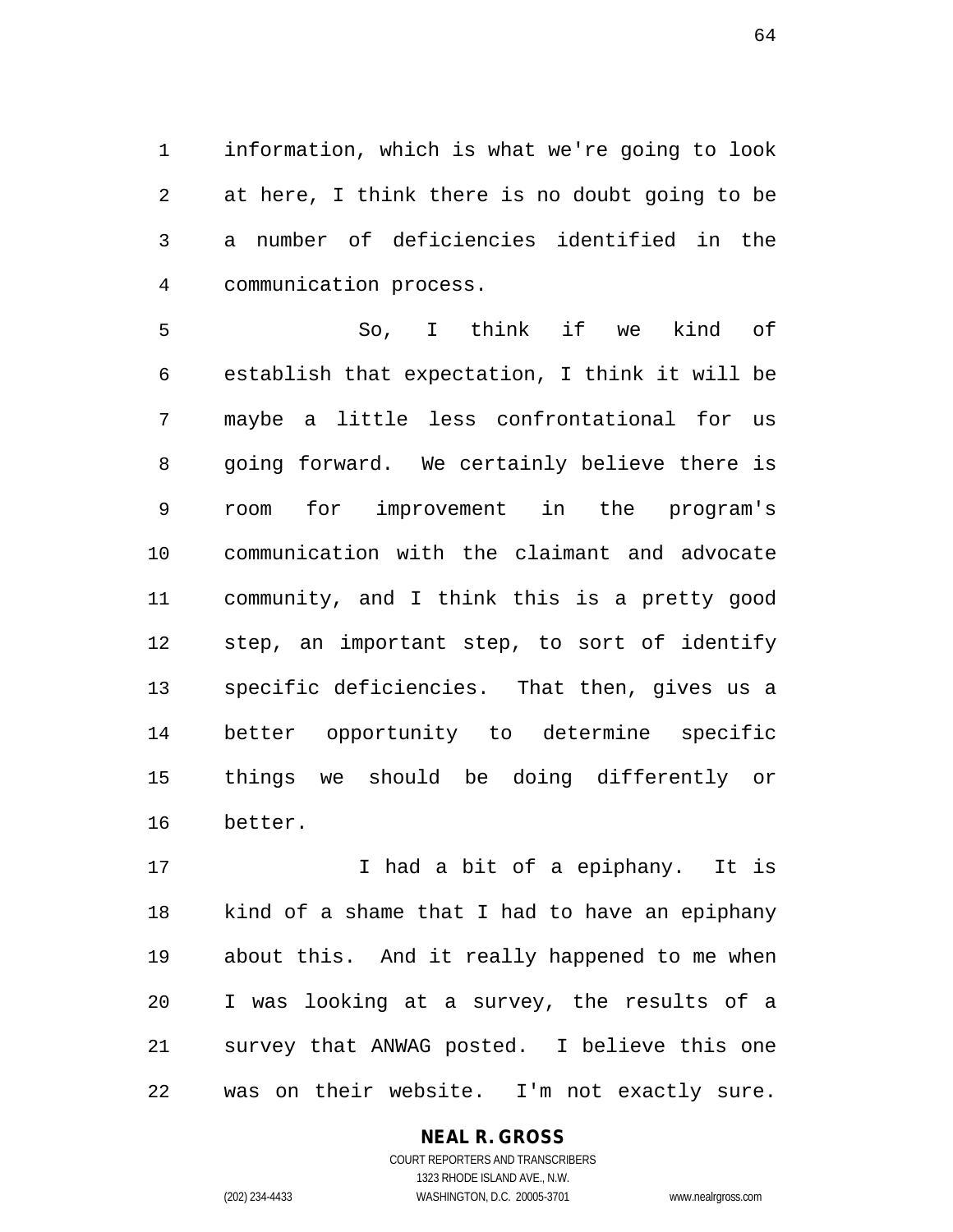1 It was on the internet somewhere.

2 And it was kind of a nice 3 PowerPoint Presentation, and it had to do with 4 the summary of a questionnaire or a survey 5 they had done of people affected by EEOICPA. 6 So, it didn't really distinguish between us 7 and DOL's role. So, from that standpoint, you 8 couldn't really parse us out of it, although 9 there were some comments that were clearly 10 specifically directed to us and there were 11 some that were clearly specifically directed 12 to DOL.

13 And the statistics are a little 14 hard to really interpret very much because the 15 questions were always about your interactions 16 with EEOICPA. And so, we at NIOSH will 17 determine that, well, all these bad responses 18 would be based on their interactions with DOL, 19 and DOL will say, well, all those bad 20 responses were based on interactions with 21 NIOSH.

22 But I don't think there is any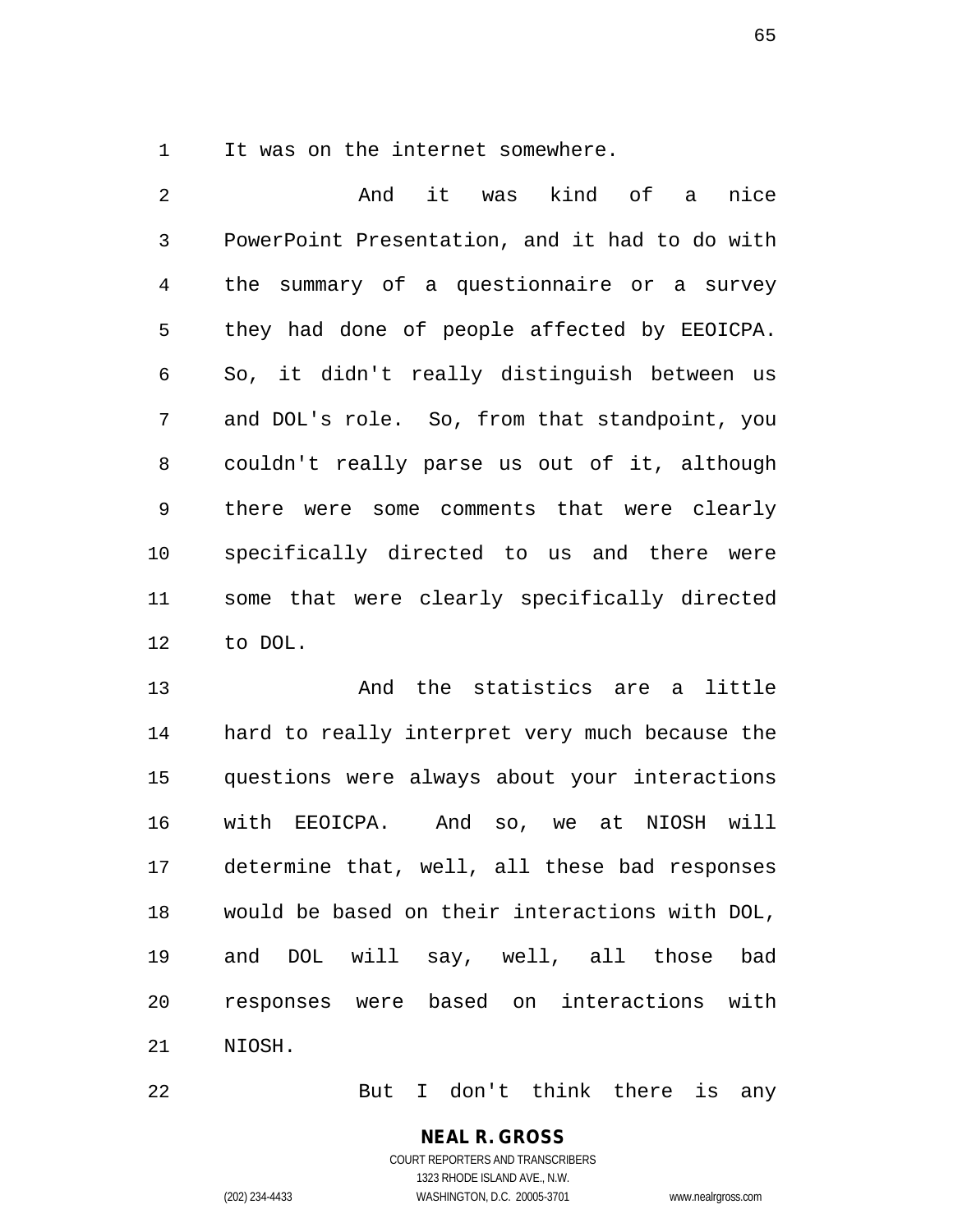1 other way to do this survey other than that, 2 because I'm not so sure that we and DOL are 3 particularly -- well-distinguished on the 4 population. So, I am not criticizing the 5 survey at all.

6 But that survey, there is a list 7 of comments, sort of a summary of the 8 individual comments. But in another section, 9 you know, this is after the statistics, and 10 then there's another section that I think is 11 suggestions for improvement.

12 And I read through all those 13 things. It kind of hits you in the face when 14 you read it as the Director of the Office, is 15 that what people are saying in that is that we 16 don't listen to them and they can't understand 17 us when we talk to them.

18 And so I said, well, that's both 19 sides of communication. So, we need to work 20 on this.

21 I have talked to Chris Ellison 22 just recently about this. So, we are in the

# **NEAL R. GROSS**

COURT REPORTERS AND TRANSCRIBERS 1323 RHODE ISLAND AVE., N.W. (202) 234-4433 WASHINGTON, D.C. 20005-3701 www.nealrgross.com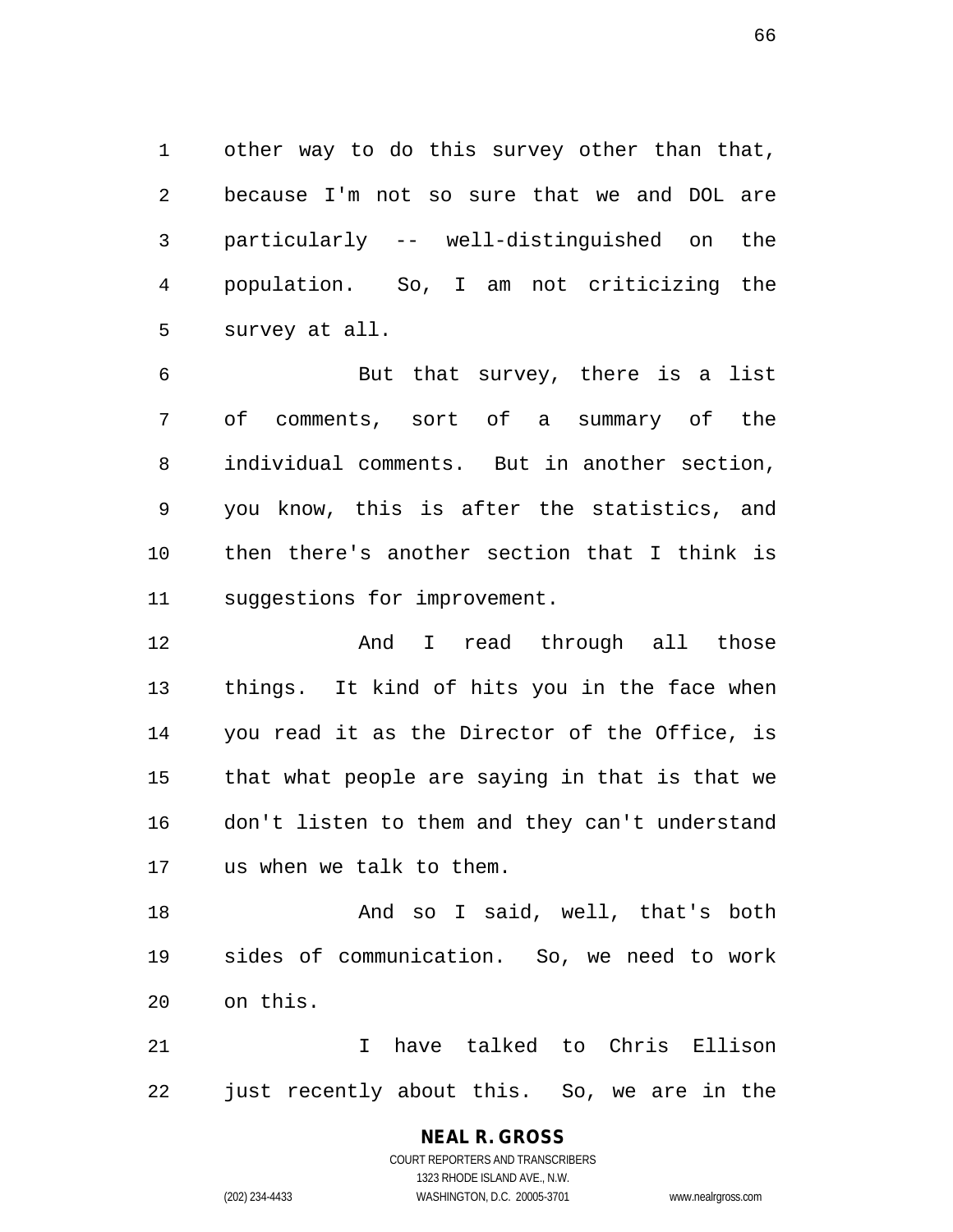1 starting-to-think-about-it stage of what we 2 can do about this.

3 I think the kind of effort that 4 the Work Group has laid out here could provide 5 us with some important evidence. It kind of 6 forces our hand to go and do these things and 7 evaluate our historical practices.

8 And to my mind, the intent here is 9 to figure out what is that we have not been 10 doing very well that we should be doing better 11 in the future. So, that is sort of my overall 12 take on how this is proceeding here.

13 And, then, also, I wanted to 14 explain why Chris is on the phone and is going 15 to be more heavily engaged in this Work Group 16 going forward. Chris Ellison, by the way, is 17 the team leader of our Public Health 18 Communications. So, I wanted to lay that out 19 there.

20 Now, having said that, though, I 21 think I want to be a little cautious about the 22 expectations of PROC-12 and deficiencies in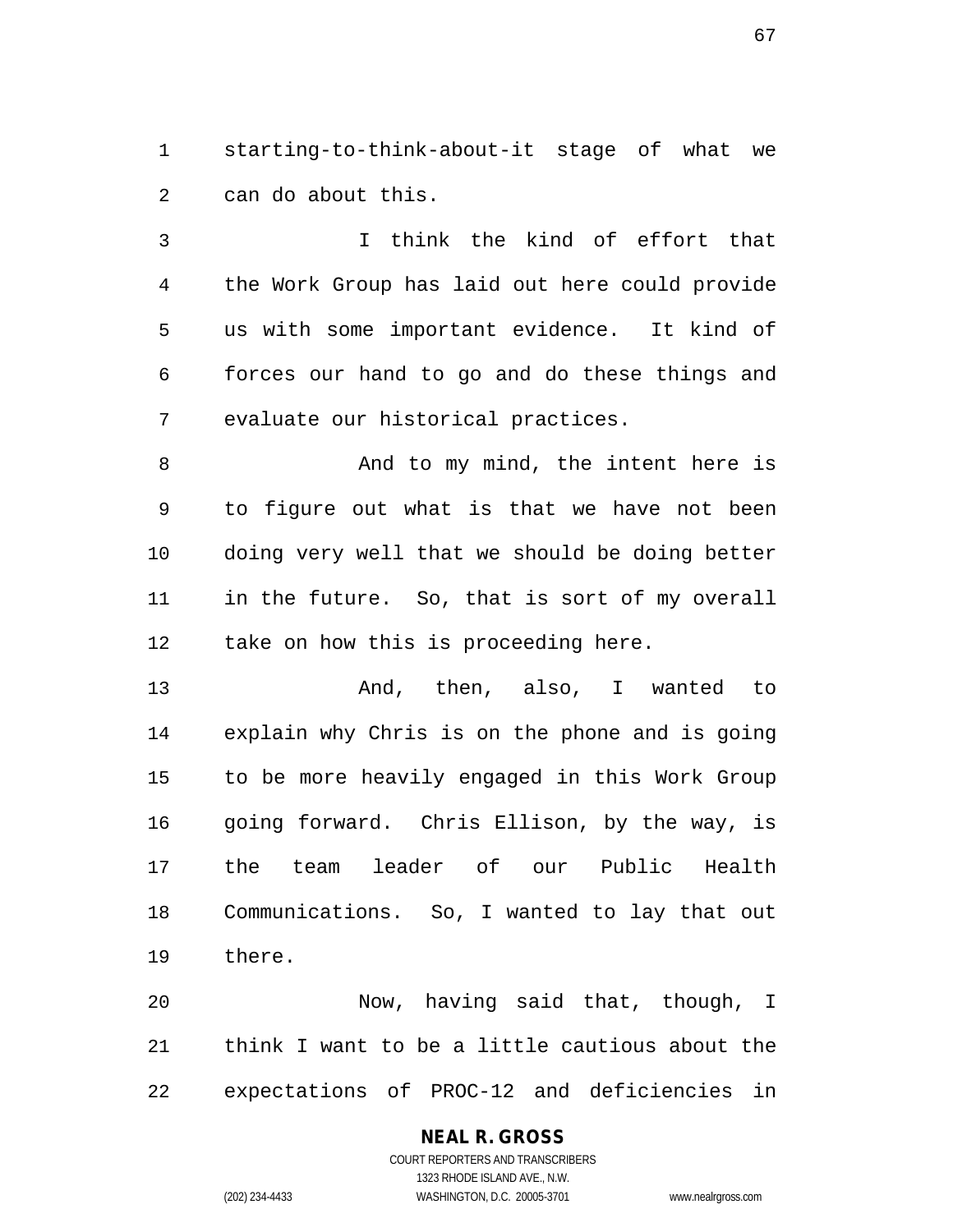1 procedure 12. That was written for a specific 2 activity that we call worker outreach, which 3 is far narrower than what is described in the 4 Work Group's charter here.

5 So, it was written for that 6 purpose and with that in mind. So, it is not 7 going to address everything here. I don't 8 know that those absences should be necessarily 9 considered deficiencies in PROC-12.

10 It may be that they are 11 deficiencies in programmatic guidance. I mean 12 we haven't written appropriate guidance for 13 all these other means of communication. So, 14 there may be that finding.

15 But I would kind of prefer that we 16 not expect PROC-12 or a single procedure to be 17 the programmatic guidance for all this 18 communication effort. I don't know if we can 19 do that or not because the various 20 communication techniques are so diverse that 21 it is pretty hard to proceduralize that many 22 things in one procedure.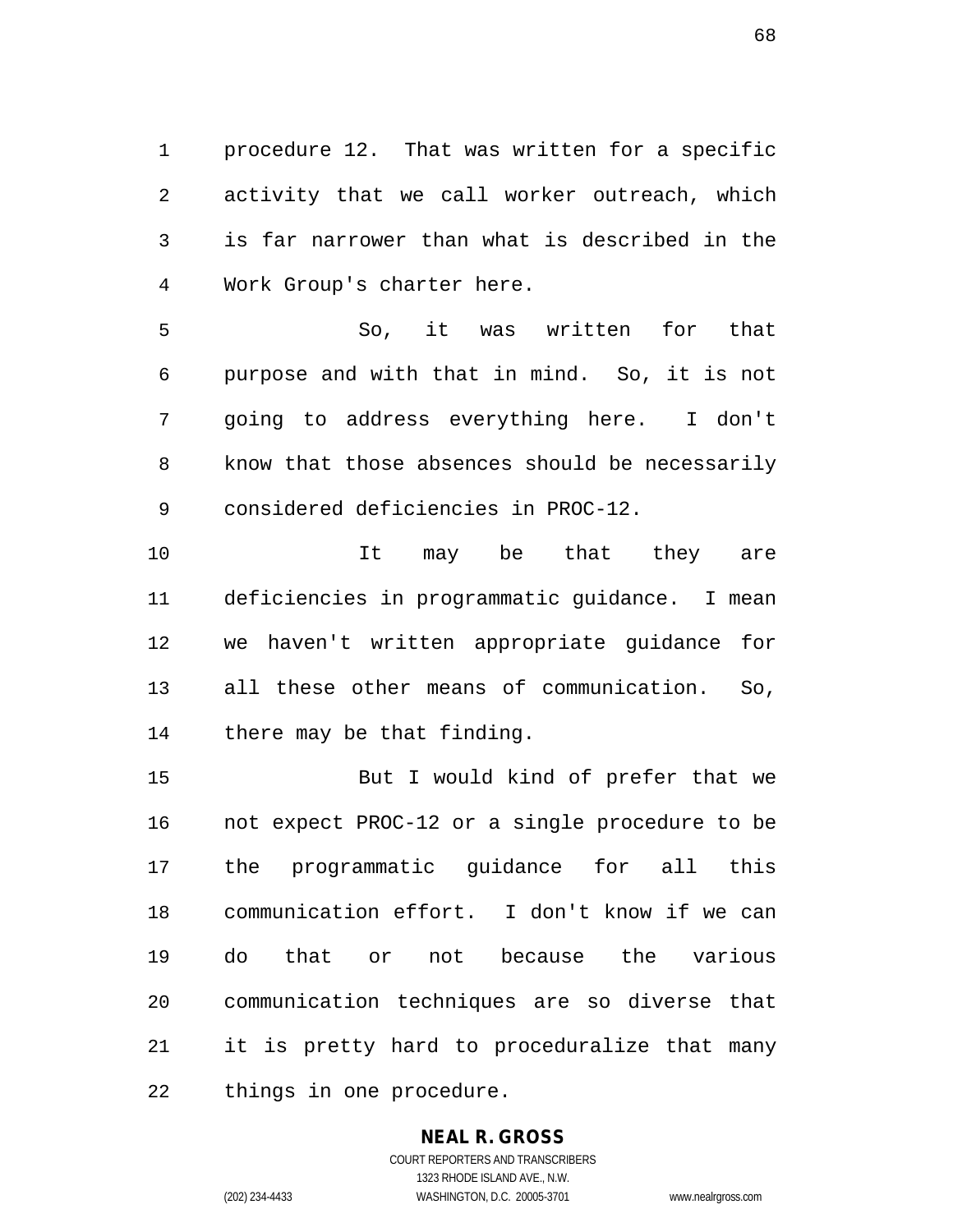1 You can have some sort of an 2 overall general guidance in terms of make sure 3 you actually capture the comments through all 4 these things, all these avenues. Make sure 5 the comments are carefully considered by the 6 appropriate person and whether they warrant a 7 change in what we're doing in some fashion, 8 and providing a response, feedback back to the 9 commenter, when possible, that we have taken 10 your comments into consideration in this 11 fashion. I think those are all important for 12 all these things, and that could be sort of a 13 general line out there.

14 But when I'm thinking of a 15 procedure, which is kind of this is how I do 16 this process, these are so diverse, I don't 17 think you can write one to cover all that.

18 So, those are just my comments on 19 this and kind of establish maybe a DCAS 20 expectation. We intend, I think this effort 21 is an important part of our evaluation, of our 22 effort to improve our communication. So, we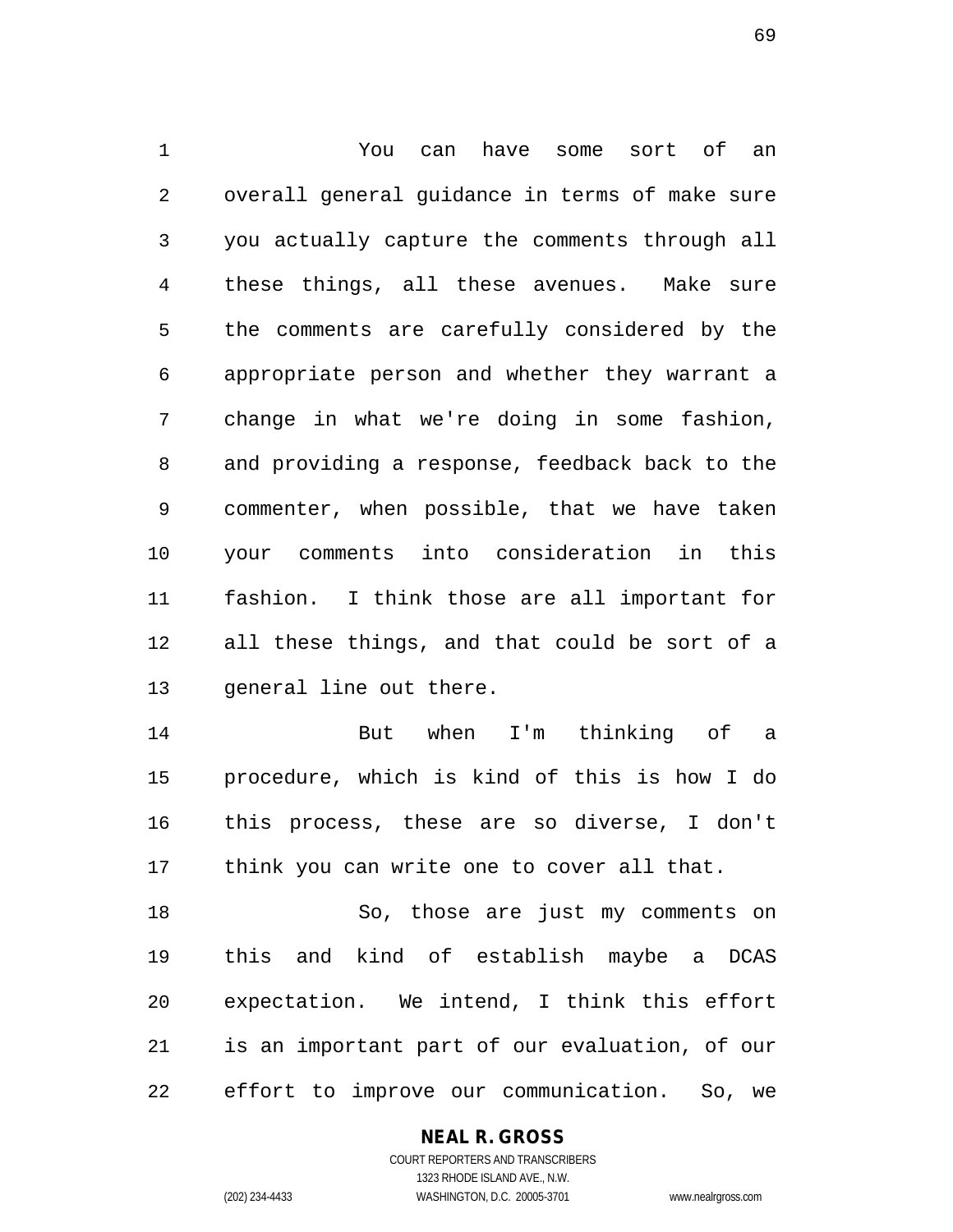1 intend to support this to the extent we can. 2 Of course, this competes for resources just 3 like every other thing we do. I can't promise 4 unlimited resources for it, but we do intend 5 to support this.

6 MR. FITZGERALD: Stu, this is Joe. 7 I think that was a very good 8 comment on PROC-12, and I think that maybe is 9 the importance of inviting Chris and your 10 staff in on sort of the hot wash on the 11 prototype, just because we are going to end up 12 wanting to talk about where some of the 13 shortfalls would be addressable. And what 14 you're saying is a lot of them won't fall into 15 the PROC-12 bin necessarily.

16 MR. HINNEFELD: Right. I don't 17 know if they are going to necessarily be 18 PROC-12, but that is the important thing. I 19 think I would be surprised if you went through 20 this and you didn't find a whole bunch of 21 deficiencies --

22 MR. FITZGERALD: Yes.

# **NEAL R. GROSS**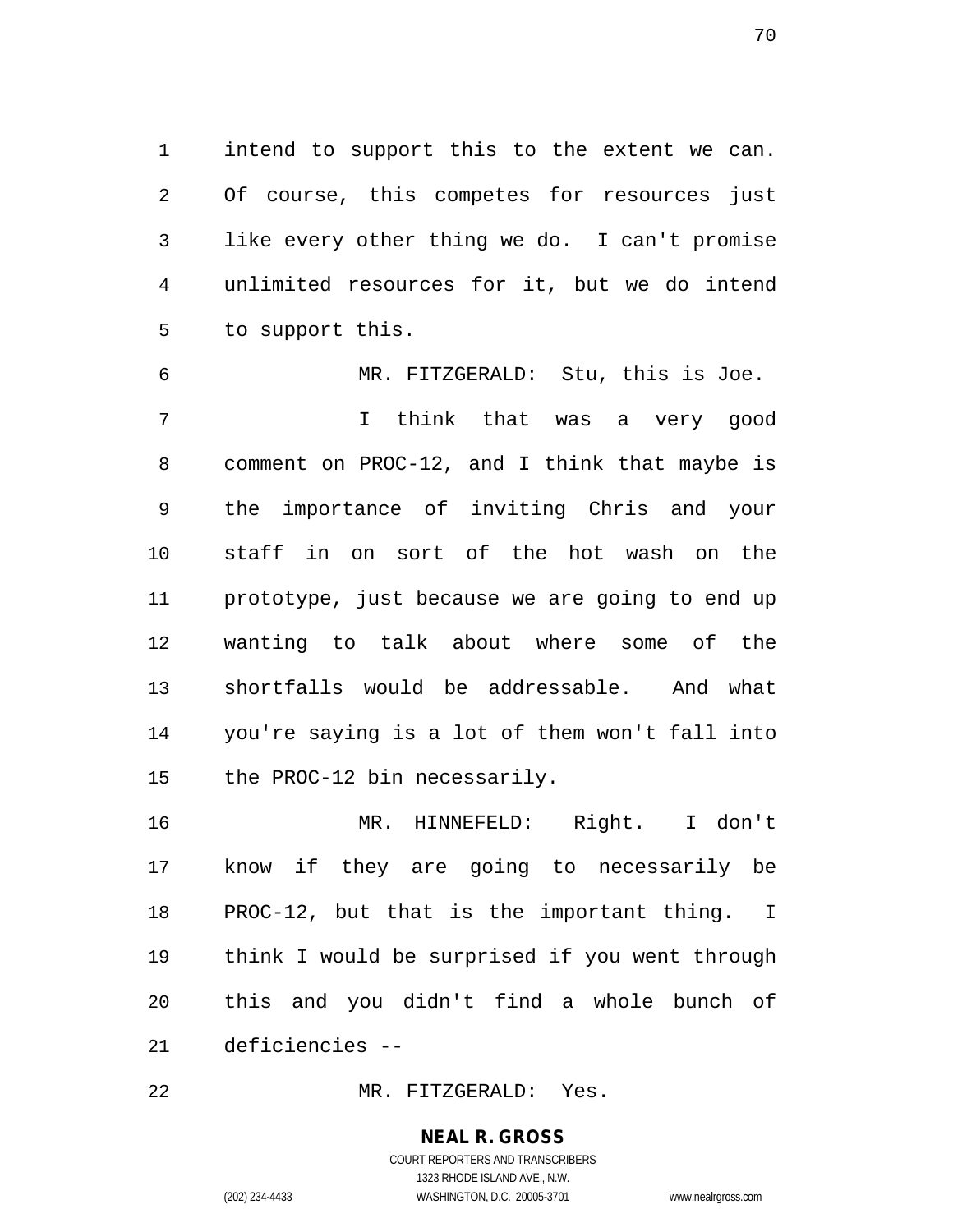1 MR. HINNEFELD: Just based on the 2 comments we hear about our communications with 3 people.

4 MR. FITZGERALD: And that's the 5 other comment I would like to make. 6 Understanding I was involved with Rocky a few 7 years ago, so this is going back several 8 years. We appreciate that we are going to 9 find gaps, but I think what is most important 10 is to what extent those gaps are recognized 11 and somehow accommodated going forward. And 12 it is with that recognition we are going into 13 this. So, we realize that, yes, we are going 14 to find those gaps, and we really want to know 15 pretty much how they can be addressed.

16 The one thing Emily said earlier, 17 in terms of process, we are only going to 18 confine ourselves to looking at the 19 significant or key inputs that we have 20 identified and, as Kathy has laid out in this 21 plan, compare that with where the input may 22 have been reflected, or should have been

### **NEAL R. GROSS**

COURT REPORTERS AND TRANSCRIBERS 1323 RHODE ISLAND AVE., N.W. (202) 234-4433 WASHINGTON, D.C. 20005-3701 www.nealrgross.com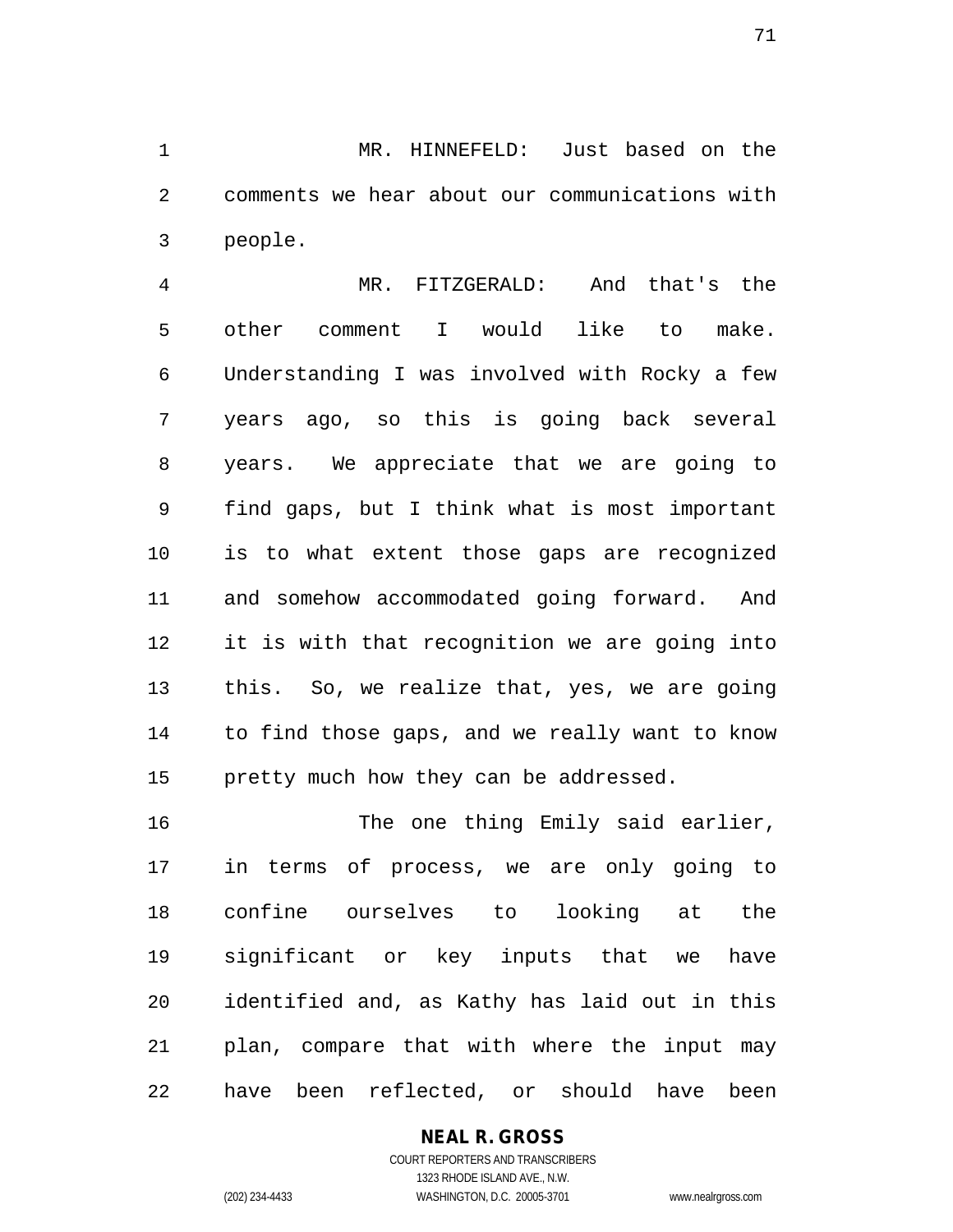1 reflected, and to what extent the worker or 2 workers were informed of this outcome.

3 And that is pretty much it before 4 we come back to NIOSH and to the Work Group. 5 So, if anything, what we are doing is the 6 homework that would enable the discussion that 7 happened, and not try to do any judgments as 8 to whether or not documents should have been 9 revised or would have been revised, any of 10 that. We are just simply looking at what was 11 done factually and try to bring that back as 12 is.

13 And Wanda is looking at me, and 14 the only judgment we're making is what we're 15 considering significant streams of input. And 16 we're going to be very clear on how we judge 17 those to be significant and whether the Work 18 Group will necessarily agree with that or 19 NIOSH will necessarily agree with that. And 20 that is part of the prototype.

21 And that is the one place where I 22 think there is no question we will have to

# **NEAL R. GROSS**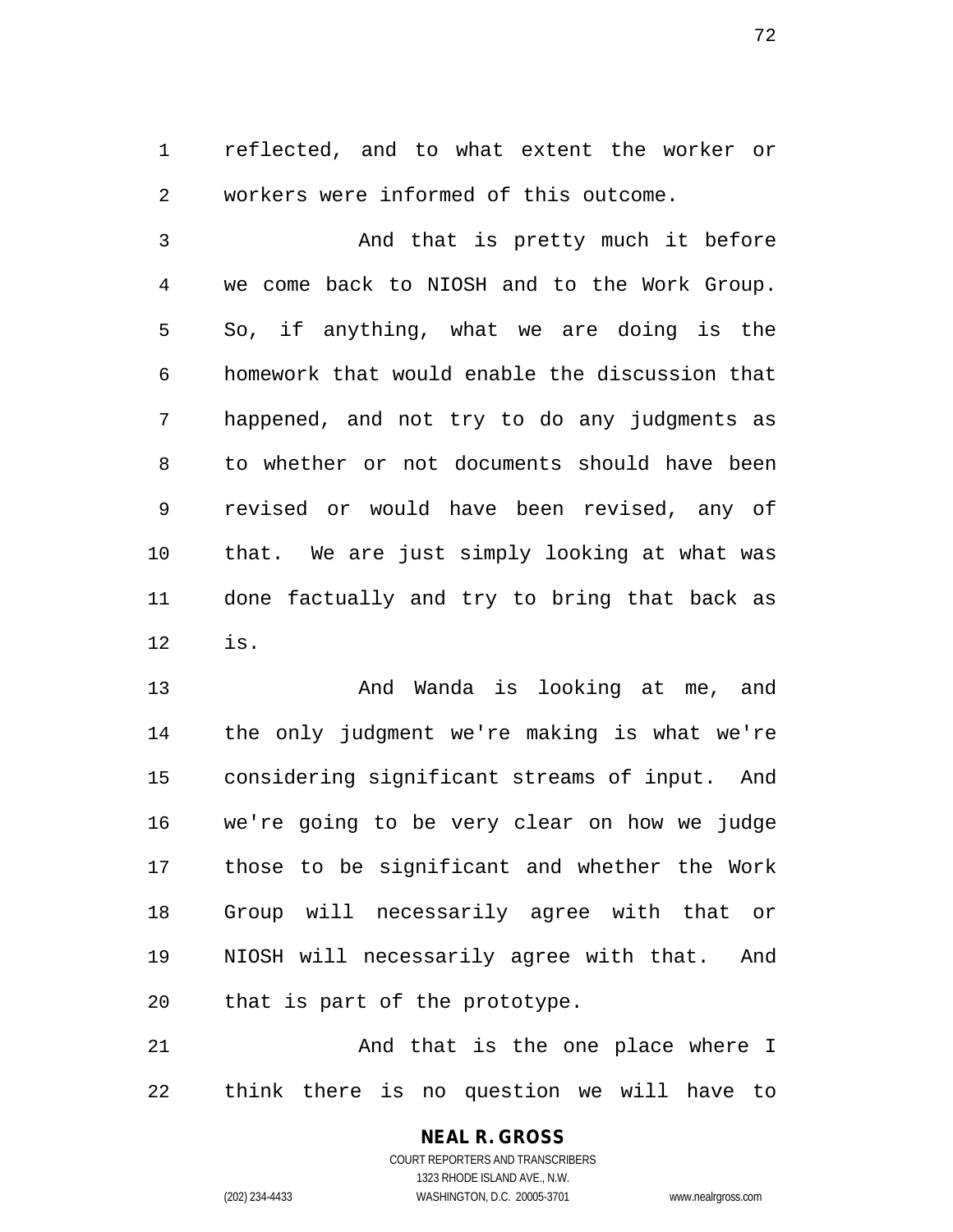1 decide what is important and what isn't. And 2 you can tell us if we gauge that right or not. 3 MEMBER MUNN: And a part of the 4 concern that I am expressing, I'm quite sure, 5 is semantics. For example, in Kathy's 6 document under "Procedure," the first word is 7 "evaluate." Now if that first word were -- it 8 says, "Procedure. (A) Evaluate the 9 consideration of worker outreach/input." If 10 that said "document the consideration of 11 worker outreach/input and its incorporation", 12 then one would be very clear about judgment 13 and what's going on and what isn't going on.

14 But when you say, under 15 "Procedure. (A) Evaluate", then that tells me 16 immediately that there is judgment going to be 17 involved in this. And you specify in item 18 number seven that it is. "Consider the 19 substance of the response or lack of response 20 and determine whether the commenter's concerns 21 were adequately addressed." That is certainly 22 a judgment call.

### **NEAL R. GROSS**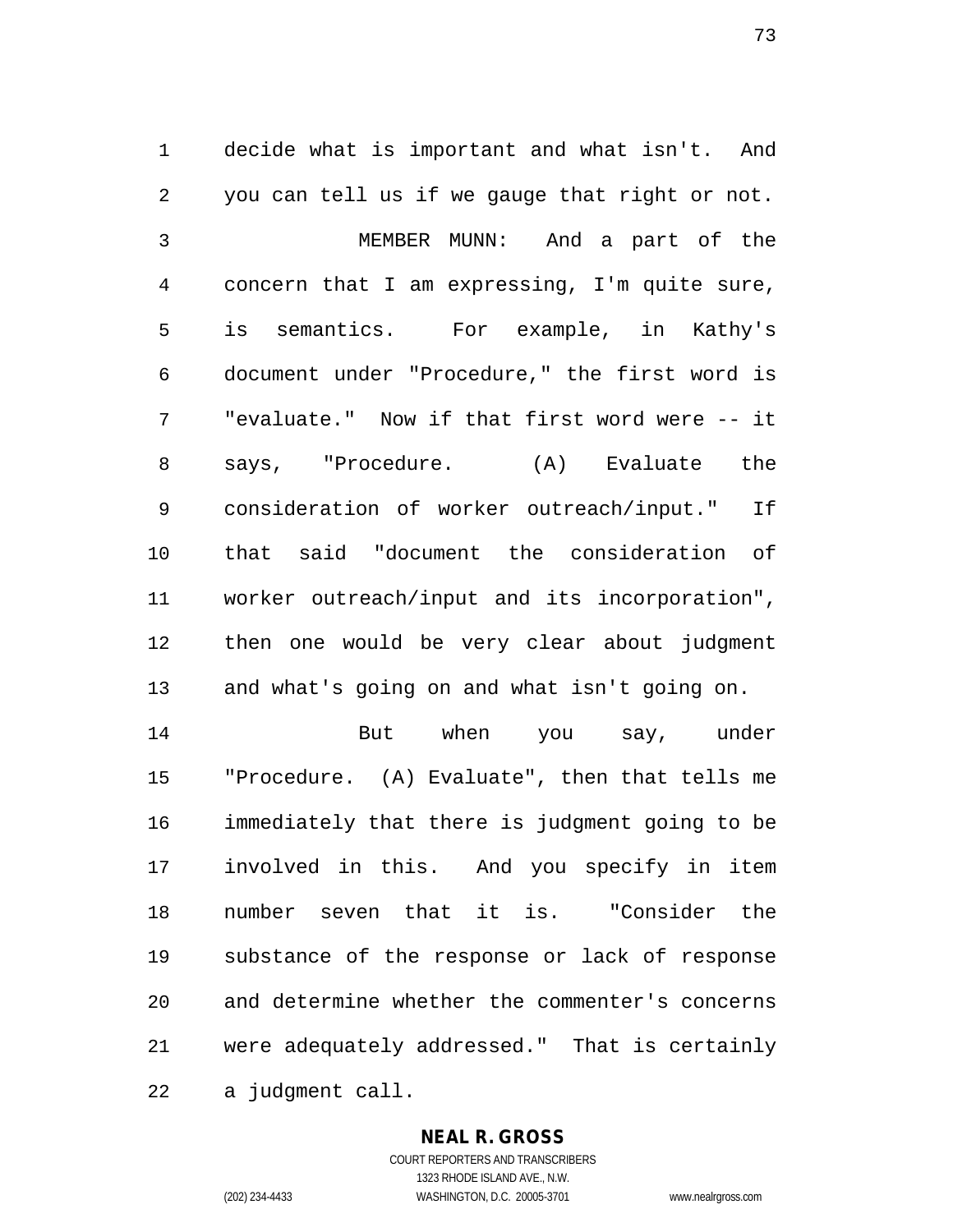1 MR. FITZGERALD: Yes, and I was 2 saying earlier that we recognize the judgment 3 calls in this, and we will bring that judgment 4 to NIOSH and to the Work Group. And I fully 5 expect there to be a healthy exchange with 6 NIOSH on whether the responsiveness, as we 7 have seen it -- you know, in some cases it 8 will be clear that maybe something fell in the 9 cracks; it just wasn't addressed fully, and 10 that was an artifact of how things were 11 handled three or four years ago. 12 MEMBER MUNN: That's the way it 13 was. 14 MR. FITZGERALD: Right, that's the 15 way it was. It's going to be better. When 16 NIOSH and SC&A brings this to the Work Group, 17 that will be kind of what you will get. 18 In other cases, we will judge 19 something as not being responsive based on 20 looking at what went in and what went out. 21 And some of this, you know, you're familiar 22 with this. Some of this is, "Well, I was

**NEAL R. GROSS**

COURT REPORTERS AND TRANSCRIBERS 1323 RHODE ISLAND AVE., N.W. (202) 234-4433 WASHINGTON, D.C. 20005-3701 www.nealrgross.com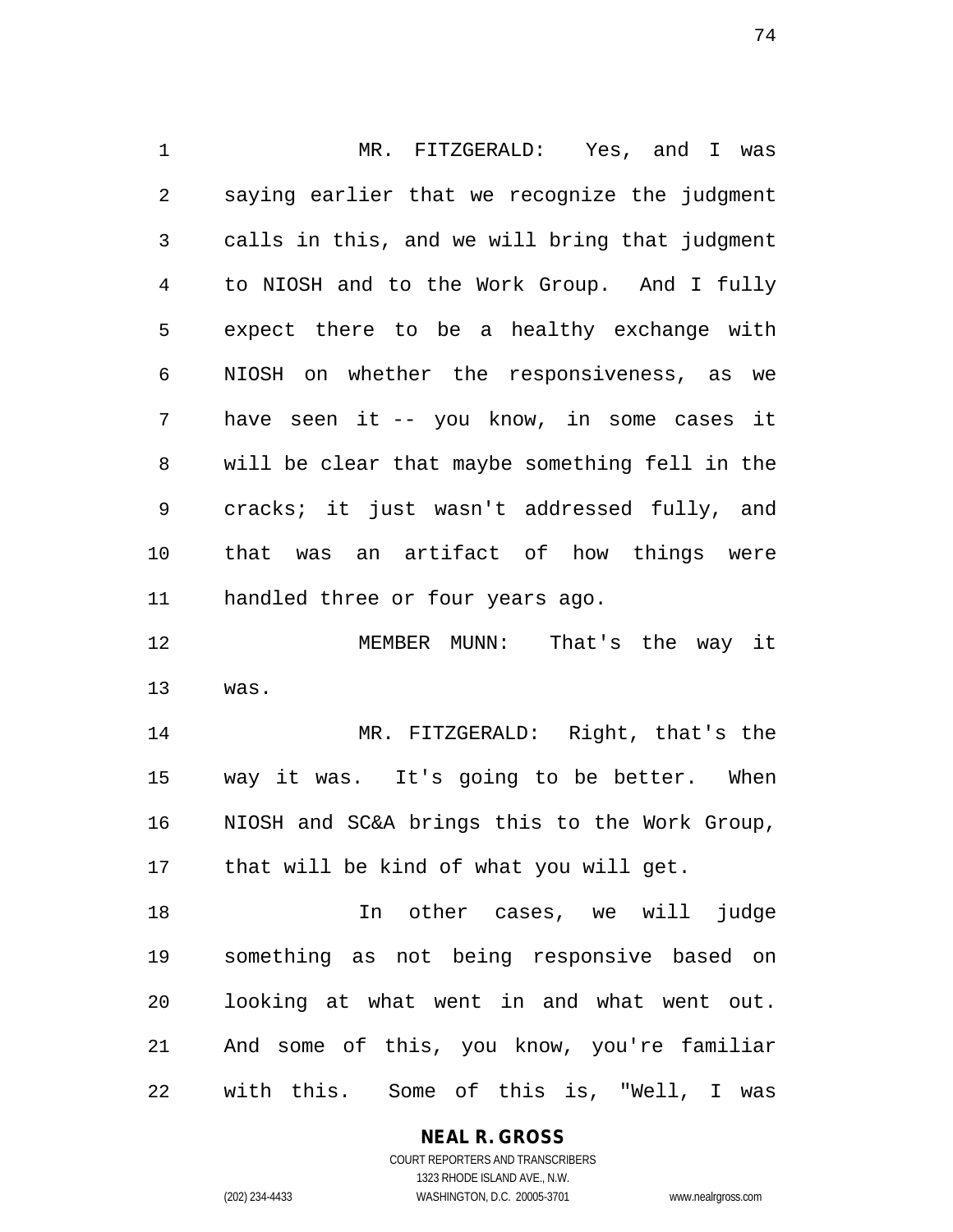1 standing here and I got radiation on one side, 2 and I think that's a problem." And the answer 3 is, no, it isn't. And we're going to say, 4 "Well, you did respond, but it wasn't 5 responsive to what seems to be a legitimate 6 concern, and here's why."

7 And I think that will be a 8 discussion with NIOSH, and we may or may not 9 agree. But that will come back to the Work 10 Group, too.

11 So, some of these aren't going to 12 be cut and dry. Some of these are going to be 13 questions of, was the technical response 14 adequate? You know, was it responsive? And 15 that's a judgment call. I mean, if it didn't 16 call for that, we're probably using overly-17 skilled people to look at this because it 18 would be more of an administrative thing, 19 looking at the paper and just saying A or B, A 20 or B. There is some judgment on the question 21 of response.

22 And there is some judgment on the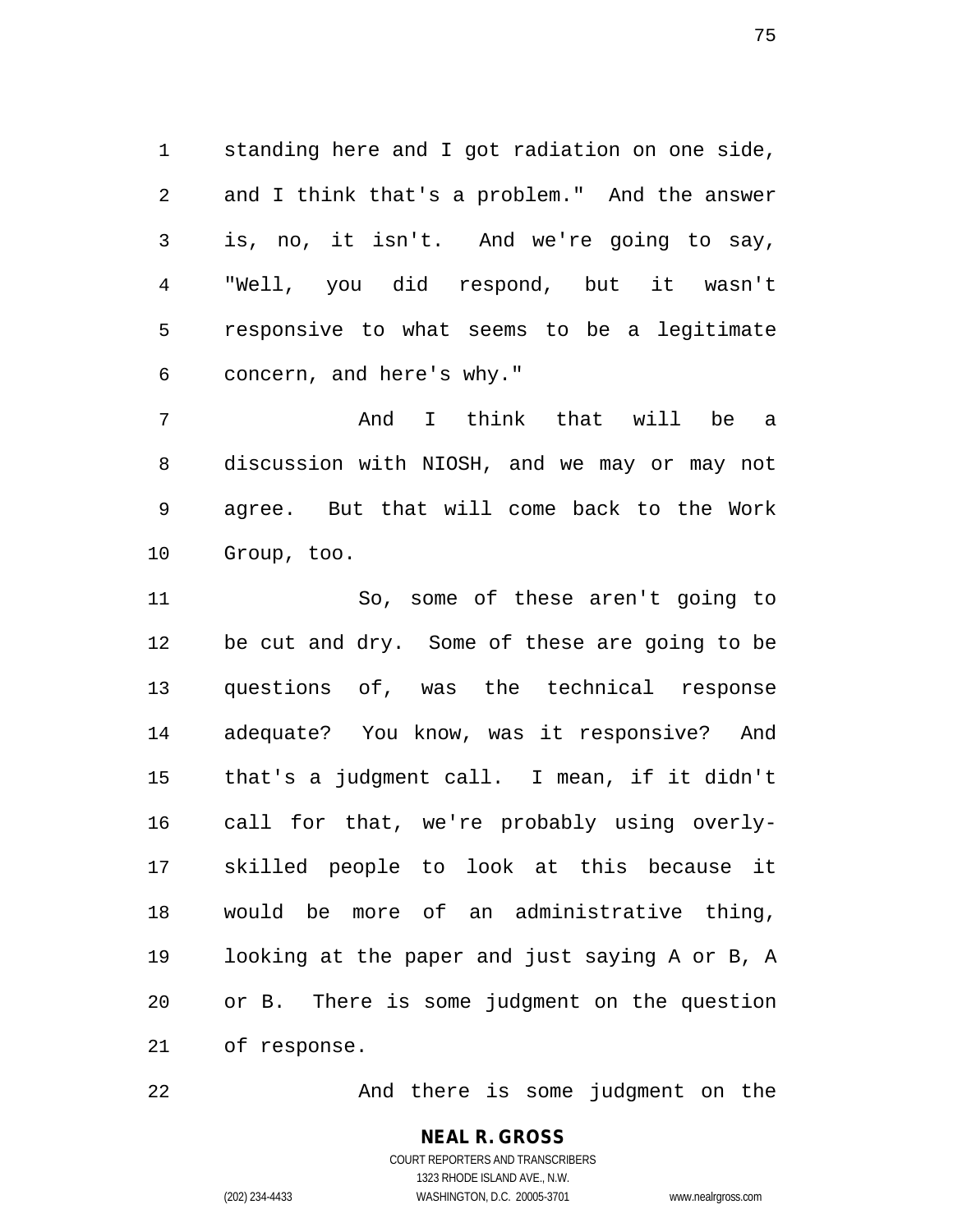1 significance of the input. Some of these 2 inputs wouldn't necessarily be perhaps 3 significant from the standpoint of what we're 4 talking about here. Some will be.

5 MR. KATZ: It occurred to me that 6 there is a nuance that is probably important 7 here in this discussion that you're talking 8 about down the road about, well, what was the 9 technical response? I mean I could understand 10 that perfectly with respect to what you 11 communicate to the workers.

12 MR. FITZGERALD: Right.

13 MR. KATZ: But there's the other 14 issue of, okay, so they got this input and 15 here's how they responded to it technically. 16 They did something or they didn't do 17 something, made a judgment about it.

18 And I don't think this process is 19 about debating what's the right technical way 20 to integrate that.

21 MR. FITZGERALD: Right.

22 MR. KATZ: Because this is not a

# **NEAL R. GROSS**

COURT REPORTERS AND TRANSCRIBERS 1323 RHODE ISLAND AVE., N.W. (202) 234-4433 WASHINGTON, D.C. 20005-3701 www.nealrgross.com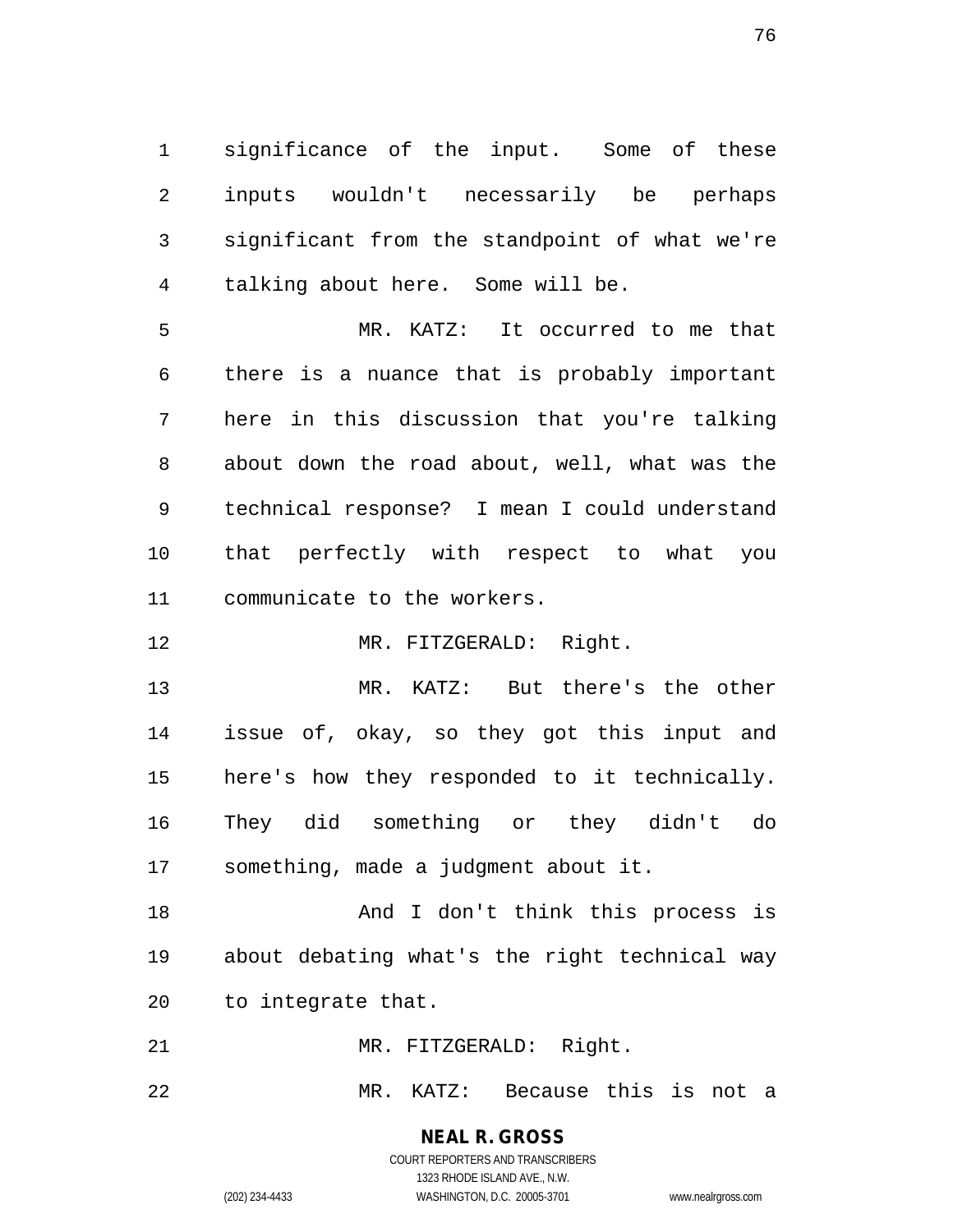1 TBD review here.

| 2  | MR. FITZGERALD: Right.                         |
|----|------------------------------------------------|
| 3  | MR. KATZ: We're not debating, is               |
| 4  | this technically the best way to do dose       |
| 5  | reconstruction, given that input. If you find  |
| 6  | that DCAS considered that comment and decided, |
| 7  | well, this doesn't impact dose, so we don't    |
| 8  | need to change the TBD, I think you have to    |
| 9  | sort of not necessarily respect, just to use   |
| 10 | that term -- you have to sort of leave it as   |
| 11 | is. Okay, DCAS did consider this information,  |
| 12 | and they decided very deliberatively that that |
| 13 | information shouldn't impact dose              |
| 14 | reconstruction, and they moved on. Right?      |
| 15 | I mean this is not going to be a               |
| 16 | forum for debating, redebating the technical   |
| 17 | issues.                                        |
| 18 | MR. FITZGERALD: Right, not                     |
| 19 | second-guessing. I guess that is a good        |
| 20 | point. Responsiveness in terms of answering    |
| 21 | the question, and this may be more subtle, but |
| 22 | if someone raises a question -- and I guess    |

**NEAL R. GROSS**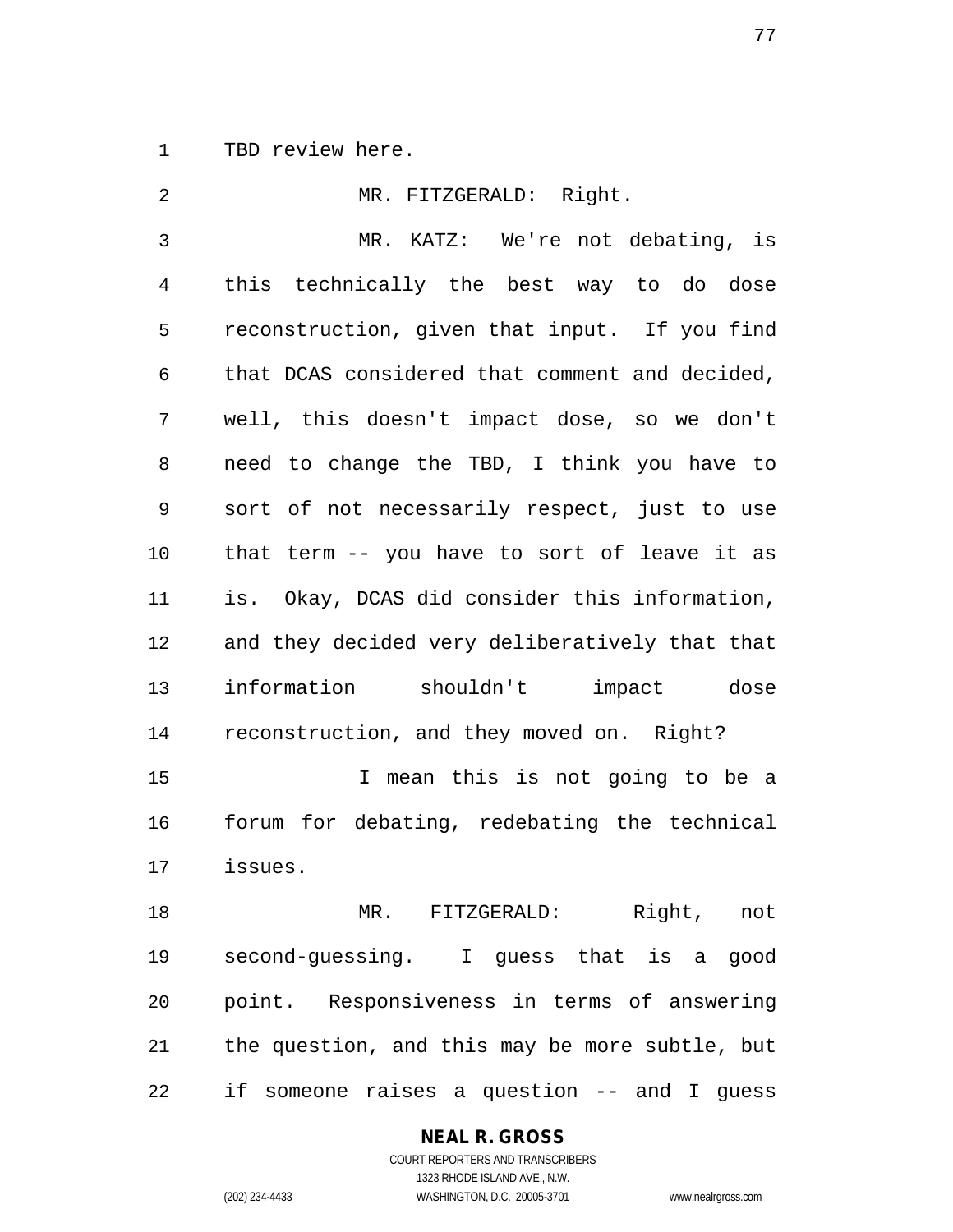1 all of us have been here long enough -- some 2 answers are more responsive than others. And 3 the question is whether the responder actually 4 went through the trouble to both communicate 5 clearly and also answer the question 6 completely.

7 Some of that does require some 8 technical understanding, but I think it is 9 more in the context of, was it responsive and 10 clear to the person that is raising the 11 question?

12 MS. LIN: So, I have two comments. 13 One is a clarification. I just want to make 14 sure that the Work Group hears what Emily or 15 OGC is asking this Work Group to do. As of 16 now, SC&A's proposal for a evaluation of Rocky 17 Flats, it still says, "Draft Implementation 18 Plan."

19 So, we are hoping that the Work 20 Group can come to a conclusion as to what you 21 want to do with this Rocky Flats evaluation, 22 so you give us time, OGC and the Departments,

### **NEAL R. GROSS**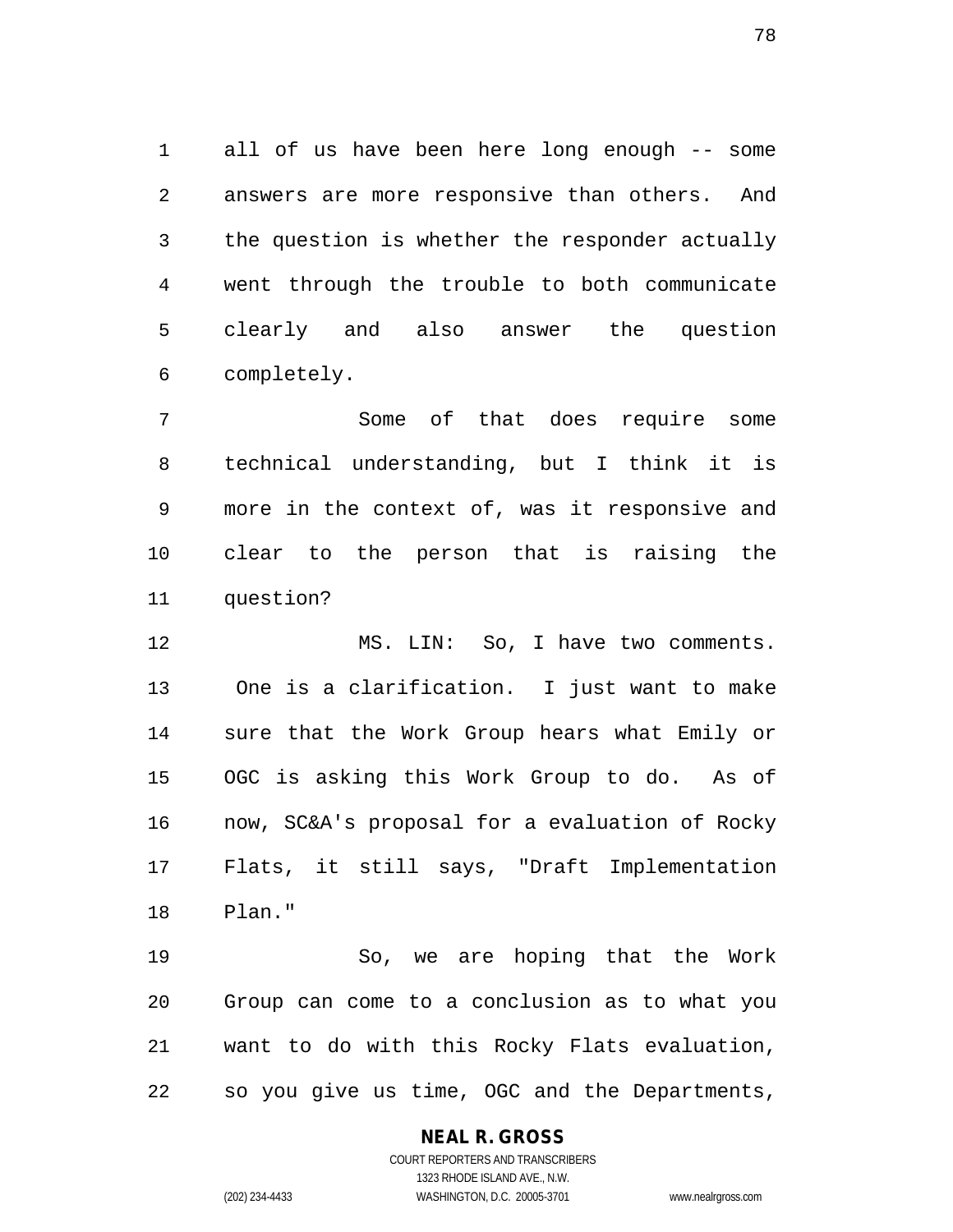1 to evaluate whether there are other 2 implications that need to be considered before 3 this plan is actually taking place. So, 4 before SC&A does any actual work, you know, 5 give the agency and OGC some time to evaluate 6 it.

7 and the second part of that is 8 that we are talking about how SC&A is 9 evaluating DCAS's responsiveness to workers' 10 comments, but my understanding is that when a 11 site-specific Work Group is evaluating the 12 technical documents, it does take workers' 13 comments and other relevant material into 14 consideration.

15 So, when this Work Group is 16 evaluating other site-specific Work Groups' 17 work, you are calling the review process into 18 question. So, you are calling not only DCAS's 19 judgment, but SC&A's judgment and also the 20 Work Group's conclusion on those issues into 21 question.

22 MR. FITZGERALD: No, I don't

**NEAL R. GROSS** COURT REPORTERS AND TRANSCRIBERS 1323 RHODE ISLAND AVE., N.W.

(202) 234-4433 WASHINGTON, D.C. 20005-3701 www.nealrgross.com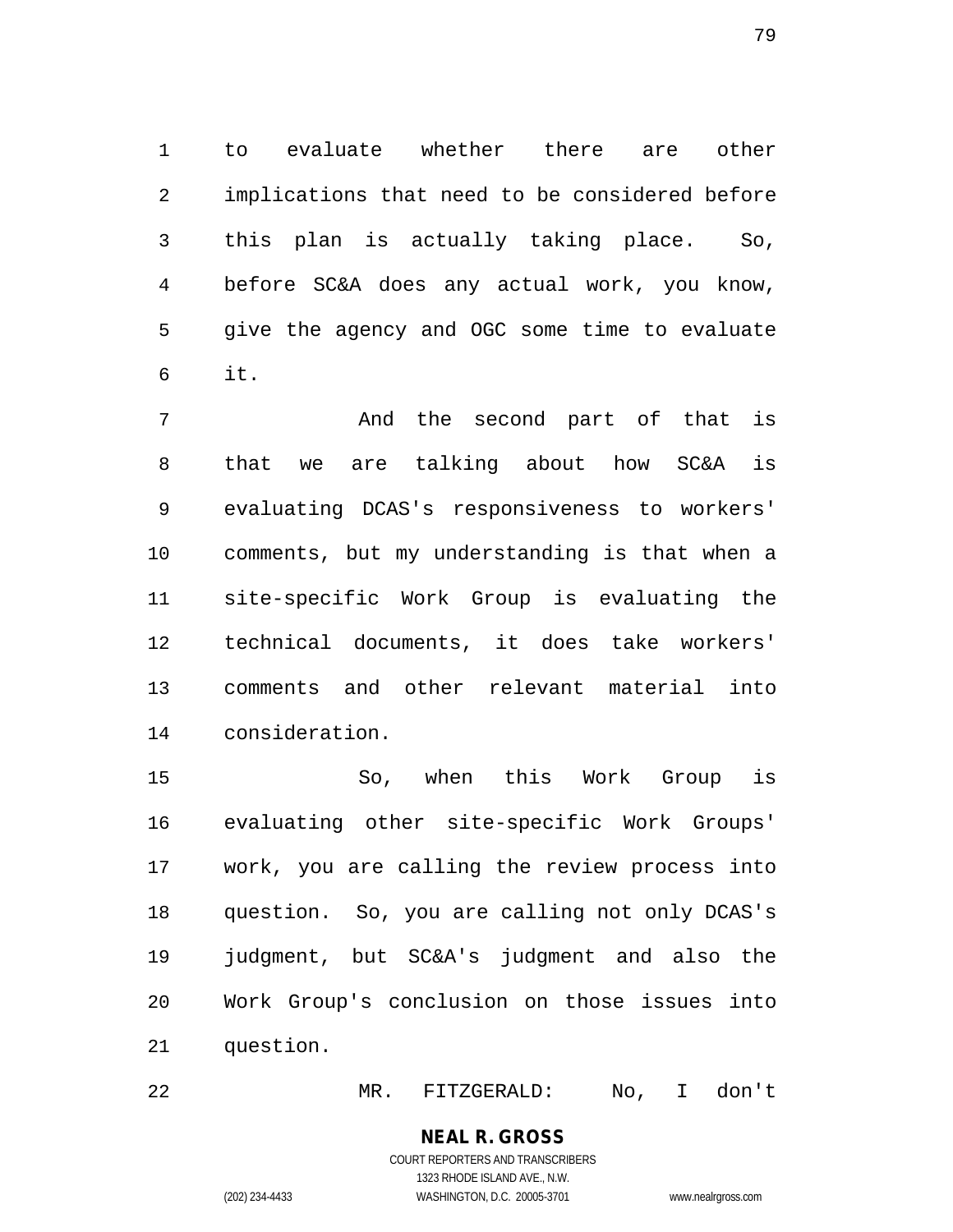1 believe so. I think all we're doing is a 2 prima facie here is what we see in terms of 3 what went in as far as process documentation 4 and what went out. And the judgment that 5 we're talking about -- and I think Ted made 6 the point pretty clearly -- is not to second-7 guess the technical judgment of the content of 8 the response, but looking at whether it was 9 responsive in terms of clearly answering the 10 question and completely answer the question, 11 meaning that, if the reviewer or the commenter 12 raised three questions, but one question was 13 answered, then I would put down, "Well, it 14 doesn't look like it's complete," not to 15 second-guess the answer that was given, but it 16 looks like it wasn't responsive to what the 17 worker was asking.

18 But, you know, I would be 19 concerned about leaving it go at that because 20 I think, even in that facet of responsiveness, 21 I would want to hear NIOSH's perspective, 22 because there may be something that we don't

### **NEAL R. GROSS**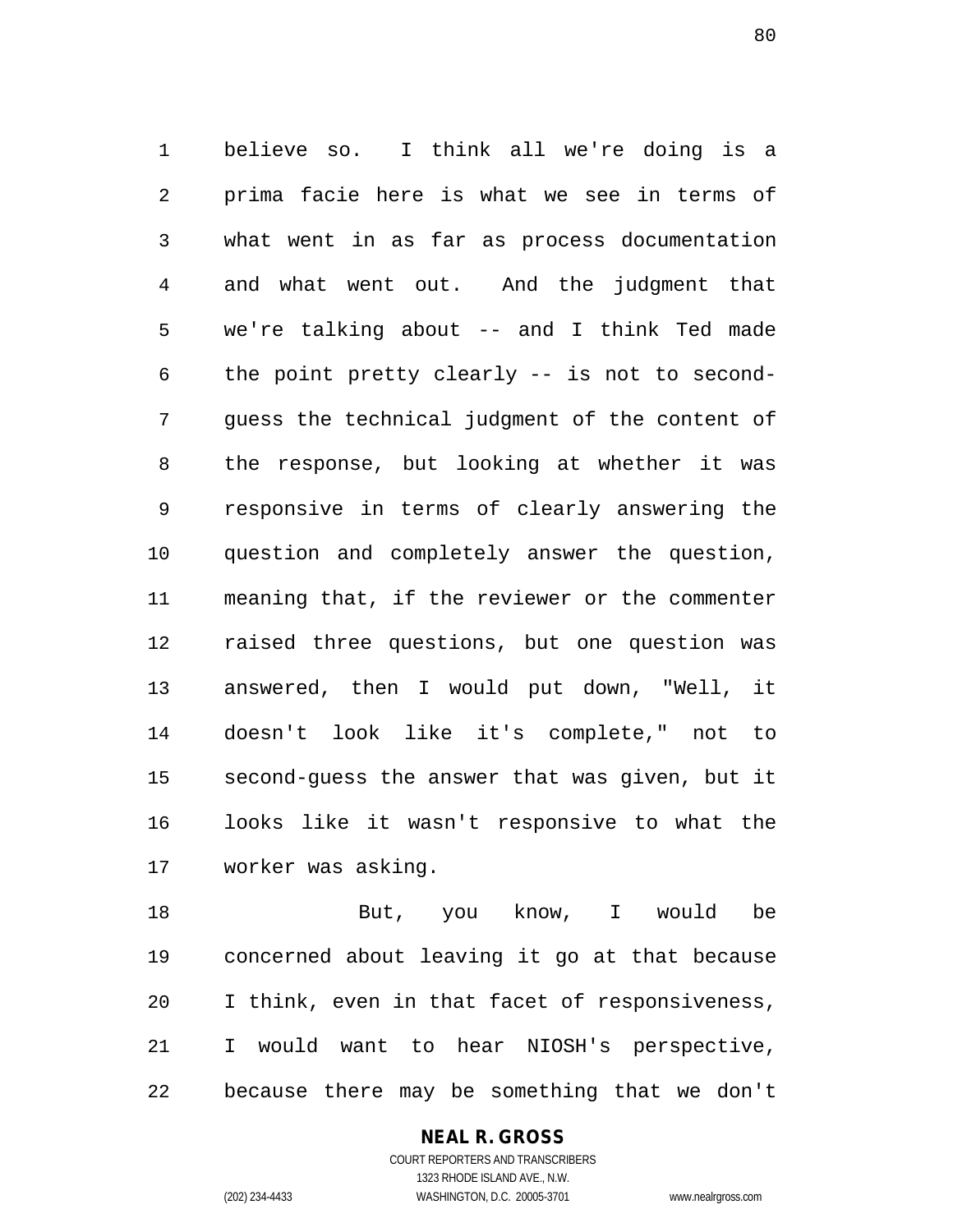1 know that was considered in answering that, 2 and that's why they answered it the way they 3 answered.

4 Sometimes something is classified 5 and you don't know, and there's an incomplete 6 answer, but it turns out that they couldn't 7 answer the question.

8 So, to get back to what you were 9 saying, we're not going to revisit the 10 judgments and the decisions that were made in 11 this process. We're looking at the process. 12 But that process does -- and you'll see the 13 word "responsiveness" -- does look at whether 14 the response was -- and I hate to use 15 "responsive"; what's another word for 16 responsive? -- the response was complete and 17 clear to the commenter or not.

18 MS. LIN: Right. I understand 19 that part.

20 MR. FITZGERALD: Yes.

21 MS. LIN: But even evaluating the 22 process itself, like Wanda said, involves some

## **NEAL R. GROSS**

COURT REPORTERS AND TRANSCRIBERS 1323 RHODE ISLAND AVE., N.W. (202) 234-4433 WASHINGTON, D.C. 20005-3701 www.nealrgross.com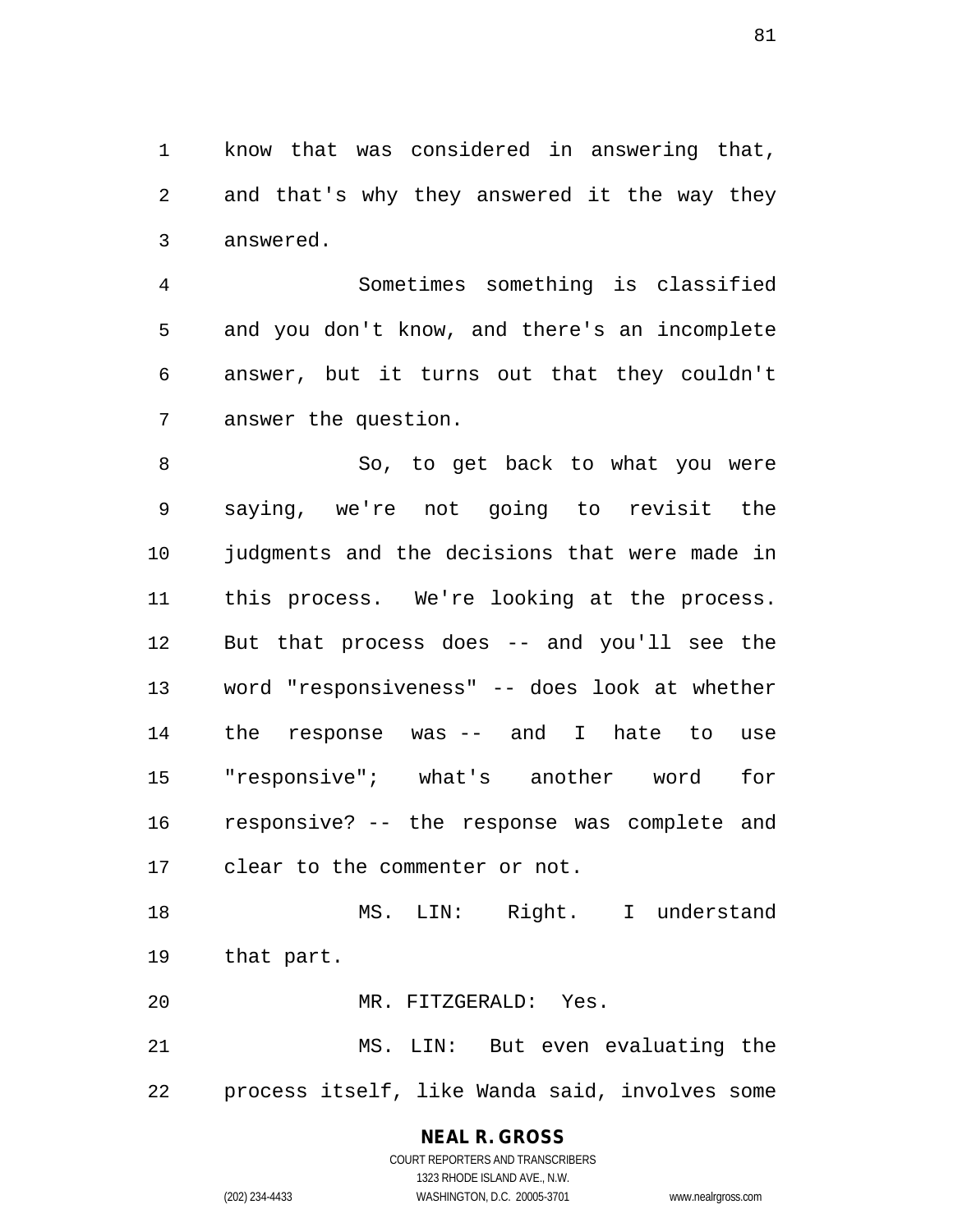1 sort of judgment.

| $\overline{2}$ | So, all I'm asking is that at the              |
|----------------|------------------------------------------------|
| 3              | outset, when a site-specific Work Group is     |
| 4              | looking at sets of workers' comments, those    |
| 5              | materials are also being evaluated by SC&A at  |
| $\epsilon$     | that time when they are participating in a     |
| 7              | site-specific Work Group.                      |
| 8              | MR. FITZGERALD: Right.                         |
| $\mathsf 9$    | MS. LIN: And so, the two parties               |
| 10             | and the Work Group, then, evaluate whether     |
| 11             | certain comments should be incorporated --     |
| 12             | MR. FITZGERALD: Right.                         |
| 13             | MS. LIN: And certain should not.               |
| 14             | So, where does this Work Group                 |
| 15             | find itself fit in, interface with other site- |
| 16             | specific Work Groups?                          |
| 17             | MR. FITZGERALD: Well, I would                  |
| 18             | just as soon, again, stay on the side of       |
| 19             | collecting the facts as we can collect them.   |
| 20             | There is a judgment on what's significant      |
| 21             | coming in and what's responsive as far as      |
| 22             | completeness going out. But try to stick or    |

**NEAL R. GROSS**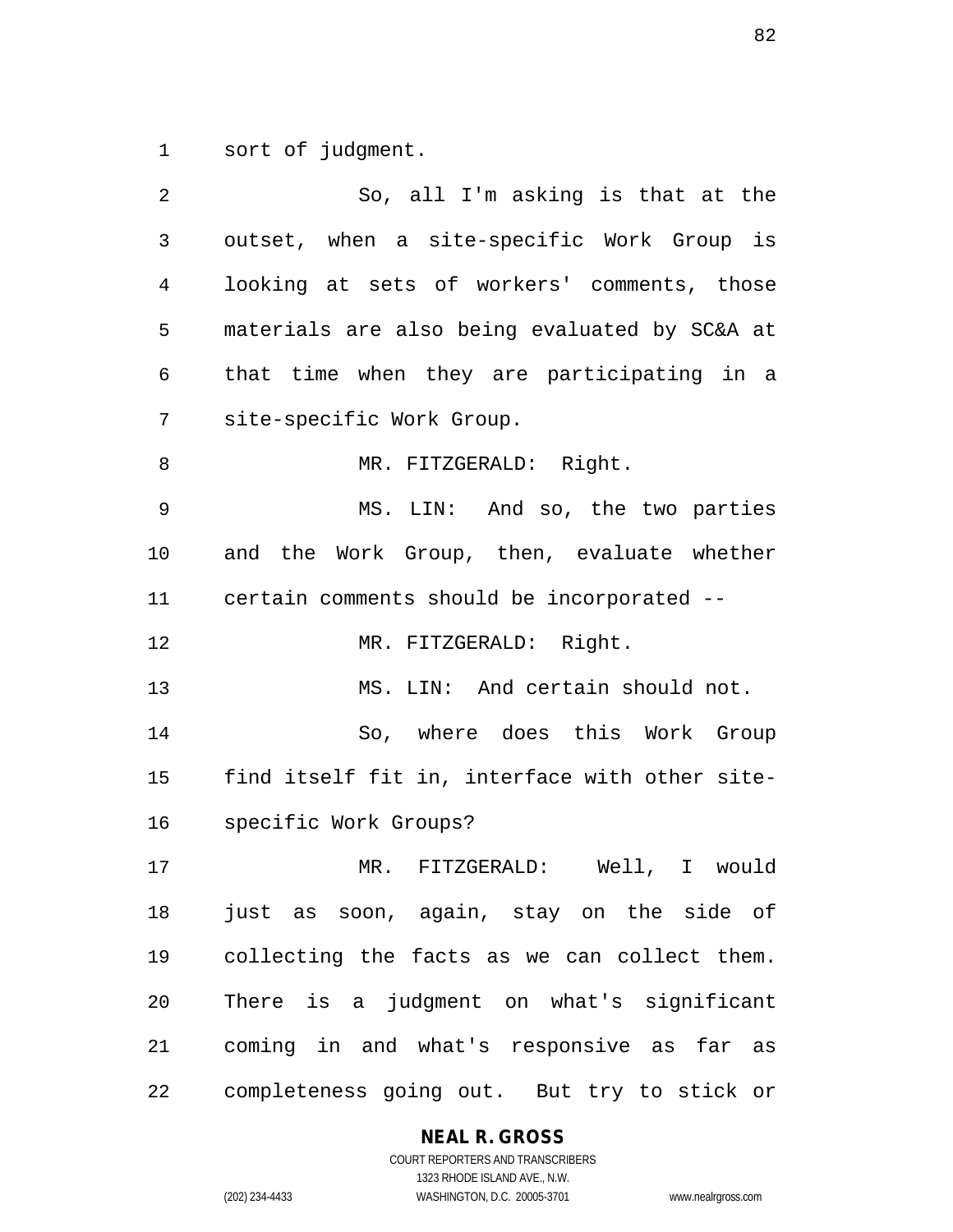1 hone as close as we can to looking at the 2 documents coming in, the documented comments 3 coming in, the means by which they were 4 addressed, how it was addressed, and what went 5 back to the worker, just as it is put here, 6 one, two, three, and leave it at that.

7 And leave the deliberations to the 8 Work Group or a collaboration of NIOSH and the 9 Work Group, and SC&A supporting that Work 10 Group, as to the implications going forward, 11 but not get into second-guessing the site. In 12 other words, not get into that part of the 13 discussion, that this group would focus on 14 process. We would focus on process.

15 But it is very helpful to know 16 that there are some judgment parts that we 17 have to be very clear on, and one is what 18 comes in and how that is handled going out. 19 But stay away from critiquing the technical 20 judgments that were rendered at the time, 21 because we were engaged at the time -- this is 22 your point -- and we were a party in the end

#### **NEAL R. GROSS**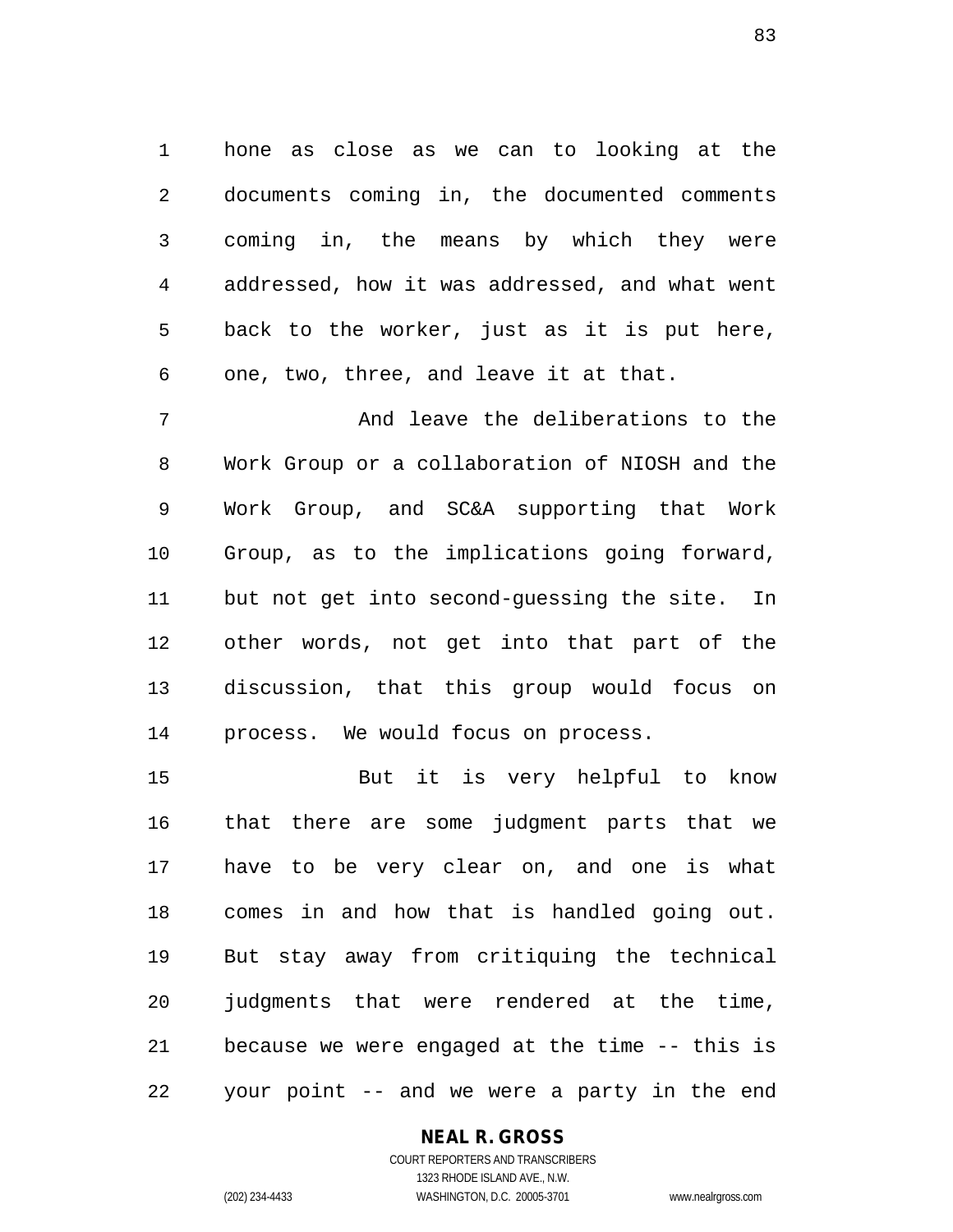1 in supporting the Board for those decisions. 2 So, the process is going to be most important. 3 MS. ROBERTSON-DEMERS: I have one 4 clarification. I actually went back to 5 PROC-97 and looked at how they evaluated the 6 OCAS, HP evaluated the responses that were 7 provided by the Site Profile team lead. I 8 liked that criteria and will probably walk 9 through the evaluation with that criteria.

10 But one of the things that it 11 says, and I want you to think very broadly 12 here, is the response must be technically 13 correct. If the response is you can use film 14 badges to detect internal dose, which is not 15 factually accurate, I am going to say 16 something. I'm looking for big technical 17 inaccuracies.

18 MR. KATZ: Judging the quality of 19 the responses I think is fine. I'm hearing 20 the issue here is more concern, which, again, 21 in my mind, is not an element of this 22 evaluation, of reopening the technical

> COURT REPORTERS AND TRANSCRIBERS 1323 RHODE ISLAND AVE., N.W. (202) 234-4433 WASHINGTON, D.C. 20005-3701 www.nealrgross.com

**NEAL R. GROSS**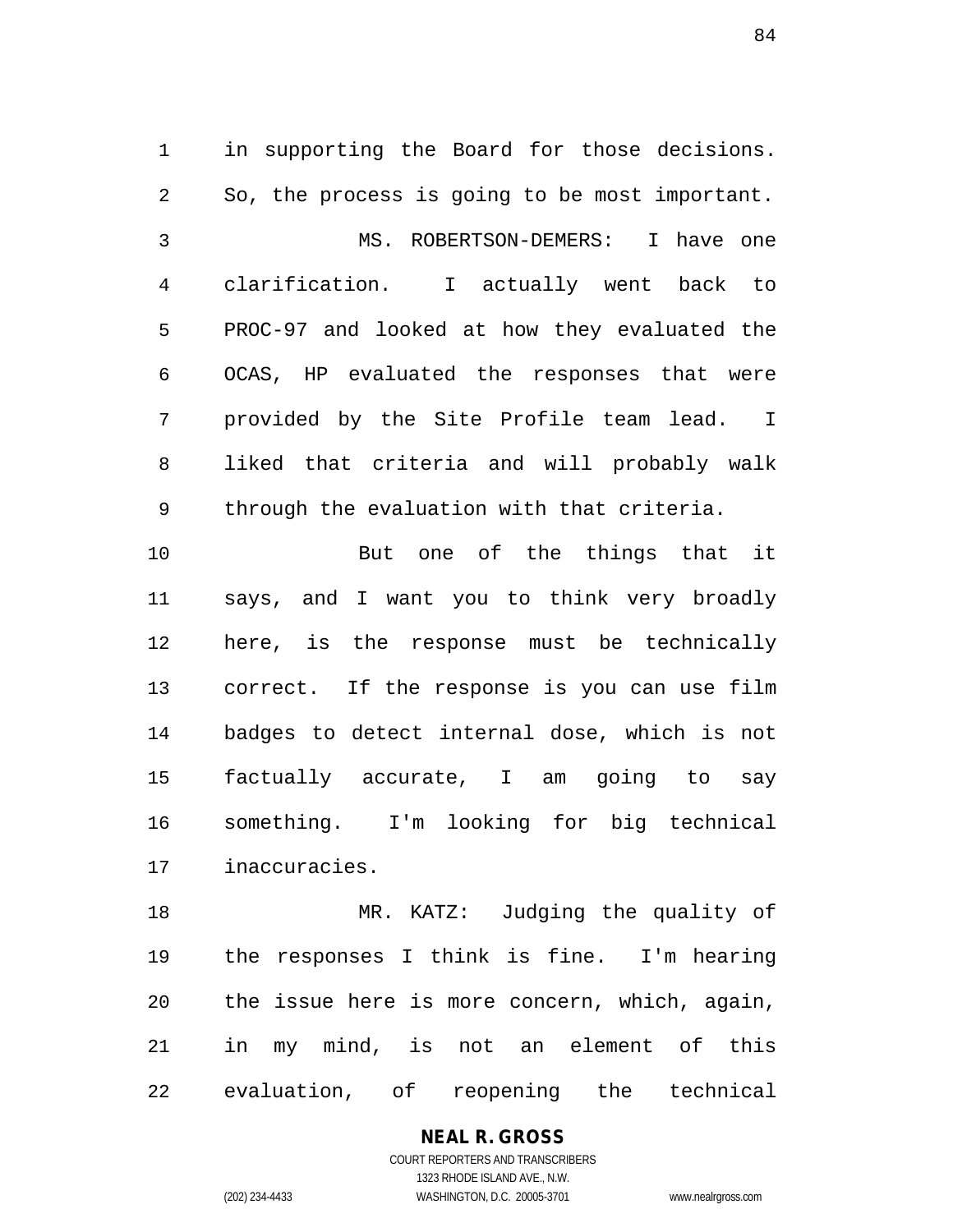1 debates, what's done with the information, 2 what judgments were made based on the 3 information. That's not the purpose of this. 4 MS. ROBERTSON-DEMERS: Right. 5 MR. KATZ: It's not your purpose, 6 I know from what you have said. It wasn't how 7 I read this document as the purpose. 8 But in response to OGC, most 9 certainly we can delay so that you can have a 10 chance to mull this over before we actually 11 step forward, as long as it's not a long 12 delay. Absolutely. 13 Let's just wait and let's get a 14 green light from OGC since they have concerns. 15 I don't know that they're ready to express 16 them all this moment, but we will get a green 17 light from you before we actually move forward 18 on this. 19 MEMBER BEACH: What's the 20 timeframe, Jen? If we do not change this 21 document, maybe we wordsmith it here and 22 there, but if, basically, it stays as is, can

### **NEAL R. GROSS**

COURT REPORTERS AND TRANSCRIBERS 1323 RHODE ISLAND AVE., N.W. (202) 234-4433 WASHINGTON, D.C. 20005-3701 www.nealrgross.com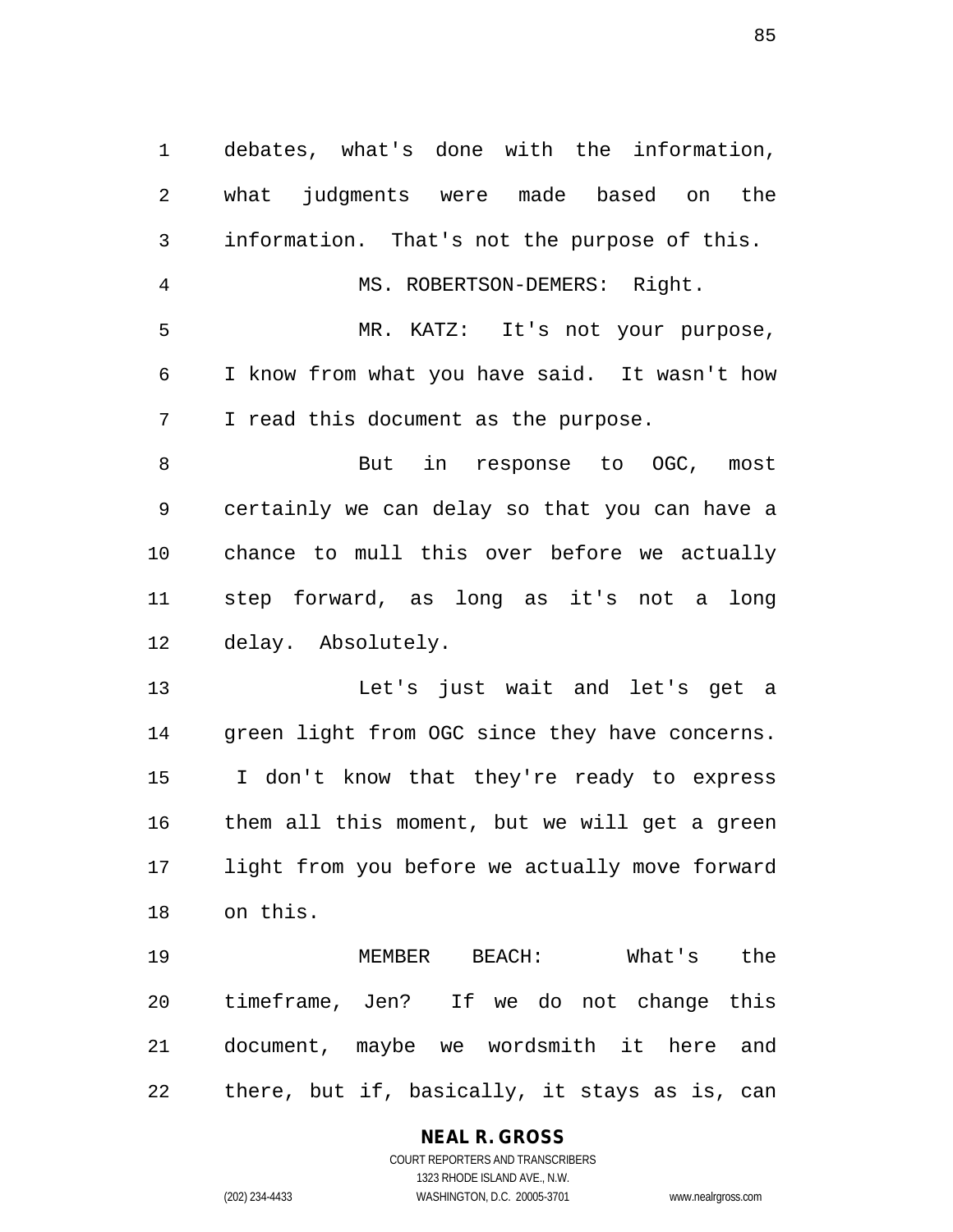1 you give us an idea of how long it may take 2 you?

3 MS. LIN: Honestly, I don't know 4 at this point because there are several issues 5 at play. This is not just OGC that needs to 6 render on this, but, you know, there are other 7 parties to be consulted as well. So, at this 8 moment, I am not able to give you a timeline.

9 But we definitely know that this 10 is a priority for the Work Group, and without 11 moving on this protocol, you can't move on to 12 other priorities. So, we will definitely keep 13 that in mind.

14 MR. KATZ: Right, and I'm 15 committed to working with OGC to move this 16 forward as quickly as it can be moved forward. 17 MEMBER BEACH: Well, I'm curious

18 if it's going to require a Work Group call to 19 maybe change things. Because not knowing what 20 the scope of what you're looking at, it kind 21 of makes it difficult to know --

22 MR. KATZ: Yes, and I don't know

**NEAL R. GROSS** COURT REPORTERS AND TRANSCRIBERS

1323 RHODE ISLAND AVE., N.W. (202) 234-4433 WASHINGTON, D.C. 20005-3701 www.nealrgross.com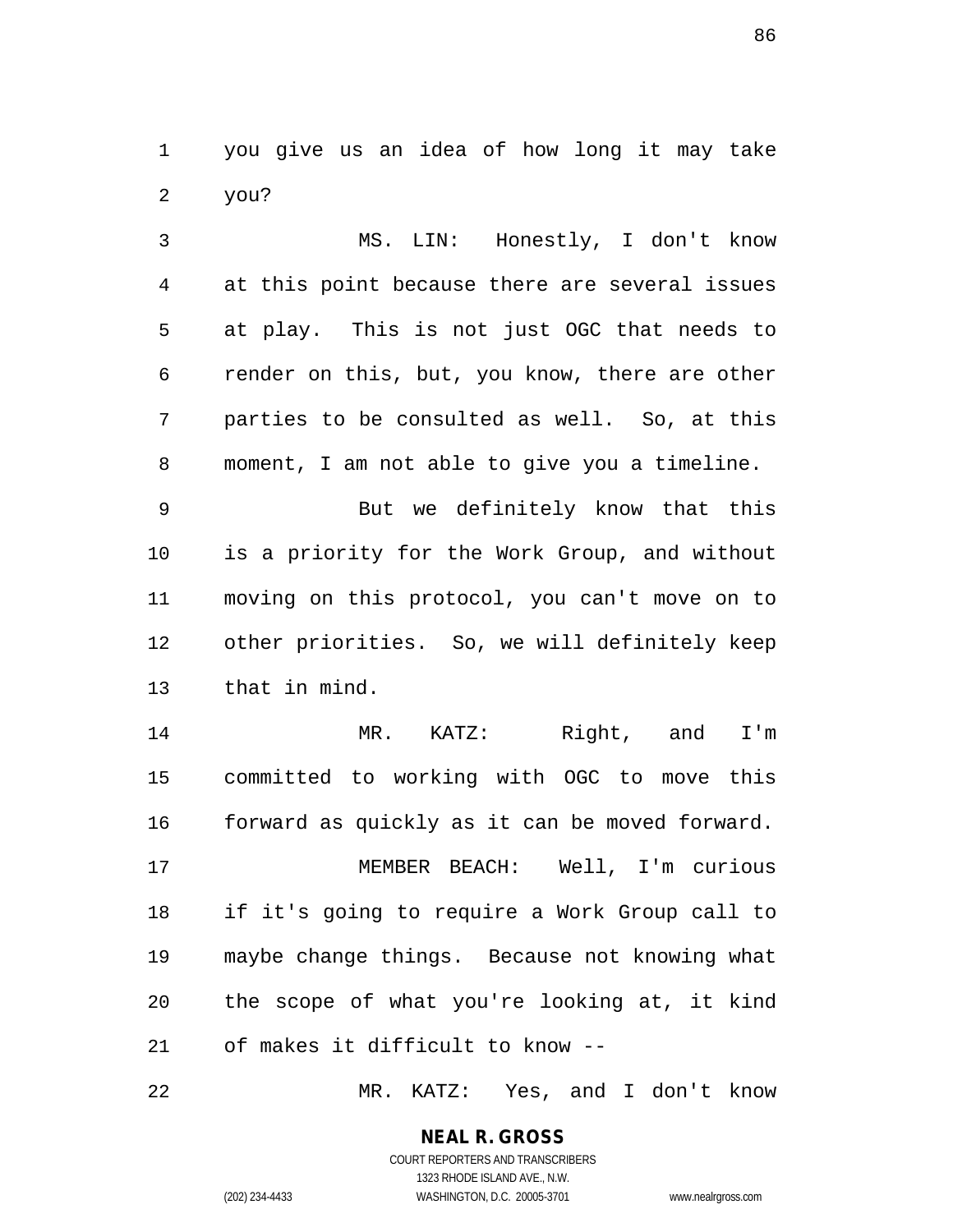1 myself. So, I couldn't speak to that at all. 2 But I would suggest that the Work 3 Group decide what it likes, what it wants to 4 go forward with, and then authorize that. We 5 authorize that here with the proviso that we 6 won't actually press the "Go" button until we 7 get clearance from OGC because we don't want 8 to cause unintended problems in doing this 9 work.

10 MR. FITZGERALD: Well, what we 11 have already covered this morning, some of 12 these admonitions, I have copied at least four 13 or five down. We can almost have a section 14 that deals with clarifications such as what 15 OGC is asking for, and this notion of real-16 time feedback, given the scope and the burden 17 question, I think would be something worth 18 process-wise noting.

19 So, there are certainly things 20 that we could script today and propose to add, 21 and that way, you would have a more complete 22 picture of not only the process, but maybe

## **NEAL R. GROSS**

COURT REPORTERS AND TRANSCRIBERS 1323 RHODE ISLAND AVE., N.W. (202) 234-4433 WASHINGTON, D.C. 20005-3701 www.nealrgross.com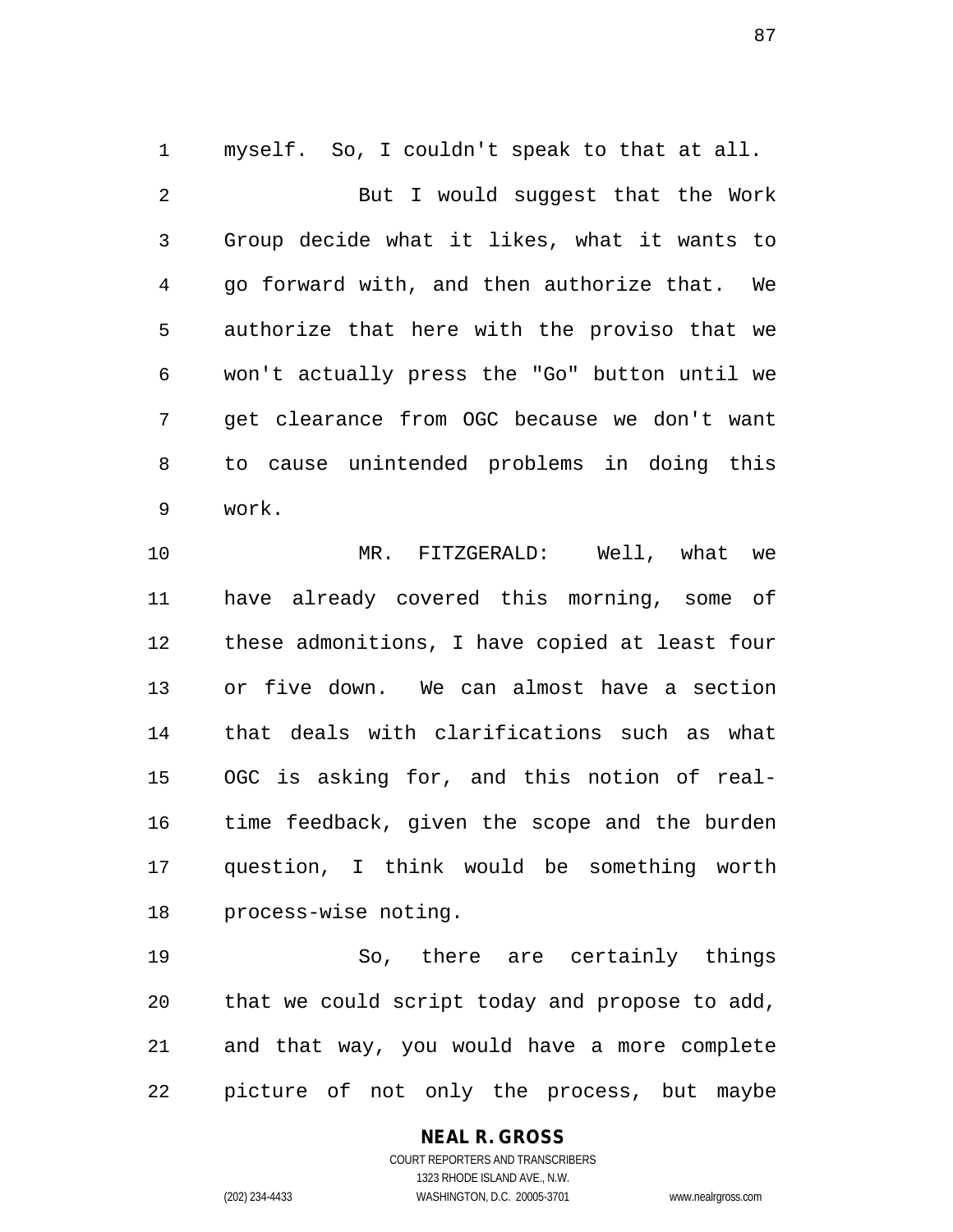1 some of these clarifications or admonitions.

2 You know, you hate to see this 3 thing become this monster because it is a 4 prototype. And clearly, the process is being 5 defined as we go.

6 But I think some of these 7 clarifications that you need on the legal side 8 and on the programmatic side could be put down 9 and actually maybe agreed by the Work Group 10 today. And you could take that back, and that 11 might help on the review.

12 MS. LIN: And I think 13 clarification of how this Work Group intends 14 to interact with other site-specific Work 15 Groups and also with some of the decisions 16 that the Advisory Board has rendered would be 17 a good idea.

18 MEMBER MUNN: So, we still have 19 not beaten to death the semantics question 20 with respect to Item A under "Procedure." 21 MR. KATZ: Can I ask you to just

22 to respond to Jenny's point right here first

### **NEAL R. GROSS**

COURT REPORTERS AND TRANSCRIBERS 1323 RHODE ISLAND AVE., N.W. (202) 234-4433 WASHINGTON, D.C. 20005-3701 www.nealrgross.com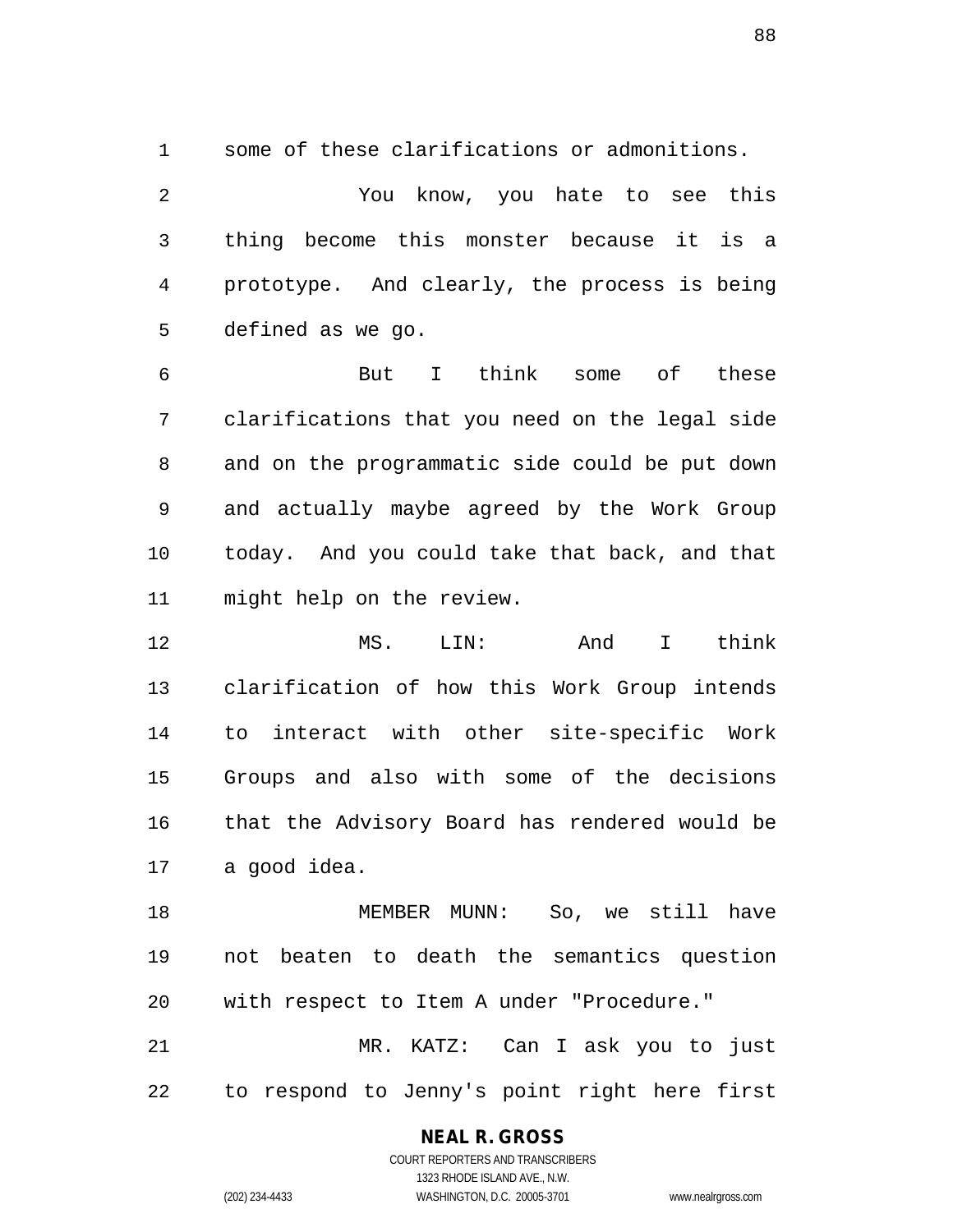1 before we go on?

| 2              | MEMBER MUNN: Sure.                             |
|----------------|------------------------------------------------|
| 3              | MR. KATZ: I mean it's not clear                |
| $\overline{4}$ | to me, I didn't envision, but I'm not the Work |
| 5              | Group, I'm just the helpmate here, but I       |
| 6              | didn't envision that the Work Group would      |
| 7              | interact with any other Work Groups on this.   |
| 8              | So, to answer that question, I don't see why   |
| 9              | there would be any reason for it to interact   |
| 10             | with any other Work Groups on this.            |
| 11             | MEMBER BEACH: No. Nor would we                 |
| 12             | try to change any decisions --                 |
| 13             | MR. KATZ: Right. In terms of                   |
| 14             | decisions or DCAS dose reconstruction          |
| 15             | procedures, what have you, I didn't envision   |
| 16             | that this Work Group would be evaluating the   |
| 17             | quality of their dose reconstruction or their  |
|                | 18 SEC decision or any of that.                |
| 19             | MEMBER BEACH: Absolutely not.                  |
| 20             | MR. KATZ: So, again, I mean                    |
| 21             | they're looking at, was incoming information   |
| 22             | taken into account in some way or another?     |

**NEAL R. GROSS** COURT REPORTERS AND TRANSCRIBERS 1323 RHODE ISLAND AVE., N.W.

(202) 234-4433 WASHINGTON, D.C. 20005-3701 www.nealrgross.com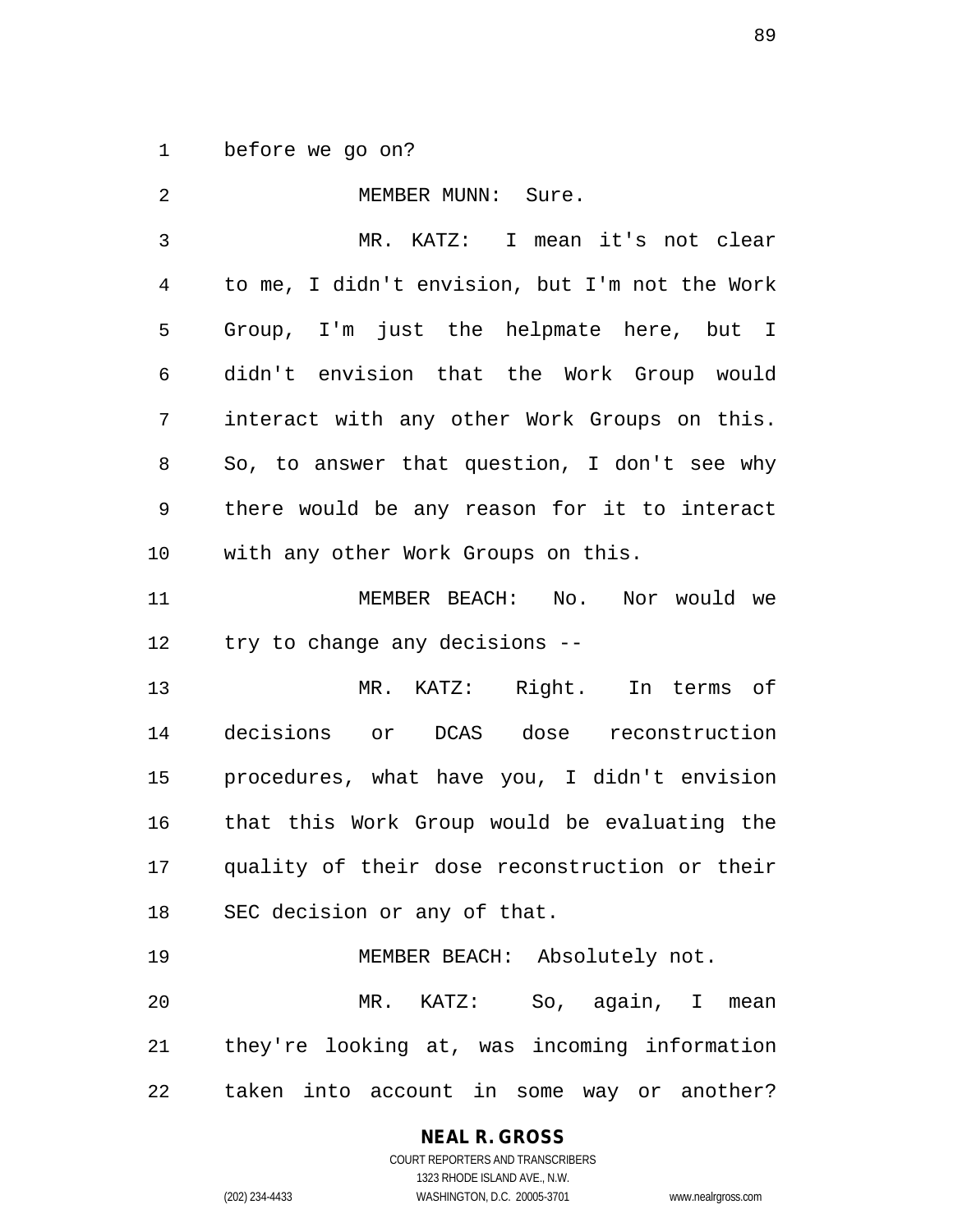1 Or, in other words, neglected, left in the 2 cupboard, on the table, as I said earlier. 3 MEMBER BEACH: It's also not up to 4 us to direct NIOSH how they would change 5 anything. We just can make recommendations to 6 what we find really. 7 MR. KATZ: Right. In terms of how 8 to do the worker outreach. 9 MEMBER BEACH: Exactly. 10 MEMBER SCHOFIELD: I agree. 11 MR. KATZ: Okay. Well, okay, so 12 it sounds like at least I'm on the same plane 13 as the Work Group in terms of what it was 14 expecting. 15 Sorry. 16 CHAIRMAN GIBSON: This is Mike. 17 Let's just say most of the Work 18 Group. 19 MR. KATZ: Okay, most of the Work 20 Group. Well, Mike, if you have different 21 views, by all means, I think it's important to 22 voice them now, since OGC is trying to get a

### **NEAL R. GROSS**

COURT REPORTERS AND TRANSCRIBERS 1323 RHODE ISLAND AVE., N.W. (202) 234-4433 WASHINGTON, D.C. 20005-3701 www.nealrgross.com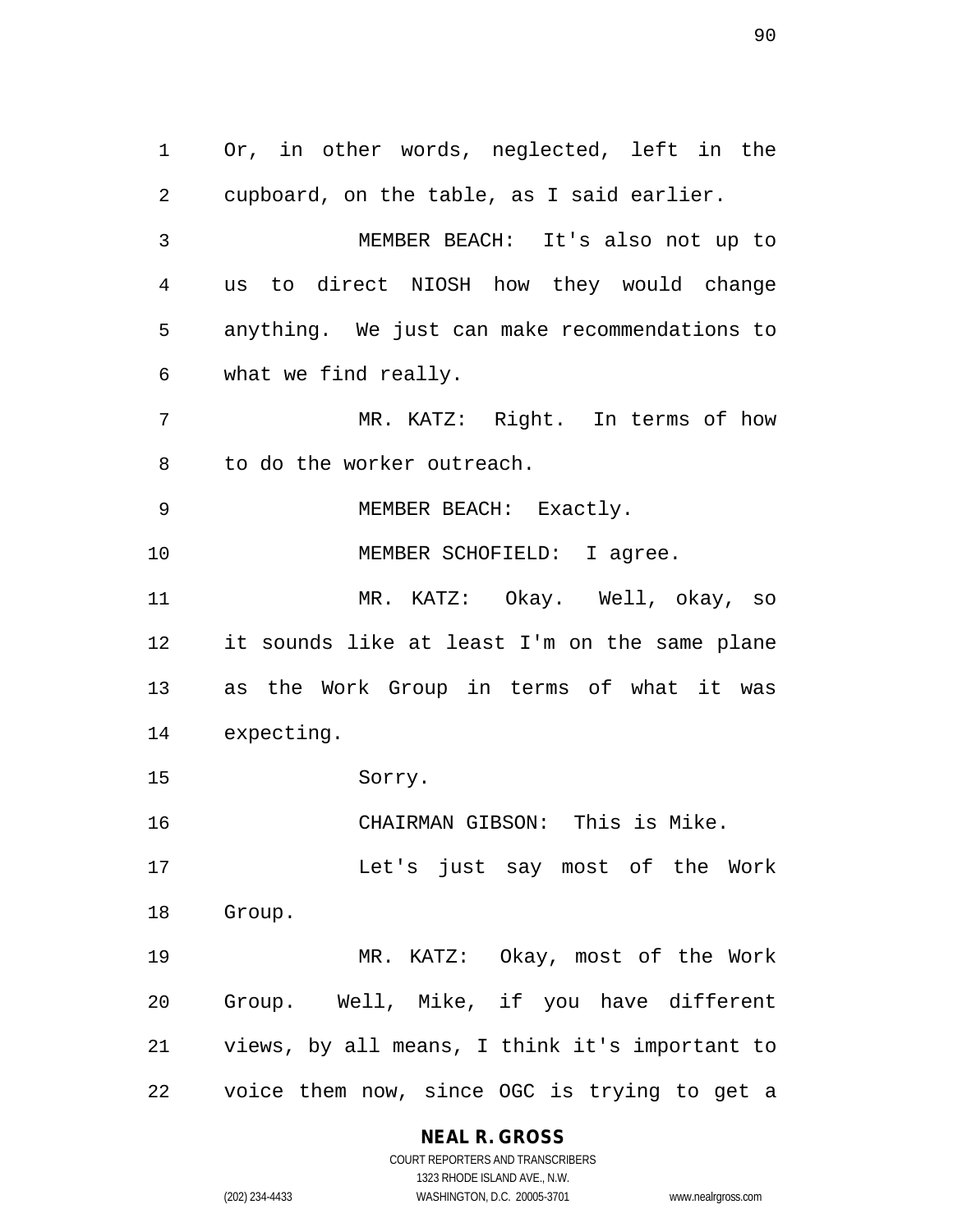1 handle on what is being proposed.

| $\overline{2}$ | MS. ROBERTSON-DEMERS: I would                  |
|----------------|------------------------------------------------|
| $\mathfrak{Z}$ | recommend that you guys review the example     |
| 4              | closely because this is the way I envision it  |
| 5              | going. We spent some time trying to figure     |
| 6              | out if this was a doable approach.             |
| 7              | MS. LIN: Sure, and I think, you                |
| 8              | know, definitely the Work Group can tell us    |
| 9              | what you want to do.                           |
| 10             | MEMBER MUNN: Under "Procedure,"                |
| 11             | Item A --                                      |
| 12             | MS. ROBERTSON-DEMERS: Yes, and I               |
| 13             | had an answer for you. Maybe you have a        |
| 14             | better word, but part of the steps are         |
| 15             | evaluation and part of them are documentation. |
| 16             | MEMBER MUNN: Yes. It seems to me               |
| 17             | that Item A, and the items that have been      |
| 18             | listed there, with the exception of number     |
| 19             | seven that I pointed out before --             |
| 20             | MS. ROBERTSON-DEMERS: Well, even               |
| 21             | number one has some evaluation.                |
| 22             | MEMBER MUNN: But a minimum amount              |

**NEAL R. GROSS** COURT REPORTERS AND TRANSCRIBERS

1323 RHODE ISLAND AVE., N.W.

(202) 234-4433 WASHINGTON, D.C. 20005-3701 www.nealrgross.com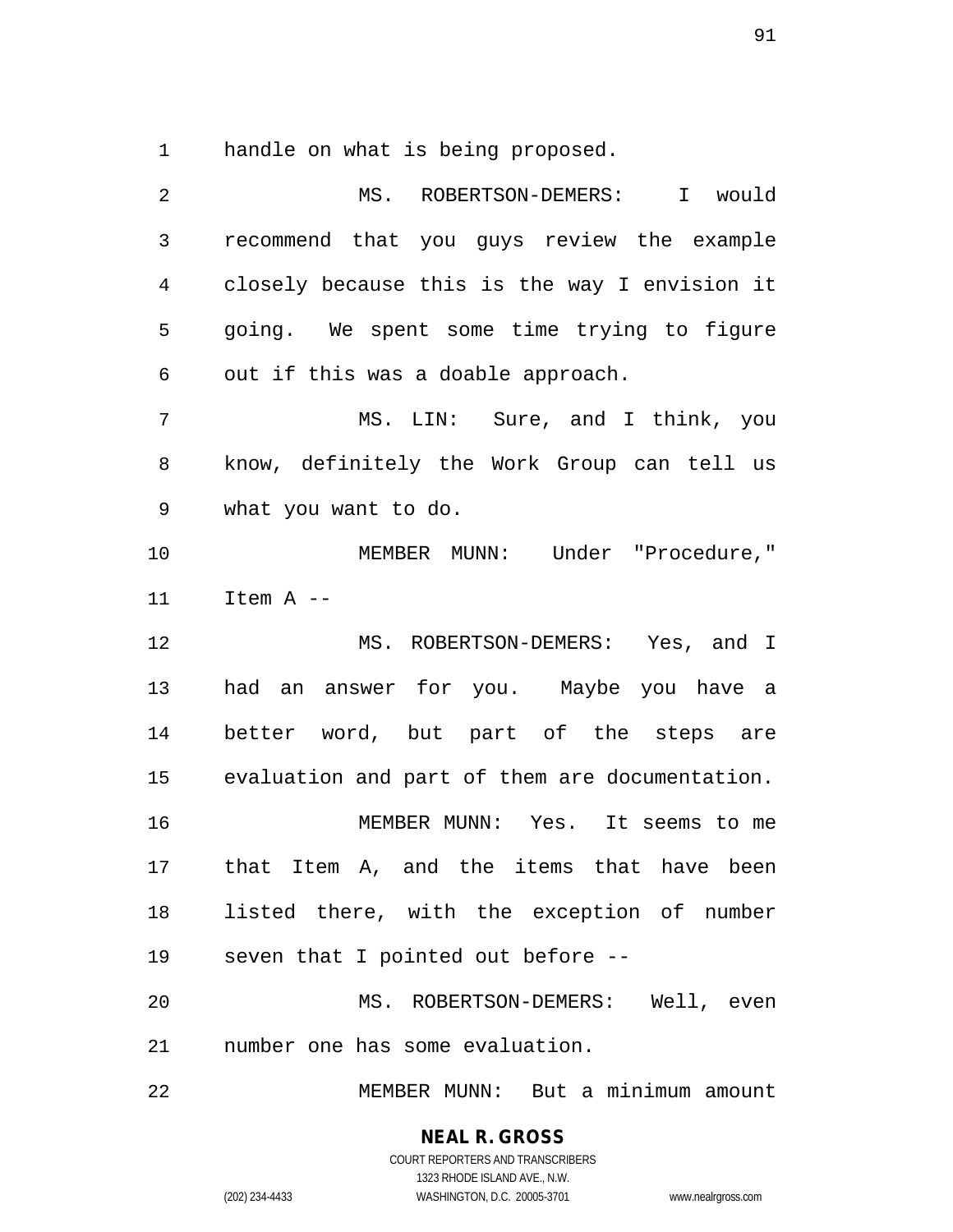1 of it. What I am trying to identify is 2 whether it is the Work Group's sense that that 3 should be a determination that we're asking 4 for, a documentation that we're asking for, 5 not an evaluation. A statistical listing of 6 the information that we have about what 7 happened, that's what we're after, as I 8 understood it. I think that's what we said we 9 were after.

10 10 If that's the case, then, what 11 we're looking for is a documentation of the 12 worker outreach input and its incorporation 13 into the technical work documents.

14 And you have given a list of all 15 of the things there you're going to look at to 16 get that documentation, and under 7, you said 17 you're going to consider the substance of it. 18 Fine.

19 But, then, Item B is evaluating. 20 And my question is, are you evaluating the 21 quality or the quantity, or both, of the 22 feedback? If so, should we not say, evaluate

### **NEAL R. GROSS**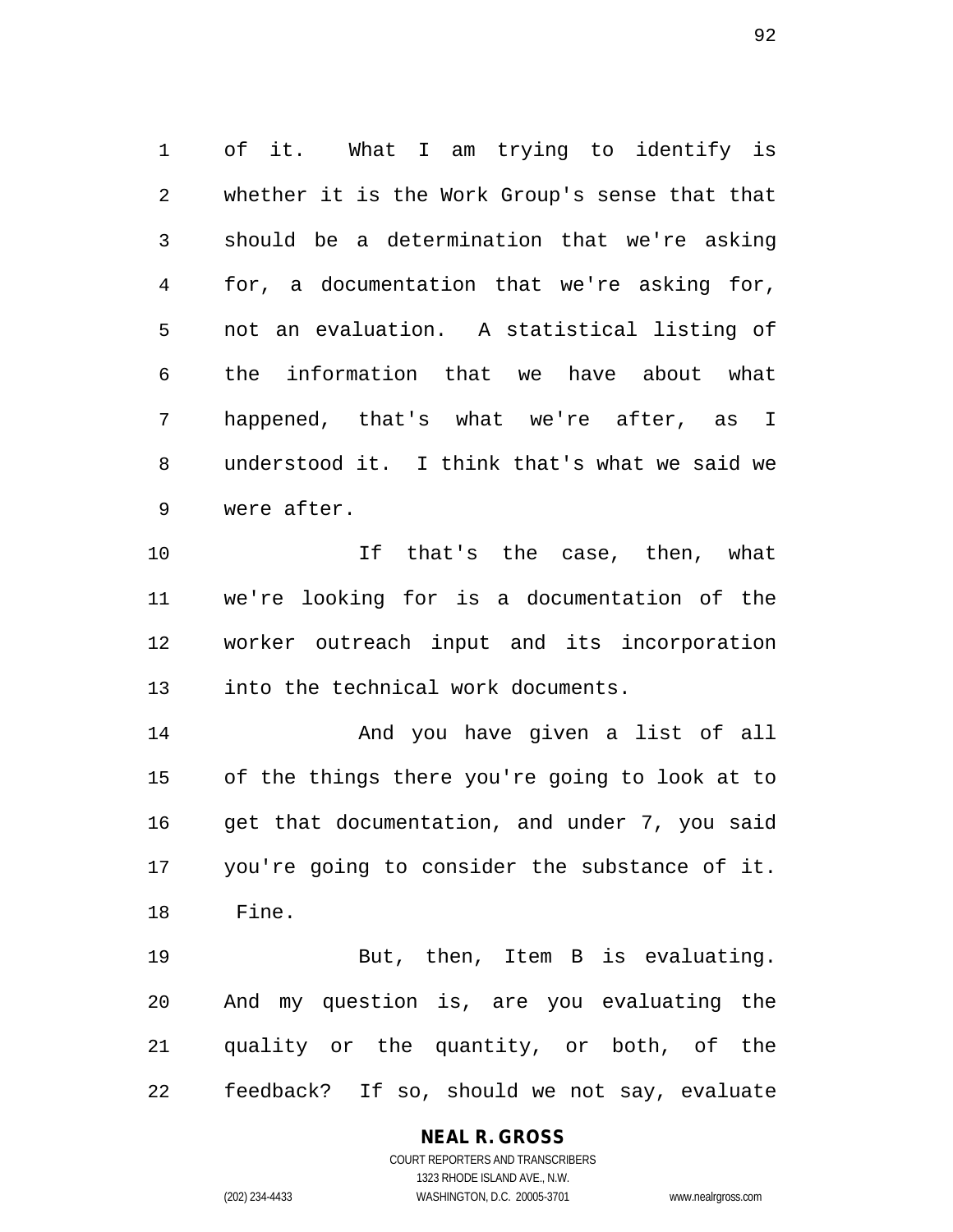1 the quantity or quality, or both? Should you 2 say, evaluating the quality and quantity of 3 the feedback, or are you going to evaluate 4 only one, or both?

5 MR. FITZGERALD: Well, I could 6 offer clarity and completeness, but I think 7 quality is something that Ted mentioned. I 8 think quality encompasses those two things as 9 well. The quality of the response might 10 include the clarity and the completeness of 11 it.

12 MEMBER MUNN: I strongly suggest 13 the addition of that word.

14 MR. FITZGERALD: I'm sorry?

15 MEMBER MUNN: The addition of the 16 word "evaluate quality of the feedback 17 provided to the commenter" because that's --

18 MR. FITZGERALD: Do you have any 19 problem with that?

20 MS. ROBERTSON-DEMERS: Well, yes, 21 the very first question that we would ask is,

22 is there feedback?

## **NEAL R. GROSS**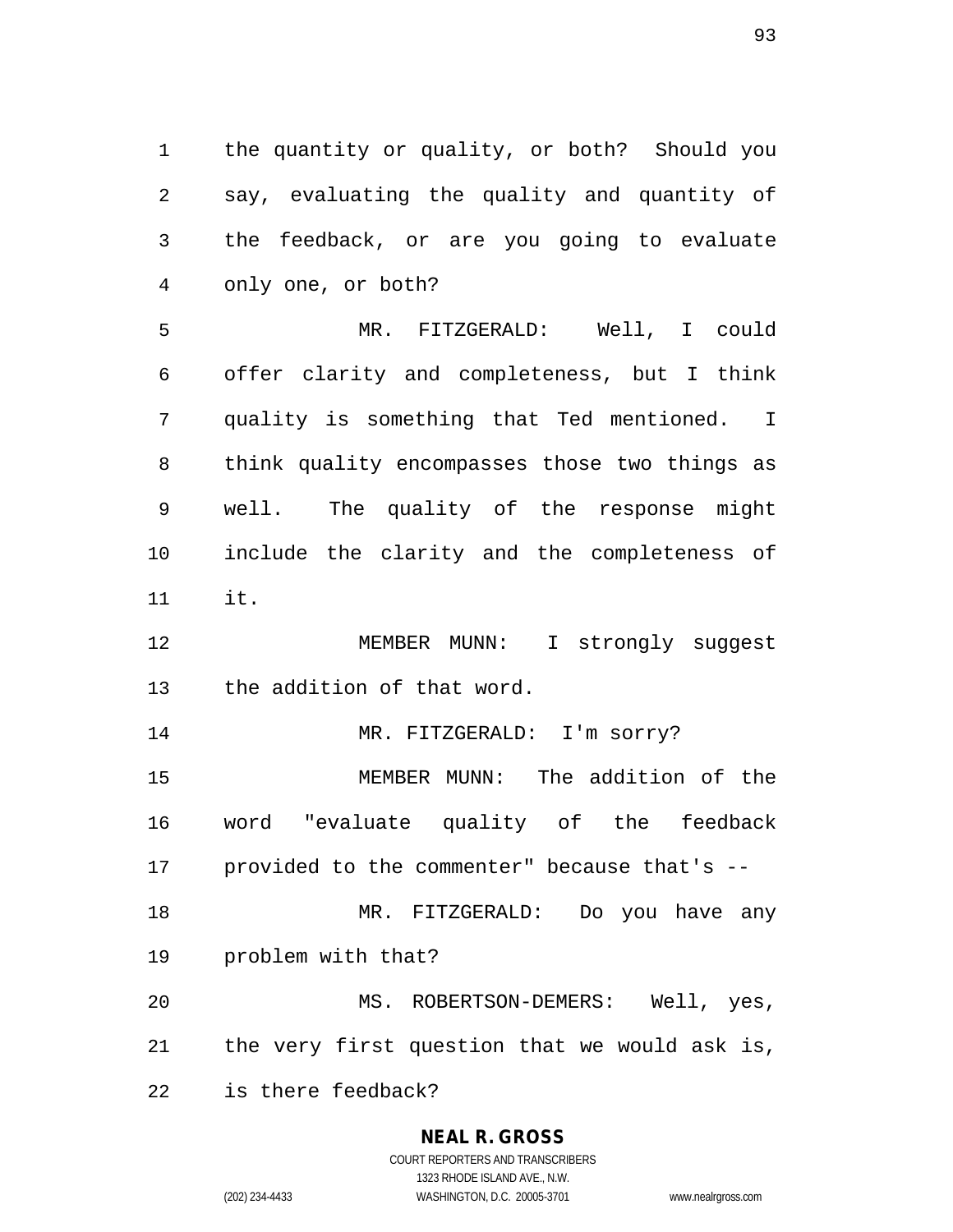1 MR. FITZGERALD: Yes. Well, yes, 2 of course.

3 (Laughter.)

4 MS. ROBERTSON-DEMERS: As long as 5 that falls under quality, I don't have a 6 problem with it.

7 MEMBER MUNN: Well, that comes 8 under Item A. That's the documentation of 9 what happened.

10 MR. FITZGERALD: You know, it's 11 interesting, I think you have pointed out 12 something that I didn't catch before, the 13 nomenclature issue. It does say "evaluate" 14 going into A and B, but if you look under A 15 and B, it is basically review and document.

16 So, the context, we're so much, in 17 terms of SC&A's role, evaluating, but the 18 context of this thing, a lot of it is simply 19 reviewing what the document indicate to us as 20 what went in, how it was handled, and what 21 went out. And that is the, quote, 22 "evaluation", although I would intend that is

### **NEAL R. GROSS**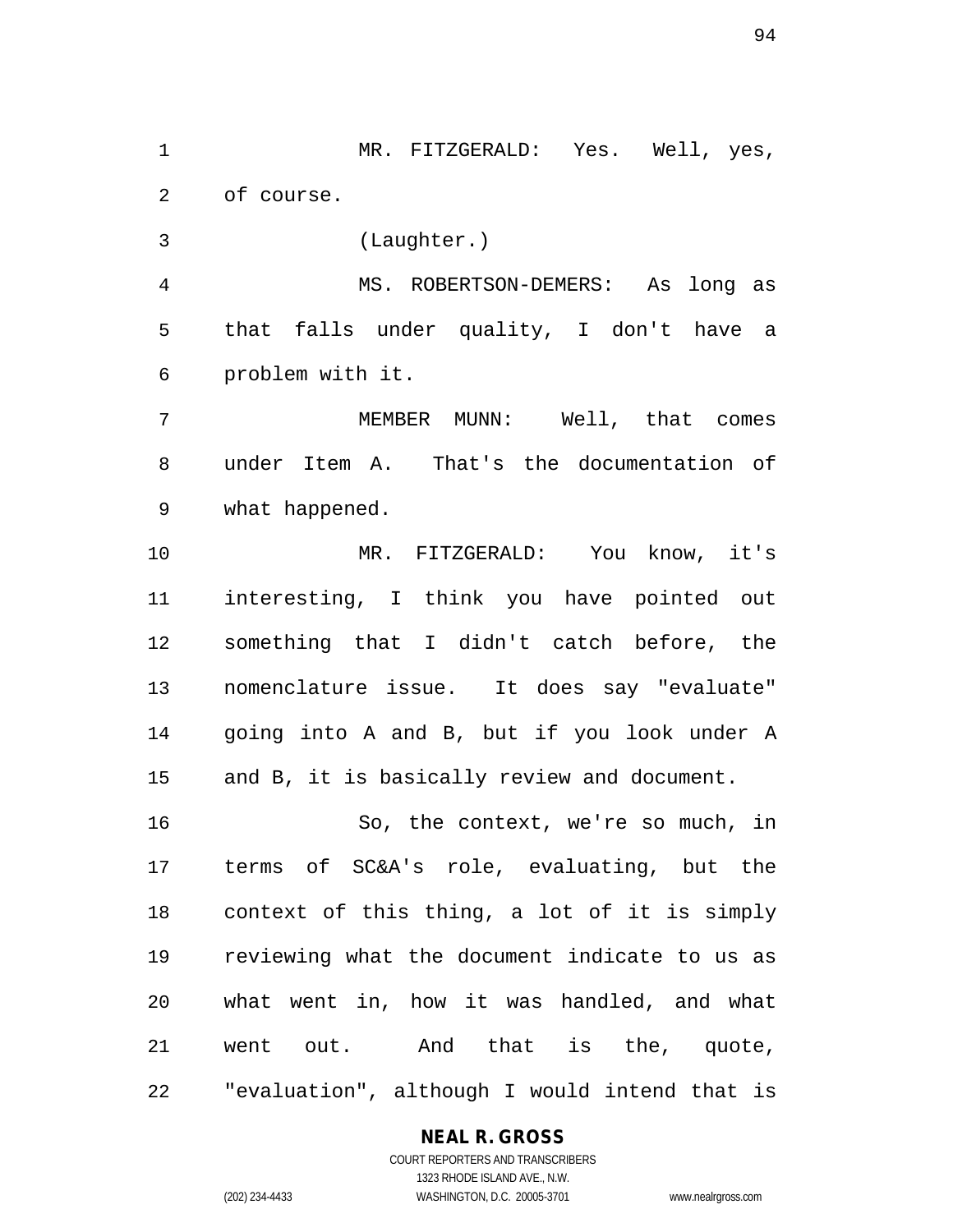1 probably less evaluation than we normally do, 2 and the evaluation is more the judgment that 3 is exercised, as we were talking earlier, 4 about the response, the quality of the 5 response is where, if there is an evaluation, 6 it is the quality of the response that is the 7 evaluation, and judgment is exercised there.

8 MEMBER MUNN: In earlier 9 conversation, you also mentioned several times 10 whether the response was a direct response to 11 the question that was asked. In other words, 12 was the question answered?

13 We have heard several times in 14 public comment from folks who indicated their 15 question was answered, but they didn't 16 understand the response. Now that is a 17 different issue entirely, because there are 18 only so many ways you can answer a question. 19 And if you have answered a question two or 20 three different ways, and the questioner still 21 does not understand the response, then you 22 have been as responsive as it is possible to

### **NEAL R. GROSS**

COURT REPORTERS AND TRANSCRIBERS 1323 RHODE ISLAND AVE., N.W. (202) 234-4433 WASHINGTON, D.C. 20005-3701 www.nealrgross.com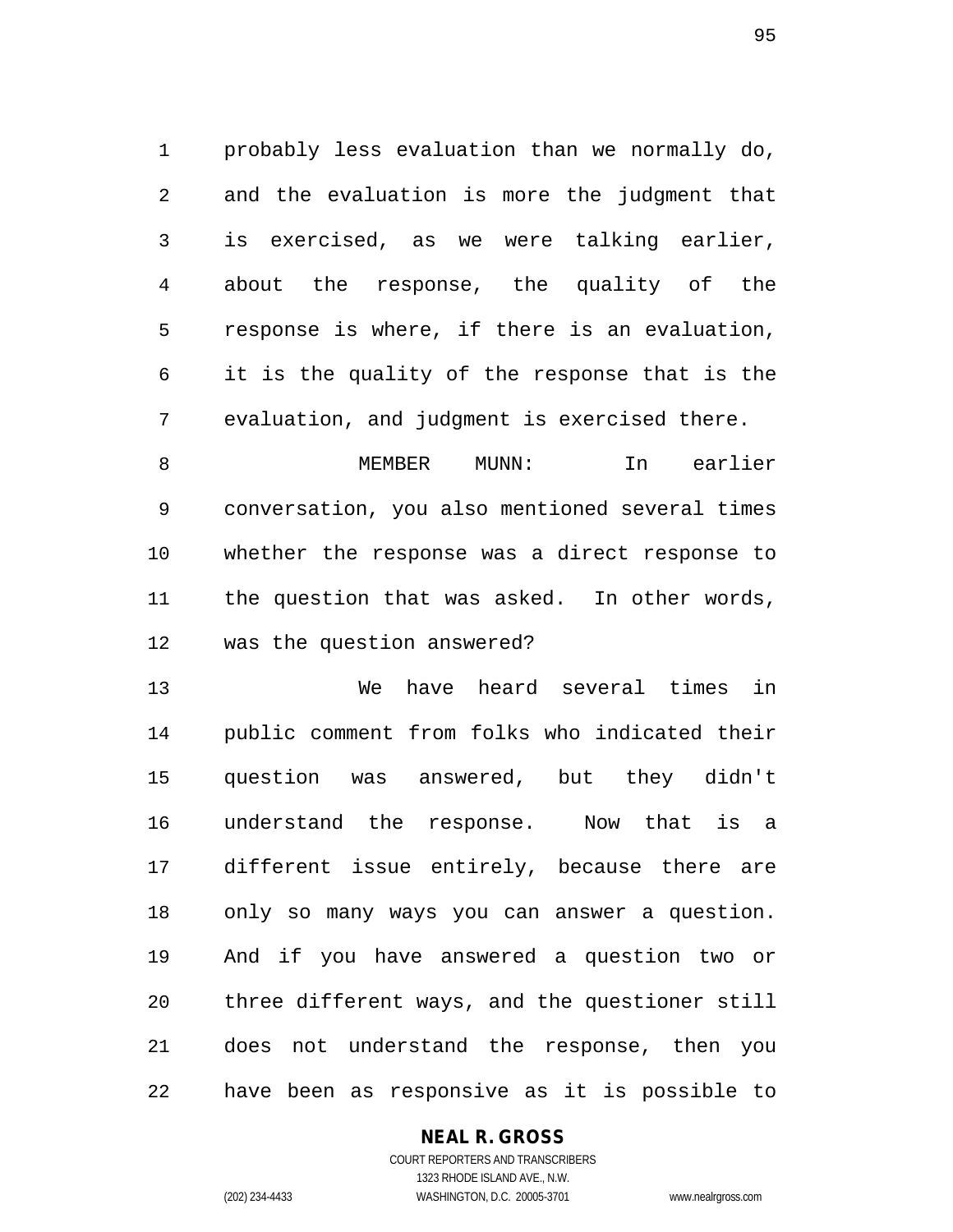1 be.

2 MR. FITZGERALD: Yes. I don't 3 think -- and I hope I'm not misspeaking -- but 4 we're not going to go so far as to interview 5 the commenters to find out whether they 6 understood the response. If we found the 7 response to be complete and clear or adequate, 8 it is sort of one of these things, I think, 9 where we are just looking at this process. 10 Stu raised a point, though, that 11 clearly there's a challenge that he has 12 accepted for NIOSH to try to deal with the 13 question of clarity. But, to me, that is 14 outside of looking at this process. You know, 15 whether the recipient understood a 16 technically-accurate and complete answer is 17 something that only that recipient would 18 probably be able to answer. And I don't think 19 we can deal with that. We have enough to deal 20 with --

21 MEMBER MUNN: Yes.

22 MR. FITZGERALD: In terms of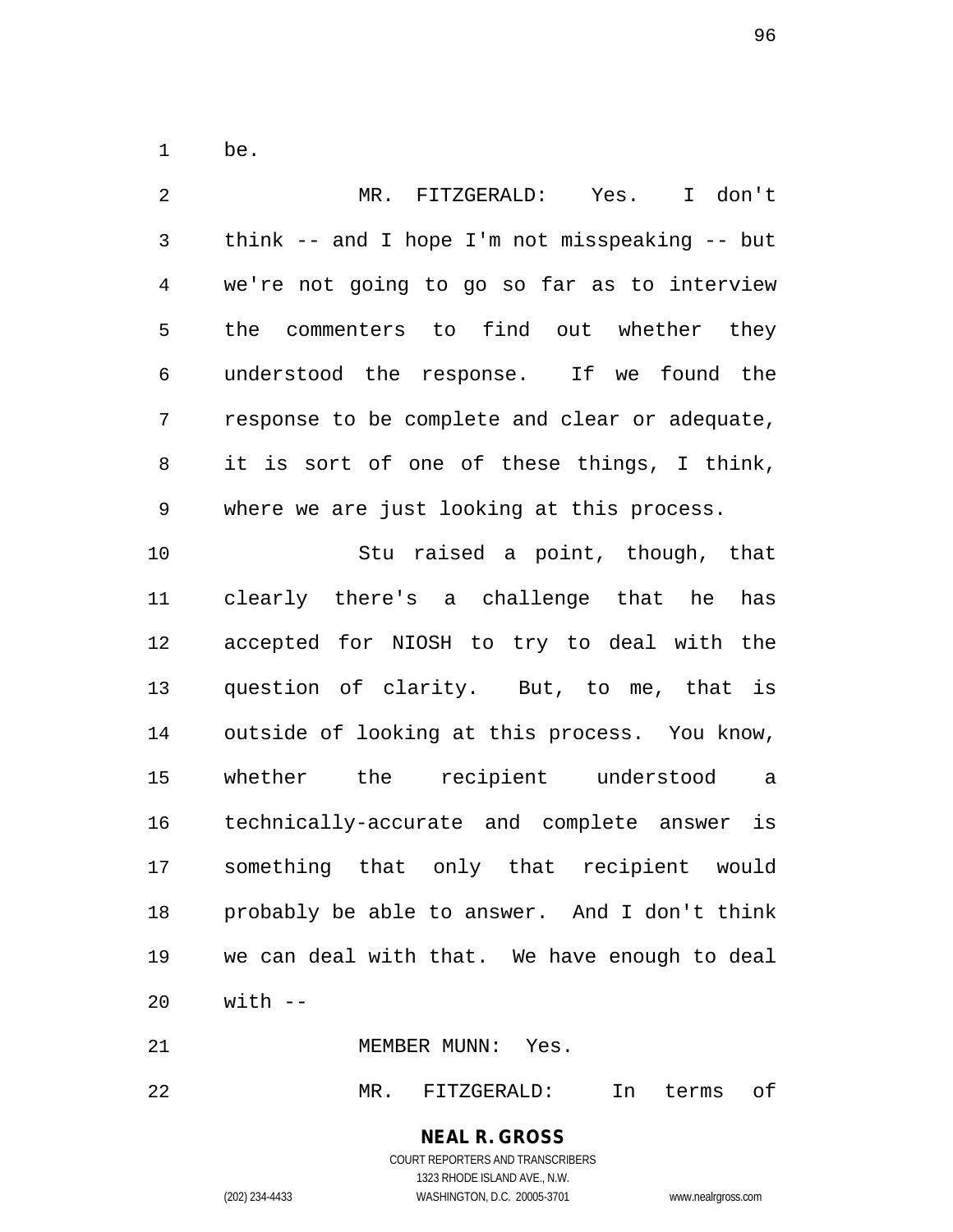1 process. I don't think we're going to deal 2 with that question.

3 MS. ROBERTSON-DEMERS: Let me 4 clarify something. We may interview 5 commenters and NIOSH about whether they 6 provided a response.

7 MR. FITZGERALD: Oh, whether a 8 response happened, yes, that's different.

9 MR. KATZ: Yes, you have that in 10 there.

11 MR. FITZGERALD: But your 12 question, I don't see how we can deal with 13 that issue. Although it is a legitimate 14 question, it's not part of this process.

15 MEMBER MUNN: I don't, either. I 16 just wanted to clarify it as a result of the 17 terminology that we were using earlier.

18 MR. FITZGERALD: Right. Yes, 19 responsiveness would not include -- 20 DR. MAKHIJANI: This is Arjun.

21 I think Kathy's point is very 22 important, just trying to underline what I

## **NEAL R. GROSS**

COURT REPORTERS AND TRANSCRIBERS 1323 RHODE ISLAND AVE., N.W. (202) 234-4433 WASHINGTON, D.C. 20005-3701 www.nealrgross.com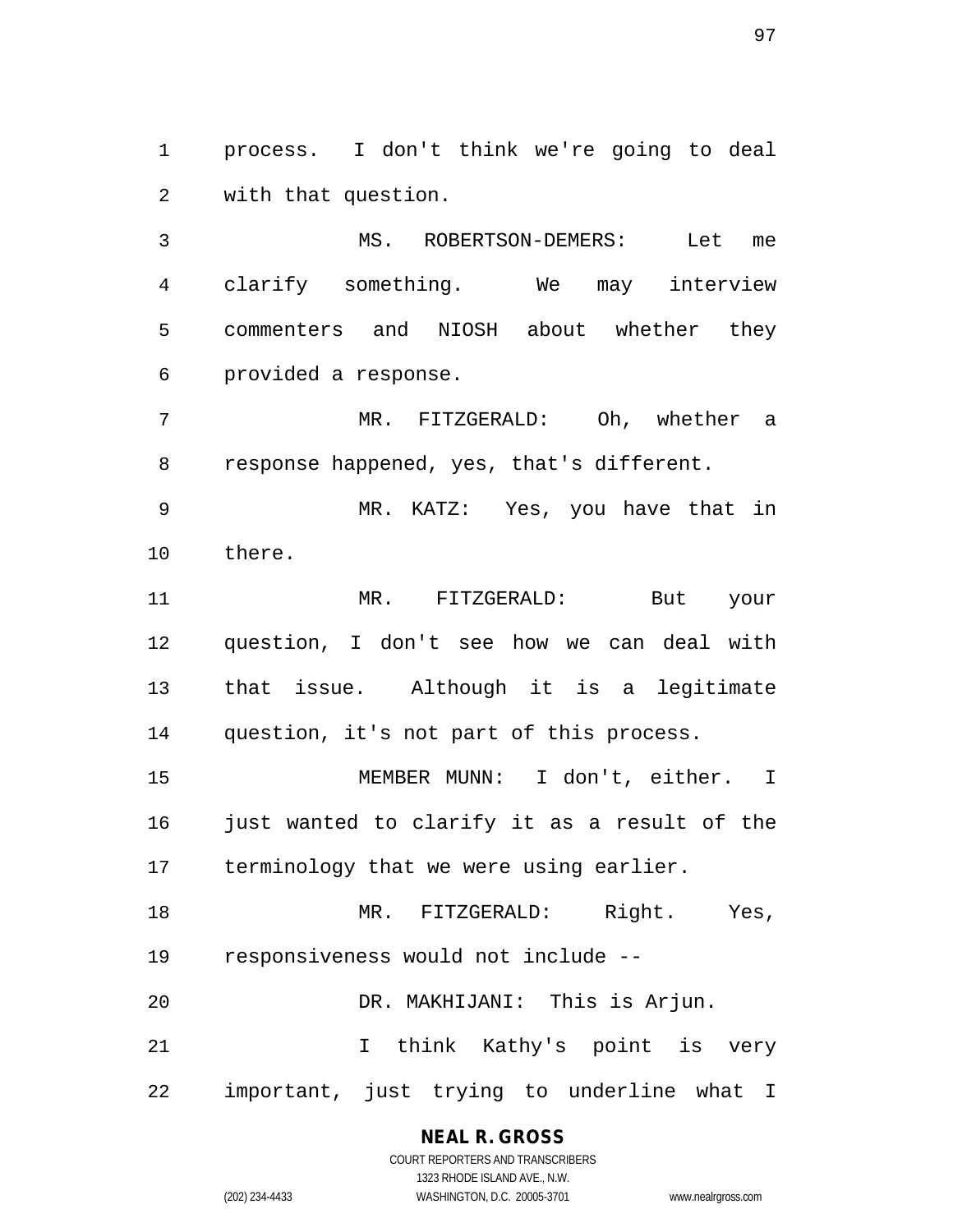1 said earlier in the sense that I think 2 sometimes comments are taken into account, but 3 it is not obvious that they have been. So, I 4 think it would clarify a lot of things and be 5 important to do that.

6 MR. FITZGERALD: This list of 7 admonitions is actually getting pretty long. 8 We might have to come up with another 9 attachment or something.

10 (Laughter.)

11 MEMBER MUNN: Possibly.

12 MR. FITZGERALD: Well, it's sort 13 of a list of what it isn't, you know. But, 14 yes, I think just as important because I think 15 this helps hone this thing to what is relevant 16 and avoids getting into some of these other 17 areas.

18 The same question on a legal 19 issue, avoiding getting out of the 20 boundaries --

21 MR. KATZ: It might work to just 22 have in a preamble, or whatever, sort of an

## **NEAL R. GROSS**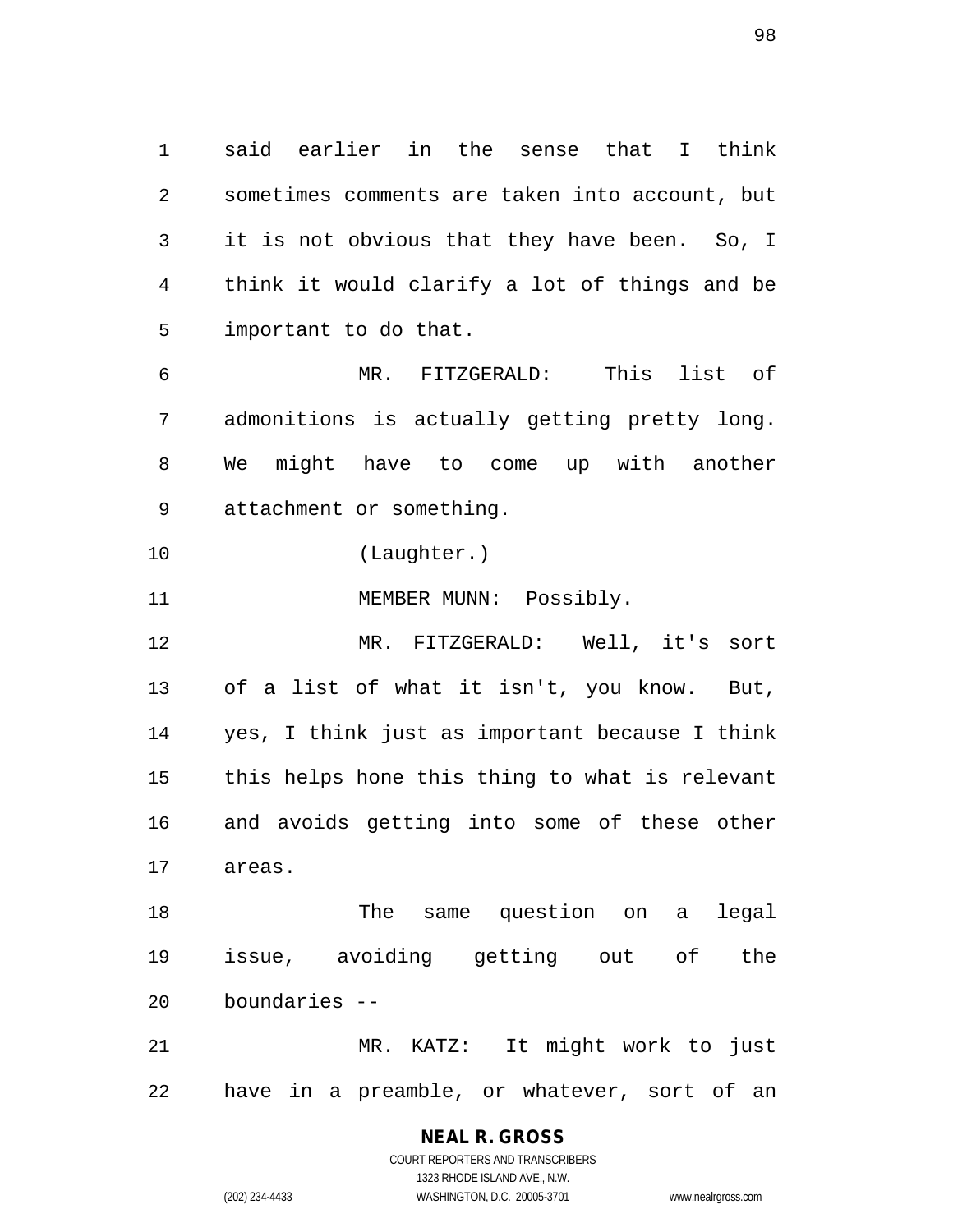1 expectations element.

2 MR. FITZGERALD: I'm beginning to 3 think that we owe a scoping piece -- 4 MR. KATZ: Scope, yes, it relates 5 to scope. 6 MR. FITZGERALD: For the Work 7 Group, capturing all this. 8 MEMBER MUNN: It would certainly 9 be helpful for some of the slower of us. 10 MR. FITZGERALD: No, every point 11 you have raised is a good point. 12 12 I guess with the addition of a 13 preface of that kind that you can look at, and 14 I think we can capture that relatively 15 quickly, get it back to -- and understanding, 16 I guess, the nomenclature issue, yes, it's 17 evaluation. But if you look at the 18 subelements, I think it is mostly comparing 19 documents and looking at process. We do use 20 the word "evaluate." That's how the 21 evaluation is being done.

22 Is this something that the Work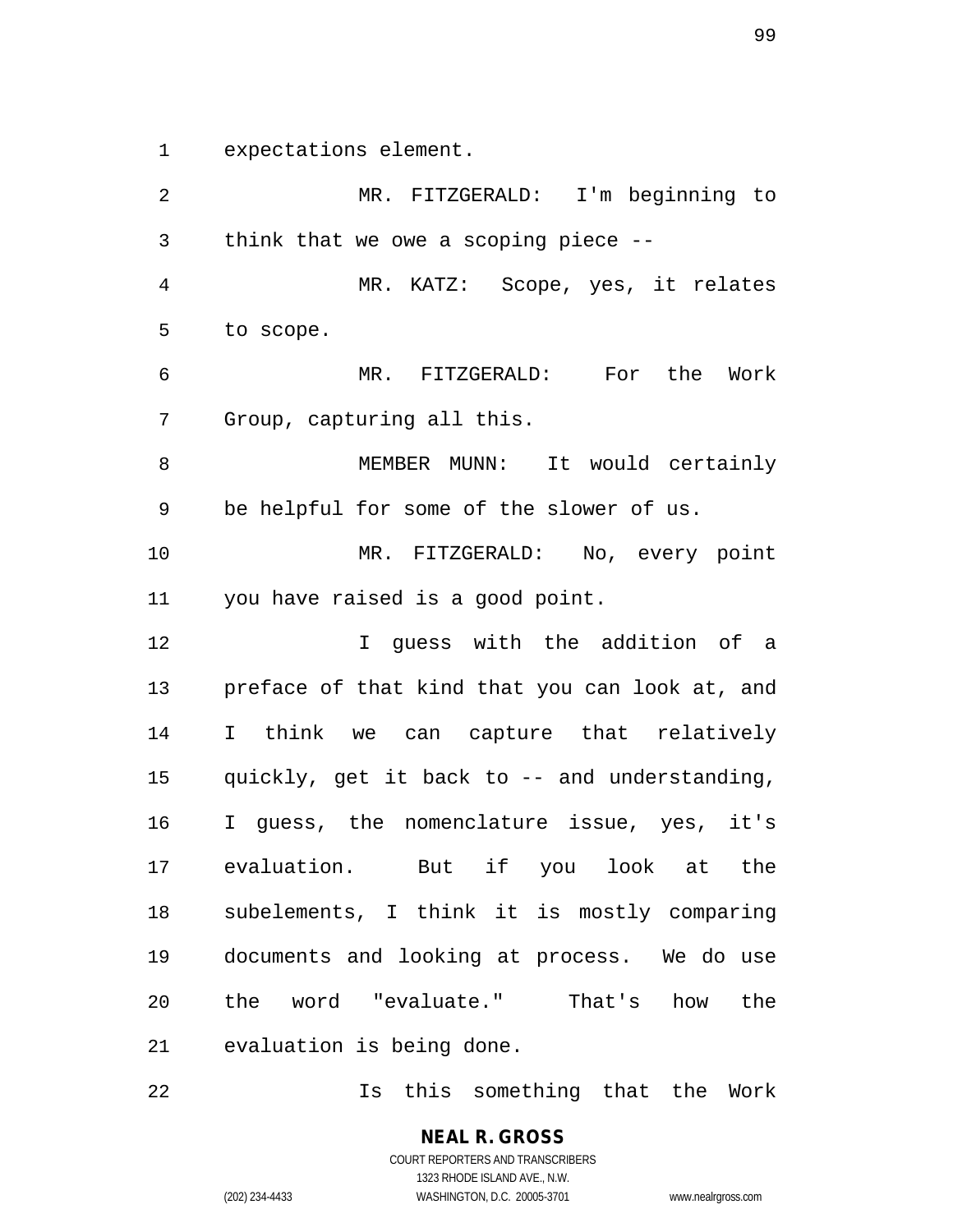1 Group, I guess given the preface, could -- you 2 know, you have the elements here -- live with 3 prior to OGC taking their look? Because what 4 we will do is try to get you a preface here. 5 I'm talking a matter of days because I think 6 we have a lot of notes, and see if that's 7 agreeable.

8 Then, I would assume, if you are 9 in agreement with these elements, to have Ted 10 provide this on behalf of the Work Group to 11 counsel for legal review. Mike, does that 12 sound reasonable?

13 CHAIRMAN GIBSON: Could you say 14 that again?

15 (Laughter.)

16 MR. FITZGERALD: I was just saying 17 that, you know, given where we have come, I 18 think it was Ted's suggestion that perhaps we 19 could embody a number of these admonitions and 20 clarifications into a preface for the 21 procedures and turn that around in a matter of 22 days, while it's still fresh, and get it back

### **NEAL R. GROSS**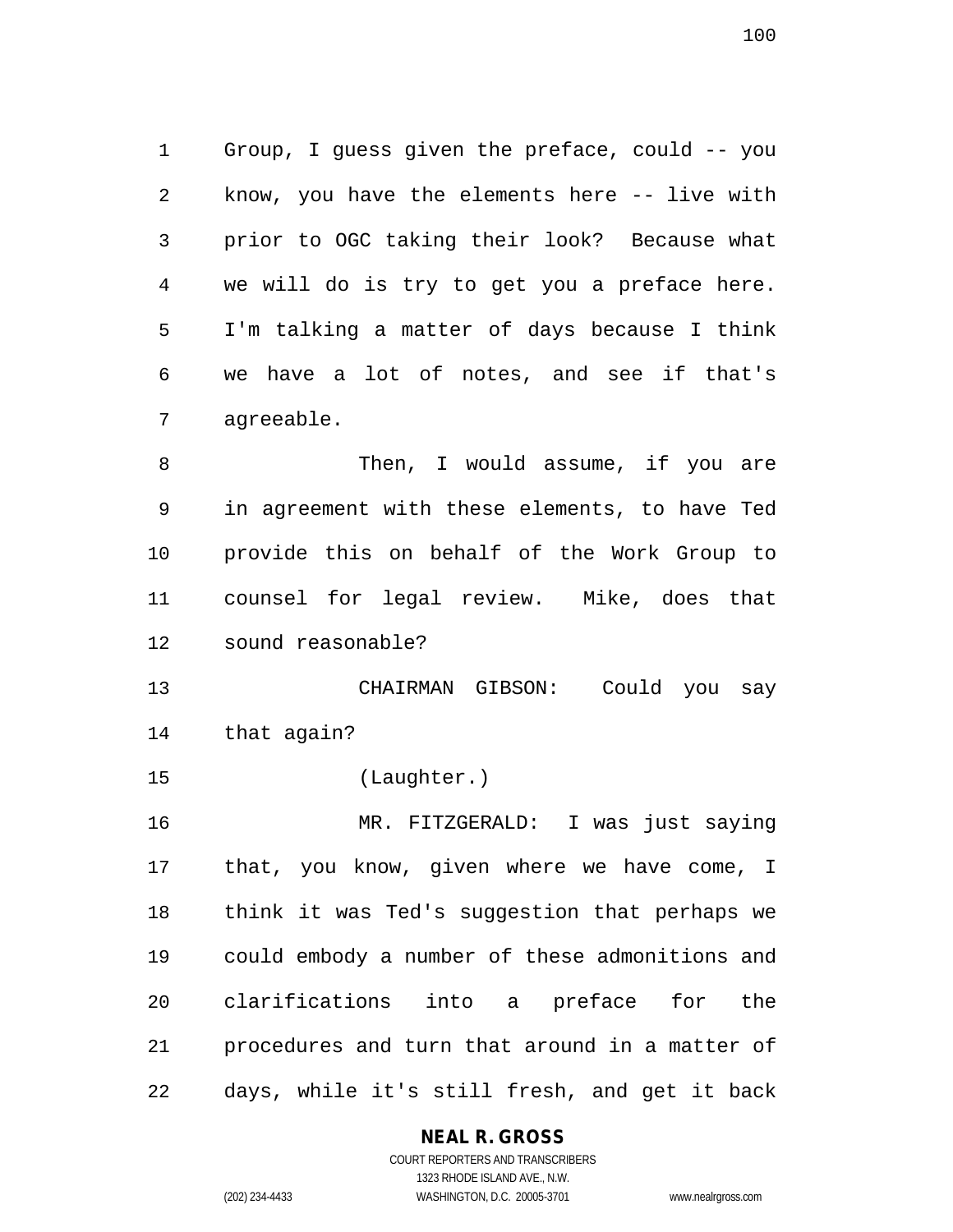1 to the Work Group for consideration.

2 And if everybody is comfortable 3 with that preface, it sounds like, then, that 4 plus the current procedures for Rocky, we 5 would give those to Ted to make those 6 available to General Counsel for a legal 7 review, which would be the step before we 8 could then proceed to go ahead and put this on 9 the ground. 10 So, in terms of keeping this 11 moving, we will certainly write up that 12 preface, circulate it. If there's any 13 comments, we can deal with those. I know 14 we're pressed against Christmas. So, we would 15 try to do that pretty quickly and then get it 16 to GC. And you can have it for Christmas. 17 (Laughter.) 18 MEMBER BEACH: Would that include 19 a list of documents that DCAS needs to start 20 collecting separate from this list here? I'm 21 sure, from this list, they --

22 MS. ROBERTSON-DEMERS: No, I have

**NEAL R. GROSS** COURT REPORTERS AND TRANSCRIBERS

1323 RHODE ISLAND AVE., N.W. (202) 234-4433 WASHINGTON, D.C. 20005-3701 www.nealrgross.com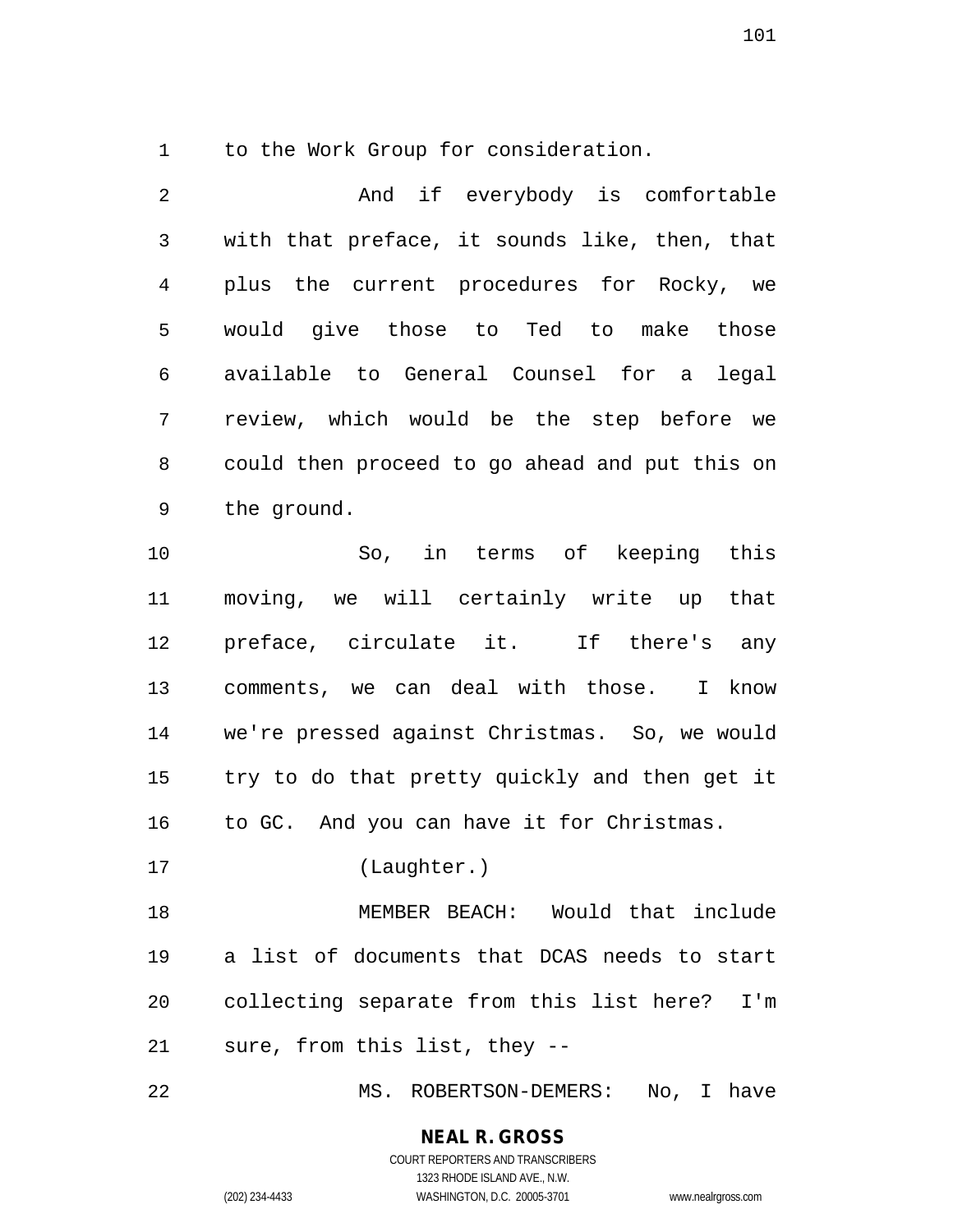1 a specific list.

2 MEMBER BEACH: So, you have a 3 specific list? Would that need to go -- 4 MR. FITZGERALD: Maybe as an 5 attachment. I don't know. 6 MR. KATZ: I wonder, Stu or J.J., 7 or someone, if you want to engage in this now, 8 but I was just thinking to myself about that 9 piece of it. It seems like Kathy is going to 10 need to spend some time sort of on the phone, 11 or what have you, with J.J. or somebody sort 12 of working through sort of explaining what it 13 is that Kathy might need from DCAS. 14 I'm not sure that DCAS can just 15 read this document and know what they're 16 supposed to do, right? 17 MS. ROBERTSON-DEMERS: It's 18 separate from this document. I have compiled 19 a list. 20 MR. FITZGERALD: She's got a 21 listing. 22 MR. KATZ: Yes.

> **NEAL R. GROSS** COURT REPORTERS AND TRANSCRIBERS 1323 RHODE ISLAND AVE., N.W.

(202) 234-4433 WASHINGTON, D.C. 20005-3701 www.nealrgross.com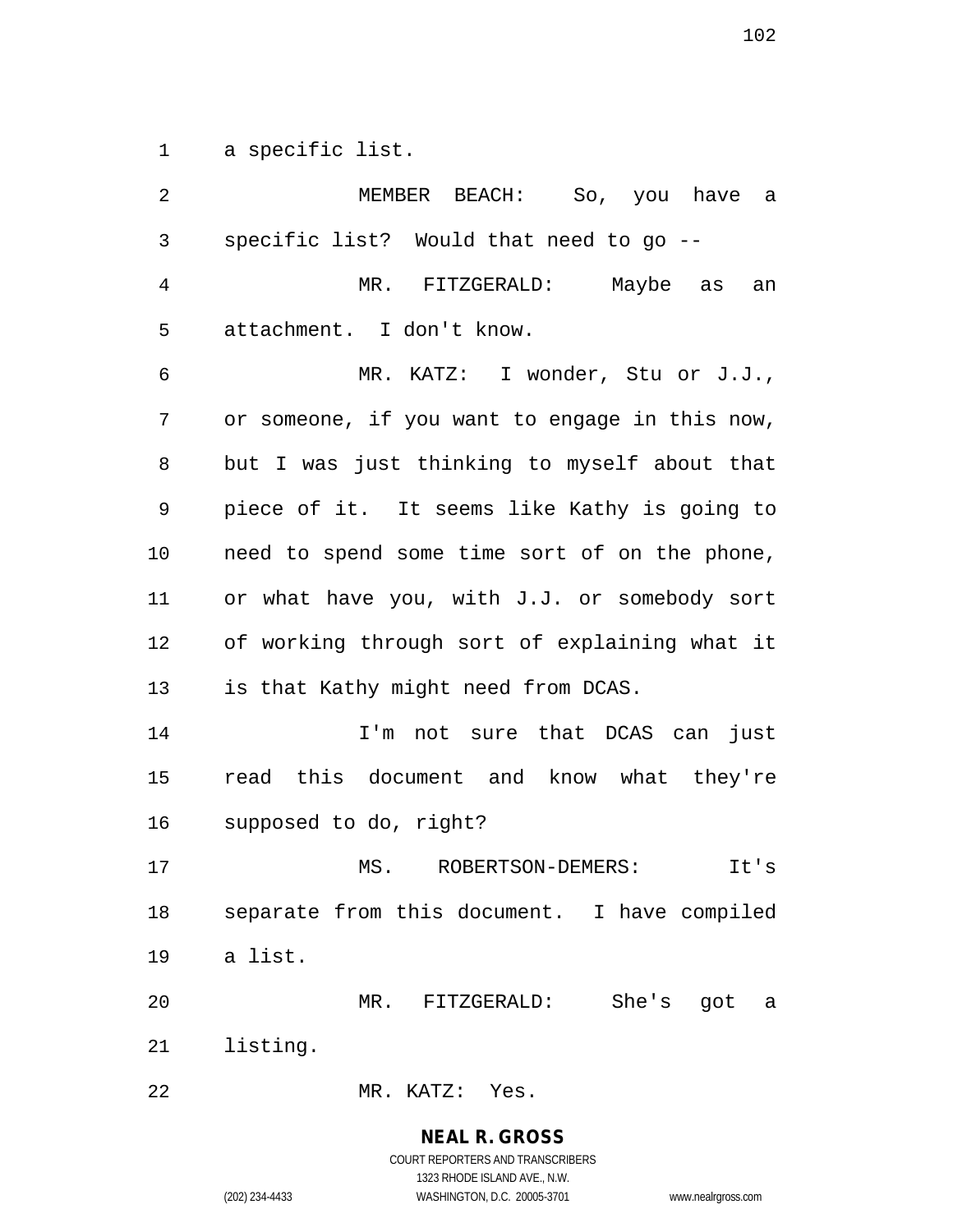1 MS. ROBERTSON-DEMERS: I'm happy 2 to talk to them, but I can send them the list 3 of documents --

4 MR. KATZ: Right. I'm just saying 5 it may take some talk as well other than just 6 simply sending them a document saying, "This 7 is what I need." But you may need to actually 8 work with them a little bit because they may 9 find that it's easier for them to put this 10 stuff somewhere and you search through the 11 materials, or what have you. I don't know 12 what the procedure would be, but --

13 MEMBER BEACH: My question is, 14 does that list need to go through legal also 15 or can that be separate?

16 MS. ROBERTSON-DEMERS: Or can it 17 be done in conjunction with the review?

18 MR. KATZ: Well, I mean this is a 19 step forward in the process. So you wouldn't 20 even begin that yet until we get a green light 21 from OGC. But I don't think OGC needs a list 22 of the documents that you would want to look

### **NEAL R. GROSS**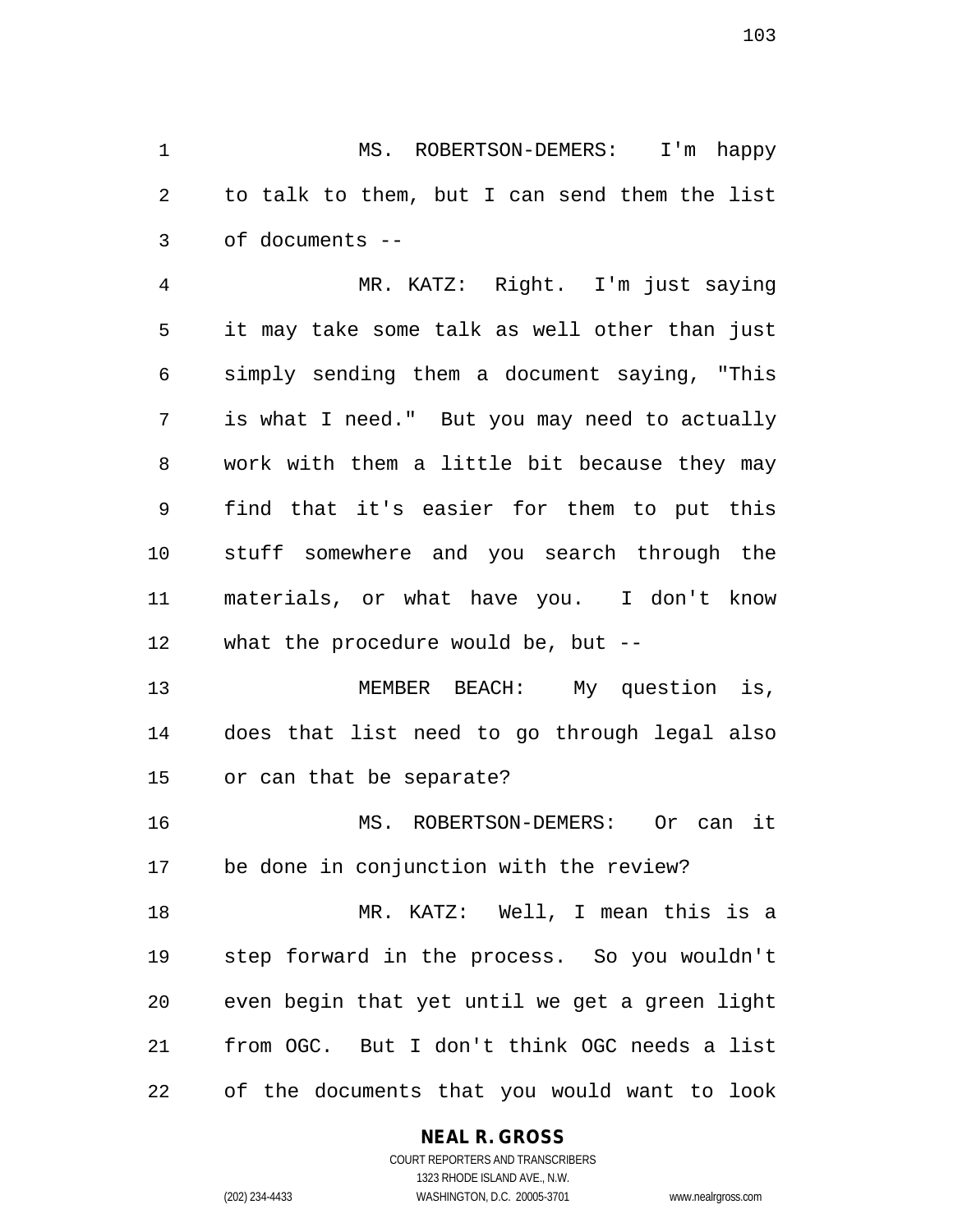1 at. I mean I don't know if that has to go 2 through the OGC review.

3 MR. FITZGERALD: Yes, maybe what 4 we can do is we can forward this listing, Stu 5 and Chris, and you can take a look at it. And 6 we would be available at your convenience to 7 talk on a conference call about what the list 8 contains and whether or not it's doable or 9 not, or if there's some questions on it. And 10 we'll wait for you to let us know once you get 11 the list.

12 MR. HINNEFELD: This is Stu.

13 I would agree with that. Just 14 send us the list, and we'll decide if we need 15 to ask questions about it.

16 And I'm hopeful that anything we 17 have we will just put in an easy location on 18 what you guys view as the O: drive where you 19 can easily find it. Or we'll direct you to 20 where it already exists on our system. You 21 guys have access to some of our database 22 systems. They might be in there, too.

## **NEAL R. GROSS**

COURT REPORTERS AND TRANSCRIBERS 1323 RHODE ISLAND AVE., N.W. (202) 234-4433 WASHINGTON, D.C. 20005-3701 www.nealrgross.com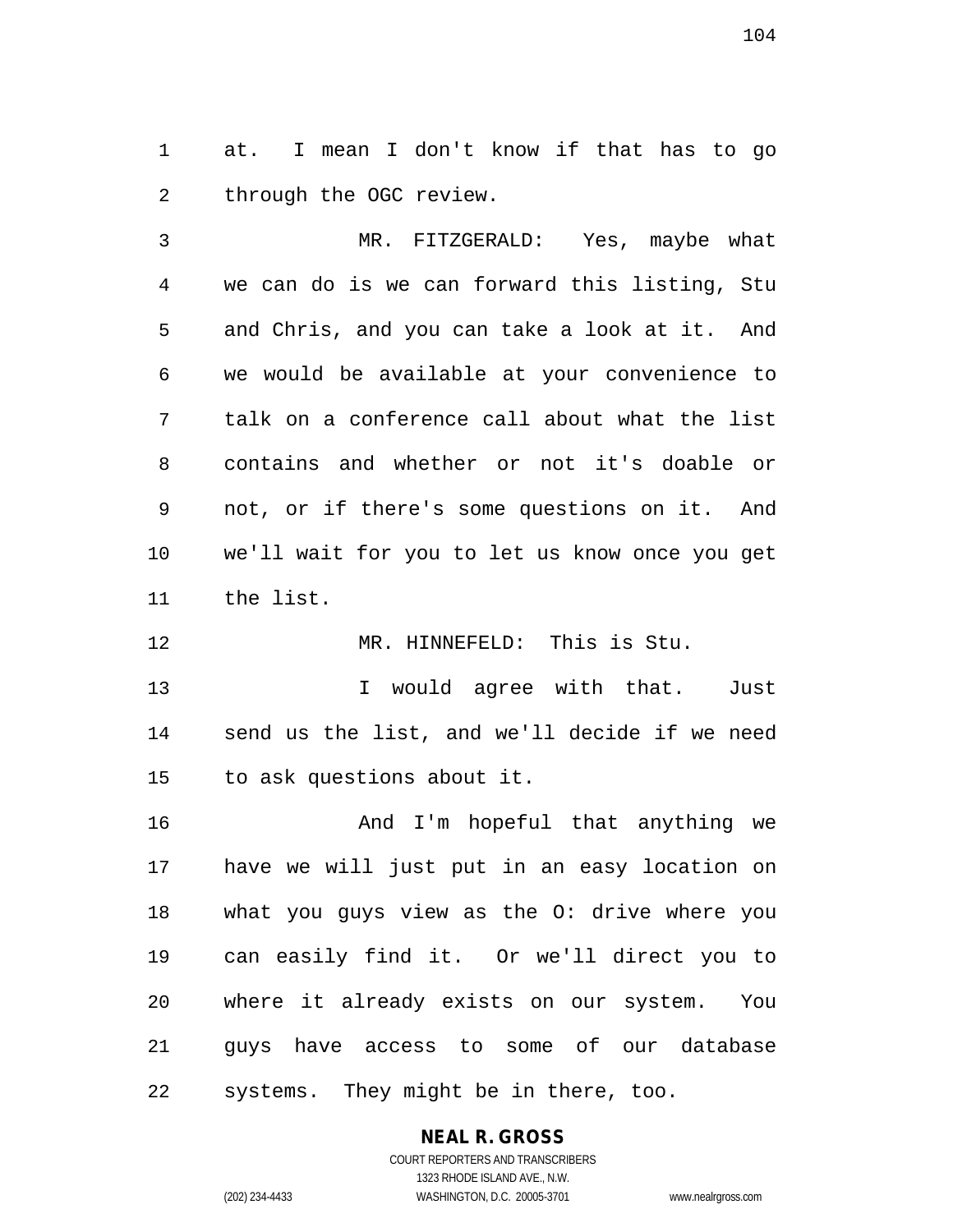1 MR. FITZGERALD: All right. That 2 sounds reasonable, and we'll get that list. 3 It's already prepared, so that should be 4 pretty quick. 5 Again, as you were saying, Chris 6 is going to be your point person for 7 coordination or - 8 MR. HINNEFELD: This is Stu again. 9 Yes, I think, given the breadth 10 that we're talking about here, I think Chris 11 will be the person, the coordinator, but you 12 can certainly include me on any -- 13 MR. FITZGERALD: Oh, no, we would 14 certainly do that. I'm just saying, in terms 15 of any followup, what have you -- 16 MR. HINNEFELD: Yes. 17 MR. FITZGERALD: -- you would look 18 to -- 19 MR. HINNEFELD: I think you would 20 expect, if it gets involved, I think you 21 expect it would come from Chris. 22 MR. FITZGERALD: All right, we'll

> **NEAL R. GROSS** COURT REPORTERS AND TRANSCRIBERS

> > 1323 RHODE ISLAND AVE., N.W.

(202) 234-4433 WASHINGTON, D.C. 20005-3701 www.nealrgross.com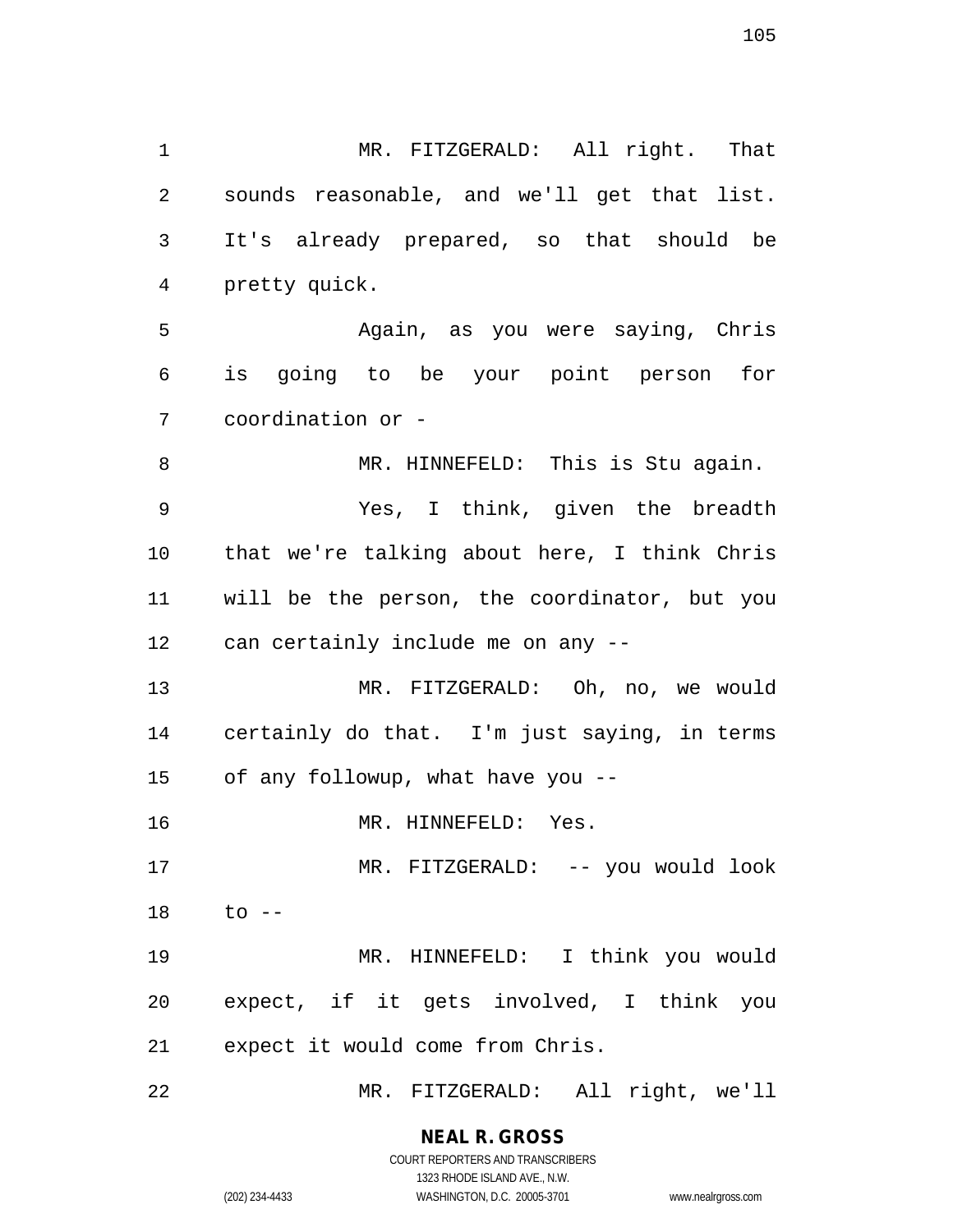1 do that.

2 MR. HINNEFELD: She just found 3 that out probably. 4 (Laughter.) 5 MR. FITZGERALD: Okay. We'll 6 proceed on that basis. 7 Mike, is that what you would see 8 happening at this point? 9 CHAIRMAN GIBSON: Yes, that's 10 fine. 11 MR. FITZGERALD: All right. We'll 12 go ahead and prepare that preface and 13 circulate that as soon as we can in the next 14 couple of days or so. 15 15 15 I guess the only other question is 16 the question you raised earlier, which is, 17 other than that preface, which, hopefully, 18 will capture these clarifications and 19 admonitions, is there anything in the detailed 20 procedures before -- 21 MS. LIN: You forgot abomination.

22 (Laughter.)

**NEAL R. GROSS** COURT REPORTERS AND TRANSCRIBERS 1323 RHODE ISLAND AVE., N.W.

(202) 234-4433 WASHINGTON, D.C. 20005-3701 www.nealrgross.com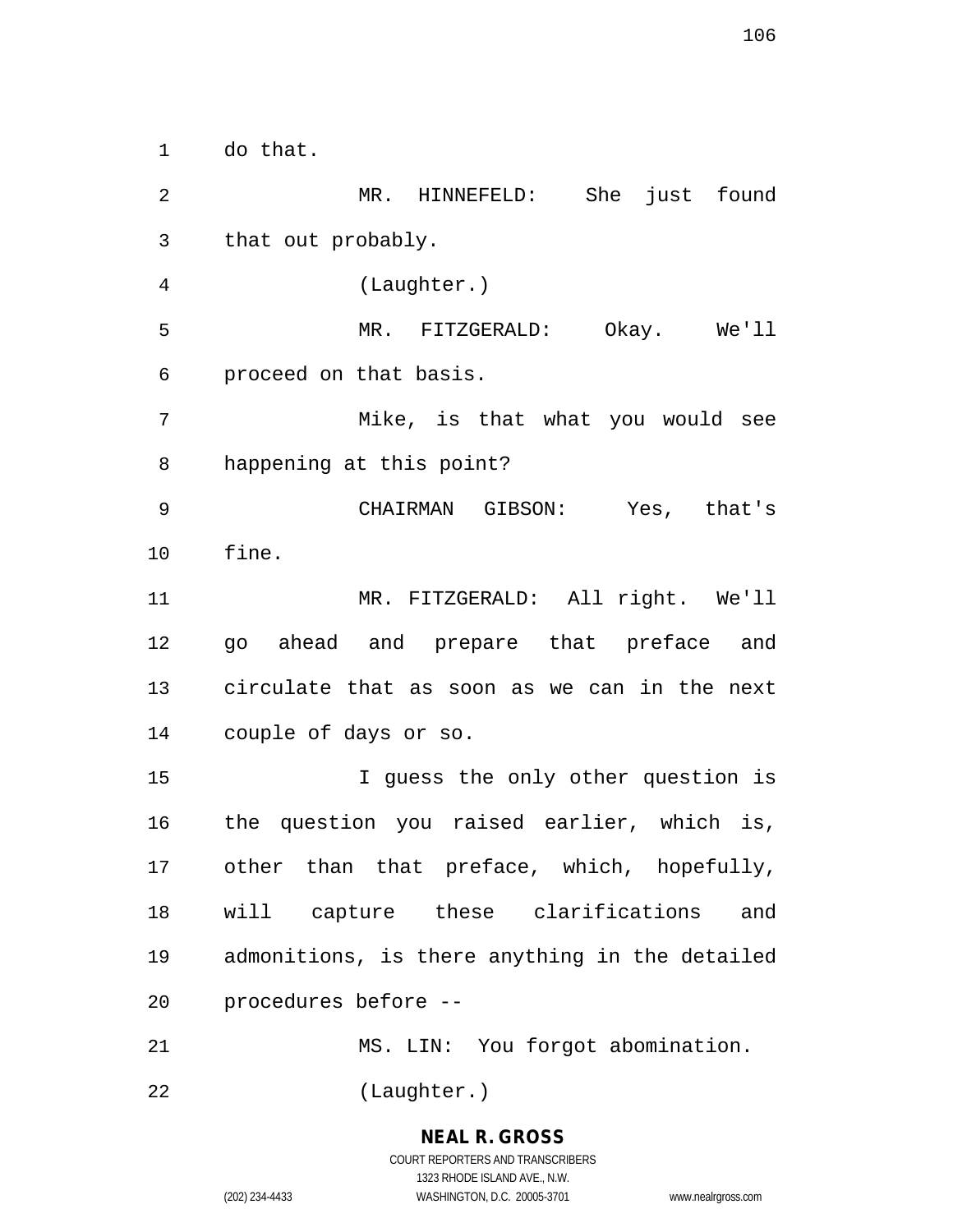1 MR. FITZGERALD: I didn't say 2 that. 3 (Laughter.) 4 I haven't said that yet today. 5 Is there anything in the 6 procedures that -- I mean I think -- have we 7 hammered you into submission on the procedures 8 themselves? I know they're very expansive, 9 but is there agreement on these elements 10 themselves, the specifics? 11 MEMBER MUNN: There is agreement 12 that, as a pilot project, we'll try it. 13 MR. FITZGERALD: Well, that's what 14 we're talking about. This is a pilot. 15 MR. KATZ: Mike, everyone else in 16 here, all your Board Members are nodding in 17 the affirmative, if you're with them. 18 MR. FITZGERALD: Yes, I think this 19 example, we haven't talked about that much, 20 but I think Kathy took the step of actually 21 illustrating what an element, one review 22 comment would look like in reality. I think

#### **NEAL R. GROSS** COURT REPORTERS AND TRANSCRIBERS

1323 RHODE ISLAND AVE., N.W. (202) 234-4433 WASHINGTON, D.C. 20005-3701 www.nealrgross.com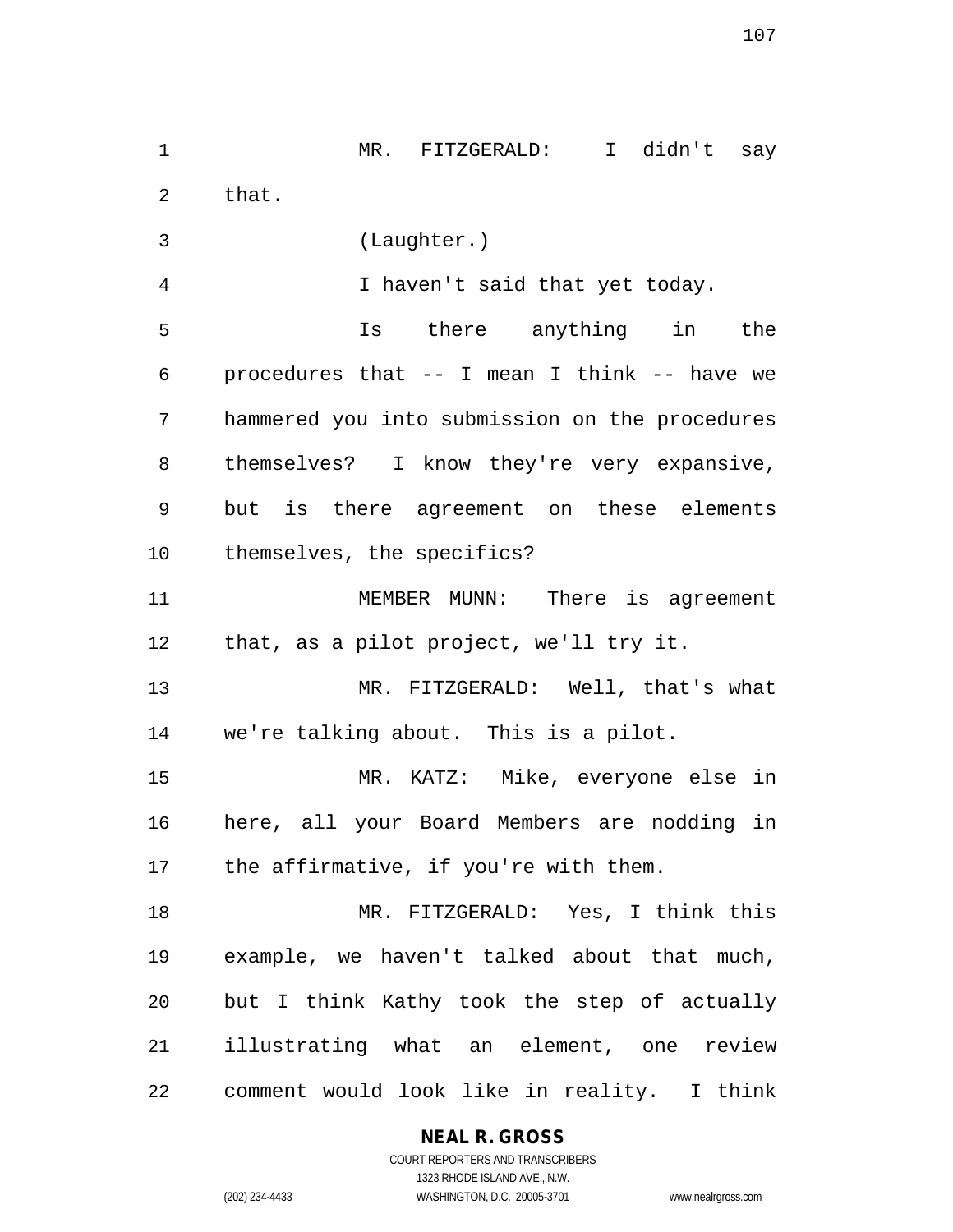1 it's pretty succinct and provides the 2 documentation.

3 If you want to see the proof of 4 what would be generated, we would have one of 5 these generated for each major comment. 6 MS. ROBERTSON-DEMERS: Or 7 aggregate. 8 MR. FITZGERALD: Or, yes, 9 aggregate. 10 MS. ROBERTSON-DEMERS: Of the same 11 comment. 12 MR. FITZGERALD: Of the same 13 comment, right. There might be more than one. 14 MEMBER BEACH: It makes sense. 15 MR. FITZGERALD: Okay. 16 MEMBER BEACH: Mike, is this a 17 good place for a break? 18 MR. KATZ: Mike, can we take a 19 break? 20 CHAIRMAN GIBSON: Yes. 21 MR. KATZ: Okay. So, what? About 22 10 minutes? Is that good for you?

#### **NEAL R. GROSS**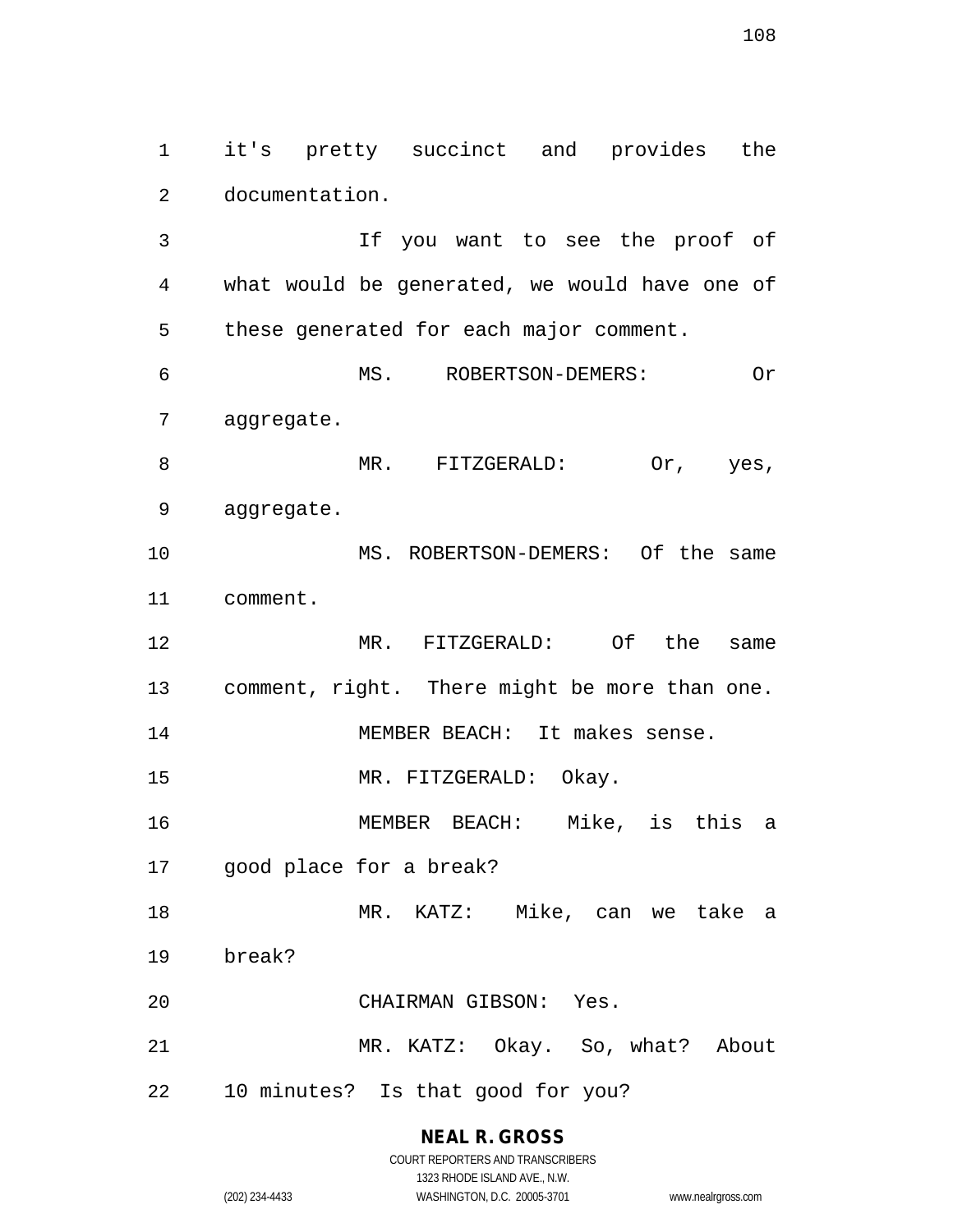1 CHAIRMAN GIBSON: Come back at 2 11:00? 3 MR. KATZ: Okay. A few minutes, 4 okay. Thank you. 5 (Whereupon, the above-entitled 6 matter went off the record at 10:46 a.m. and 7 resumed at 11:02 a.m.) 8 MR. KATZ: Okay. Mike, are you 9 back with us? 10 CHAIRMAN GIBSON: Yes, I'm here. 11 And just for the record, you guys are three 12 minutes late. So you get a half-hour's 13 detention at lunchtime. 14 (Laughter.) 15 MR. KATZ: My watch only has us 16 two minutes late. So that means 20 minutes 17 detention. 18 Okay, Mike, do you want to -- 19 CHAIRMAN GIBSON: We're pretty 20 much clear on what we're going to do on this 21 first issue, right? SC&A is going to be 22 providing us with a short document that kind

### **NEAL R. GROSS**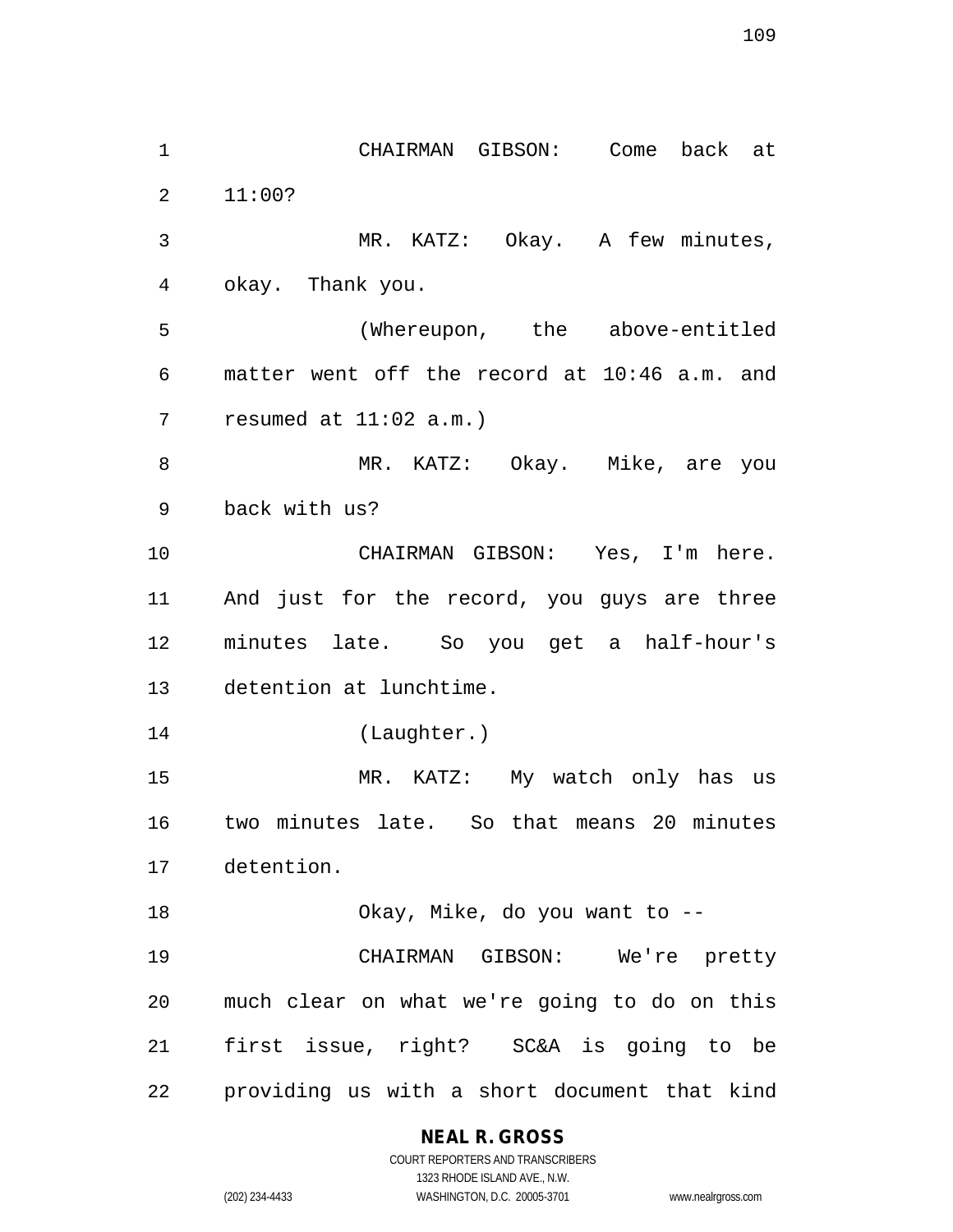1 of clarifies the intent in the next few days. 2 And then we are going to forward that on to 3 OGC, correct?

4 MR. KATZ: Yes, I'll take care of 5 getting that to OGC. What I would like is 6 -- I think Joe will send that to the whole 7 Work Group and everyone else involved, DCAS 8 and so on.

9 If you have any particular 10 concerns about what you see in what Joe 11 writes, please respond to me because I'll be 12 the one communicating with OGC. So let me 13 know if you have any concerns, and we'll deal 14 with those as we can. I'm out, but I'll deal 15 with them somehow anyway.

16 CHAIRMAN GIBSON: I'll respond to 17 you and the rest of the Work Group.

18 MR. KATZ: Yes. Yes, right. I'm 19 just saying I need to know because I'm the one 20 who would be working with OGC.

21 CHAIRMAN GIBSON: There's just a 22 little bit of reading and review I want to do

> **NEAL R. GROSS** COURT REPORTERS AND TRANSCRIBERS

> > 1323 RHODE ISLAND AVE., N.W.

(202) 234-4433 WASHINGTON, D.C. 20005-3701 www.nealrgross.com

110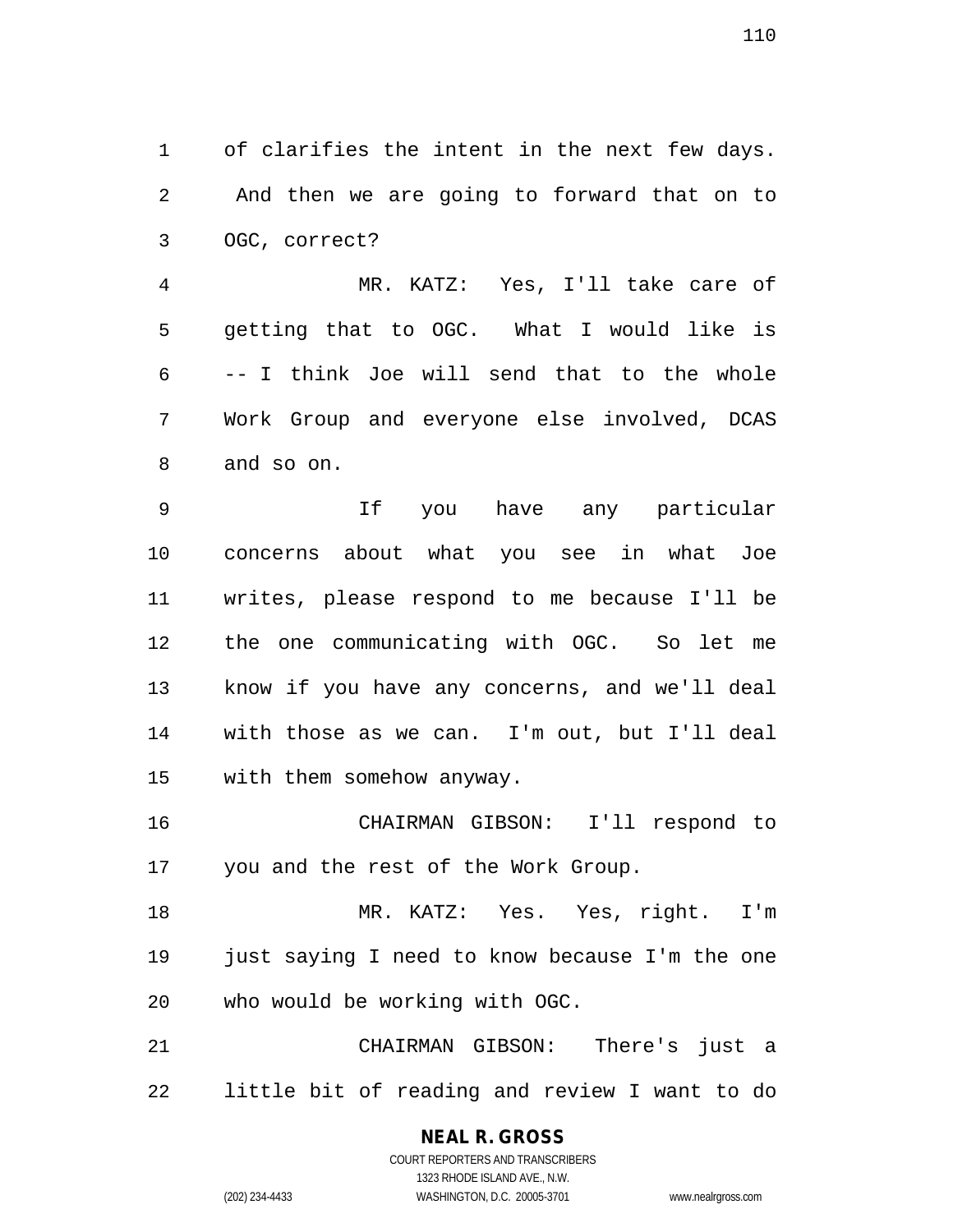2 agreeing to something. 3 MR. KATZ: Yes, that's fine. 4 That's fine. But, in principle, we have, I 5 think, Mike, you agree with the rest of the 6 Work Group that this should go forward? 7 CHAIRMAN GIBSON: Yes, absolutely. 8 MR. KATZ: Yes. 9 CHAIRMAN GIBSON: It should go 10 forward. 11 MR. KATZ: Okay. 12 CHAIRMAN GIBSON: Okay. So is 13 there anything else on that? 14 (No response.) 15 And if not, we can move on to the 16 follow-up review of the Outreach Tracking 17 System, the status of finding three. 18 Kathy or Joe, do you want to start 19 with that? 20 MS. ROBERTSON-DEMERS: This is 21 Kathy Robertson-DeMers. 22 The Working Group asked us to

1 before I just go on the record, you know,

(202) 234-4433 WASHINGTON, D.C. 20005-3701 www.nealrgross.com

111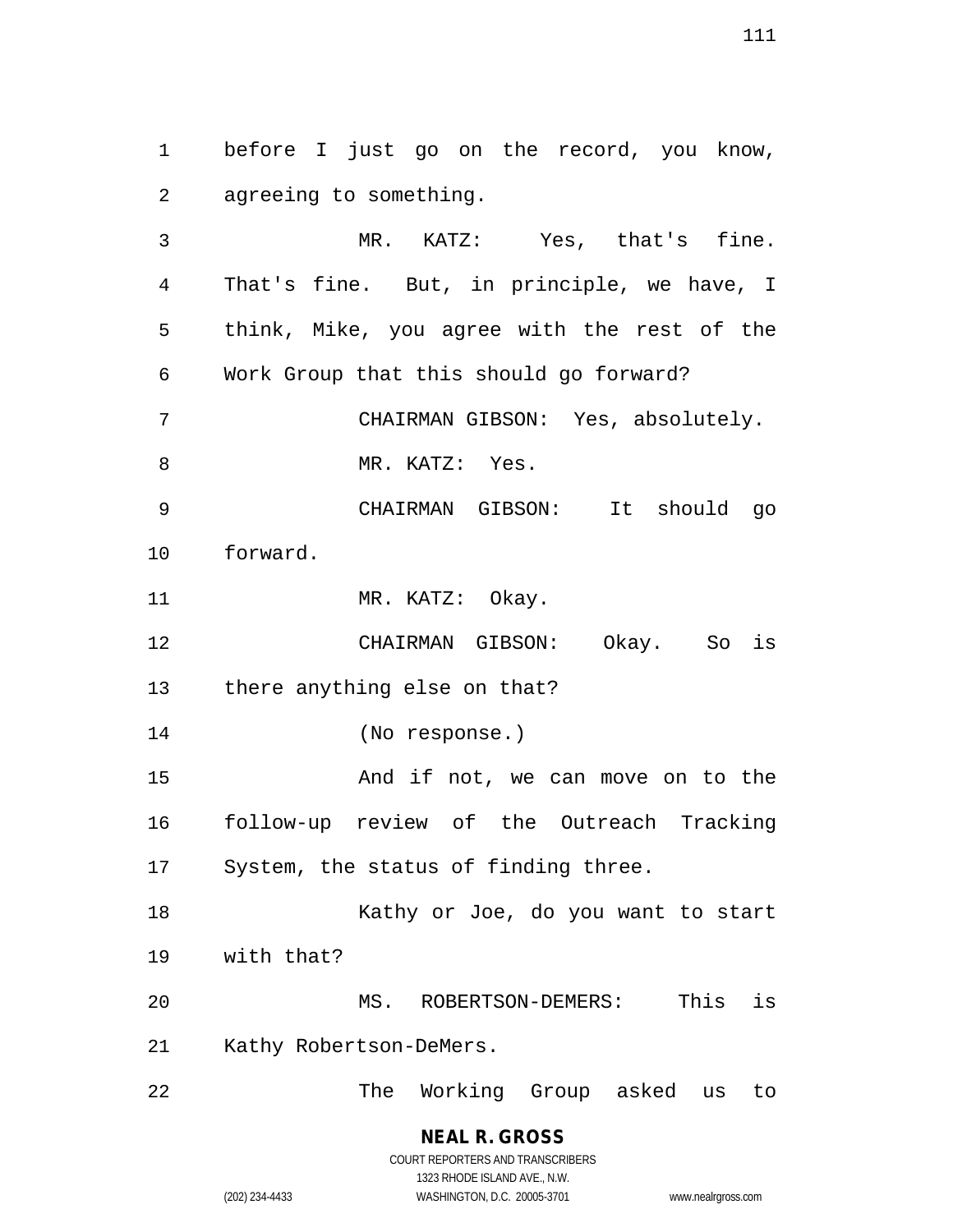1 follow up on the review of finding three which 2 was related to the completeness of the OTS 3 system since NIOSH had done substantial 4 updates to the OTS system back in October.

5 Basically, what we found was that 6 NIOSH and its contractors had added roughly 7 200 documents to the OTS or the Outreach 8 Tracking System. A lot of these documents 9 were from legacy meetings prior to the 10 implementation of PR-12.

11 That was primarily done, like I 12 said, in October of 2010. This included 13 meeting notifications, sign-in sheets, 14 presentation files, and file meeting minutes.

15 For the documents that we reviewed 16 for our April 2010 report, for meetings that 17 were implemented under PR-12, there were 13 18 documents that had been added, including 19 meeting minutes for three of five meetings 20 that we identified that should have had 21 meeting minutes. Originally, I believe that 22 number was six, and NIOSH came back in their

### **NEAL R. GROSS**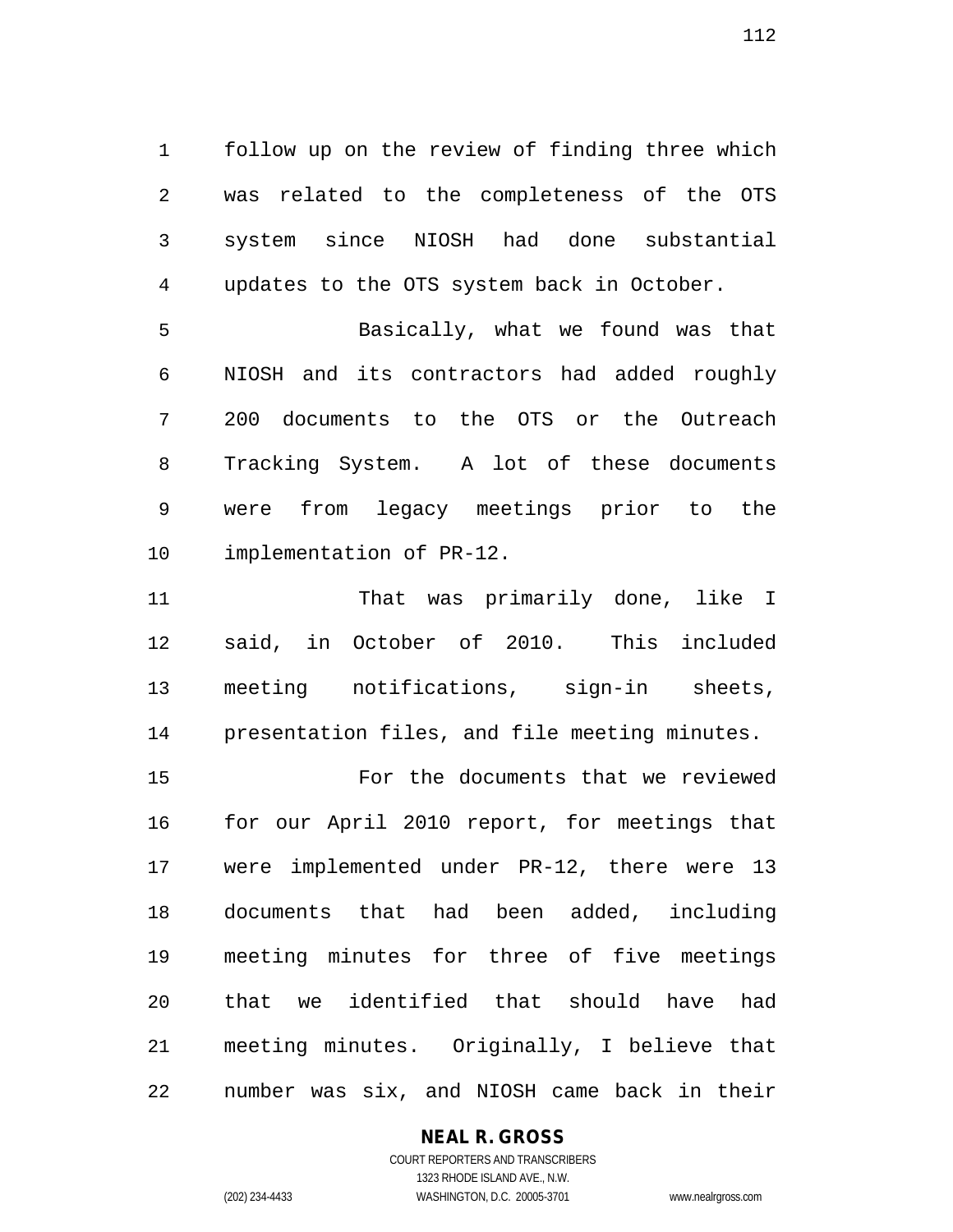1 response and said that one of those was a non-2 traditional meeting, kind of an attendance at 3 a union meeting at the request of the union. 4 So we took that off the table.

5 Since our review in April 2010, 6 there have been eight additional meetings, 7 including four focus groups. At the present 8 time, we did not identify any meeting minutes 9 for those focus group. Or I guess this was as 10 of November 2010. So they did not have any 11 meeting minutes posted for those focus groups 12 or requests for reviews by the participants.

13 One of our concerns that we still 14 have is the procedure lacks clarity and 15 consistency regarding what documents should be 16 produced for specific types of meetings. In 17 June of 2009, if the Working Group remembers, 18 Larry Elliott provided a couple of documents 19 to the Working Group. One was a graphic of 20 the different types of outreach meetings, and 21 another document was classification of worker 22 outreach meetings. That supplemental document

## **NEAL R. GROSS**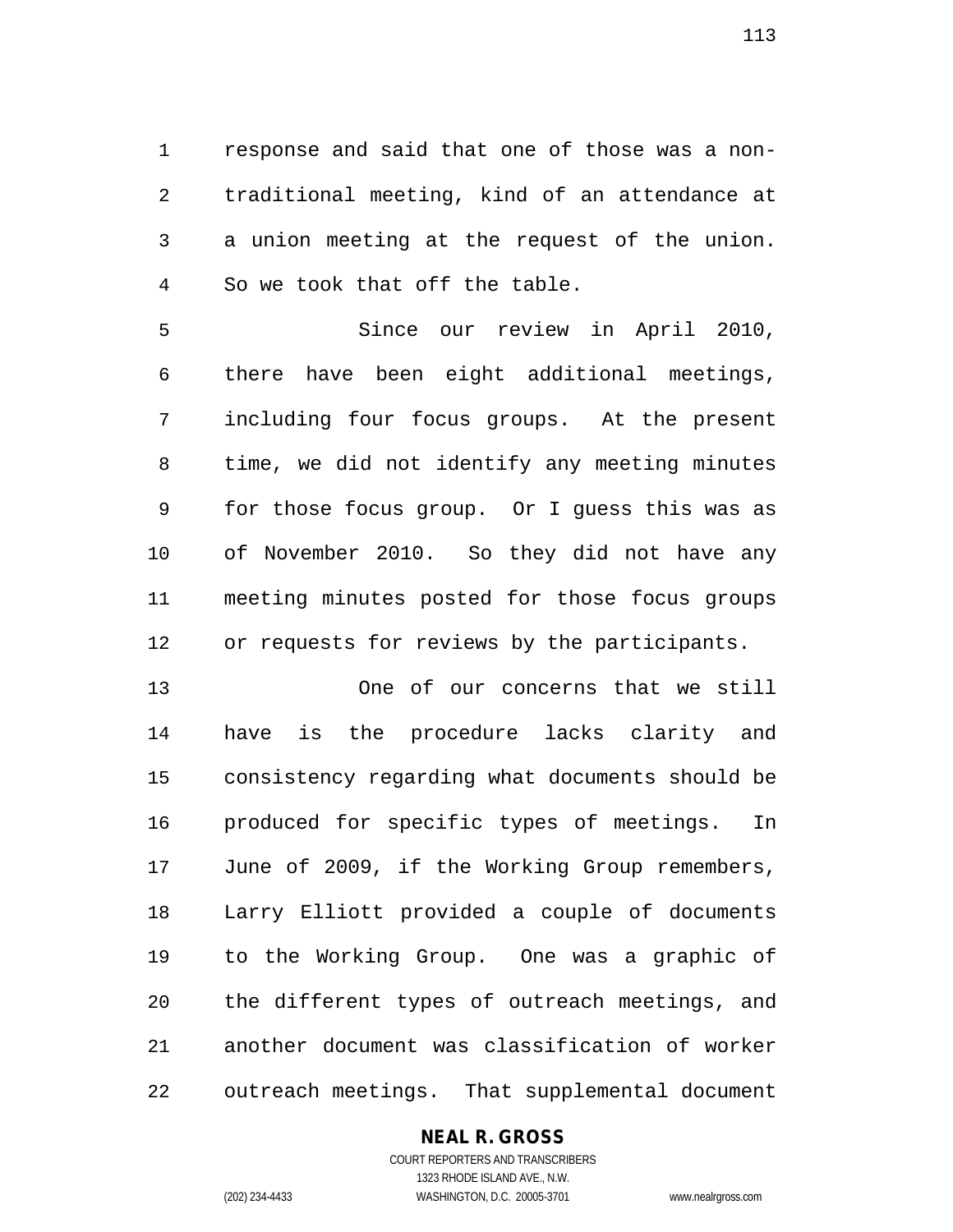1 and a third supplemental document described 2 the different types of meetings and what 3 documents were likely collected during those 4 meetings.

5 And we found that the guidance 6 provided in the procedure, in the guidance -- 7 in the document -- the likely documents 8 outlined in the supplemental documents were 9 not always equivalent.

10 We also found that in the 11 supplemental documents that they had provided 12 likely documents for other venues, such as 13 workshops, Board meetings, invited forums, and 14 website and docket.

15 We did identify some 16 inconsistencies in expectations for the 17 documentations produced and the implementation 18 of PR-12. A couple of examples are that there 19 were four workshops identified, and only one 20 of those workshops had documentation in OTS. 21 Now the documentation for workshops is not 22 clearly defined in OTS, but it is defined in

#### **NEAL R. GROSS** COURT REPORTERS AND TRANSCRIBERS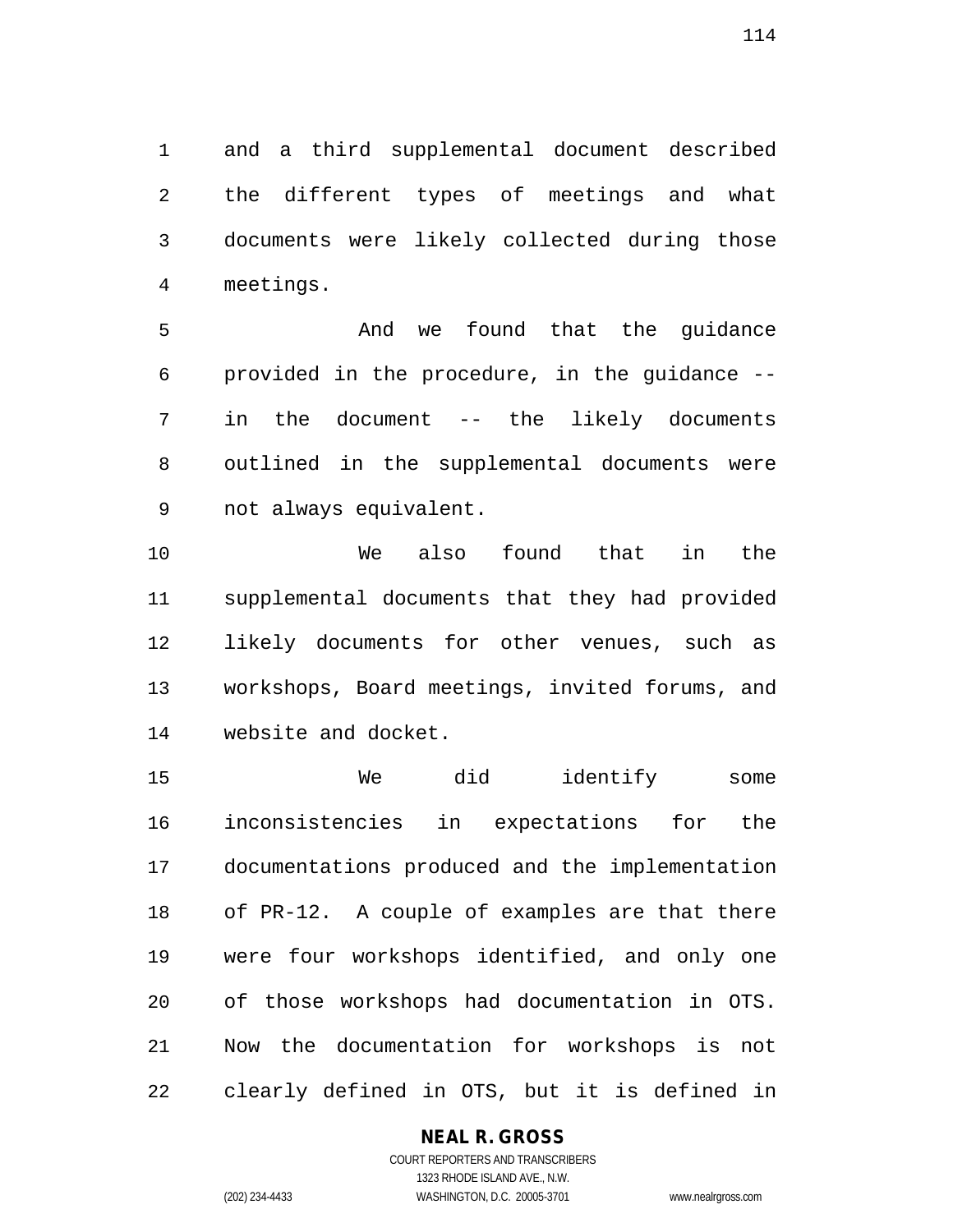1 the supplemental document provided in June of 2 2009.

3 Another, I guess you would call 4 this a symptom of not having prescriptive 5 instructions in PR-12 about documentations 6 requested is that I believe it was meeting 7 113, which was a focus group meeting held at 8 Mound, and ATL indicated in their response 9 that they were not present at that meeting. 10 So it was run by OCAS staff, and OCAS staff is 11 covered by PR-12, according to the scope of 12 that procedure.

13 And what happened was that two 14 pages of notes were posted to the OTS system 15 for a meeting that workers indicated went on 16 for hours and hours, and there were no formal 17 meeting minutes taken. So that particular 18 staff member did not follow the requirements 19 for taking meeting minutes in a focus group. 20 What we felt was if the procedure 21 did a better job of specifying the

22 requirements for documentations, including

### **NEAL R. GROSS**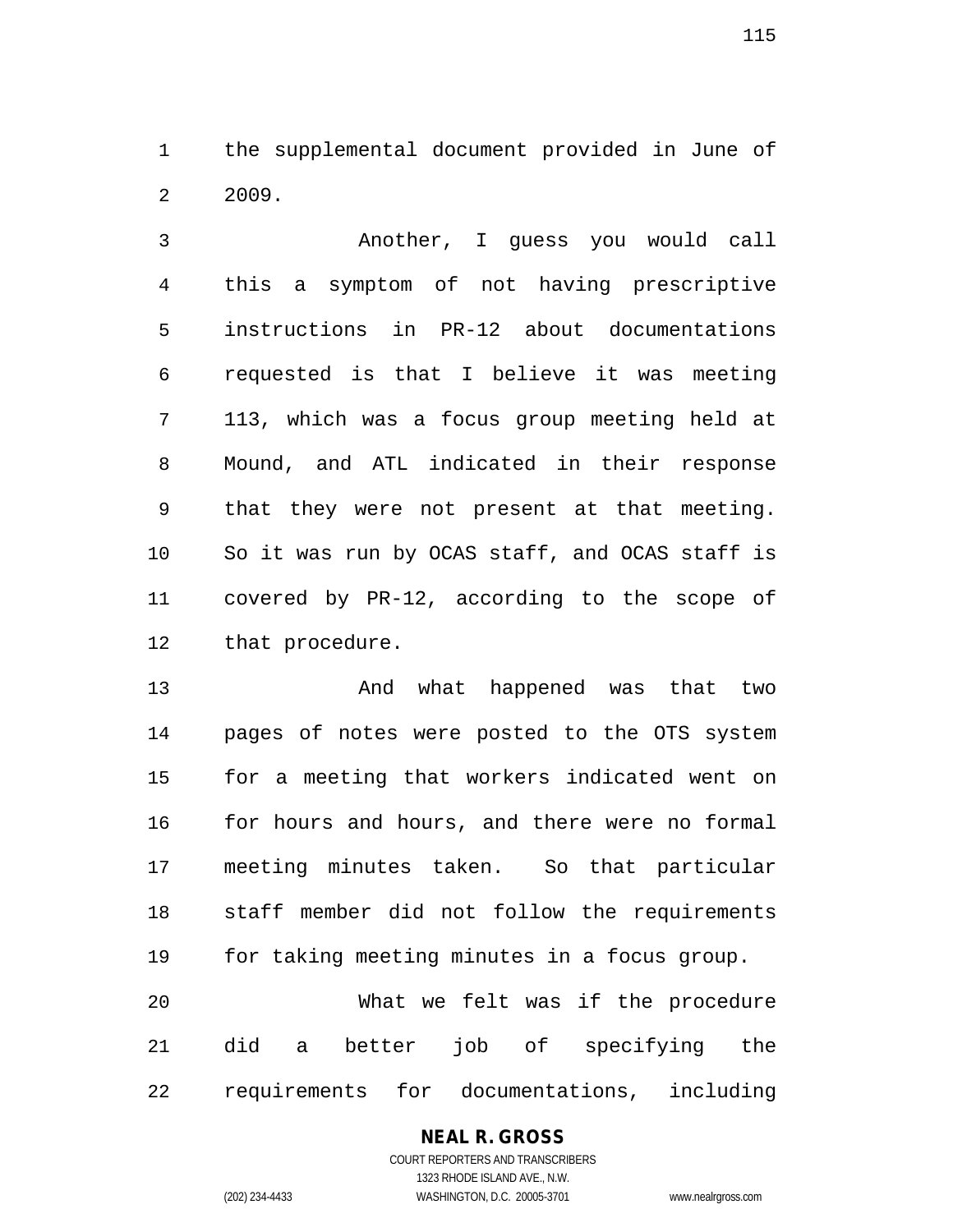1 other venues -- and here when I say other 2 venues, I don't mean the universe here. In 3 the supplemental documentation that was 4 provided June 16th of 2009, NIOSH listed the 5 major other venues. Those other venues make 6 up about 62 percent of the meetings that have 7 been conducted since the implementation of 8 PR-12.

9 So we felt like there needed to be 10 a clearer definition of what documentations 11 should be maintained for each meeting and what 12 documentations should be uploaded. And the 13 recommendation, I guess, would be to take the 14 supplemental documentation that was provided 15 in June of 2009 and to somehow integrate that 16 into PR-12. And, then, also, to hold those 17 individuals that are conducting outreach 18 meetings accountable to this procedure and 19 accountable to the collection of all that 20 documentation that would be required, so that 21 you don't have another situation like Mound.

22 Now I want to raise something that

**NEAL R. GROSS**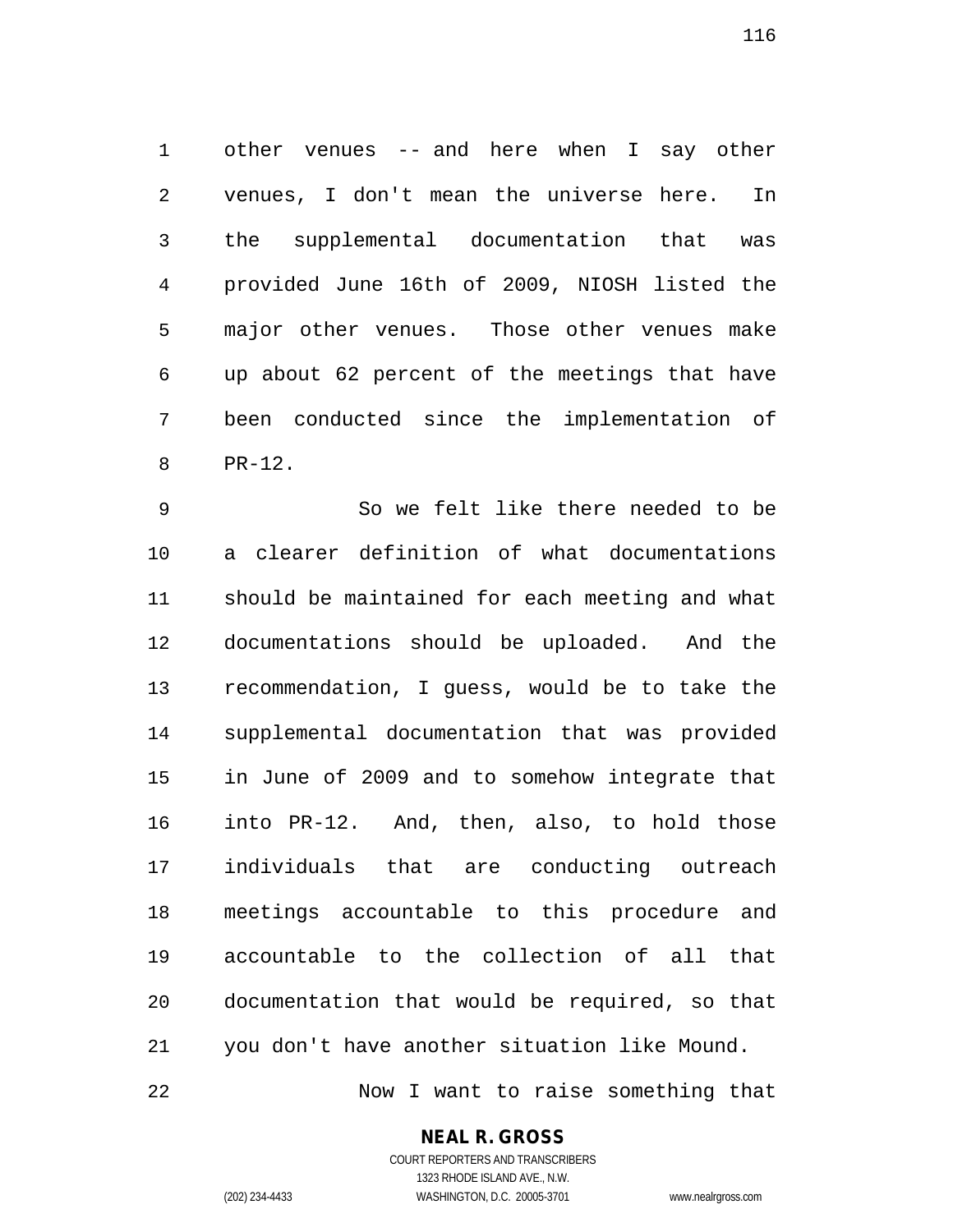1 I learned about that Mound meeting that may 2 allow us to correct that particular problem, 3 the lack of meeting minutes, which is now not 4 only not available to the Mound workers, but 5 it's not available to SC&A, who is trying to 6 do an evaluation of neutron monitoring. And 7 that was the focus of that meeting.

8 What I learned from one of the 9 attendees is that he taped that meeting, and 10 that tape was provided to Brant Ulsh, 11 according to him. So if you can access that 12 tape, you can correct the problem of not 13 having meeting minutes for that meeting. That 14 is just kind of a lucky thing that happened.

15 MEMBER MUNN: If it's 16 intelligible.

17 MS. ROBERTSON-DEMERS: Right.

18 The other thing we looked at was 19 the action items which were available in the 20 OTS system. Now we're up to 126 meetings 21 which are included in the OTS system. And at 22 the time of our review, there were six action

#### **NEAL R. GROSS** COURT REPORTERS AND TRANSCRIBERS

1323 RHODE ISLAND AVE., N.W. (202) 234-4433 WASHINGTON, D.C. 20005-3701 www.nealrgross.com

117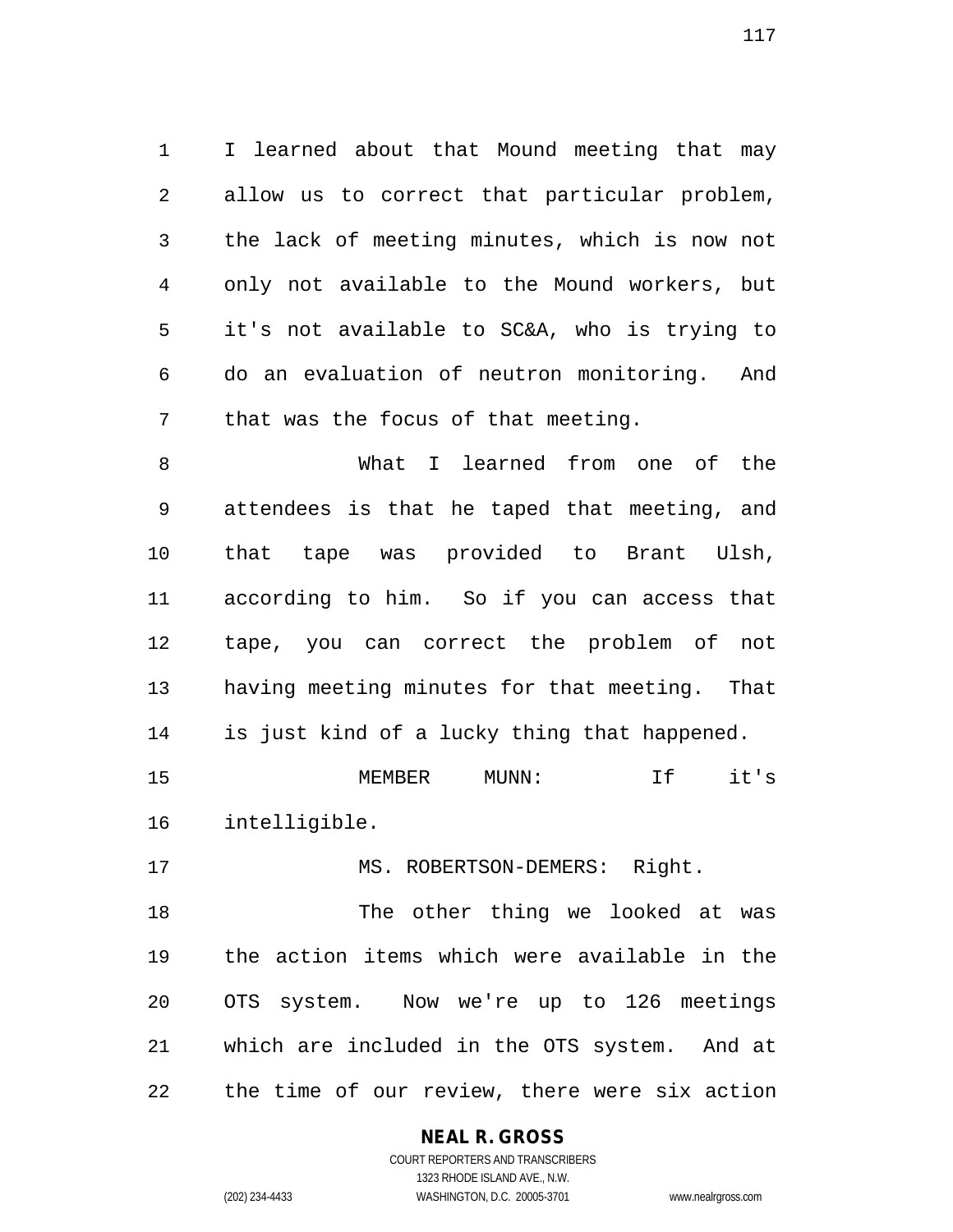1 items loaded into OTS. And at the time of our 2 follow-up review, there were six action items 3 loaded in OTS. So there were no additional 4 action items.

5 However the issue with action 6 items is kind of being evaluated under 7 Findings 1 and 2. So I kind of defer that 8 discussion to the review under Findings 1 and 9 2 of the matrix.

10 MEMBER MUNN: These are the same 11 six action items?

12 MS. ROBERTSON-DEMERS: Yes, they 13 are the same six action items which are 14 provided in our follow-up report.

15 The one additional thing that I 16 would recommend or that SC&A would recommend 17 is that once you formalize the criteria for 18 determining action items from a meeting, that 19 you go back and you look at the meeting 20 minutes from those meetings that were held 21 under PR-12, particularly the information-22 gathering meetings, and you determine whether

### **NEAL R. GROSS**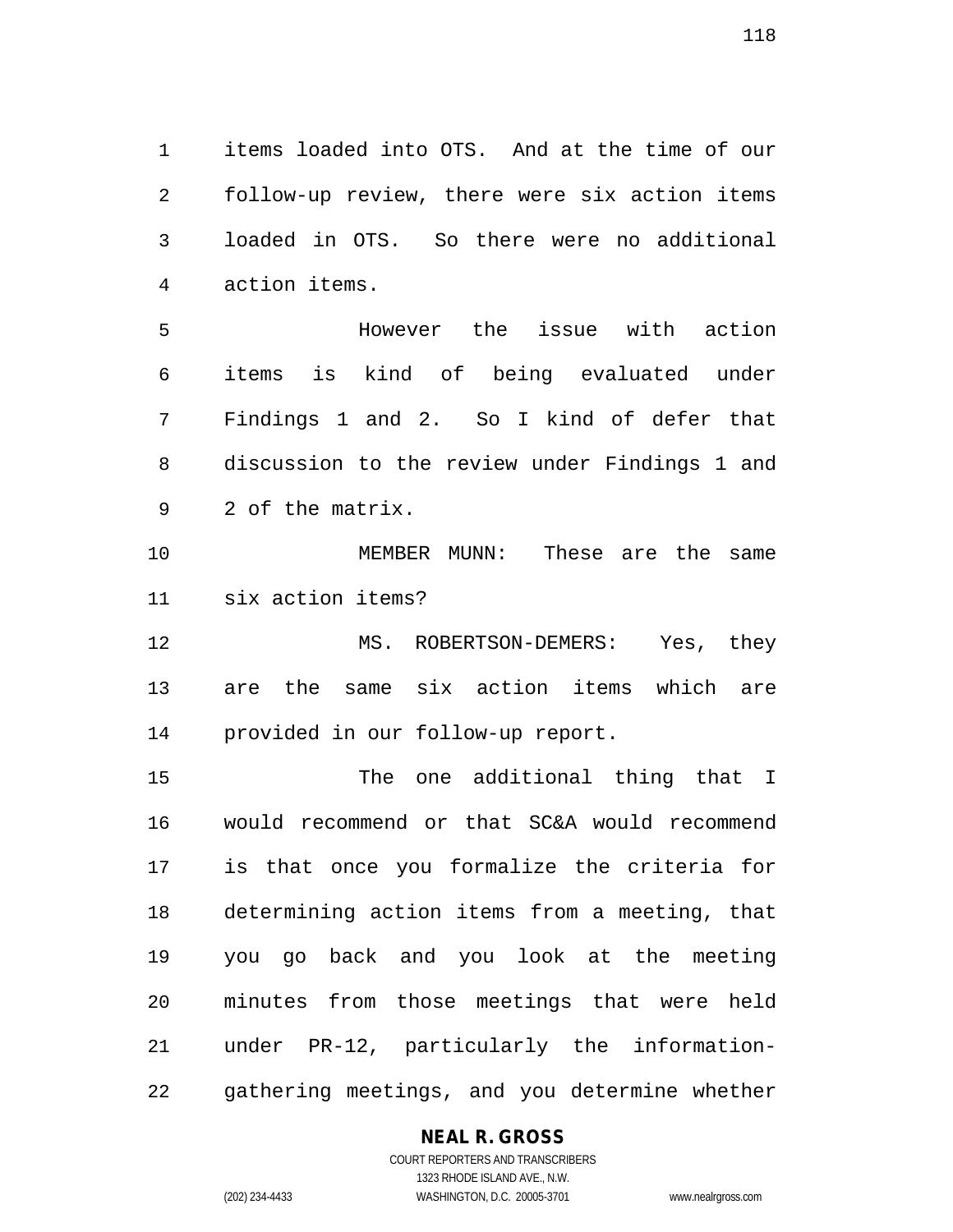1 you need to add additional action items, based 2 upon that criteria.

3 That's kind of where we stand on 4 things. So the bottom line is you need to 5 formalize the documents required in the 6 procedure for the major venues of outreach. 7 You need to communicate the requirements to 8 the staff that are responsible for holding 9 meetings, not so much ATL as the OCAS staff 10 that may go out independent of ATL, and you 11 need to hold them accountable for implementing 12 that procedure. And then, as I said, you need 13 to re-review the meeting minutes from the 14 PR-12 era after you have established the 15 action item criteria.

16 So that's kind of a rundown of the 17 follow-up review.

18 MR. HINNEFELD: This is Stu at 19 DCAS. I think we have encountered here 20 probably a disconnect in terms of how PR-12 is 21 reviewed and been viewed certainly by the DCAS 22 staff. And I would expect that they would

**NEAL R. GROSS**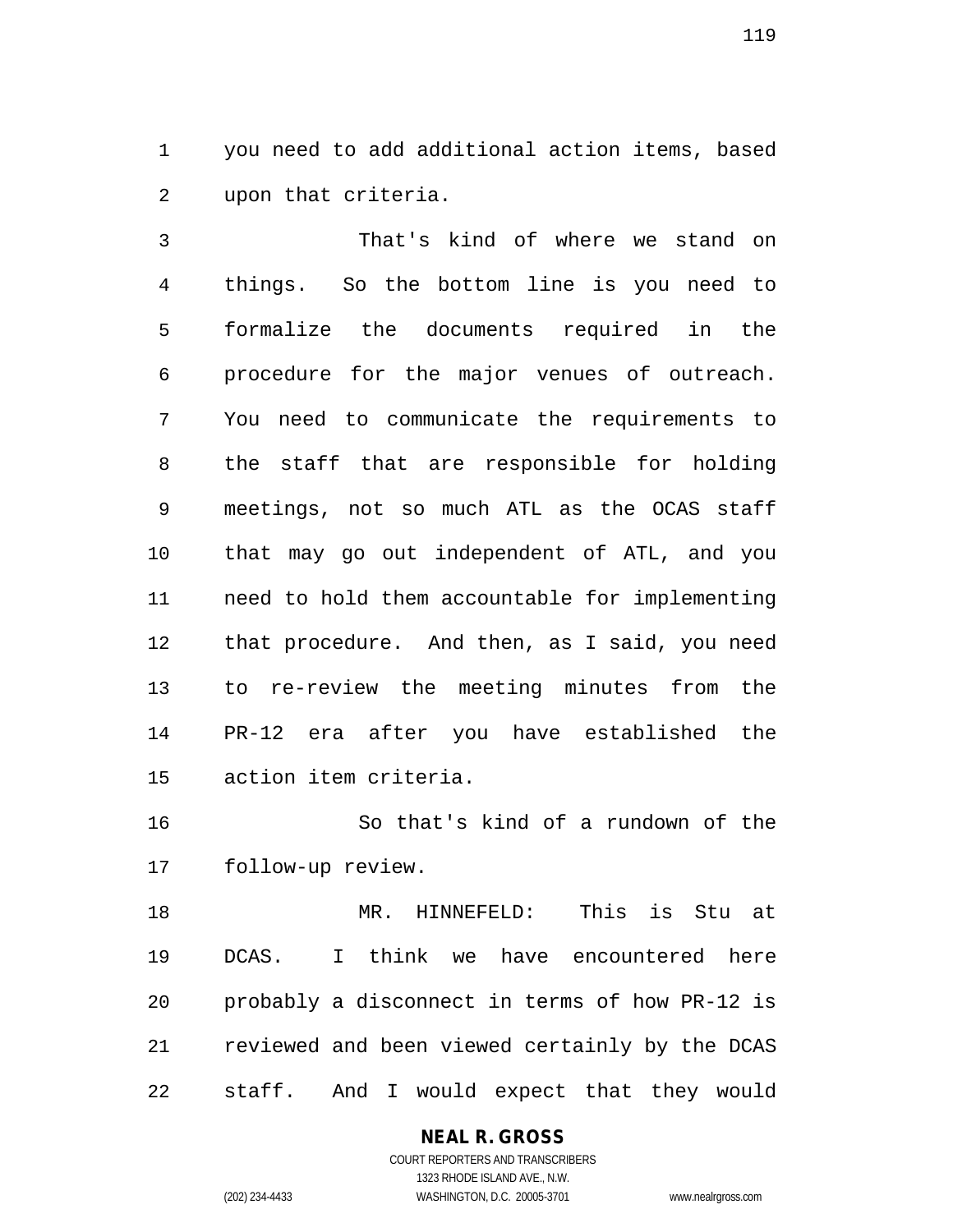1 have not considered this sort of a worker 2 outreach session in what we normally consider 3 worker outreach because ATL wasn't involved. 4 So that does not excuse, though, the need to 5 provide detailed minutes or detailed notes of 6 the meeting. So that is, in fact, something 7 that should have happened.

8 Now I have a couple of questions 9 about this. Joe, is this one of the Mound 10 meetings that you were at that was --

11 MR. FITZGERALD: No, this was a 12 meeting that we found out about after the fact 13 that Brant held with some 30 or 40 Mound 14 former workers.

15 MR. HINNEFELD: Okay. All right. 16 So it's something else. All right.

17 17 I think your point is well-taken, 18 and we need to do a better job of preparing 19 notes for those. And it points to the fact 20 that this guidance needs to be more broad. 21 Whether it's PR-12 or something else, we need 22 to get away from in our office calling this a

#### **NEAL R. GROSS**

COURT REPORTERS AND TRANSCRIBERS 1323 RHODE ISLAND AVE., N.W. (202) 234-4433 WASHINGTON, D.C. 20005-3701 www.nealrgross.com

120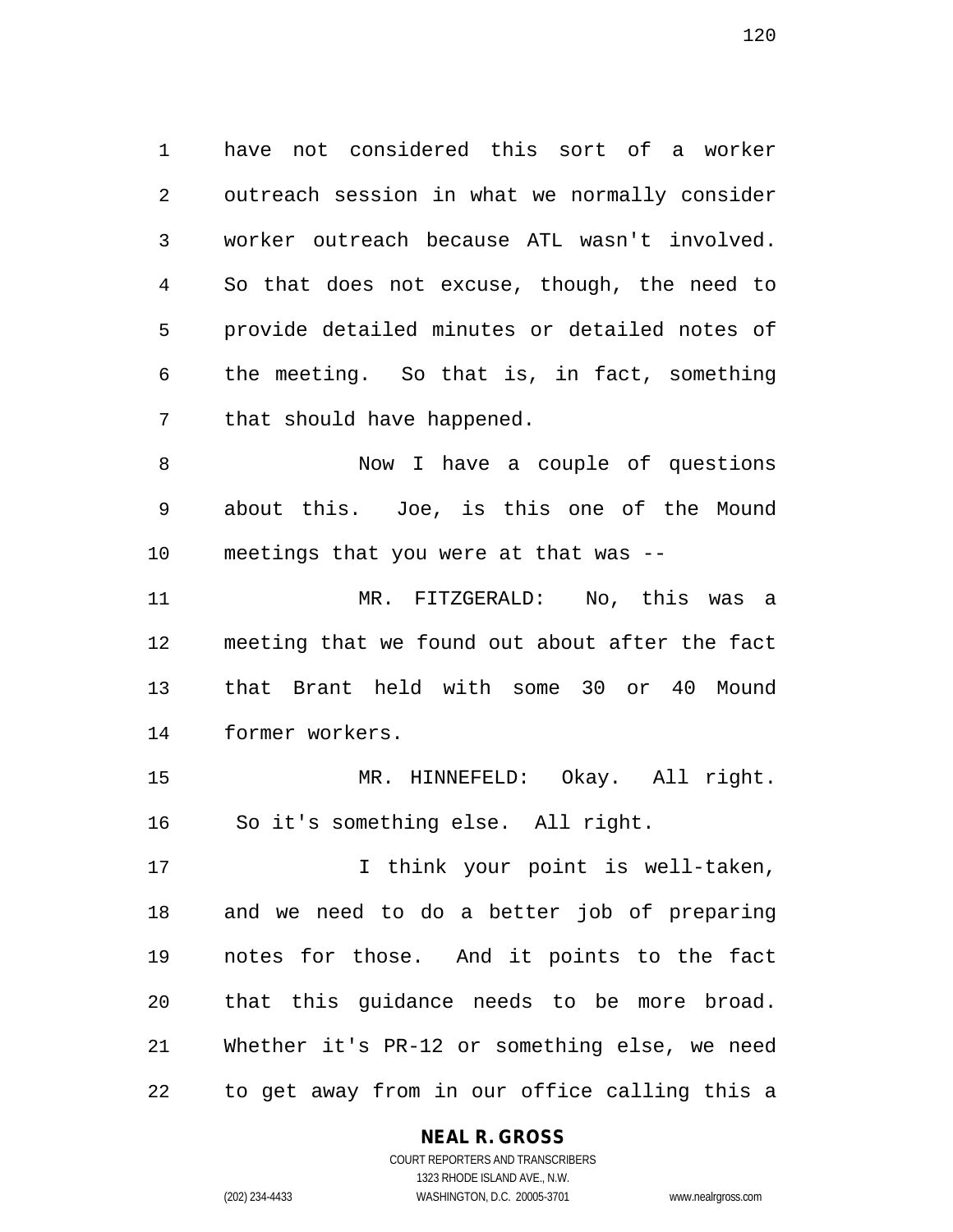1 worker outreach thing because that means 2 something different to us. So that is 3 certainly something we need to rectify.

4 So, J.J., if you'll take a note of 5 that, we'll talk about that when we get back 6 and decide how we can do better on that.

7 MR. FITZGERALD: Yes. I think 8 beyond the process question, though, there is 9 a real substantive question that might require 10 some followup, too. Because the input 11 recorded from those workers is inimical to an 12 SEC issue on neutrons at Mound. So if there's 13 a tape that could be transcribed and it's 14 clear enough, that would be important to 15 follow up on, just to cross that T.

16 MEMBER MUNN: Do we know anything 17 about that tape, Stu?

18 MR. HINNEFELD: Sitting here now, 19 I don't know anything about the tape 20 recording. If I was told about it, I promptly 21 forgot it. So I don't know anything about it, 22 but that will be something we'll find out as

### **NEAL R. GROSS**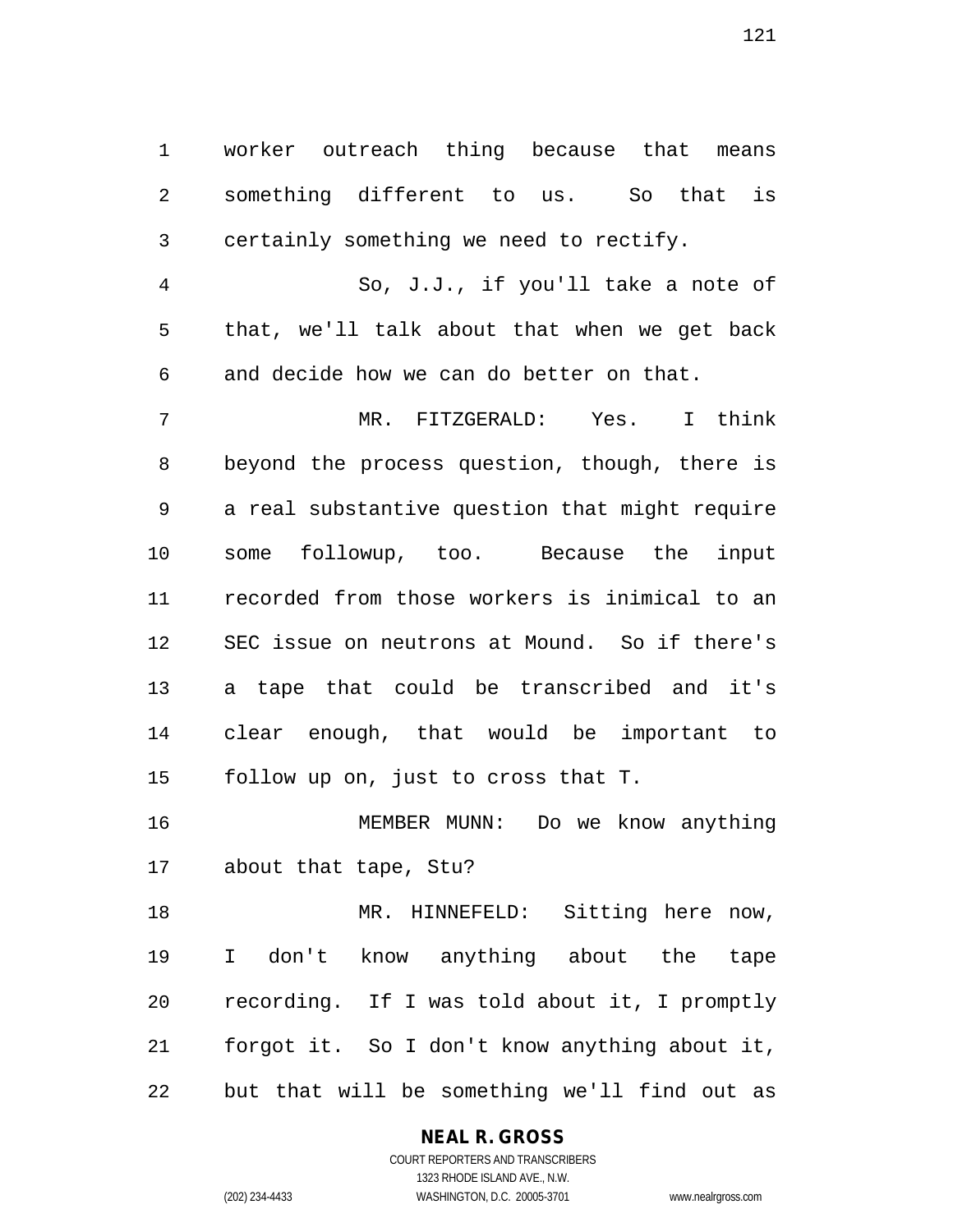1 well.

| 2            | And, again, we tend not to try to              |
|--------------|------------------------------------------------|
| $\mathbf{3}$ | record things from the federal side because    |
| 4            | you, then, are faced with the obligation to    |
| 5            | transcribe it because you have a federal       |
| 6            | record and you need a federal record that can  |
| 7            | be FOIAed. And I'm not so sure we're good      |
| 8            | enough to redact, if necessary, a recording.   |
| 9            | But I will look into that.                     |
| 10           | MEMBER MUNN:<br>Now what did you               |
| 11           | just say? If there's a recording, what's the   |
| 12           | federal requirement?                           |
| 13           | If we receive a<br>MR. HINNEFELD:              |
| 14           | recording, it becomes a federal record, and,   |
| 15           | therefore, it is discoverable.<br>It is        |
| 16           | available. I think now Jenny or Emily might    |
| 17           | be able to help me out on<br>this.<br>Мy       |
| 18           | understanding is if we have a recording, that, |
| 19           | then, is essentially a discoverable or a       |
| 20           | FOIAable federal record.                       |
| 21           | In order for it to be FOIAable, it             |
| 22           | has to be reviewed for possible redaction      |

1323 RHODE ISLAND AVE., N.W.

(202) 234-4433 WASHINGTON, D.C. 20005-3701 www.nealrgross.com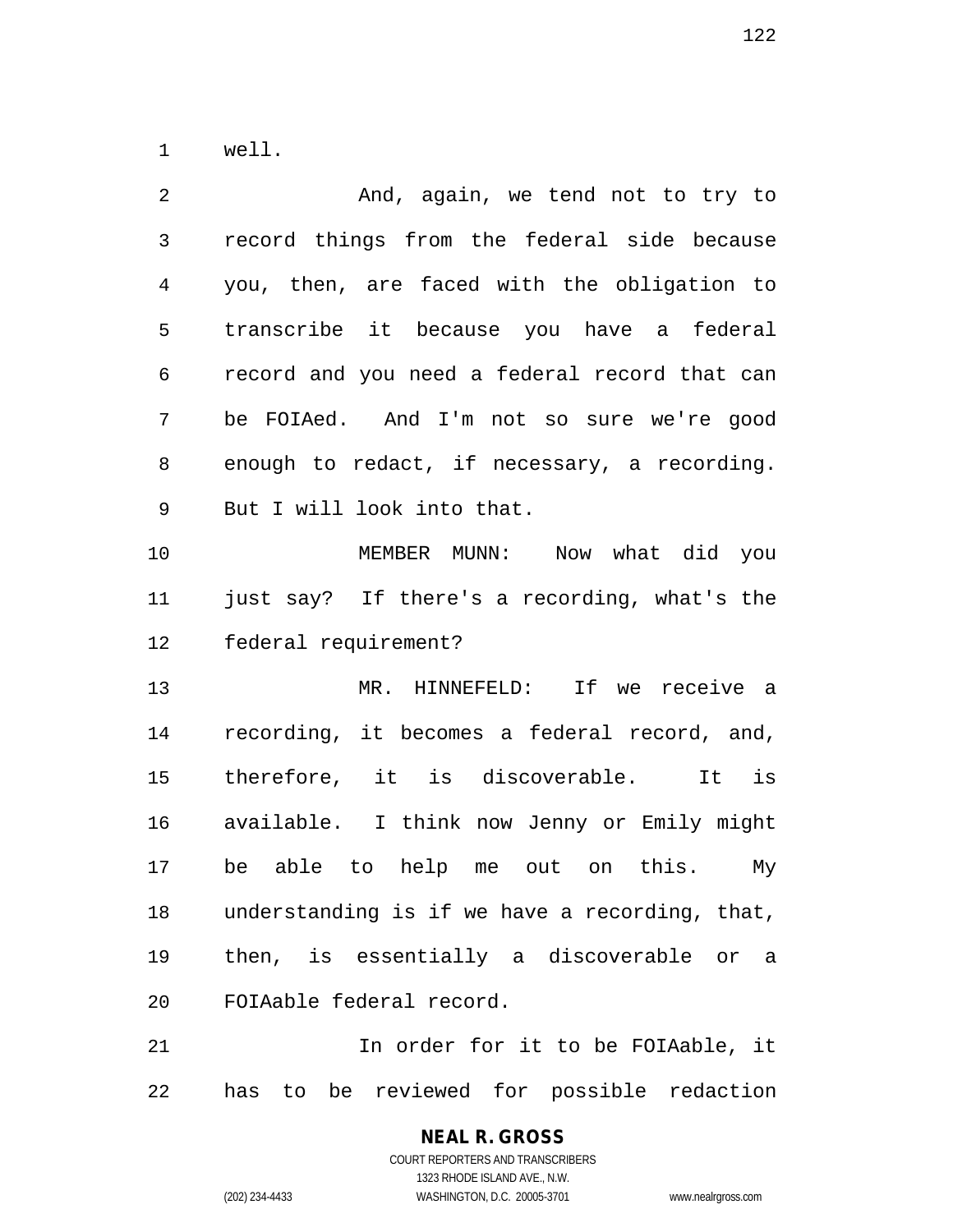1 because there are certain categories of 2 information that you redact from FOIA 3 response. And so I'm not so sure where the 4 technology exists for us to redact a copy of 5 an electronic recording. So it may be that 6 the only way we would be able to do that would 7 be to transcribe it and then redact the 8 transcription, and that would -- what would be 9 available to FOIA.

10 MR. KATZ: Or you may have the 11 option of just not transcribing it verbatim, 12 but creating detailed minutes.

13 MR. HINNEFELD: I think minutes 14 would be actually a better way. Detailed 15 minutes from the recording would be a better 16 way to go, and that would be a federal record. 17 Again, if it were FOIAed, it would have to be 18 reviewed for redaction.

19 MR. KATZ: Right.

20 MR. HINNEFELD: But detailed 21 minutes is usually simpler than a

22 transcription.

#### **NEAL R. GROSS** COURT REPORTERS AND TRANSCRIBERS

1323 RHODE ISLAND AVE., N.W. (202) 234-4433 WASHINGTON, D.C. 20005-3701 www.nealrgross.com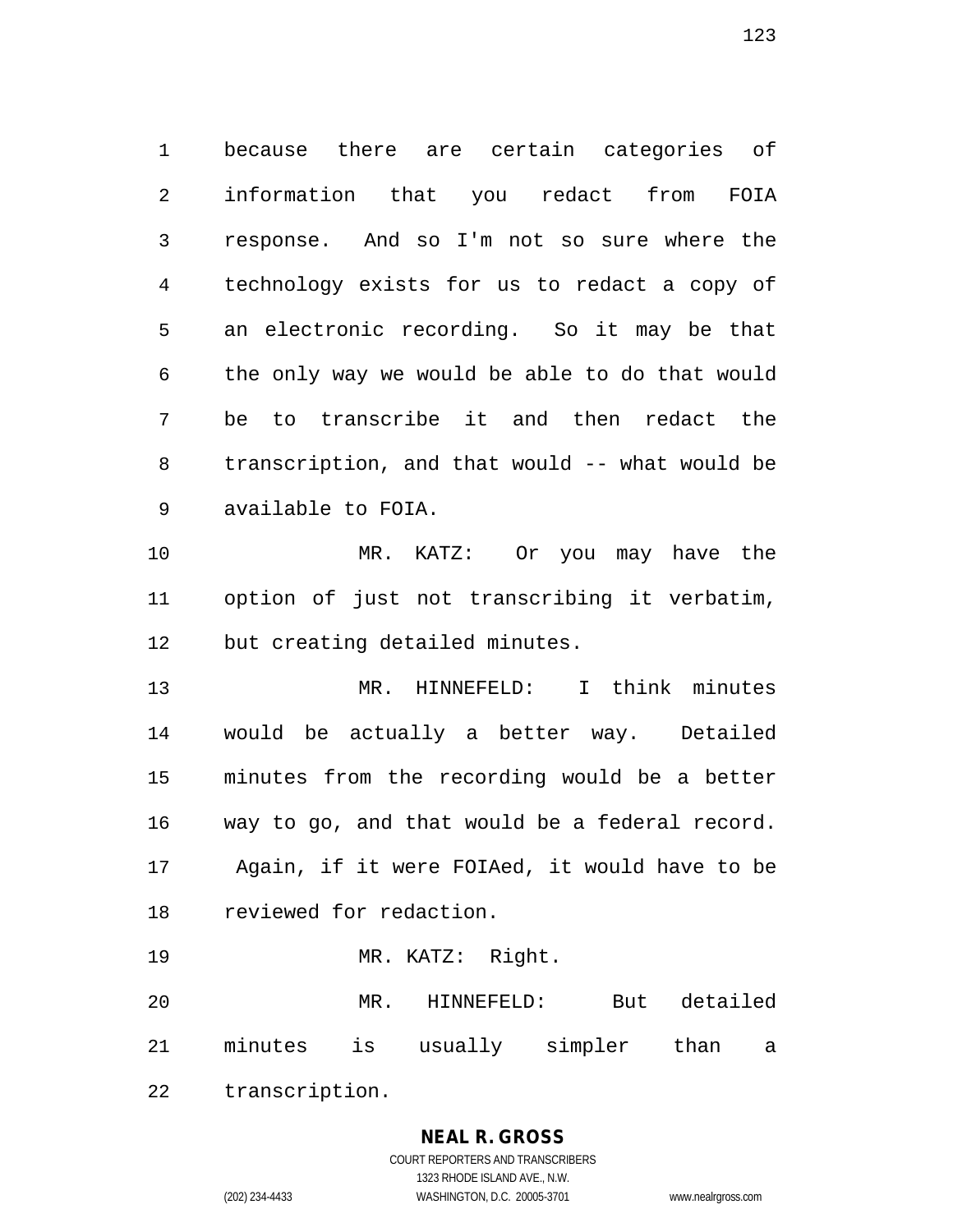1 MEMBER MUNN: Well, that presents 2 a puzzle, doesn't it? One thing is whether -- 3 not having the tape and not knowing anything 4 about it raises an abundance of questions, not 5 the least of which is how long is it, how good 6 is it.

7 MR. KATZ: Yes.

8 MEMBER MUNN: Formats.

9 MR. FITZGERALD: I think that 10 inquiry would determine that. I just think it 11 kind of raises an interesting question because 12 it does play a vital part on an SEC decision. 13 So if it is available, it probably needs to 14 be transcribed because right now all we have 15 is Brant's account of the meeting. And he 16 was, obviously, trying to bolster a particular 17 point on that issue. So he can't be 18 considered completely unbiased on the issue. 19 So it just kind of leaves a gap that might be 20 answered by whatever could come out of this 21 transcription, if it's possible. If it's not 22 possible, then we're no worse off than we are

#### **NEAL R. GROSS**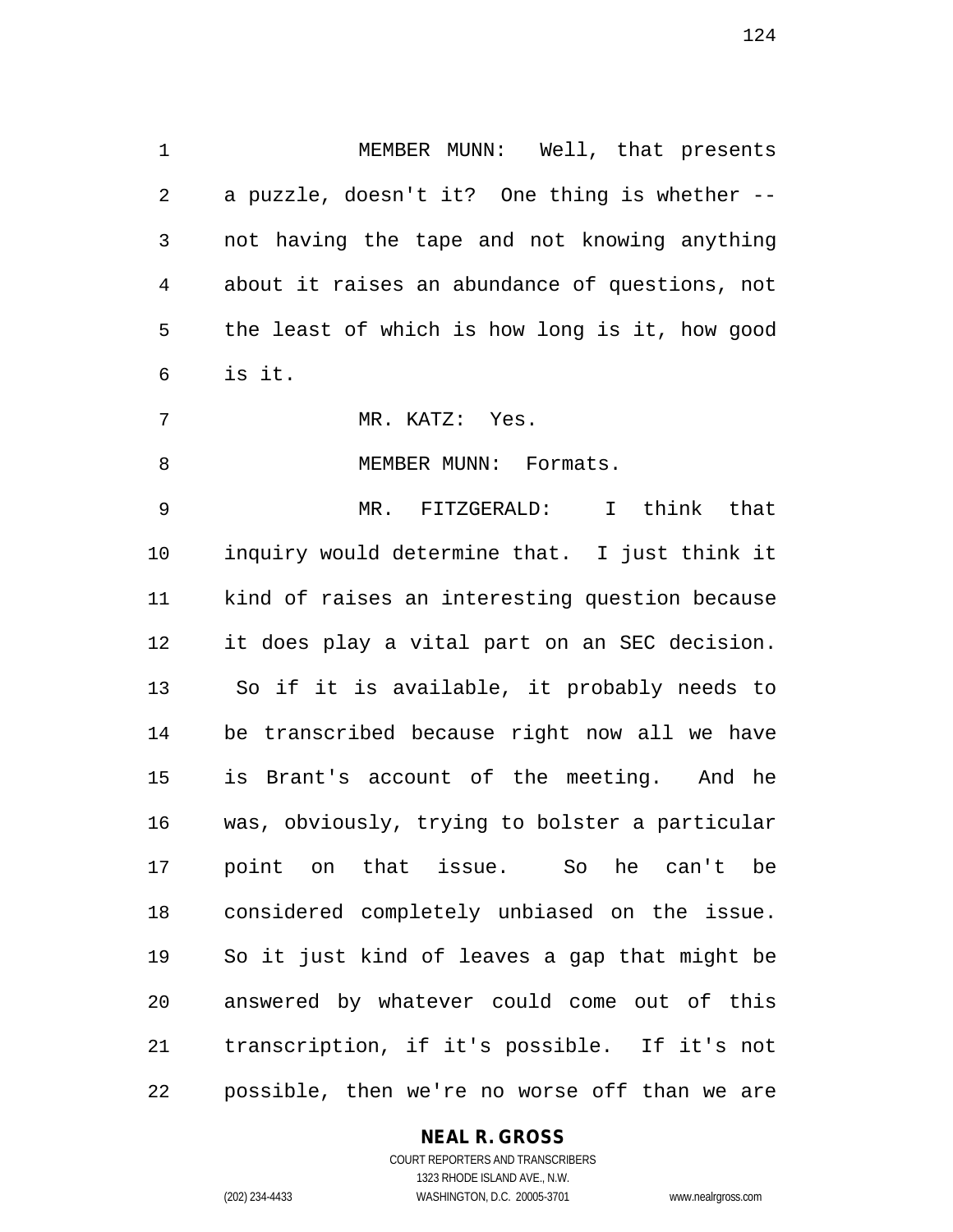1 now.

2 MEMBER MUNN: True, but, you know, 3 the question of whether the fact that it was 4 given to someone in the agency, therefore, 5 makes it a FOIA document, that bothers me. 6 MR. KATZ: In any event, this is 7 really a -- this is a program issue. They 8 have to follow legal rules -- 9 MEMBER MUNN: Yes. 10 MR. KATZ: -- about how to handle 11 this. And so, Wanda, there's really nothing 12 for the Work Group to engage in on this. 13 MEMBER MUNN: No. 14 MR. KATZ: I'm sure they'll do 15 whatever they need to do. 16 MR. FITZGERALD: This information 17 just happened to come up in this venue, but if 18 it came up in another venue -- 19 MR. KATZ: Yes. Yes, and I would 20 imagine if that tape, if Brant held onto that 21 tape, that at a minimum they probably would 22 want to have detailed minutes from that tape,

#### **NEAL R. GROSS**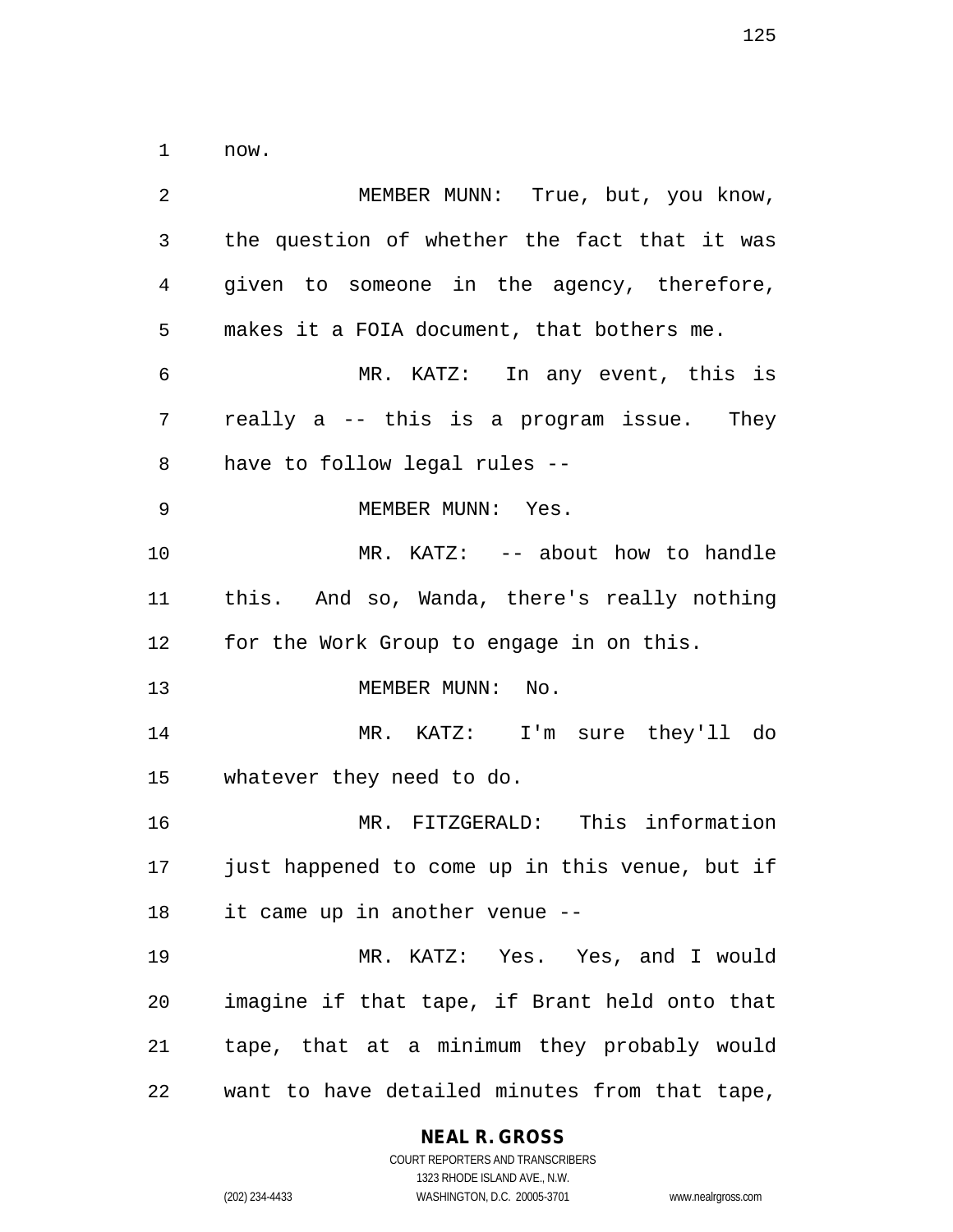1 given what Joe just said.

2 MS. ROBERTSON-DEMERS: I guess my 3 concern over this whole thing is that a focus 4 group, and that's what this was, was held, and 5 the documentation was not collected. And 6 there needs to be some clarification in the 7 procedure on what's expected for what 8 meetings. 9 I thought that NIOSH did a good 10 job at explaining what was expected from each 11 meeting in the June 2009 memo on 12 classification of worker outreach meetings. 13 MEMBER MUNN: Stu, what is your 14 take on the possibility of incorporating that 15 document somewhere in your standard procedures 16 or your standard processes? 17 MR. HINNEFELD: Well, I would say 18 that's probably what we need to shoot for 19 here, and it will require either some internal 20 guidance or communication of that to the 21 staff, I would guess. So I think -- I mean 22 it's not entirely -- it's not a trivial thing

#### **NEAL R. GROSS**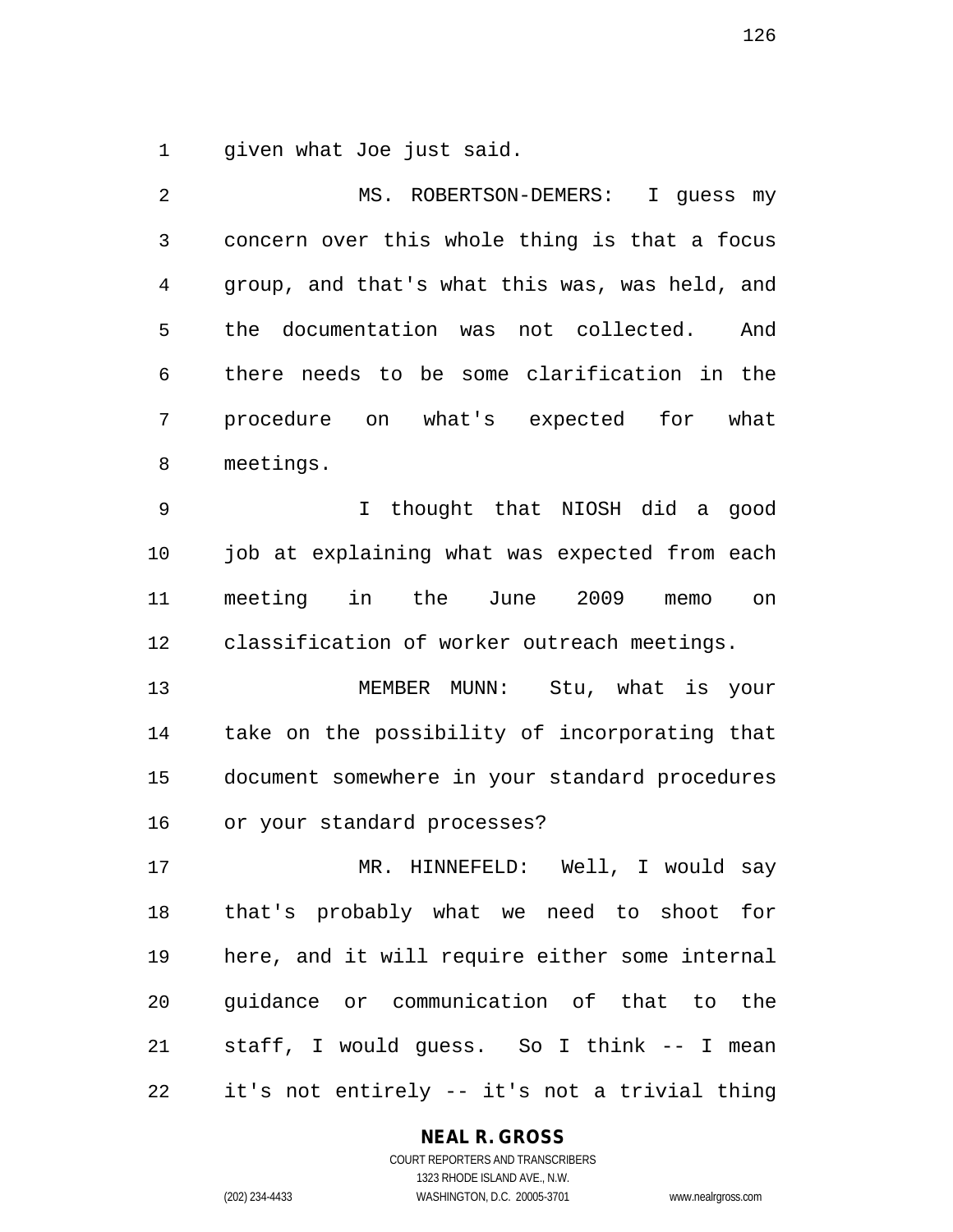1 to take care of. I'm thinking particularly of 2 a meeting where this focus group, where you're 3 having this focus group, and you have a health 4 physicist in all likelihood there who is 5 trying to obtain technical information. And I 6 won't deny that we all hear things the way we 7 want to hear them. And so the things that 8 register with us are the things that reinforce 9 what we think we're going to hear. 10 But when you have someone who is 11 leading a discussion of that nature, it is a 12 little difficult for that person to take 13 detailed notes and write detailed minutes -- 14 MEMBER MUNN: Yes. 15 MR. HINNEFELD: -- of that 16 meeting. 17 MEMBER MUNN: Almost impossible

18 really.

19 MR. HINNEFELD: Yes. I mean it is 20 hard to maintain any kind of flow in that kind 21 of meeting if the person who is the most 22 engaged technically in the meeting has to make

### **NEAL R. GROSS**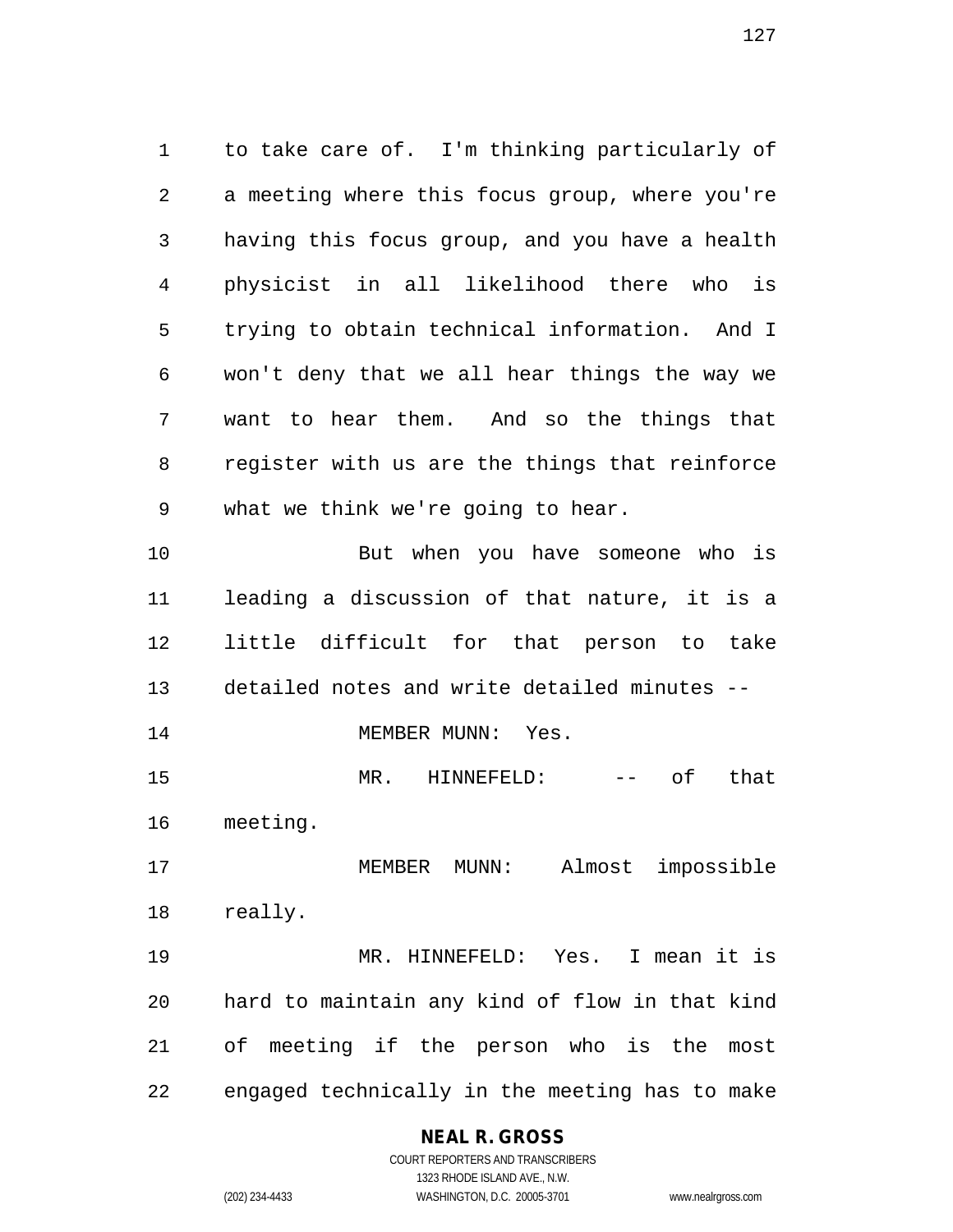1 sure he's capturing all this stuff. So you 2 kind of need a second person. And that may be 3 just a matter for us to deal with to get a 4 second person there.

5 I don't have a lot to offer, but I 6 think that the June of 2009 memo, which I have 7 a vague recollection of, probably needs to be 8 placed more in the forefront and either put 9 out as guidance to the internal staff, so 10 everybody knows what is expected, or used to 11 build something else, some sort of procedural 12 document, so everyone knows what to expect.

13 MEMBER BEACH: Stu, there's also a 14 flow chart that was given at that same 15 meeting, which could be very helpful and 16 useful to incorporate as well with the same 17 date and the same number on it.

18 MR. HINNEFELD: Would this be 19 included with the transcript of the Working 20 Group meeting where it was first discussed? 21 MEMBER BEACH: I'm sure it was. I 22 can forward both of the documents to you, if

## **NEAL R. GROSS**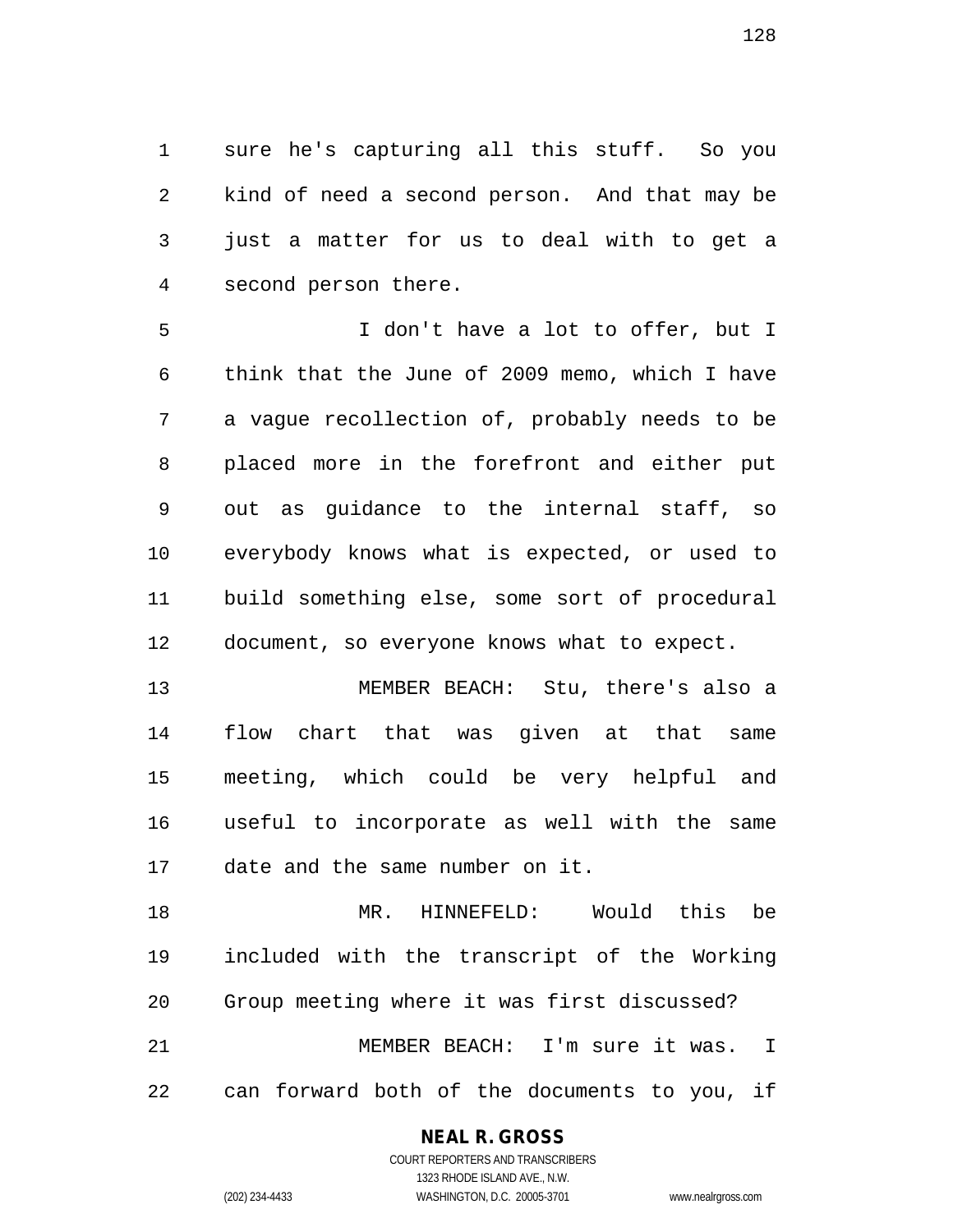1 you would like.

2 MR. HINNEFELD: If you would just 3 send them to me, that would be great. 4 MEMBER BEACH: Okay. Actually, I 5 could send them to you, Ted, if you want to 6 forward them on. Or do you have copies of the 7 two documents? 8 MS. ROBERTSON-DEMERS: Actually, 9 there's three. 10 MEMBER BEACH: Is there three? 11 MS. ROBERTSON-DEMERS: Yes. 12 MR. KATZ: I'm happy to forward on 13 anything you send me. 14 CHAIRMAN GIBSON: So this is Mike. 15 If NIOSH puts out this -- if DCAS 16 puts out this formal guidance, or however Stu 17 described it, now does that resolve the 18 concern by SC&A? Does that fix our program? 19 Or is this going to be further discussed in 20 the issues matrix? I mean I am just trying to 21 clarify this.

22 MS. ROBERTSON-DEMERS: Well, the

**NEAL R. GROSS** COURT REPORTERS AND TRANSCRIBERS 1323 RHODE ISLAND AVE., N.W.

(202) 234-4433 WASHINGTON, D.C. 20005-3701 www.nealrgross.com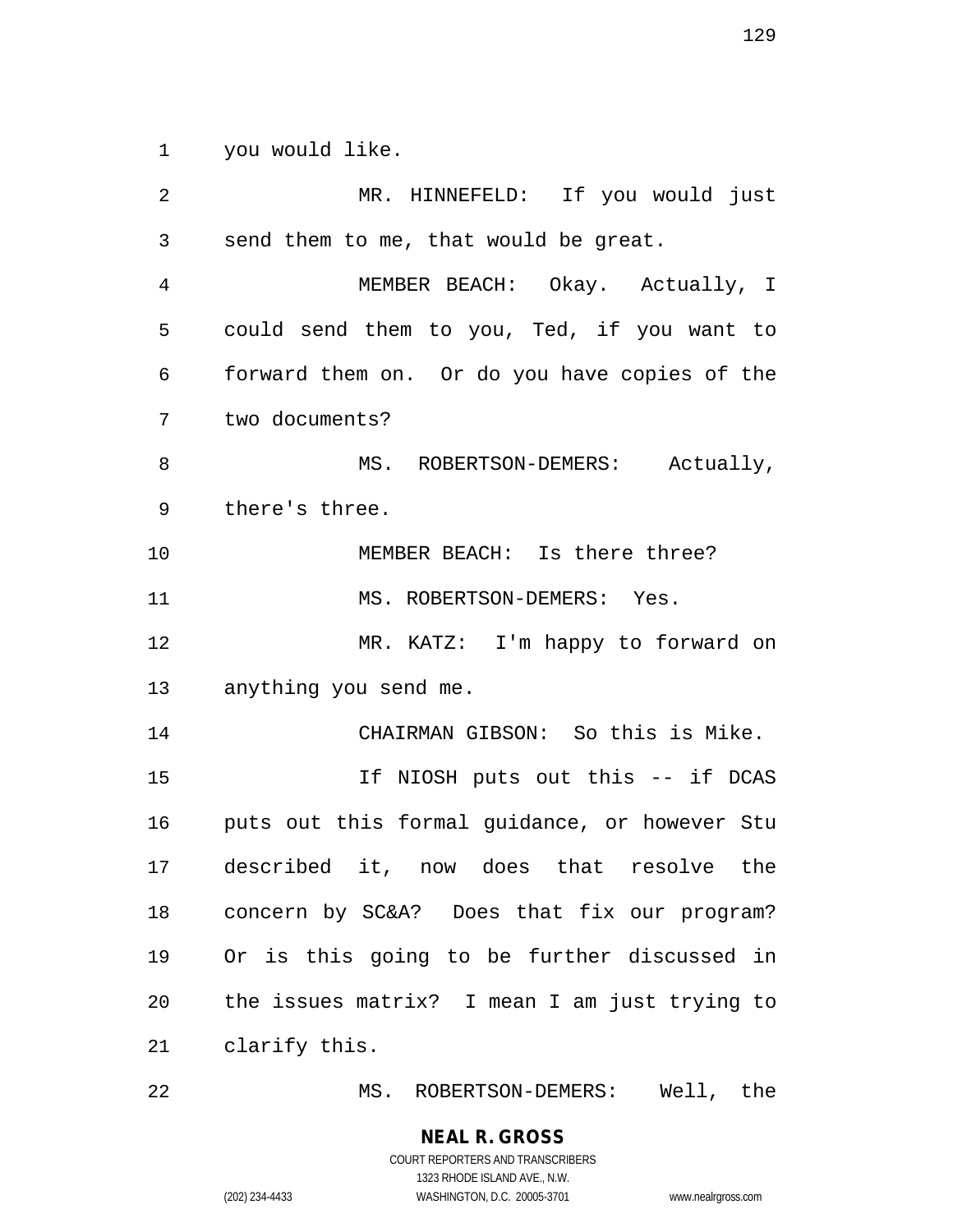1 other part of this is to put something formal 2 in the procedure on what documentation is 3 expected for what type of meeting. And then, 4 in addition to that, we were recommending that 5 after the action item criteria was developed 6 and completed, that they go back to the 7 meetings held since the implementation of 8 PR-12 and they look at the meeting minutes for 9 additional action items.

10 CHAIRMAN GIBSON: And does that 11 sound reasonable to DCAS?

12 MR. HINNEFELD: Can you run that 13 past me one more time? What was the 14 additional part?

15 MS. ROBERTSON-DEMERS: Okay. 16 Which part didn't you catch?

17 MR. HINNEFELD: Well, I guess my 18 mind drifted for a minute. What is the 19 additional expectation besides the detailed 20 minutes? You say just go back through the 21 minutes and check for action items that should 22 come out of those minutes?

## **NEAL R. GROSS**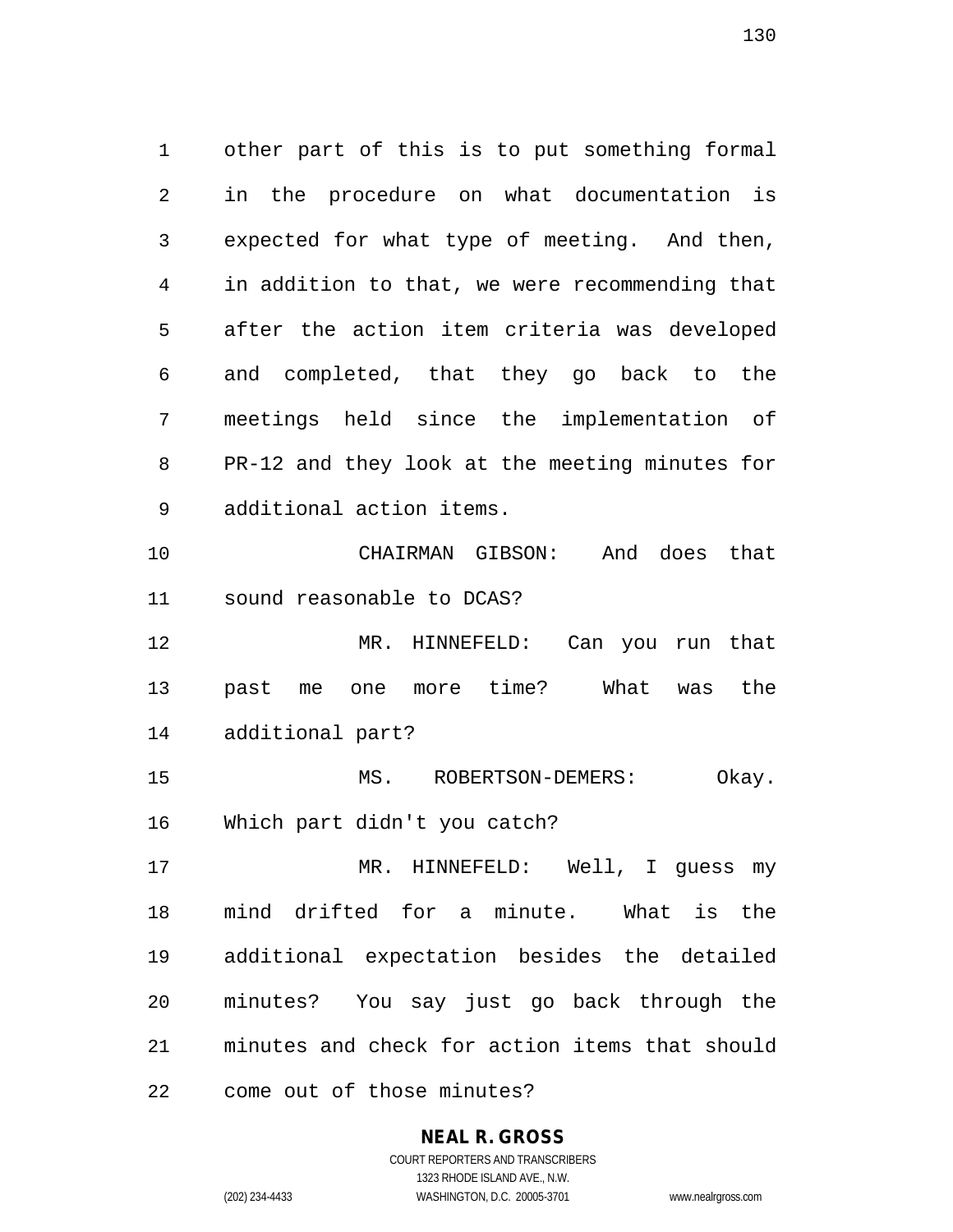1 MS. ROBERTSON-DEMERS: Well, the 2 first one that I just talked about was to add 3 guidance on what documents are required for 4 what types of meetings. You know, the venues 5 that are outlined in the supplemental document 6 from 2009 to add direction to your procedure. 7 MR. HINNEFELD: Right. 8 MS. ROBERTSON-DEMERS: So that 9 people know what documents are expected for 10 what types of meeting. 11 MR. HINNEFELD: Okay. Okay. 12 MS. ROBERTSON-DEMERS: And that 13 was what Wanda was asking is how difficult 14 would it be to incorporate that into the 15 procedure, that supplemental guidance? 16 MR. HINNEFELD: Yes, I don't think 17 that's too awful difficult. 18 By the way, this is Stu Hinnefeld. 19 That's for the reporter. 20 MR. KATZ: Yes. 21 MS. ROBERTSON-DEMERS: And then 22 what we had suggested is once we are settled

> **NEAL R. GROSS** COURT REPORTERS AND TRANSCRIBERS 1323 RHODE ISLAND AVE., N.W.

(202) 234-4433 WASHINGTON, D.C. 20005-3701 www.nealrgross.com

131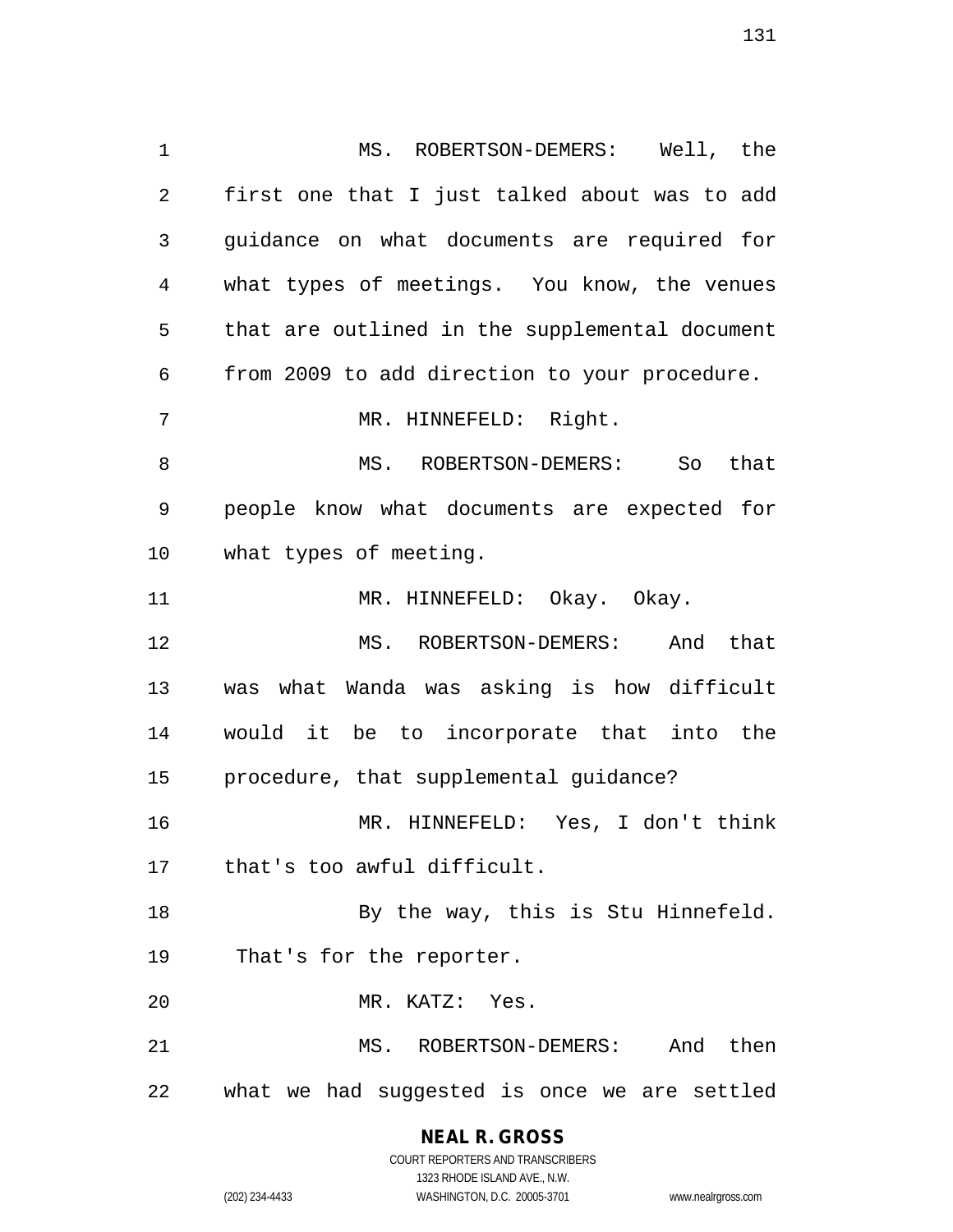1 on a criteria for how to determine the action 2 items, that you go back to those meetings that 3 were held under PR-12, back through the 4 minutes and determine if there are any 5 additional action items based upon that 6 criteria that need to be added.

7 MR. HINNEFELD: Well, I'm not real 8 sure what the scope, what that kind of scope 9 would represent. But certainly, if there's 10 important information from those meetings that 11 somehow we haven't captured and addressed 12 appropriately, we want to do that. So I can't 13 argue with the benefit of doing that.

14 MR. FITZGERALD: I mean, on this 15 second item, this stems from what seems to be 16 a small number of actions that came from, 17 what, 120 meetings? I mean the impetus is 18 just the notion that it just seems like 19 there's a paucity of actions, given the number 20 of meetings that were held.

21 MS. ROBERTSON-DEMERS: Yes, and 22 that, like I said, is the criteria for the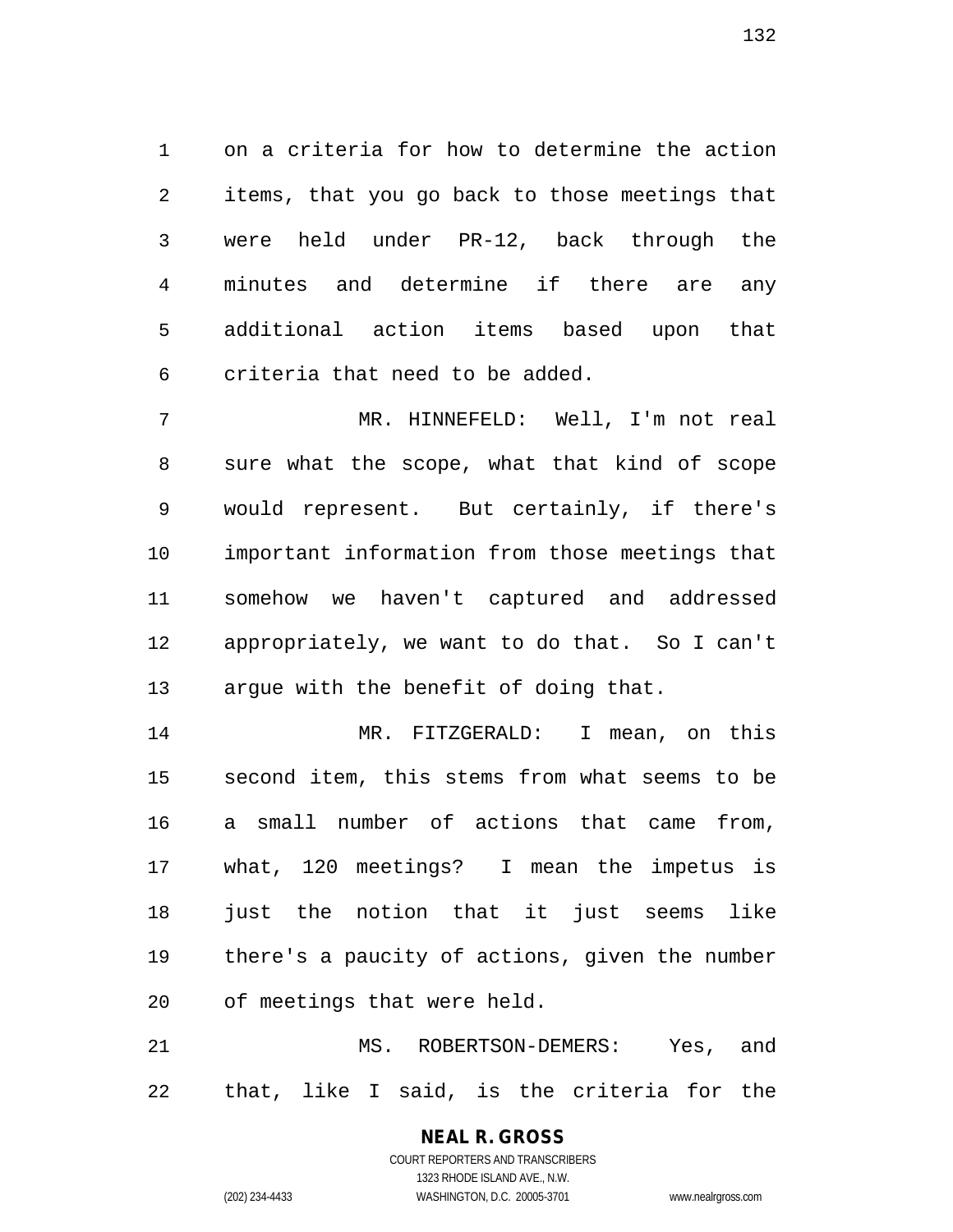1 action items is being addressed under Findings 2 1 and 2.

3 MR. HINNEFELD: This is Stu - 4 MS. ROBERTSON-DEMERS: But the 5 concern is that there are six action items for 6 126 meetings.

7 MR. HINNEFELD: Okay. This is 8 Stu, and I will have to look into that some 9 more after we get out of here because right 10 now I don't have anything to add or offer on 11 that.

12 MEMBER MUNN: Well, you wouldn't 13 anticipate that there would be a lot of action 14 from information-giving meetings. And 15 information-giving meetings that I have 16 personal knowledge of, which certainly is not 17 a large number, the questions that are asked 18 at the meetings are usually answered at the 19 meetings, normally who to see, how to see, 20 who, how, when, where, that kind of 21 information, about that specific site.

22 But one would anticipate that the

# **NEAL R. GROSS**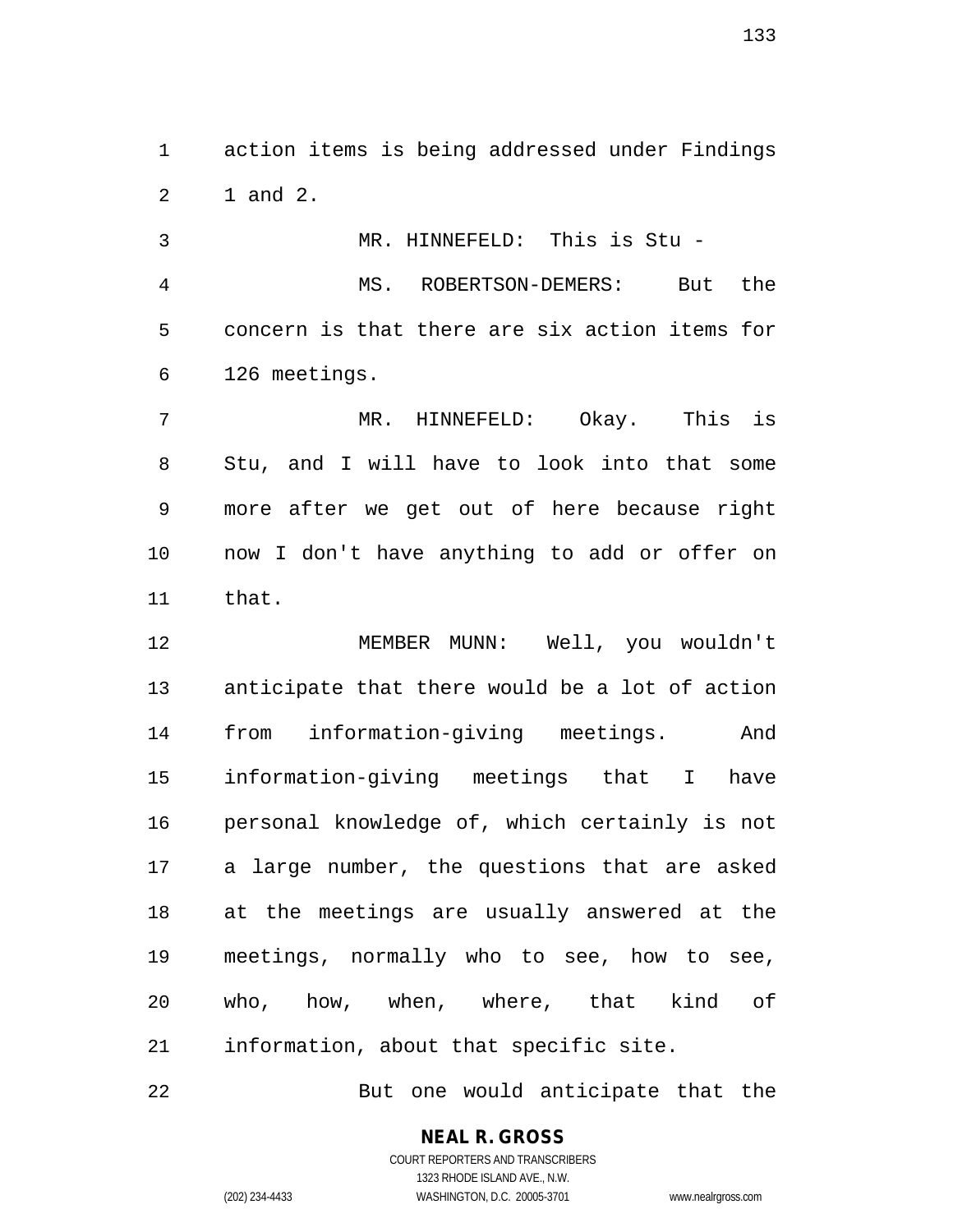1 information-gathering meetings would be the 2 ones that would generate action items.

3 MS. ROBERTSON-DEMERS: That and 4 possibly the information giving/gathering 5 meetings, which just kind of fell down the 6 middle of Larry's chart.

7 MR. HINNEFELD: Yes, this is Stu. 8 I think it can certainly happen that we would 9 hear something in an information-giving 10 meeting that would require us to go do 11 something or check on something. But in many 12 of those -- I just want to make sure we're 13 clear here -- I mean in many of those 14 meetings, and the ones I have been at most 15 recently are the workshops, the dose 16 reconstruction and SEC workshops, there are 17 quite frequently questions. It is sort of 18 analogous to a classroom and you're covering a 19 particular topic, and people ask questions and 20 you answer that person's questions.

21 We're not envisioning taking those 22 kind of notes that would indicate that kind of

## **NEAL R. GROSS**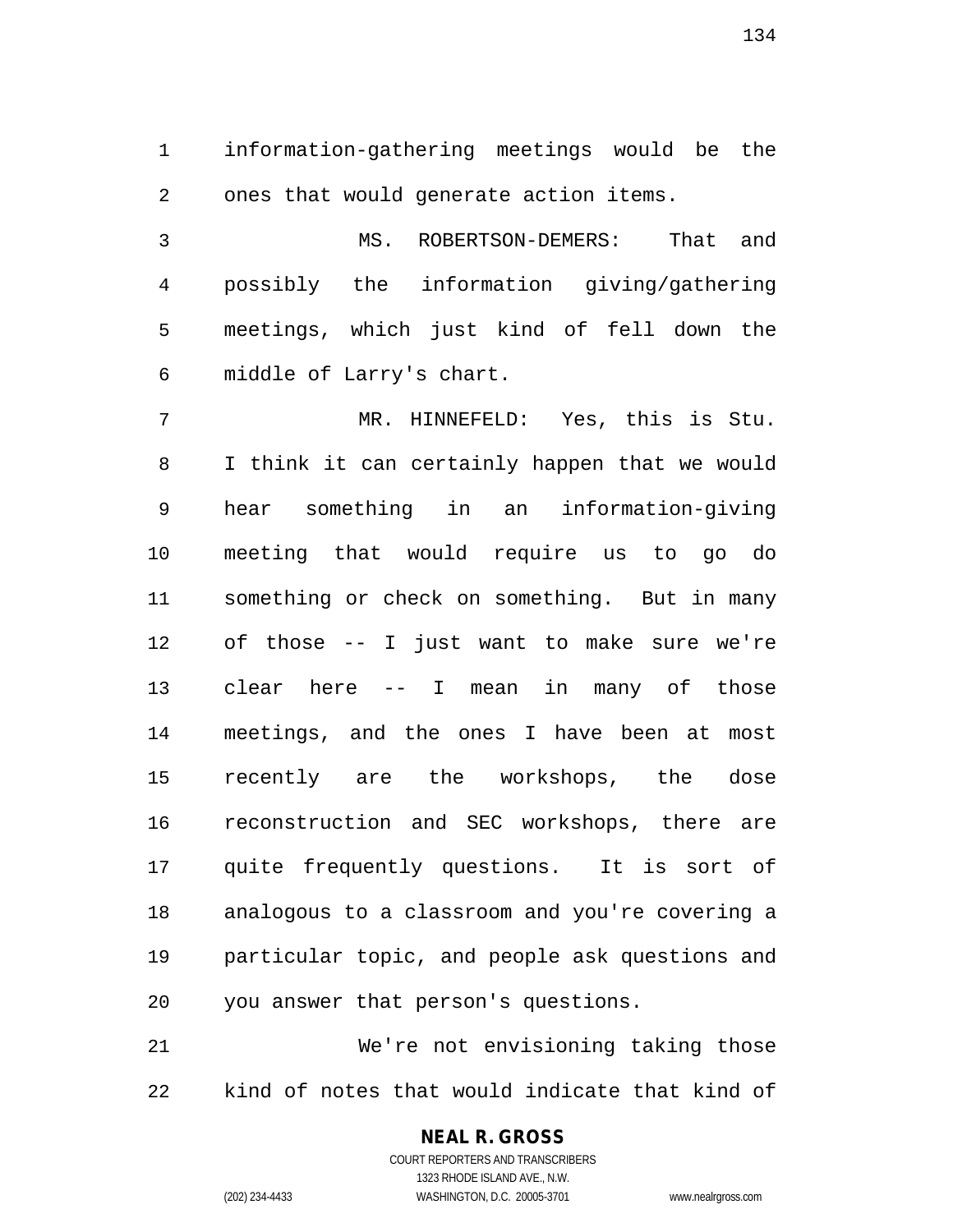1 interchange, right? I would think we would be 2 envisioning, if someone asked me a question 3 and said, "Gee, I'm not so sure we knew that 4 about that study. We've got to go check," 5 that would be the kind of note you would take 6 and have to go research. Then you would want 7 to keep track of making sure you had 8 dispositioned it -

9 MEMBER MUNN: Yes. 10 MR. HINNEFELD: -- and provide

11 some feedback. Just so we're clear on that.

12 My experience in the workshops is 13 pretty much everything you hear is a question 14 that you, then, answer. But it's not out of 15 the realm of possibility that there would be 16 something else that you would need to follow 17 up on. Essentially what you're looking for is 18 stuff you need to follow up on after the 19 meeting, right?

20 MEMBER MUNN: Yes.

21 MR. FITZGERALD: So I guess what I 22 heard was sort of an agreement on the first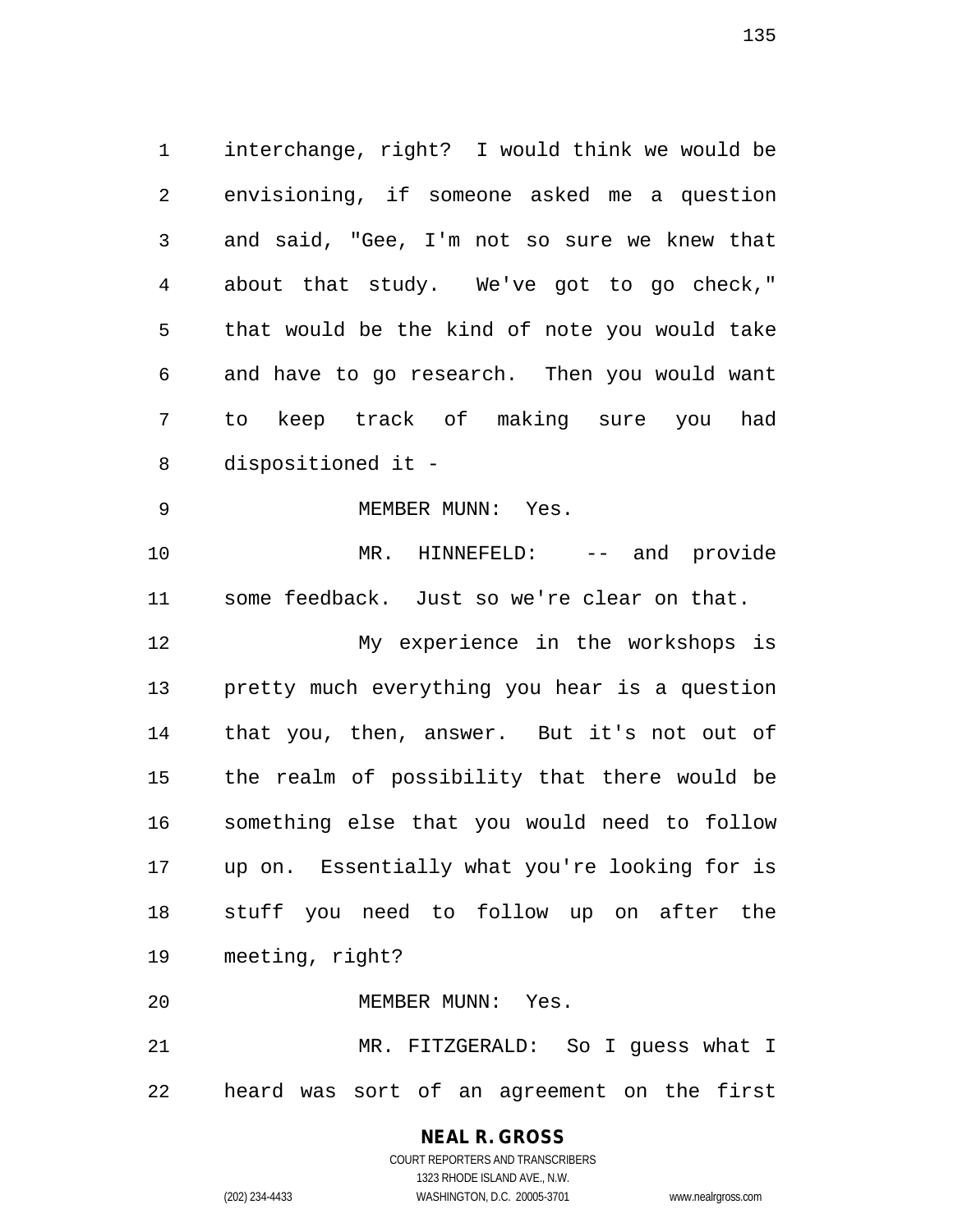1 item, which was to perhaps consider adding 2 guidance to the June 2009 --

3 MS. ROBERTSON-DEMERS: From that. 4 MR. FITZGERALD: From that. And 5 the second thing to me is maybe a validation 6 that with the new criteria from PR-12, whether 7 or not the 6 out of 126 -- and I think Wanda 8 raises a point that it's not 126, you know, 9 they're not all the same type of meetings, but 10 whether that number would vary because your 11 criteria have changed. I think that would be 12 obvious by looking at some of the meetings 13 where you are soliciting input. If it doesn't 14 change anything, I think that's your answer.

15 But I think the notion that there 16 were just six sort of begs the question 17 whether the new PROC-12 criteria would involve 18 perhaps more from the minutes than just the 19 six.

20 MS. ROBERTSON-DEMERS: Let me make 21 a couple of clarifications here. Two of those 22 action items were from the period after PR-12

## **NEAL R. GROSS**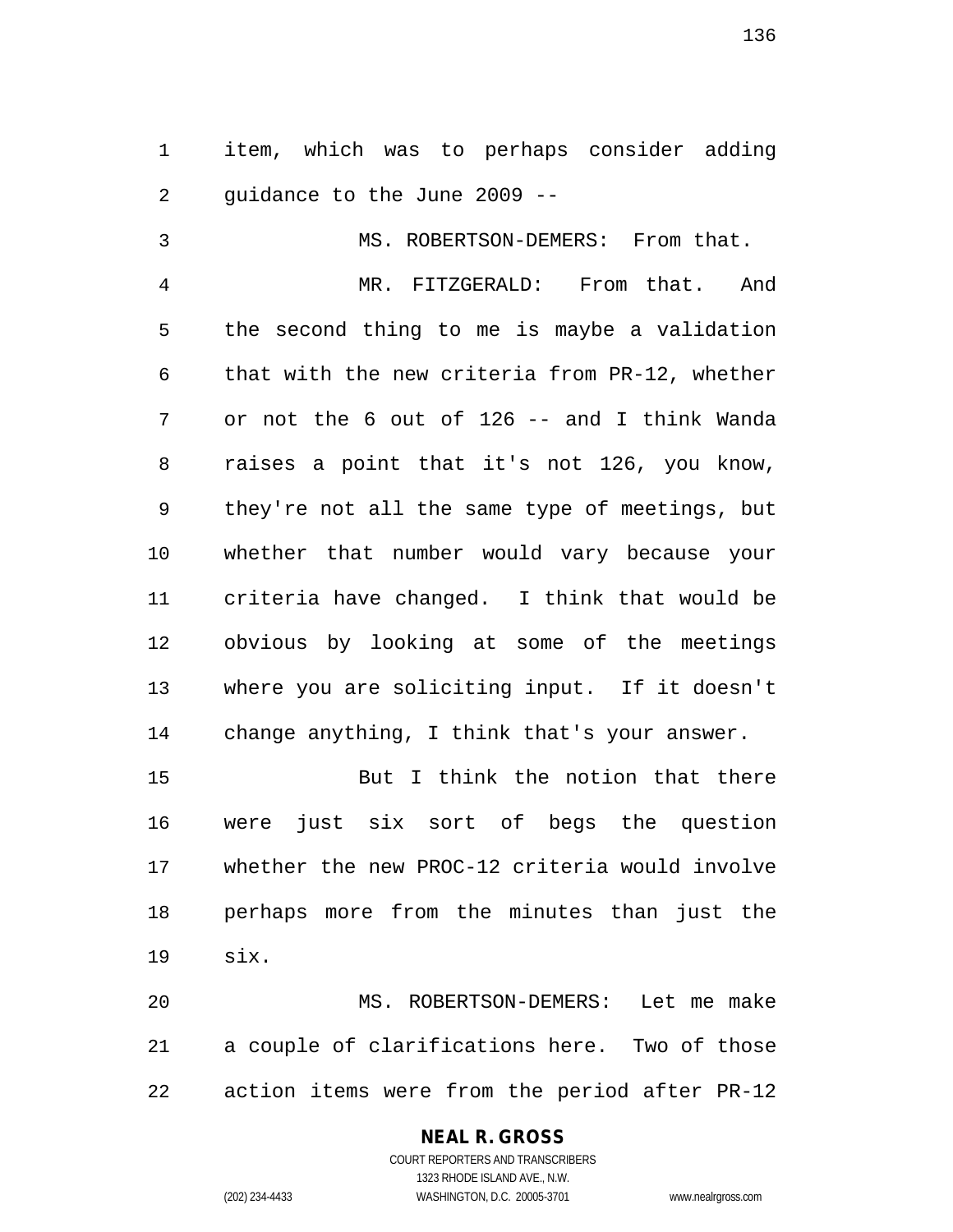1 was put into use. What we're asking is that 2 you go back since PR-12 was implemented, and 3 that count, I believe, is 26 of those 126 4 meetings. 5 MR. FITZGERALD: So it's really 6 four out of 26? 7 MS. ROBERTSON-DEMERS: No, it is 8 four out of 100, which is the legacy items, 9 and two out of 26, which are the PR-12 items. 10 CHAIRMAN GIBSON: Okay. This is 11 Mike. 12 So that sounds -- there's two 13 subquestions here that we need to get an 14 answer to and get resolution on then, right? 15 That's the four meetings out of the 100 and 16 then the two out of the 26? 17 MR. FITZGERALD: Whether those 18 numbers still stand with the new criteria. 19 MS. ROBERTSON-DEMERS: Well, and 20 I'm going to leave it up to you. What I 21 recommended is that they go back and look at 22 the meetings that have been done since the

## **NEAL R. GROSS**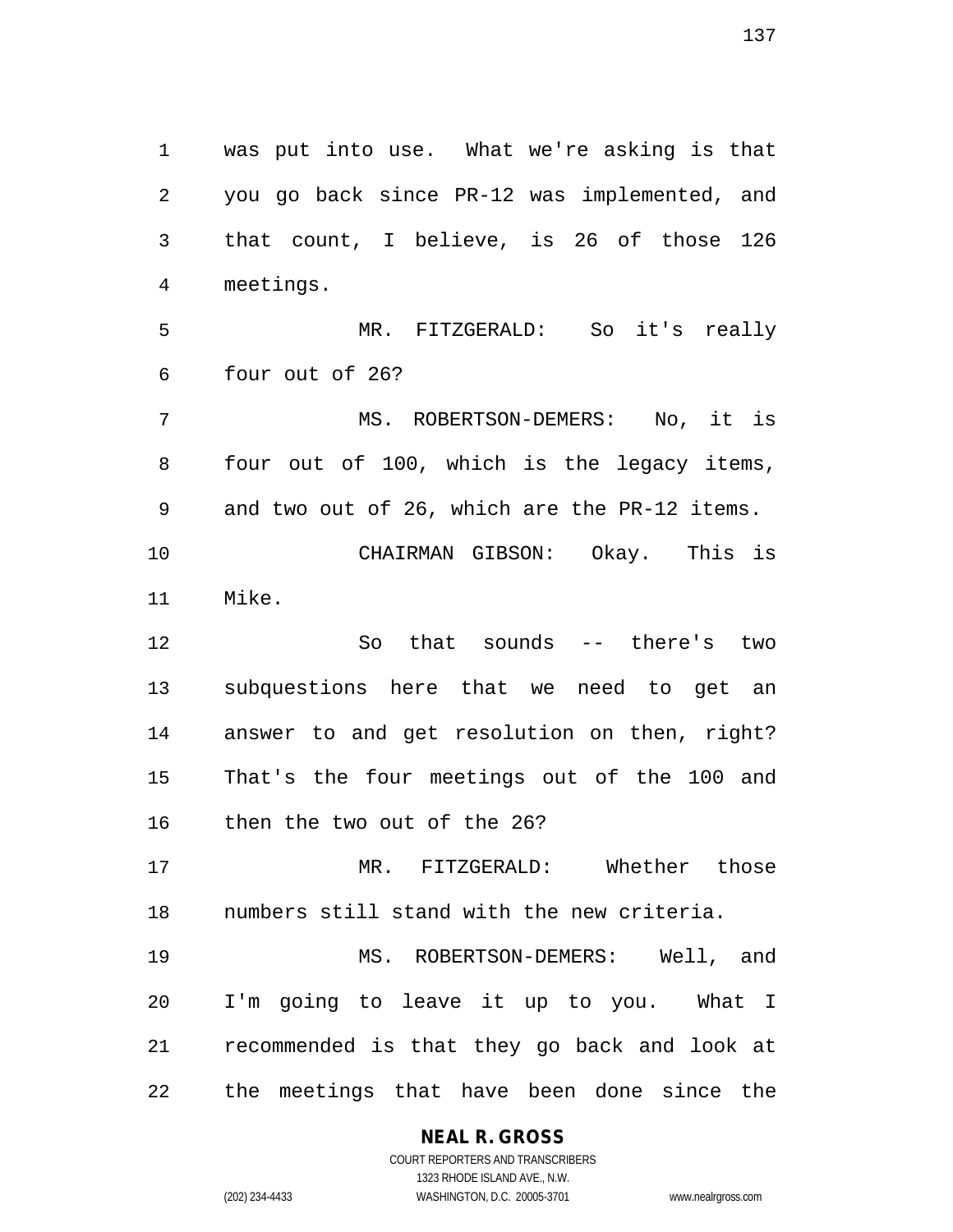1 implementation of PR-12, which is 26. That 2 leaves you with 100 meetings that were done 3 prior to that, prior to the implementation of 4 PR-12.

5 MR. KATZ: And I think what Stu 6 said was that he would look into the question 7 for scope concerns, et cetera, in terms of how 8 much work that would be, I guess, and other 9 matters. Right? Is that what you said, Stu? 10 MR. HINNEFELD: Yes. Sorry, my 11 fingers are not nimble enough for BlackBerrys. 12 Yes, that's what I said. I think 13 that we are obliged to do something here with 14 the 26 and see if, in fact, we have captured 15 actions appropriately out of that. See, I 16 don't know what 26 meetings there are. I mean 17 there may be some that we would consider of 18 less value than others. For instance, if we 19 did an SEC outreach meeting someplace, and 20 subsequently an SEC Class was added for the 21 entire coverage period of that, of that site, 22 I don't know that we want to go back to that

#### **NEAL R. GROSS**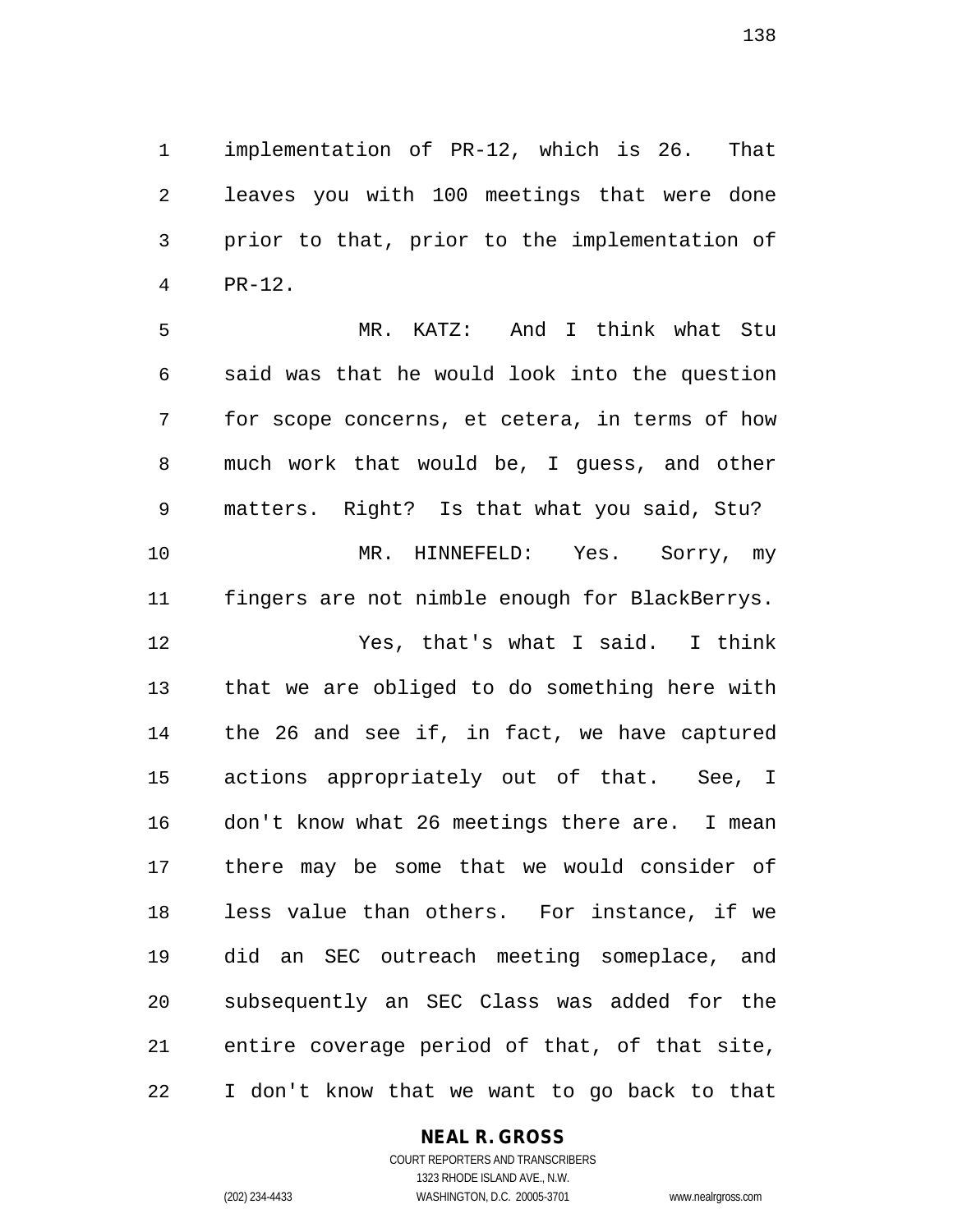1 meeting. I don't know we're going to find 2 anything that is going to change very much. 3 So, I mean, there may be some priorities of 4 things here, but I think we need to start by 5 looking at all 26.

6 MS. ROBERTSON-DEMERS: Well, yes - 7 CHAIRMAN GIBSON: This is Mike. 8 So just as far as process, what I'm trying to 9 get clear here, are we going to get an action 10 on this particular thing? We're discussing in 11 this section of this meeting, and are we going 12 to rehash this in the next session when we 13 discuss the findings in the matrix? Or should 14 we expect a response from DCAS in that matrix? 15 I mean, are we going to discuss this twice? 16 Or is there something different here that I'm 17 misunderstanding?

18 MS. ROBERTSON-DEMERS: Well, I 19 believe under finding three we have the only 20 action item. You know, that was to do a 21 followup review, and the discussion of the 22 criteria for the action items is going to fall

> COURT REPORTERS AND TRANSCRIBERS 1323 RHODE ISLAND AVE., N.W. (202) 234-4433 WASHINGTON, D.C. 20005-3701 www.nealrgross.com

**NEAL R. GROSS**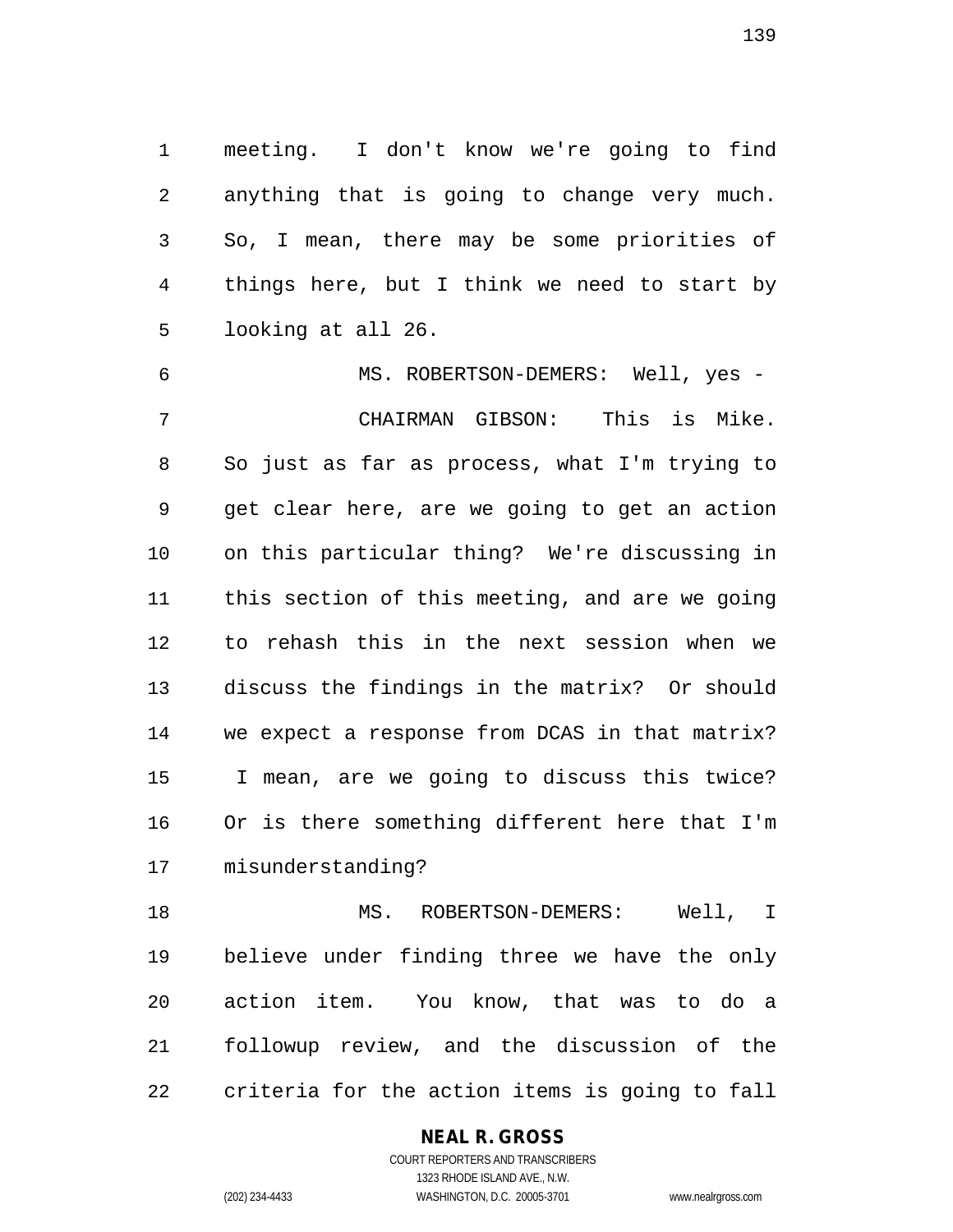1 under Findings 1 and 2.

| 2  | The followup, you know, that I'm               |
|----|------------------------------------------------|
| 3  | recommending here is really, once you have     |
| 4  | resolved, once everybody has agreed on the     |
| 5  | action item criteria, then, in order to        |
| 6  | satisfy finding three, we're suggesting that   |
| 7  | they go back with the agreed-upon criteria and |
| 8  | evaluate the meeting minutes for these 26      |
| 9  | meetings.                                      |
| 10 | MR. KATZ: Right, and Stu just                  |
| 11 | agreed that they would look into that. So I    |
| 12 | guess that's in progress.                      |
| 13 | MS. ROBERTSON-DEMERS:<br>Does that             |
| 14 | answer your question?                          |
| 15 | CHAIRMAN GIBSON: Okay. Yes. All                |
| 16 | right.                                         |
| 17 | MEMBER MUNN: It's in progress.                 |
| 18 | MR. KATZ: So it's in progress,                 |
| 19 | and at the next meeting we can get an update   |
| 20 | on where they are, whether they have completed |
| 21 | that, or whether there's more work to be done  |
| 22 | in looking at those 26.                        |

**NEAL R. GROSS**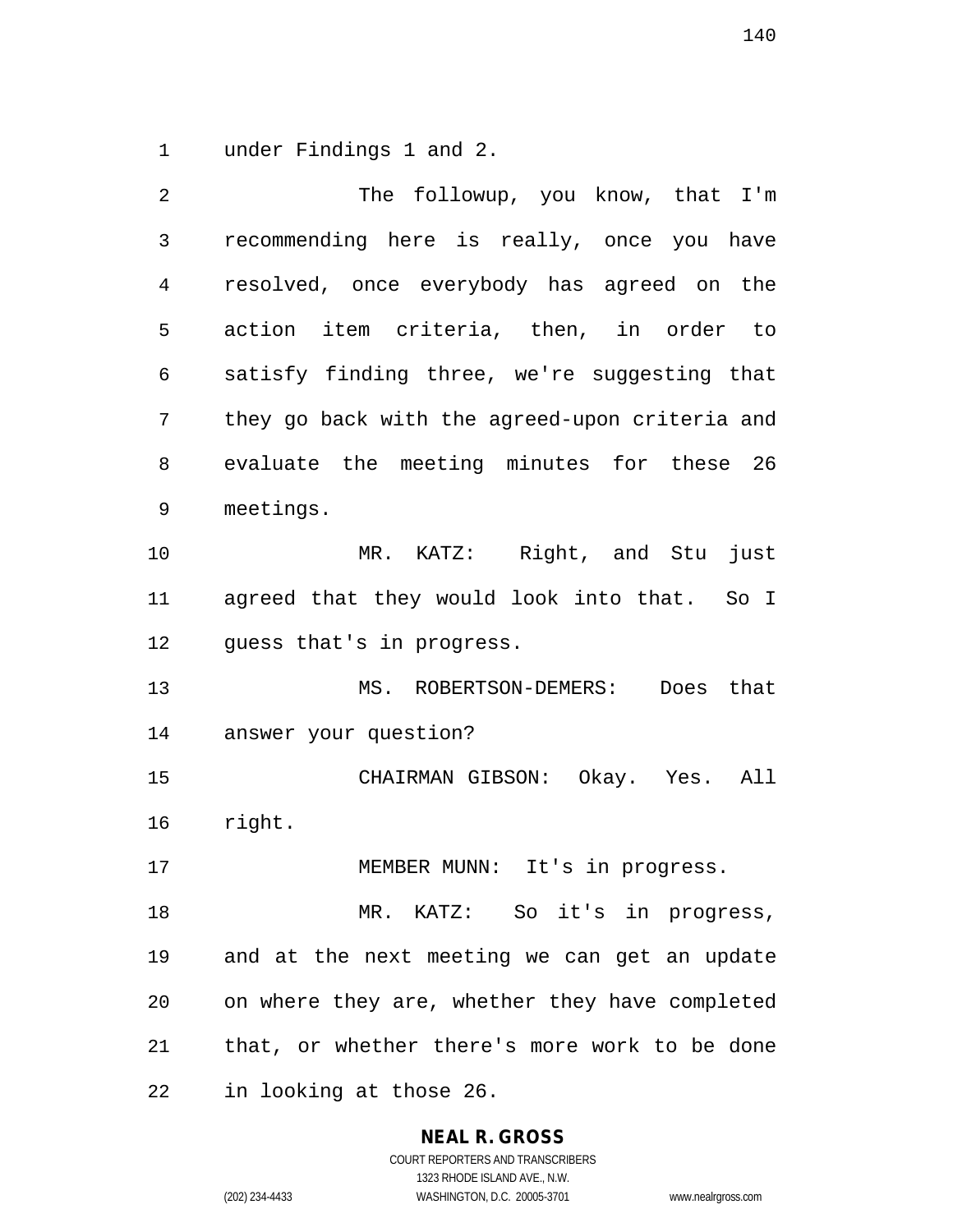1 MS. ROBERTSON-DEMERS: I did want 2 to say one thing. They did a great job at 3 uploading a lot of documents to OTS, 4 especially the older meetings. I just kind of 5 wanted to let them know. 6 MR. McDOUGALL: Thank you for 7 that. And, by the way, we have continued. So 8 it's better today than it was when you looked 9 at it. 10 MR. KATZ: It's still in progress. 11 MR. McDOUGALL: It is still in 12 progress. 13 MEMBER MUNN: Now, one clarifying 14 question for you. Now who is updating the -- 15 how is the matrix getting updated? 16 MR. KATZ: Kathy is keeping the 17 matrix. 18 MEMBER MUNN: Okay. 19 MR. KATZ: So she'll update it, 20 right? 21 MS. ROBERTSON-DEMERS: Right. 22 MR. KATZ: Correct. Right.

> **NEAL R. GROSS** COURT REPORTERS AND TRANSCRIBERS

> > 1323 RHODE ISLAND AVE., N.W.

(202) 234-4433 WASHINGTON, D.C. 20005-3701 www.nealrgross.com

141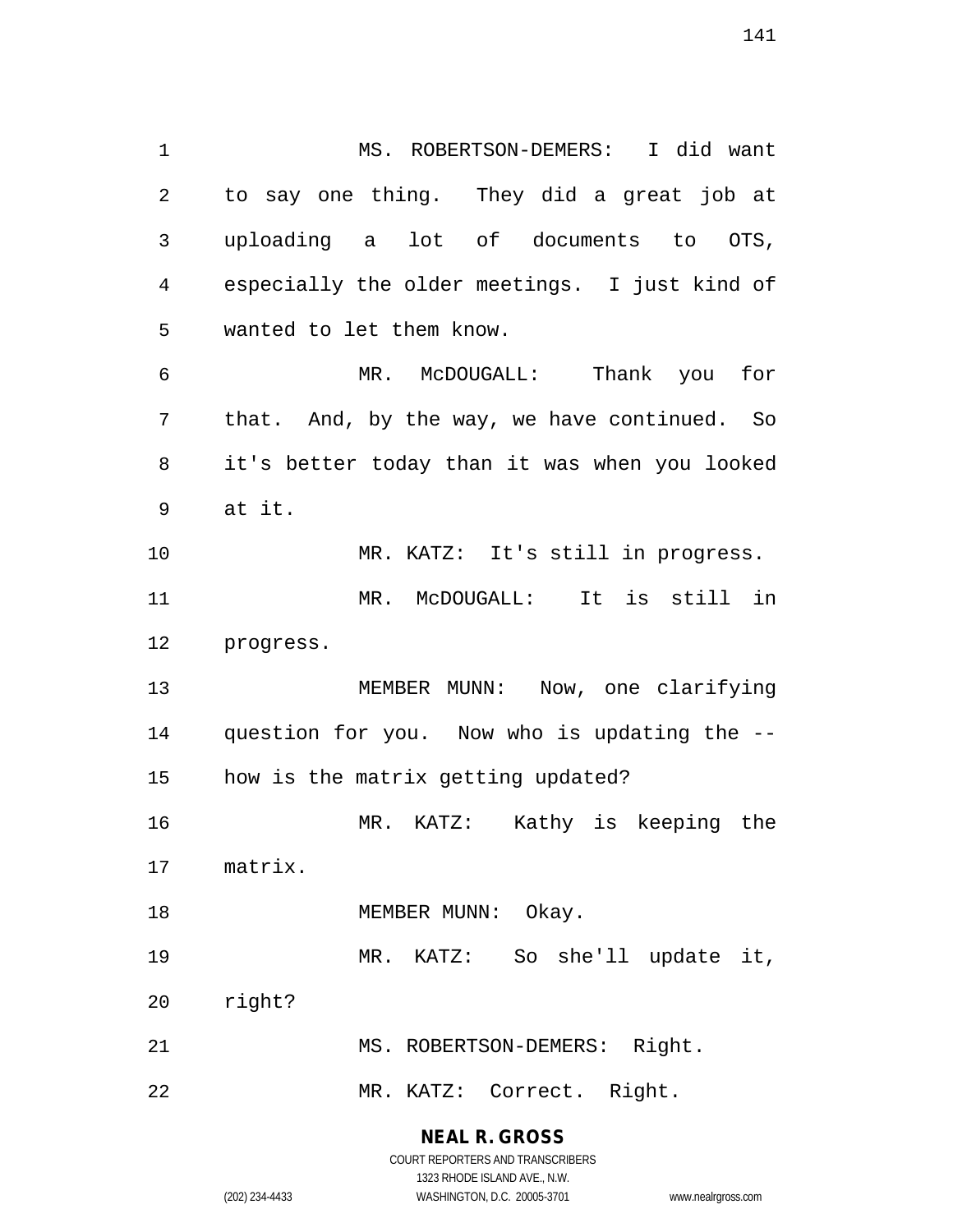1 MEMBER MUNN: Thank you. 2 MR. FITZGERALD: So, Mike, is that 3 sufficient for, I guess, the second item on 4 OTS? 5 CHAIRMAN GIBSON: Yes, I think so. 6 Do the rest of you all agree? Wanda? 7 MEMBER MUNN: Yes. 8 CHAIRMAN GIBSON: Josie? Phil? 9 MEMBER BEACH: Yes. 10 CHAIRMAN GIBSON: Okay. So, if 11 nothing else, I don't know what you guys want 12 to do for lunch, but do you want to go ahead 13 and get started on the issues matrix, and 14 then, whenever you guys get ready for lunch, 15 just let me know and we'll break for lunch? 16 MR. FITZGERALD: It sounds like 17 we're going to be breaking sooner than later. 18 MEMBER MUNN: You don't ever want 19 to ask when I'm in a meeting if we're ready 20 for lunch. It's the wrong question. 21 MR. KATZ: Time is a constant. So 22 whether we take the break now or later, it is

## **NEAL R. GROSS**

COURT REPORTERS AND TRANSCRIBERS 1323 RHODE ISLAND AVE., N.W. (202) 234-4433 WASHINGTON, D.C. 20005-3701 www.nealrgross.com

142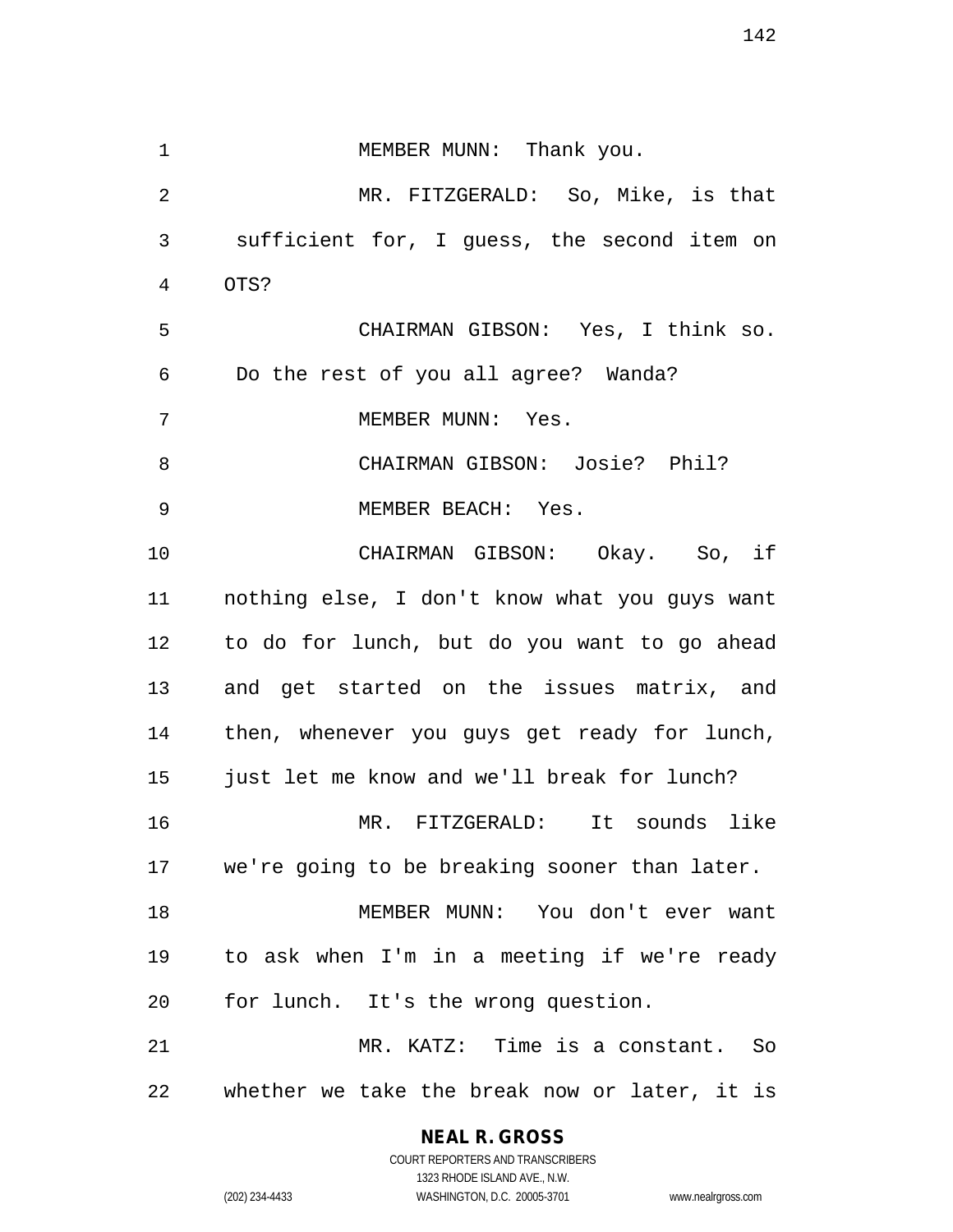**NEAL R. GROSS** 1 up to everyone here as to how much your 2 stomach is growling. 3 MEMBER BEACH: Anytime. 4 MR. KATZ: What's your wish? 5 MEMBER MUNN: Lunch. 6 MR. KATZ: Okay. Wanda would like 7 to break now. Is that okay with you, Mike? 8 CHAIRMAN GIBSON: Yes, that's 9 fine. I'm just going to grab a sandwich and 10 shovel the driveway again. 11 (Laughter.) 12 MR. KATZ: Can we try to do it, 13 say, within the hour at least, at longest? So 14 we would be back here starting again at 15 quarter of 1:00 by my watch, unless my watch 16 is not right. 17 MEMBER MUNN: Yes. 18 MR. KATZ: Yes, quarter of 1:00 19 Thank you, everyone on the line. 20 (Whereupon, the above-entitled 21 matter went off the record at 11:43 a.m. and 22 resumed at 12:46 p.m.) 23

1323 RHODE ISLAND AVE., N.W. (202) 234-4433 WASHINGTON, D.C. 20005-3701 www.nealrgross.com

COURT REPORTERS AND TRANSCRIBERS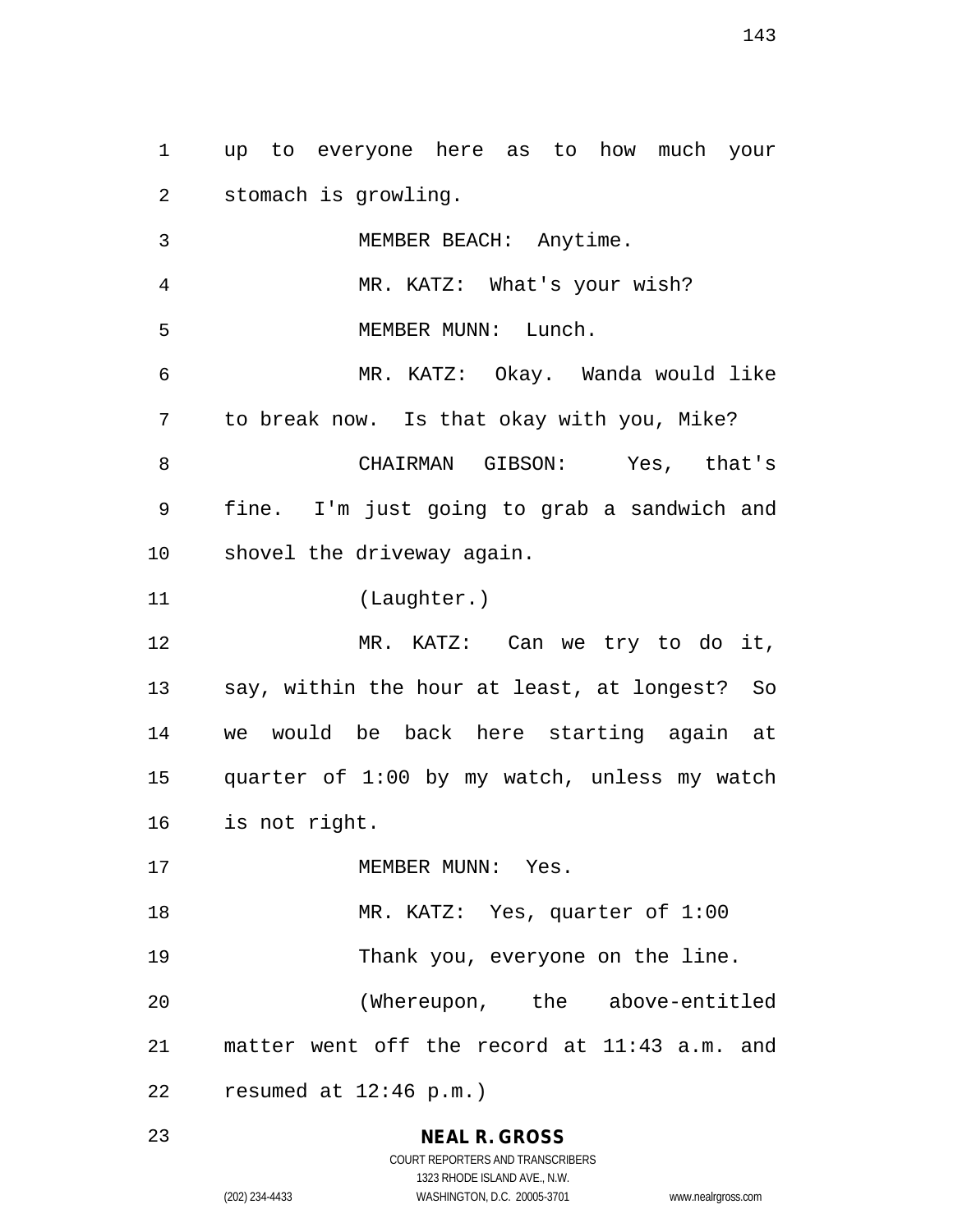1 A-F-T-E-R-N-O-O-N S-E-S-S-I-O-N 2 12:46 p.m. 3 MR. KATZ: Okay, we have 4 reconvened here, at least in the room, after 5 lunch break. 6 Let me just check and see. Mike, 7 do we have you back on? 8 CHAIRMAN GIBSON: Yes, I'm here, 9 Ted. 10 MR. KATZ: Okay. You will note 11 that we are only a minute late. 12 CHAIRMAN GIBSON: Not by my clock. 13 (Laughter.) 14 MR. KATZ: Do we have the folks 15 from DCAS, too, on the line? 16 MR. HINNEFELD: This is Stu 17 Hinnefeld. I'm here. 18 MR. KATZ: Okay. Great. 19 MS. ELLISON: This is Chris 20 Ellison. I'm here. 21 MR. KATZ: Okay. Great. 22 MR. JOHNSON: J.J. Johnson.

### **NEAL R. GROSS**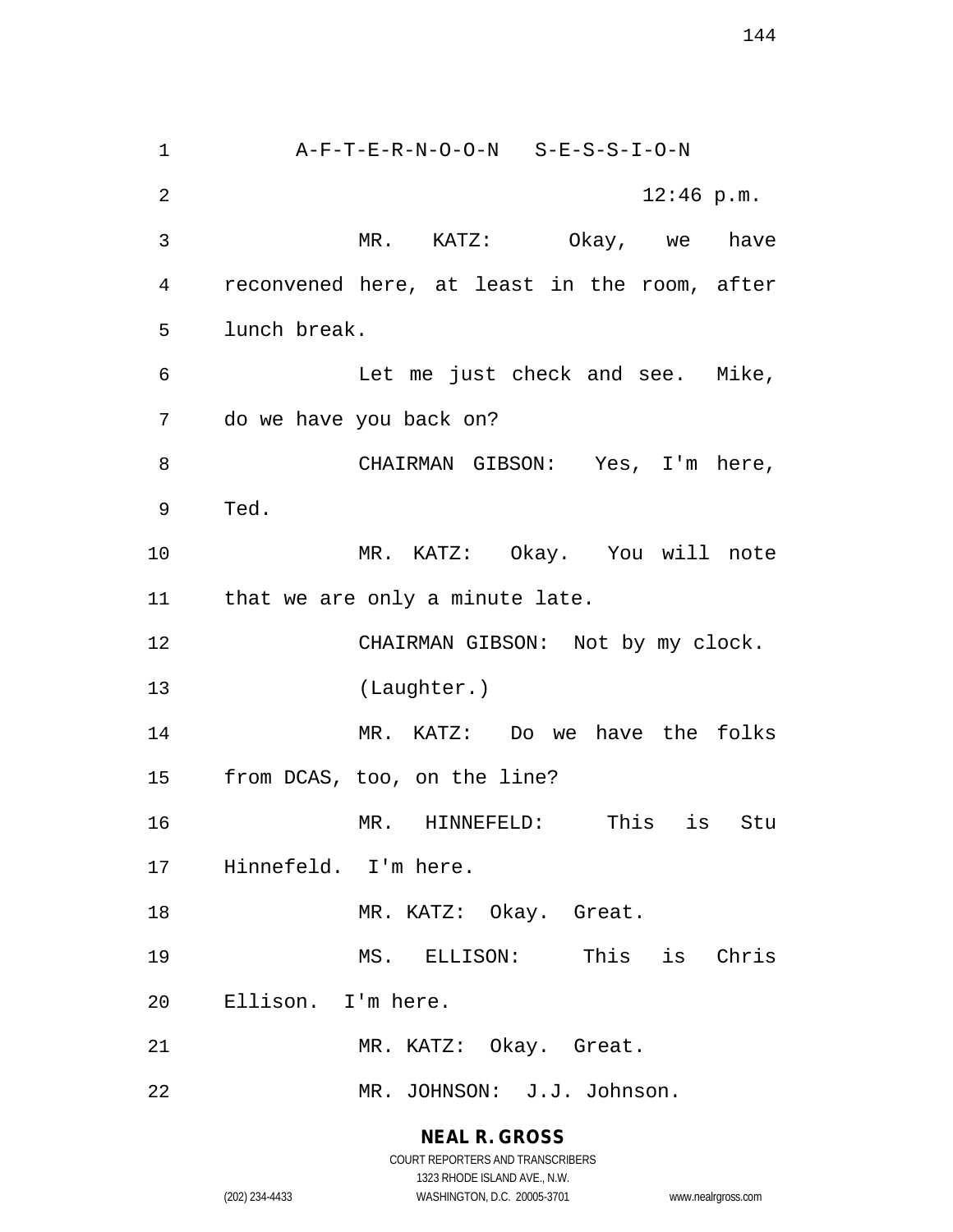1 MR. KATZ: Wonderful. 2 And how about Arjun, is he back on 3 the line, too? 4 DR. MAKHIJANI: Yes, I am back on 5 the line. 6 MR. KATZ: Okay. Great. All 7 right. 8 So, Mike, you can get the ball 9 rolling again. 10 CHAIRMAN GIBSON: Okay. I guess 11 we're ready to move into the issues matrix for 12 OCAS PROC-12 and ORAU PROC-97, if SC&A wants 13 to go ahead. 14 MR. FITZGERALD: Do you just want 15 to walk through the items one by one pretty 16 much? 17 CHAIRMAN GIBSON: Yes, I think 18 that would be best. 19 MR. FITZGERALD: Okay. 20 MS. ROBERTSON-DEMERS: Well, let 21 me kind of explain things. 22 This is revision one of the issues

> **NEAL R. GROSS** COURT REPORTERS AND TRANSCRIBERS

1323 RHODE ISLAND AVE., N.W. (202) 234-4433 WASHINGTON, D.C. 20005-3701 www.nealrgross.com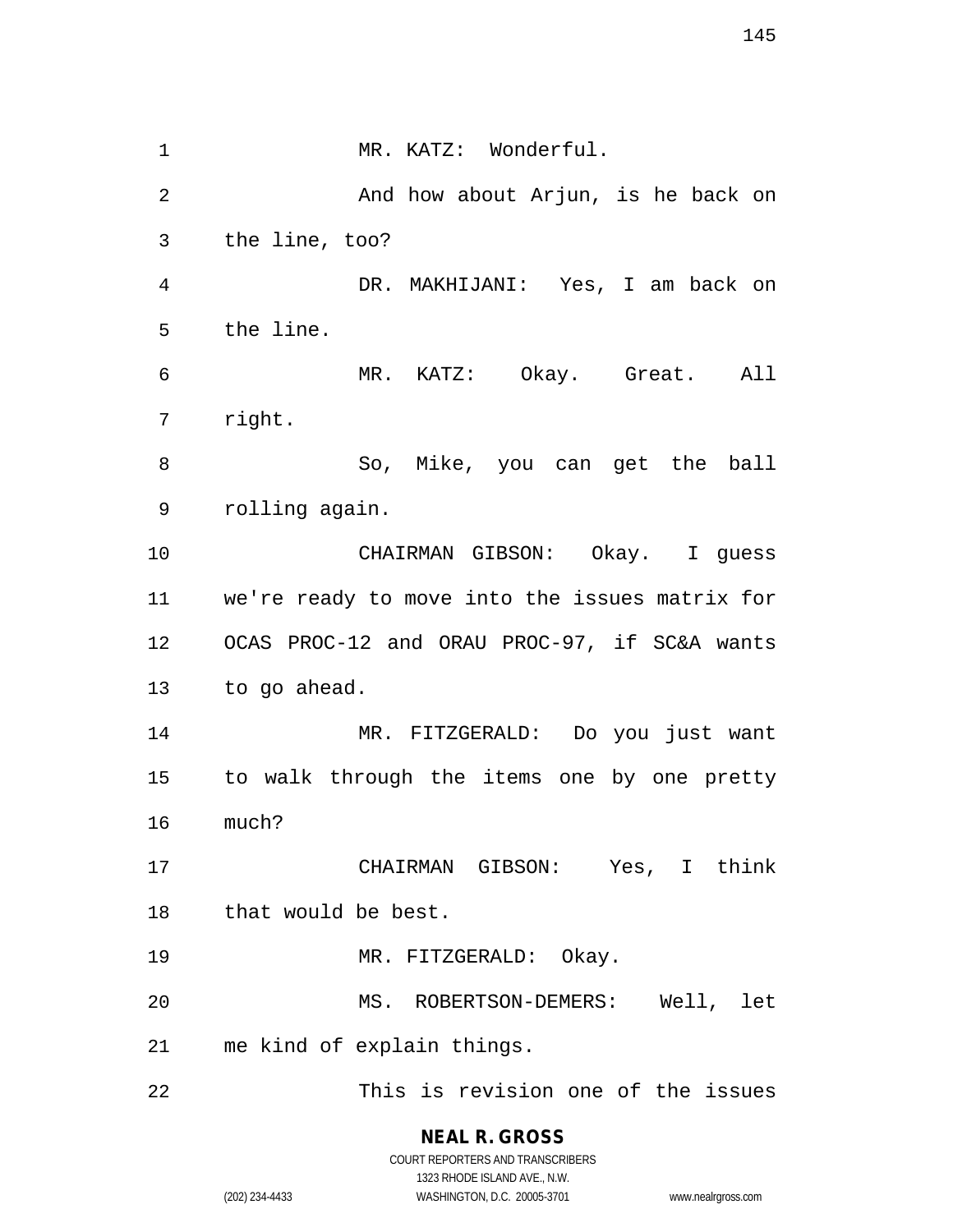1 matrix. And the difference is that we went 2 and took NIOSH's initial response and put it 3 into the matrix so that everything was in one 4 place. We also added the action items that 5 were assigned at the last meeting for both 6 SC&A and NIOSH. So that is kind of the 7 difference between this version and the 8 previous version.

9 MR. KATZ: So, Mike, I think what 10 we need to do is to go to the items that are 11 in progress, right, and see if there's any 12 more progress to record? Does that make 13 sense? We don't need to run through items 14 that --

15 MS. ROBERTSON-DEMERS: Not really. 16 CHAIRMAN GIBSON: Yes, the items 17 that are in progress or still open to see if 18 DCAS has any kind of update for them.

19 MR. KATZ: Exactly.

20 MS. ROBERTSON-DEMERS: So the 21 first finding in progress is finding one. 22 SC&A didn't have any action items out of this

## **NEAL R. GROSS**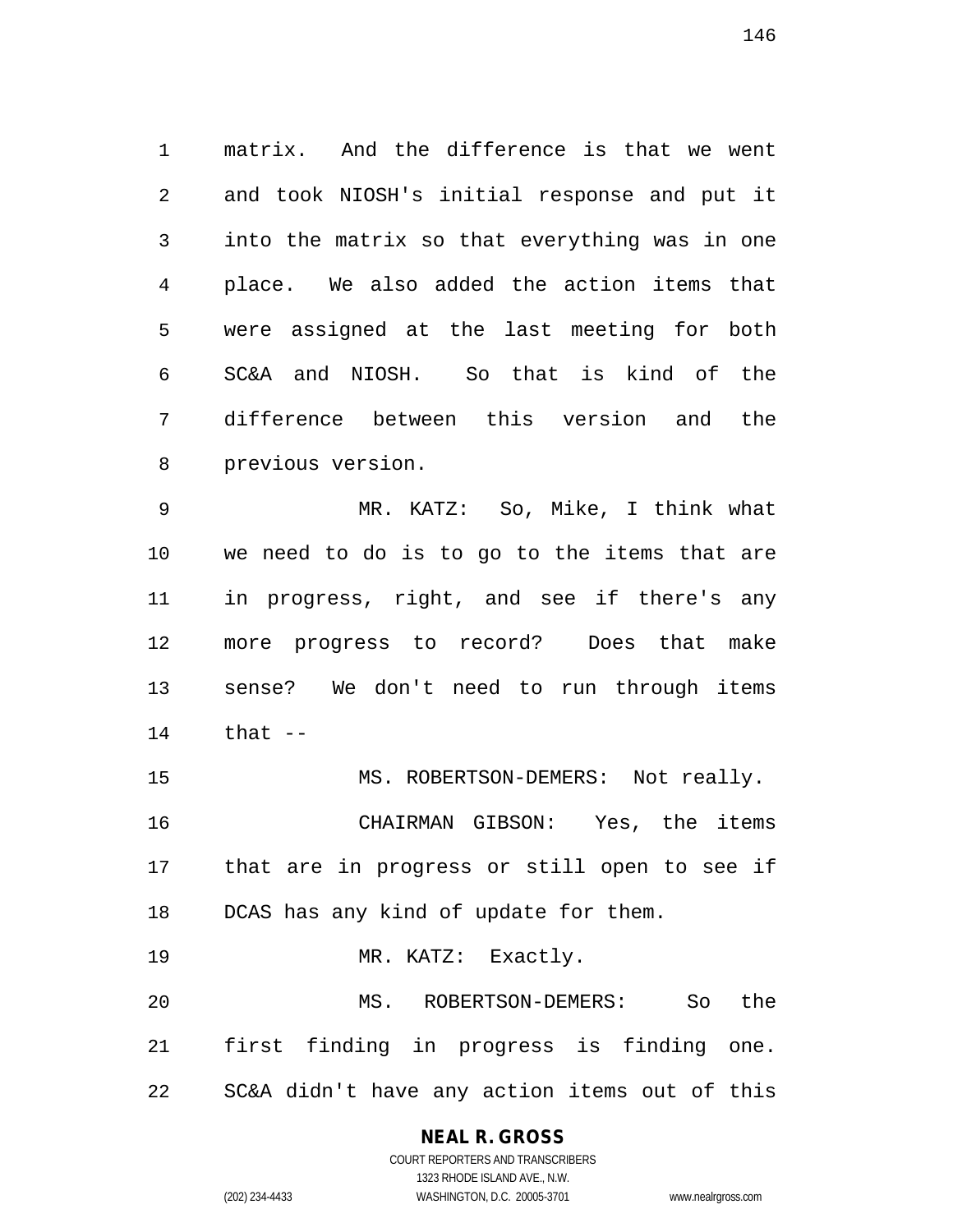1 finding. So I will defer the floor to DCAS. 2 Did you guys catch that? 3 MR. JOHNSON: Yes, I'm going to go 4 through my list. This is J.J. Johnson. And 5 I'll indicate what I have put into the 6 procedure based upon what I transmitted the 7 day after we had our last Working Group 8 meeting. 9 MR. KATZ: Okay, but, J.J., do you 10 want to do this -- let's do this issue by 11 issue so that Kathy can keep the issues matrix 12 abreast of progress? 13 MR. FITZGERALD: So it would be 14 finding number one. 15 MS. ROBERTSON-DEMERS: Yes, 16 finding one. 17 MR. KATZ: So, yes, finding number 18 one. 19 MR. JOHNSON: Okay. I mean I'll 20 go right from finding one to recommended 21 actions. 22 MS. ROBERTSON-DEMERS: Right.

## **NEAL R. GROSS**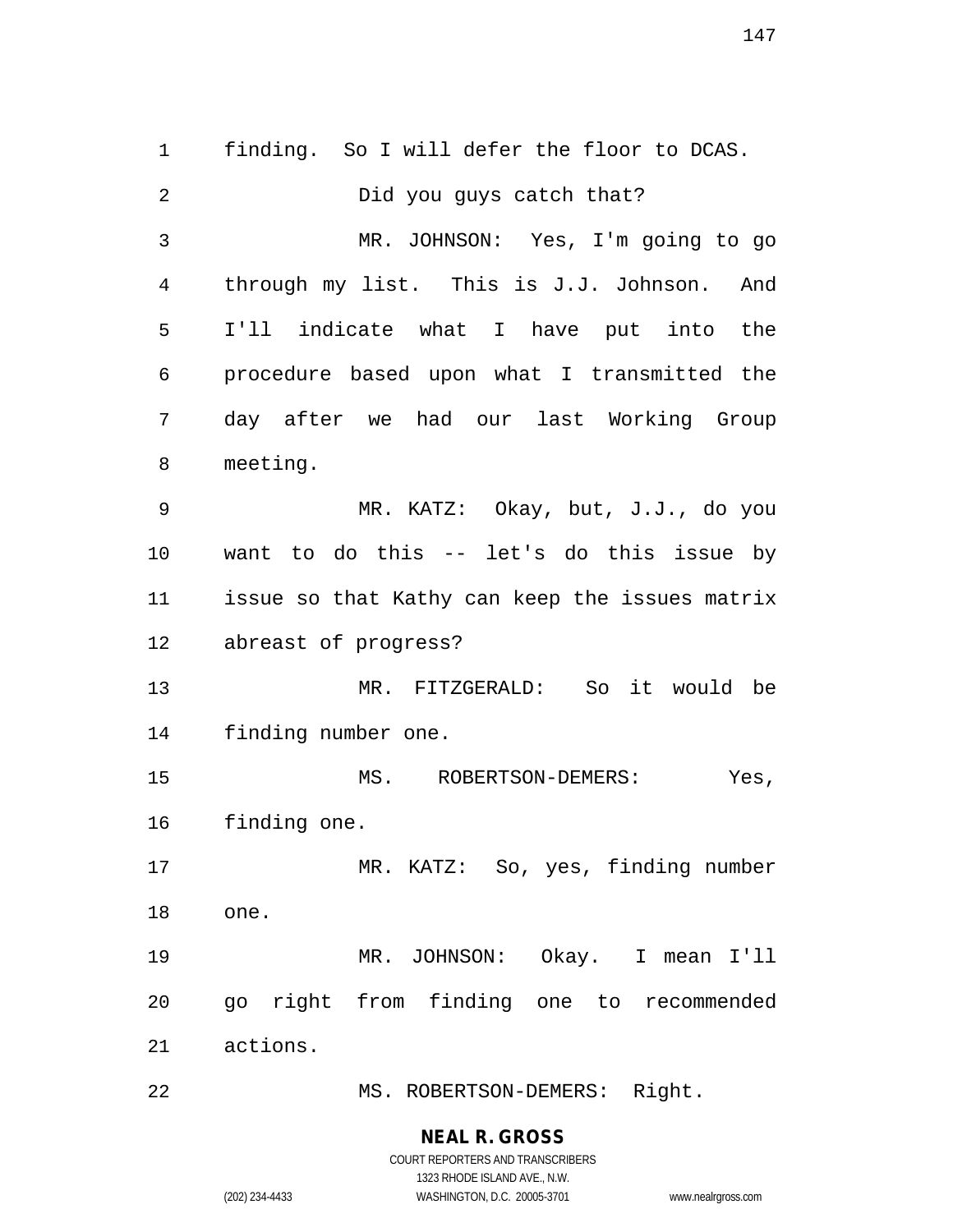**NEAL R. GROSS** COURT REPORTERS AND TRANSCRIBERS 1323 RHODE ISLAND AVE., N.W. (202) 234-4433 WASHINGTON, D.C. 20005-3701 www.nealrgross.com 3 MR. FITZGERALD: Yes, page 4. 4 MS. ROBERTSON-DEMERS: Right. 5 MR. FITZGERALD: Yes. 6 MR. JOHNSON: Okay. "Add guidance 7 in OCAS procedure 12 to identify the types of 8 events for which meeting minutes will be 9 taken." 10 I have sent out to the folks a 11 matrix as well as an updated procedure. So if 12 you go to the general section, it's addressed 13 in 5.0 as to what outreach means that I 14 identified in this procedure, which ones will 15 have meeting minutes. 16 Does everybody have that updated 17 procedure? 18 MEMBER BEACH: Yes, I do. 19 MS. ROBERTSON-DEMERS: Yes, we got 20 it. This is Kathy. I got your copy 21 yesterday, and Joe, John, and Arjun just got 22 it this morning. I forwarded it to them.

1 MR. JOHNSON: So that's on the

2 bottom of page 4 -

148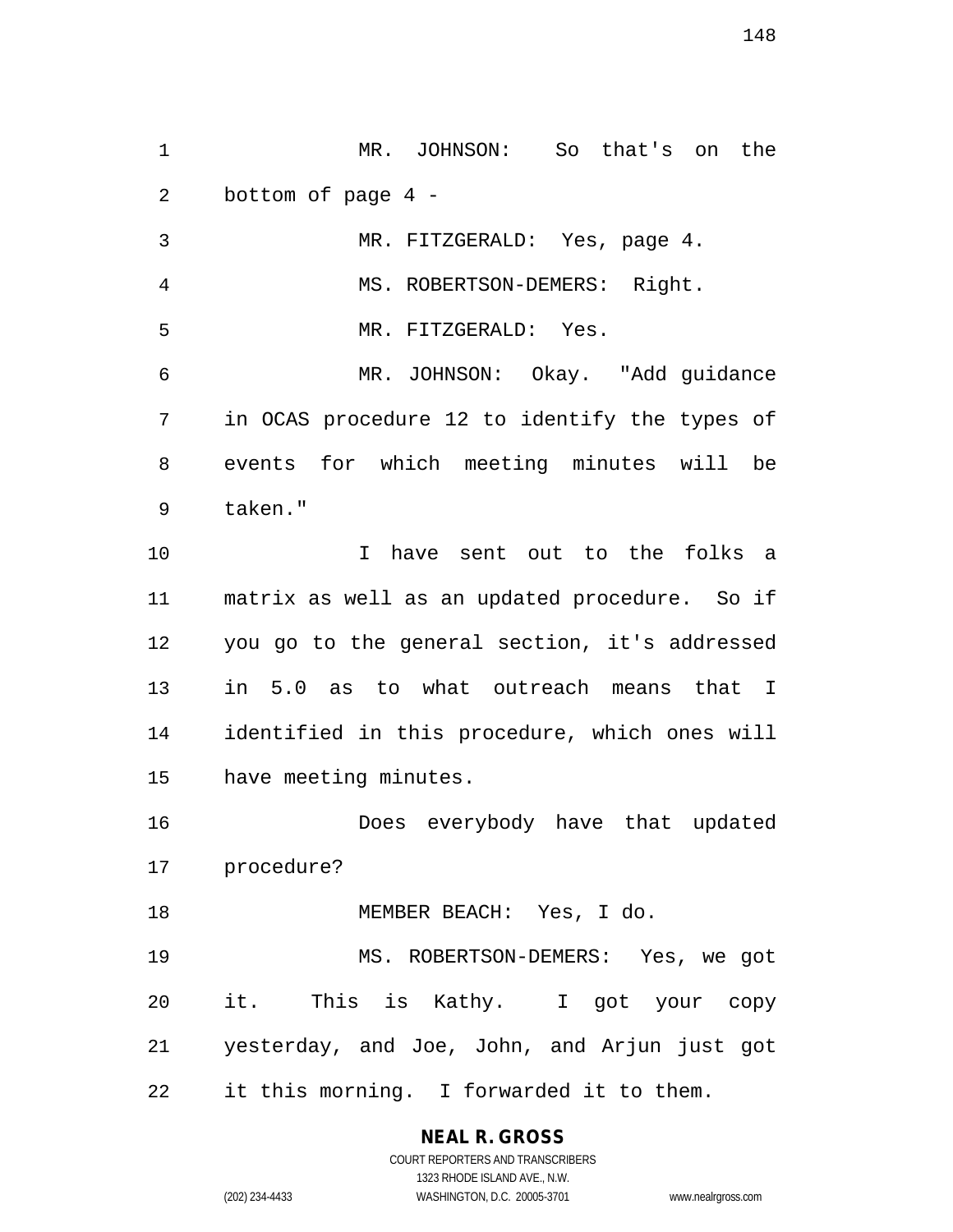1 MR. KATZ: So is anyone ready to 2 sort of compare that and see if this -- 3 they've addressed the meeting types that you 4 would expect them to address? 5 MEMBER BEACH: You know, I think 6 maybe it would be better if he just goes 7 through them and then we need to maybe digest 8 it and then get back at a different day 9 because there's quite a few of them. 10 MS. ROBERTSON-DEMERS: J.J. has 11 made quite a few changes, and we haven't even 12 had the chance to digest them. 13 MR. FITZGERALD: To consider them. 14 MS. ROBERTSON-DEMERS: Yes. 15 MR. KATZ: Okay. Well, then, 16 maybe our best -- what will work here -- is 17 this true for all of J.J.'s changes? You're 18 talking about throughout for the matrix? 19 MS. ROBERTSON-DEMERS: Yes. 20 MR. KATZ: So, maybe, then, what 21 will work here is just for you, J.J., if you 22 want to summarize changes you have made, that

## **NEAL R. GROSS**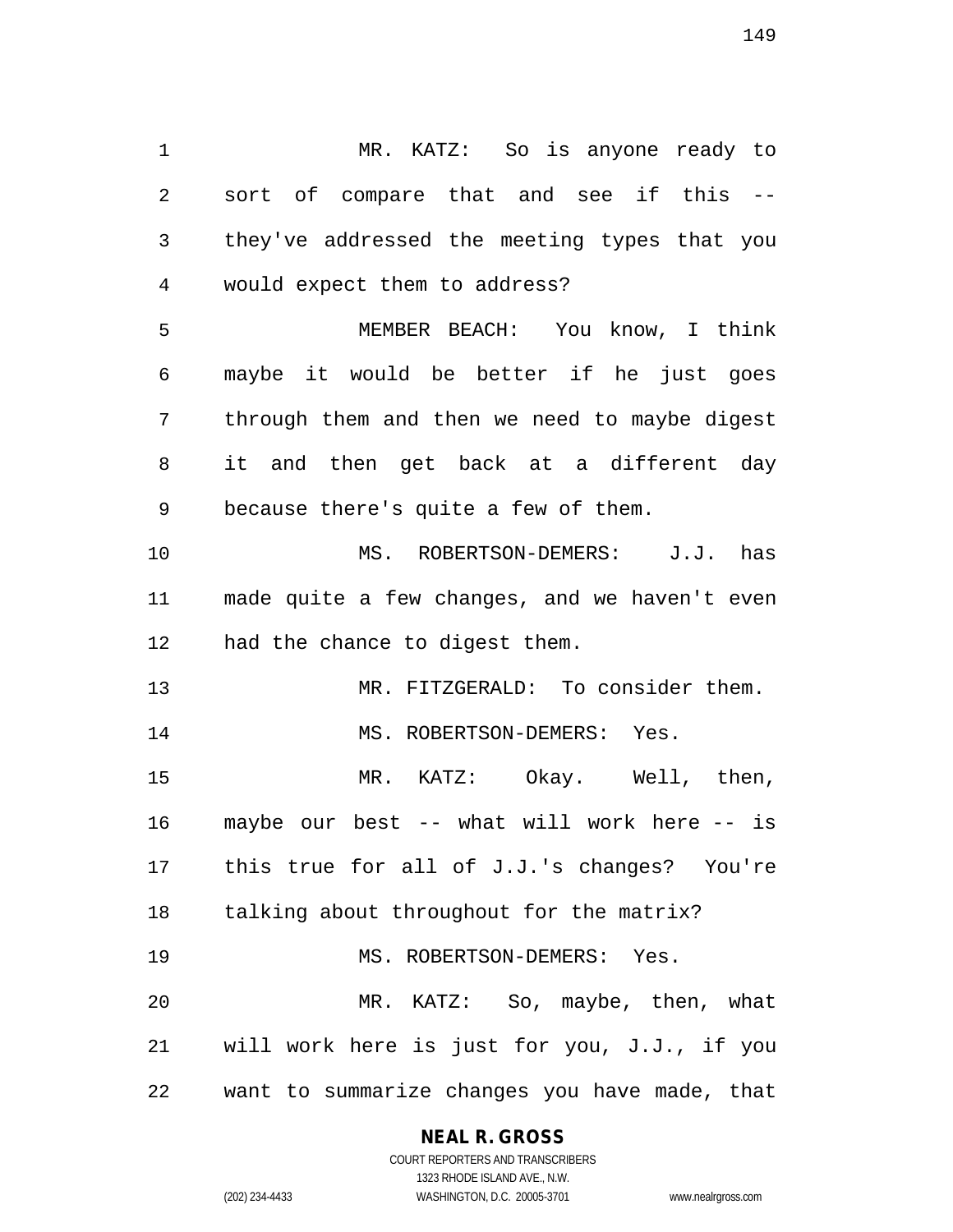1 would give folks here an opportunity that 2 maybe they even haven't read this closely to 3 hear it, and if they have any questions, 4 clarifications, whatever, on the spot, they 5 can ask them now. And otherwise, we will plan 6 to take up these changes at the next meeting, 7 if that makes sense, Mike.

8 MEMBER BEACH: I think most of us 9 got them late last night. I know I did.

10 CHAIRMAN GIBSON: Yes, it sure 11 does.

12 MR. KATZ: Okay. So would you 13 mind doing that, J.J.? Just sort of walk 14 people through what the changes are. And that 15 way, if they need clarifications or what have 16 you, they can ask now, and that will put us a 17 step forward to dealing with these changes at 18 the next meeting.

19 MR. JOHNSON: Yes. Sure, I'll try 20 to attempt that.

21 MR. KATZ: Thank you, J.J.

22 MR. JOHNSON: In the focus group,

## **NEAL R. GROSS**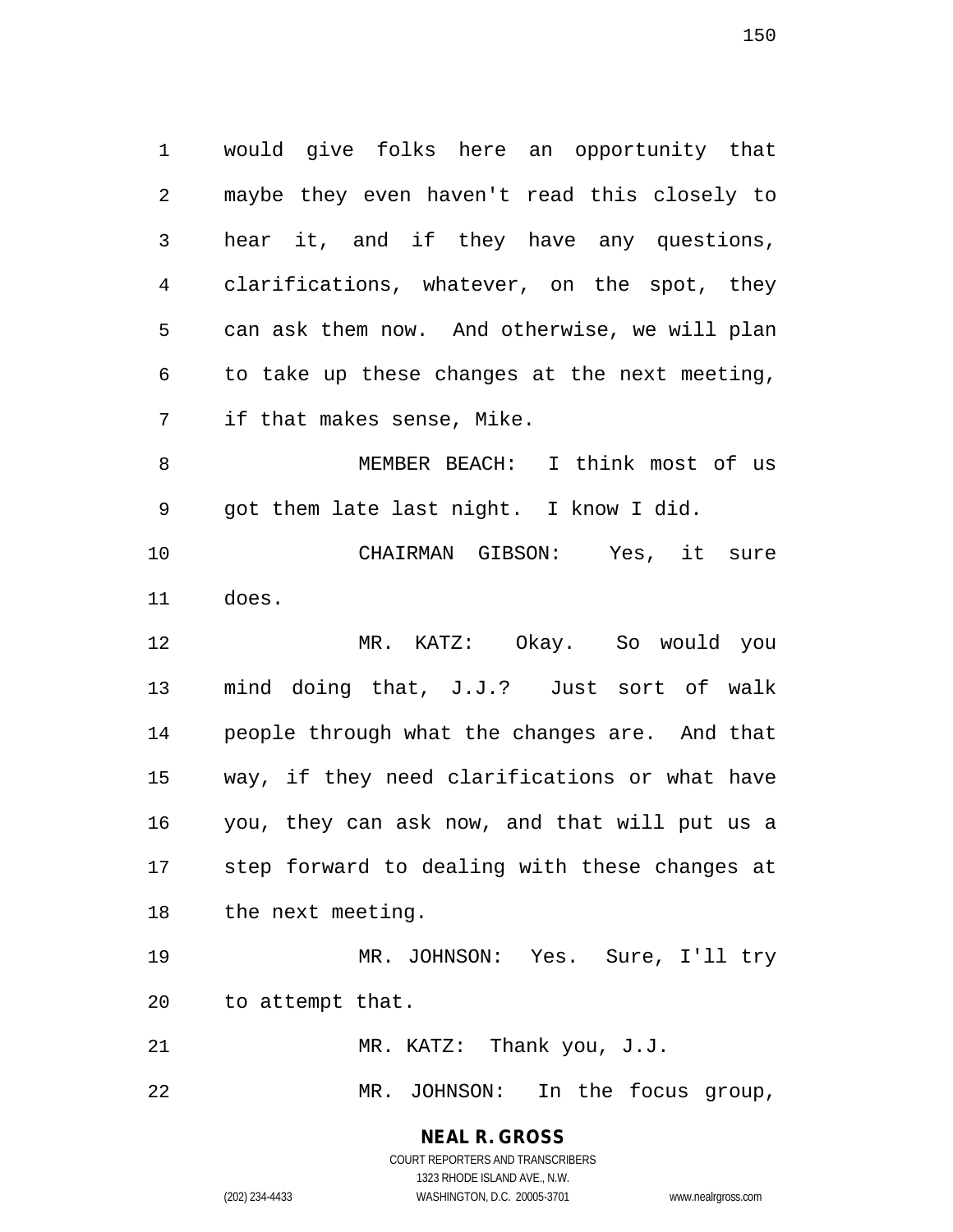1 I indicated that minutes are typically taken, 2 but notes will be taken for smaller groups or 3 one-on-one or if classified/sensitive material 4 is to be discussed. 5 MS. ROBERTSON-DEMERS: Okay. Is  $6$  that  $-$ 7 MR. JOHNSON: So if we have our 8 contractor that supports us was taking and 9 developing minutes, we'll have minutes. If 10 they aren't asked to support the meeting, we 11 will be taking notes. 12 MS. ROBERTSON-DEMERS: Okay. Can 13 you clarify that a little bit? One-on-ones 14 are usually site expert interviews? Or are 15 you talking about when someone cannot attend a 16 meeting? 17 MR. JOHNSON: Either. Either/or. 18 MS. ROBERTSON-DEMERS: Okay. I'm 19 a little bit confused because there is a 20 documentation process for a site expert

22 communication. Or there's really not a

21 interview. It's called a documented

## **NEAL R. GROSS**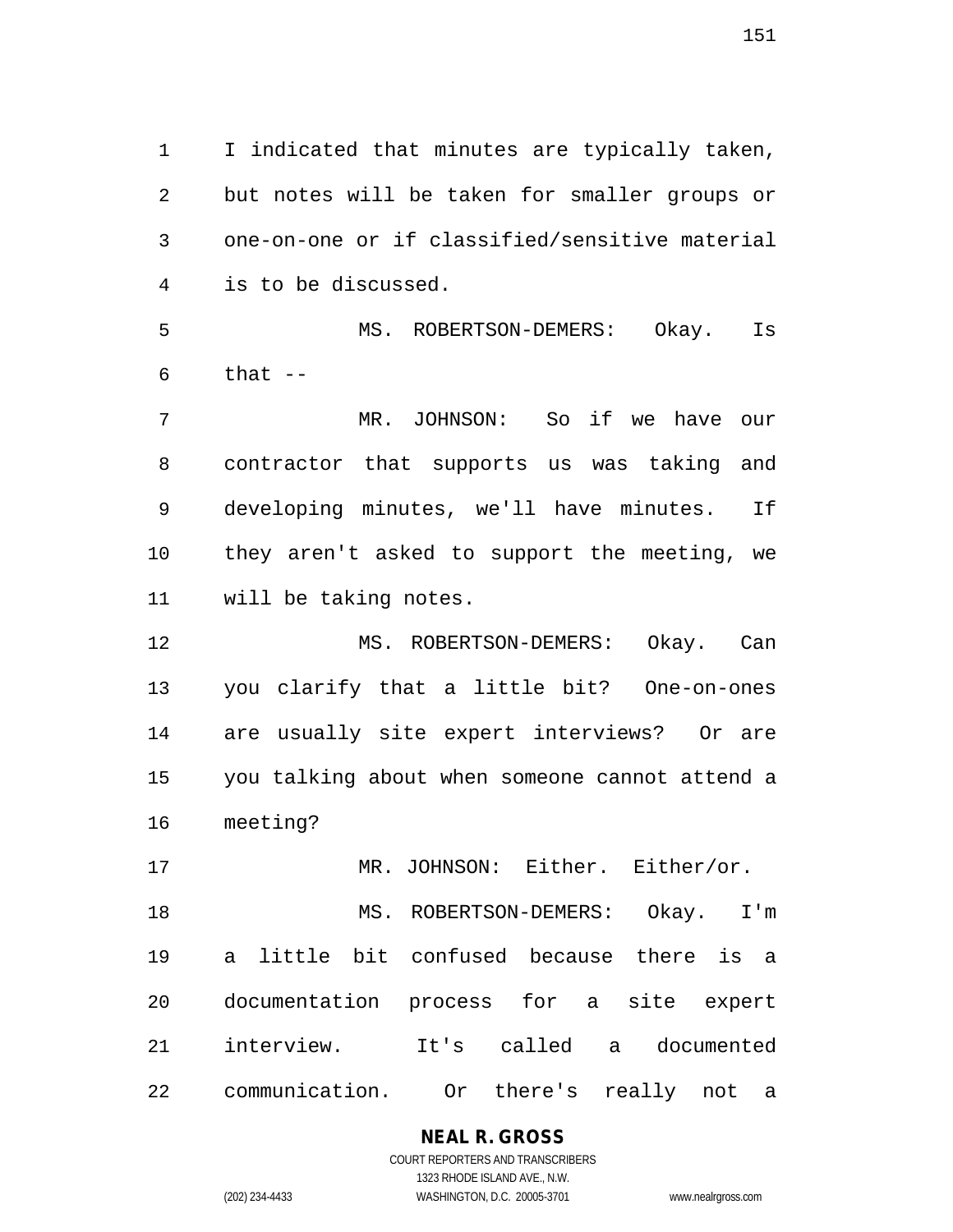1 procedure for it, but that's what is done by 2 NIOSH.

3 MR. JOHNSON: And that procedure 4 is referenced in this procedure also, yes. 5 And that's why the wording is set the way it 6 is because it's in correspondence with 7 procedure 10.

8 MS. ROBERTSON-DEMERS: I thought 9 procedure 10 was about the review process for 10 DOE.

11 MR. JOHNSON: You might be right. 12 MS. ROBERTSON-DEMERS: That is 13 what it says, data access and interview 14 procedures.

15 MR. KATZ: Yes, the Board has the 16 same procedure.

17 MR. JOHNSON: Procedure 11 is 18 declassification or review of classified -- 19 review of documents.

20 MS. ROBERTSON-DEMERS: Right, and 21 then --

22 MR. JOHNSON: So procedure 10,

# **NEAL R. GROSS**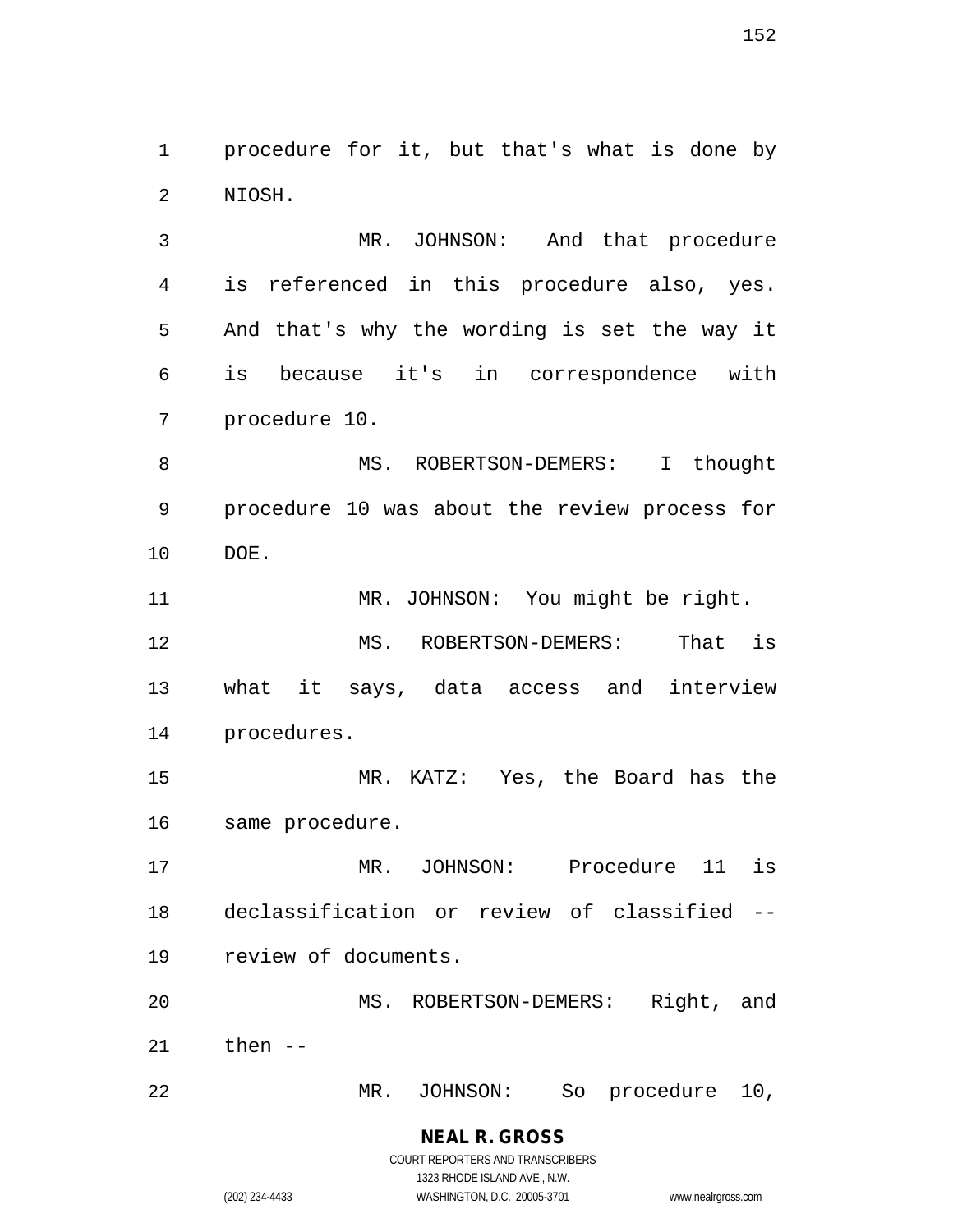1 data access and interview procedures.

2 MS. ROBERTSON-DEMERS: I'll have 3 to go back and look at it, but I thought that 4 was mainly the process for getting it through 5 DOE.

6 MR. HINNEFELD: This is Stu. I 7 just want to say real briefly I think we might 8 run into a semantics difficulty here because 9 we say in some cases we're going to take notes 10 of the meeting, in other cases we're going to 11 have minutes.

12 From our standpoint, what ATL 13 prepares at the outreach meetings that they 14 arrange and they support, we refer to those as 15 minutes.

16 I think the important question 17 here, the important issue, though, is to have 18 a complete record of the discussion. Whether 19 you call it a note or minutes may not be 20 terribly relevant. I don't know what other 21 people's opinions are on that.

22 It seems like the issue is

**NEAL R. GROSS** COURT REPORTERS AND TRANSCRIBERS

1323 RHODE ISLAND AVE., N.W.

(202) 234-4433 WASHINGTON, D.C. 20005-3701 www.nealrgross.com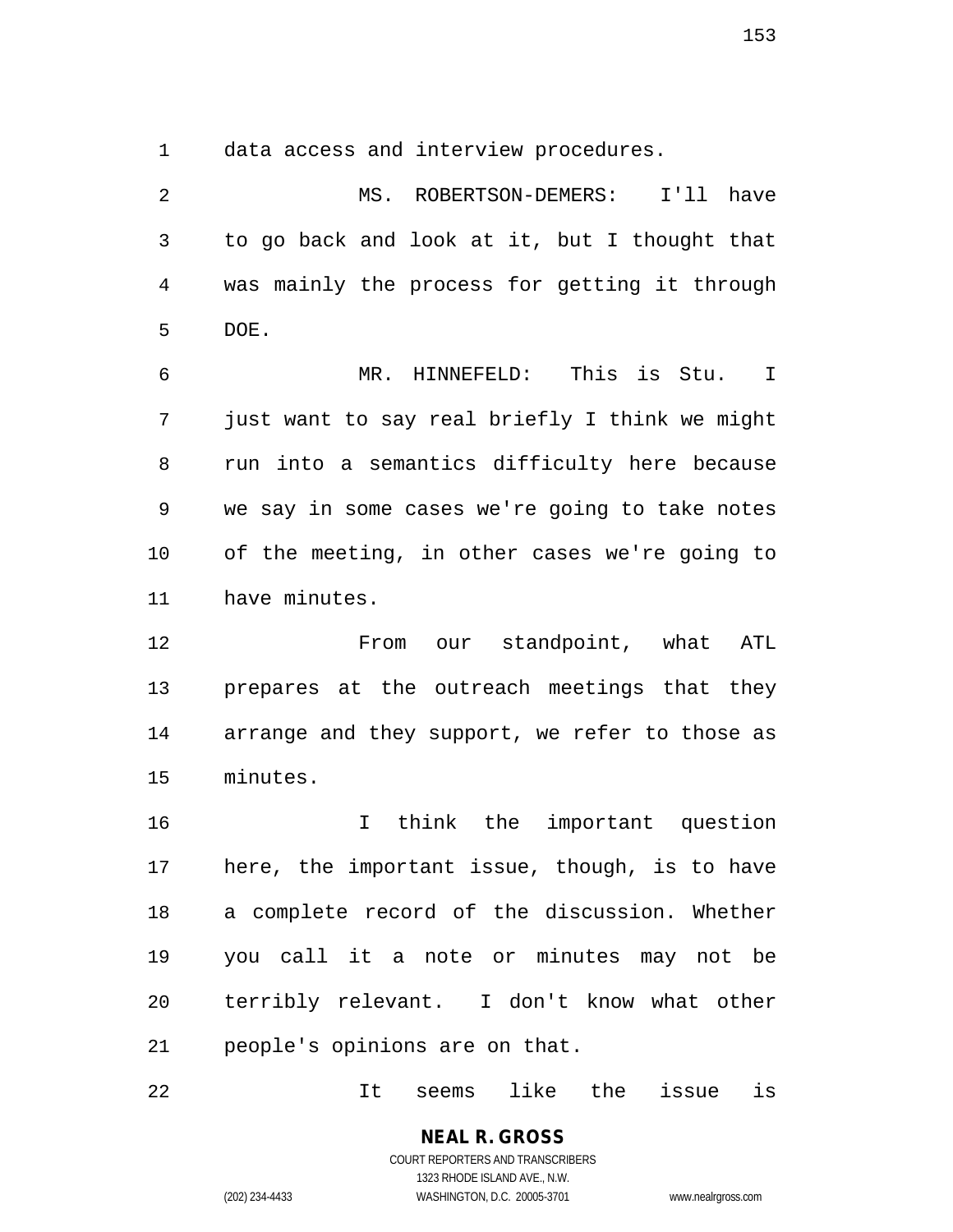1 recording the relevant information from the 2 meeting, and the name of what you call that 3 may be kind of splitting hairs a little bit.

4 MS. ROBERTSON-DEMERS: Well, you 5 know, what we had discussed this morning in 6 follow-up action --

7 MR. HINNEFELD: Yes, I know that 8 was an instance where the notes maybe didn't 9 convey the entirety of the discussion. I know 10 that was an instance. That's something for us 11 to deal with internally to make sure we have 12 enough resources in the meeting that there's 13 somebody who is taking, you know, making a 14 record of the meeting.

15 MS. ROBERTSON-DEMERS: Well, I 16 guess what I was talking about is if you 17 integrated the material from your supplemental 18 material provided into your procedure, you 19 know, that is going to define where your 20 meeting minutes are taken.

21 MR. HINNEFELD: Right.

22 MS. ROBERTSON-DEMERS: That was

## **NEAL R. GROSS**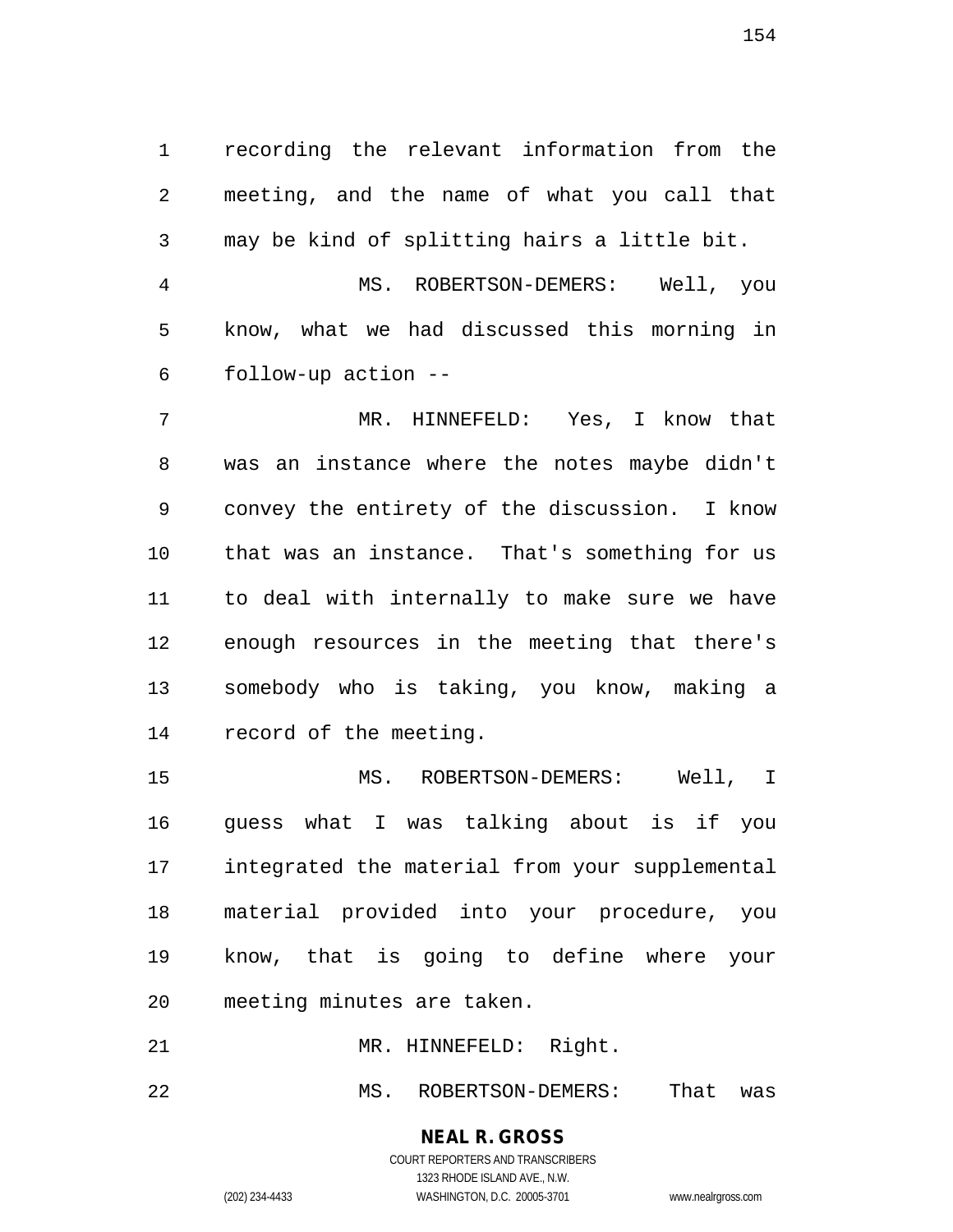1 kind of why I was asking, are you talking 2 about site expert interviews here or -- 3 MR. HINNEFELD: Well, a site 4 expert interview would be -- you know, one-on-5 ones should be probably recorded the way a 6 site expert interview is recorded. Whether 7 you call it a documented communication or 8 something like that -- 9 MS. ROBERTSON-DEMERS: Right. 10 DR. MAKHIJANI: This is Arjun. 11 Stu, I have a question about the documented 12 communication. 13 MR. HINNEFELD: Okay. 14 DR. MAKHIJANI: Yes. When the 15 summary of those communications is prepared, 16 does the interviewee get to review the 17 summary? 18 MR. HINNEFELD: Well, it's my 19 understanding that they do, but I won't swear 20 that that has happened every time. 21 DR. MAKHIJANI: Okay. A lot of 22 the communication documentation is very, very

## **NEAL R. GROSS**

COURT REPORTERS AND TRANSCRIBERS 1323 RHODE ISLAND AVE., N.W. (202) 234-4433 WASHINGTON, D.C. 20005-3701 www.nealrgross.com

155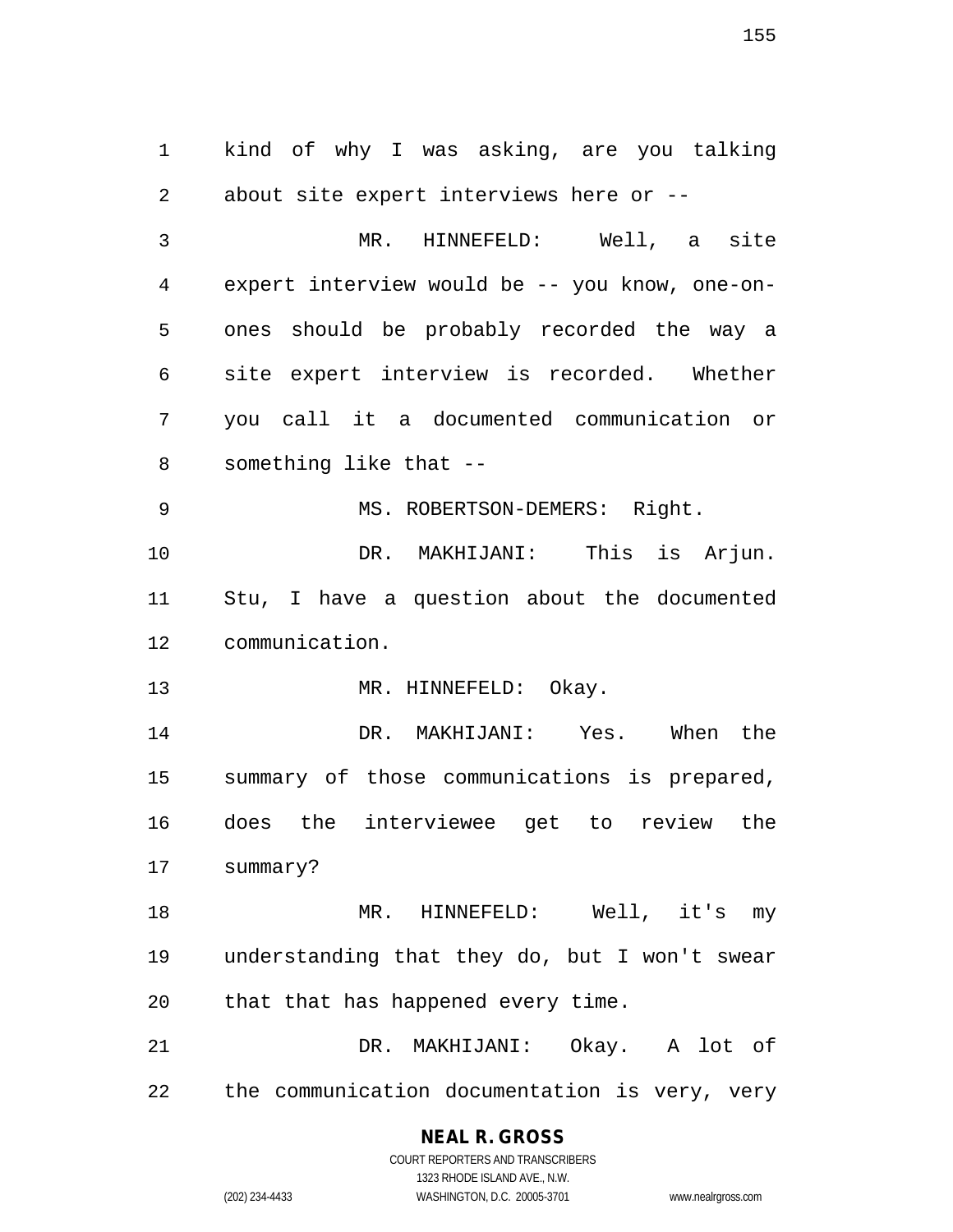1 brief. Maybe there are brief interchanges, 2 you know, for a specific point or whether 3 there was a longer communication, and the 4 interviewer was looking only for one piece of 5 information and wrote only that. Sometimes I 6 wonder about that.

7 And that's the origin of my 8 question is does the interviewee see the 9 draft?

10 MS. ROBERTSON-DEMERS: This is 11 Kathy. In some of the later documented 12 communications, you will see a statement on 13 the bottom. There is a particular person at 14 ORAU that's good about doing this. The 15 interview was passed through the interviewee 16 and documented per their comments, something 17 to that effect. Most of them, you do not see 18 that statement. So it's kind of unclear 19 whether they have been sent back through the 20 interviewee or not.

21 MR. HINNEFELD: Well, we'll sort 22 that out. I can't speak terribly

> **NEAL R. GROSS** COURT REPORTERS AND TRANSCRIBERS 1323 RHODE ISLAND AVE., N.W.

(202) 234-4433 WASHINGTON, D.C. 20005-3701 www.nealrgross.com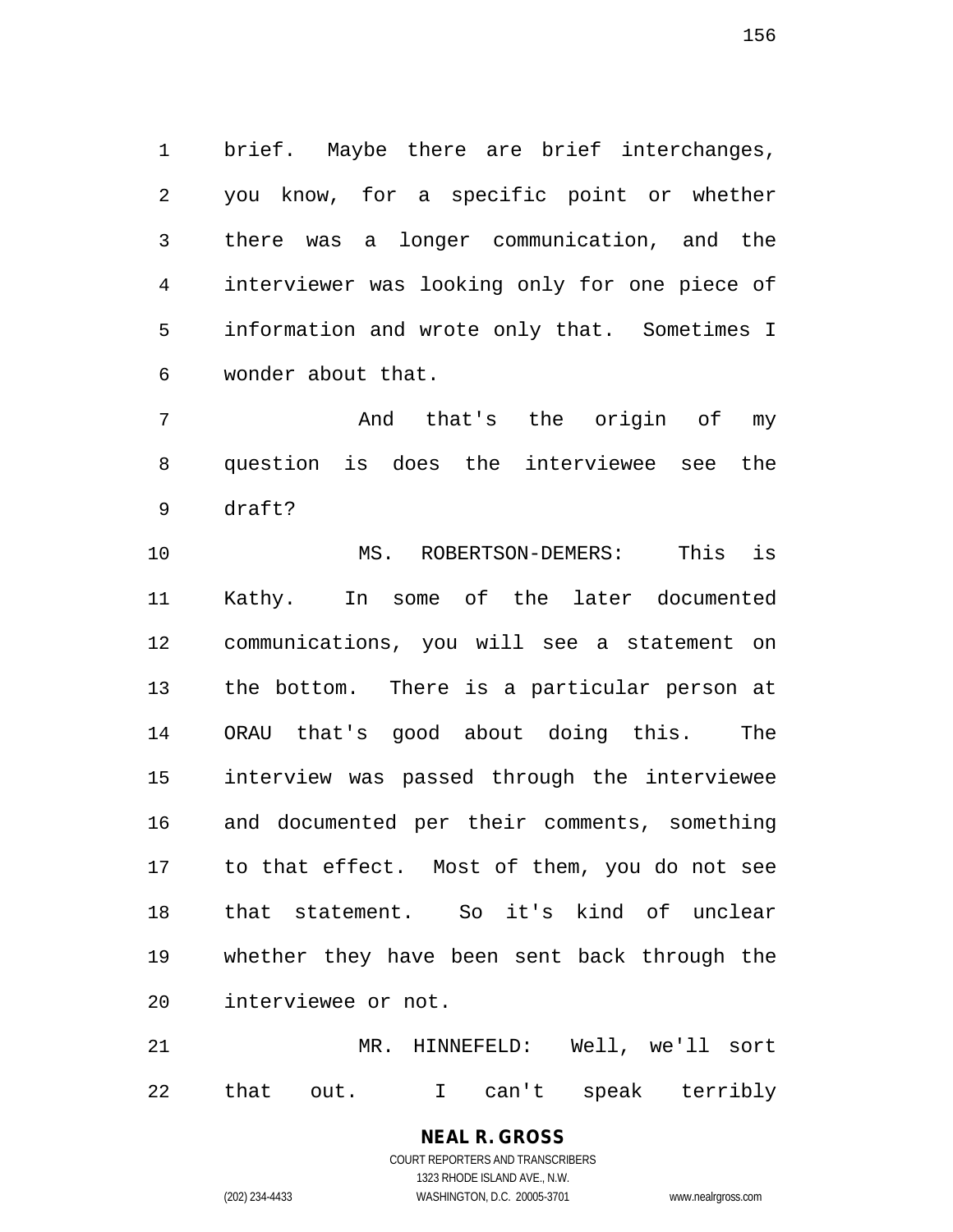1 knowledgeably about that here today, but that 2 should be part of our guidance going forward, 3 I think.

4 MR. KATZ: Are we okay on that 5 one?

6 MEMBER BEACH: The only concern I 7 really have is in the general, and I was 8 looking down to see if it was answered 9 further. In the second-to-the-last and the 10 last paragraph, it says, "Minutes are 11 typically taken, but notes will be taken for 12 smaller groups."

13 So minutes typically taken doesn't 14 really direct somebody to take those notes. 15 It is a very soft sentence, I guess. And I 16 was hoping that maybe it was -- because when 17 you look down further, it says, "Minutes of 18 the meeting will be taken." So I have a 19 concern with that, but it may be addressed 20 later on.

21 MR. KATZ: Right.

22 MR. HINNEFELD: This is Stu. If I

## **NEAL R. GROSS**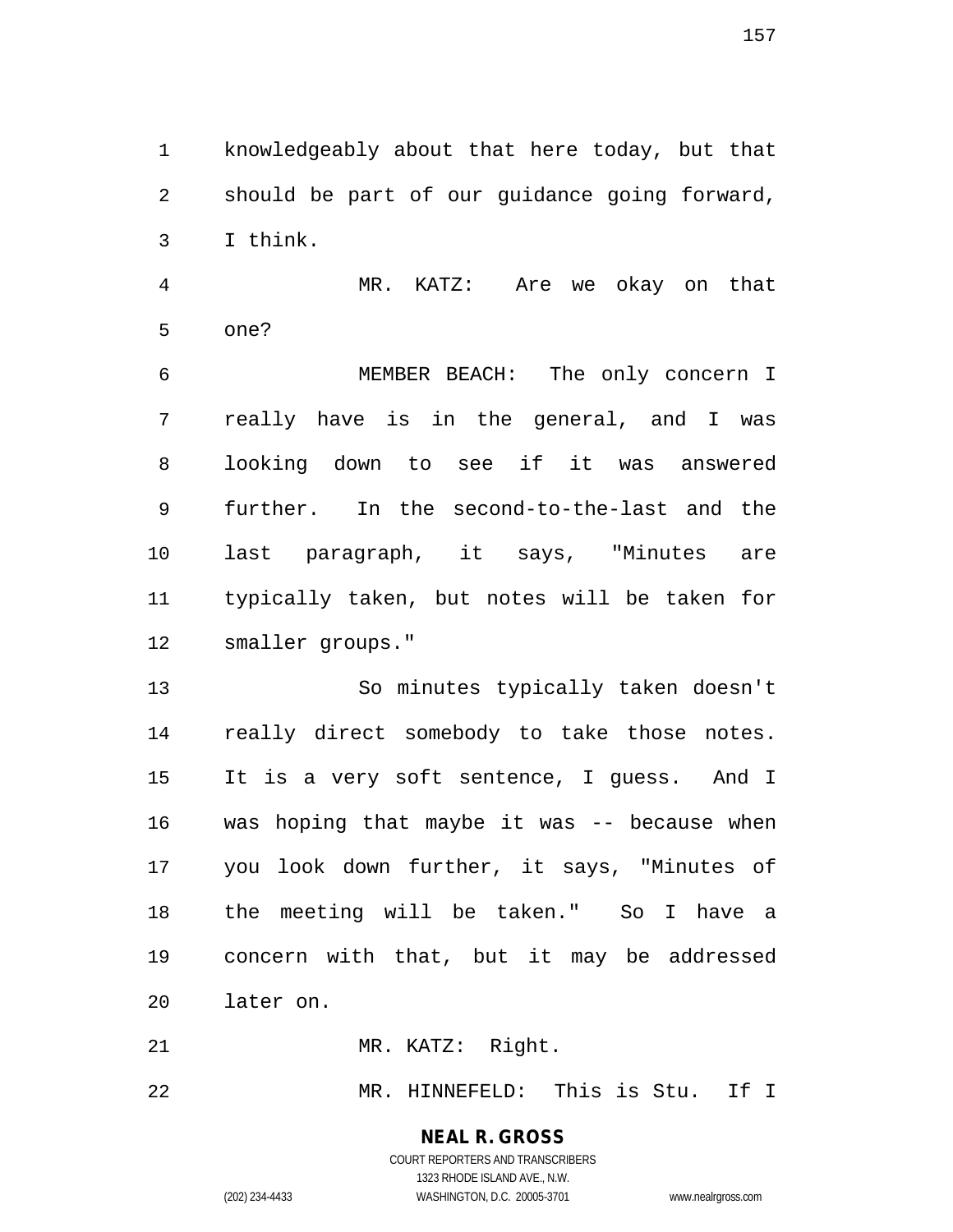1 can offer, again, I think, again, this is a 2 question of the semantics of what are meeting 3 notes and what are meeting minutes. And to 4 me, the key issue is that, regardless of what 5 you call them, and what makes you call 6 something "minutes," it would seem to me that 7 the important thing is to take care to collect 8 the information, to prepare an account of what 9 was discussed. Whether you call it notes or 10 minutes is not particularly relevant.

11 And because of that, I think this 12 procedure kind of draws a dividing line that, 13 if ATL prepares it, we're going to call it 14 minutes. And in some of these, they will 15 support some Work Groups -- or some of these 16 focus groups, and they don't support all of 17 them. So that's probably where that came 18 from.

19 MEMBER BEACH: Right.

20 MR. FITZGERALD: But you've moved 21 away from that nomenclature where minutes 22 refer to the ATL traditional transcription,

## **NEAL R. GROSS**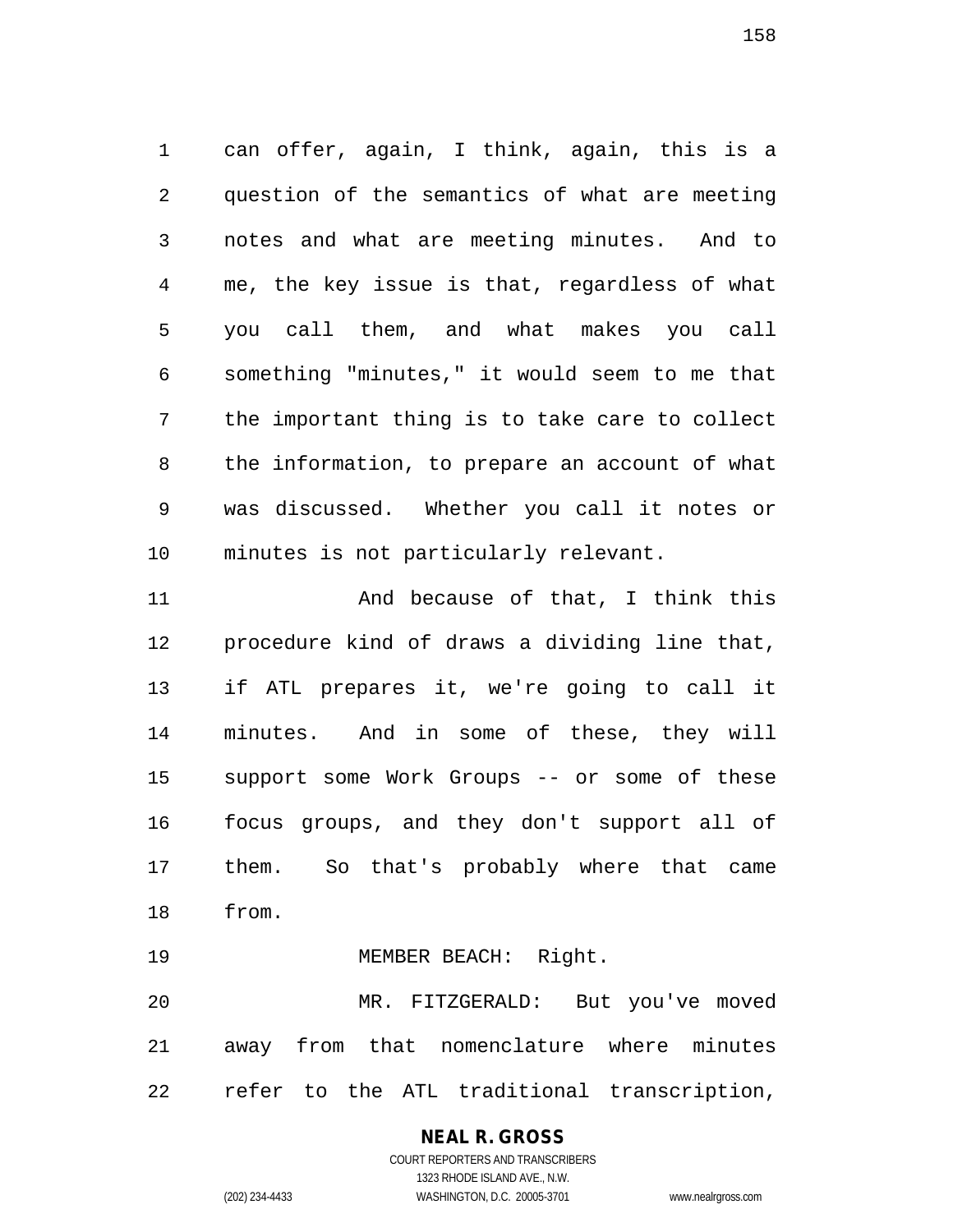1 and now minutes are something else? I guess 2 I'm a little confused as to exactly where we 3 are now.

4 MR. KATZ: Yes. I mean that last 5 quote makes a distinction between minutes -- 6 MR. FITZGERALD: Yes. 7 MR. KATZ: -- and notes, 8 irrespective of ATL's involvement. So it just

9 sort of begs the question. I guess whoever is 10 doing this at least -- someone seems to have a 11 distinction in mind other than just the 12 author.

13 MR. JOHNSON: This is J.J. 14 Johnson. The expectation of this statement, 15 instead of saying that minutes are always 16 taken or minutes are taken, minutes are 17 typically taken if ATL is there to support us 18 for that aspect.

19 MS. ROBERTSON-DEMERS: Okay. 20 MR. JOHNSON: The term "notes" is 21 used if ATL is not there, and we are 22 interviewing and taking notes but without

## **NEAL R. GROSS**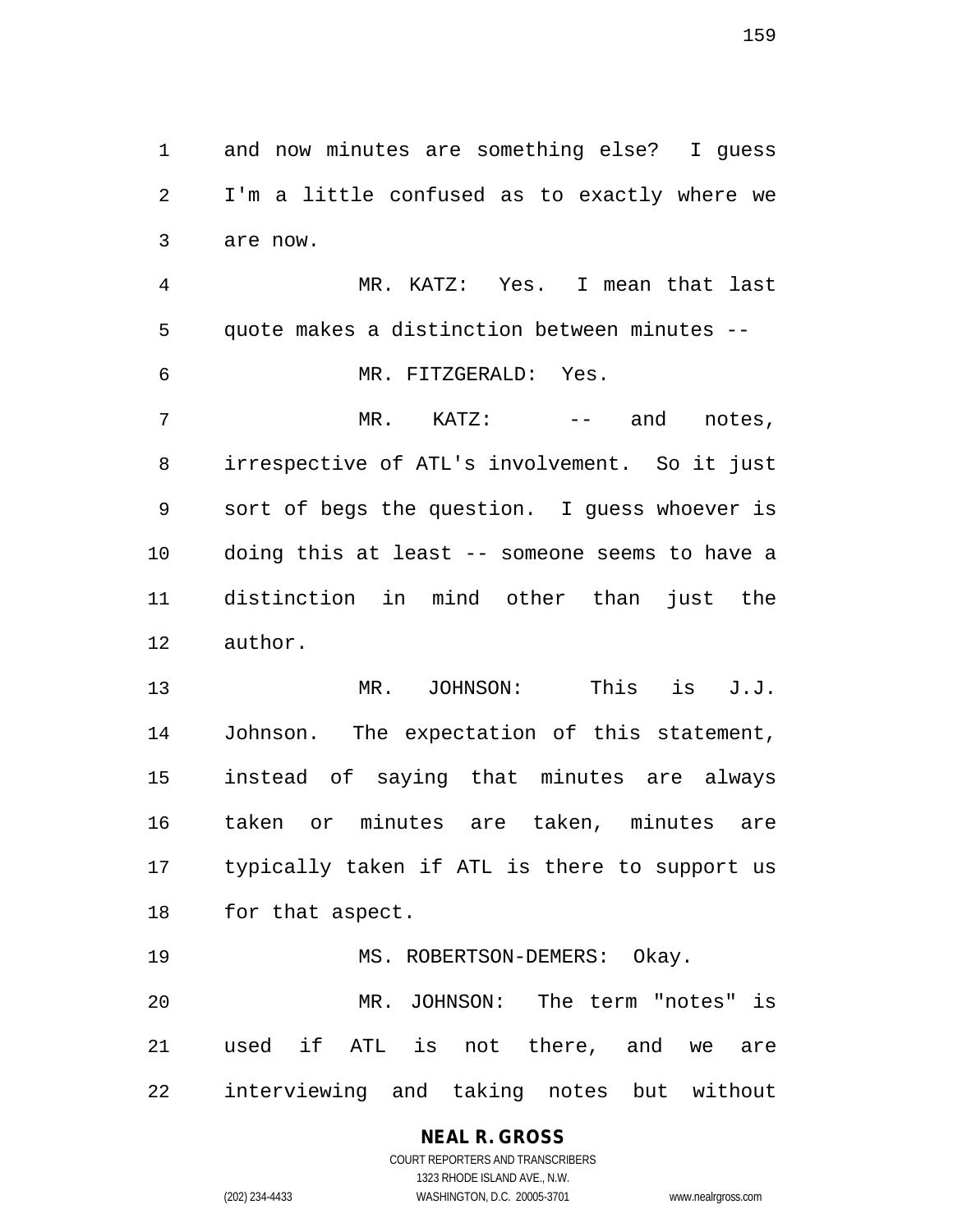1 ATL's support.

2 MR. FITZGERALD: And ATL support 3 is an actual -- what do you call it, recorder 4 or what? I'm just trying to figure out, do 5 they just take notes but more detailed notes? 6 MR. JOHNSON: Both, electronic and 7 notes. 8 MR. FITZGERALD: They're hand 9 notes? 10 MR. McDOUGALL: Well, basically, 11 what we do is we do two things. We record the 12 session, and we take notes. Okay? So the 13 notes help in making sense out of the 14 recording. And, then, we basically produce, 15 from those, we produce a document that then 16 goes through the review process. And that 17 becomes -- 18 MR. FITZGERALD: And it's fair to 19 say that the ATL minutes are sort of a 20 validated set of notes versus maybe an 21 unvalidated set of notes? I'm just trying to 22 get some feel for what the difference is.

**NEAL R. GROSS**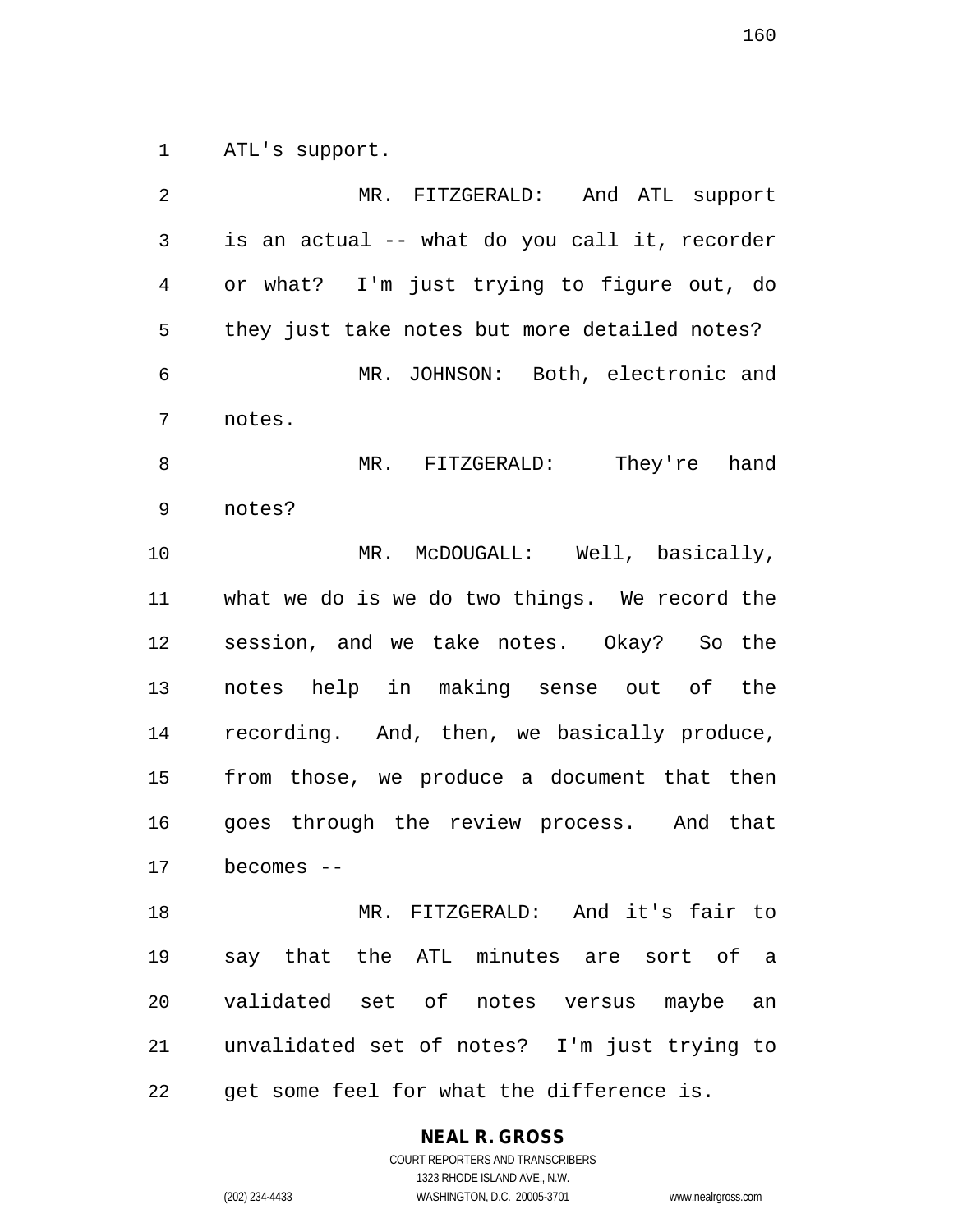1 This sounds like, you know, you're 2 taking notes. There are notes being taken 3 over here, but your notes are called minutes. 4 And I'm just saying, well, it sounds like you 5 have the recording, but what's the recording 6 used for? 7 MR. McDOUGALL: Well, the 8 recording is to provide more detailed 9 information than the person's -- 10 MR. FITZGERALD: To make the notes 11 more comprehensive? 12 MR. McDOUGALL: Yes, to make --13 MR. FITZGERALD: So, the 14 comprehensiveness? 15 MR. McDOUGALL: To make the 16 ultimate document richer. 17 MR. FITZGERALD: Okay. 18 MR. McDOUGALL: Okay? 19 MR. KATZ: Go ahead. 20 MR. HINNEFELD: This is Stu. I 21 was just going to say that one key distinction 22 of when ATL supports a meeting and generates

## **NEAL R. GROSS**

COURT REPORTERS AND TRANSCRIBERS 1323 RHODE ISLAND AVE., N.W. (202) 234-4433 WASHINGTON, D.C. 20005-3701 www.nealrgross.com

161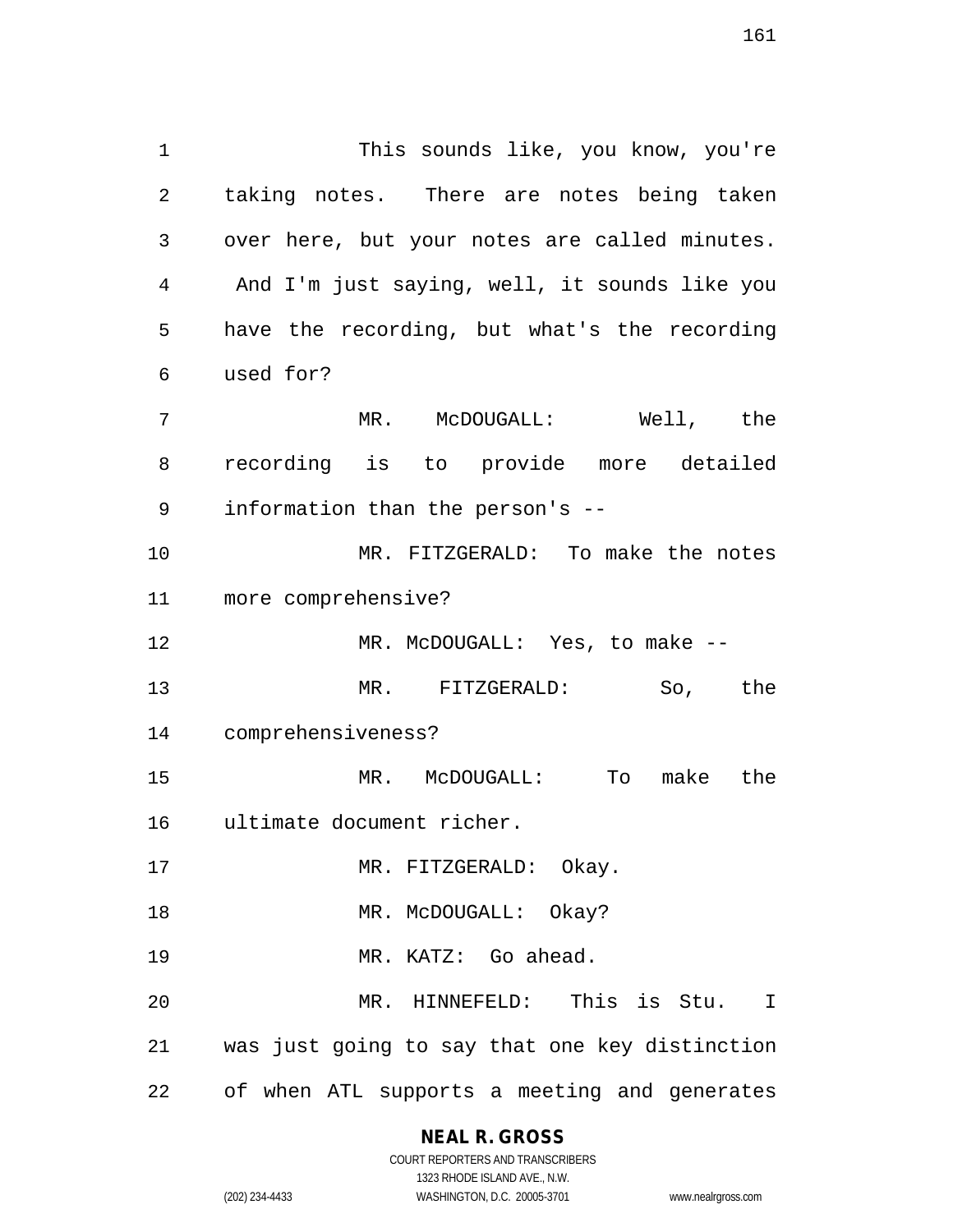1 the notes, there is a person there who that is 2 that person's job to do that. Now it won't 3 always be the case from a meeting or a 4 discussion, certainly a one-on-one, where when 5 ATL is not there, you won't necessarily have a 6 person there for purposes of generating the 7 notes of the meeting. We haven't done it up 8 until now. I think we may think about that 9 going forward, particularly if we are going to 10 have a meeting of some size.

11 But that is clearly what happens 12 now and why meeting minutes are, I would 13 guess, in most cases, if not all cases, 14 somewhat more comprehensive than any meeting 15 notes. It is because ATL has a person there 16 whose job it is to ultimately prepare the 17 minutes of the meeting. And I mean there's 18 logistics and things as well, but during the 19 meeting their job is to record, so they can 20 write the minutes.

21 And we haven't done that in every 22 case for other meetings where ATL has not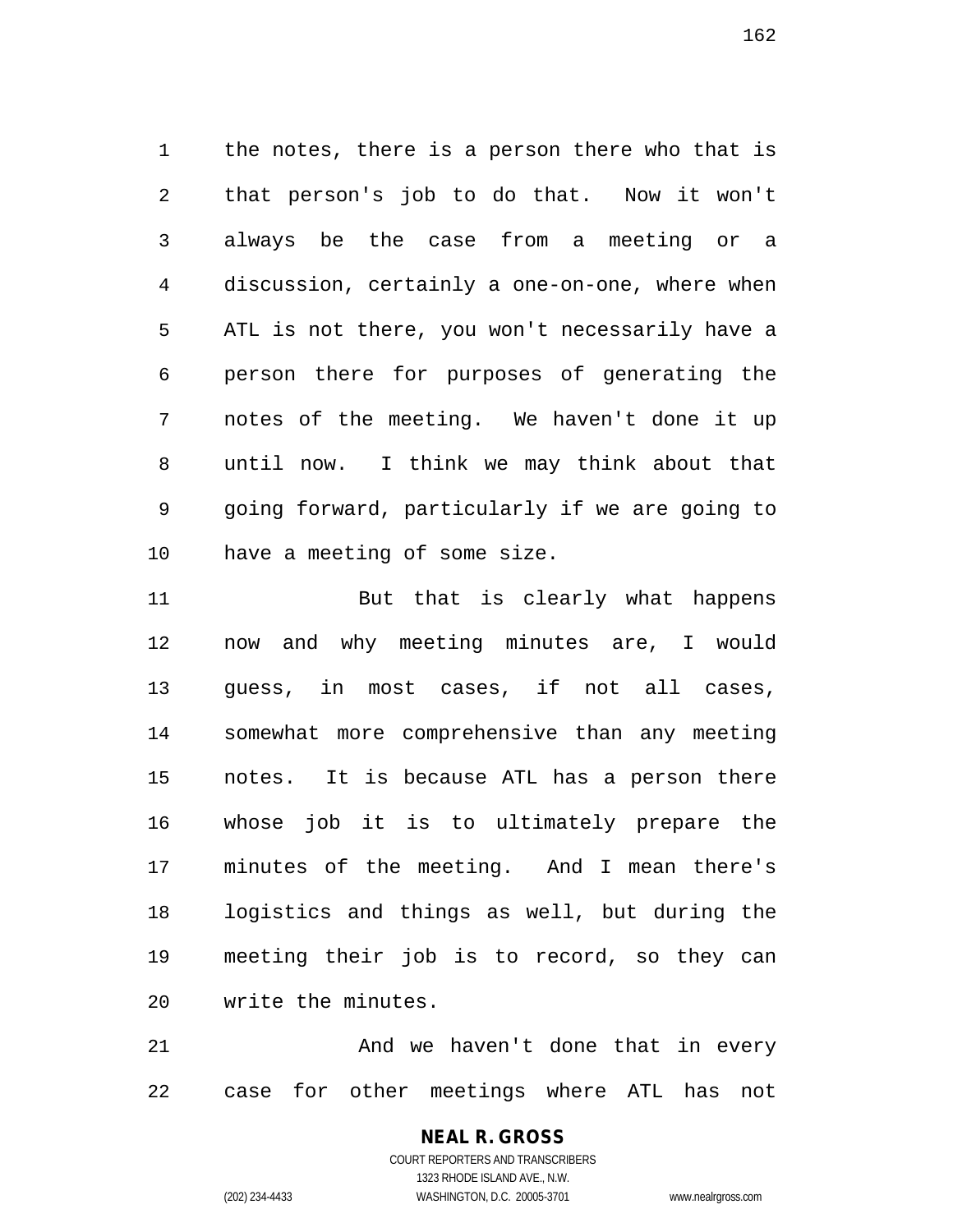1 provided the support. But it is something 2 that we will think about going forward, 3 particularly for meetings of some size.

4 MS. ROBERTSON-DEMERS: This is 5 Kathy. I'm a little bit disturbed at the 6 tieback to whether ATL is there or whether ATL 7 is not there. If it is a defined meeting, in 8 accordance with PROC-12, like the Mound 9 meeting, for example, that was an SEC focus 10 group, then the procedure should direct them 11 to take meeting notes. It should be tied to 12 the worker outreach meeting type rather than 13 whether ATL is there.

14 MR. KATZ: Right, but, Kathy, I 15 mean that's what Stu is saying. Stu is saying 16 that they are going to look at how they do 17 this going forward in terms of it doesn't 18 matter whether it's ATL or DCAS being 19 sufficiently detailed to capture a full 20 account of the meeting's proceedings.

21 MEMBER MUNN: The key is almost 22 always whether there is a person there who is

## **NEAL R. GROSS**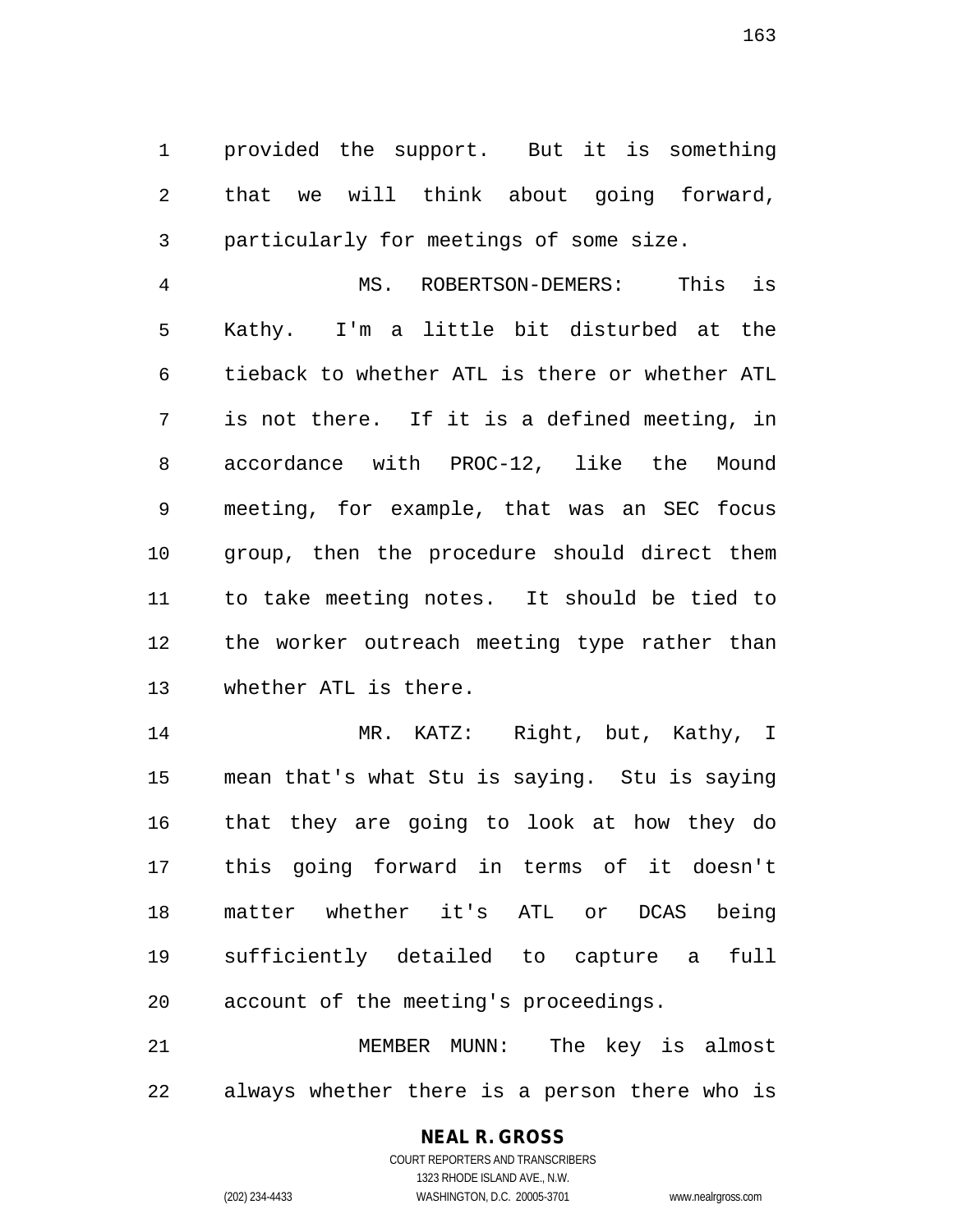1 available to take meeting notes.

| 2  | MR. KATZ: Sure. Sure.                          |
|----|------------------------------------------------|
| 3  | MEMBER MUNN: Because, as we                    |
| 4  | pointed out earlier, it's almost impossible to |
| 5  | run a meeting and take good notes at the same  |
| 6  | time.                                          |
| 7  | MR. KATZ: Of course.                           |
| 8  | MR. JOHNSON: This is J.J. Johnson              |
| 9  | again.                                         |
| 10 | If you notice the wording, it                  |
| 11 | says, "worker outreach focus group" and "SEC   |
| 12 | worker outreach focus group." The terminology  |
| 13 | "minutes are typically taken" is in both of    |
| 14 | them. And for smaller groups, notes will be    |
| 15 | taken.                                         |
| 16 | the term "minutes typically<br>So              |
| 17 | taken" and for the notes are both referenced   |
| 18 | to specific types of meetings.                 |
| 19 | MS. AYERS: This is Lynn Ayers                  |
| 20 | from SC&A Salient.                             |
| 21 | And I just had an observation that             |
| 22 | could resolve the concern about the<br>soft    |
|    |                                                |

COURT REPORTERS AND TRANSCRIBERS 1323 RHODE ISLAND AVE., N.W. (202) 234-4433 WASHINGTON, D.C. 20005-3701 www.nealrgross.com

**NEAL R. GROSS**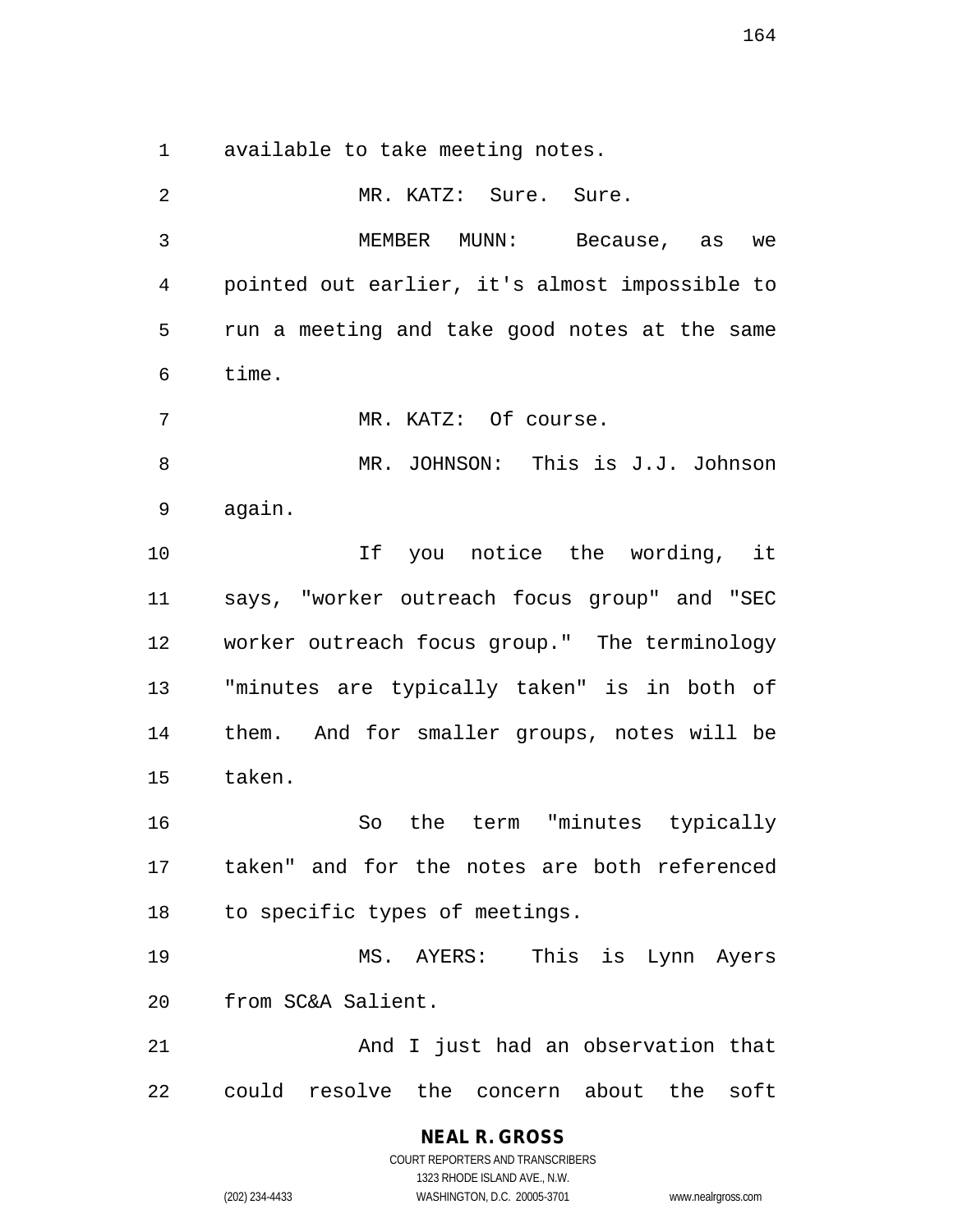1 language. Stu's earlier statements that the 2 relevant issue, the key concern here is that 3 we capture all of the relevant issues, 4 information, to convey the entirety of the 5 discussion. If you preceded this sentence 6 with some statement there of the primary 7 concern, whether you call it minutes or notes, 8 that this is the purpose of what should be 9 accomplished at the meeting, then you could 10 follow it up with some distinction between 11 what might happen in different settings.

12 But it seems like both should be 13 there. That way, it doesn't sound like it's 14 optional to take a record. I think that was 15 the earlier concern.

16 MEMBER SCHOFIELD: Well, what's 17 the definition of a small group versus large 18 group or one you want to take minutes and one 19 you want to take notes?

20 MR. KATZ: Well, I mean, really, 21 if they're taking detailed notes, minutes, 22 whatever you want to call them, it doesn't

> **NEAL R. GROSS** COURT REPORTERS AND TRANSCRIBERS

> > 1323 RHODE ISLAND AVE., N.W.

(202) 234-4433 WASHINGTON, D.C. 20005-3701 www.nealrgross.com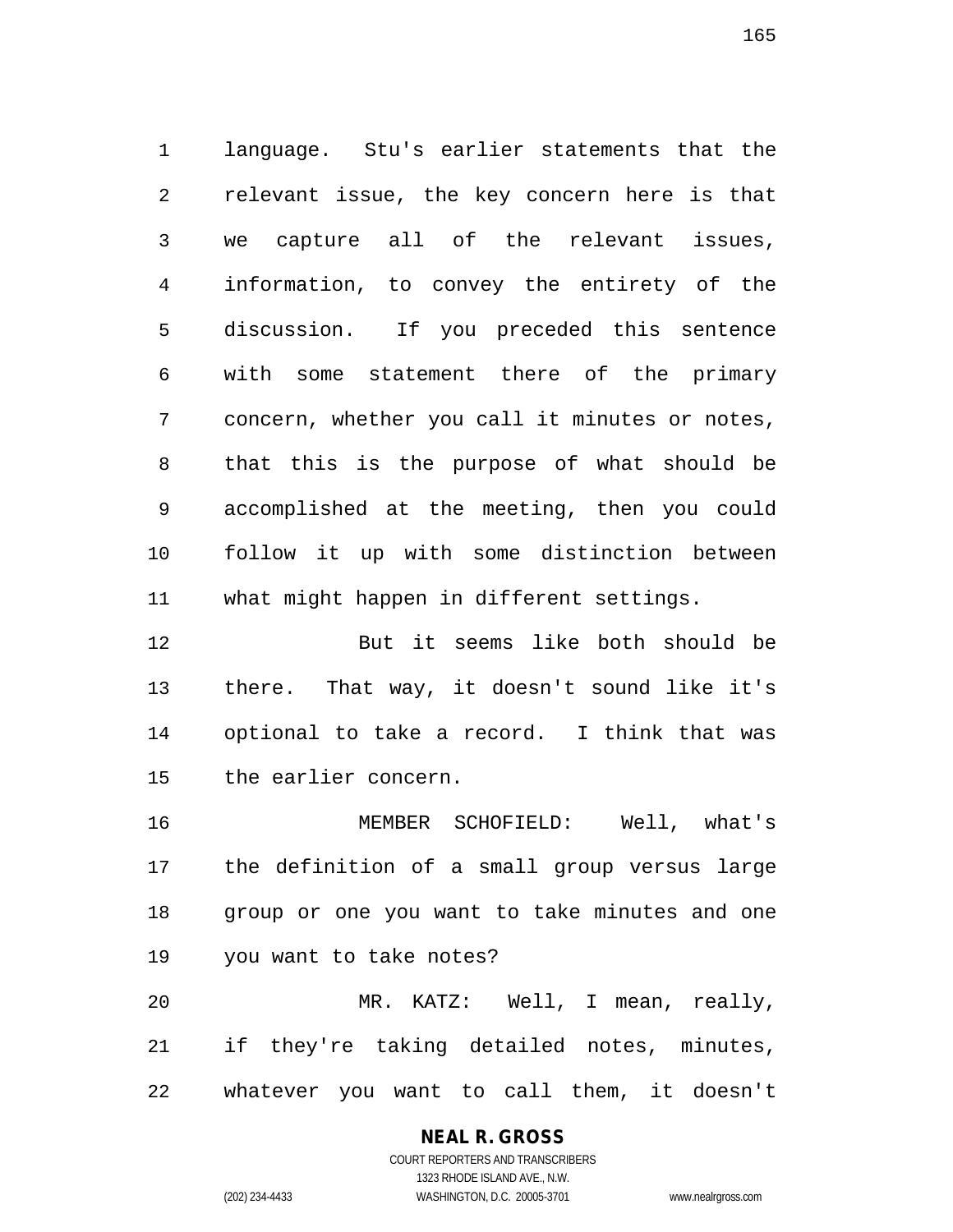1 really matter. None of this really matters as 2 long as there is the full proceedings 3 adequately detailed, it doesn't matter whether 4 they call them notes or minutes.

5 MR. FITZGERALD: I think the thing 6 that Stu pointed out is probably the valid 7 thing, which is maybe a reconsideration of 8 when a dedicated notetaker a la what ATL has 9 done in the past may be warranted. And that 10 is a judgment call, I guess, depending on the 11 type of meeting.

12 12 I think you used the example of 13 the Mound focus. In that case, it shouldn't 14 be optional; you should seek out a dedicated 15 notetaker. Whether you call it minutes or 16 notes, it is really a question of someone 17 being dedicated to the task and providing a 18 comprehensive set of minutes.

19 And that's the distinction I see. 20 I think he already acknowledged that. Am I 21 right, Stu?

22 MR. KATZ: Yes.

## **NEAL R. GROSS**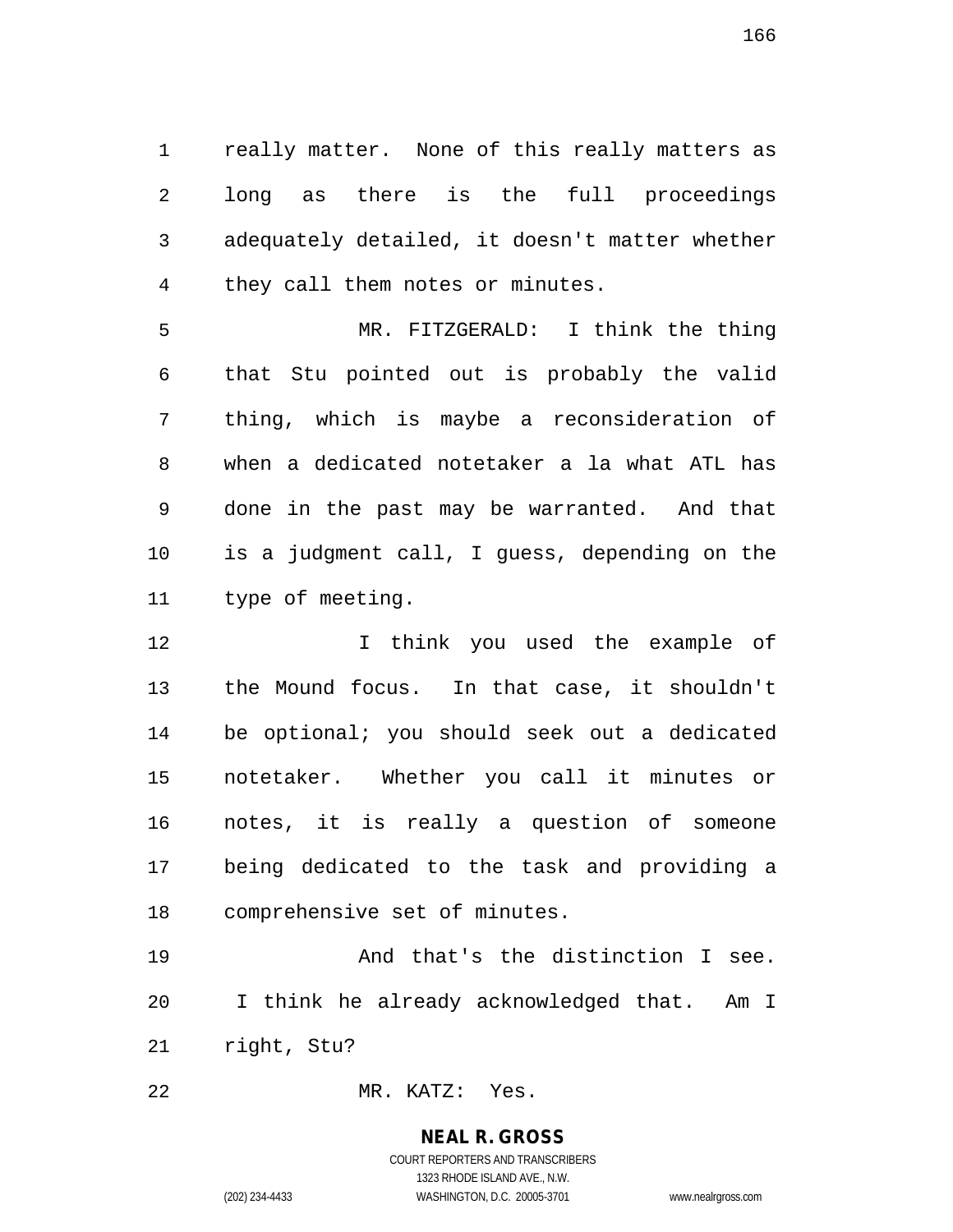1 MR. HINNEFELD: Yes, that would be 2 my position on this. Let's not kill ourselves 3 about minutes and the requirements, when are 4 you going to call them minutes and things like 5 that. Let's figure out a process to use so 6 that we get a good account of the meeting, no 7 matter what it is.

8 CHAIRMAN GIBSON: This is Mike. 9 Yes, I agree with you, Stu, but I think that 10 when we figure that out, it needs to be 11 spelled out in this procedure so that each 12 staff member, when they pick up this 13 procedure, and they're getting ready to have a 14 meeting, they don't have a doubt in their mind 15 somewhere down the line.

16 MR. HINNEFELD: Yes, I understand 17 that, and we'll include some more, whether 18 it's in this -- this procedure is probably a 19 good place for it or something like this 20 procedure. So that people who are doing these 21 sort of, we call them -- we call all these 22 things where they're information-gathering

## **NEAL R. GROSS**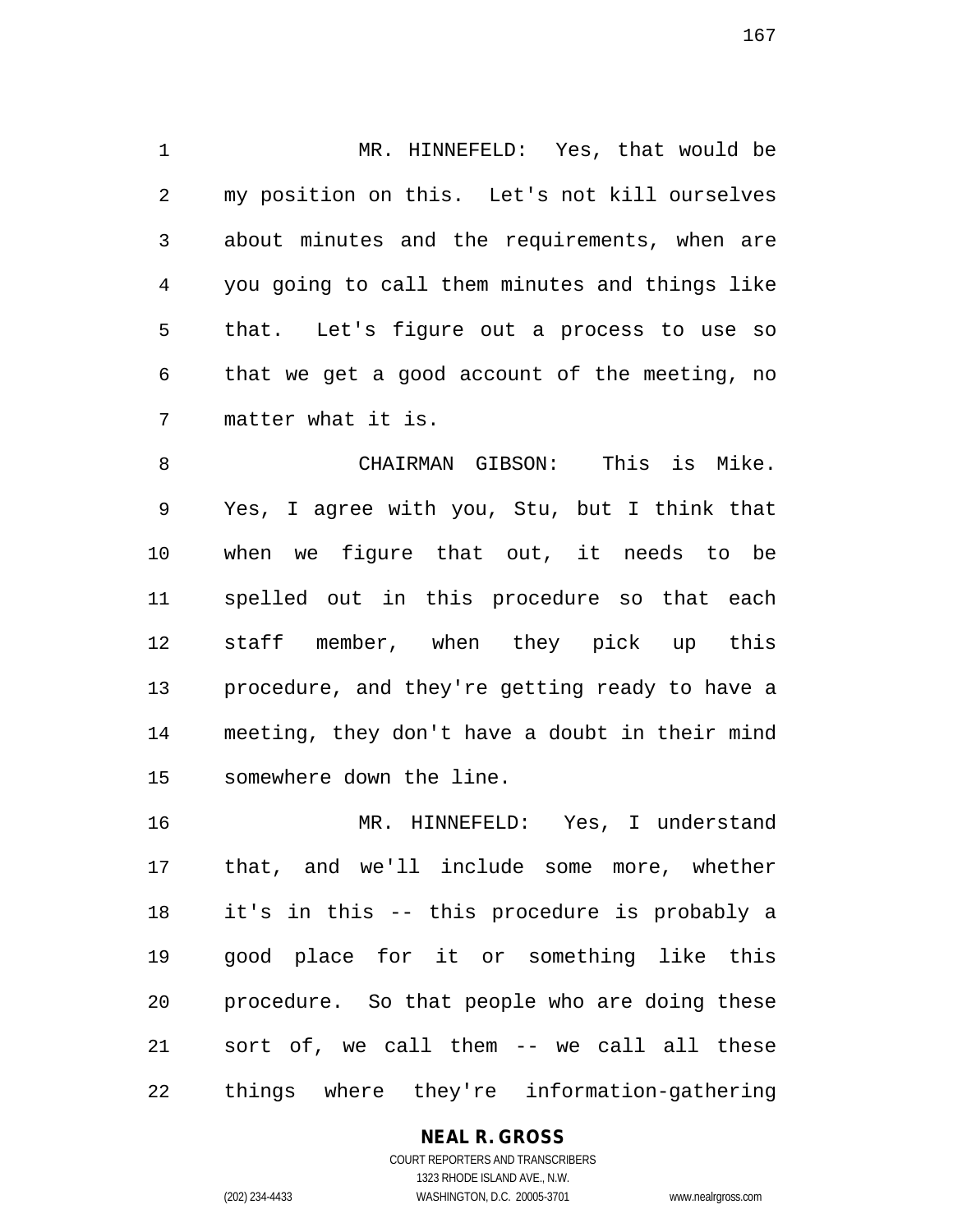1 meetings, we call them all part of our data 2 capture or information capture and research or 3 site research.

4 And so we have to make sure that 5 people are aware that when they are having a 6 meeting for site research purposes, that they 7 need to make sure that they have the 8 wherewithal, either being another person or 9 whatever, to gather a complete record of 10 what's discussed, just as part of the 11 planning.

12 But I hate to be too specific 13 about the requirements because there can be a 14 wide variety of reasons why it is going to be 15 complicated or easy to record the account. 16 You know, one thing is if you have a lot of 17 people, it is probably going to be complicated 18 for one person to record it. Another thing is 19 if you have a broad-ranging discussion, even 20 with a few people, it would probably be 21 difficult for one person. But if you have a 22 narrow, sort of a narrow-scoped meeting, even

## **NEAL R. GROSS**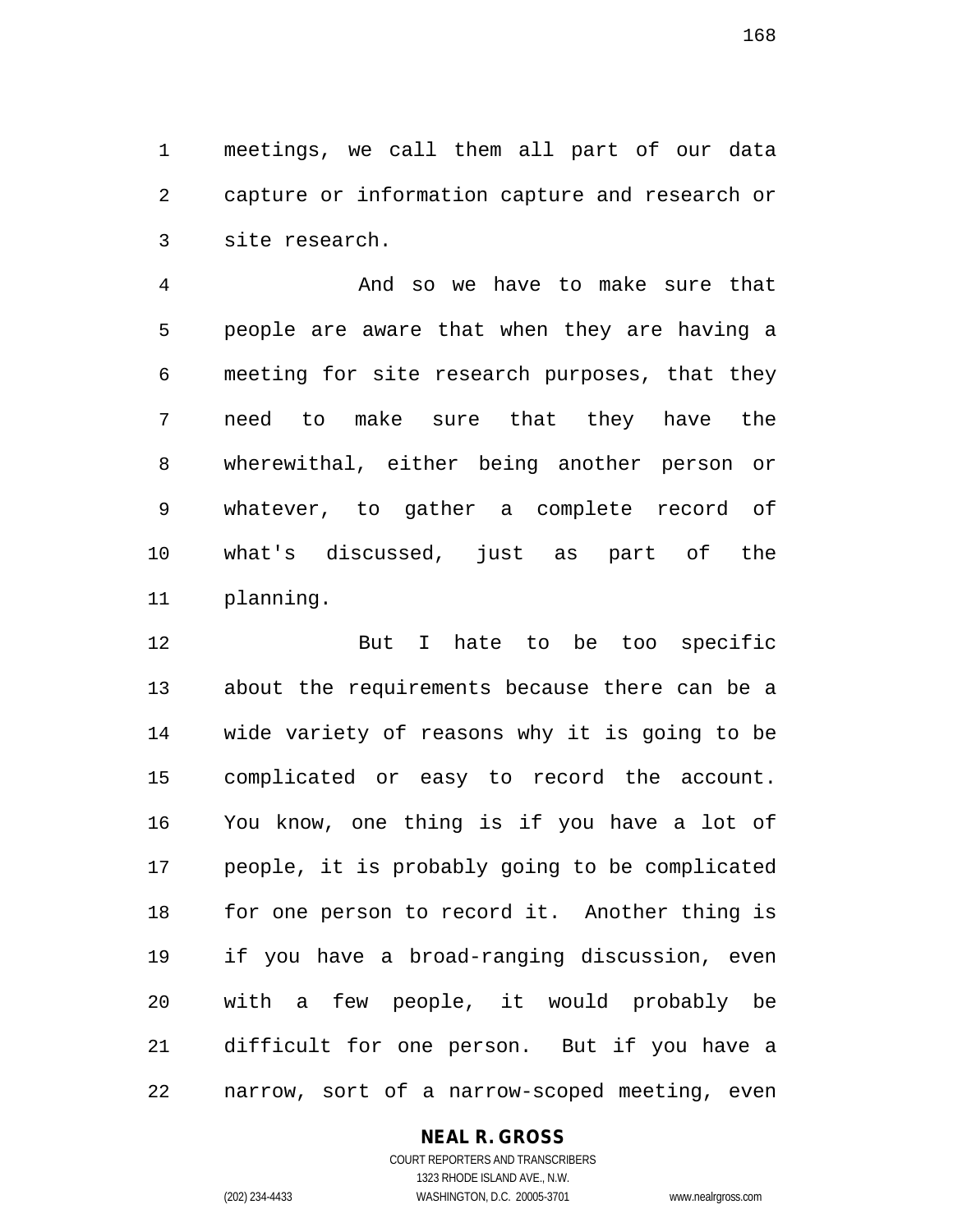1 if you have quite a few people there, one 2 person might be able to gather that, to be 3 able to conduct the meeting and generate the 4 notes maybe. I don't know that I would 5 promise that.

6 But I hate to be too specific in 7 requirements here because we are going to be 8 using these requirements to apply, I think, to 9 quite a lot of different things. So I would 10 rather not be too terribly specific and really 11 get too wrapped around the axle on specific 12 language.

13 DR. MAKHIJANI: This is Arjun. 14 Could I just make a suggestion that might be 15 helpful? We might preface all of this kind of 16 by saying that an accurate account of the 17 meeting shall be prepared and then indicate 18 whether the account is prepared by tape 19 recording and preparing minutes afterwards, 20 which seems to me a distinction between what 21 you're calling minutes and notes, or whether 22 the notes are made on the spot and then

## **NEAL R. GROSS**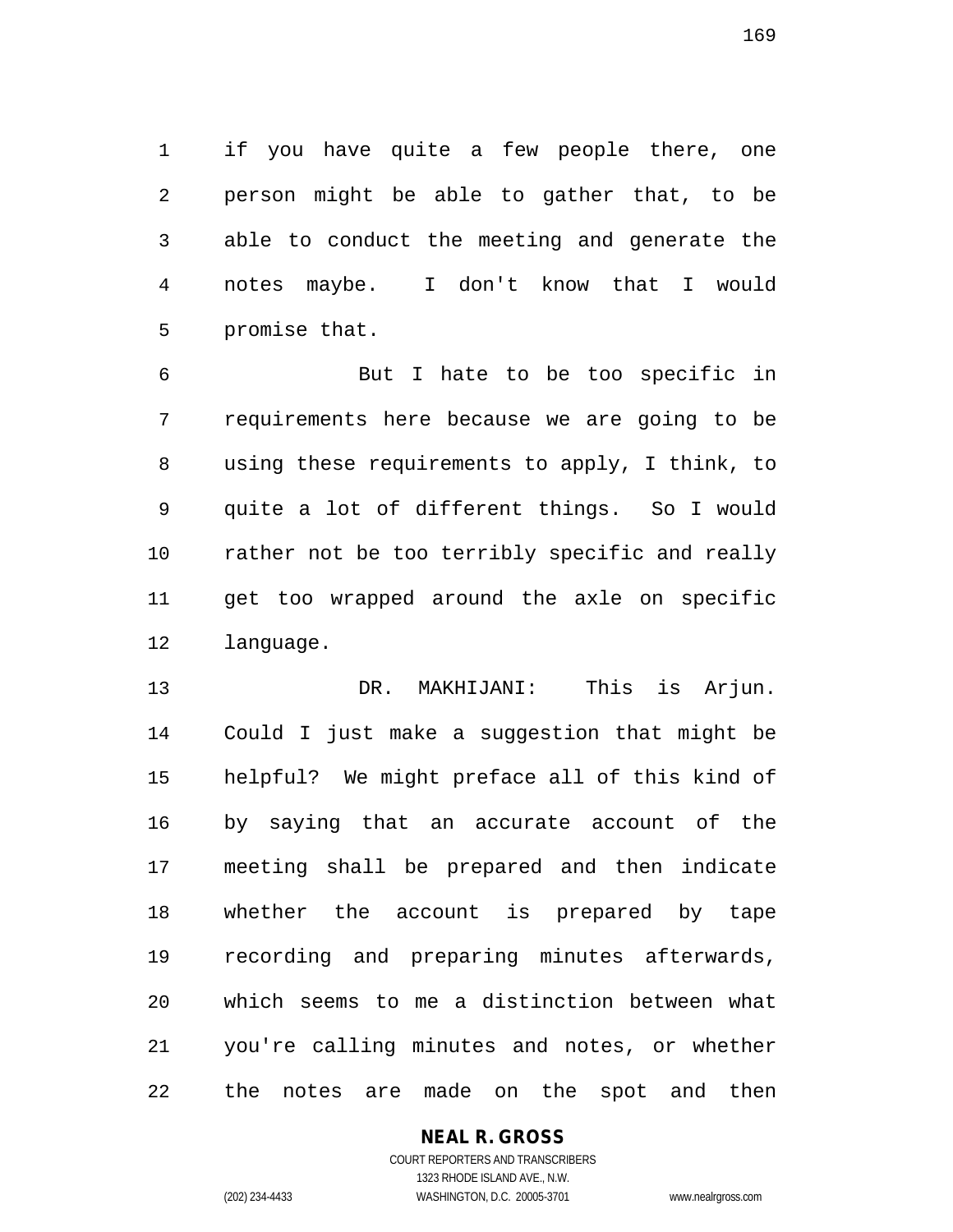1 verified afterwards with the interviewee, you 2 know, you can indicate the flexibility in 3 that, if it is prefaced by saying that there 4 shall be an account, an accurate account of 5 the meeting, of the substance of what went on, 6 the substantive points that were raised.

7 MR. HINNEFELD: Yes, I'm okay with 8 that.

9 MR. FITZGERALD: And that would 10 follow because if you did have a larger 11 meeting, it would be very untenable to try to 12 do that with one person. It just would be 13 difficult to do it. So you almost need a 14 dedicated notetaker.

15 MR. JOHNSON: This is J.J. Johnson 16 again. How about if I work with Stu, and 17 we'll come up with some appropriate wording 18 for those two areas?

19 MEMBER MUNN: Sounds good. 20 MR. JOHNSON: Okay. Further on, 21 worker outreach and townhall meeting, minutes 22 of the meeting will be taken. SEC outreach

#### **NEAL R. GROSS** COURT REPORTERS AND TRANSCRIBERS 1323 RHODE ISLAND AVE., N.W.

(202) 234-4433 WASHINGTON, D.C. 20005-3701 www.nealrgross.com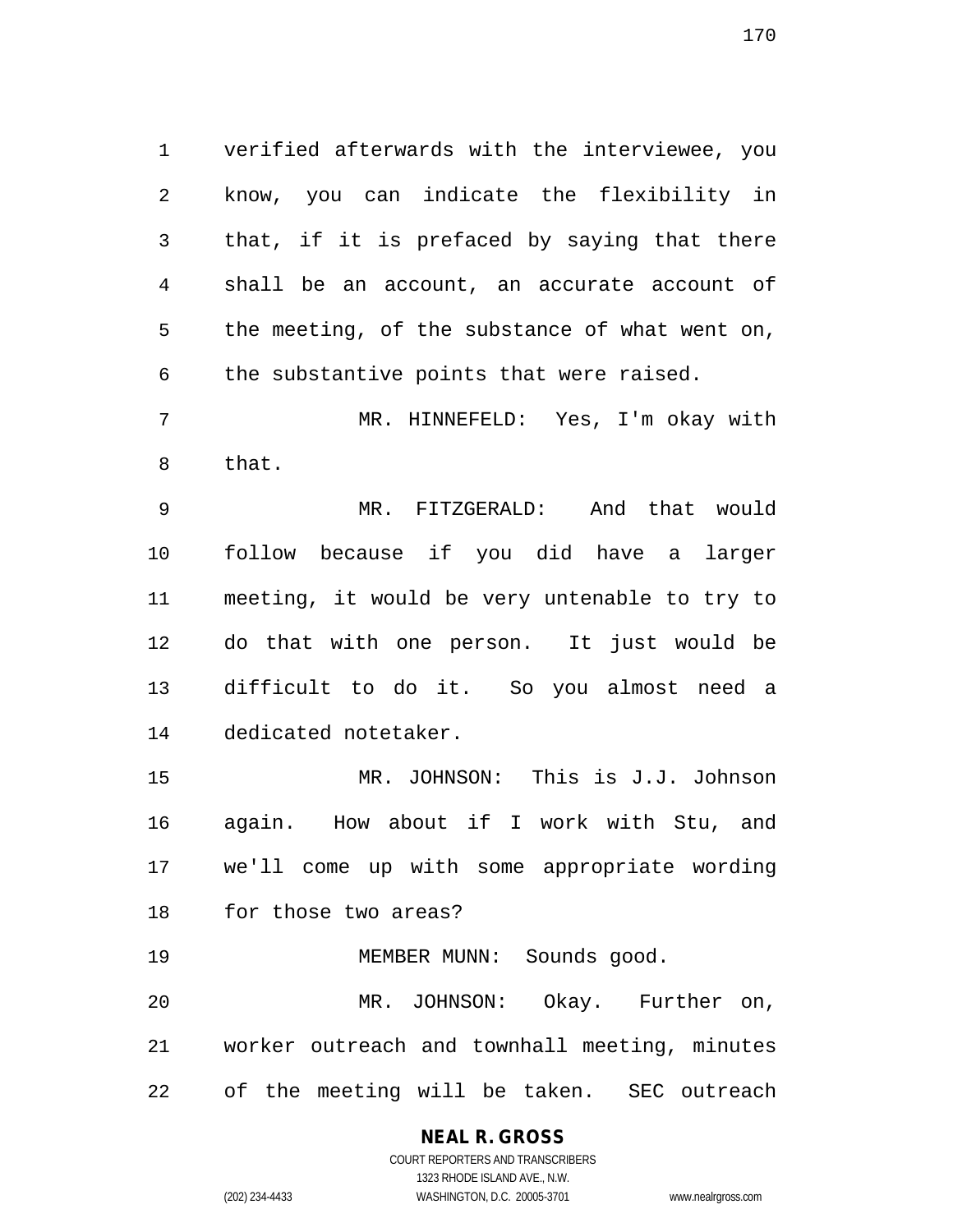1 meetings, minutes of the meeting are not 2 taken. When we're invited to other meetings 3 like Department of Energy, minutes are not 4 taken. And workshops, minutes are not taken. 5 MS. ROBERTSON-DEMERS: This is 6 Kathy DeMers. I don't have a problem with 7 minutes not being taken, say, for 8 presentations at these meetings, but when a 9 worker speaks up and makes a comment, even 10 during those types of meetings, they should be 11 captured.

12 MR. HINNEFELD: Yes, this is Stu. 13 I think I kind of agree with that. I think 14 that there are things that are said, or there 15 can be things that are said at those meetings, 16 whether it be a dose reconstruction workshop 17 or one of the DOL-sponsored or joint-outreach-18 sponsored meetings, that may require follow-19 up.

20 And the same question we asked, 21 you know, the same comment I made this 22 morning, sometimes in those meetings people

## **NEAL R. GROSS**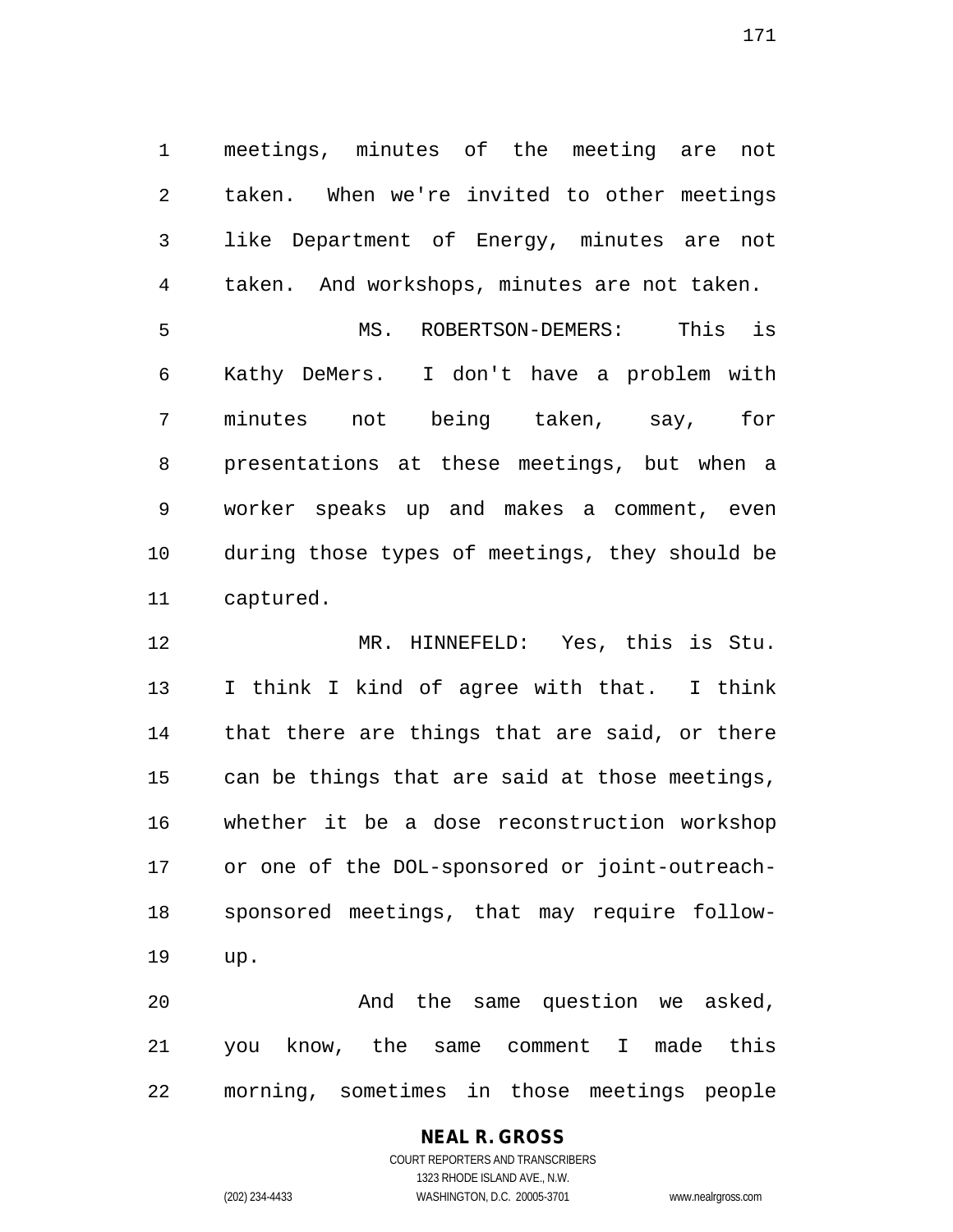1 ask questions that can be answered on the 2 spot. And I'm not proposing that we make a 3 record of that. But if they comment about a 4 situation that was encountered that they knew 5 about that the attendee doesn't, isn't really 6 familiar with, or it could be new information, 7 I think it is incumbent on the attendee to 8 make that note and investigate that. And that 9 should probably be captured as we capture this 10 feedback. So that would apply.

11 Now just so everybody knows, these 12 DOL meetings that we go to are generally the 13 public meetings they have when a new Class is 14 added, okay? When a new SEC Class is added, 15 DOL goes and has public meetings in the 16 vicinity to describe the process and how it is 17 going to be administered.

18 I think part of that is sort of it 19 might be part, kind of outreach to advertise 20 it, so everybody there knows it. It is 21 explained to the claimants who are already in 22 the system what steps are going to happen on

## **NEAL R. GROSS**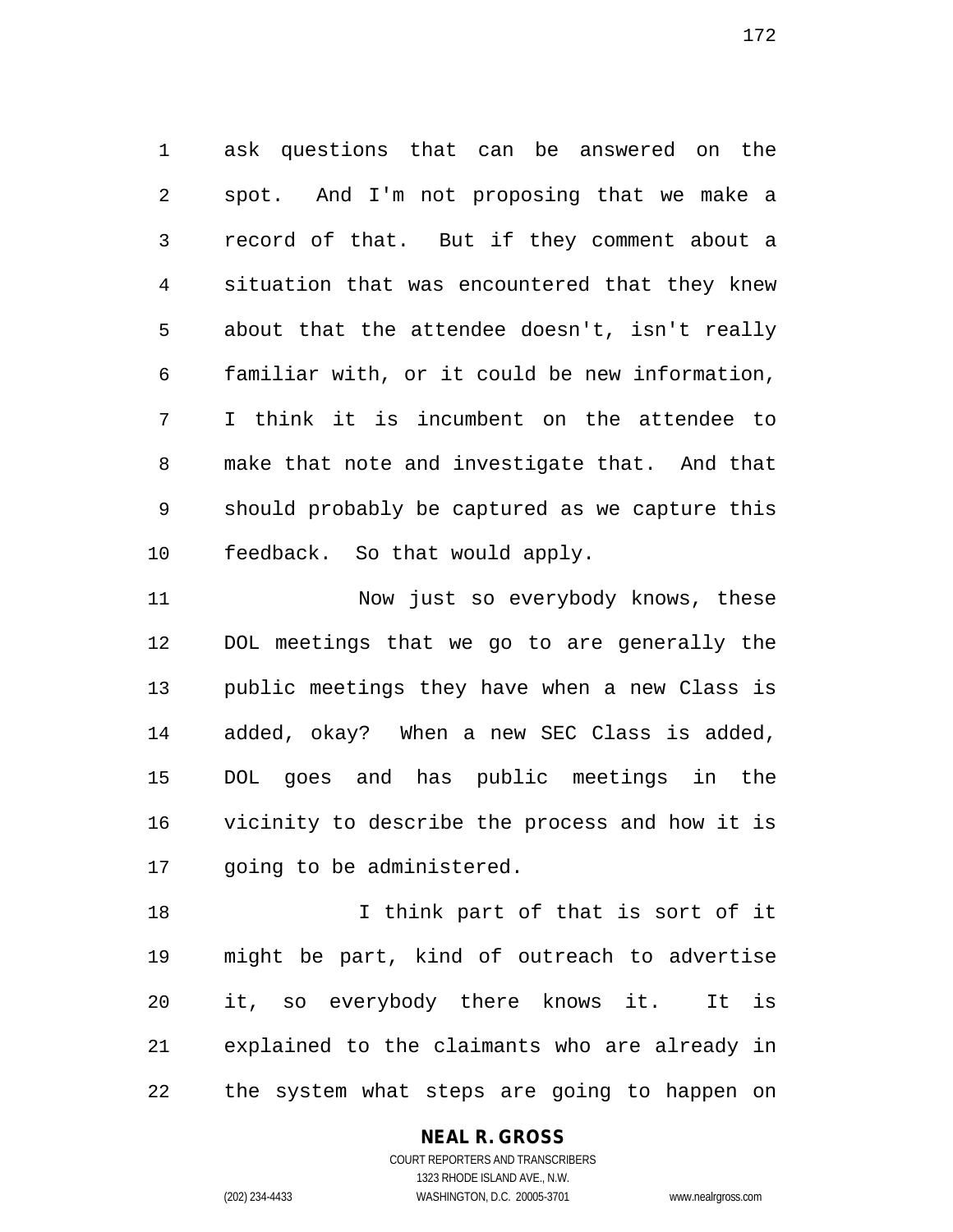1 theirs. We attend those only to answer 2 questions. We have no presentation role or 3 anything like that.

4 The other kind of meeting I talked 5 about, the joint outreach, there's a Joint 6 Outreach Work Group with people from the DOE 7 program, you know, EEOICPA office. The 8 workers' monitoring programs participate in 9 that. The DOL participates, either through a 10 resource center, although now the programmatic 11 office in Washington is being more involved. 12 And we go to those. And the DOL Ombudsman is 13 one of the main players.

14 We go to those, again, mainly to 15 answer questions. I would treat those the 16 same as a workshop or DOE meeting. It is 17 that, if somebody asks a question, you may 18 answer it on spot. Done. If somebody raises 19 an issue or asks a question that you can't 20 answer right away, that attendee has to record 21 that in some fashion and bring it back.

22 Now that will be different than

## **NEAL R. GROSS**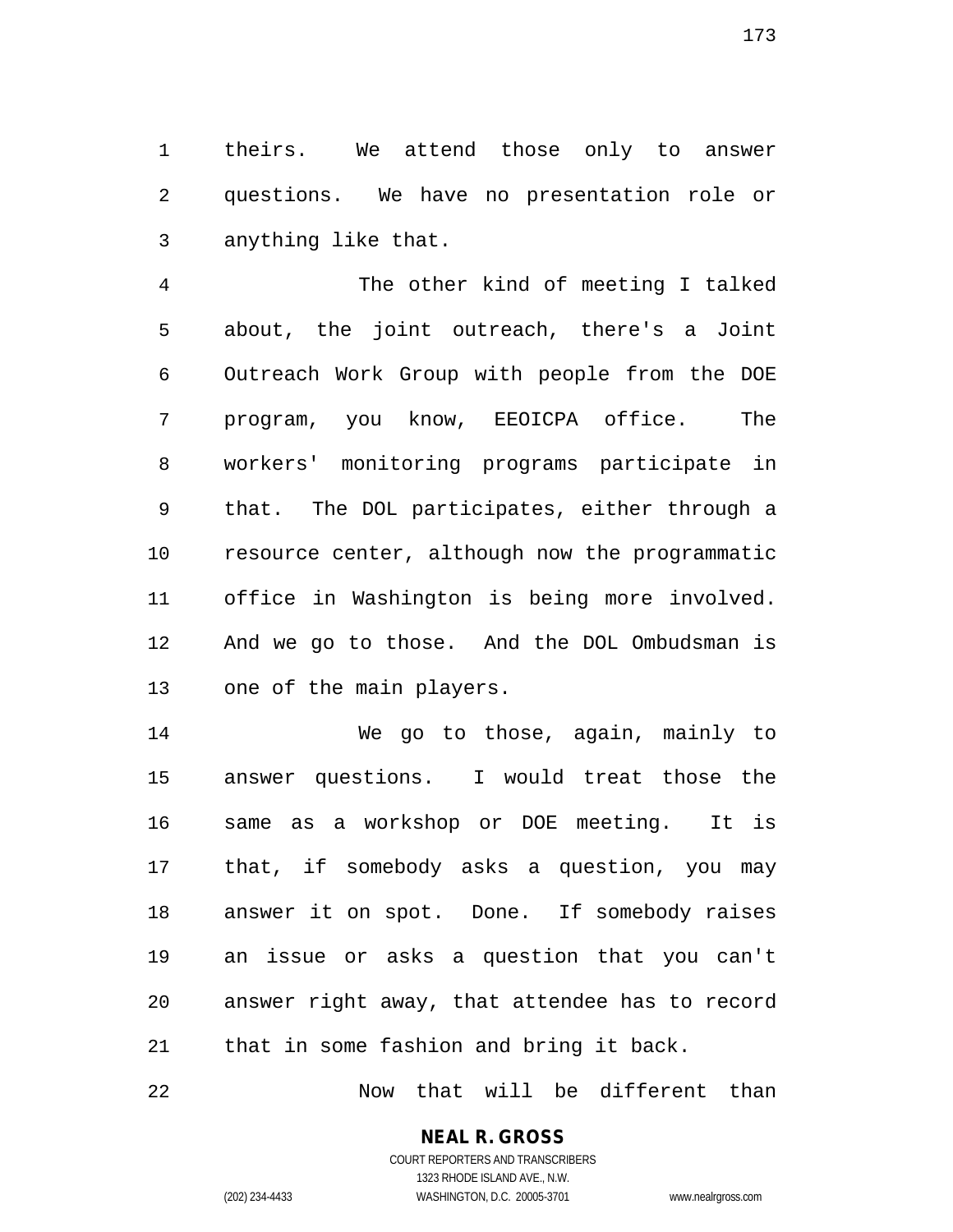1 writing comprehensive notes of a meeting. 2 Because comprehensive notes of a DOL meetings 3 or of those joint outreach meetings are a 4 description of the DOL EEOICPA process, and 5 the difference between B and E, and so on.

6 So those would be just simply 7 exception things, things that came up that we 8 maybe didn't know about or at least the 9 attendee didn't know about and has to go 10 investigate further.

11 Is everybody okay with that? 12 MR. KATZ: Yes. There are heads 13 nodding in the room silently. Thank you, Stu. 14 J.J., do you want to carry on? 15 MR. JOHNSON: Yes. For the second 16 one, I've placed references in the procedure 17 under Section 3, as promised. 18 MR. KATZ: All is good here, J.J.

19 Carry on.

20 MR. JOHNSON: Okay. Well, then, 21 we go to finding two.

22 MR. KATZ: Oh, wait.

## **NEAL R. GROSS**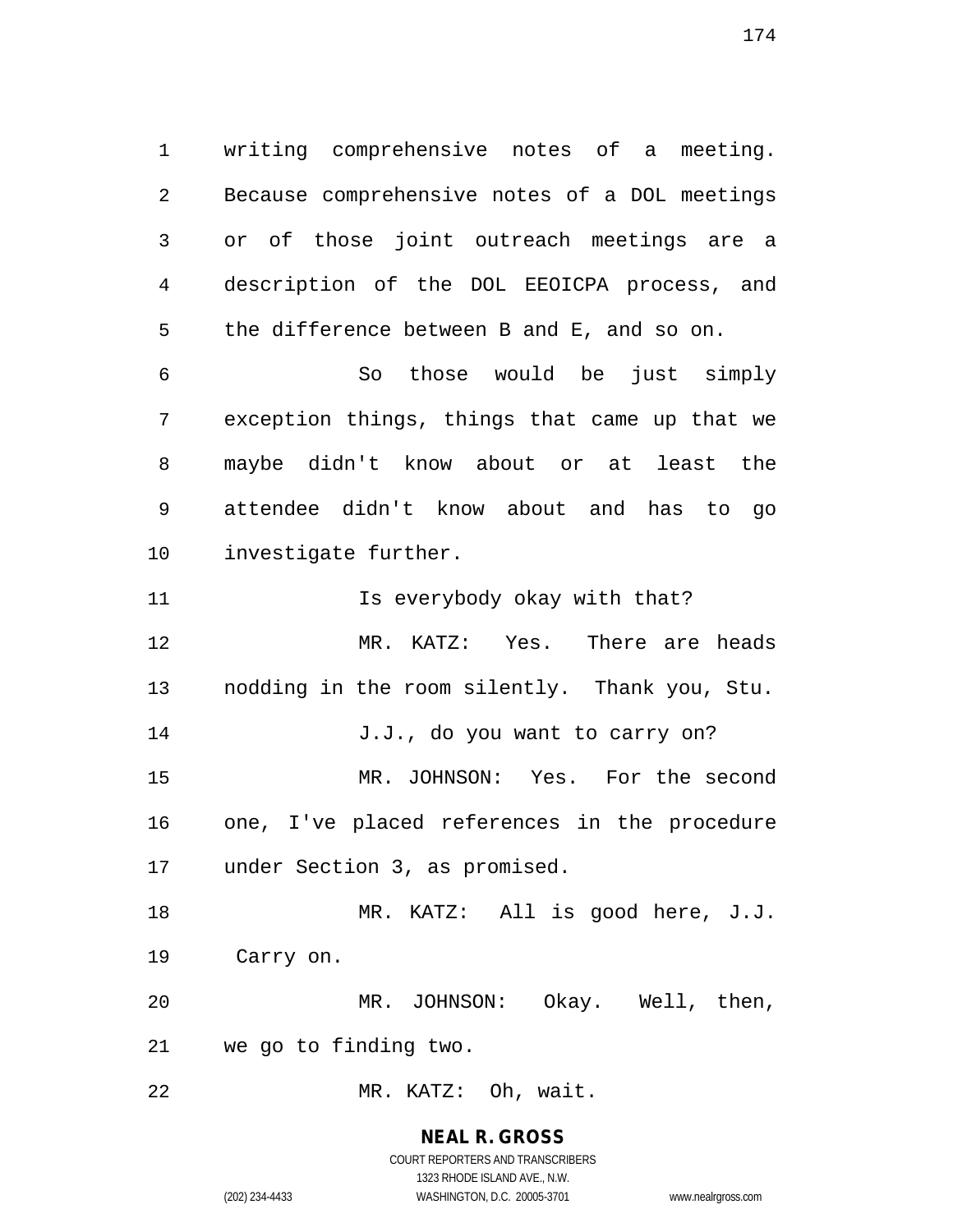1 MS. ROBERTSON-DEMERS: Can I say 2 something?

3 MR. KATZ: Kathy has something to 4 say.

5 MS. ROBERTSON-DEMERS: And maybe 6 you'll address this in your response to 7 finding two, but I still have a concern about 8 how the current procedure doesn't discuss how 9 comments provided by workers are evaluated and 10 then, subsequently, if necessary, integrated 11 into technical work documents or how the 12 comments are resolved with the individual --

13 MR. JOHNSON: I think if you were 14 to look at the last page of the procedure, you 15 will see an attachment there which addresses 16 -- it's Appendix E. And that discusses action 17 items.

18 And it says, "Action items are 19 documented and tracked in the action item 20 screen. Consideration for processing an 21 effective action item takes into account 22 several things, including a specified end

## **NEAL R. GROSS**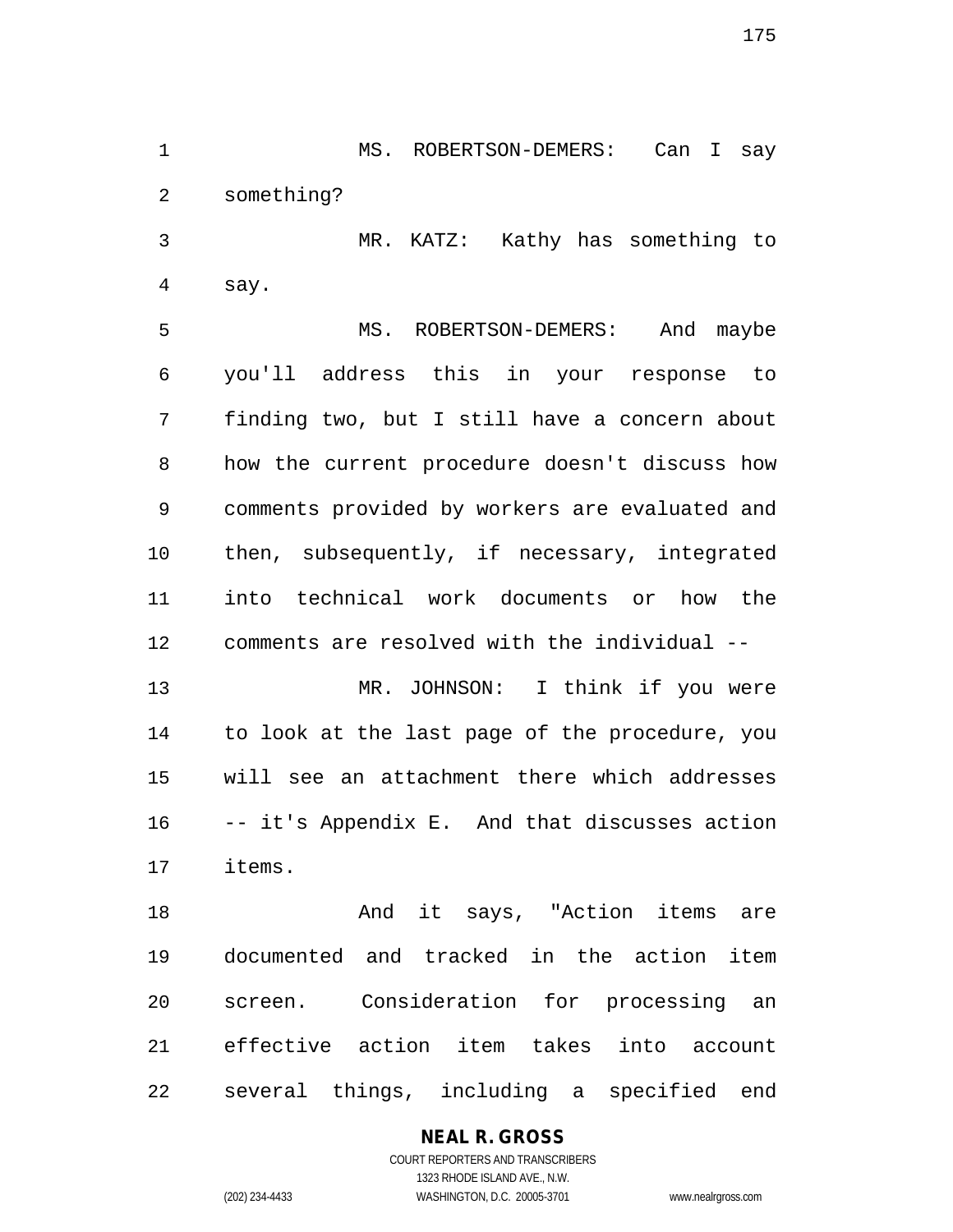1 date, response review, and how the action item 2 has been closed out."

3 MS. ROBERTSON-DEMERS: I think 4 maybe we need to go through finding two, and I 5 might get an answer to this question or I 6 might not.

7 MR. KATZ: Okay. So are you 8 saying carry on?

9 MS. ROBERTSON-DEMERS: Yes. 10 MR. KATZ: Okay. Carry on, J.J. 11 MR. JOHNSON: All right. I guess 12 we're on page 6 now. It says, "Additional

13 guidance will be incorporated into the OCAS 14 procedure to address action items, final 15 disposition, determination. The response will 16 address commitment date, review for technical 17 adequacy, designation of whether a technical 18 document requires an update, identification of 19 how the action item was closed out."

20 That continues on to the bottom of 21 that particular new appendix, and it says, 22 "Through coordination of the DCAS HP and the

## **NEAL R. GROSS**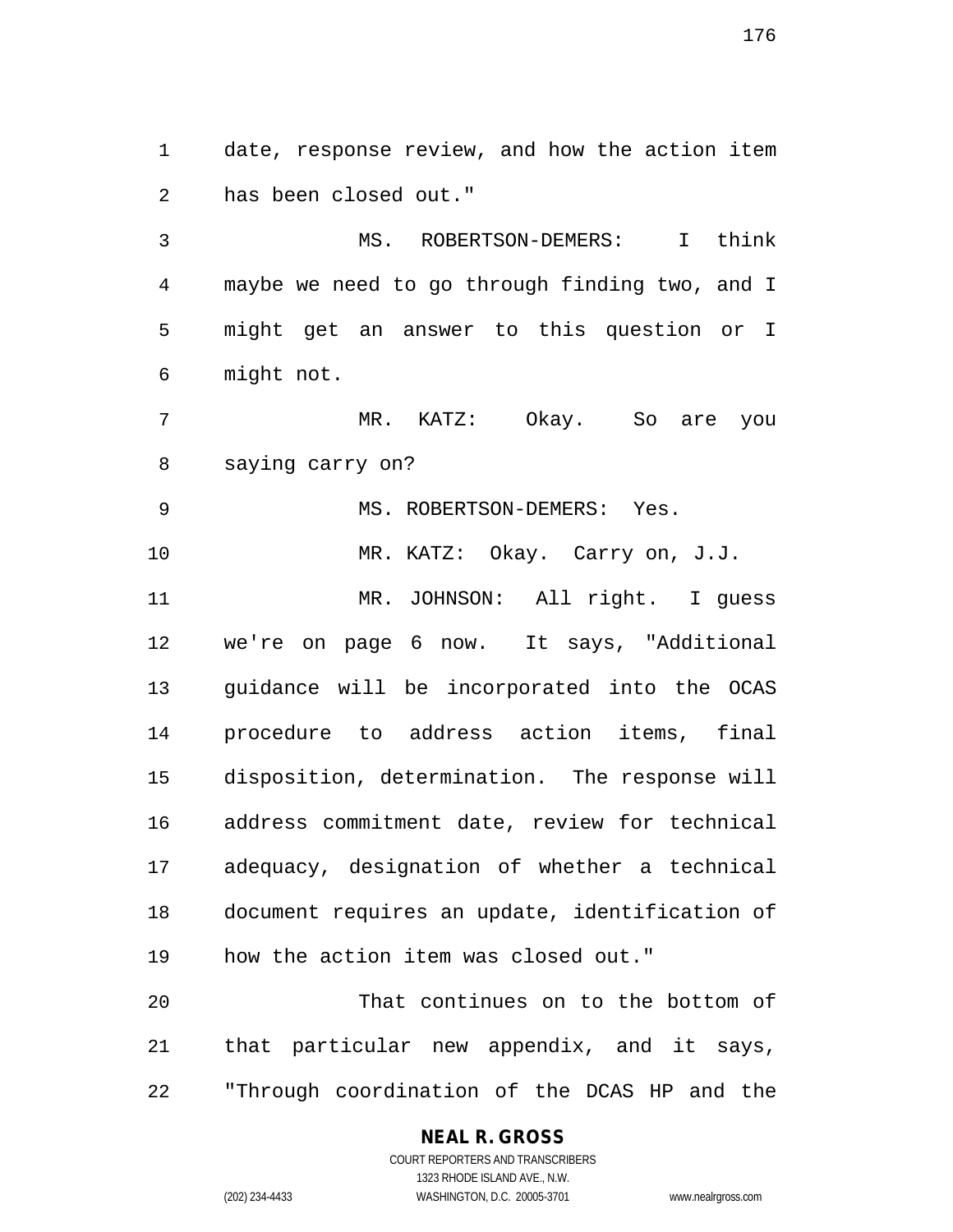1 ORAU subject matter expert, an owner is 2 identified and assigned to resolve/address the 3 issue. In conjunction with identifying an 4 owner, a date of completion is entered into 5 the system which has been agreed to based on 6 work schedule, level of effort, and timely 7 need for responsiveness.

8 "Along with the above information, 9 action item current status and action item 10 resolution details are inputted. Action item 11 current status addresses the current state of 12 response. It may address roadblocks, 13 progress, completion, et cetera, while the 14 action item resolution details -- addresses 15 the issue as to what was done to resolve the 16 issue and what, if any, impact it may have had 17 on the technical document.

18 "Once the action item resolution 19 is completed, it is reviewed by the DCAS HP 20 for completeness and technical adequacy, notes 21 date of resolution, and includes in the action 22 item closure type, what it influenced, a

## **NEAL R. GROSS**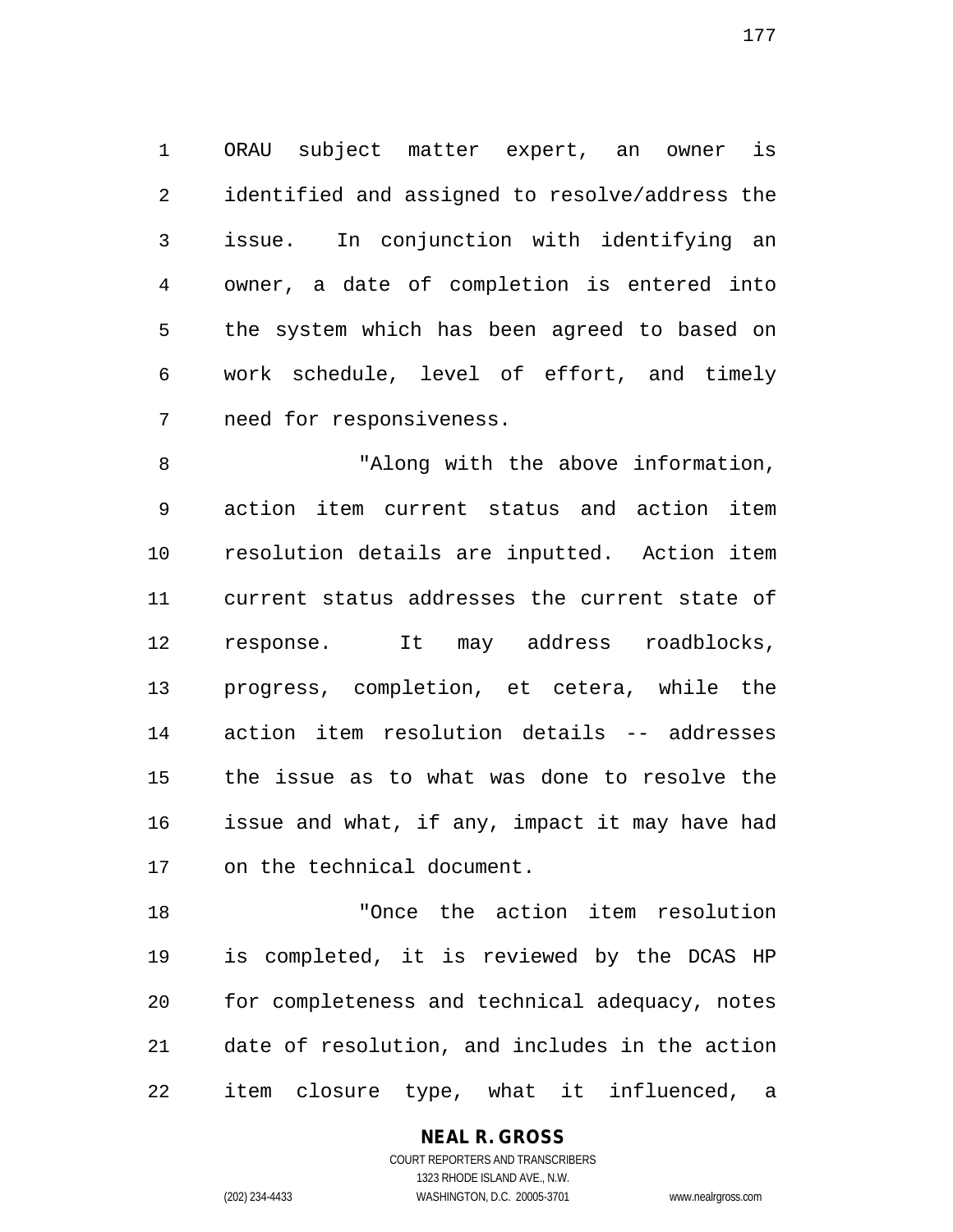1 technical basis update, feedback to the EE, et 2 cetera."

3 Comments?

4 MEMBER BEACH: It takes a while to 5 digest that.

6 MS. ROBERTSON-DEMERS: Yes. Yes, 7 I think it's going to take time to digest 8 that. But I did have a related --

9 MR. JOHNSON: It addresses each of 10 those bullets.

11 MS. ROBERTSON-DEMERS: I do have a 12 related comment, and maybe this goes back to 13 finding one, you know, you had mentioned in 14 your response that you guys were capable of 15 tracking and trending items in the OTS system, 16 right?

17 MR. JOHNSON: Yes.

18 MS. ROBERTSON-DEMERS: One of my 19 concerns is if there's six action items for 20 126 meetings, how are you going to track 21 comments and determine whether you're having 22 recurrences, whether you have to reevaluate

**NEAL R. GROSS**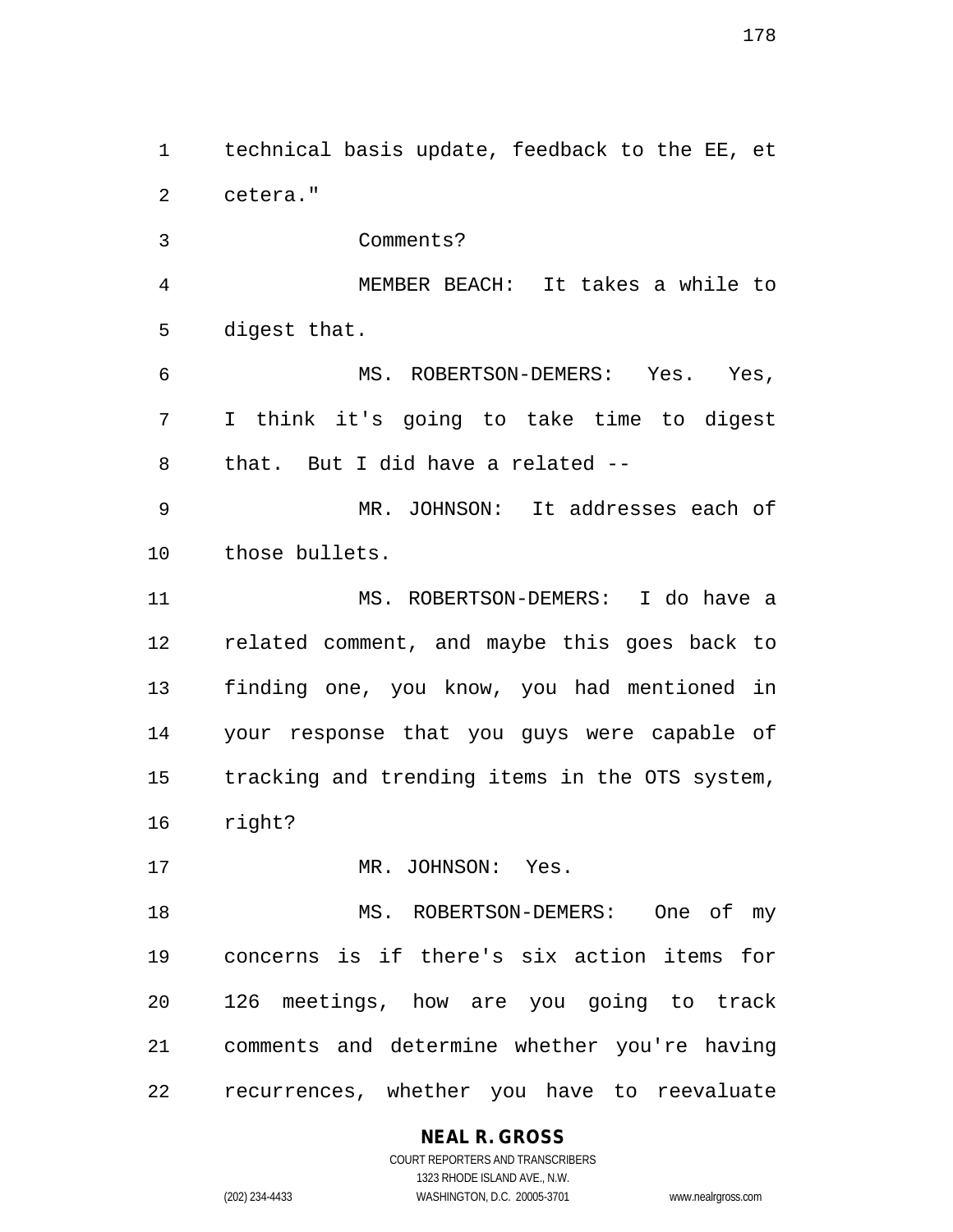1 the answer that you have given previously 2 because people keep coming back and asking the 3 same question.

4 MR. JOHNSON: Anything that is put 5 into the action item tracking screen, I can go 6 and talk with our PST people and they can 7 initiate an ad hoc report for me.

8 MS. ROBERTSON-DEMERS: I quess my 9 concern is there are not very many action 10 items to track or trend or to do anything 11 with.

12 MR. HINNEFELD: Well, there's a 13 couple of things here. One is we have already 14 said that as part of our discussion with 15 number three this morning, it is that we are 16 going to go back and take a second look at 17 that and make sure that we have done a 18 faithful job of capturing action items from 19 those 26 meetings since PR-12 was implemented. 20 So we are going to look at that to make sure 21 that we are doing that. I think part of that 22 is the thing that maybe has run into other

## **NEAL R. GROSS**

COURT REPORTERS AND TRANSCRIBERS 1323 RHODE ISLAND AVE., N.W. (202) 234-4433 WASHINGTON, D.C. 20005-3701 www.nealrgross.com

179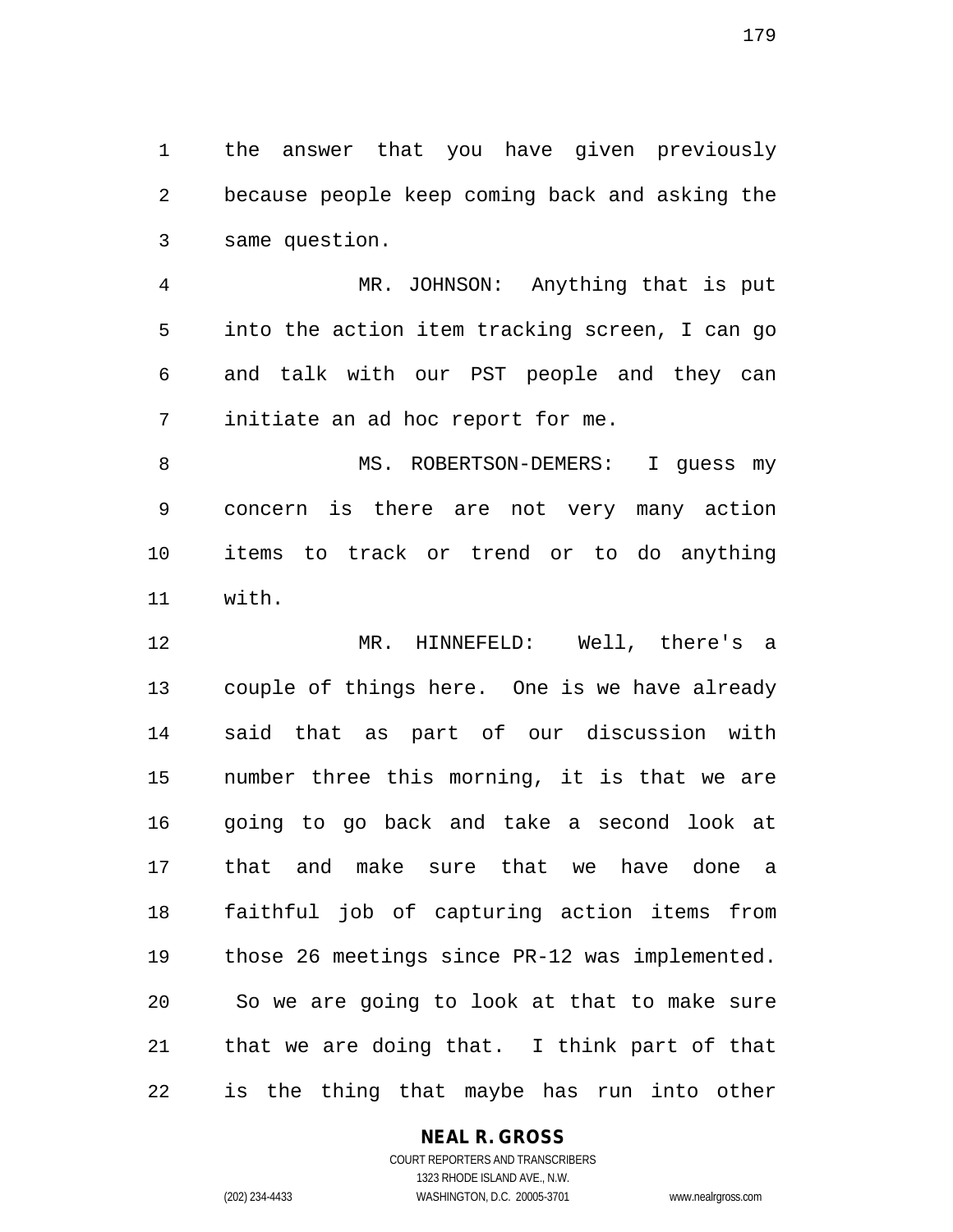1 people's minds, as the procedure as written it 2 essentially provides autonomy to the health 3 physicist and the ORAU Team.

4 And one of your items was review 5 technical adequacy. So there may be some sort 6 of supervisory or team leader review that 7 might be called for there. So I think maybe 8 J.J. and I will take a look at that, if that's 9 what we're looking at. Right now, I would 10 like to get away from the fact that there are 11 only six action items in the database other 12 than to say that, you know, we're going to go 13 back and check those 26 meetings and make sure 14 that we have been playing straight with that. 15 MS. ROBERTSON-DEMERS: Well, can I 16 ask a simple question? 17 MR. HINNEFELD: I don't know, 18 Kathy. I don't know that you ever have asked 19 a simple question.

20 (Laughter.)

21 MS. ROBERTSON-DEMERS: Is there 22 data that is available, say, from the WISPR

## **NEAL R. GROSS**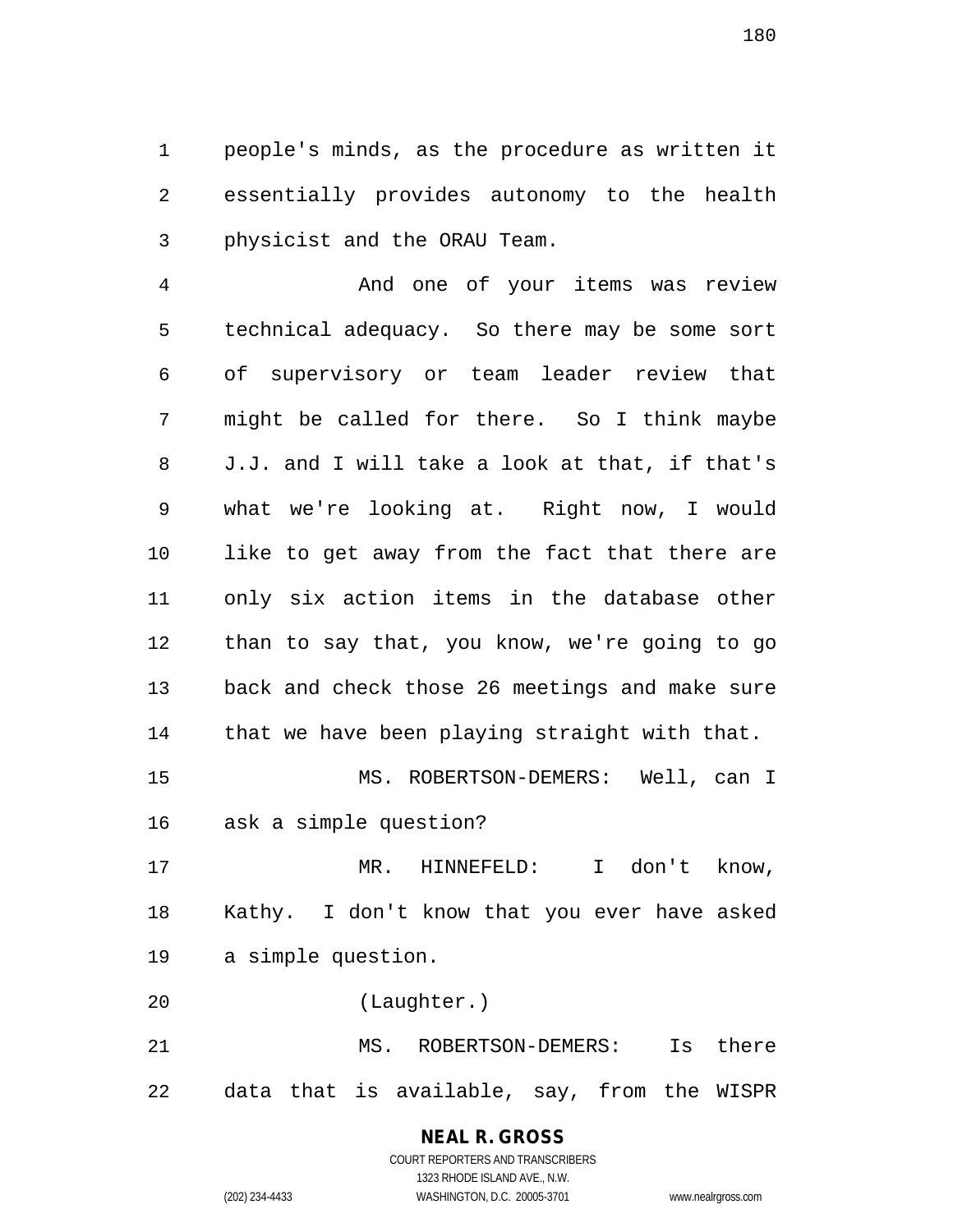1 database?

2 MR. HINNEFELD: I'm sorry, 3 somebody coughed, and I missed the first part 4 of the question. 5 MS. ROBERTSON-DEMERS: Is there 6 data already available, say from the WISPR 7 database, that can be inserted into the OTS 8 database? 9 MR. HINNEFELD: I guess I'm not 10 really knowledgeable enough to talk about 11 that. I guess I kind of worry about looking 12 back too far in the past. So far, we have 13 committed to looking at PR-12. 14 We're looking at PR-12 and the 26 15 meetings since PR-12, and that's a big chunk 16 of work. So I'm a little hesitant about how 17 far back we have to go. I would like to keep 18 our current efforts a little more current and 19 at least get a feel for how we have been 20 doing. 21 I mean, if we start looking 22 through the information that we are gathering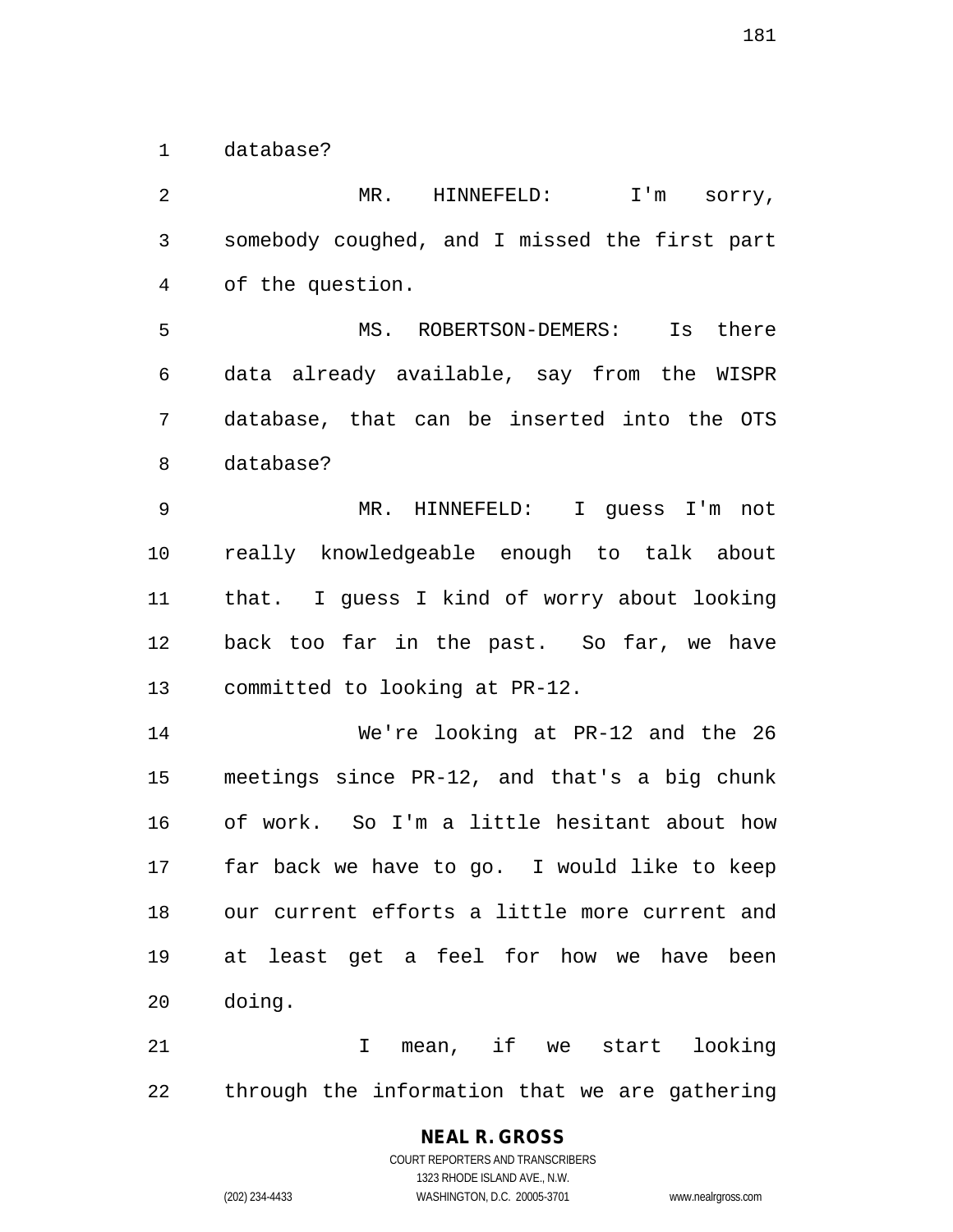1 now and we conclude to ourselves, you know, we 2 have not been paying this enough attention, we 3 have not really been dealing with worker 4 comments sufficiently, and we have sufficient 5 evidence of it by what we're doing, we may 6 need to go back farther and make sure that we 7 haven't left things out there and behaved as 8 if we were ignorant of them, even though we 9 have been told about them. So we may need to 10 do that later, but I would like to wait for a 11 while on that before we go back any farther 12 and put older things yet into the database.

13 MS. ROBERTSON-DEMERS: I guess 14 what I'm asking you is not really going back 15 and reevaluating it. It is, more or less, 16 taking what's already out there and copying it 17 into OTS.

18 MS. ELLIOTT: This is Mary 19 Elliott. I may be able to shed some light 20 very briefly on this and the four items that 21 do pertain to things that were in WISPR that 22 were put into OTS. If I might, Stu?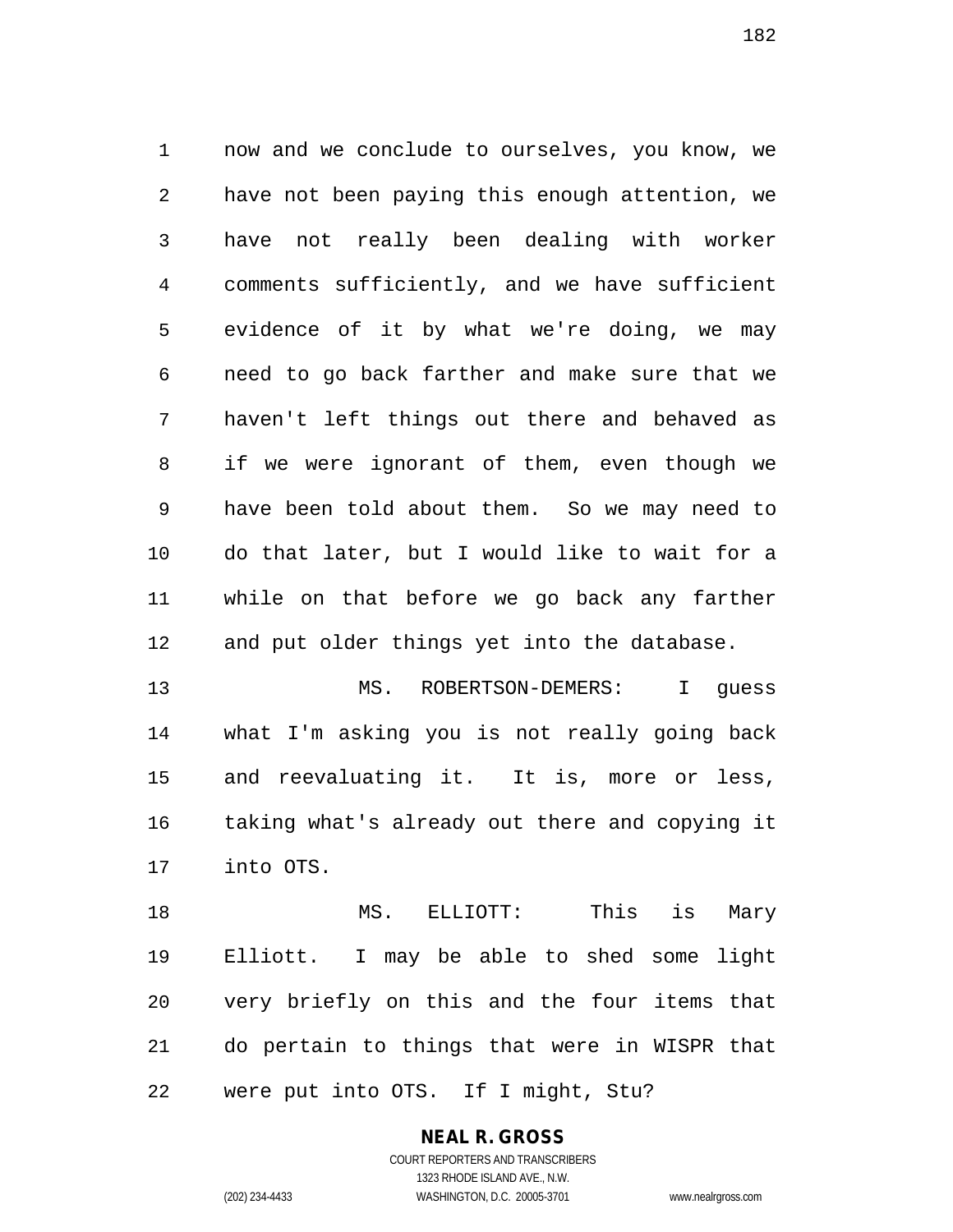1 MR. HINNEFELD: Yes, go ahead. 2 MS. ELLIOTT: There were four 3 meetings while ATL was still with ORAU. So 4 these are legacy meetings that had WISPR 5 responses back and forth. There were issues 6 raised in the meetings that affected the TBDs, 7 and the WISPR database documented that. 8 I knew for a fact about these

9 meetings because we wrote letters to the 10 unions to enumerate the changes in the TBDs. 11 And for those meetings, I went back and took 12 entries from WISPR and entered those into 13 action items as legacy. And those are where 14 four of those came from. For example, for 15 Hanford and Idaho. So those have been 16 addressed by putting what was in WISPR into 17 the site action items. Does that help?

18 MR. HINNEFELD: Yes, it helps. I 19 think I just need, I guess we need to spend a 20 little more time with the database, OTS, and 21 maybe get more knowledgeable about exactly 22 what it's telling us and how we are looking at

#### **NEAL R. GROSS**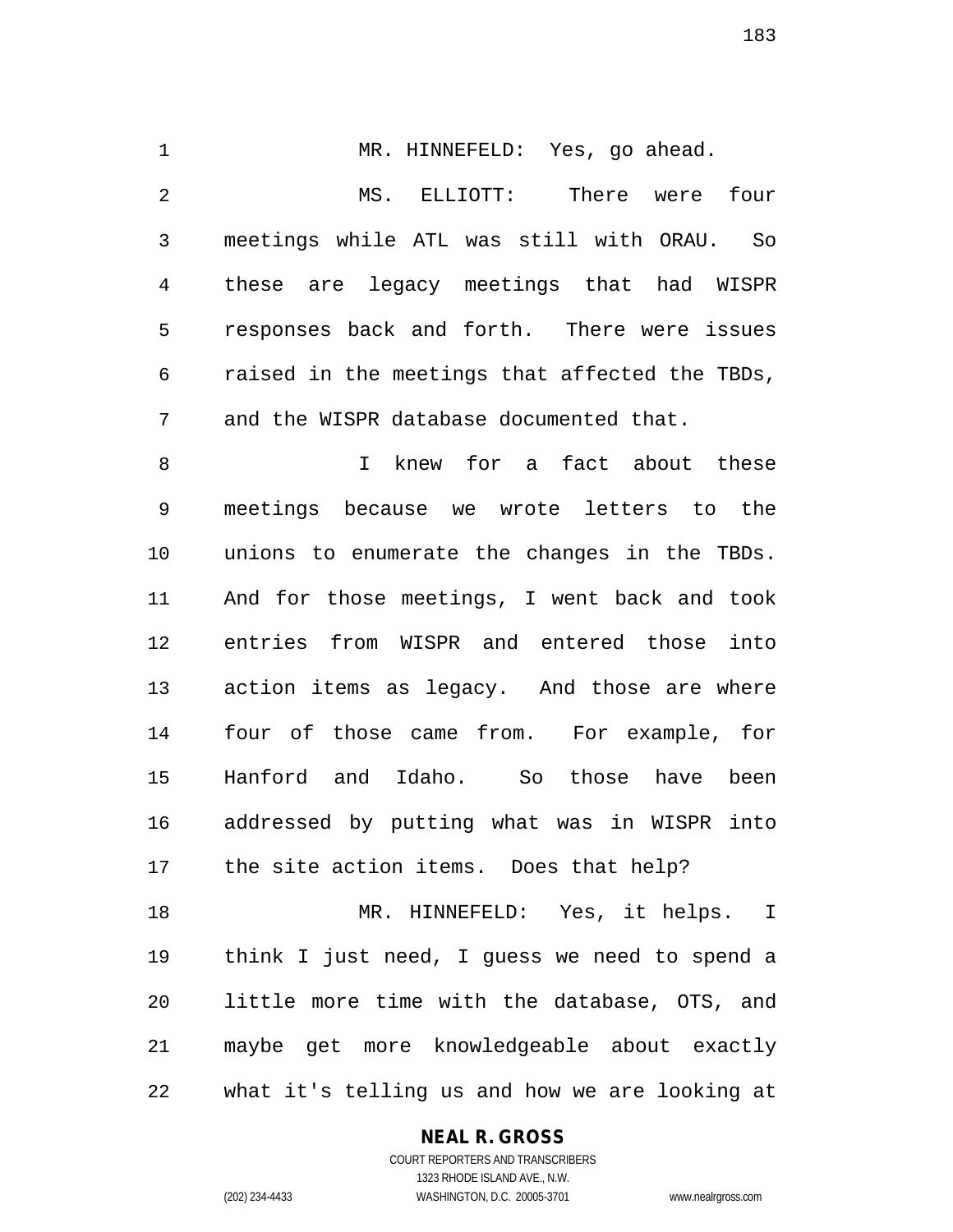1 minutes to develop action items before I 2 really say much more here.

3 MS. ELLIOTT: Kathy, did that help 4 you at all, my statement?

5 MS. ROBERTSON-DEMERS: Yes, and I 6 actually, you know, have looked at WISPR 7 quite a bit, and I don't remember off the top 8 of my head how many of the action items were, 9 for example, for Rocky Flats. Maybe one, 10 maybe two.

11 But just as an example, WISPR had 12 at least a dozen comments in it which actually 13 resulted in a technical document change. And 14 it would be nice to have that information in 15 OTS, if it was convertible.

16 MR. HINNEFELD: Okay. If that's 17 the specific information we are looking for, 18 then, I think we'll take that and see what we 19 can do. I don't know if it is or not. I am 20 woefully ignorant of both. So I don't know 21 if it is convertible or not.

22 MR. KATZ: Okay. J.J.?

#### **NEAL R. GROSS**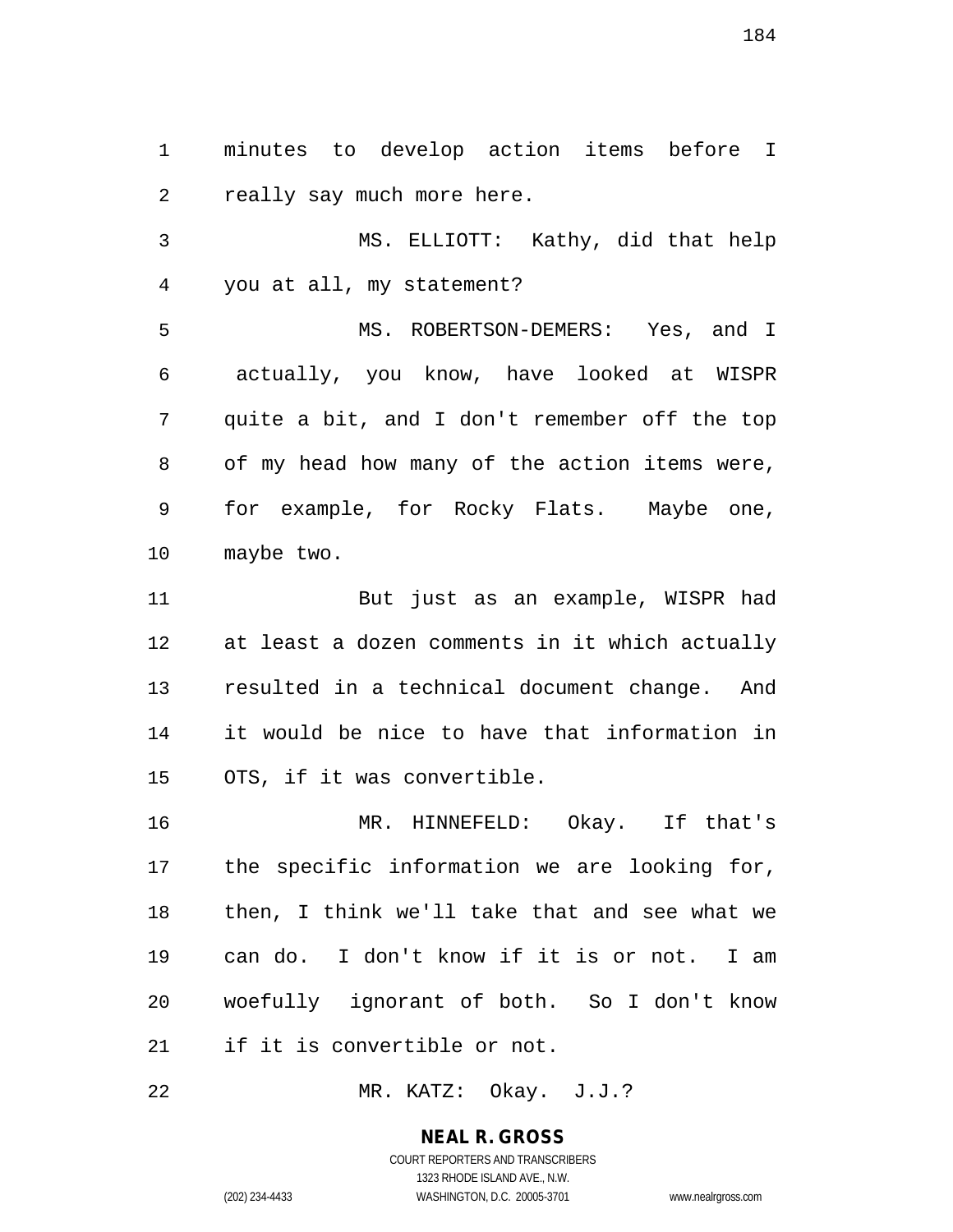1 MR. JOHNSON: Yes, I'm writing 2 myself a note. 3 MR. KATZ: Oh, I'm sorry. I'm 4 sorry. No, I wasn't rushing you. 5 MR. JOHNSON: You couldn't hear 6 the pen scratch here? 7 (Laughter.) 8 MR. KATZ: No. I was just 9 indicating the green light; that's all. 10 MR. JOHNSON: Okay. 11 MR. FITZGERALD: Are you taking 12 minutes or notes? 13 (Laughter.) 14 MR. JOHNSON: Notes. 15 MR. KATZ: For the record, Joe is 16 taking neither. 17 MR. FITZGERALD: That's right. 18 (Laughter.) 19 MR. JOHNSON: Okay. The second 20 action was, "Additional guidance will be 21 incorporated into the OCAS procedure 12 to 22 address judgment for identifying action

## **NEAL R. GROSS**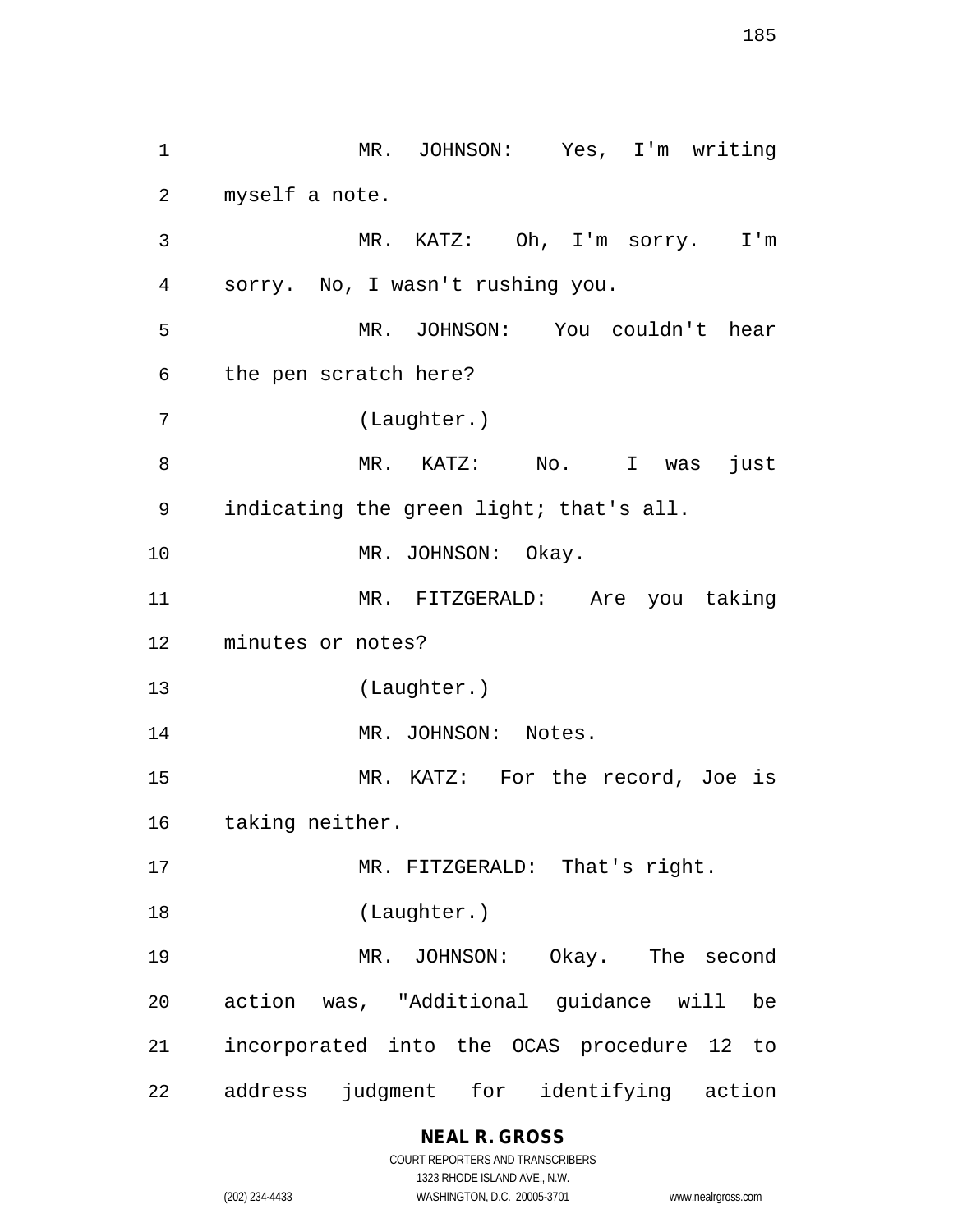1 levels." I have also placed at -- or "action 2 items," I'm sorry.

3 That is part of Appendix E. That 4 is the first part, Identification of Action 5 Items. "Action items are identified by the 6 DCAS HP and may be coordinated in-house with 7 ORAU or in combination. Based on professional 8 judgment, action items are identified and 9 tracked due to their specific nature.

10 "At a minimum, one should be 11 sensitive to discussions and action items 12 initiated in which it has been pointed out 13 that the Site Profile or technical document is 14 incorrect or inadequate, new information which 15 has not been considered before has been 16 identified that may have an impact on the 17 technical document, and a follow-up is needed 18 to address a question not immediately or 19 completely addressed, a request or a possible 20 need to look for additional information. This 21 guidance is not intended to be comprehensive, 22 but an awareness for likely sources of action

#### **NEAL R. GROSS**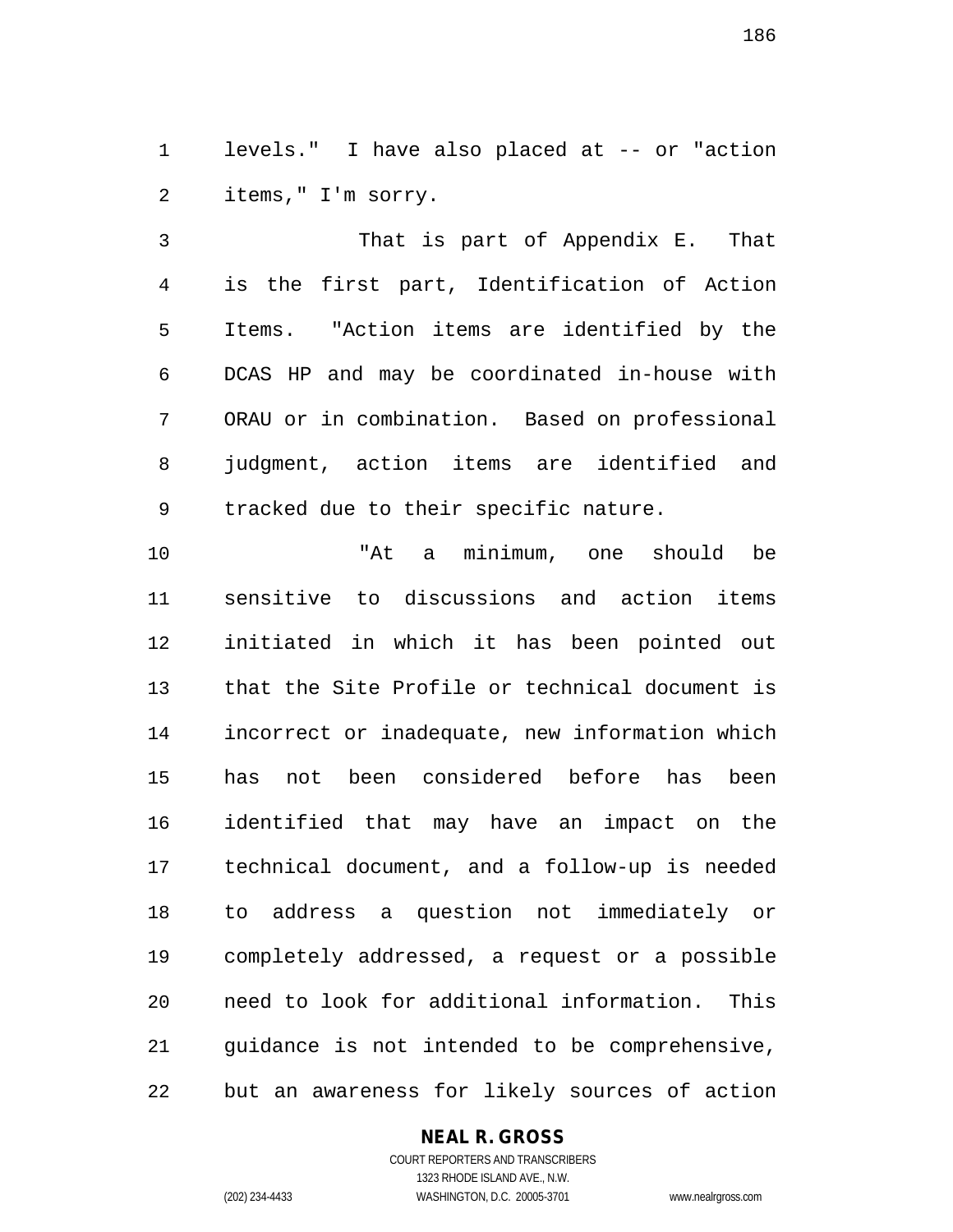1 items." 2 Comments? 3 MR. FITZGERALD: Kathy's taking 4 notes now. 5 (Laughter.) 6 MR. KATZ: I think folks are just 7 reading and thinking for a second. 8 MR. FITZGERALD: We're reading 9 this off the screen, so it's a little bit 10 cumbersome. 11 MS. ROBERTSON-DEMERS: This is one 12 of those things where I think I need to give 13 it some thought, you know. 14 MR. KATZ: Okay. We'll have 15 another meeting. So by all means. 16 But, Wanda, or anyone else have 17 any comments? Mike, on the phone, too, before 18 we pass -- 19 MEMBER MUNN: No. 20 MR. KATZ: -- go forward? 21 Okay, J.J., everybody said go

22 forward.

**NEAL R. GROSS**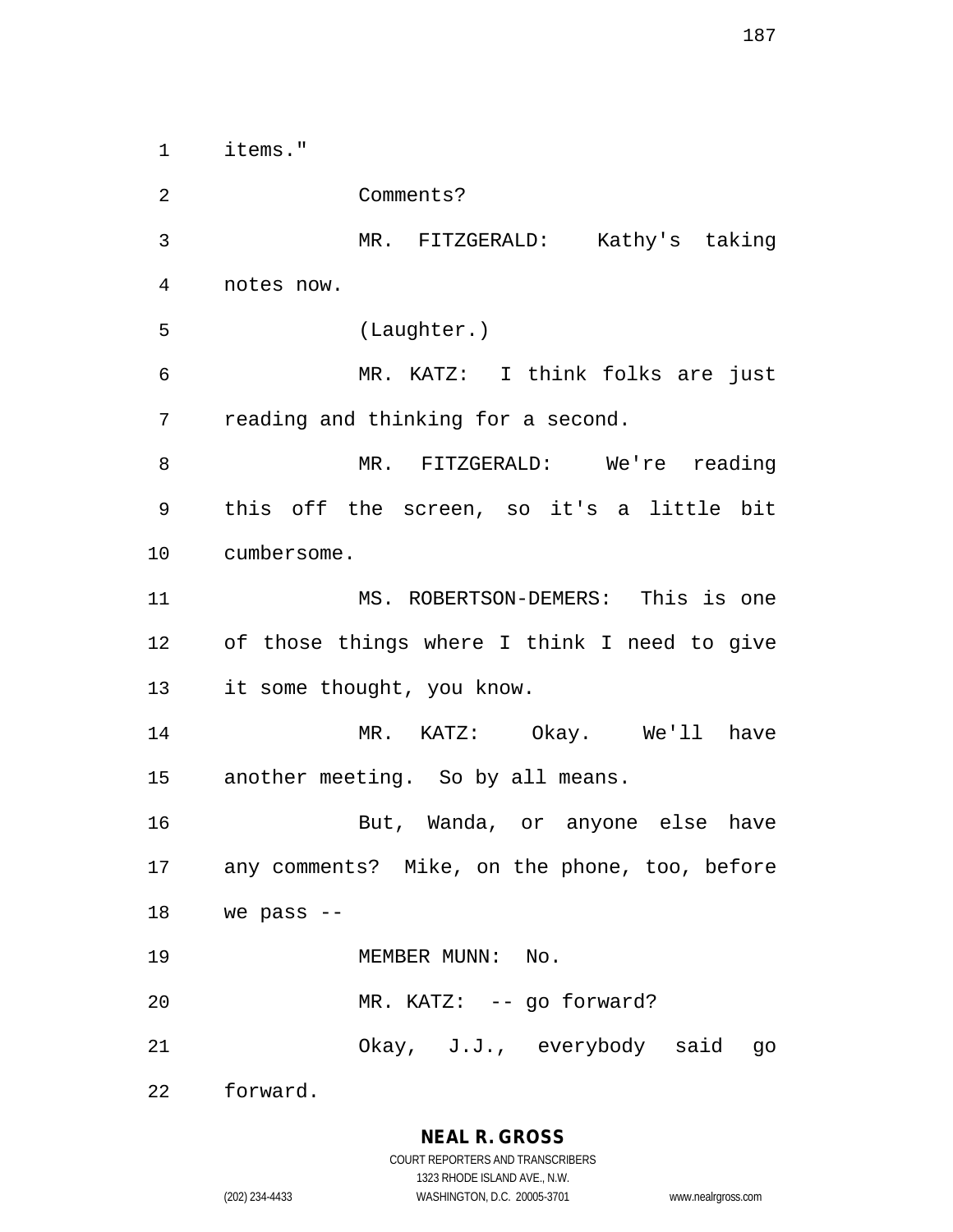188

1 MR. JOHNSON: All right. I guess 2 we'll follow on to finding three, and perhaps 3 Vern can support that. 4 MR. McDOUGALL: Well, I don't have 5 a copy. 6 MS. ROBERTSON-DEMERS: Well, the 7 only action item was ours, and we discussed 8 that this morning. 9 MEMBER MUNN: Yes. 10 MR. KATZ: Oh, yes. Okay. Right. 11 So moving on. 12 MR. FITZGERALD: Four. 13 MR. JOHNSON: Recommended action 14 in procedure 12. "Include additional wording 15 at the end of the statement addressing the 16 recording of the meetings stating that copies 17 of the recording will not be available for 18 public distribution." 19 That is in the procedure. And 20 that's in the procedure on page 16, top of the 21 page. 22 MR. FITZGERALD: Yes, we see it.

### **NEAL R. GROSS**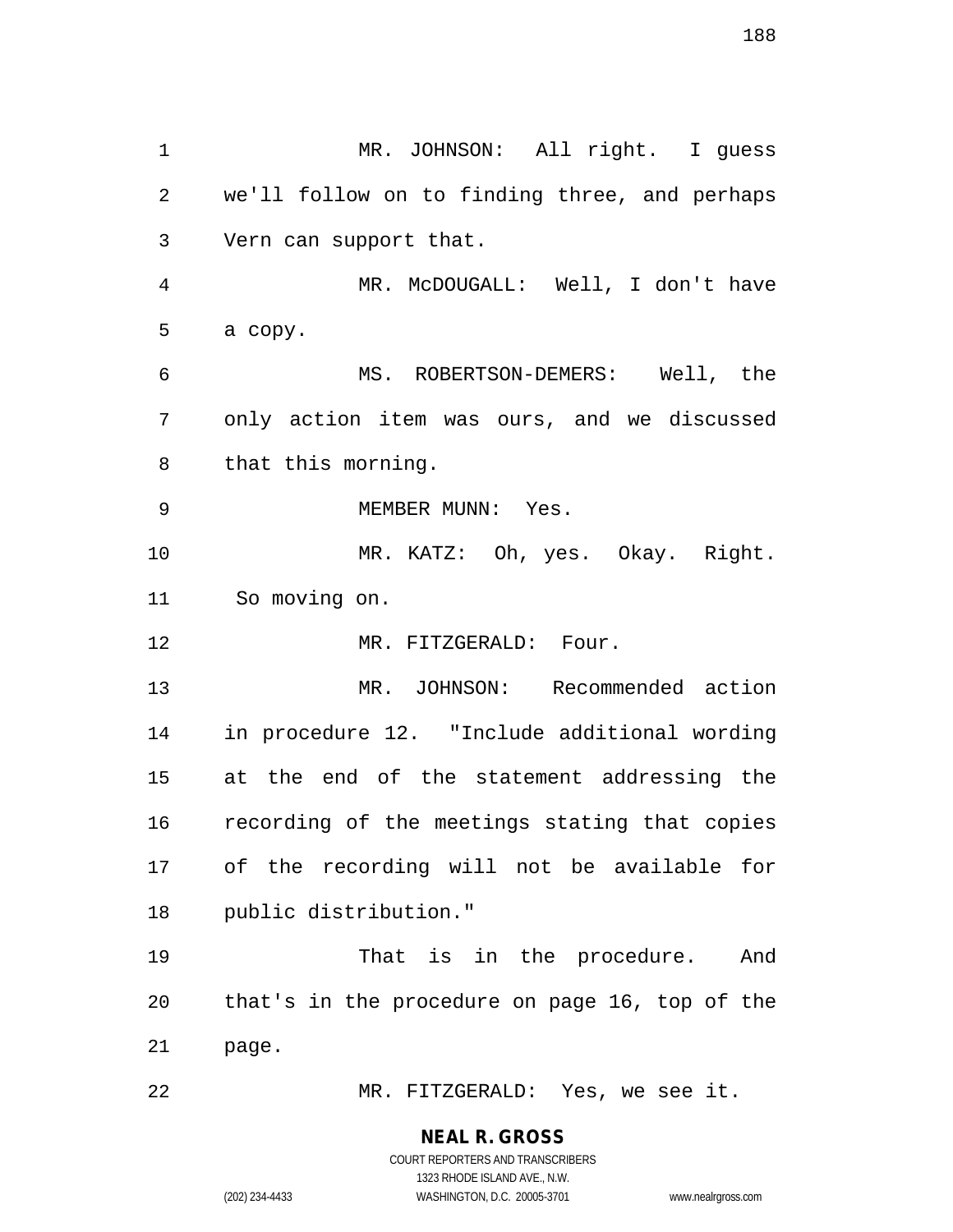1 MS. ROBERTSON-DEMERS: Keep going, 2 J.J. 3 MR. JOHNSON: Okay. 4 MR. FITZGERALD: Yes, item two. 5 MR. JOHNSON: Item two. Item two 6 is addressed in section five, I believe. 7 MR. FITZGERALD: You said section 8 five? 9 MR. JOHNSON: I believe so. Let 10 me check. It's the second paragraph. It's in 11 red. 12 "Draft minutes are developed and 13 directed to the DCAS/DOE liaison for DOE 14 review. Upon return from DOE, the minutes go 15 through Privacy Act redaction process, if not 16 already completed." 17 MS. ROBERTSON-DEMERS: Well, some 18 of our concerns under finding four have been 19 addressed. Some of them I need to go back and 20 look at what you have done with other findings 21 to see if they're also addressed. 22 I know that one of our concerns

> COURT REPORTERS AND TRANSCRIBERS 1323 RHODE ISLAND AVE., N.W. (202) 234-4433 WASHINGTON, D.C. 20005-3701 www.nealrgross.com

**NEAL R. GROSS**

189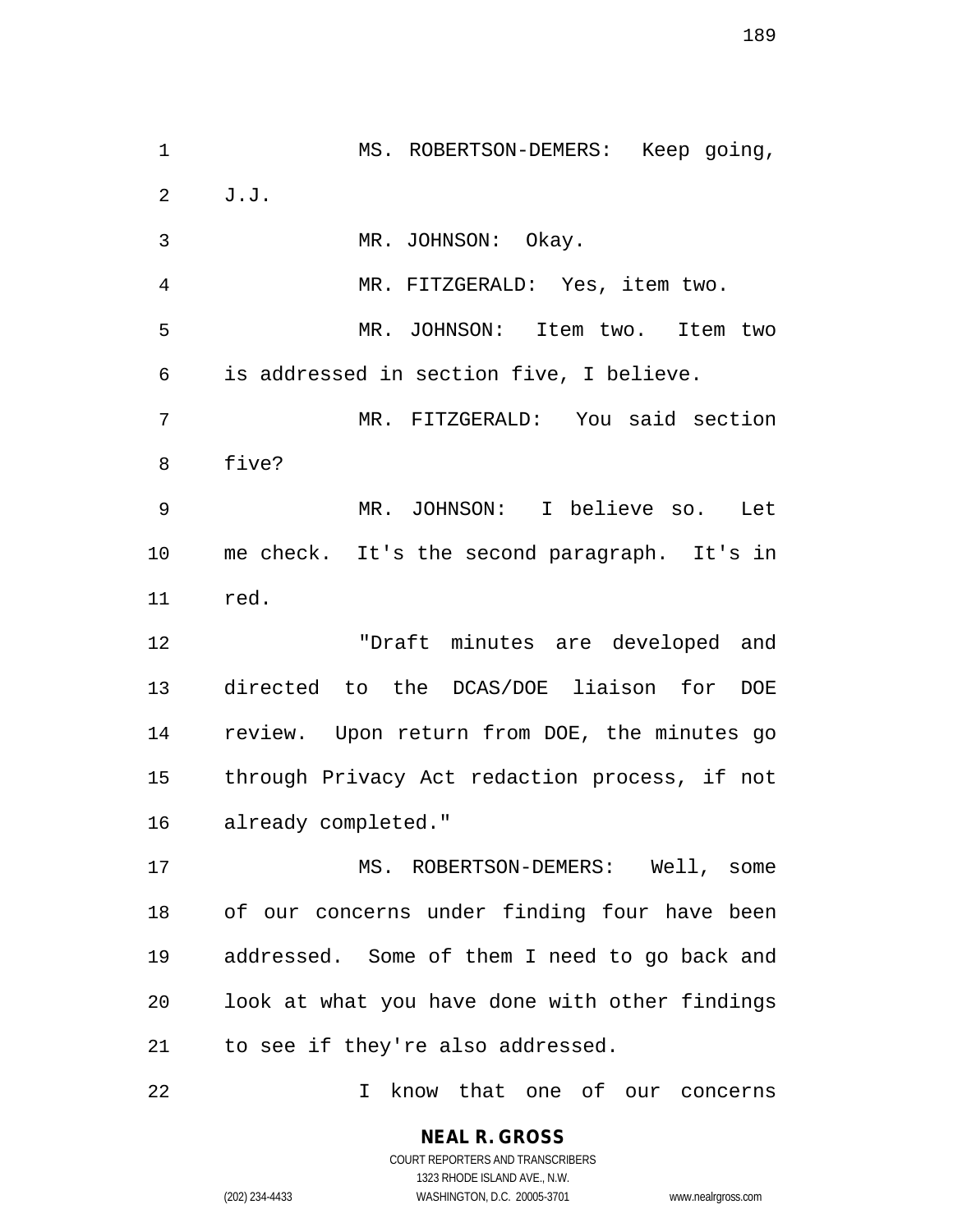1 was site expert interviews, how they are 2 documented, how that worker input is put into 3 and considered for technical work documents. 4 And that's not really addressed by the 5 recommended actions. 6 MR. FITZGERALD: But the specific 7 items one and two seem to be. I mean I think 8 you're talking about maybe the context of 9 what's in the -- 10 MS. ROBERTSON-DEMERS: Right. 11 MR. FITZGERALD: -- overall 12 findings. 13 MS. ROBERTSON-DEMERS: Right. 14 MR. FITZGERALD: So, J.J., one and

15 two are fine as you have inserted the new 16 language. I think Kathy was just saying that 17 there is embedded in four some issues that 18 overlap into the other areas.

19 MS. ROBERTSON-DEMERS: Is that 20 three? Okay.

- 21 MR. FITZGERALD: Finding four.
- 22 MS. ROBERTSON-DEMERS: Finding

**NEAL R. GROSS** COURT REPORTERS AND TRANSCRIBERS

1323 RHODE ISLAND AVE., N.W.

190

(202) 234-4433 WASHINGTON, D.C. 20005-3701 www.nealrgross.com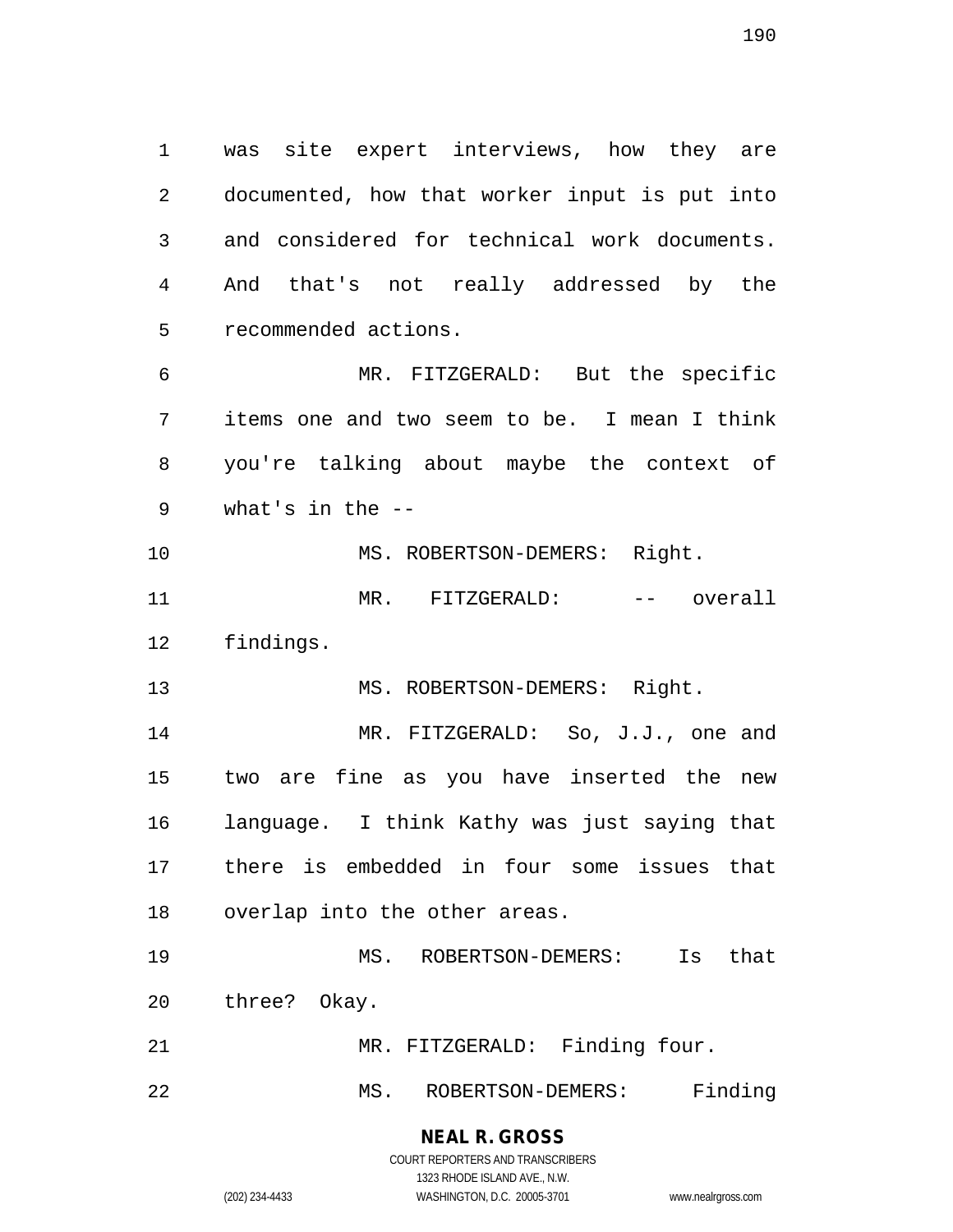1 three and four -

2 MR. JOHNSON: Well, you know, in a 3 sense, that is addressed in the general 4 section, section five, where we talk about the 5 worker outreach focus group meetings and/or 6 SEC worker outreach focus group meetings. It 7 does not specify, it does not state technical 8 expert or expert in any way or form. 9 But it says, "but notes will be 10 taken for smaller groups or one-on-one, and if 11 classified, sensitive material is discussed." 12 So that should lightly address that area. 13 MS. ROBERTSON-DEMERS: Okay. If 14 one of the OCAS HPs goes out -- and I'm going 15 to make up a name -- interviews Mickey Mouse, 16 and it goes into a documented communication, 17 which it usually does, I don't see what the 18 process is to consider those comments, develop 19 action items, and put it into OTS. 20 MR. JOHNSON: I would consider it 21 no different than having been there and 22 developing action items from a large group

## **NEAL R. GROSS**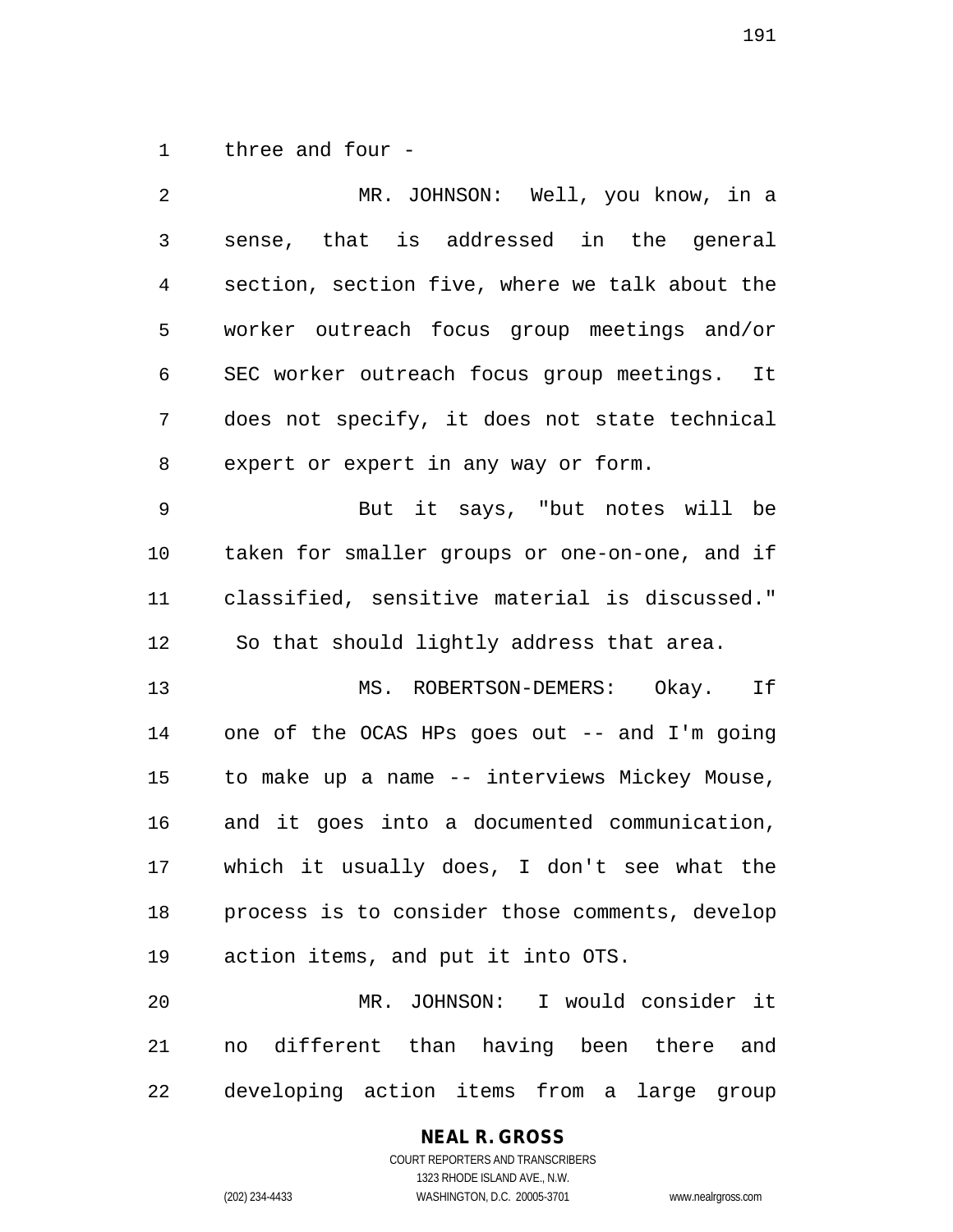1 meeting. The process would be the same. And 2 therefore, Appendix E would be in effect.

3 MS. ROBERTSON-DEMERS: Perhaps a 4 solution to this problem would be to add site 5 expert interviews as one venue of worker 6 outreach. Right now, it's not defined as 7 that, but we believe it is worker outreach, 8 and we believe that those comments should be 9 considered equally to those provided in ATL 10 meetings.

11 MR. HINNEFELD: This is Stu. I 12 guess I had never really thought of what I 13 think of as a site expert interview as 14 outreach, but it is certainly part of our 15 program communications. I mean everything 16 we're talking about here is program 17 communication.

18 Well, we will look at that. I 19 mean those things are captured right now, and 20 they are put in SRDB, the Site Research 21 Database. So whether we prepare them or 22 whether you guys prepare them, that's where

### **NEAL R. GROSS**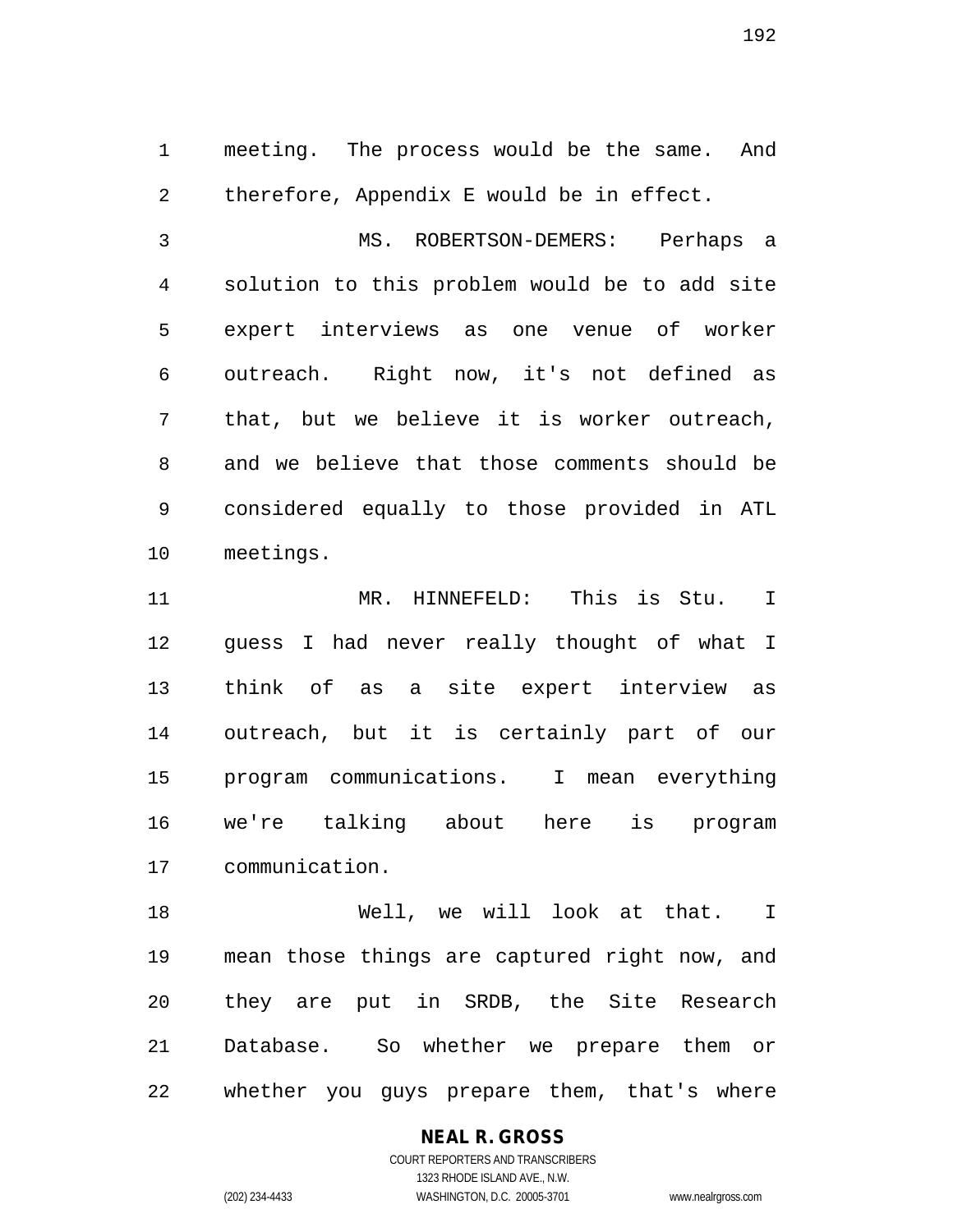1 they end up.

| $\overline{2}$ | So I guess I will go have to check                |
|----------------|---------------------------------------------------|
| 3              | with some folks, and particularly the PST guys    |
| 4              | about having it appear both places. If the        |
| 5              | Work Group feels there's value in that, we'll     |
| 6              | go find out what that would involve.              |
| 7              | MEMBER MUNN: Well, I think you                    |
| 8              | have a point, Stu. It's hard to see that as       |
| 9              | worker outreach. That's a part of the             |
| 10             | standard process for putting together any         |
| 11             | documentation. I guess it depends on how one      |
| 12             | defines -- if you define any interaction with     |
| 13             | any worker as being worker outreach, then         |
| 14             | you're getting into a real sticky wicket.         |
| 15             | MS. ROBERTSON-DEMERS: I guess                     |
| 16             | what we don't want to see -- and, Arjun, if       |
|                | 17 you're on the phone, you can help me out -- is |
| 18             | a two-track system.                               |
| 19             | MEMBER MUNN: Is a what system?                    |
| 20             | MS. ROBERTSON-DEMERS: A two-track                 |
| 21             | system where you've got comments from site        |
| 22             | experts over here and comments from the           |

**NEAL R. GROSS** COURT REPORTERS AND TRANSCRIBERS 1323 RHODE ISLAND AVE., N.W.

(202) 234-4433 WASHINGTON, D.C. 20005-3701 www.nealrgross.com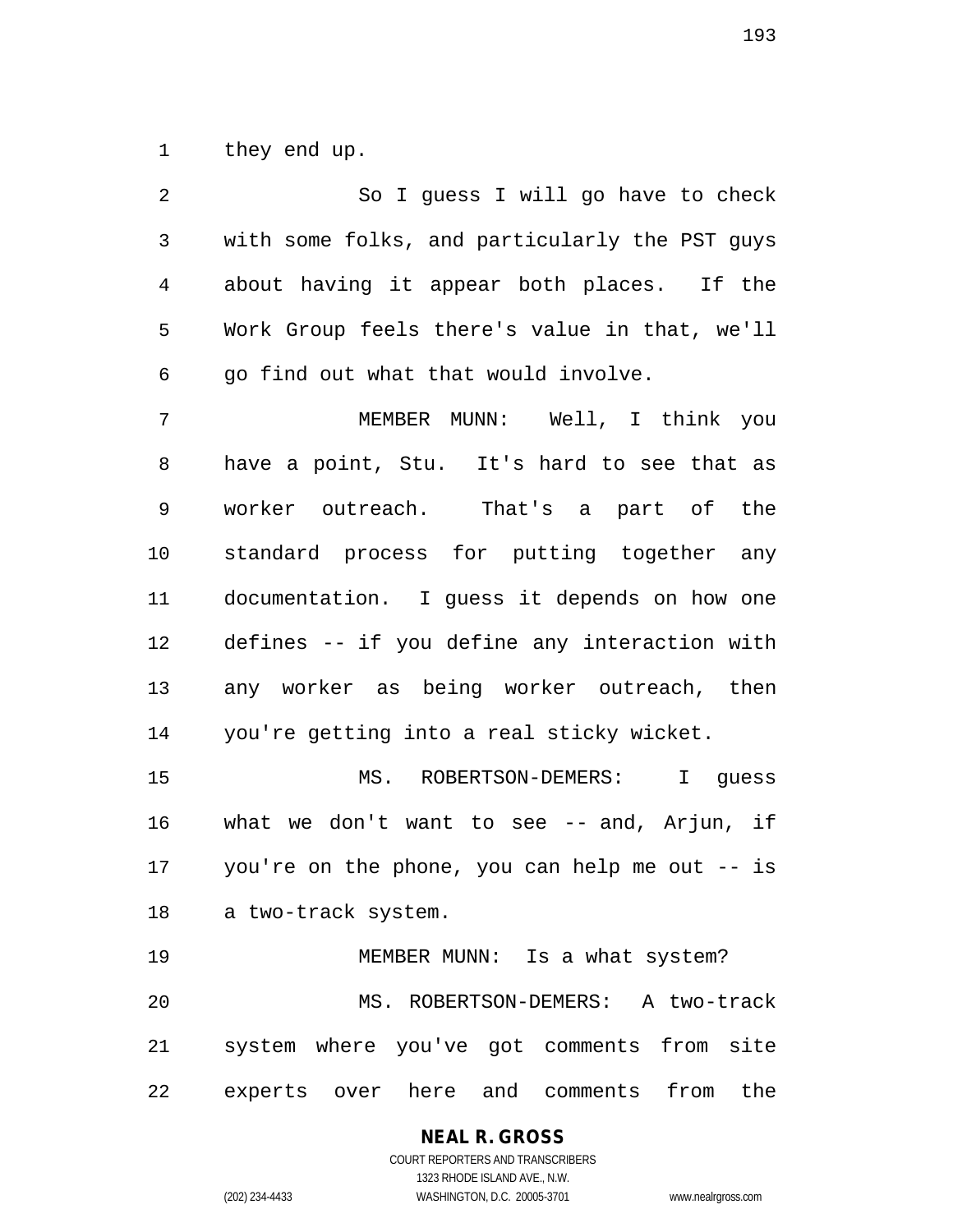1 general workforce over here.

2 MEMBER MUNN: Well, you see, 3 there's a real problem when you start slicing 4 and dicing people like that. I think our 5 entire process here has spent an awful lot of 6 time identifying a worker as somebody who is 7 on the floor all the time and who gets dirty, 8 and anybody who doesn't do that is somehow not 9 a worker. You know, we've been through this a 10 gazillion times. 11 And a site expert could just as

12 easily be the guy on the floor with the dirty 13 feet as it is the guy in a top office who 14 happens to know what's going on at that site 15 or is supposed to know and sometimes doesn't. 16 A site expert does not put somebody in a 17 category other than this is a person who has 18 spent a lot of time on this site and has 19 knowledge of what's going on.

20 So these are people that are 21 interviewed in the normal process of putting 22 together the documentation for this program

## **NEAL R. GROSS**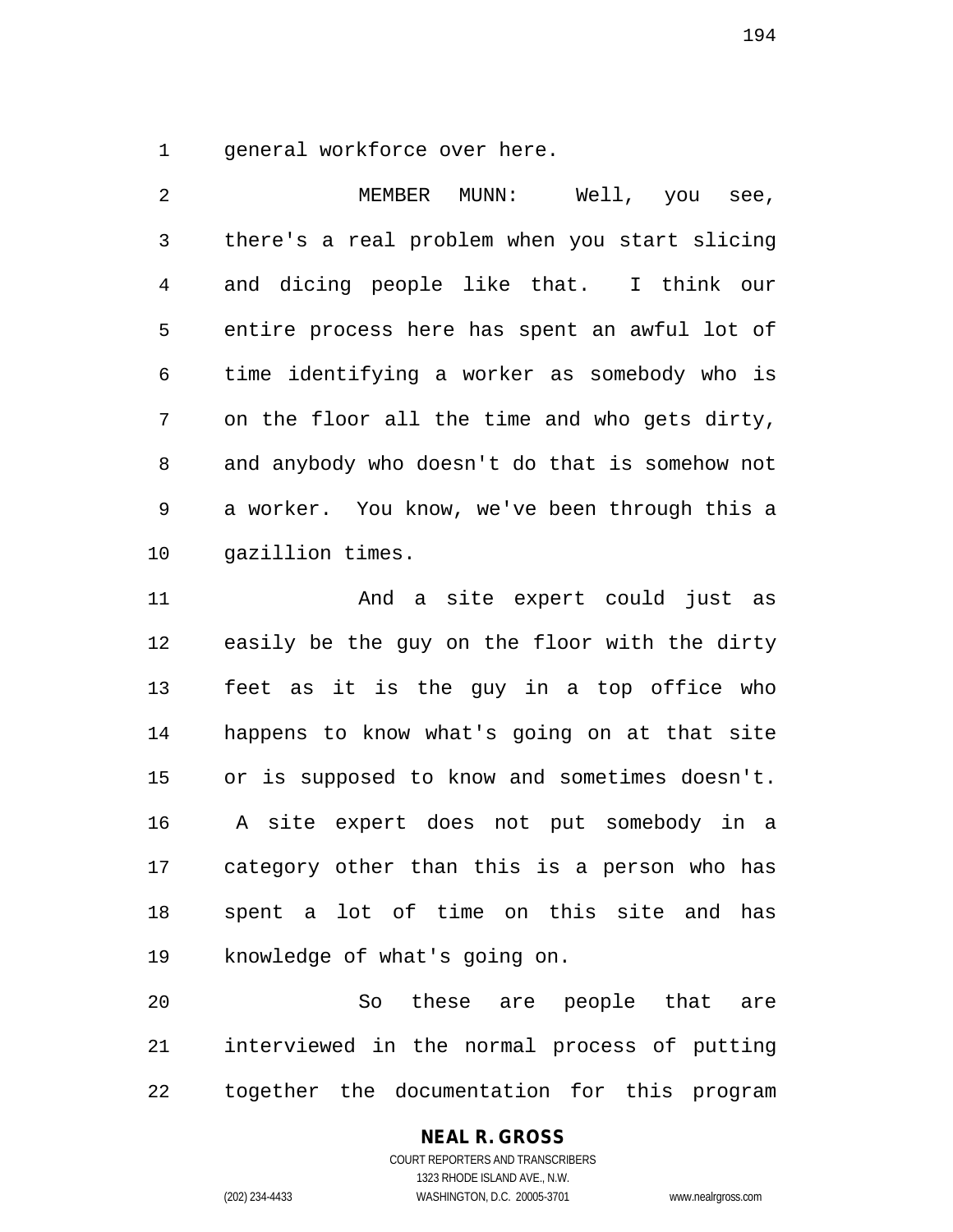1 and for doing dose reconstructions.

| 2              | MS. ROBERTSON-DEMERS: Perhaps I                            |
|----------------|------------------------------------------------------------|
| $\mathfrak{Z}$ | used the wrong terminology here. We've got                 |
| 4              | meetings conducted by ATL, and that stuff is               |
| 5              | getting put into OTS.                                      |
| 6              | Then we've got $-$ and I'll just                           |
| 7              | talk from my own experience -- then we've got              |
| 8              | interviews where we go to the site and we talk             |
| 9              | to Joe Smith. Okay? And that's documented                  |
| 10             | over here in an entirely separate way.                     |
| 11             | And what we're asking is that this                         |
| 12             | stuff be brought together into OTS because Joe             |
| 13             | Smith, you know, may have valuable information             |
| 14             | that results in an action item that should be              |
| 15             | followed through on.                                       |
| 16             | DR. MAKHIJANI: Yes, this is                                |
| 17             | Arjun.                                                     |
| 18             | We have discussed this off and on                          |
| 19             | for quite a while with NIOSH. And there has                |
| 20             | been in the past a kind of two-track system                |
| 21             | where somebody preparing a technical document              |
| 22             | who<br>is<br>health physicist often,<br>$\mathsf{a}$<br>or |

**NEAL R. GROSS**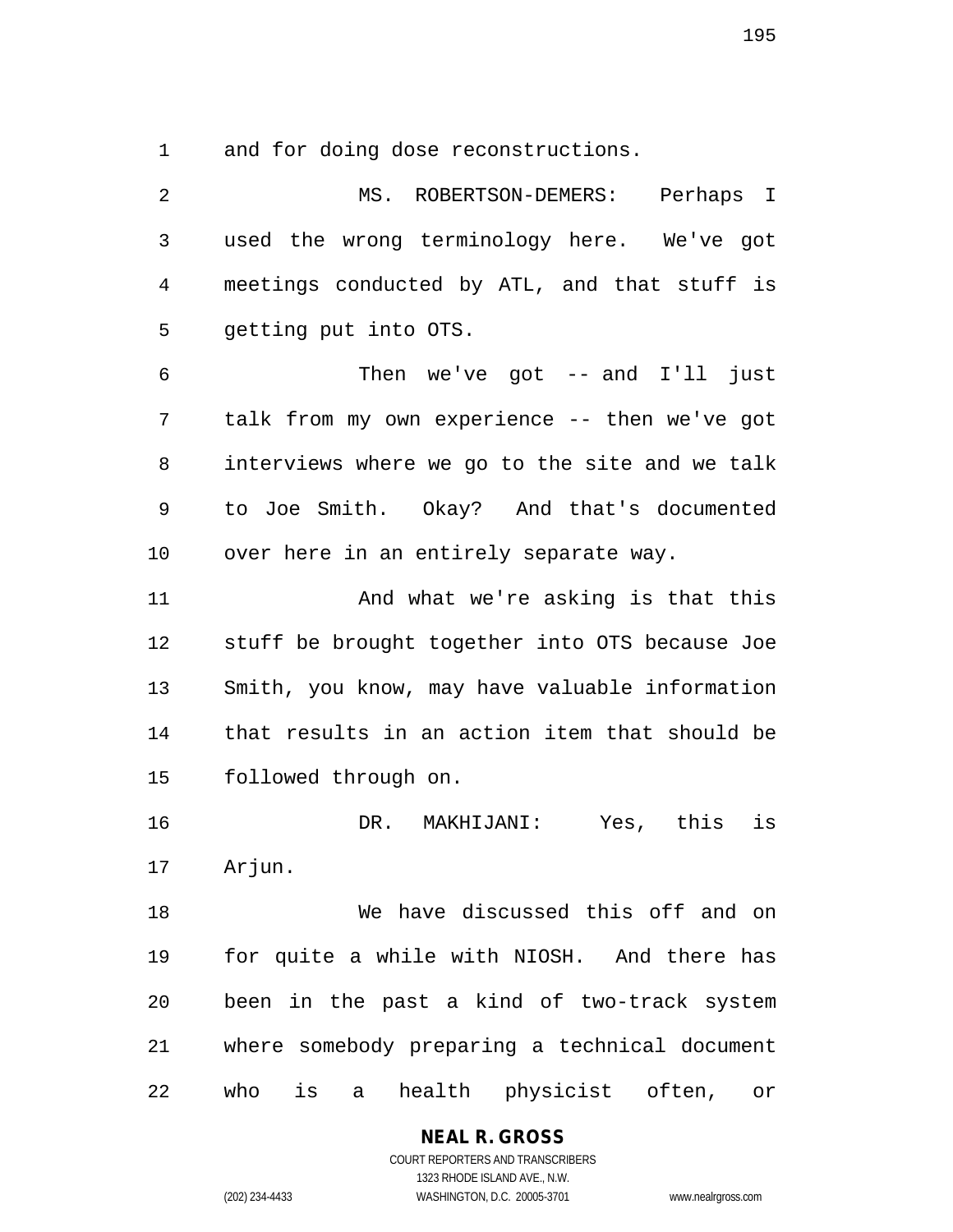1 equivalent, would pick up the phone and talk 2 to his counterpart at the site and get 3 information and use it. Whereas, people on 4 the floor were treated differently.

5 I think where we are now, if we 6 can have a consolidated system of identifying 7 the issues and making sure that the record is 8 substantively complete, then that two-track 9 concern would go away. And I think it would 10 also alleviate similar concerns that workers 11 might have that they are not being listened 12 to.

13 So I am kind of heartened by Stu's 14 earlier statement, and the response to what I 15 said, you know, sometimes the notes seem to be 16 brief, and maybe the conversation was brief or 17 not. And if we have a sufficiently 18 verifiable, not bureaucratic process of making 19 sure we have captured the comments, and they 20 can all be found in one tracking system with 21 action items, I think this concern would go 22 away. And it seems to me we are on that

#### **NEAL R. GROSS** COURT REPORTERS AND TRANSCRIBERS

1323 RHODE ISLAND AVE., N.W.

(202) 234-4433 WASHINGTON, D.C. 20005-3701 www.nealrgross.com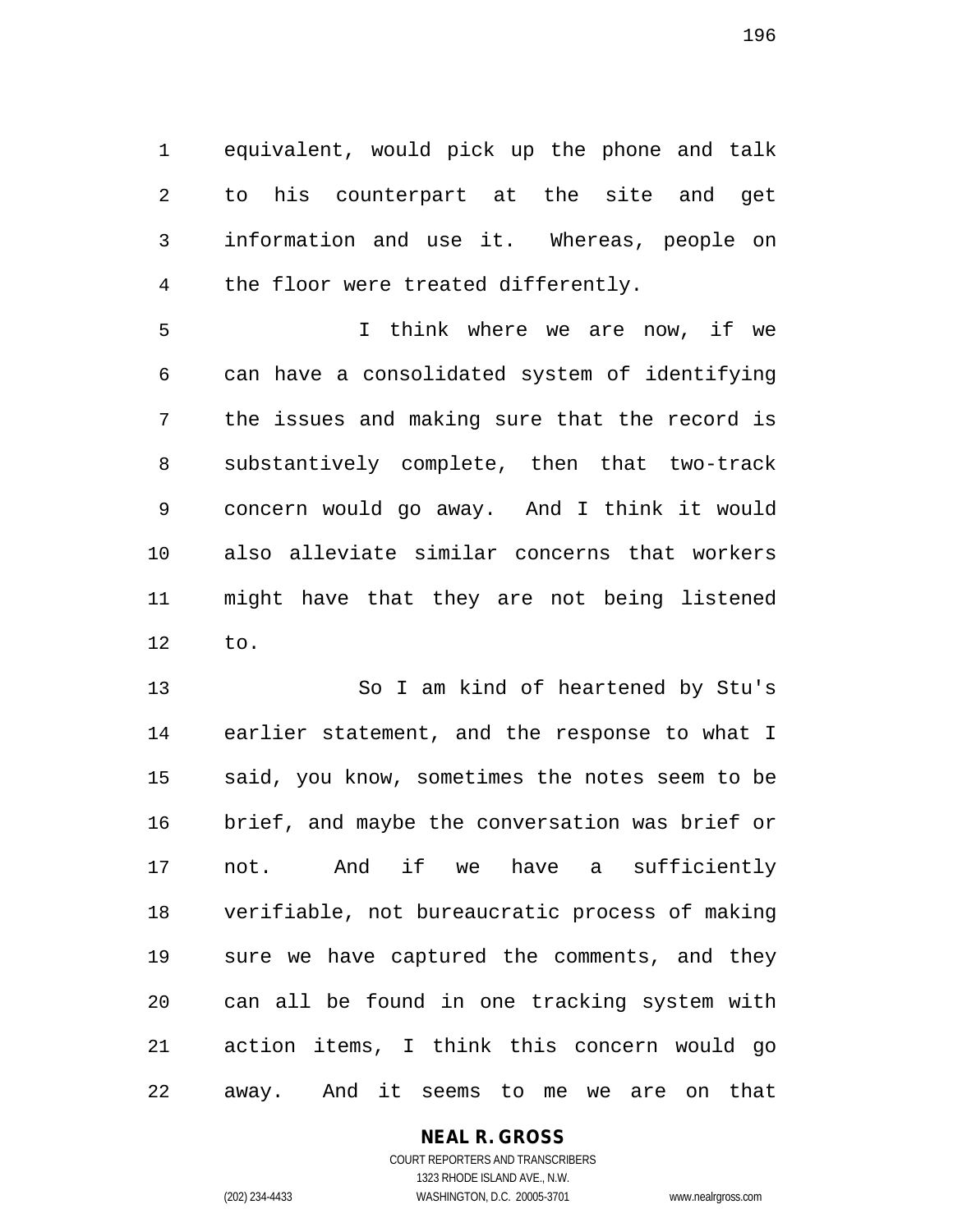1 track, but maybe we don't have the procedure 2 down fully yet.

3 MR. HINNEFELD: Yes, this is Stu. 4 I am sensitive to the concern that the person 5 preparing the Site Profile goes, talks to the 6 health and safety management or people at the 7 site, or whatever. And because that was done 8 at the TBD author's volition, that could be 9 valued more highly by the author than 10 information received from other venues, 11 whether it be outreach meeting, focus groups 12 or other individual interviews.

13 So, I'm sensitive to that, and I 14 want to make sure we do something about that. 15 But, I mean, I think, candidly, putting them 16 all in the same place does not necessarily 17 depict that.

18 It has to do with a circumspect 19 look at all the information that is being 20 received, rather than saying, as an author, "I 21 had this task to do. I went out and found 22 this guy to talk to, these people to talk to.

**NEAL R. GROSS**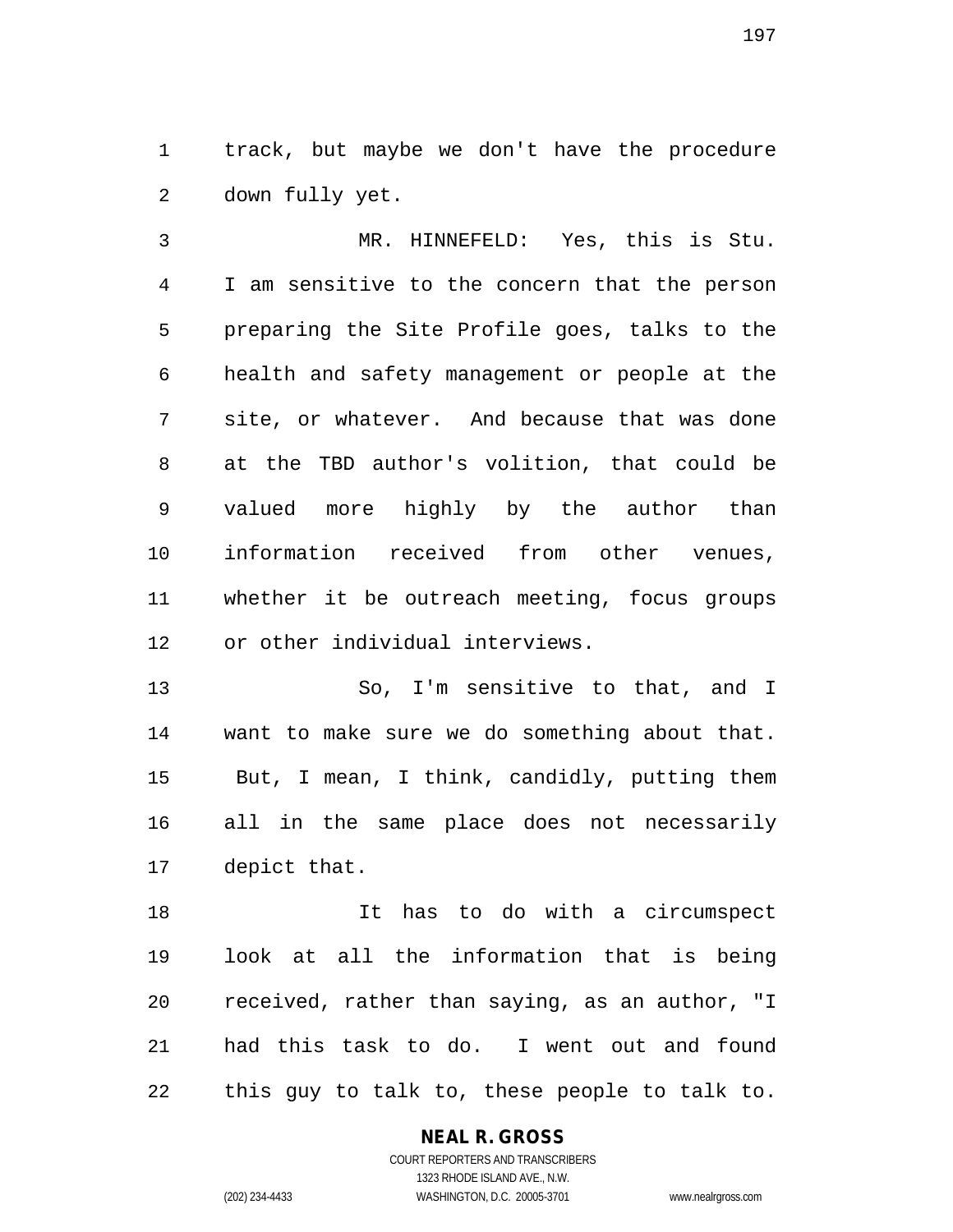1 I've got my product together, and I wrote it 2 down."

3 That's what we have to avoid in 4 the process and in order not to value people, 5 in fact, more heavily than people that we 6 didn't know to contact or didn't contact or 7 who provided their input through other 8 avenues.

9 So, that is devilishly difficult, 10 which doesn't mean we shouldn't do it. But 11 I'm not so sure that putting things in one 12 place fixes that.

13 It may enable evaluation of the 14 situation to a certain extent. Then, a 15 reviewer, whether it be us, like a management 16 review on our side or a Board reviewer or the 17 Board's contractor, that may enable them to 18 say, "Well, I have these various inputs in 19 these various forums, and I can find them all 20 easily because they're all together," and the 21 Site Profile reads just like what this guy 22 said right here, even though a number of these

#### **NEAL R. GROSS**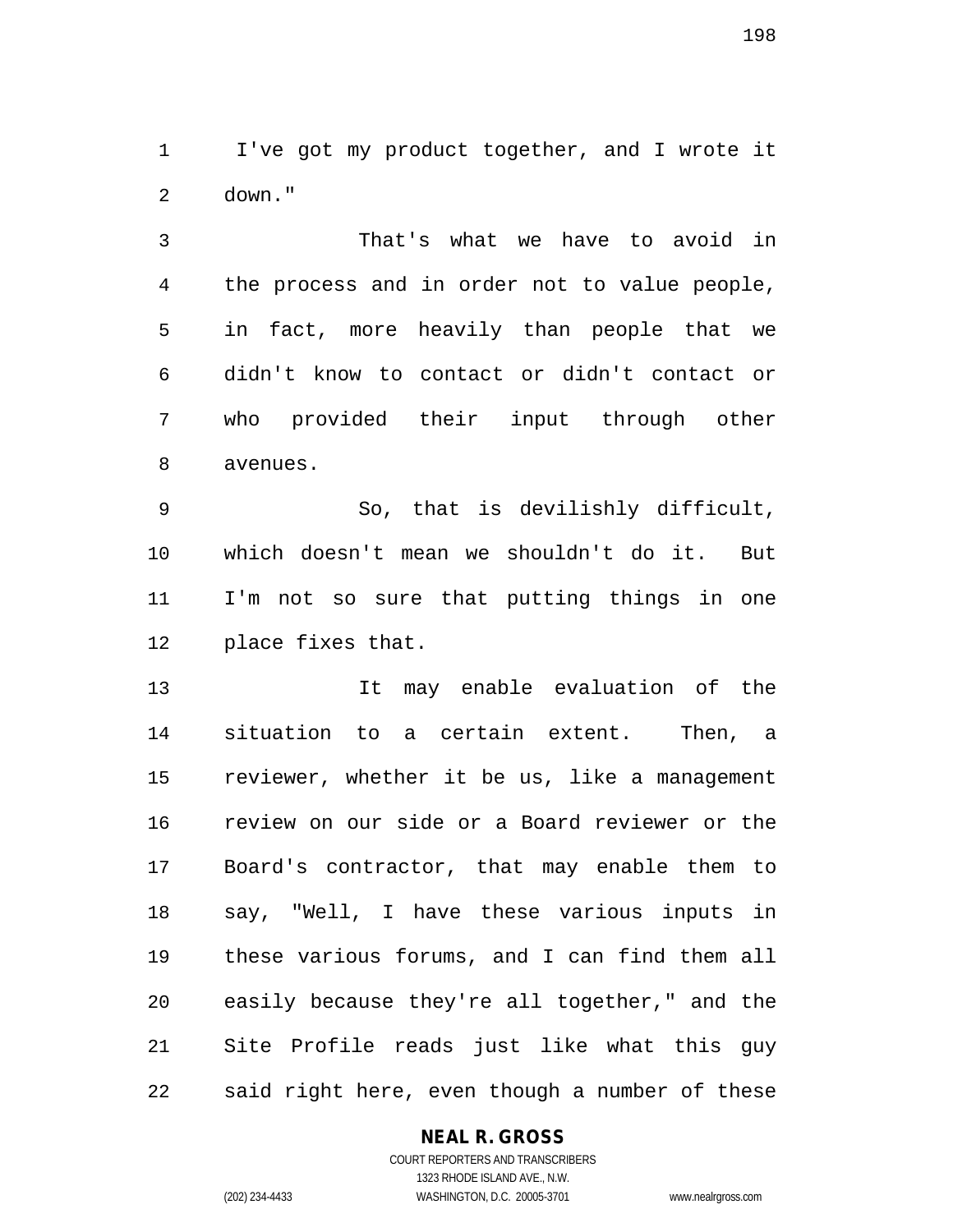1 other things that were said by other people 2 would call that into question. So, it would 3 enable that.

4 So, I'm just talking to myself. 5 I'm sort of thinking out loud here. Like I 6 said at the start, I've got no particular 7 problem with putting site expert interviews 8 from all sources in OSA myself. I just want 9 to check with some people at the ranch to see, 10 when I say we're going to do that, what am I 11 saying we're actually going to do and how much 12 work will we find.

13 But the key element here is that 14 evaluation of all these sources and making 15 sure that we are not overvaluing the people 16 that we knew to go contact.

17 CHAIRMAN GIBSON: This is Mike.

18 Stu, were you done?

19 MR. HINNEFELD: Yes, I'm here.

20 CHAIRMAN GIBSON: Oh, okay. I 21 mean, were you done? I didn't mean to cut you 22 off.

> **NEAL R. GROSS** COURT REPORTERS AND TRANSCRIBERS

1323 RHODE ISLAND AVE., N.W. (202) 234-4433 WASHINGTON, D.C. 20005-3701 www.nealrgross.com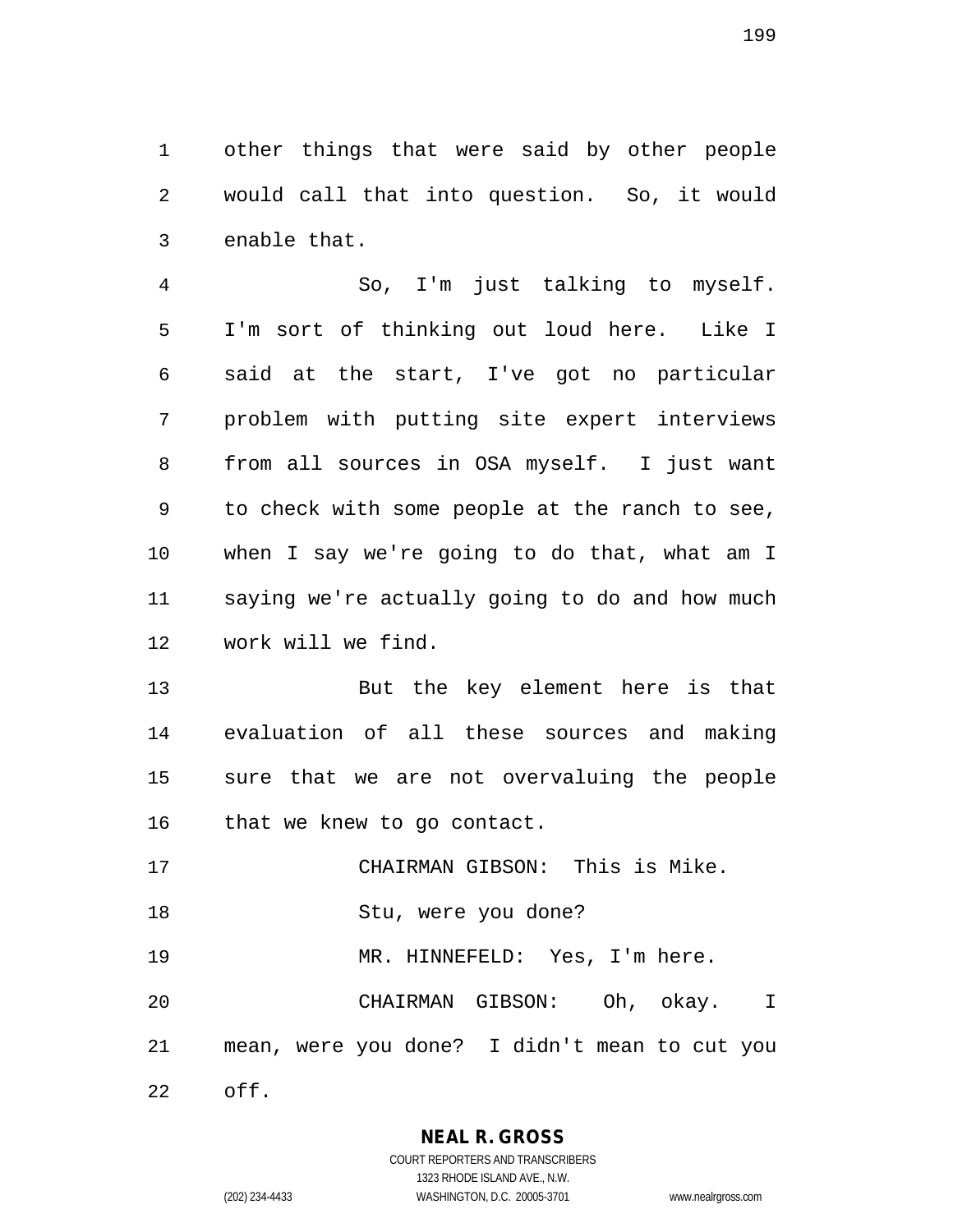1 MR. HINNEFELD: I was done. I had 2 already talked too much.

3 CHAIRMAN GIBSON: No, you hadn't. 4 And I just wanted to say that I completely 5 agree. And it is pleasant to hear someone in 6 DCAS that has that belief. If DCAS can find 7 some way to get that paradigm shift out there 8 without us parsing every word of every 9 procedure that we're going through, I would be 10 totally supportive of that.

11 DR. MAKHIJANI: Yes, this is 12 Arjun.

13 Yes, I agree with both Mike and 14 Stu. I think there are two different kinds of 15 issues. One is documentation, and is it there 16 where somebody that is preparing a technical 17 document can find it? Is it convenient? Is 18 it reasonably substantively accurate and 19 complete?

20 And, then, there's a sort of an 21 internal culture question. We all may value 22 what our peers may say more, and we may not

(202) 234-4433 WASHINGTON, D.C. 20005-3701 www.nealrgross.com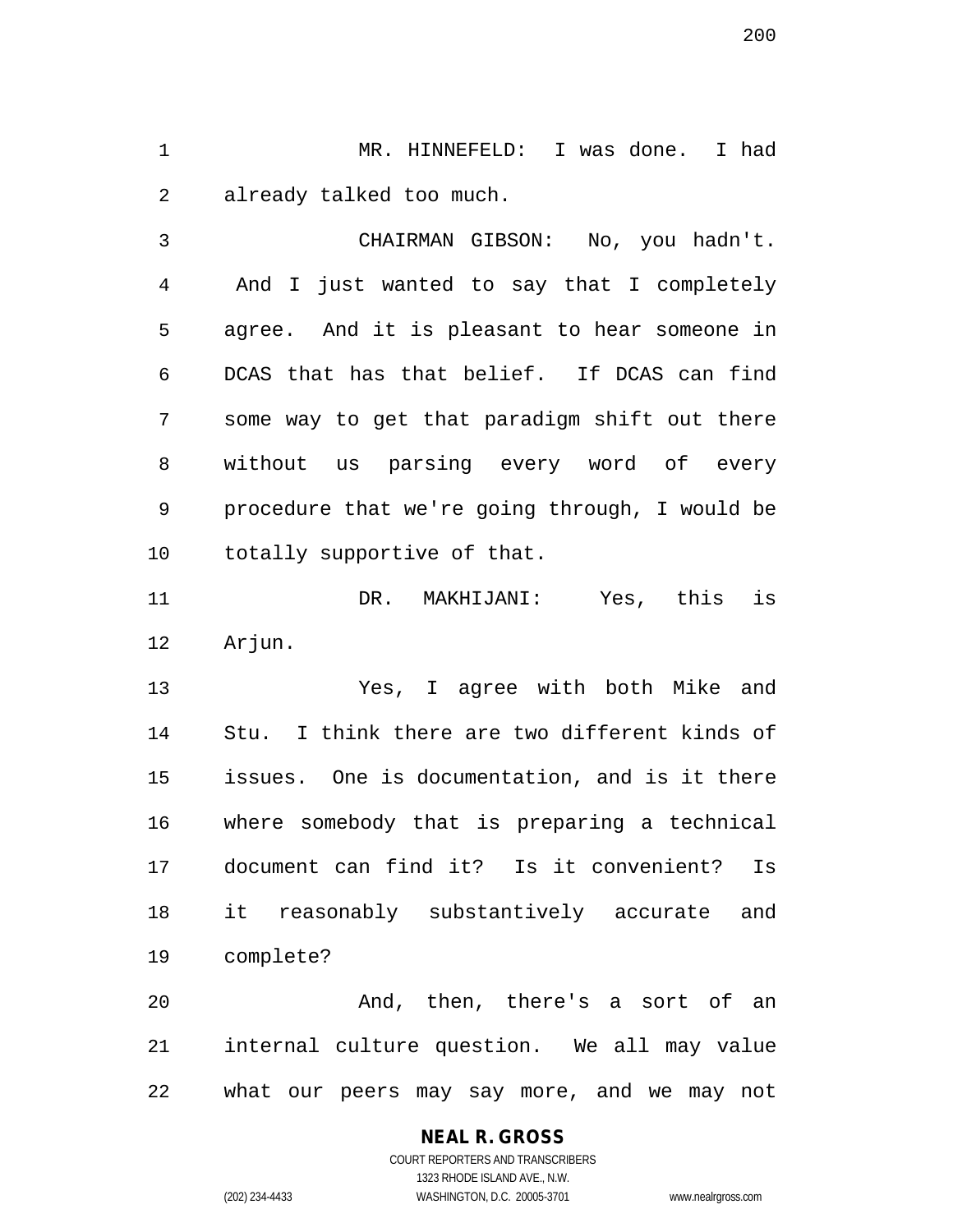1 think to call workers or, you know, even to 2 look. And that is kind of an internal culture 3 question.

4 I think if you look at the 5 Bethlehem Steel record, with which I was very 6 involved from the very beginning, the very 7 difficult questions of creating that matrix 8 were ultimately resolved by a combination of 9 talking to on-the-floor workers and then 10 looking at literature, highly technical 11 literature, on these specialized topics like 12 cobalt. And we were able to come up with some 13 numbers that I thought were pretty good.

14 So, I think there is an internal 15 maybe communication training function that 16 goes beyond what's on the page because I agree 17 with Mike; you can't just fix that by just 18 what's on a page in a procedure.

19 MR. HINNEFELD: I think the record 20 should show that Mike, I think, said something 21 nice about DCAS.

22 (Laughter.)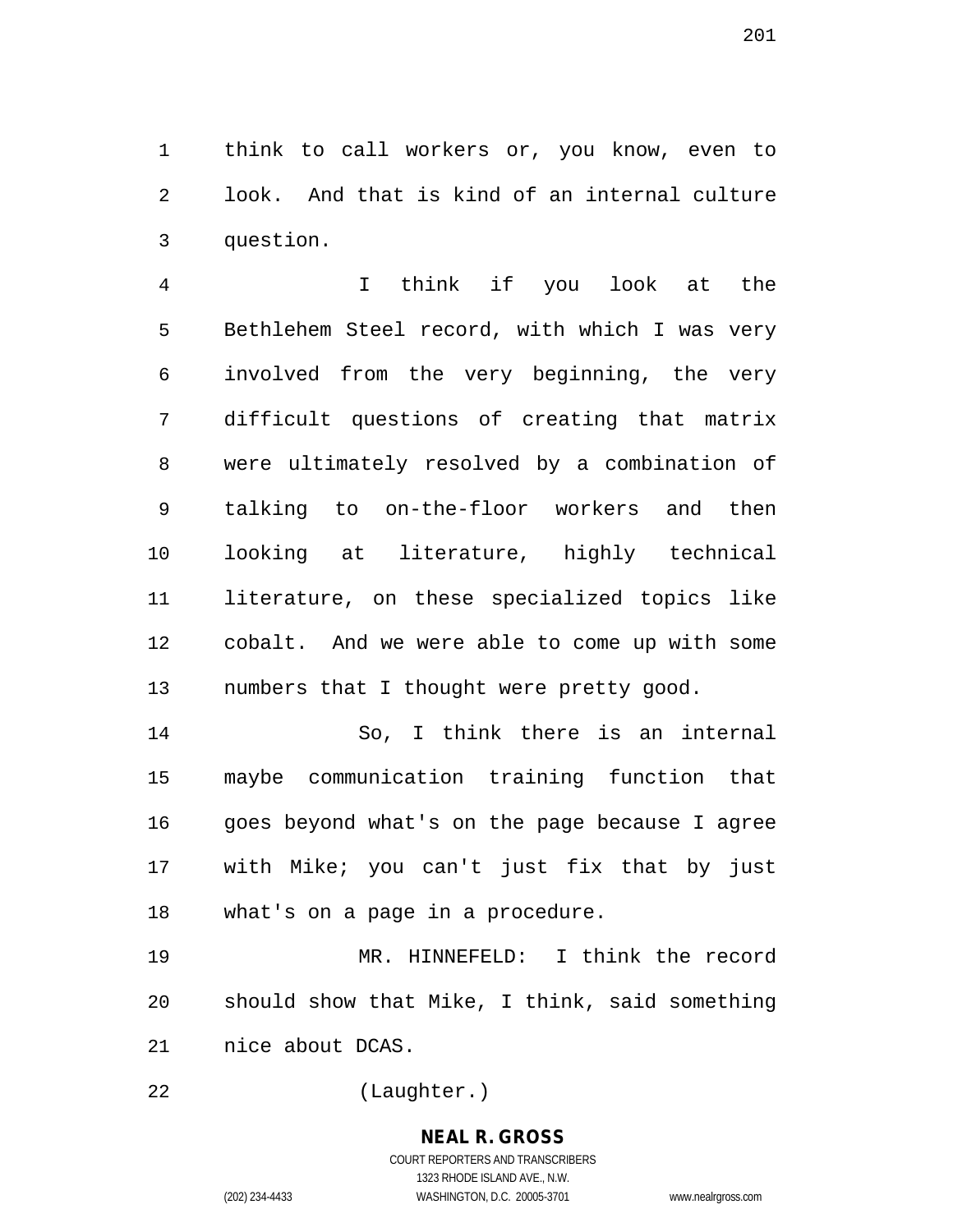1 DR. MAKHIJANI: And me too. 2 MEMBER MUNN: So, please clarify 3 what's being proposed here. Are we proposing 4 that, at least for some section of work that 5 has been done in the far distant past, there 6 has been a combing of the records in order to 7 try to identify comments that have been made 8 across the board by site experts, by workers 9 who are not site experts but are workers? 10 What are we proposing in terms of -- 11 CHAIRMAN GIBSON: This is Mike. 12 I know, Wanda, I'm not calming any 13 of the waters of the past, in my opinion. 14 I am just saying, from here 15 forward, if the leadership of DCAS can shift 16 that paradigm and get that out there, just as 17 Stu described it -- you know, he described it 18 brilliantly -- then I don't know that we need 19 to worry about every word of every procedure. 20 If there's things in the past that 21 we still need to review, see if the procedures 22 are currently adequate to reflect that change

#### **NEAL R. GROSS** COURT REPORTERS AND TRANSCRIBERS

1323 RHODE ISLAND AVE., N.W.

202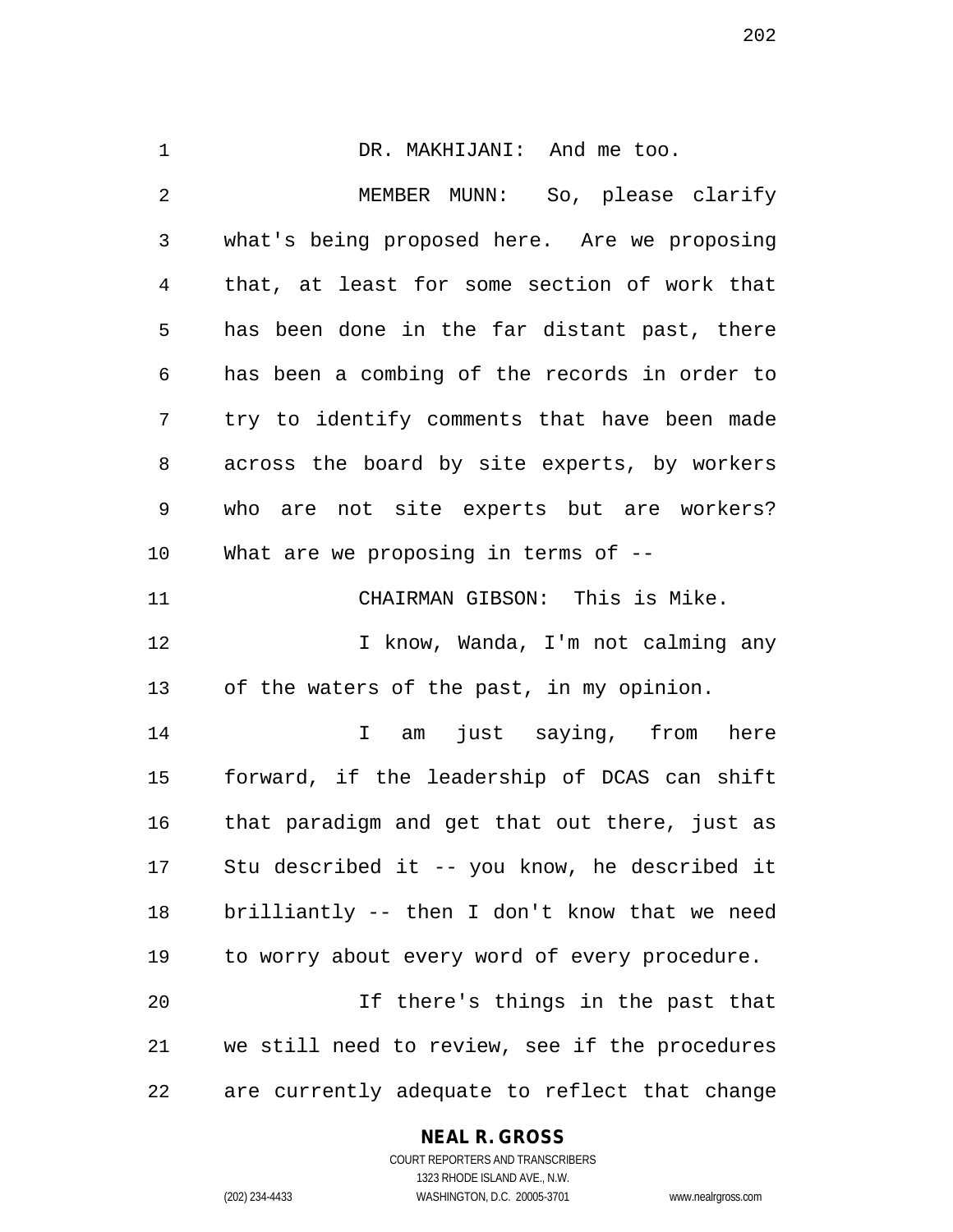1 in value -- well, I don't want to call it 2 "value" -- the change in philosophy, or 3 whatever, I'm just saying, could we as a Work 4 Group, and as SC&A and DCAS, think of some 5 different way to kind of move forward other 6 than completely worrying about every word of 7 every procedure?

8 I'm not saying that there's still 9 not a lot of other stuff that needs the change 10 that we have discussed.

11 MEMBER MUNN: No, that's what I'm 12 trying to clarify. Precisely what is the 13 proposal? Is the proposal before us that 14 every person who is interviewed in the future 15 about anything, that such an interview be 16 considered worker outreach, and that any 17 questions raised by that person be factored 18 into our database? Is that the proposition? 19 CHAIRMAN GIBSON: I was not making

20 any proposition, Wanda.

21 This is Mike again.

22 MEMBER MUNN: No, no. I think it

**NEAL R. GROSS** COURT REPORTERS AND TRANSCRIBERS

1323 RHODE ISLAND AVE., N.W.

(202) 234-4433 WASHINGTON, D.C. 20005-3701 www.nealrgross.com

203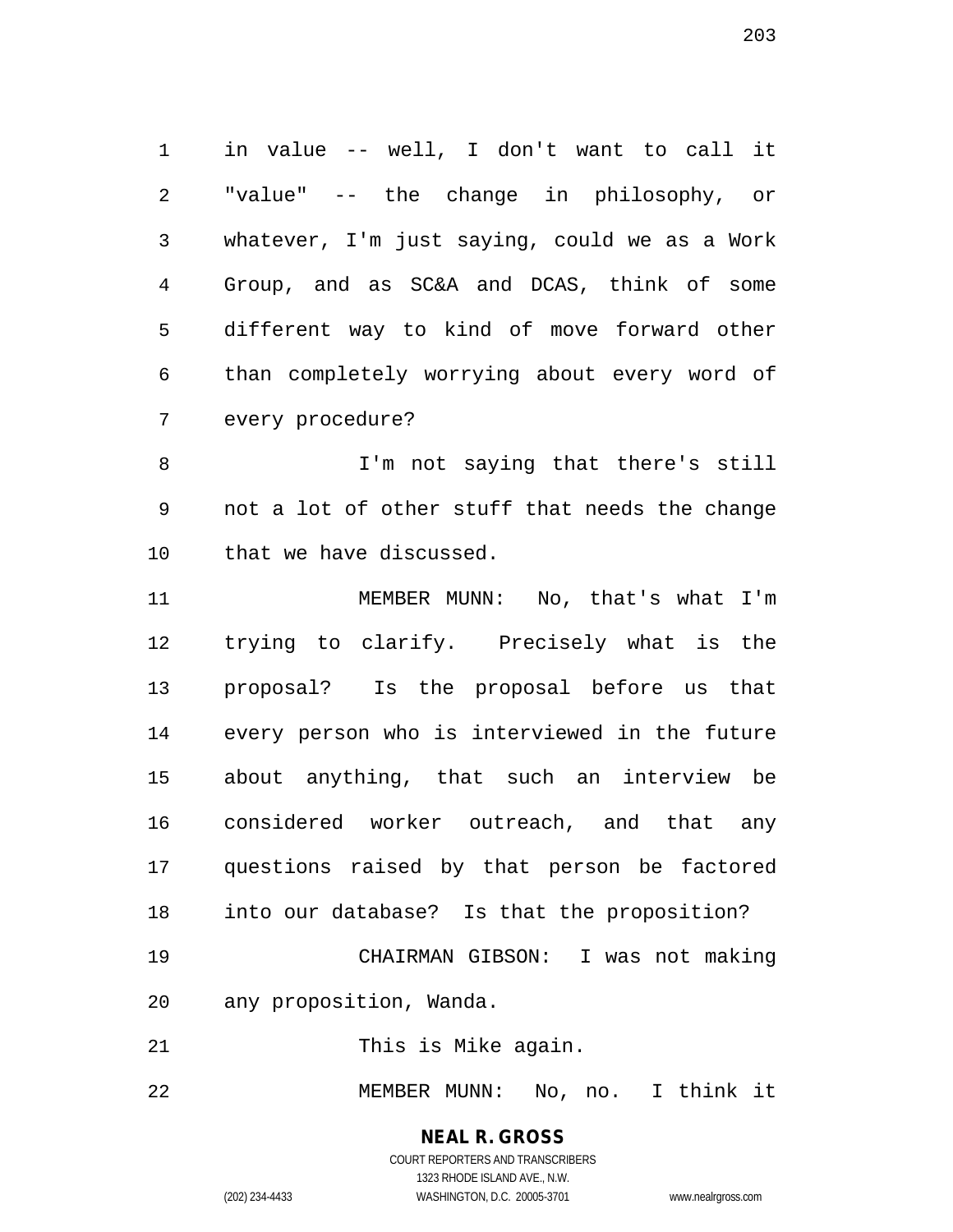1 was SC&A's proposition. That is my question. 2 MR. FITZGERALD: Yes, I am not as 3 steeped in PR-12 history as some of you, but 4 just listening to this thing, I think what Stu 5 is pointing out is that the taxonomy of OTS, 6 meaning what bins need to be filled, and 7 whether you should have only one bin, and 8 that's a OTS as a bin, may not be as important 9 as the behavioral changes that you are looking 10 for throughout the staff; in other words, the 11 practice of looking in different places to 12 make sure you have a broad input to your 13 documents, not just simply go to OTS and think 14 you're done, but look at some of these other 15 interviews, and what have you, and come up 16 with a more comprehensive base for your Site 17 Profile, whatever.

18 I think, Stu, you were going to 19 kind of go back to the fort to kind of check 20 and find out whether that makes sense as far 21 as the way you're organized and how documents 22 such as TBDs are put together? In other

**NEAL R. GROSS**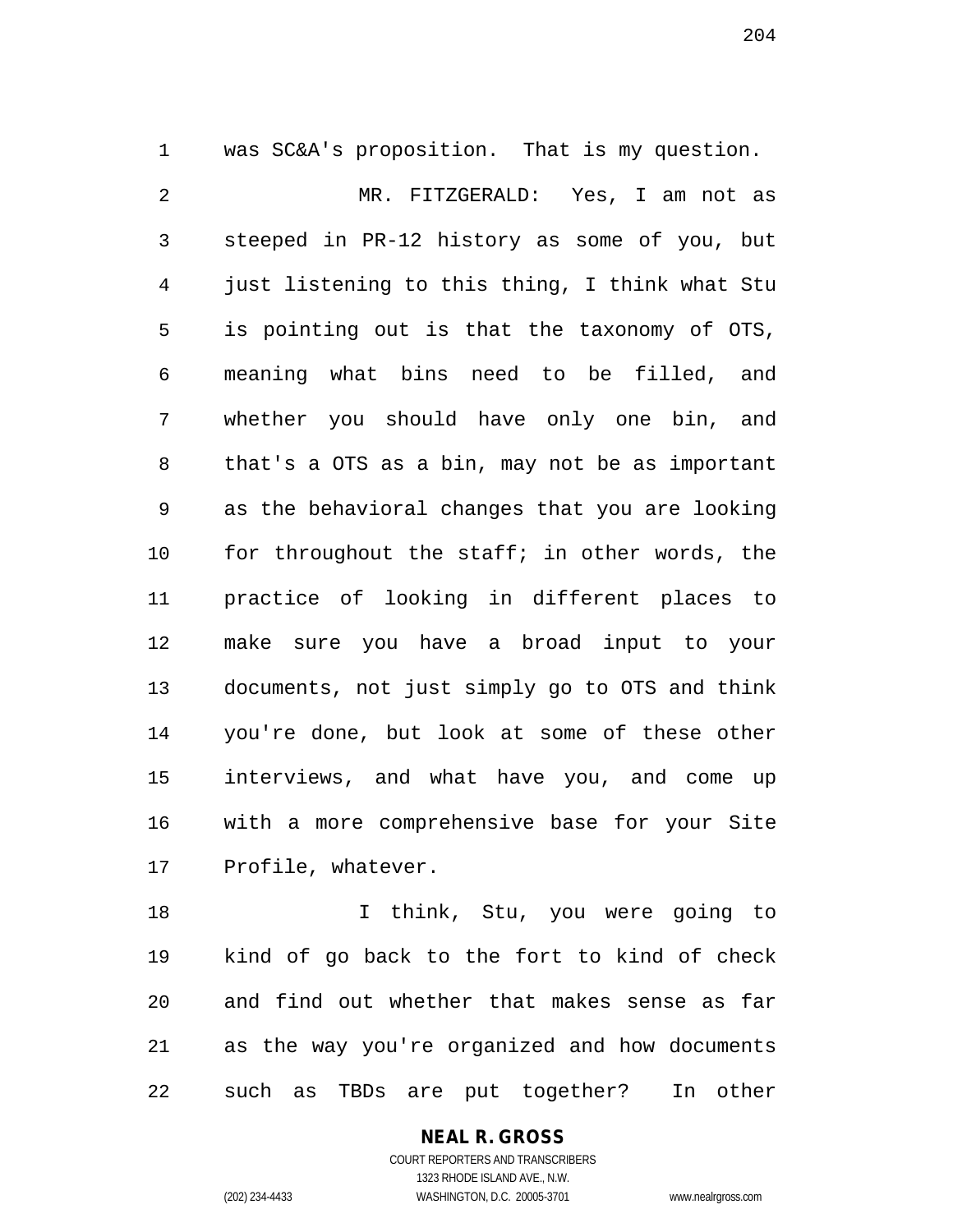1 words, would it benefit from having these 2 things in one place? Or, really, it's more 3 important to make sure that people look 4 broader when they are putting these documents 5 together. And maybe it is the behavioral 6 shift that is more important than trying to 7 top-down driving to the procedure, which, you 8 know, procedures by themselves don't make 9 things change.

10 MEMBER MUNN: No, they don't. 11 MR. HINNEFELD: Yes. Well, no 12 matter what you do, whether you change the 13 procedure or not, what you are aiming to do is 14 change behaviors.

15 MR. FITZGERALD: Right.

16 MR. HINNEFELD: So, I think that 17 what I would proposed happen was that I would 18 find out from just broader discussions within 19 the office, and maybe with our contractor, 20 with ORAU, kind of some thought process about 21 this is what I want to accomplish; what work 22 practices will be helpful for that? You know,

#### **NEAL R. GROSS**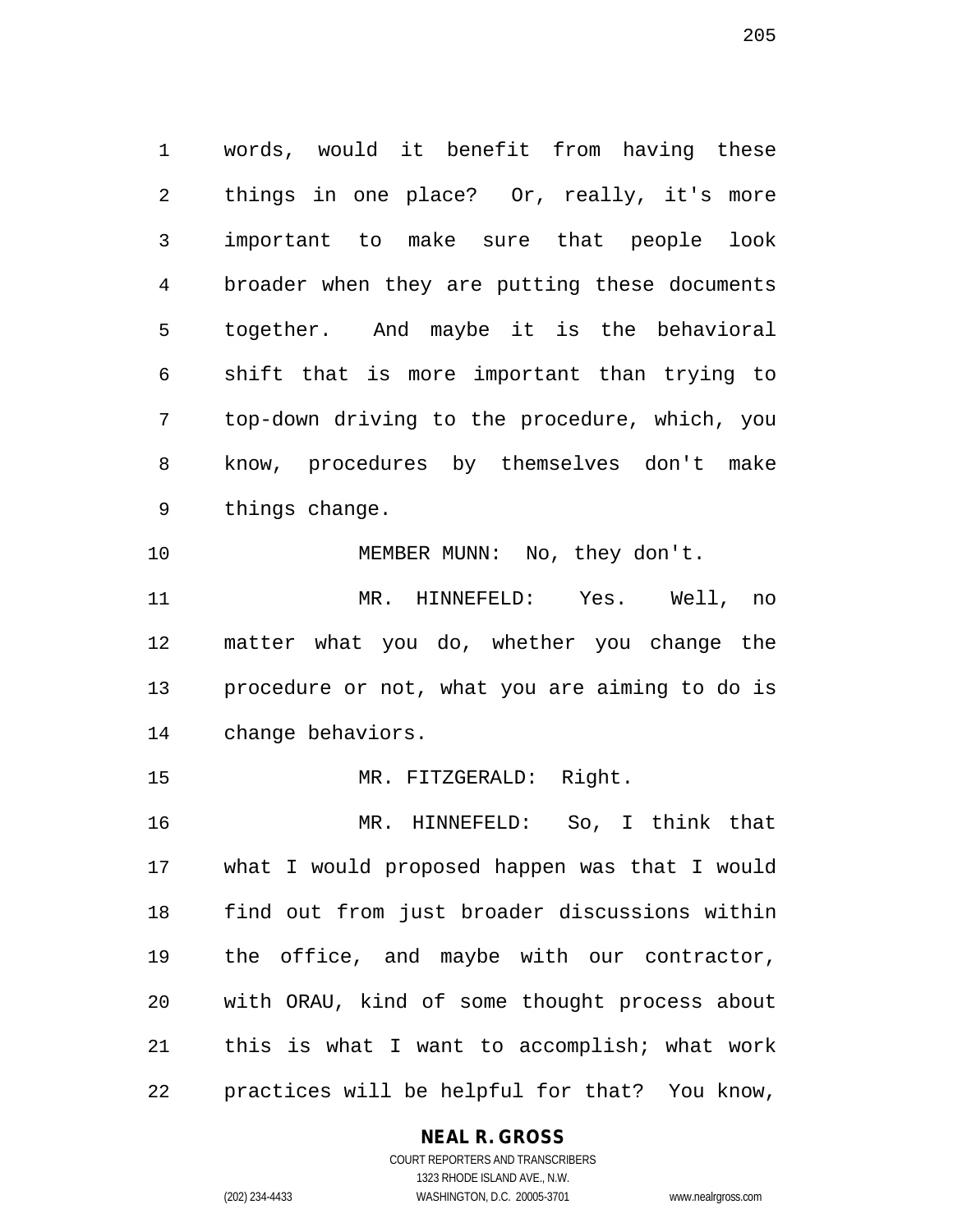1 this is what I want to accomplish. I want to 2 make sure that technical document authors have 3 available to them, and routinely consult, all 4 the information relevant, rather than 5 overvalue the people they know to call.

6 And so, that, to me, is a little 7 bit different than saying we're going to put 8 -- and if it is simply a matter of putting 9 site expert interviews in OSA, I suspect 10 that's fairly simple. But there's more to 11 behavioral change than that.

12 What I was proposing to do is for 13 DCAS to come back with some sort of proposal 14 and some things that might be done. I mean 15 this started from the comment -- I mean the 16 comment that hit home with me was the two 17 tracks, the dual tracks for interviews; you 18 know, some interviews seem to be valued more 19 highly than others. They're put here and 20 they're given a certain value, and, then, this 21 other information is stuck over here in the 22 OSA database, which may have less primacy than

#### **NEAL R. GROSS**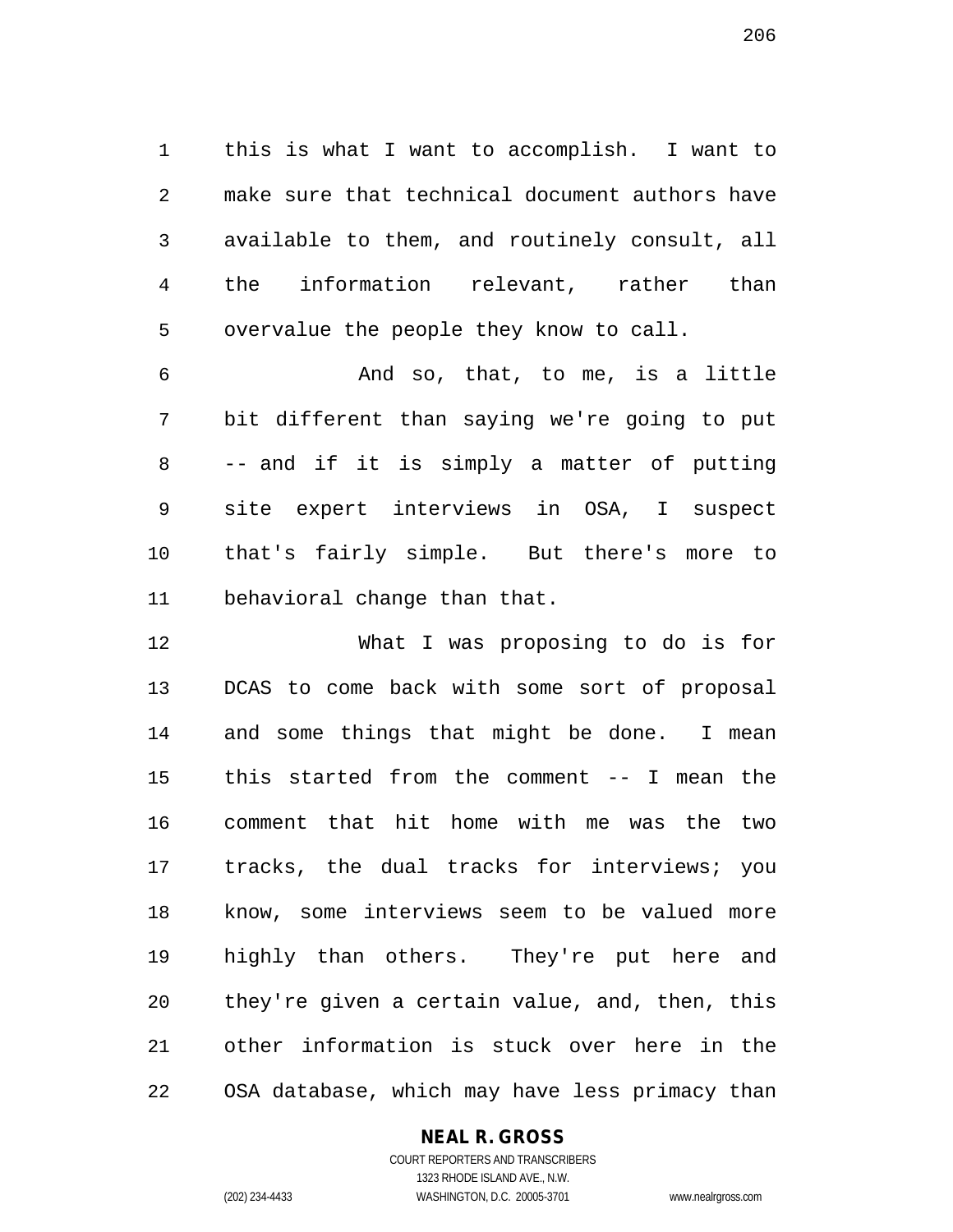1 these technical document authors. So, it is 2 sort of considered second-tier. And that's 3 what we want to avoid.

4 So, I don't know that putting them 5 all in one place solves that, but it may be a 6 way that would help. So, I am just proposing 7 to go sort out some things along that line 8 with staff, just to try to get past this 9 valuing, if it is going on, valuing one piece 10 of information more than other pieces.

11 MR. FITZGERALD: It sounds like 12 you are just, you know, from a behavioral base 13 standpoint, you are just trying to figure out 14 what path gets you there. And if it turns out 15 that consolidating in OTS facilitates it, then 16 that's probably one part of the answer. But 17 it is helpful to know from the practitioners 18 what's going to make the difference.

19 MR. HINNEFELD: Yes. Yes, that's 20 it. That's kind of what I want to do. I want 21 to have some conversations internally about 22 how that might work.

#### **NEAL R. GROSS**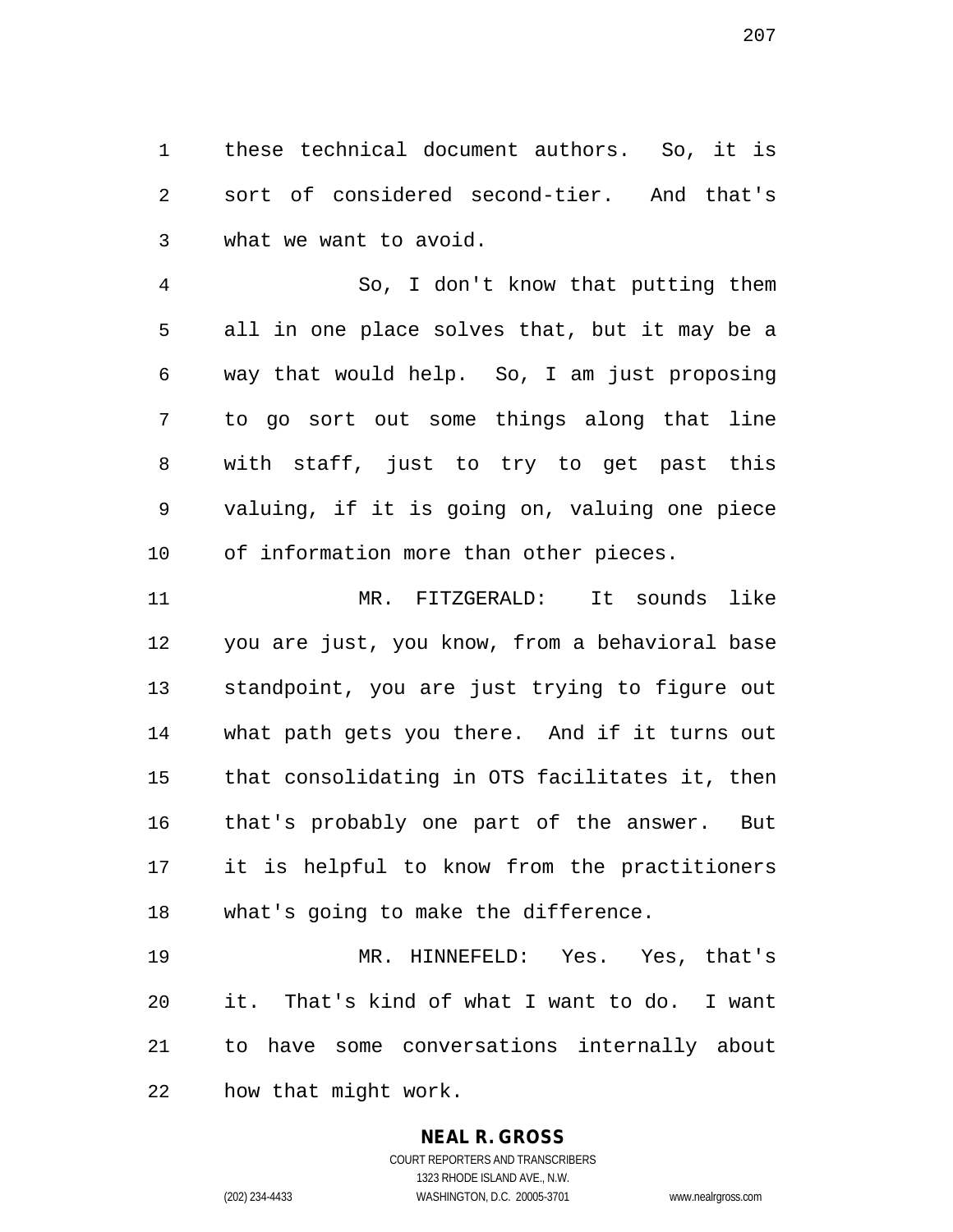1 MS. ROBERTSON-DEMERS: Can I make 2 a suggestion? 3 MR. HINNEFELD: Yes. 4 MR. KATZ: Yes. Of course. 5 MS. ROBERTSON-DEMERS: Probably 6 shortly, you will get the list of documents

7 that I would like to see for the Rocky Flats 8 review. Now keep in mind that, if they were 9 available on the O: drive or the website, I've 10 already pulled them down.

11 But, as you go through this 12 evaluation, if you would kindly consider all 13 that data and where you have to go to get it, 14 and so on and so forth, it might inform your 15 review.

16 MR. HINNEFELD: Okay. I think 17 that's a good point. We will take that into 18 consideration when we get the list.

19 MR. FITZGERALD: It might give 20 them something tangible to use as a guide --

21 MR. HINNEFELD: Right.

22 MR. FITZGERALD: As to how easy is

**NEAL R. GROSS** COURT REPORTERS AND TRANSCRIBERS

1323 RHODE ISLAND AVE., N.W.

(202) 234-4433 WASHINGTON, D.C. 20005-3701 www.nealrgross.com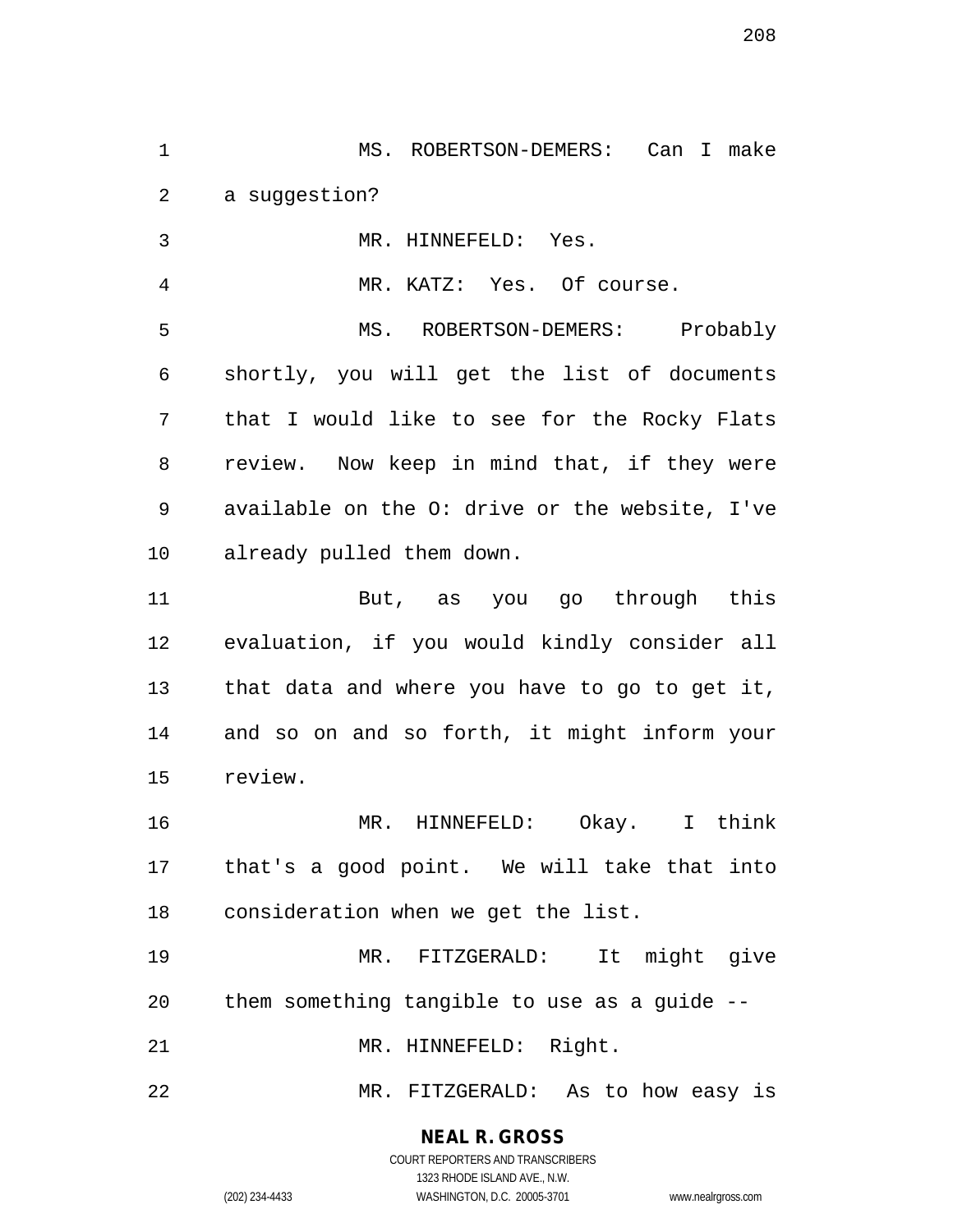1 it, would it be to compile this, if that were 2 the task.

3 CHAIRMAN GIBSON: This is Mike. 4 Along with that comment by SC&A, 5 maybe another thing to consider is where a 6 person's input was used by someone who created 7 -- who has helped an author of a document, 8 then that person is referenced, you know, in 9 that document. Perhaps those with differing 10 recollections of things concerning that issue 11 or that building or that time period, if their 12 comments were also referenced, just to show 13 that all things have been considered -- does 14 that make any sense to anyone? 15 MEMBER MUNN: Yes, sort of. How 16 to reference them might be a problem. 17 MS. ROBERTSON-DEMERS: Do you mean 18 like annotations. 19 MEMBER MUNN: But it does make 20 sense. 21 MS. ROBERTSON-DEMERS: Do you mean 22 annotations at the end of the document?

> **NEAL R. GROSS** COURT REPORTERS AND TRANSCRIBERS

> > 1323 RHODE ISLAND AVE., N.W.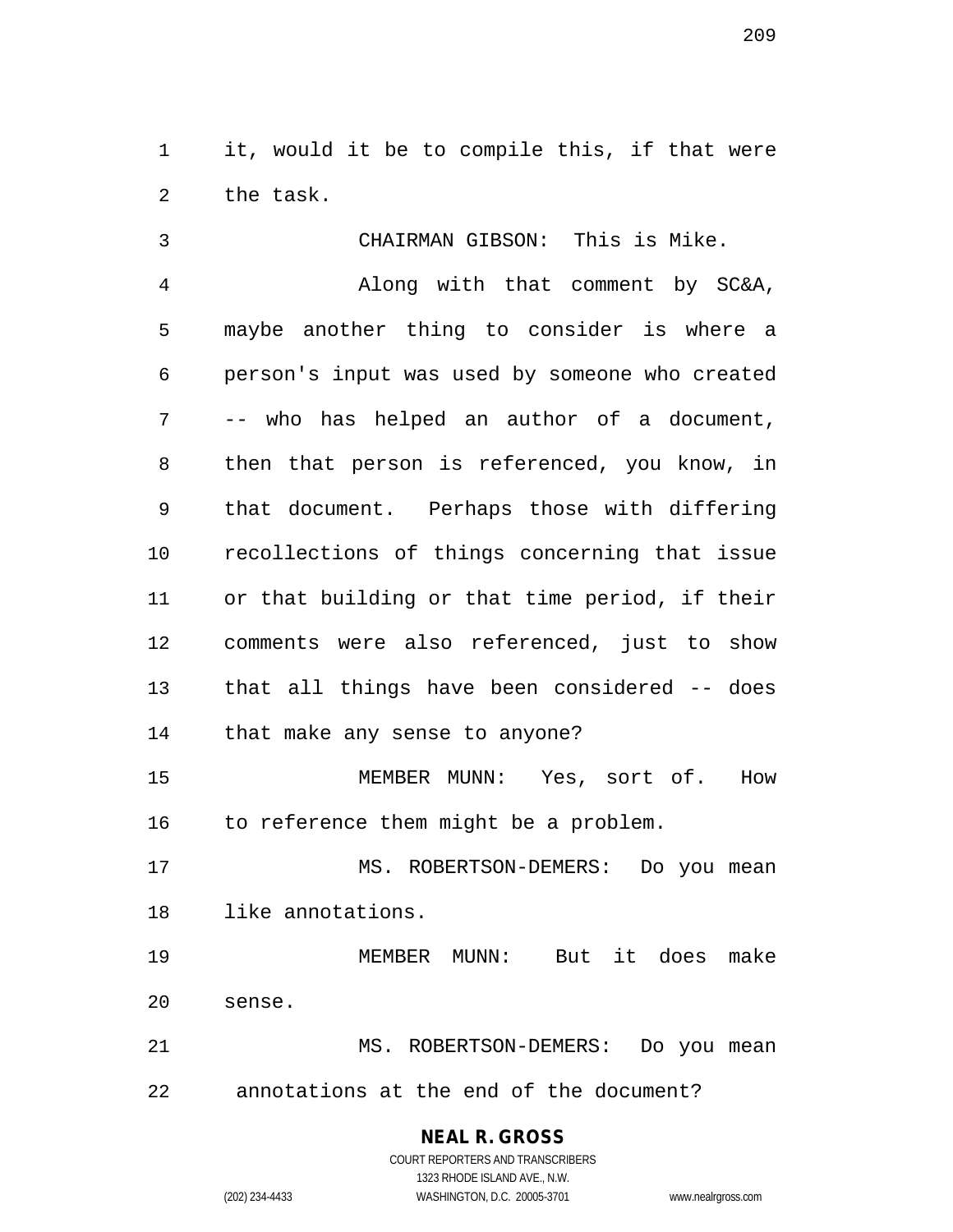1 CHAIRMAN GIBSON: Correct. 2 MS. ROBERTSON-DEMERS: Similar to 3 what they do for -- 4 MR. FITZGERALD: TBDs. 5 MS. ROBERTSON-DEMERS: The site 6 experts? 7 MR. FITZGERALD: Like site expert 8 attributions in Site Profiles. 9 CHAIRMAN GIBSON: If there was a 10 site expert or take stable tritiated 11 particulates, whatever, you know. If that is 12 used, if someone's opinion was used for a Site 13 Profile or a dose reconstruction in the 14 procedures or in any DCAS document, and there 15 was people that also gave comments, gave 16 information, not comments, I'm sorry, gave 17 information that differed than that which was 18 used, then at least acknowledge that and that 19 it was considered, and some way to 20 substantiate that. 21 MR. HINNEFELD: Okay. So, what

22 you're saying is not just reference the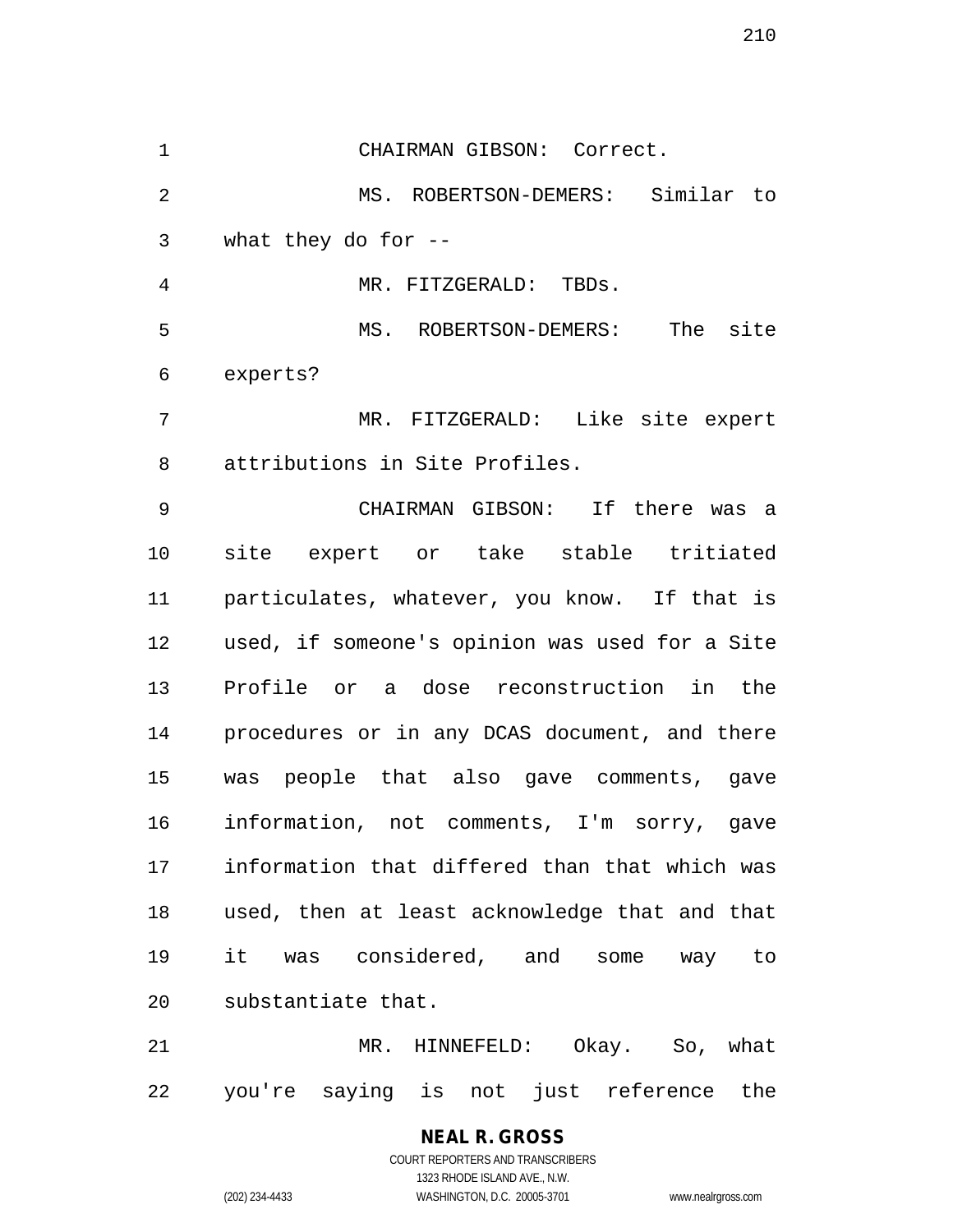1 interviews that were used, but acknowledge 2 information that, for some reason, was not 3 considered significant and say this issue was 4 raised, however, and essentially why it 5 wasn't?

6 CHAIRMAN GIBSON: Correct.

7 MR. HINNEFELD: Okay.

8 CHAIRMAN GIBSON: I mean that 9 would almost automatically force you guys to 10 track all this stuff, right, all the way 11 through the process?

12 MR. HINNEFELD: Yes, I understand 13 the comment. And again, I hate to speak too 14 definitively on these meetings because, when I 15 say things in these meetings, I oftentimes 16 don't understand the entire consequence of 17 what I'm saying.

18 (Laughter.)

19 CHAIRMAN GIBSON: This is Mike 20 again.

21 Stu, I just was saying that was 22 just another suggestion just to consider.

# **NEAL R. GROSS**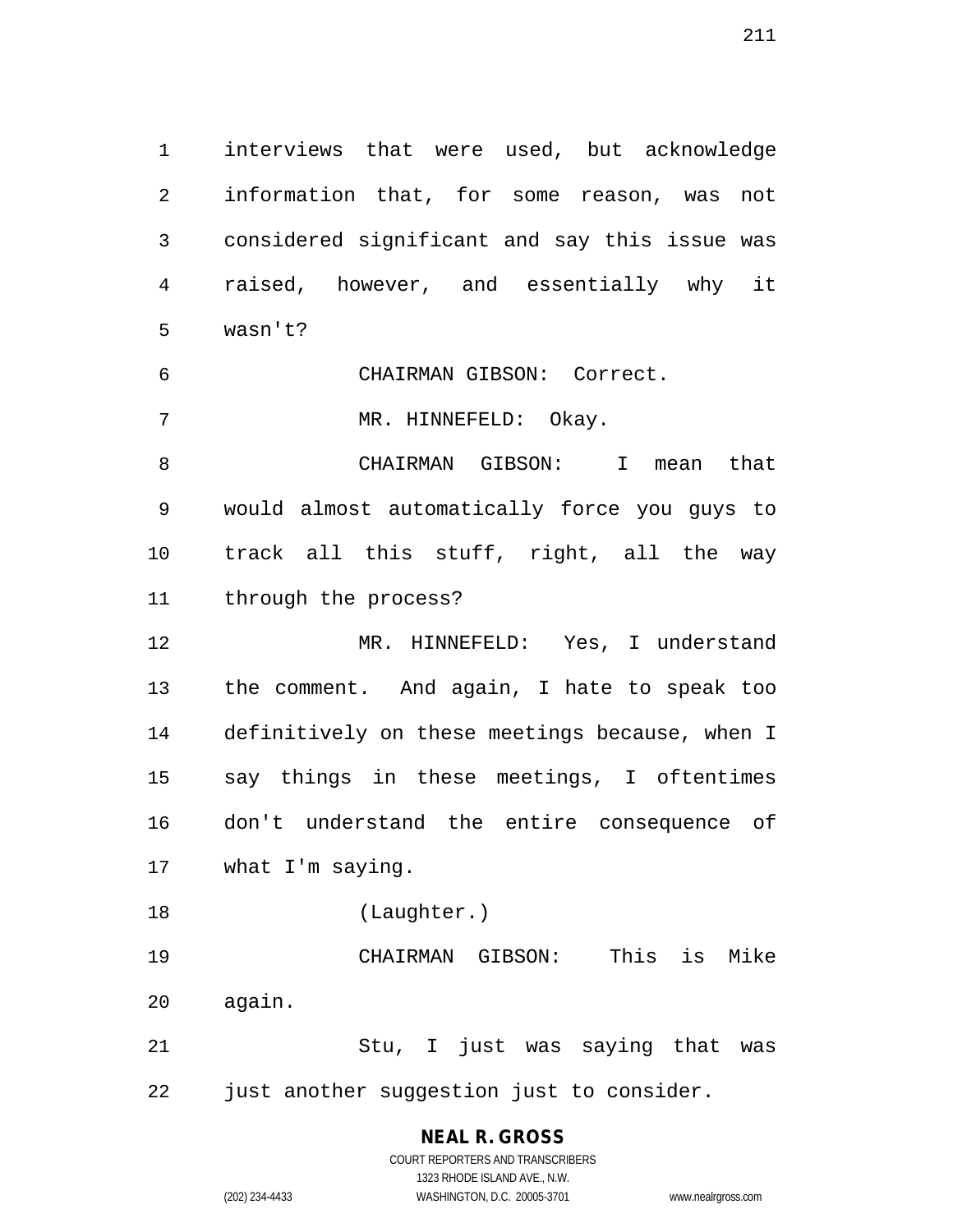1 MR. HINNEFELD: Okay. Well, yes, 2 we will look at that, too.

3 MR. FITZGERALD: You know, that 4 comment does resonate on a couple of reviews 5 that we are working on where an issue rides on 6 actually interviews. And if you have 7 contradictory interview inputs, and all you do 8 have is the interviews, and everyone is 9 searching for something harder, but in the 10 meantime you have interviews, it almost would 11 necessitate at least acknowledging that you 12 have conflicting interviews that provide this 13 information.

14 And I can think of two or three 15 specific examples at SEC sites right now where 16 we do have contradictory interviews. And 17 somehow, when we get into a process of 18 resolving that, that needs to be acknowledged 19 and that information given some emphasis both 20 ways.

21 CHAIRMAN GIBSON: And this is Mike 22 again.

> **NEAL R. GROSS** COURT REPORTERS AND TRANSCRIBERS 1323 RHODE ISLAND AVE., N.W. (202) 234-4433 WASHINGTON, D.C. 20005-3701 www.nealrgross.com

212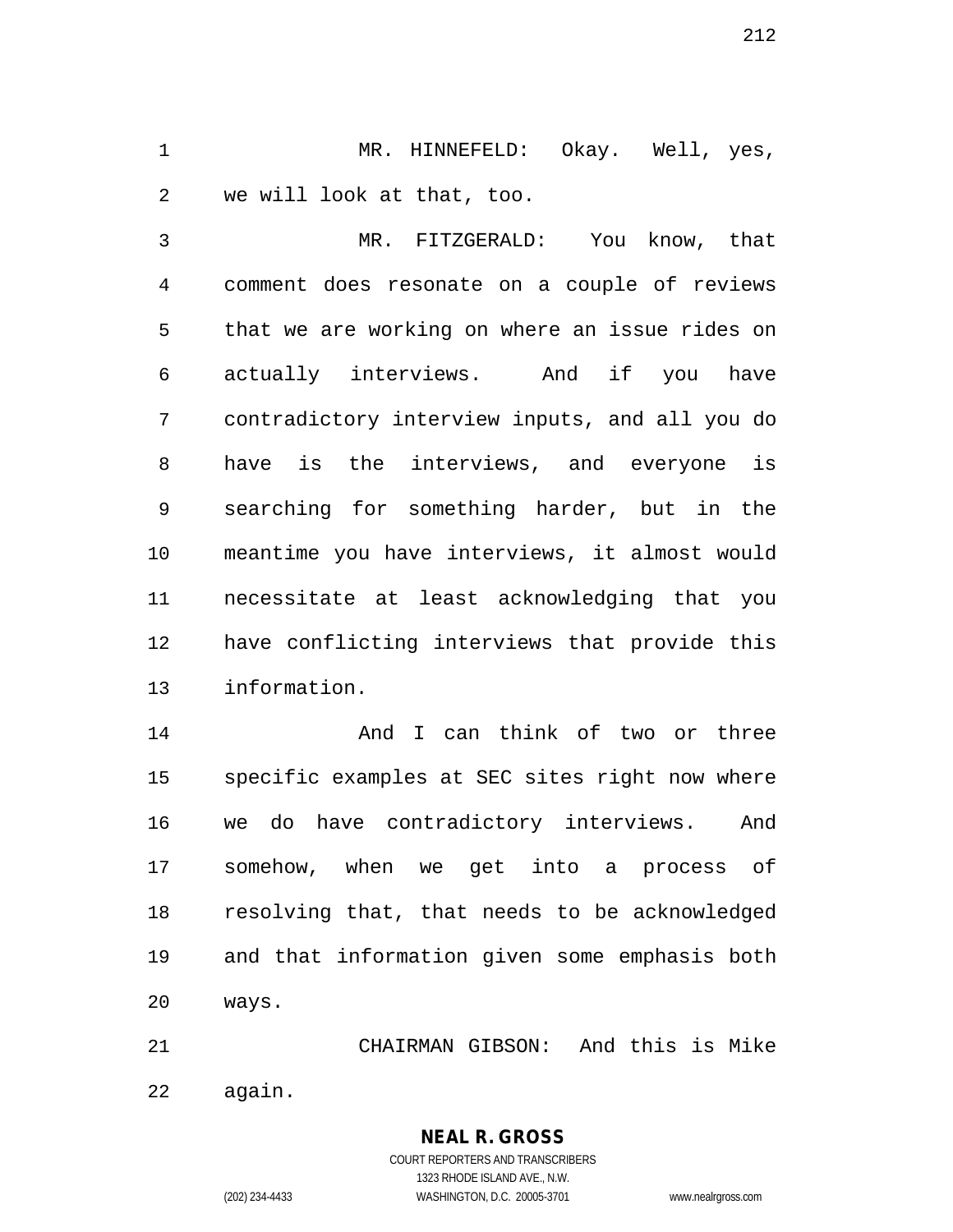1 At least to my way of thinking, 2 and a roundabout way of thinking, that could 3 almost help drive this paradigm shift that Stu 4 is basically talking about throughout the 5 organization, if they knew they had to 6 reference that and they knew they would have 7 to defend themselves, or not defend 8 themselves. They would have to justify their 9 professional judgment.

10 MR. KATZ: You know, Mike, I was 11 just thinking, I mean the key here, I think, 12 if there were to be such a practice, would be, 13 I mean, you would really have to pick and 14 choose. It would really be, I think, the 15 controversial, sort of like Joe was 16 explaining, controversial situations where it 17 is really a loaded situation with thoughts on 18 both sides of the fence versus I would think 19 it would be very hard for DCAS to annotate 20 their documents for every sort of comment that 21 might be differing from what they did sort of 22 in general circumstances. They would end up

#### **NEAL R. GROSS**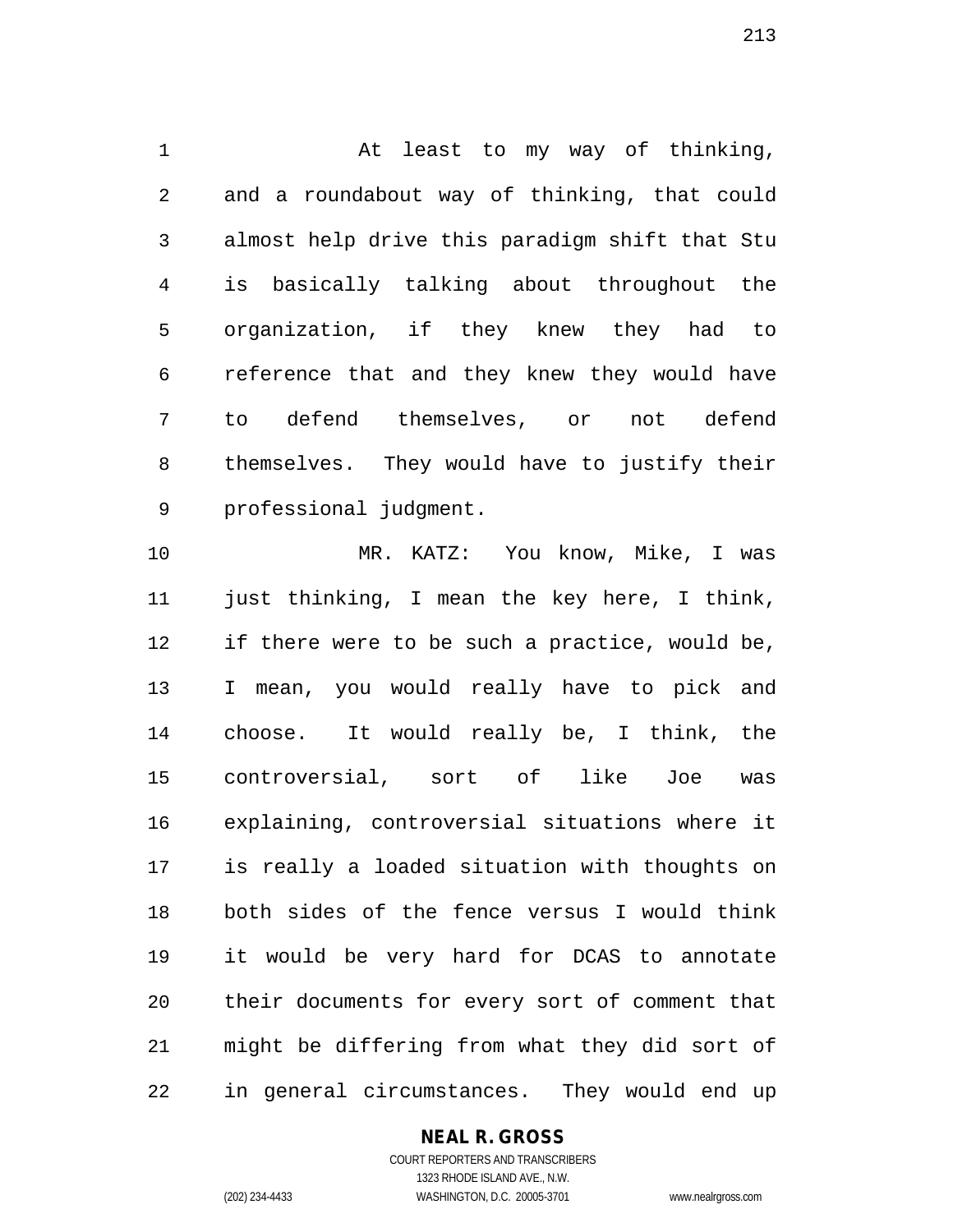1 having to do an awful lot of annotation to 2 capture all of that, all situations.

3 But I think in the most 4 controversial circumstances that this might 5 have a lot of value, also, just for sort of 6 strengthening the report, the report out, and 7 giving a sort of very clear understanding of 8 how they got where they got to.

9 CHAIRMAN GIBSON: This is Mike.

10 Yes, I wasn't talking about every 11 comment that's made justifying it. But I'm 12 just talking about this whole outreach program 13 we're trying to figure out how to move forward 14 on. It may help roll back into this process 15 just where we have meetings that there were 16 several people that had a differing opinion or 17 this whole thing we're trying to track.

18 I wasn't talking about the things 19 we have laughed and joked about, that, you 20 know, someone makes this comment and you 21 explain to them, "Well, no, that's not true 22 scientifically." I wasn't trying to get down

#### **NEAL R. GROSS**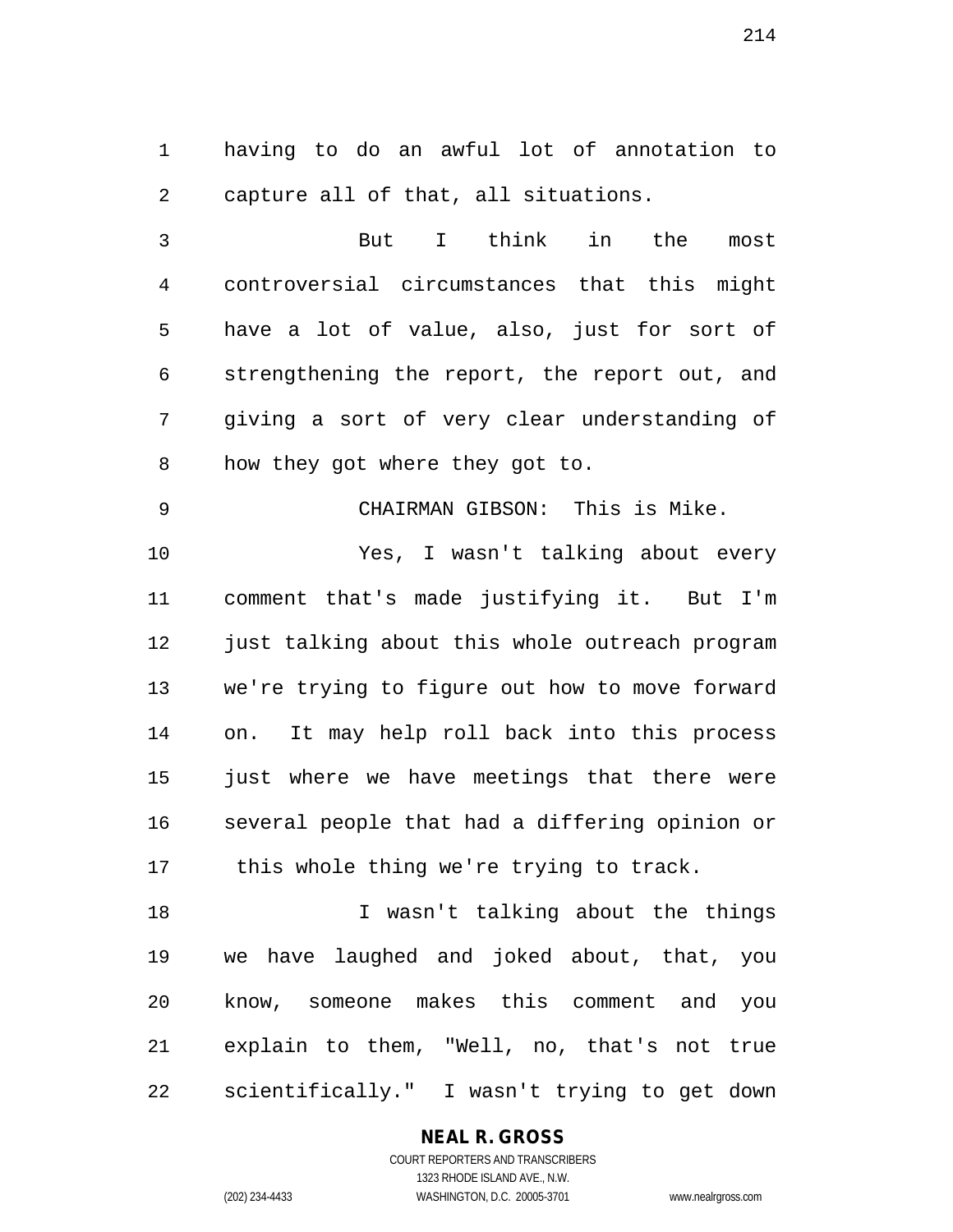1 that far in the weeds at all.

2 MR. KATZ: I wasn't suggesting you 3 were, Mike. I just was trying to make the 4 point that I think it's pretty select 5 circumstances that would even be feasible to 6 annotate in DCAS documents. That's all I'm 7 saying.

8 MR. FITZGERALD: Yes, I think just 9 to further that point a little, we had a 10 useful discussion on something similar to this 11 in terms of exposure in Santa Fe. When you 12 move away from hard data and you rely on 13 history and operational information, as well 14 as interviews of people who are in those 15 operations, then you have to, I think, take 16 stock of what's being said, and if you have 17 differing opinions from workers from the same 18 era, that should set off a red flag in the 19 sense that who's saying these, you know, who's 20 making these statements? Are we getting a set 21 of statements from people of a later era 22 versus an earlier era, people from health

#### **NEAL R. GROSS** COURT REPORTERS AND TRANSCRIBERS

1323 RHODE ISLAND AVE., N.W. (202) 234-4433 WASHINGTON, D.C. 20005-3701 www.nealrgross.com

215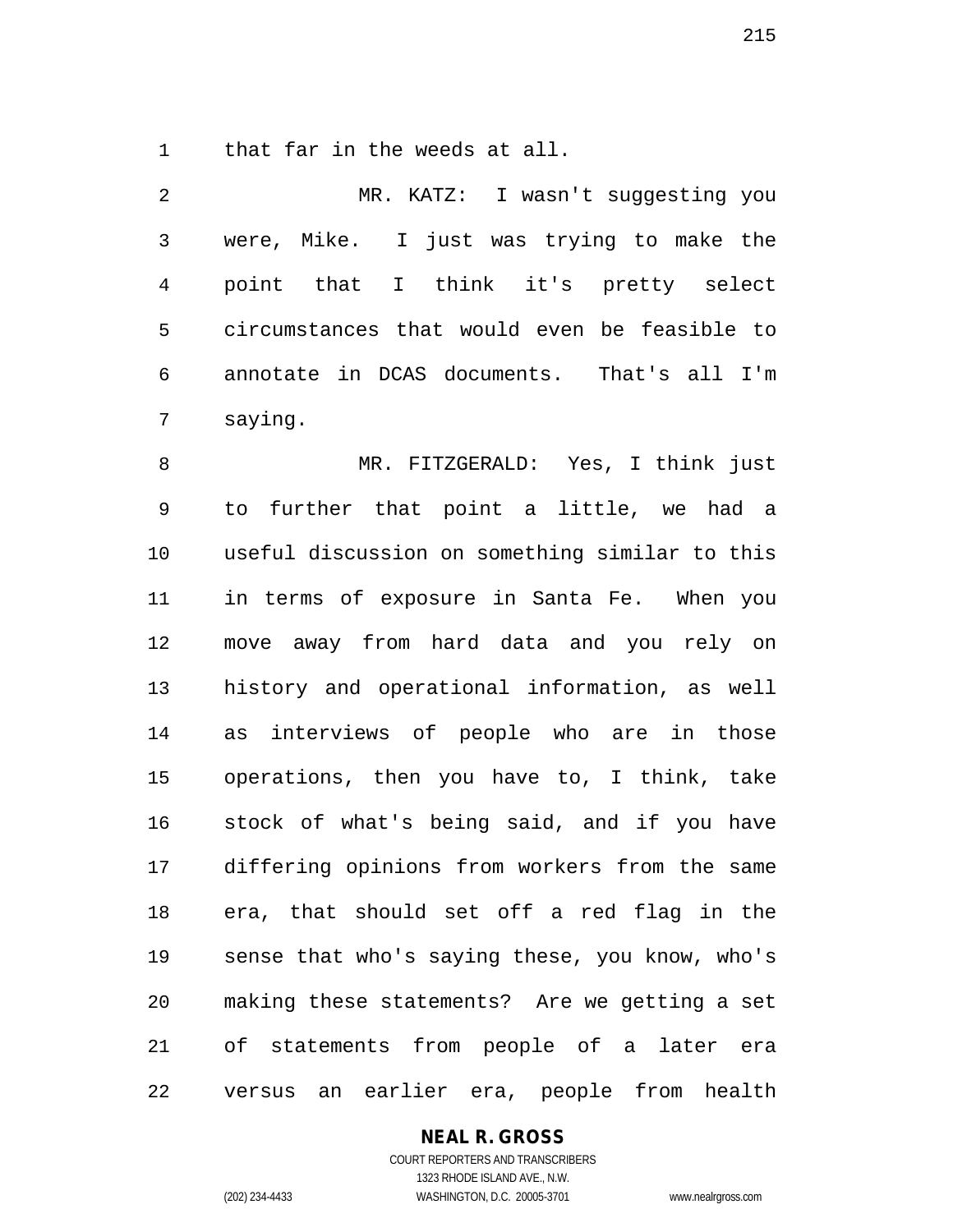1 physics versus workers on the floor? I think 2 that's where it becomes particularly important 3 to know what you've got.

4 And I think what you're pointing 5 out is you need to capture as much of that as 6 you can because that may tell you whether 7 you're getting a complete story or not. Or 8 you're just simply getting a commentary from 9 one segment of the workforce or a certain 10 timeframe.

11 I'm finding in a lot of our 12 discussions end up, who is the source of the 13 comment, and then deciding whether that source 14 is the complete picture or not. I think what 15 you're arguing for is as complete a picture as 16 possible.

17 MEMBER MUNN: But you have to keep 18 in mind the fact that, if over 200 years of 19 recorded law enforcement data has any bearing 20 on anything, if you have more than two 21 witnesses to any event, then you are going to 22 have at least three or more versions of what

#### **NEAL R. GROSS**

COURT REPORTERS AND TRANSCRIBERS 1323 RHODE ISLAND AVE., N.W. (202) 234-4433 WASHINGTON, D.C. 20005-3701 www.nealrgross.com

216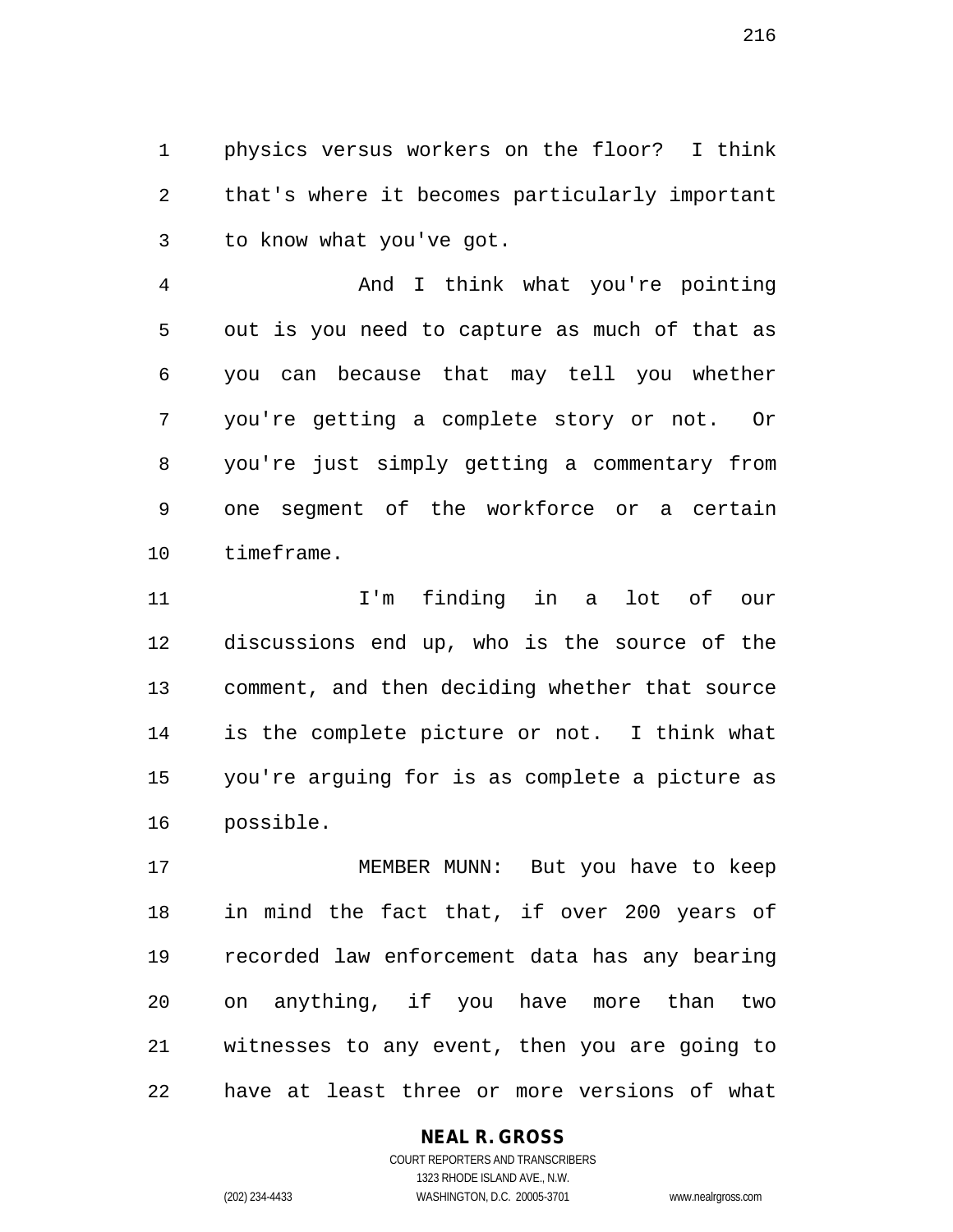1 that event was.

| 2  | MR. FITZGERALD: Right.                         |
|----|------------------------------------------------|
| 3  | MS. ROBERTSON-DEMERS: I think                  |
| 4  | that's why, wherever possible, at least when   |
| 5  | we get comments, we try to substantiate those  |
| 6  | comments with documentation. And if we can't,  |
| 7  | we can't.                                      |
| 8  | MEMBER MUNN: You really need                   |
| 9  | data.                                          |
| 10 | MR. FITZGERALD: Yes. Ultimately,               |
| 11 | that's the best answer, but when you don't     |
| 12 | have it, that's where it becomes more          |
| 13 | important to weigh what commentary you're      |
| 14 | getting from the interviews.                   |
| 15 | CHAIRMAN GIBSON: This is Mike.                 |
| 16 | I guess I know I'm getting us a                |
| 17 | little further off path, but I didn't mean to. |
| 18 | But, you know, I just heard a comment you      |
| 19 | have to have data. I guess that gets back to   |
| 20 | my point where, if someone with DCAS or ORAU   |
| 21 | knew someone, and what we're trying to prevent |
| 22 | is them just calling someone they may have     |

**NEAL R. GROSS**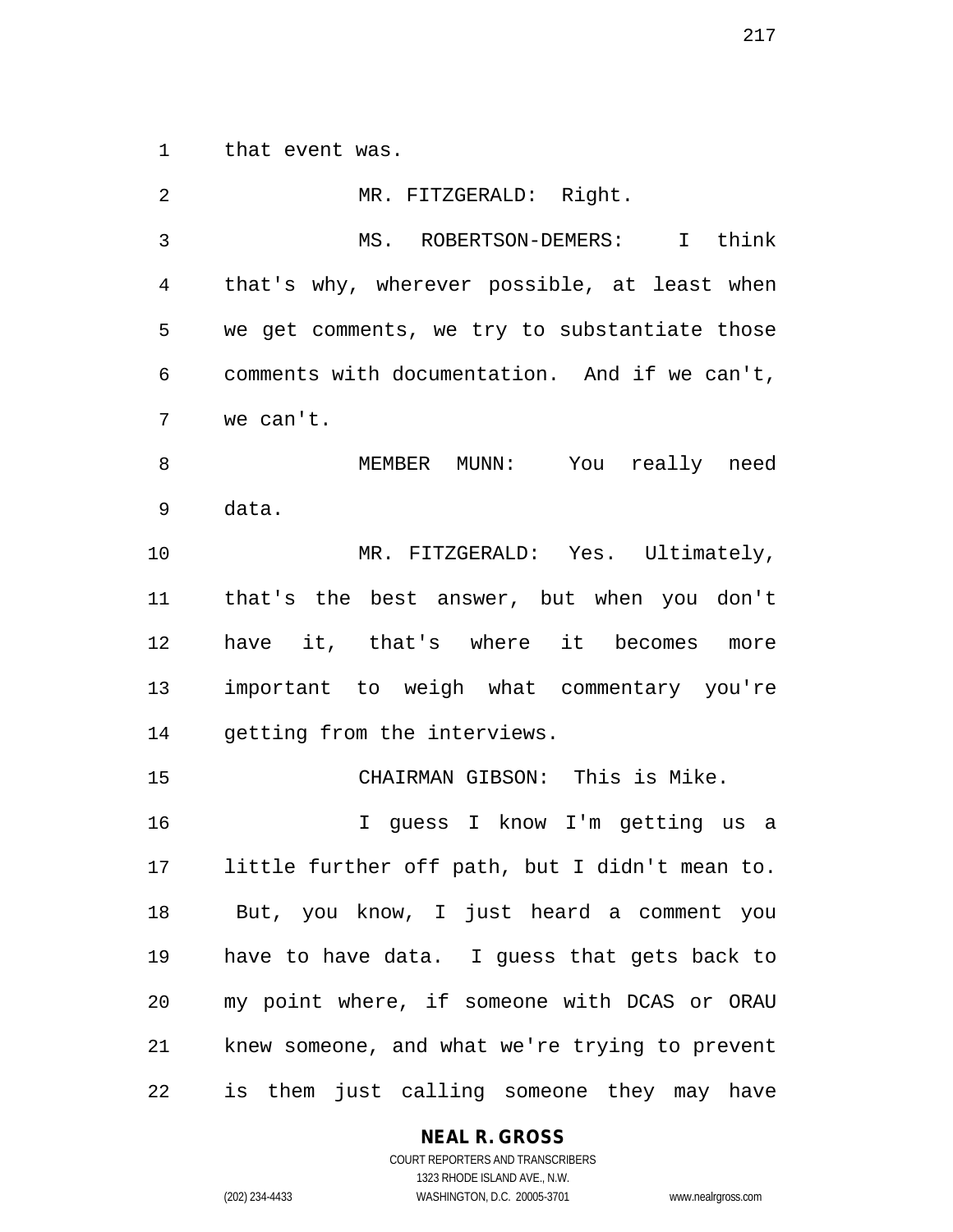1 used to work with and using them as a site 2 expert. That's not really getting data, 3 either. That's using a friendship as opposed 4 to this dual track that Kathy brought up 5 earlier, not taking the same consideration to 6 comments of, as Wanda put it, those people who 7 got their feet dirty.

8 You know, you have to use data, I 9 guess, but the data has to be good.

10 MR. KATZ: I think everybody 11 agrees with that, Mike.

12 CHAIRMAN GIBSON: So, if you have 13 a number of people who have a different 14 recollection of what the current data, that 15 perhaps in one situation this site expert 16 said, then that forces DCAS for that 17 particular issue to look deeper and not just 18 say, "Well, yes, this former rad protection 19 manager said this and that this data is good, 20 so we're going to use it."

21 MR. FITZGERALD: And I think Stu 22 has said the right things in terms of that

## **NEAL R. GROSS** COURT REPORTERS AND TRANSCRIBERS

1323 RHODE ISLAND AVE., N.W. (202) 234-4433 WASHINGTON, D.C. 20005-3701 www.nealrgross.com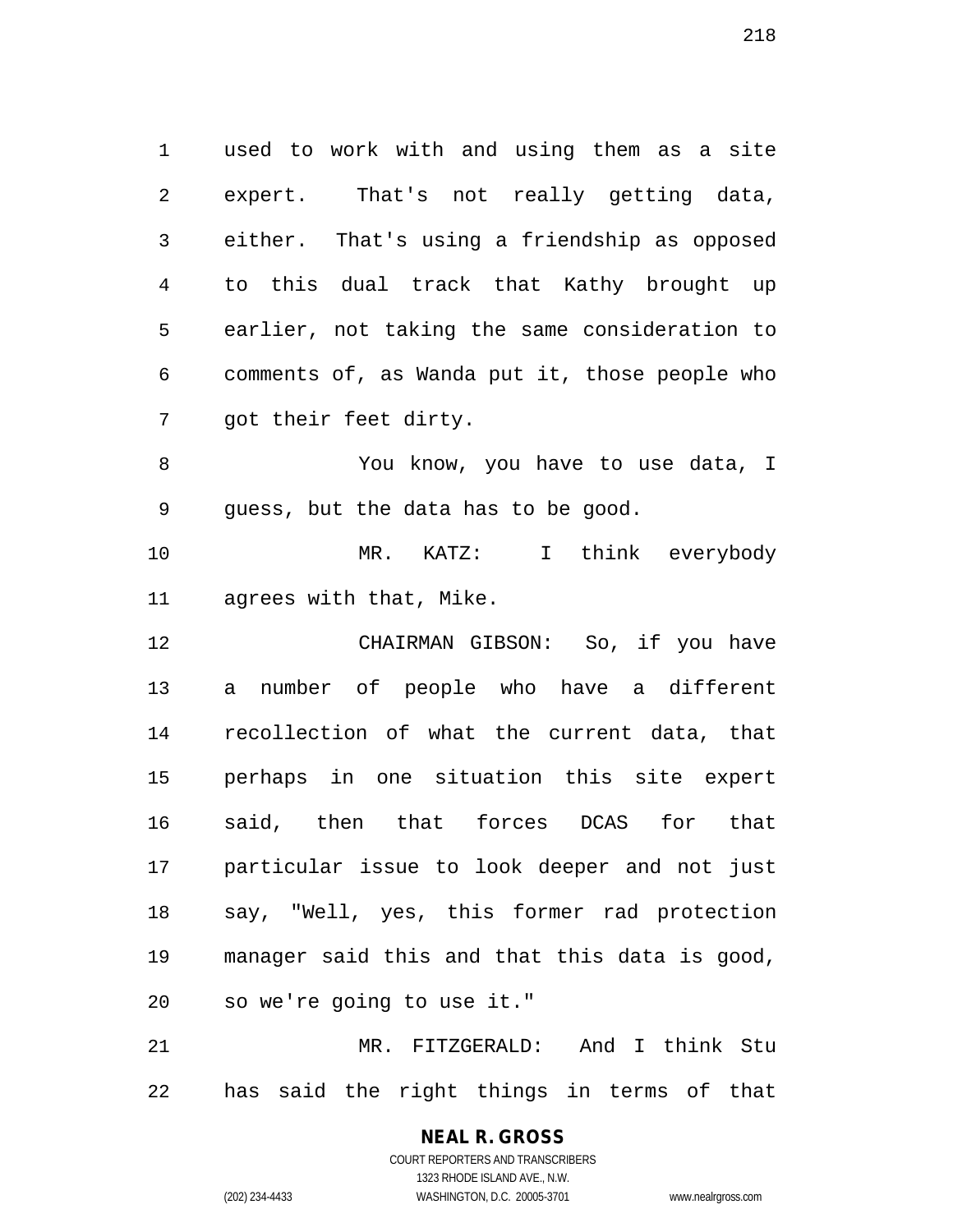1 issue because we spent a lot of time looking 2 at commentary from health physics managers at 3 a site historically and collecting a quite 4 different picture from the workforce on the 5 floor. And sometimes we spend a lot of time 6 at Work Group meetings trying to reconcile one 7 set of comments versus another set of comments 8 when maybe the issue is that everybody needs 9 to look at this from the standpoint of whether 10 we have a complete set of perspectives. 11 11 I think Stu has pointed out that, 12 yes, that's been a problem and something that 13 needs to reconcile with the staff, that

14 they're looking at both sources, that there is 15 not a dual track.

16 So, as far as an action, I think 17 the one that Stu mentioned, is that 18 reasonable?

19 MEMBER MUNN: It certainly sounds 20 like it.

21 MR. KATZ: Okay, J.J.

22 MR. JOHNSON: All right. I think

#### **NEAL R. GROSS** COURT REPORTERS AND TRANSCRIBERS

1323 RHODE ISLAND AVE., N.W. (202) 234-4433 WASHINGTON, D.C. 20005-3701 www.nealrgross.com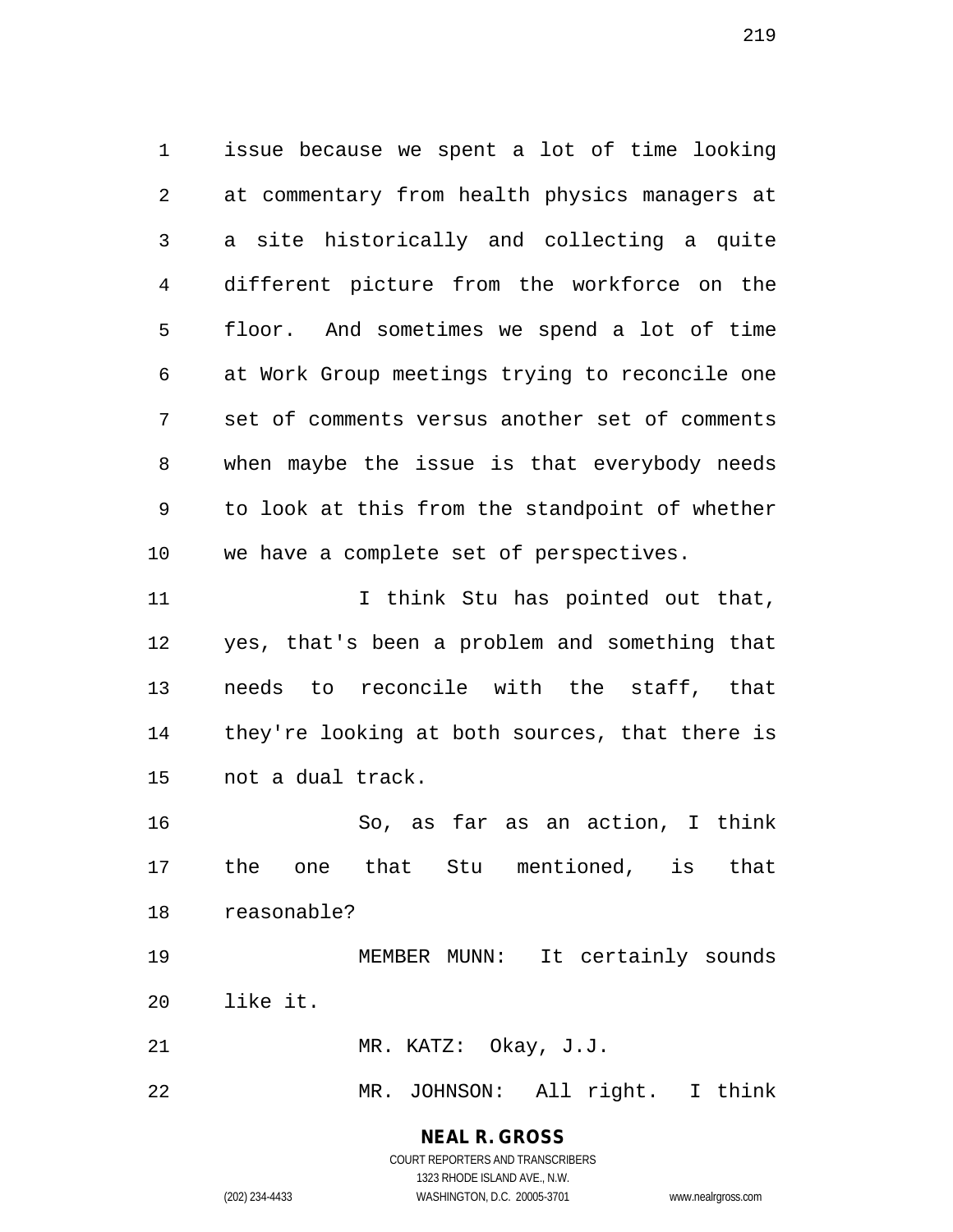1 we're done with 4 then. On to 5?

2 MS. ROBERTSON-DEMERS: Right. 3 MR. JOHNSON: I think maybe I'll 4 let Stu talk to that one. He has talked a 5 little bit earlier with regard to Chris' 6 coming onboard and looking and attempting to 7 capture a lot of input information. 8 With that, Stu, would you like to 9 discuss that? 10 MR. HINNEFELD: Yes, I'm here. 11 I'm a real novice at mute. So, I'm playing 12 with that quite a bit. 13 I think not being as familiar with 14 everything as I should be probably, but this 15 talks about capturing and tracking information 16 from other kinds of media and correspondence. 17 Again, this gets to what I spoke about 18 earlier. The Work Group is talking about 19 program communications, which is far broader 20 than what we have historically considered 21 outreach in DCAS. We think that program 22 communication is the fundamental issue and is

## **NEAL R. GROSS**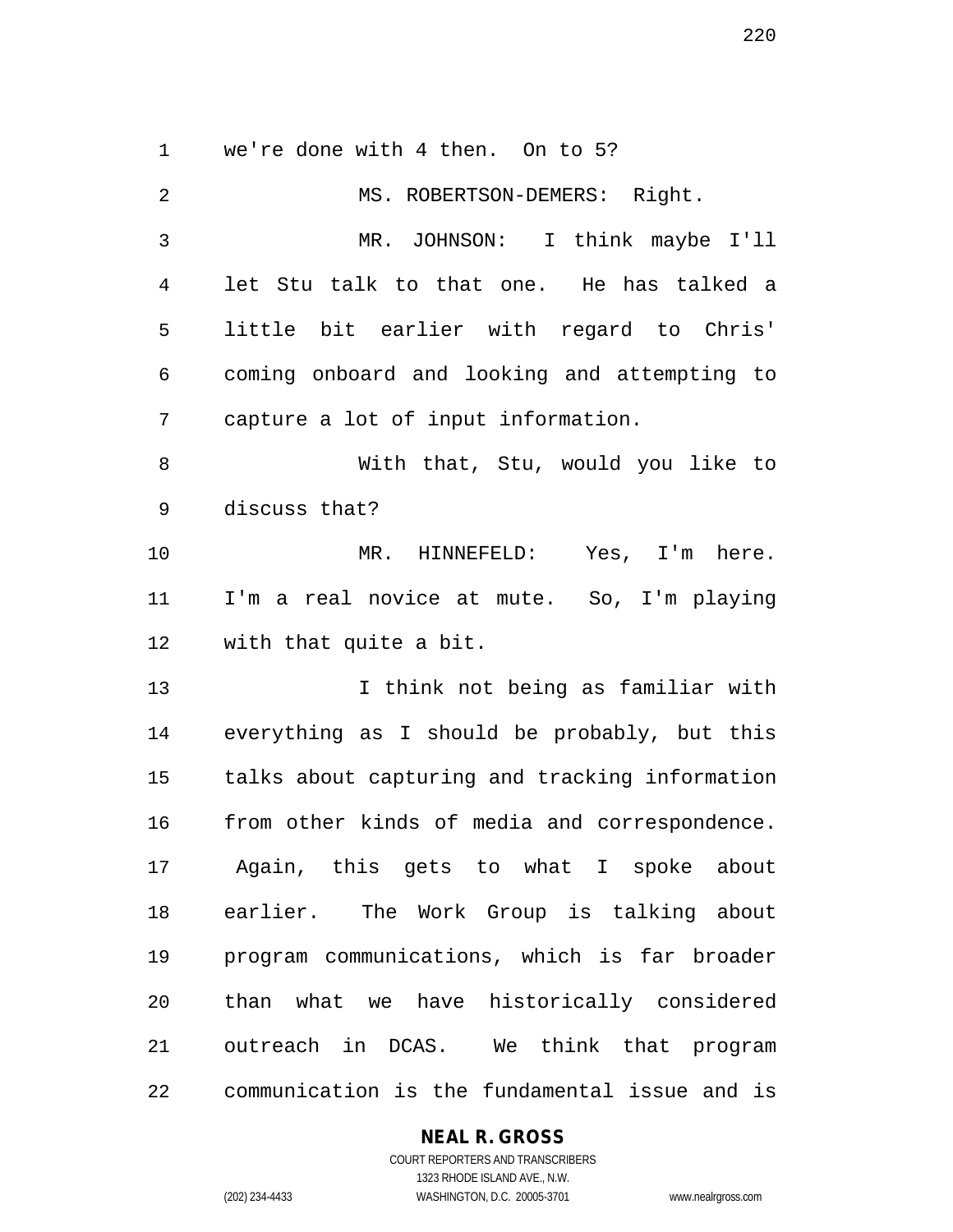1 one of the key initiatives we need to improve 2 as we move forward.

3 So, it is probably a little 4 premature for me to offer very much about this 5 other than to say I hesitate to say we're 6 going to do something in procedure 12 that's 7 going to deal with this. To me, this is 8 something broader, like one of my first 9 comments. So, I don't know where this will 10 end up.

11 But it is part of the effort that 12 we will be taking on, and I can only say I 13 don't expect a quick result, but I do expect 14 us to start relatively quickly to start doing 15 some things better, and we can have a more 16 consolidated picture, I think, sometime later.

17 So, I guess I have nothing more to 18 offer than that.

19 MEMBER MUNN: Am I'm hearing that 20 you're going to do what we already have a note 21 from the previous meeting is going to happen? 22 You're going to look at the feasibility of

**NEAL R. GROSS**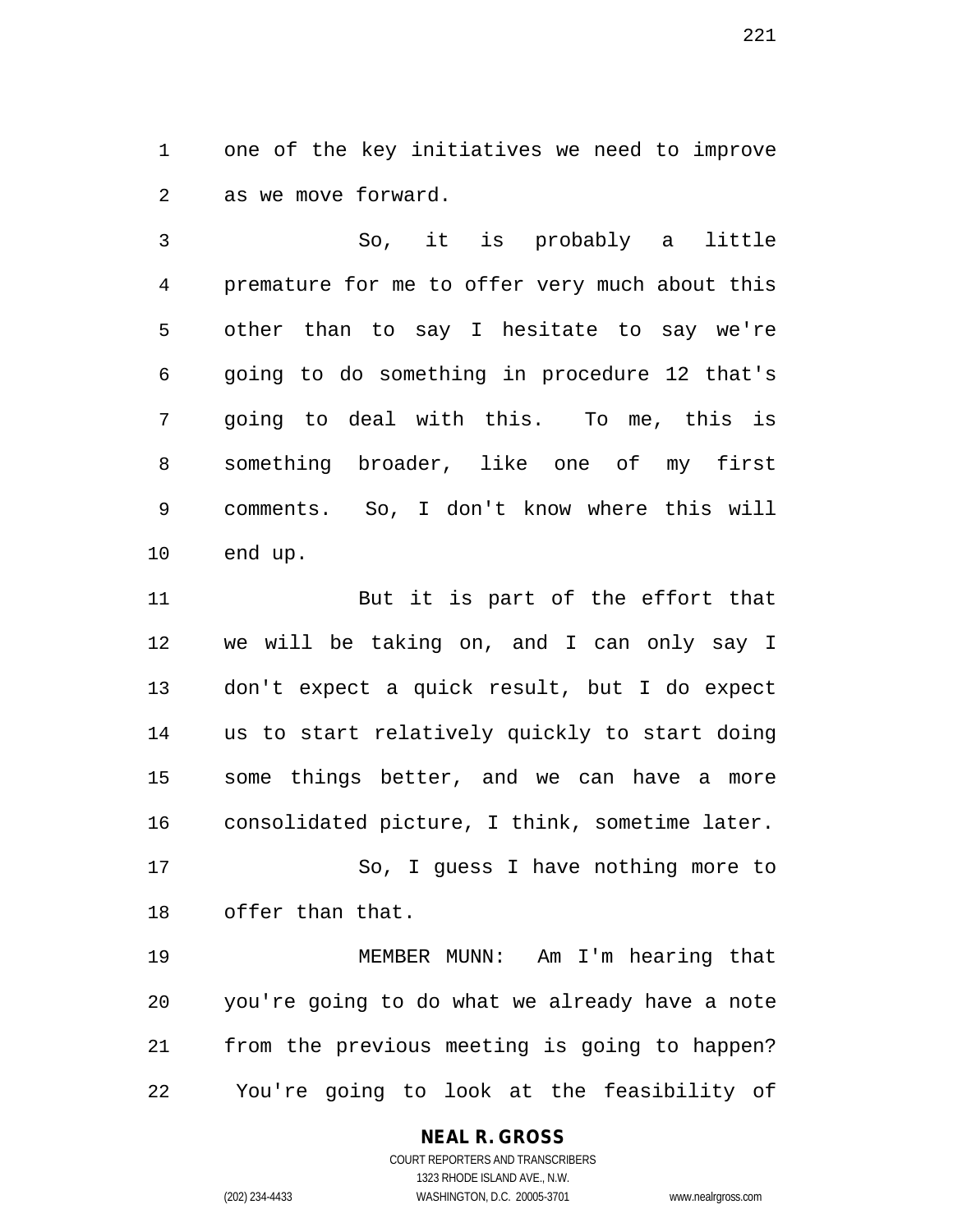1 doing what's been suggested, essentially, 2 right? 3 MR. HINNEFELD: Yes. 4 MEMBER MUNN: Okay. 5 MR. HINNEFELD: Yes, we are going 6 to look at this suggestion in light of what we 7 need to accomplish, then, through the program. 8 MEMBER MUNN: And how you can do 9 it? 10 MR. HINNEFELD: Yes. 11 MEMBER MUNN: Yes. Fine. 12 MR. KATZ: Everyone here seems 13 content. Mike, are you okay? 14 CHAIRMAN GIBSON: Yes. 15 MR. KATZ: Okay, J.J. 16 MR. JOHNSON: This is observation 17 one. Recommended action: in procedure 12, 18 add a discussion to include an announcement at 19 the beginning of an outreach meeting not to 20 discuss classified, sensitive information. If 21 there is a need to discuss classified, 22 sensitive information, a separate interview

## **NEAL R. GROSS**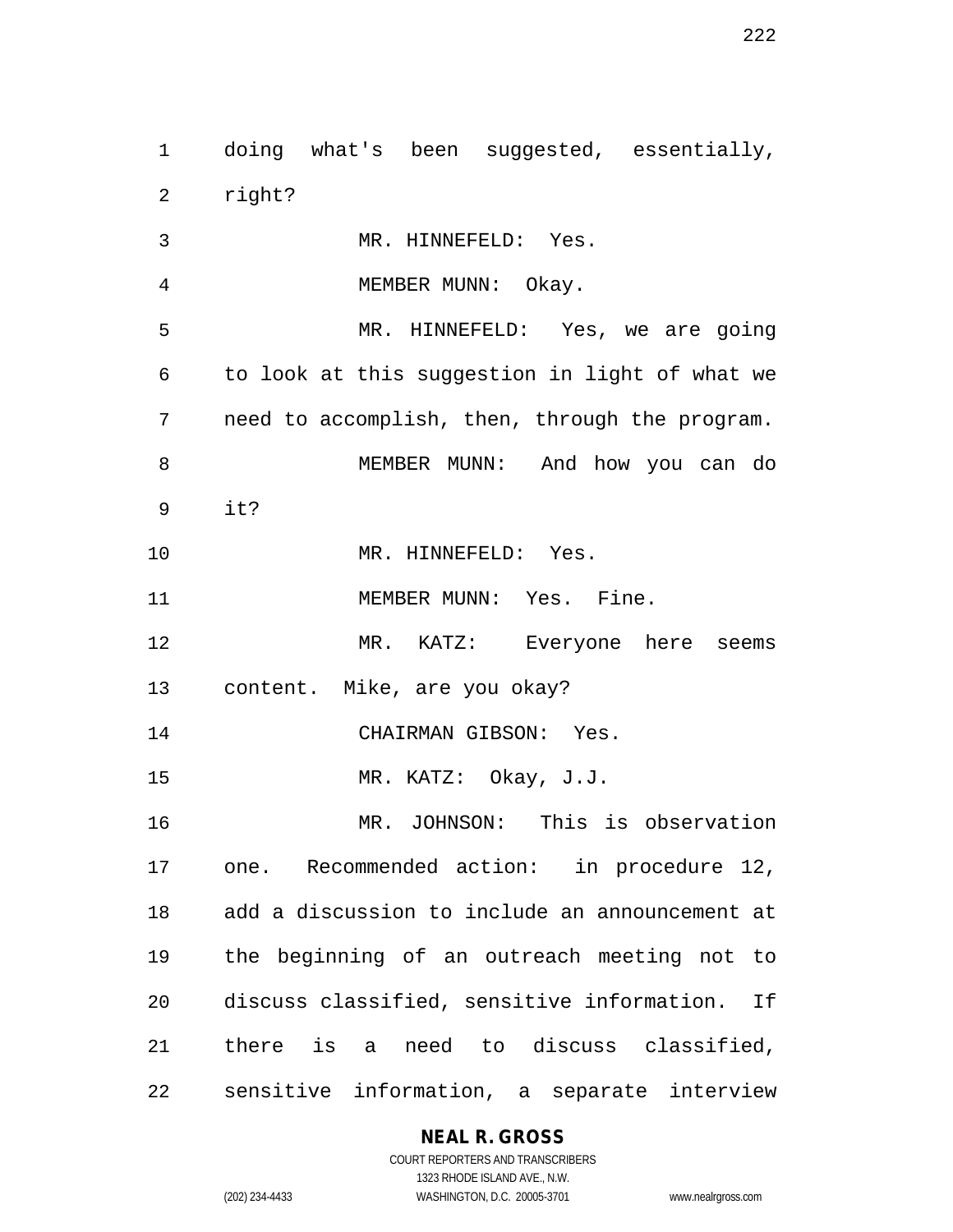1 can be arranged."

2 That, again, is procedure page 16, 3 I believe, indicating that it will be 4 discussed that the purpose of the meeting is 5 not to discuss sensitive or classified 6 material. If such discussion is necessary, a 7 separate meeting will be arranged in 8 coordination with DOE in a secure location at 9 a later date. 10 CHAIRMAN GIBSON: This is Mike. 11 SC&A, does that address what your 12 concern was? 13 MS. ROBERTSON-DEMERS: Yes. I 14 just trying to say I'm okay with that. 15 MR. KATZ: Okay. 16 MS. ROBERTSON-DEMERS: Looks good. 17 MEMBER BEACH: So, does that close 18 this or we -- 19 MS. ROBERTSON-DEMERS: Well, it 20 was in abeyance, and there's a second item. 21 MR. KATZ: What does it mean 22 "advance," by the way?

> **NEAL R. GROSS** COURT REPORTERS AND TRANSCRIBERS

> > 1323 RHODE ISLAND AVE., N.W.

(202) 234-4433 WASHINGTON, D.C. 20005-3701 www.nealrgross.com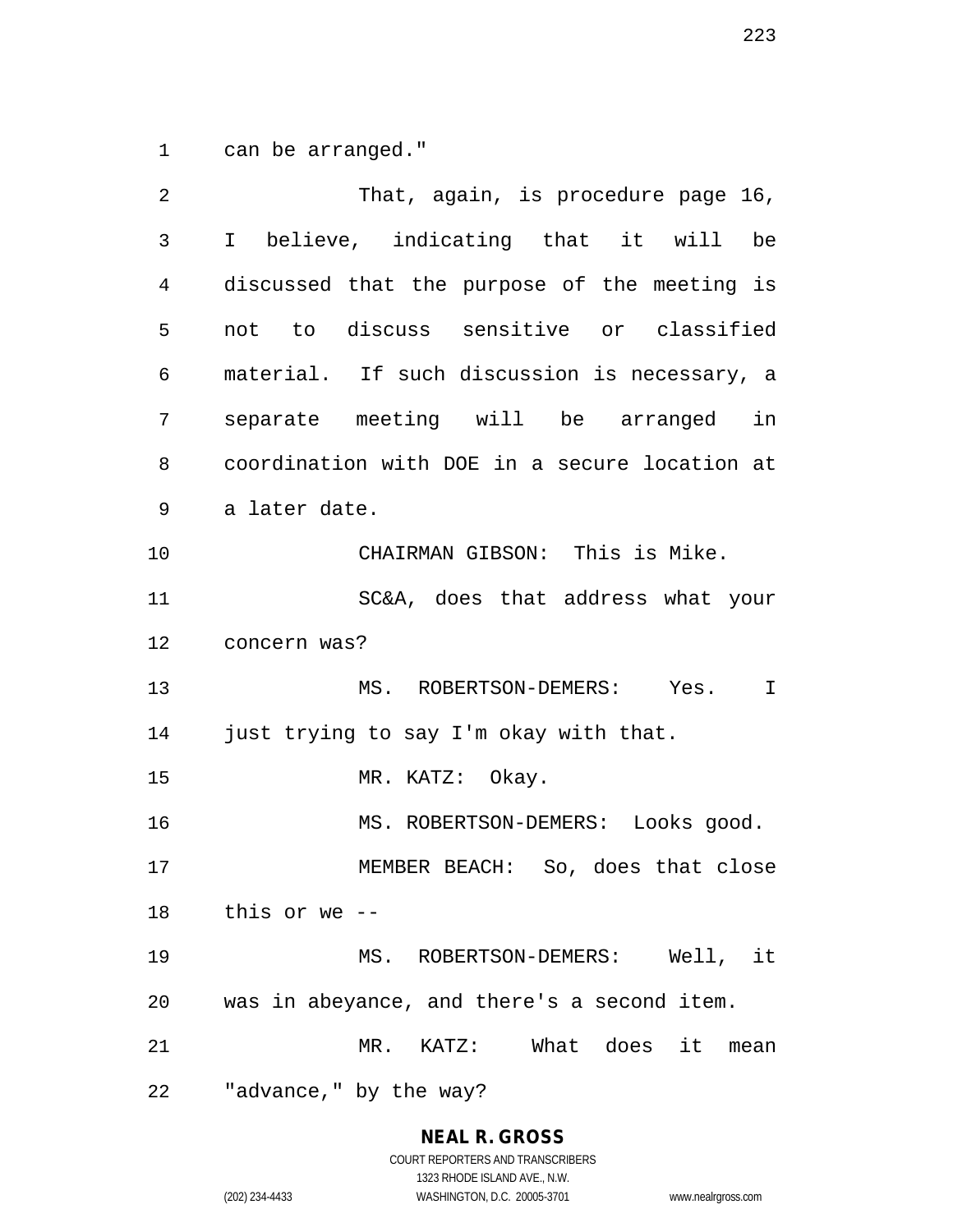1 MS. ROBERTSON-DEMERS: Abeyance. 2 MR. KATZ: Oh, abeyance. Yes, I 3 was wondering. I thought it was in advance, 4 and I thought maybe it was sort of a global 5 replacement from a different word. Okay. 6 MS. ROBERTSON-DEMERS: That's what 7 I heard. 8 MR. KATZ: Okay. Got it. 9 MR. FITZGERALD: Number two on 10 that one, J.J.? 11 MR. JOHNSON: Well, that statement 12 covers both of them right there. 13 MR. FITZGERALD: It also points to 14 the process -- 15 MS. ROBERTSON-DEMERS: The second 16 paragraph. 17 MR. FITZGERALD: That you would 18 refer to. 19 MS. ROBERTSON-DEMERS: Plus, 20 didn't you add the procedures in your 21 references, too? 22 MR. JOHNSON: Right. Yes. It is.

## **NEAL R. GROSS** COURT REPORTERS AND TRANSCRIBERS

1323 RHODE ISLAND AVE., N.W. (202) 234-4433 WASHINGTON, D.C. 20005-3701 www.nealrgross.com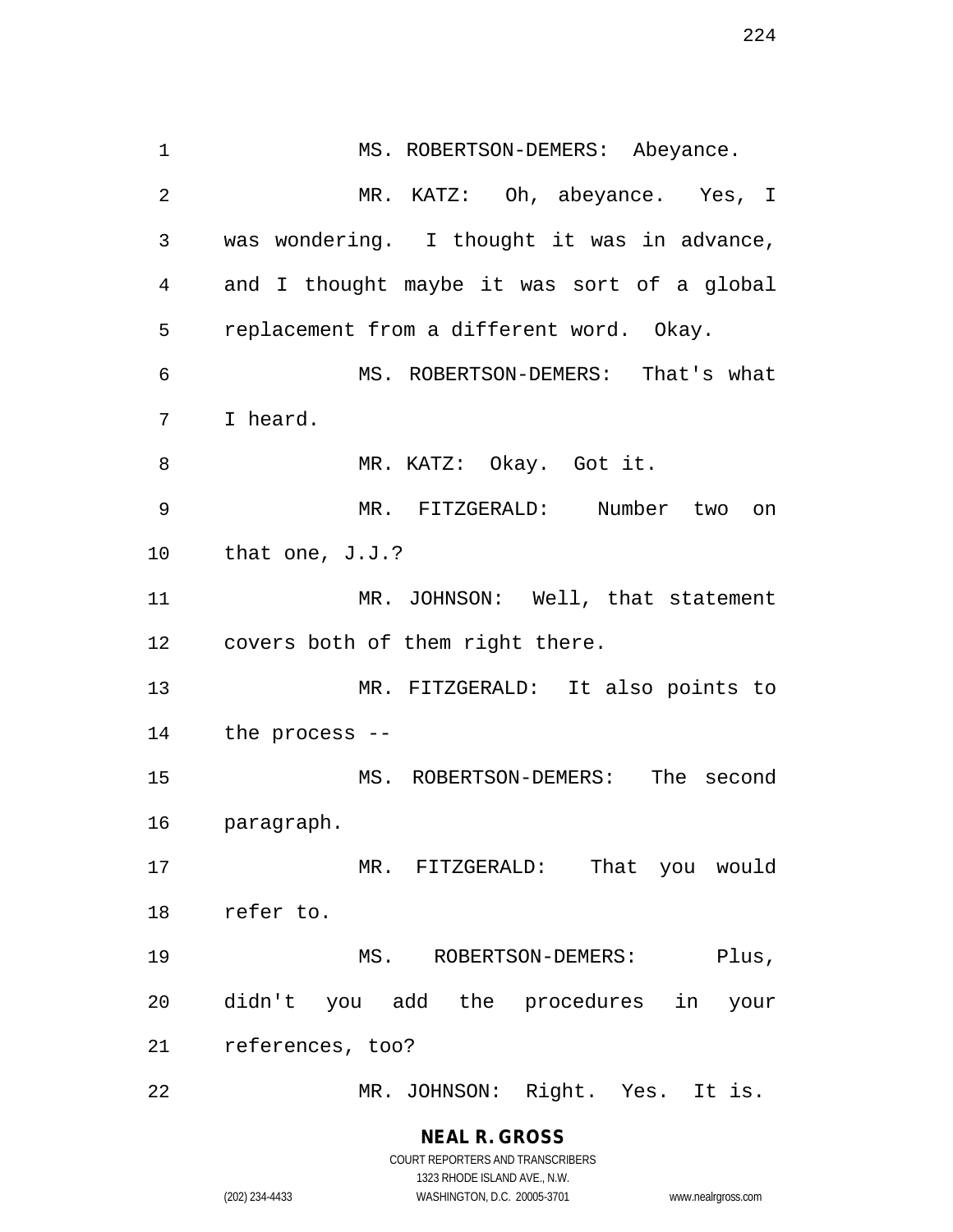1 MR. FITZGERALD: I think that's 2 enough. 3 MR. KATZ: So, is that another one 4 to close? 5 CHAIRMAN GIBSON: Close it. Okay. 6 MR. KATZ: Mike, is that good for 7 you, closing it? 8 CHAIRMAN GIBSON: Yes, I think so. 9 MR. KATZ: Okay, J.J. 10 MR. JOHNSON: Okay. Observation 11 two. 12 MR. FITZGERALD: That refers back 13 to one. 14 MEMBER BEACH: I was just 15 wondering if there was a reason that 16 documentation is listed twice, the same 17 procedure, in that third bullet. 18 MEMBER MUNN: The third bullet 19 where? 20 MEMBER BEACH: On page 16, down at 21 the bottom, where it starts with the last 22 paragraph. It kind of repeats it, but I

> **NEAL R. GROSS** COURT REPORTERS AND TRANSCRIBERS

1323 RHODE ISLAND AVE., N.W. (202) 234-4433 WASHINGTON, D.C. 20005-3701 www.nealrgross.com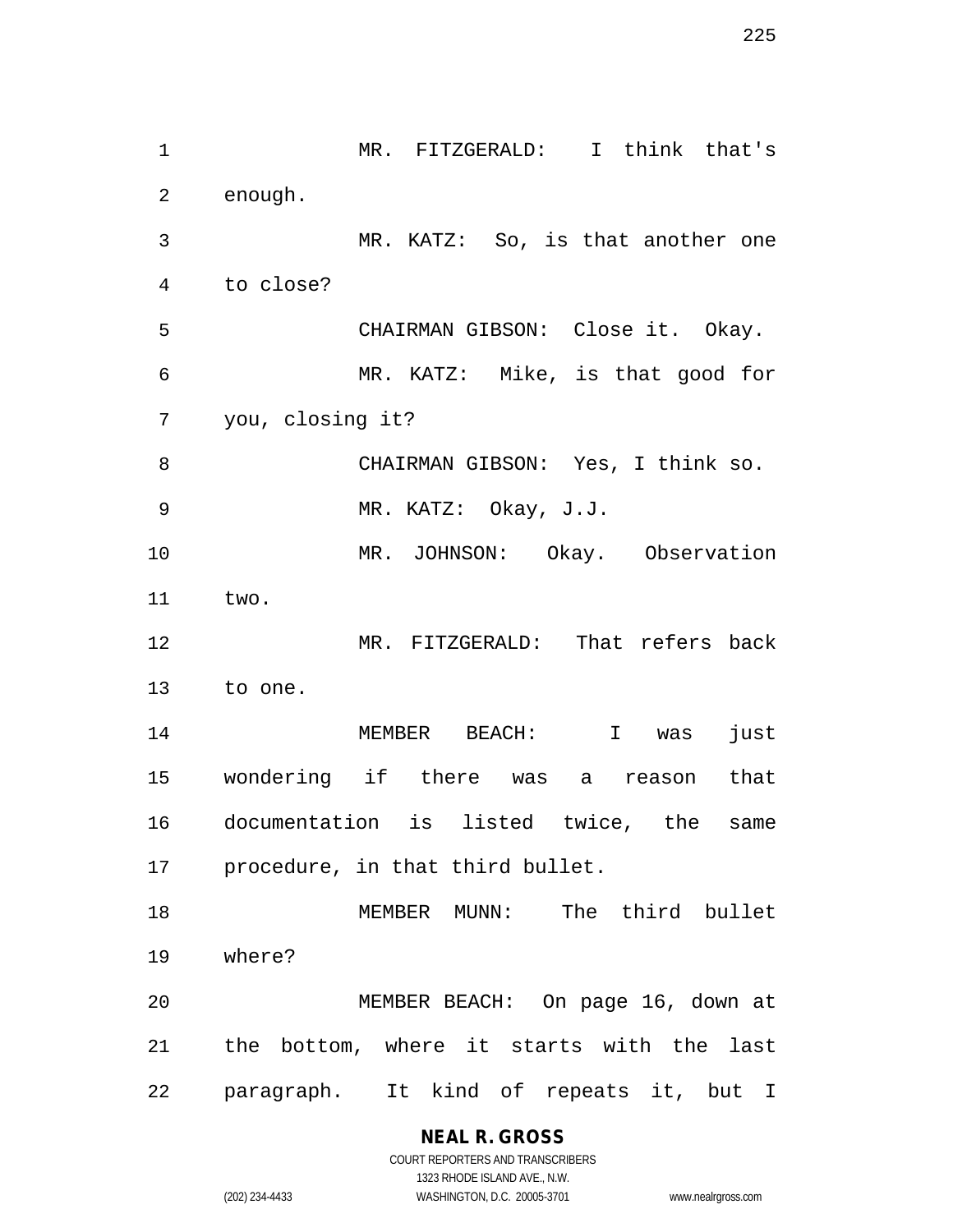1 wasn't sure if it was necessary. I guess it 2 talks about OTS in the second sentence. I'm 3 fine.

4 MR. JOHNSON: I think that 5 particular one may address observation two 6 here, where we are talking about, "Procedure 7 does not provide an opportunity for workers to 8 discuss potentially classified information, 9 and special interviews with former workers or 10 current workers, as noted above, are conducted 11 and documented in accordance wit Section 5.2 12 of OCAS procedure 10, Data Access and 13 Interview Procedures. Documentation is noted 14 in Section 5.2.2."

15 MR. FITZGERALD: The last bullet 16 is responsive to observation two.

17 MEMBER BEACH: Yes, I got it, the 18 2.2. Okay. Thank you.

19 MR. JOHNSON: "Entered into OTS 20 for prospective facility and meeting." Okay? 21 MEMBER BEACH: Is that one now

22 closed?

**NEAL R. GROSS**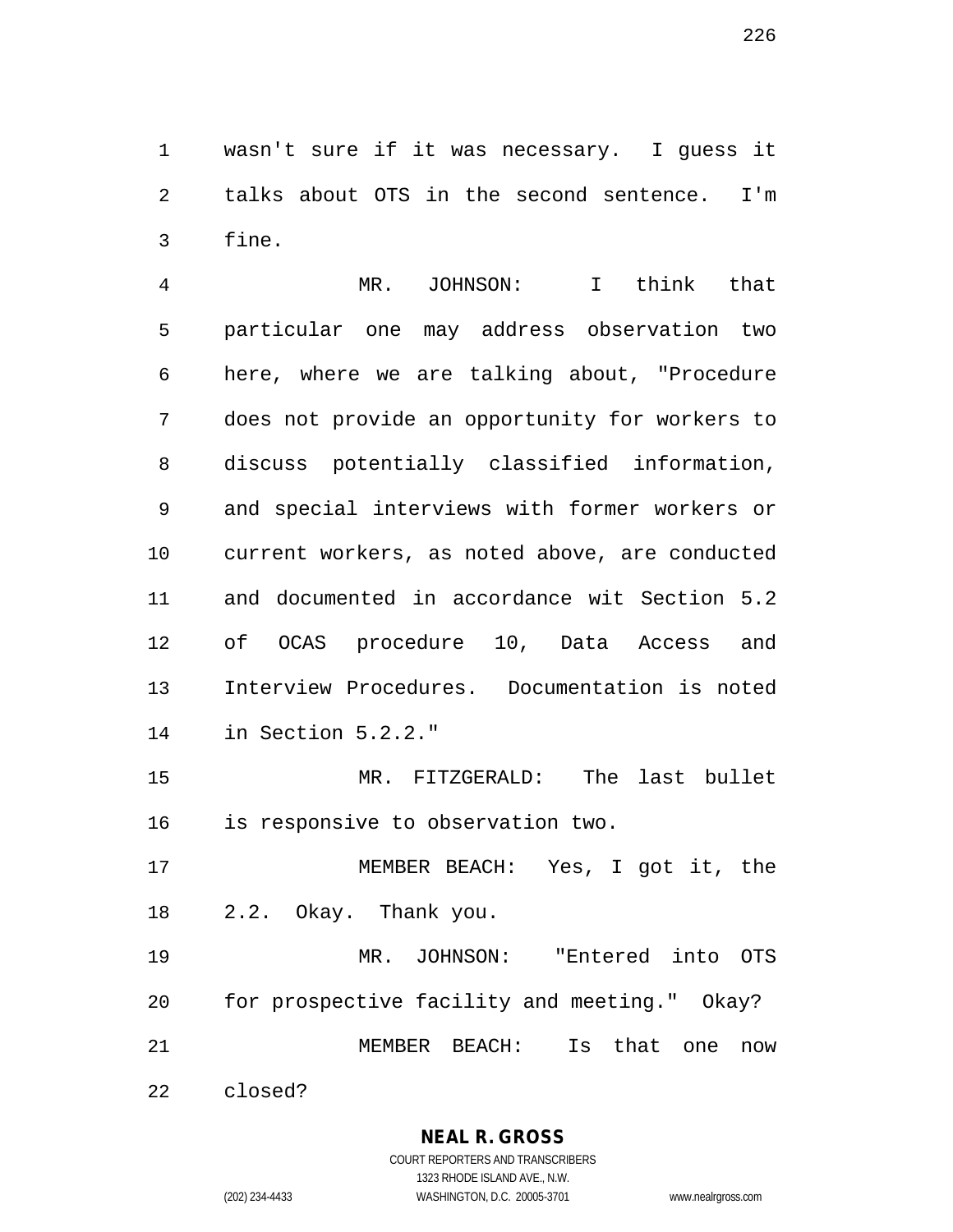1 MR. FITZGERALD: That should take 2 care of observation two.

3 MEMBER BEACH: Okay.

4 MR. KATZ: Okay, J.J.

5 MR. JOHNSON: All right. 6 Observation three. "In OCAS procedure 12, it 7 address the interviews associated with a 8 specific outreach meeting will be collated 9 with the minutes of the group meeting for 10 continuity and usability."

11 That's partially addressed in the 12 statement I just made where documentation as 13 noted in Section 5.2.2 is to be entered into 14 OTS for respective facility and meetings.

15 So, that one also addresses this 16 particular issue when it comes to collating 17 the comments for a particular site and 18 meeting, period.

19 MS. ROBERTSON-DEMERS: Are you 20 looking somewhere specific in the procedure? 21 MEMBER BEACH: Page 16, the last

22 paragraph.

**NEAL R. GROSS** COURT REPORTERS AND TRANSCRIBERS

1323 RHODE ISLAND AVE., N.W. (202) 234-4433 WASHINGTON, D.C. 20005-3701 www.nealrgross.com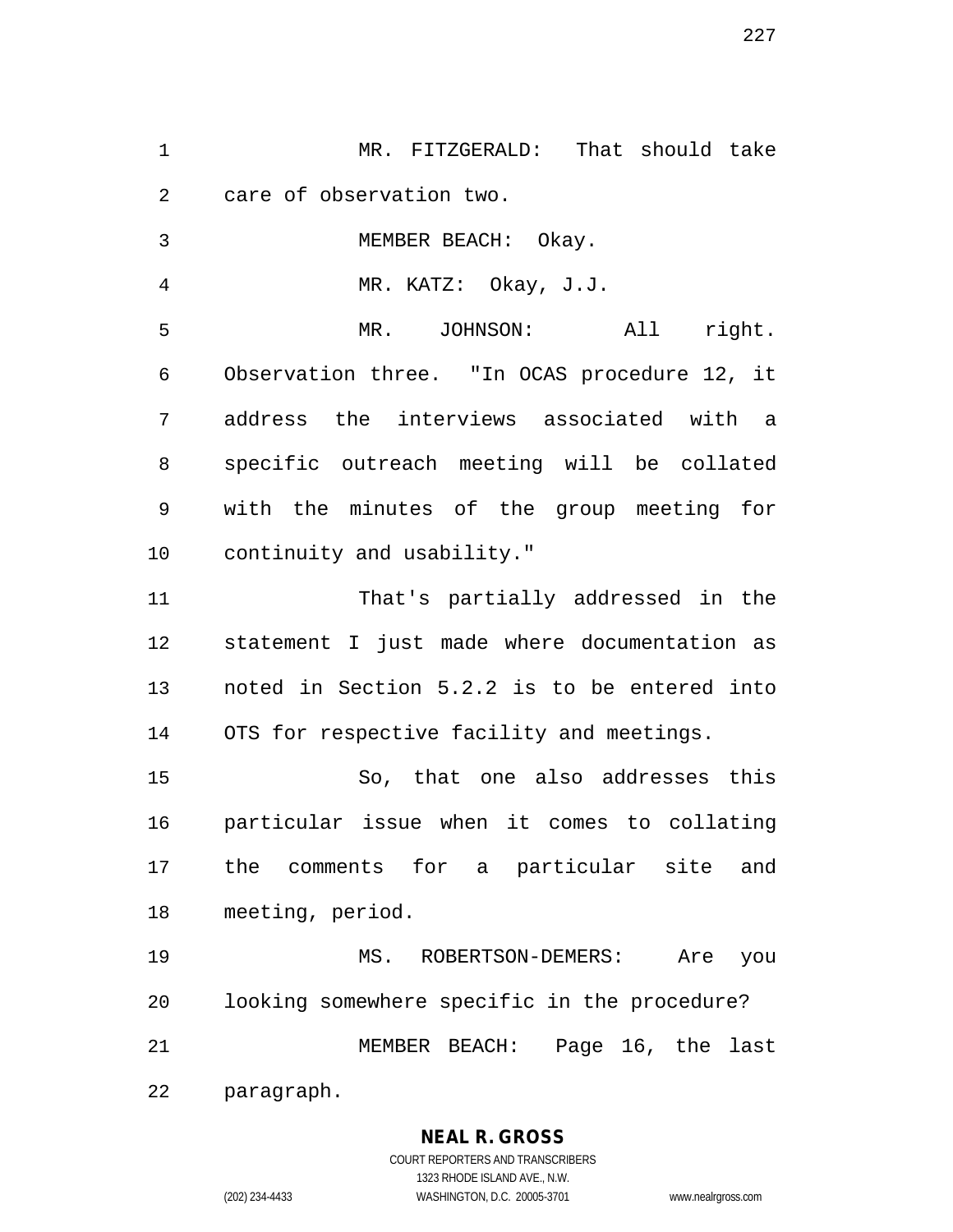1 MR. JOHNSON: The last paragraph 2 of page 16. So, you know, it addresses 3 collating to make sure that the information 4 from a group meeting or an individual meeting 5 is associated with that particular facility, 6 as well as addressing of opportunities for 7 workers to discuss potentially classified 8 information. 9 MR. FITZGERALD: So, essentially, 10 that paragraph does double duty. 11 MR. JOHNSON: It does. 12 MR. FITZGERALD: It speaks to the 13 classification issue and also speaks to 14 special interviews that are done separately 15 from the group? 16 MR. JOHNSON: Correct. 17 MS. ROBERTSON-DEMERS: Can I ask a 18 question? There's no mention of getting 19 presentation material out to these special 20 interviewees. You know the stuff that, for 21 example, when you go and you present a Site

#### **NEAL R. GROSS**

22 Profile to a group of people, you usually give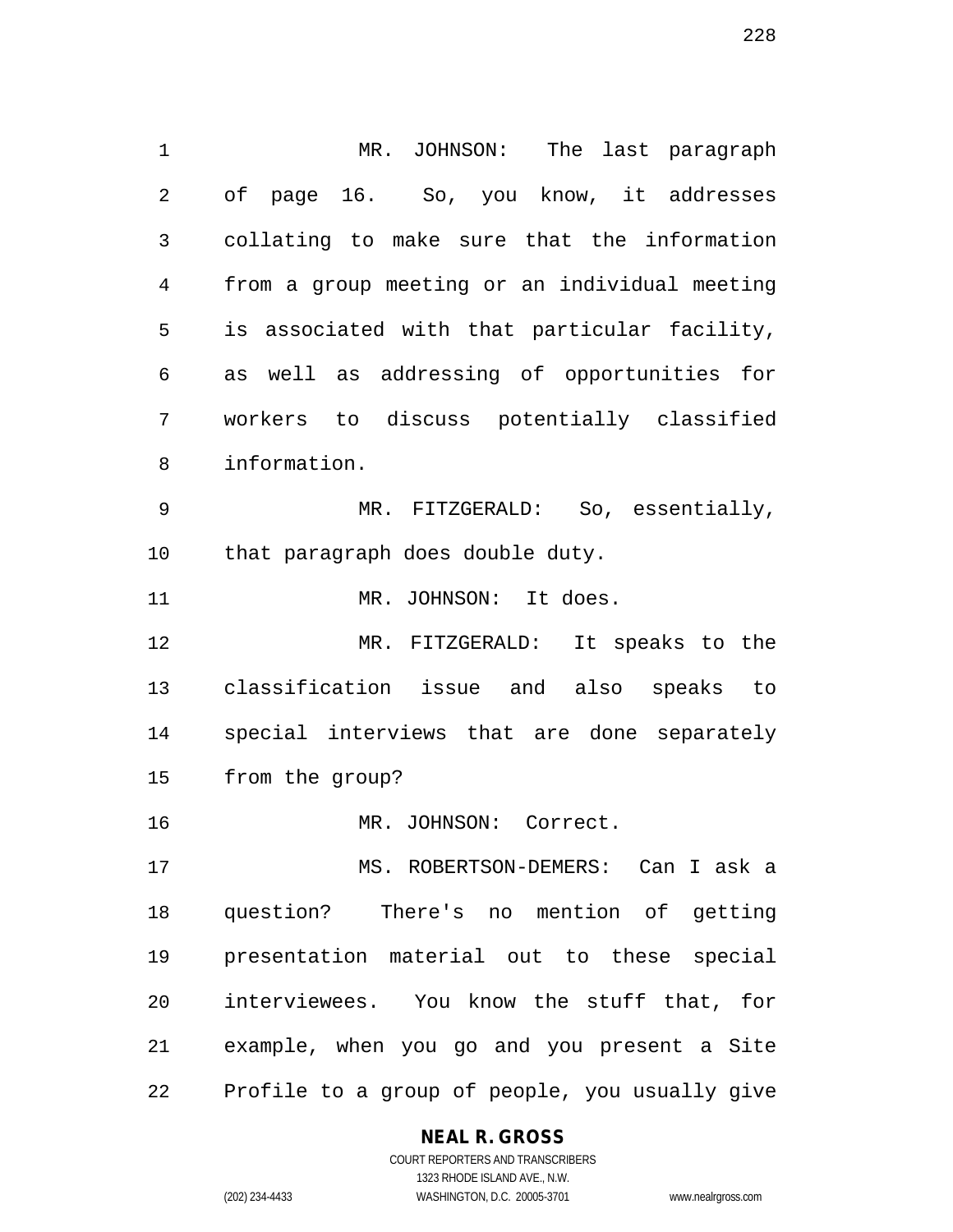1 a presentation.

2 MR. JOHNSON: Yes. 3 MS. ROBERTSON-DEMERS: And people 4 who cannot make it to the meeting, obviously, 5 will not have access to that presentation. Is 6 there something in here on providing them with 7 that information, so that they can provide you 8 with valuable comments? 9 MR. JOHNSON: Let's see. 10 MR. HINNEFELD: Can I offer 11 something here? This is Stu. 12 12 I'm trying to envision how this is 13 going to work. I would be somewhat surprised 14 if for these meetings that we're talking 15 about, at least the way I envision this to 16 happen, that we would be told by someone, 17 "Hey, I want to be there, but I can't make 18 it." I think it would be more likely, if 19 we're organizing this through a union 20 organization, or however it's being organized 21 locally, they would notify sort of their local 22 person, the person they knew and say, you

**NEAL R. GROSS**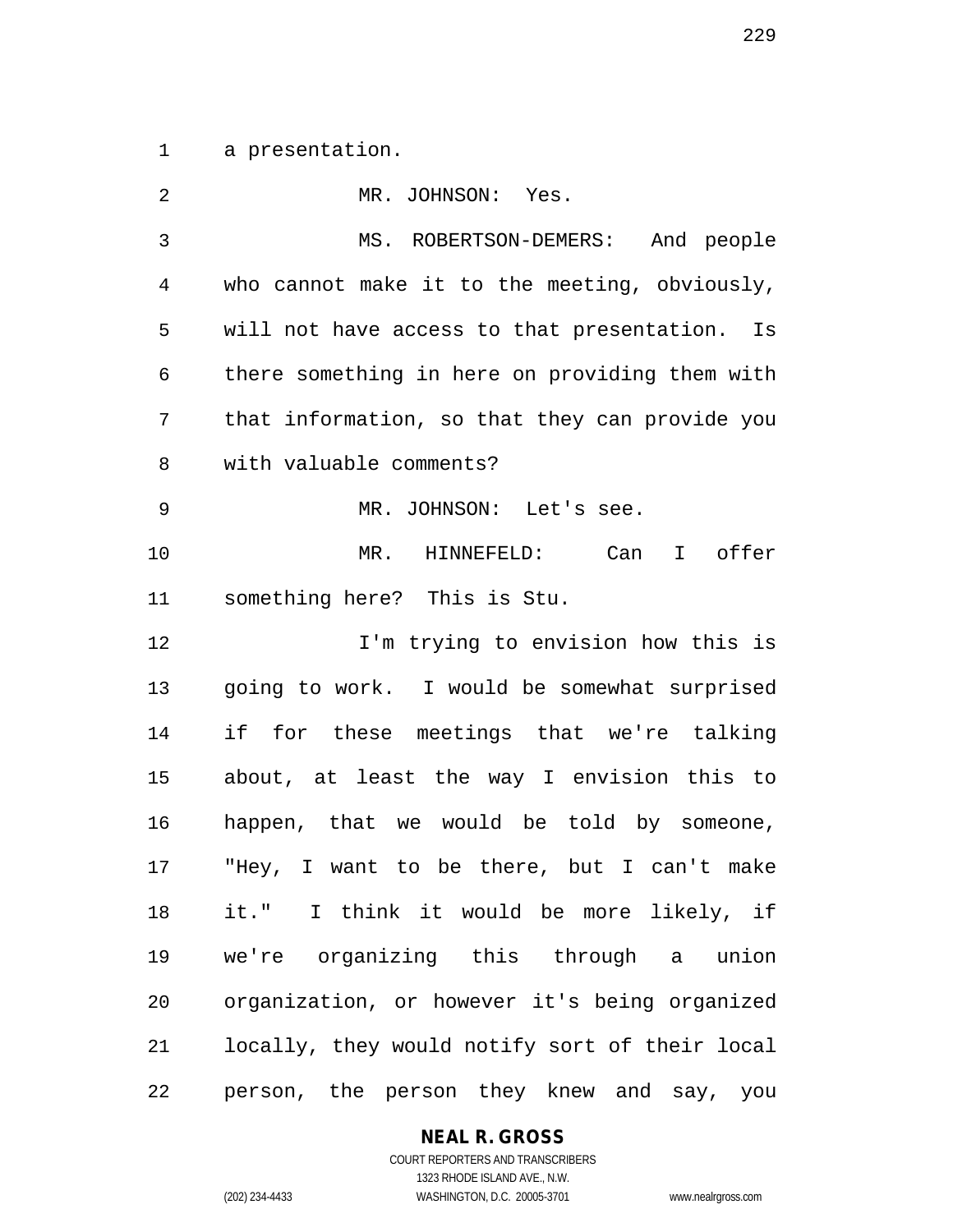1 know, "I really would like to make that 2 meeting, but I can't."

3 And if we wanted to make our 4 presentation available to them, the easiest 5 way to do it would be to make it available to 6 the people, you know, the local organizing 7 people. I am only thinking of union groups. 8 I know there might be other groups who do it 9 as well. I mean we could leave it with them.

10 And, you know, people may say that 11 and, then, decide later on, you know, I am not 12 going to do it anyway. Yes, I don't want to 13 leave a big expectation about this because I 14 don't want to exclude anybody who wants to 15 participate, but, you know, a mention of 16 interest at sometime does not always translate 17 into that. So, I am trying not to be too 18 prescriptive here, but I think it might be 19 possible to leave the presentation with the 20 local officials who organized the meeting.

21 I mean, am I wrong on any of this

22 stuff?

**NEAL R. GROSS** COURT REPORTERS AND TRANSCRIBERS

1323 RHODE ISLAND AVE., N.W. (202) 234-4433 WASHINGTON, D.C. 20005-3701 www.nealrgross.com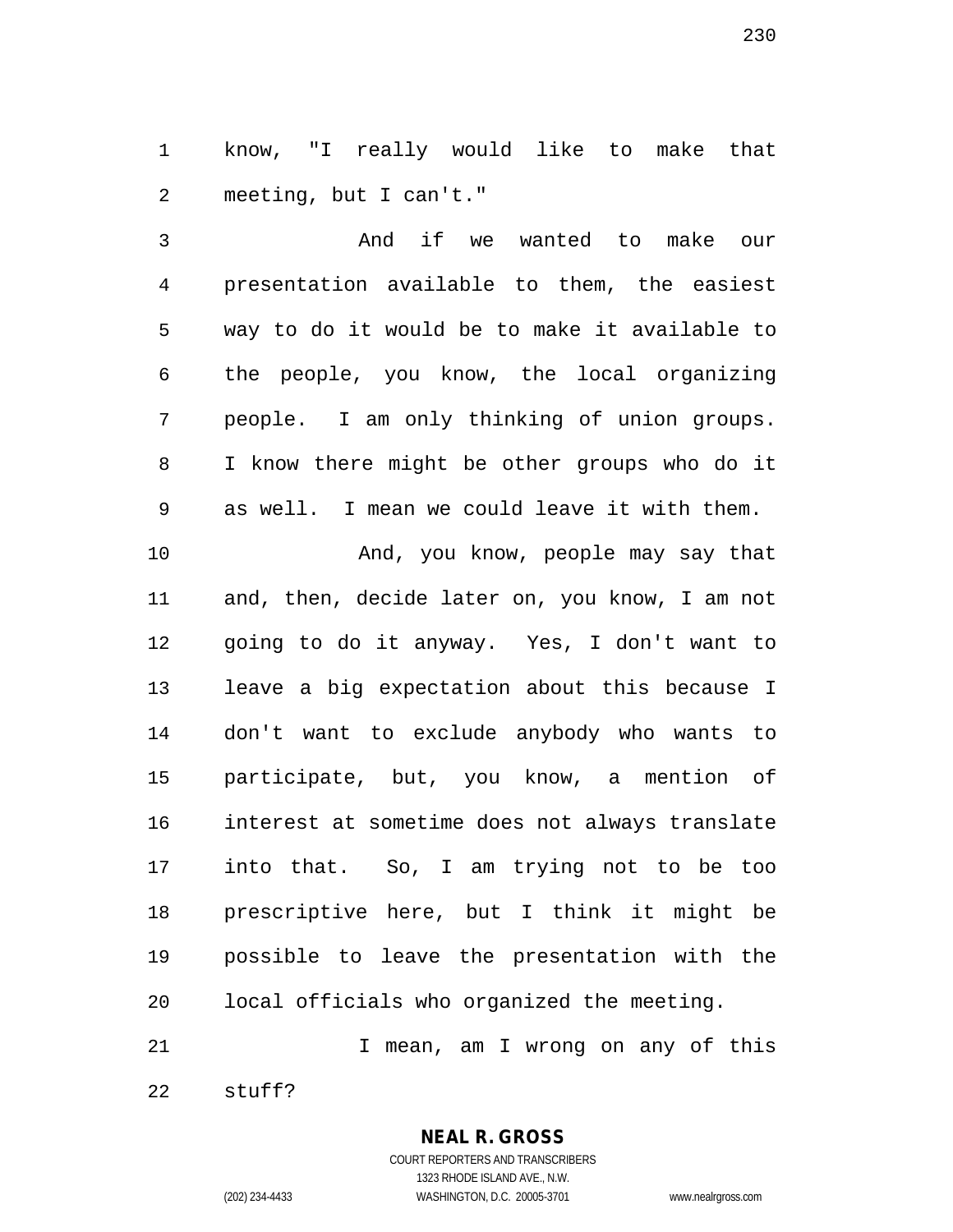1 MS. ROBERTSON-DEMERS: Well, the 2 overall issue of this observation was that you 3 have workers who are unable to physically 4 attend the meeting. How are you going to give 5 them an opportunity to comment? 6 MR. HINNEFELD: Well, yes, I know. 7 I know what it is, and how will we know who 8 they are? We may not even know who they are. 9 MS. ROBERTSON-DEMERS: Most 10 likely, through the union organization you're 11 organizing with. 12 MR. HINNEFELD: Okay. Then, we 13 would leave the presentation with them and 14 have the union tell their guy, "Okay, we've

15 got the presentation. If you want to see it 16 and want to submit any comments," they can 17 send them on.

18 I mean we can open a pathway like 19 that and puts words in there like it. But 20 I've just got to believe this isn't going to 21 be a very regular occurrence.

22 MR. McDOUGALL: Can I try to

**NEAL R. GROSS** COURT REPORTERS AND TRANSCRIBERS 1323 RHODE ISLAND AVE., N.W.

(202) 234-4433 WASHINGTON, D.C. 20005-3701 www.nealrgross.com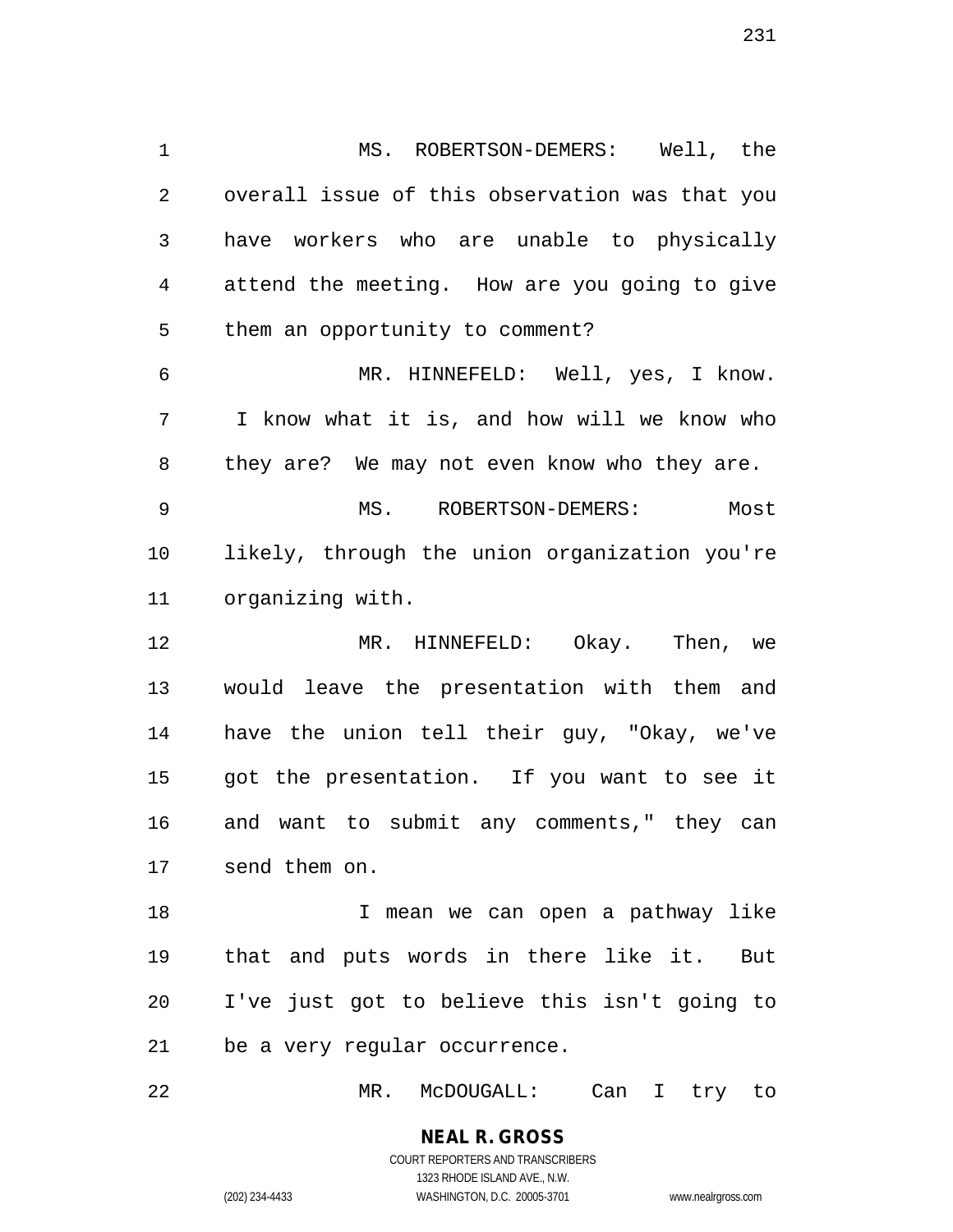1 clarify a little bit about how these meetings 2 work? And maybe that will help.

3 When we reach out to a group, 4 whether it's a union group or another group, 5 they generally select -- it isn't like you're 6 going into a union with 400 members and all 7 400 members are invited to the meeting. They 8 usually select the people who have (a) the 9 interest and (b) something to offer. And it 10 is a meeting like any other business meeting 11 you would go to. It's not universal 12 information.

13 So, if somebody doesn't show up or 14 if there's somebody who somehow wasn't 15 included in the meeting, it is pretty rare 16 that they are so crucial to the process that 17 we go out and seek out that person or that we 18 even know that there's somebody who they would 19 have liked to have there that wasn't there. 20 The expertise isn't exactly that unique. 21 So, no, and I don't think this has

22 happened. And Mark can jump in if he wants,

# **NEAL R. GROSS**

COURT REPORTERS AND TRANSCRIBERS 1323 RHODE ISLAND AVE., N.W. (202) 234-4433 WASHINGTON, D.C. 20005-3701 www.nealrgross.com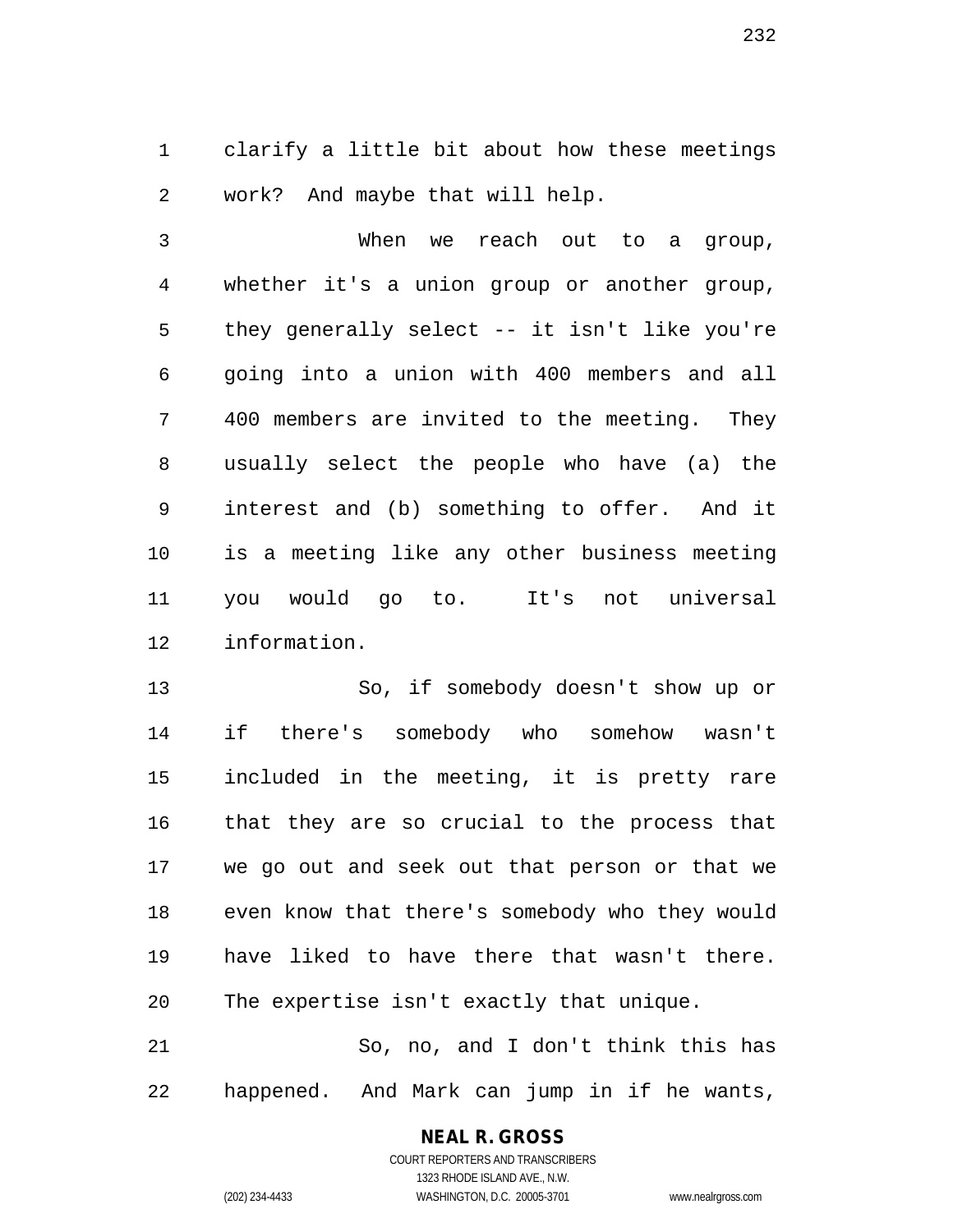1 but we have been doing this for about seven 2 years, and I could probably say with 3 confidence that we can count on the fingers of 4 one hand the number of times when we reached 5 out to somebody outside of that group meeting. 6 So, it is not that big a deal.

7 MS. ROBERTSON-DEMERS: I think at 8 one point you guys had mentioned that there's 9 always the website and the docket where people 10 can provide comments. Is it possible, is 11 there any reason why you couldn't post the 12 presentation to the website?

13 MR. LEWIS: This is Mark Lewis. 14 Can you guys hear me okay?

15 MR. KATZ: Yes.

16 MS. ROBERTSON-DEMERS: Yes.

17 MR. LEWIS: Okay. We do leave -- 18 and Mary can jump in here, too -- but when we 19 have meetings, we lots of times, well, most of 20 the time, we leave copies of the NIOSH CD with 21 how to get information into NIOSH, you know, 22 to DCAS. And we leave ample copies of the

**NEAL R. GROSS**

COURT REPORTERS AND TRANSCRIBERS 1323 RHODE ISLAND AVE., N.W. (202) 234-4433 WASHINGTON, D.C. 20005-3701 www.nealrgross.com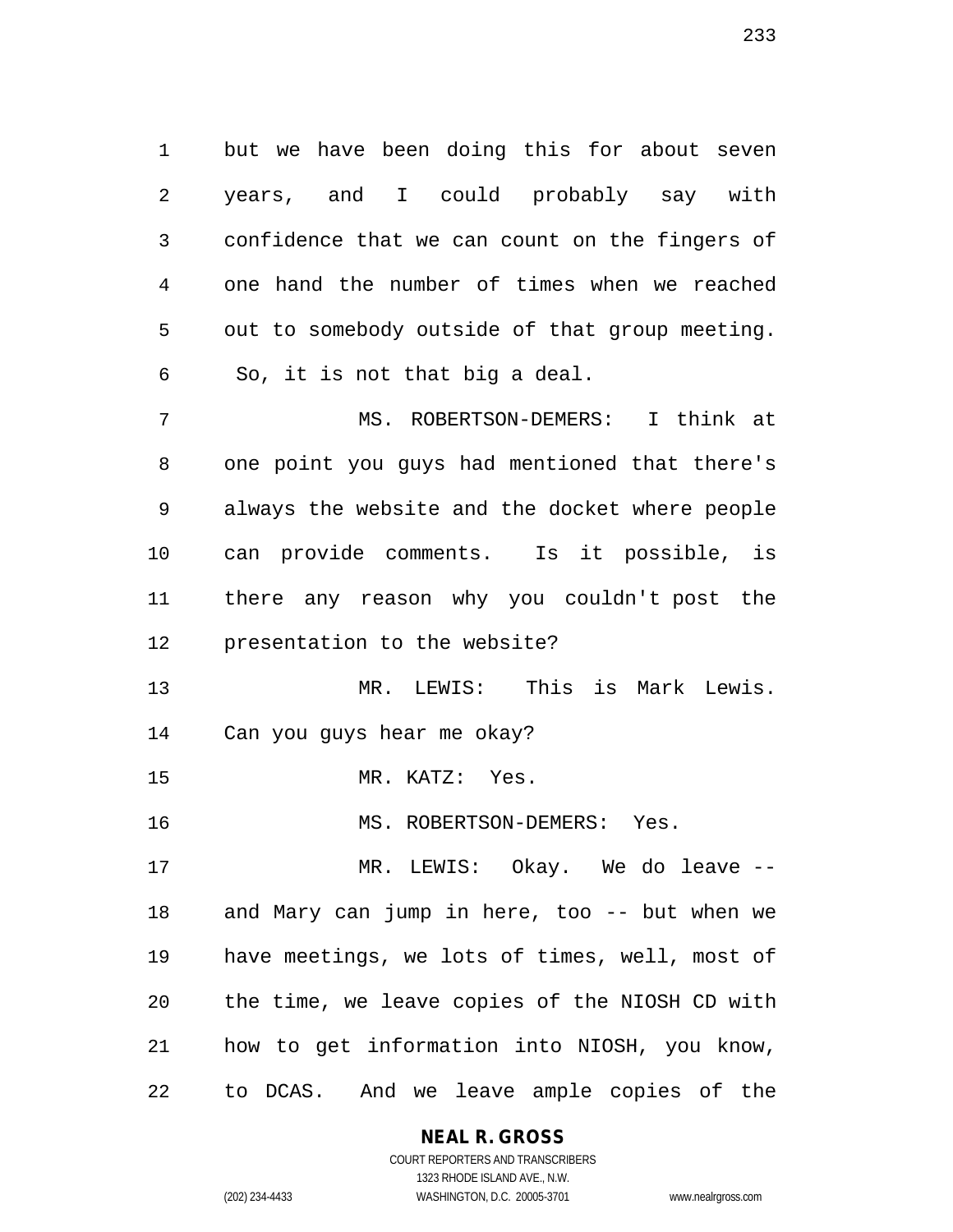1 Site Profile about every time at that sort of 2 meeting, or even if it is an SEC, we leave the 3 profiles there, as long as the local resource 4 center's number, you know how they can file 5 claims, and if we put ourselves in the 6 people's shoes and we think they would want.

7 And as far as going to special 8 needs with some people, I have been to a lot 9 of folks' homes and dropped off the Site 10 Profile and had a union person with me, you 11 know, come out and introduce me to them, you 12 know, if they couldn't make it, or whatever. 13 And like Vern said, that happens lots of times 14 and they come back with us, but it's very 15 rare. It has probably happened less than five 16 times or so.

17 But lots of times, you get 18 information with the SEC more than the Site 19 Profile, when you're looking, when that 20 pertains to an SEC.

21 MR. JOHNSON: This is J.J. Johnson 22 again.

> COURT REPORTERS AND TRANSCRIBERS 1323 RHODE ISLAND AVE., N.W. (202) 234-4433 WASHINGTON, D.C. 20005-3701 www.nealrgross.com

**NEAL R. GROSS**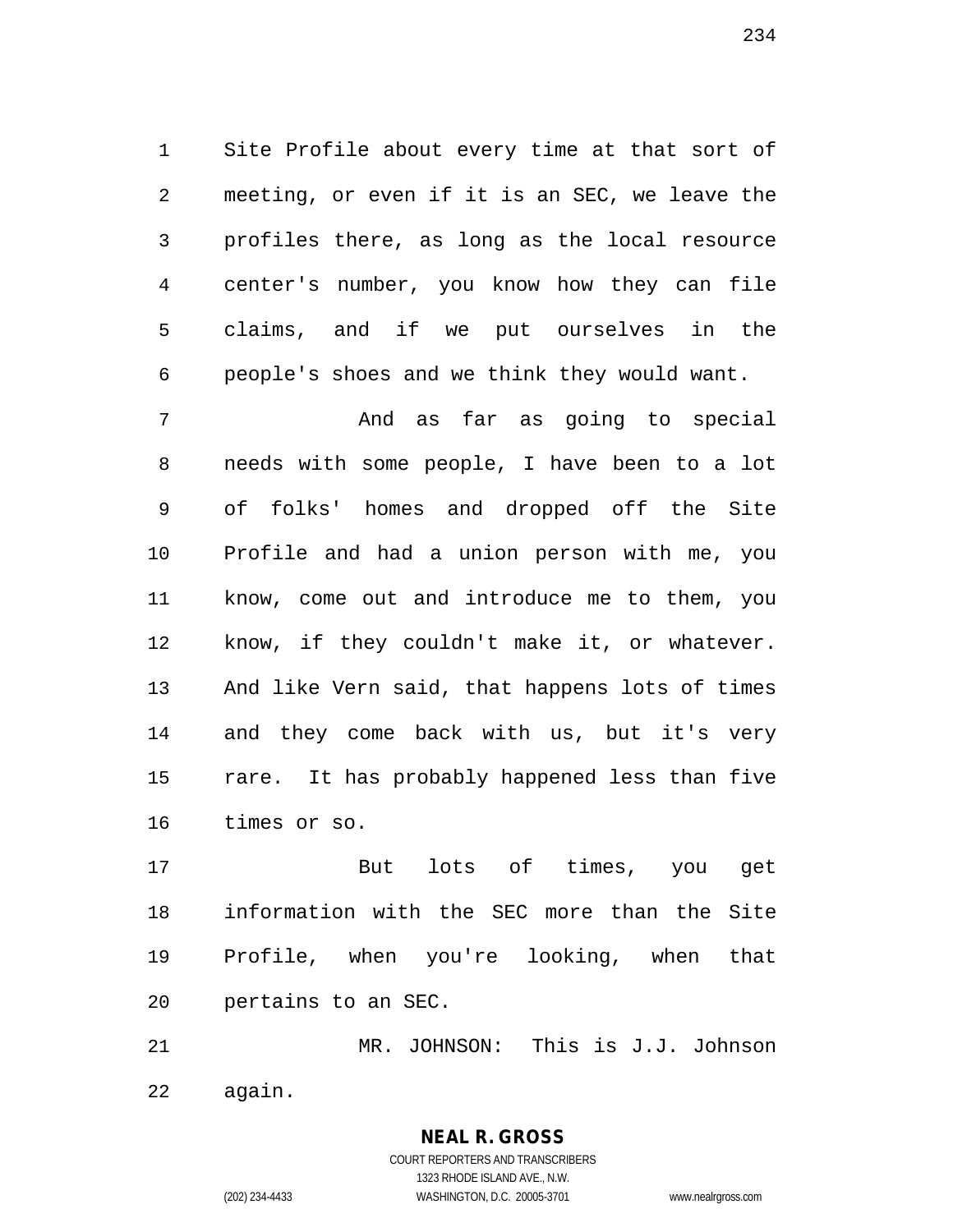1 On page 7 of the procedure, I've 2 added 6.2.6, "Support efforts where 3 individuals would like to participate in an 4 outreach meeting but are unable to for some 5 reason. This may include establishing 6 teleconference capabilities at the scheduled 7 meeting, providing phone interview 8 arrangement, directing individuals to the 9 NIOSH website for their feedback, or directing 10 individuals to the DCAS HP."

11 MS. ROBERTSON-DEMERS: I guess I 12 don't have a problem with how you resolved 13 collating the meeting minutes from these 14 individual encounters into the sum total for 15 that site. I don't have a problem with that.

16 The question is just how to make 17 the presentation material available. And 18 that's why I asked if it's possible to post 19 that to the website.

20 MEMBER MUNN: Some of those 21 presentations are pretty repetitious, aren't 22 they?

> **NEAL R. GROSS** COURT REPORTERS AND TRANSCRIBERS

1323 RHODE ISLAND AVE., N.W. (202) 234-4433 WASHINGTON, D.C. 20005-3701 www.nealrgross.com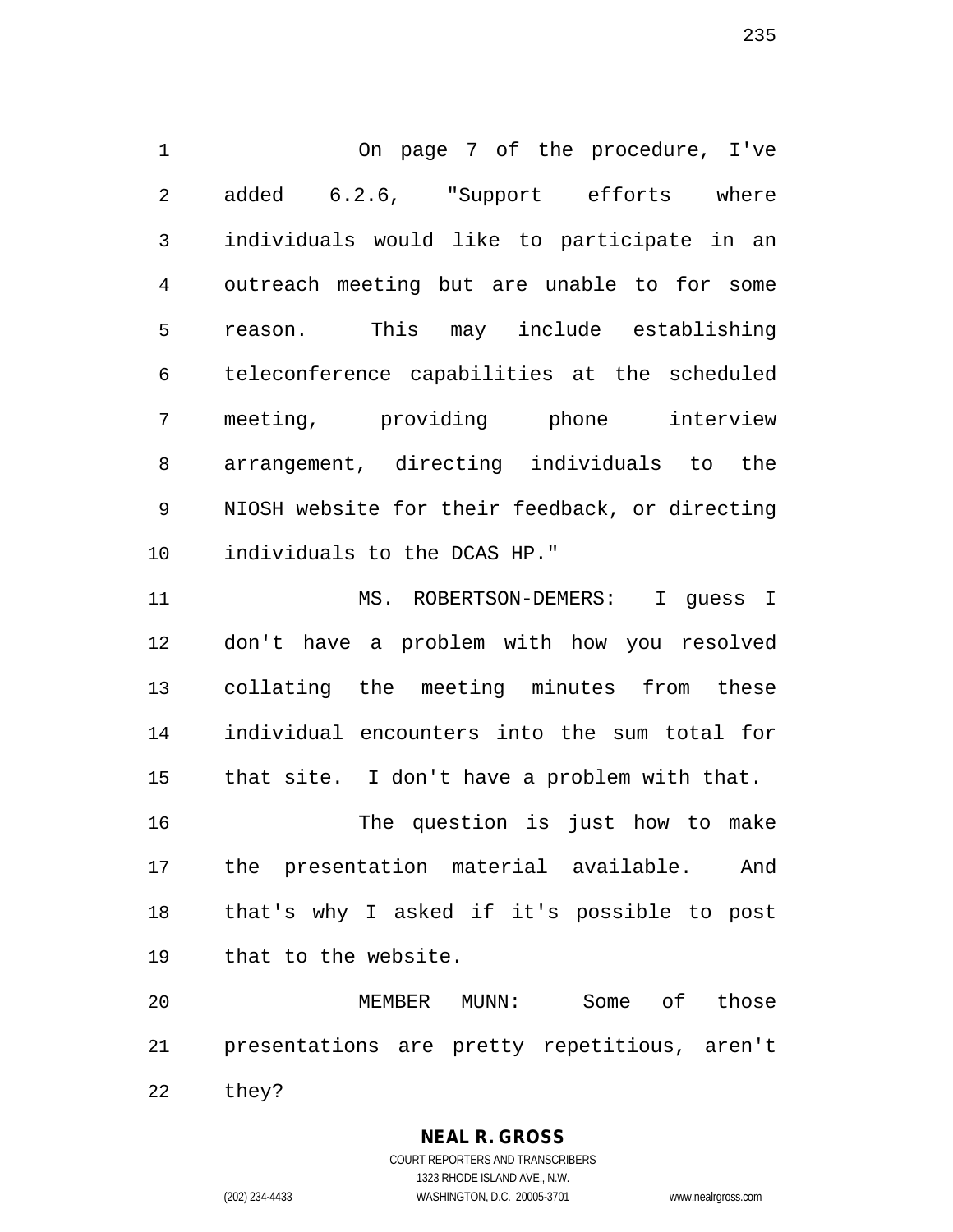1 MR. McDOUGALL: The PowerPoints? 2 MEMBER MUNN: Yes. 3 MR. McDOUGALL: Yes, they all have 4 a certain family resemblance. 5 MEMBER MUNN: Yes, it's an 6 information-giving medium certainly. 7 MS. ROBERTSON-DEMERS: Well, the 8 benefit of the presentation is that it 9 actually gives you an overview of the Site 10 Profile without having to go through -- 11 MEMBER MUNN: The Site Profile. 12 MS. ROBERTSON-DEMERS: The Site 13 Profile itself, which a lot of workers might 14 not understand. 15 MR. McDOUGALL: Well, it's 16 certainly possible, if Stu wants to do it. 17 MR. KATZ: Okay. Well, maybe this 18 is -- 19 MR. HINNEFELD: This is Stu. 20 We'll do a check. Your suggestion 21 is to put the presentations that we make at 22 these meetings on our website?

**NEAL R. GROSS**

COURT REPORTERS AND TRANSCRIBERS 1323 RHODE ISLAND AVE., N.W. (202) 234-4433 WASHINGTON, D.C. 20005-3701 www.nealrgross.com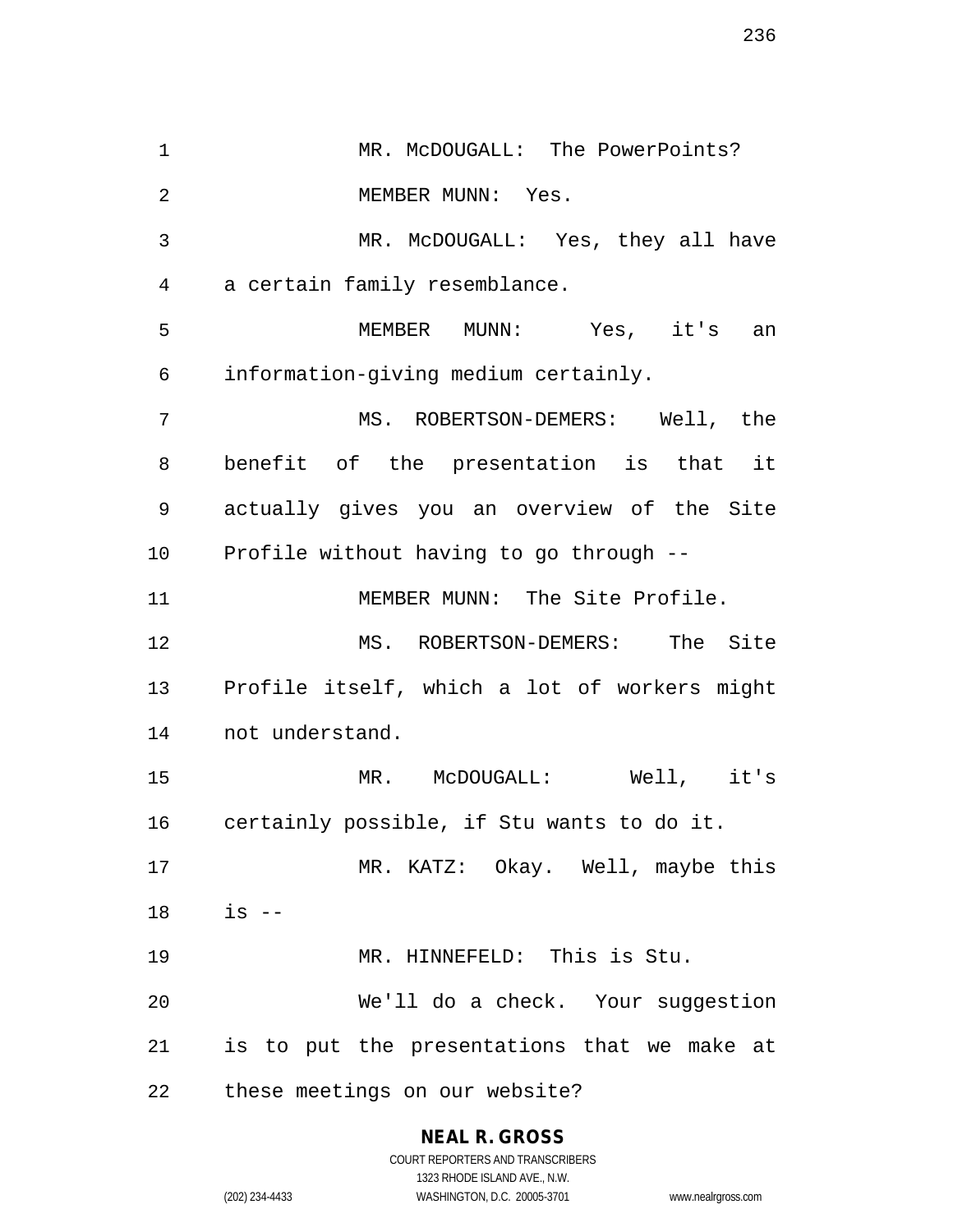1 MS. ROBERTSON-DEMERS: Right. 2 MR. HINNEFELD: I think these 3 meetings probably appear on our website. So, 4 it would be there, I guess. I'll find out. 5 We will see if we can do it. 6 MS. ELLISON: Stu, this is Chris. 7 It's possible to do, yes. 8 MR. HINNEFELD: Okay. 9 MR. McDOUGALL: Kathy, I don't 10 think in seven years anybody has ever asked 11 for it. 12 MS. ROBERTSON-DEMERS: Well, if 13 it's a simple thing to do -- 14 MEMBER MUNN: But, on the other 15 hand, if it isn't wanted or needed -- 16 MEMBER BEACH: So, I want to go 17 back to that. 18 MS. ROBERTSON-DEMERS: Maybe we 19 need to check with the workers. 20 MEMBER BEACH: The special 21 interviews, we talked about that documentation 22 as noted. I'm on page 16, the last paragraph,

> **NEAL R. GROSS** COURT REPORTERS AND TRANSCRIBERS

1323 RHODE ISLAND AVE., N.W. (202) 234-4433 WASHINGTON, D.C. 20005-3701 www.nealrgross.com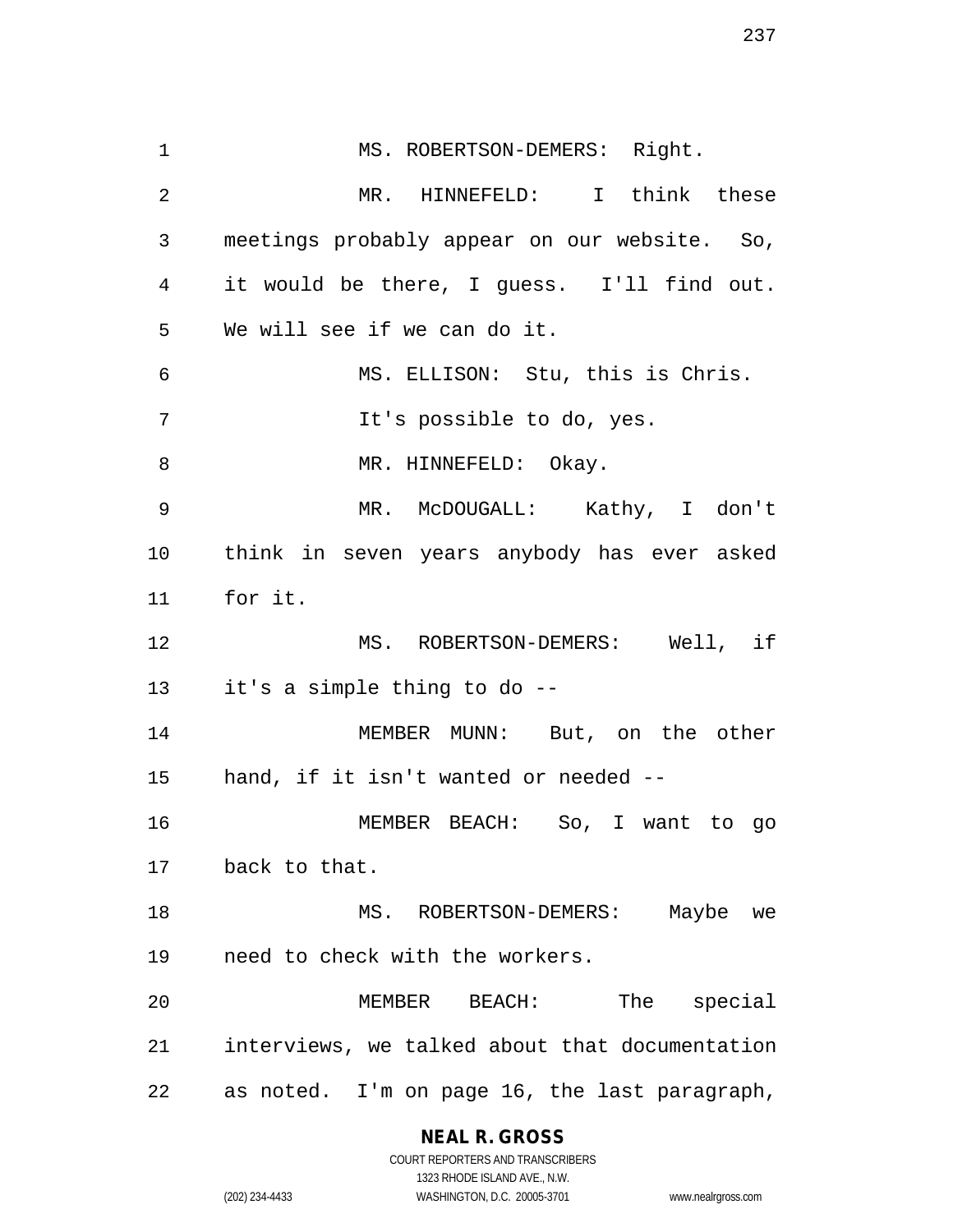1 where it says, "Documentation as noted in 2 Section 5.2.2 of the PR-10," that last 3 sentence is just leaving me hanging. So, I 4 went back over to 10 and looked at that, 5 5.2.2. And I don't know if that really 6 captures what we want it to capture.

7 Basically, that's telling you to 8 use OCAS Form 005 to document the 9 communication in the SRDB database. So, at 10 this point, Kathy, I'm not sure that that 11 really answers that concern.

12 MS. ROBERTSON-DEMERS: Well, 13 really what answers that concern is Section 14 6.2.6, which was on page 7.

15 MEMBER BEACH: No, I'm talking 16 about the concern prior to that. I'm not 17 talking about the materials. The 18 documentation of the interviews previously, 19 the individual interviews that we were talking 20 about prior to that.

21 MEMBER MUNN: On the previous 22 observation.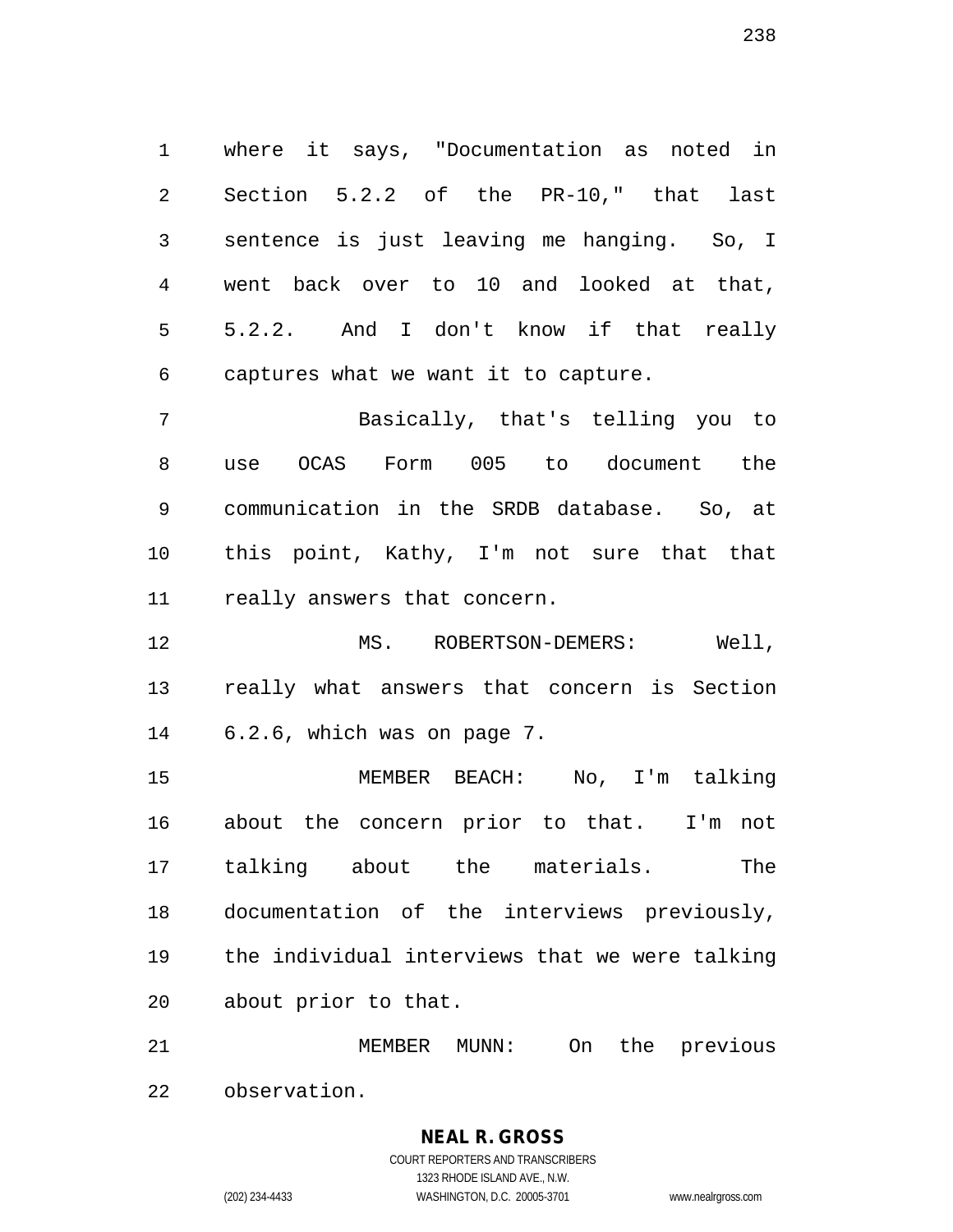3 finding? 4 MEMBER BEACH: Yes. 5 MEMBER MUNN: The previous 6 observation. 7 MEMBER BEACH: Yes. To me, that 8 just doesn't take care of it. 9 MR. JOHNSON: What leaves it 10 hanging? 11 MEMBER BEACH: Well, it's 12 basically the answer is go over to PROC-10, 13 5.2. And to me, that doesn't really address 14 what we're trying to get at for this procedure 15 12. 16 MR. JOHNSON: Well, I consider it 17 in this procedure a special interview with 18 former or current workers. The process is to 19 be done in accordance with PROC-10 and 20 documented on the form. It's put in the SRDB, 21 and in accordance with trying to collate those

1 MS. ROBERTSON-DEMERS: You mean

2 the Site Profile interviews from the previous

# 22 interviews, it's going into the OTS system as

#### **NEAL R. GROSS**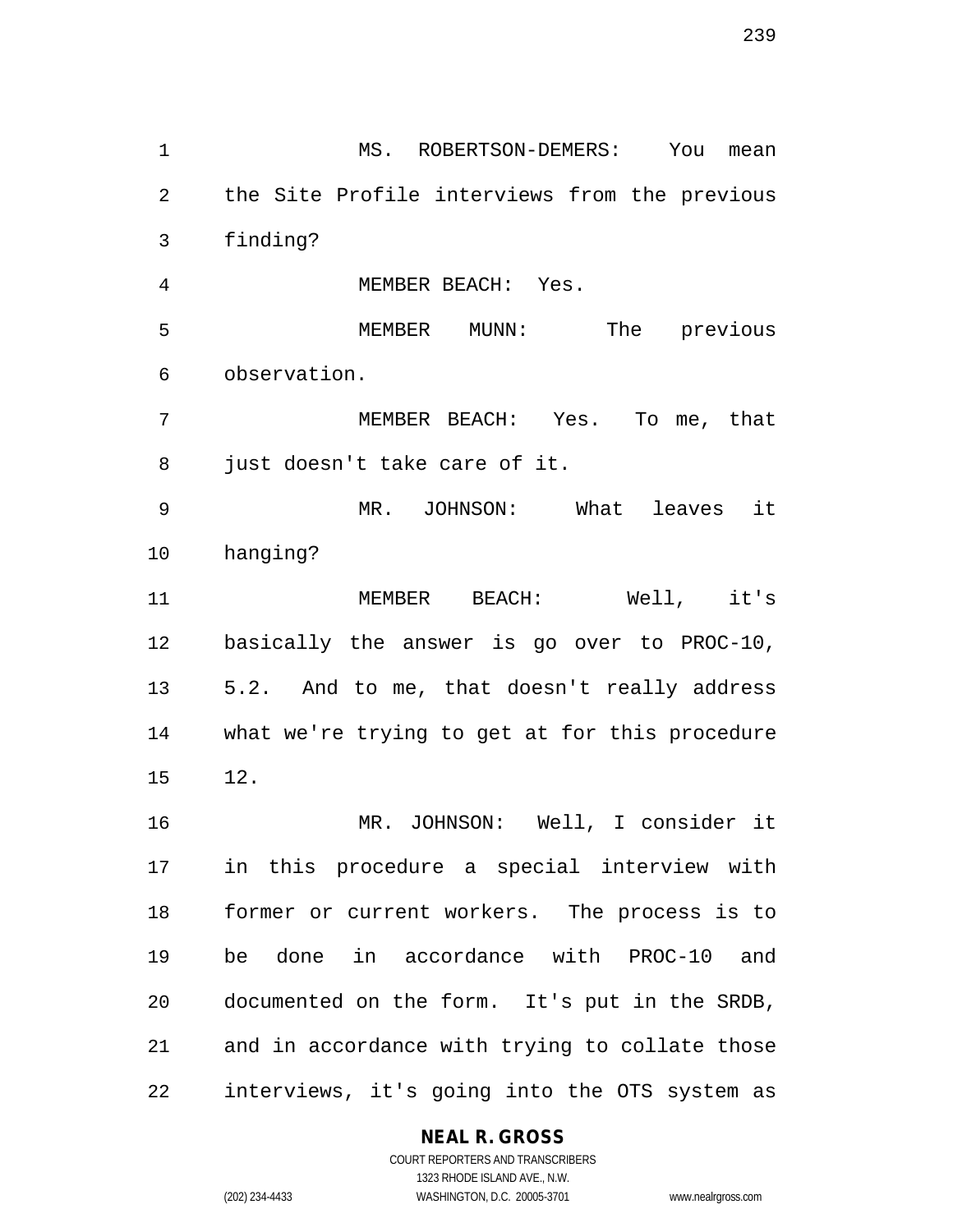1 well. 2 MEMBER BEACH: Okay. 3 MS. ROBERTSON-DEMERS: I'm just 4 confused -- 5 MS. ROBERTSON-DEMERS: That's 6 fine. 7 MS. ROBERTSON-DEMERS: About where 8 you are. 9 MEMBER BEACH: Oh, I'll talk to 10 you about it. 11 MR. JOHNSON: Bottom of page 16. 12 MS. ROBERTSON-DEMERS: Because the 13 way I read this sentence is this is concerning 14 classified interviews. 15 MEMBER BEACH: Yes, one-on-one 16 interviews. 17 MS. ROBERTSON-DEMERS: Classified. 18 That was the meaning of the subject of 1 and 19 2. 20 MEMBER BEACH: The observation 21 two. 22 MS. ROBERTSON-DEMERS: Okay.

> **NEAL R. GROSS** COURT REPORTERS AND TRANSCRIBERS

> > 1323 RHODE ISLAND AVE., N.W.

(202) 234-4433 WASHINGTON, D.C. 20005-3701 www.nealrgross.com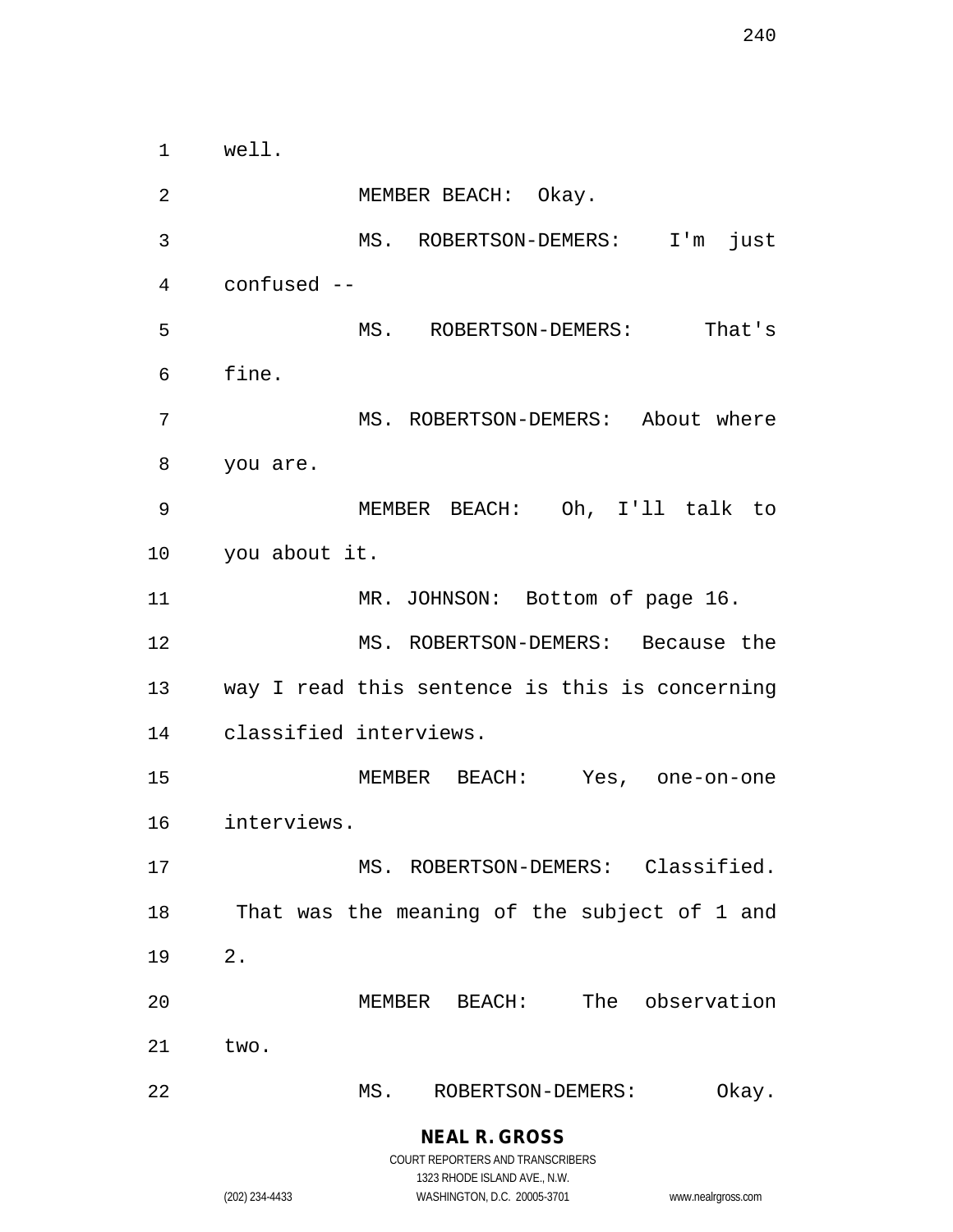1 Section 6.2.6 addresses observation three.

2 MEMBER BEACH: Okay. Well, maybe 3 we're fine. We'll move on. 4 MS. ROBERTSON-DEMERS: Or at least 5 number one. 6 MR. KATZ: Okay. So, back to this 7 one, DCAS is going to consider this, about 8 putting them on the website. So, are we done 9 with this observation? Okay. 10 So, J.J., you can move to the 11 next. 12 MR. JOHNSON: Okay. What am I on 13 now? 14 MEMBER MUNN: Four, disclosure of 15 conflict. 16 MR. JOHNSON: Disclosure, yes. 17 That's incorporated into the procedure, page 18 13. No, that's not it. 19 MEMBER MUNN: I saw it somewhere. 20 MR. JOHNSON: Yes, page 13, I'm 21 sorry, under OCS focus group meeting outreach, 22 SEC, it says that "The facilitator makes the

## **NEAL R. GROSS**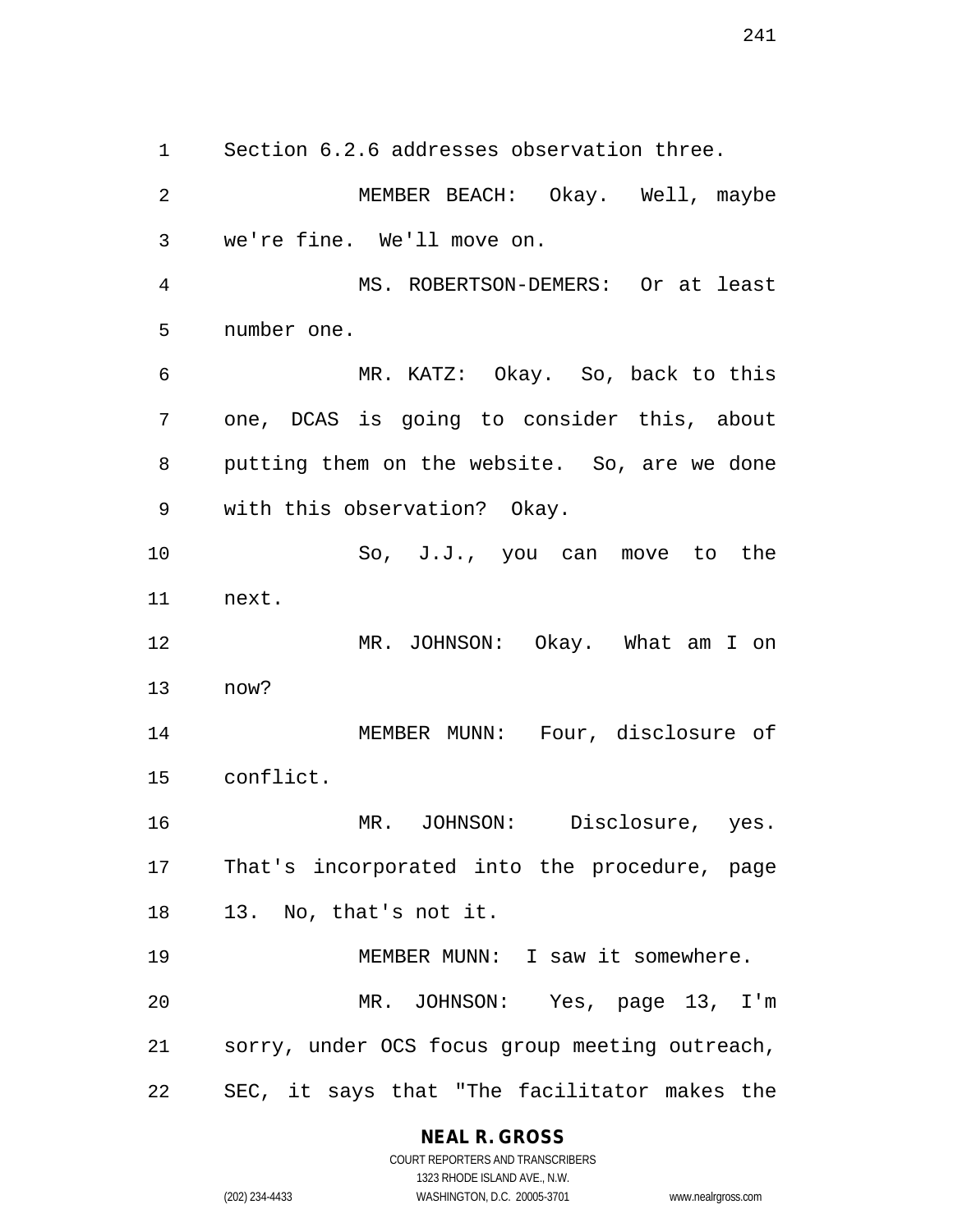1 announcement addressing recording of the 2 meeting, addresses discussion of classified, 3 sensitive material, and requests that each 4 NIOSH and support personnel, including the OCS 5 team facilitator, state whether they are 6 conflicted or not."

7 And the note there, "If the OCS 8 facilitator is not present, this will be 9 addressed by the DCAS HP."

10 MS. ROBERTSON-DEMERS: Okay. Is 11 there any reason for disclosing conflict of 12 interest at other meetings?

13 MR. JOHNSON: Not that I'm aware 14 of.

15 MS. ROBERTSON-DEMERS: I guess I'm 16 asking the Working Group.

17 MEMBER MUNN: Why? What other 18 meetings?

19 MS. ROBERTSON-DEMERS: Well, they 20 probably won't have an opportunity for 21 townhall meetings. It is really a question,

22 if the answer is no --

## **NEAL R. GROSS**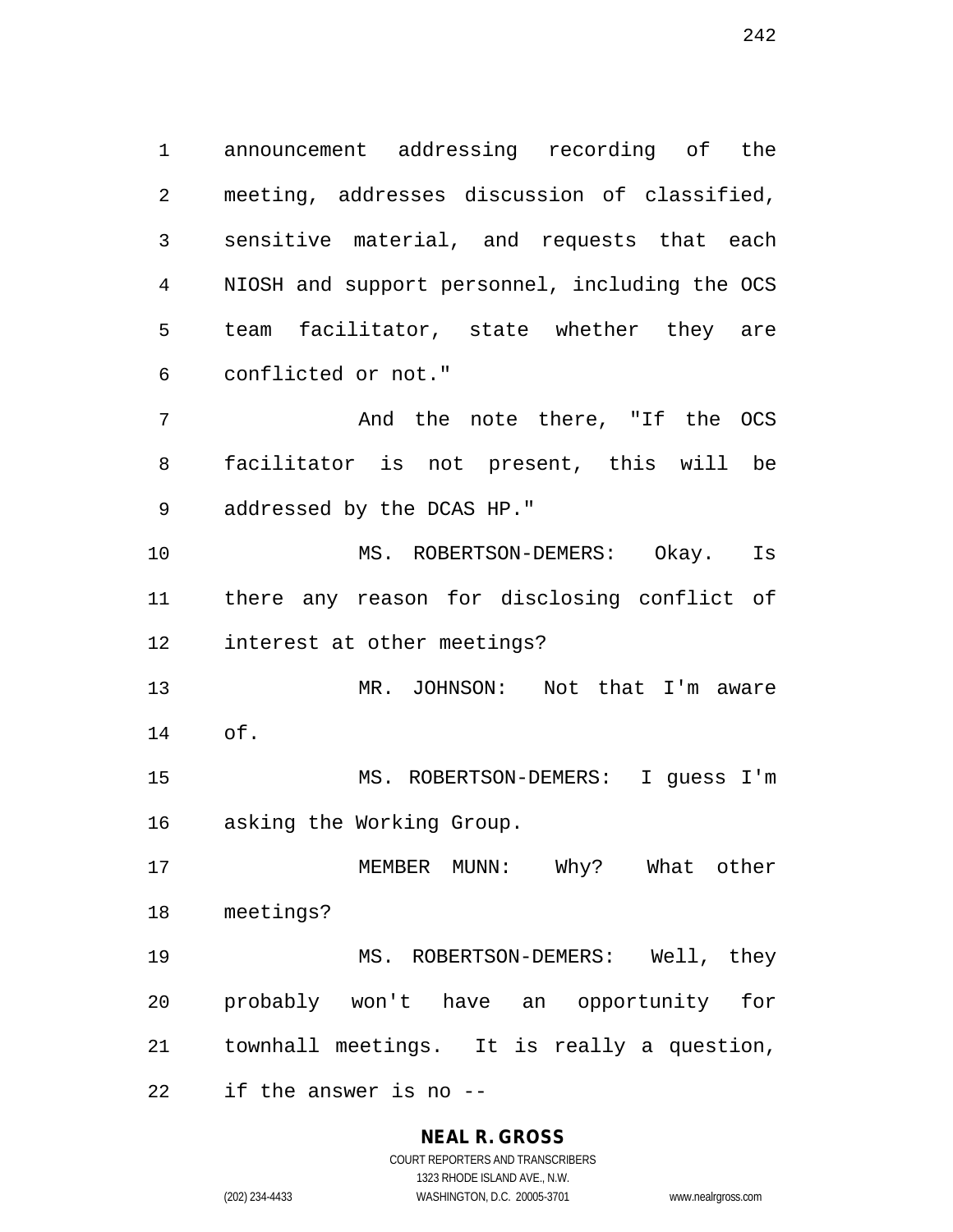1 MEMBER MUNN: It doesn't seem 2 pertinent to me in this kind of venue. 3 MR. JOHNSON: I've also addressed 4 it under worker outreach townhall meeting, 5 bottom of page 2. It addresses discussion of 6 classified, sensitive material. It requests 7 that "Each NIOSH and support personnel, 8 including the OCS team facilitator, state 9 whether they are conflicted or not." 10 MEMBER MUNN: So, you've got it 11 everywhere? 12 MR. JOHNSON: Yes, ma'am, I 13 believe I do. 14 (Laughter.) 15 MS. ROBERTSON-DEMERS: Okay. That 16 was my question. I'm fine. 17 CHAIRMAN GIBSON: This is Mike. 18 So, Kathy, what are you saying? 19 Do you think it's lacking somewhere? And if 20 you do, where? 21 MS. ROBERTSON-DEMERS: Well, 22 that's what J.J. was just pointing out, is

## **NEAL R. GROSS** COURT REPORTERS AND TRANSCRIBERS

1323 RHODE ISLAND AVE., N.W. (202) 234-4433 WASHINGTON, D.C. 20005-3701 www.nealrgross.com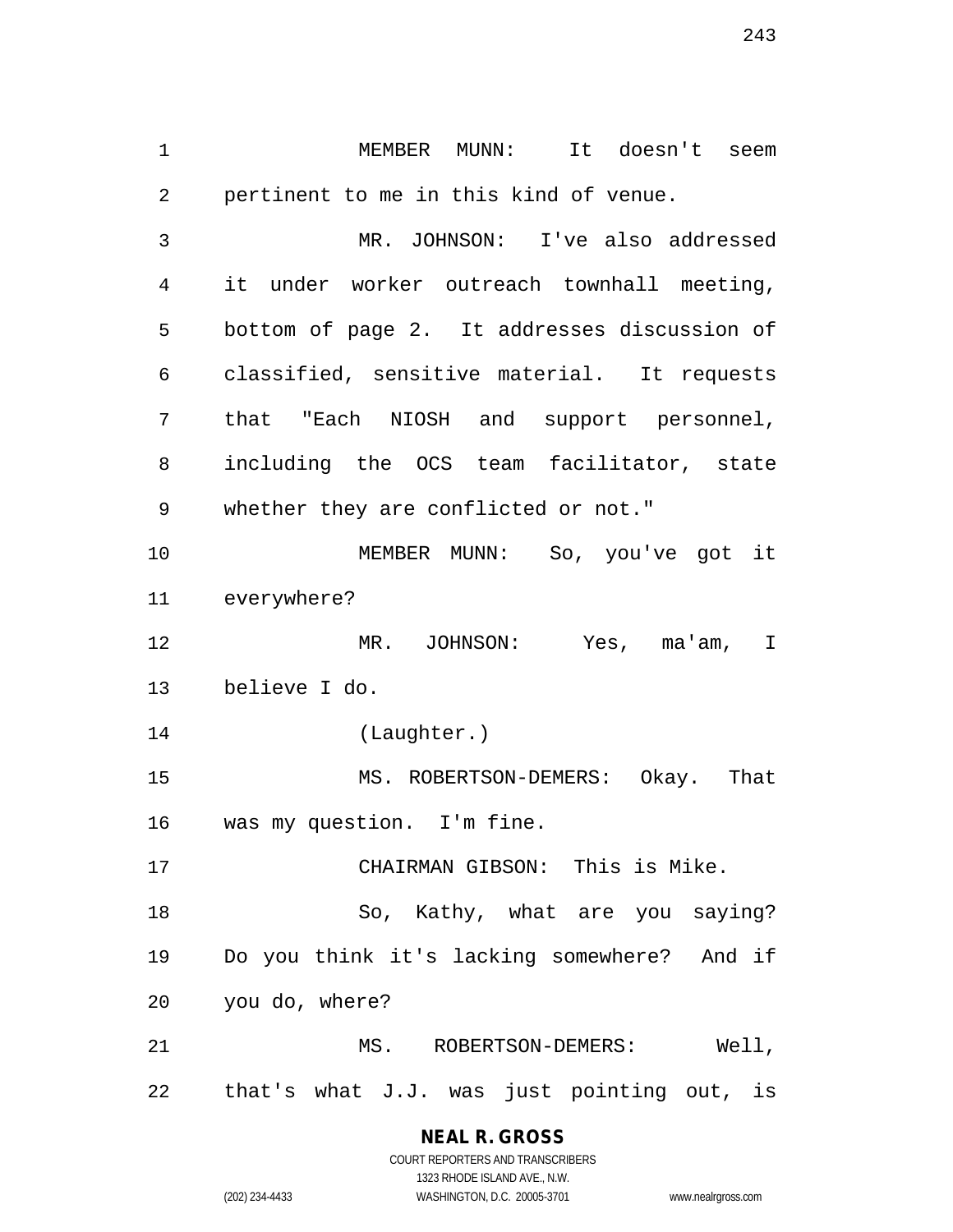1 that it was under townhall meetings, for 2 examples. It wasn't just under the focus

4 CHAIRMAN GIBSON: Okay. So, we're 5 okay with that then?

6 MS. ROBERTSON-DEMERS: Yes. 7 CHAIRMAN GIBSON: Okay.

8 MR. KATZ: Okay, J.J.

9 MR. JOHNSON: On to five, then.

10 MS. ROBERTSON-DEMERS: Are we 11 going to close that one out?

12 MR. KATZ: Yes.

3 groups.

13 MR. JOHNSON: Under observation 14 five, a reference of another procedure that no 15 longer exists in another ORAU procedure. I've 16 emailed the folks over there, and they have 17 indicated to me that their next update they'll 18 make that correction.

19 I can send you a copy of that 20 email from that individual, if you would like.

21 (Laughter.)

22 MEMBER MUNN: That would be nice.

**NEAL R. GROSS** COURT REPORTERS AND TRANSCRIBERS 1323 RHODE ISLAND AVE., N.W.

(202) 234-4433 WASHINGTON, D.C. 20005-3701 www.nealrgross.com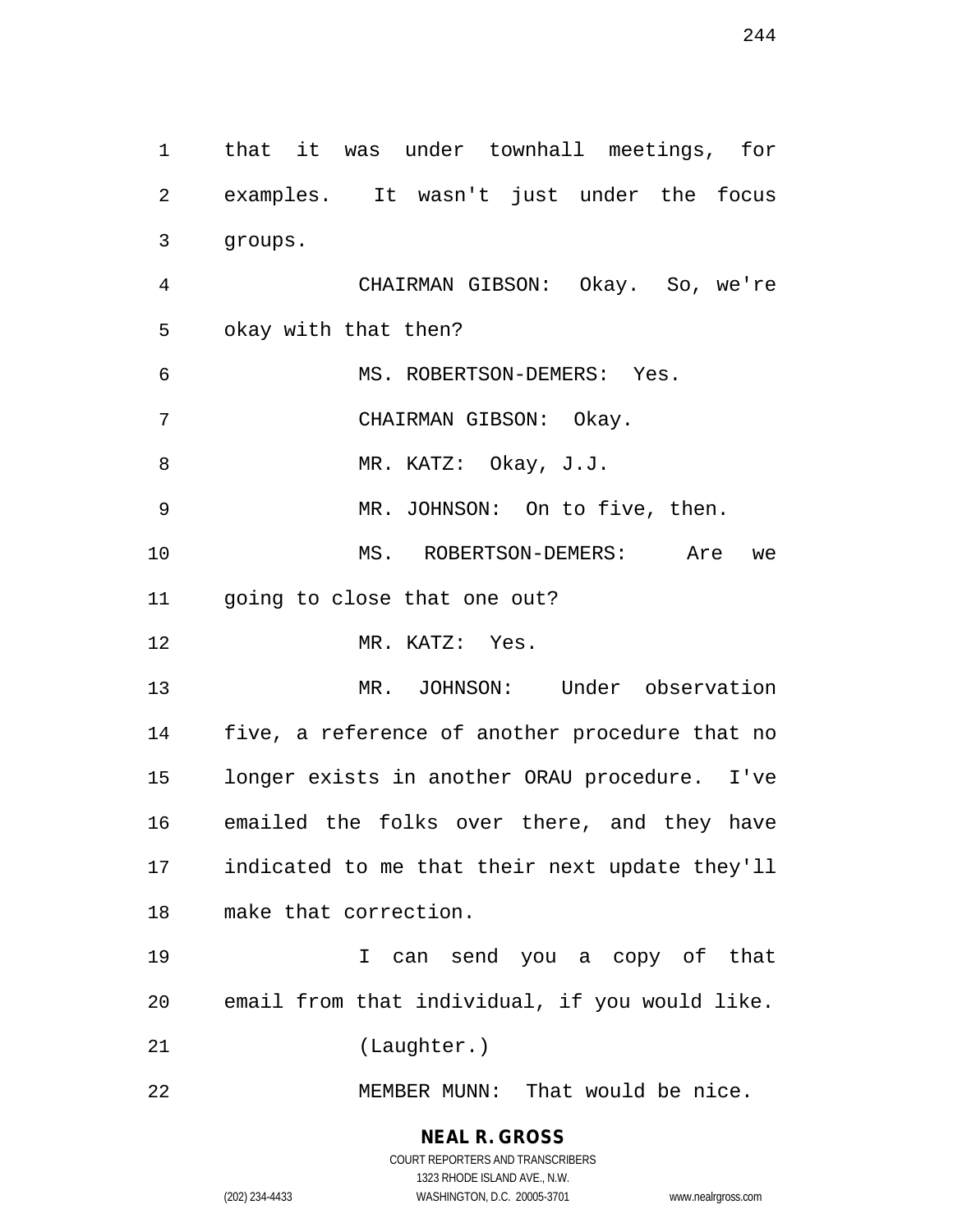1 MS. ROBERTSON-DEMERS: Yes, that 2 would be nice because we will have a complete 3 record. 4 MEMBER BEACH: Send it to Wanda, 5 please. 6 (Laughter.) 7 MEMBER MUNN: So, we're tracking 8 the other part? 9 MS. ROBERTSON-DEMERS: Yes. Is 10 that one closed? 11 MEMBER MUNN: Well, it's still, 12 under the protocol that we established in 13 procedures, it would still be in abeyance 14 until that actually occurs, but we don't 15 necessarily have to follow that same protocol 16 in this Work Group. 17 MR. KATZ: Actually, what we have 18 talked about here is, if everybody is in 19 agreement with it, it's beyond concept and 20 everybody knows exactly what is wanted, then

21 we close it.

22 MEMBER MUNN: Yes, we have

245

COURT REPORTERS AND TRANSCRIBERS 1323 RHODE ISLAND AVE., N.W. (202) 234-4433 WASHINGTON, D.C. 20005-3701 www.nealrgross.com

**NEAL R. GROSS**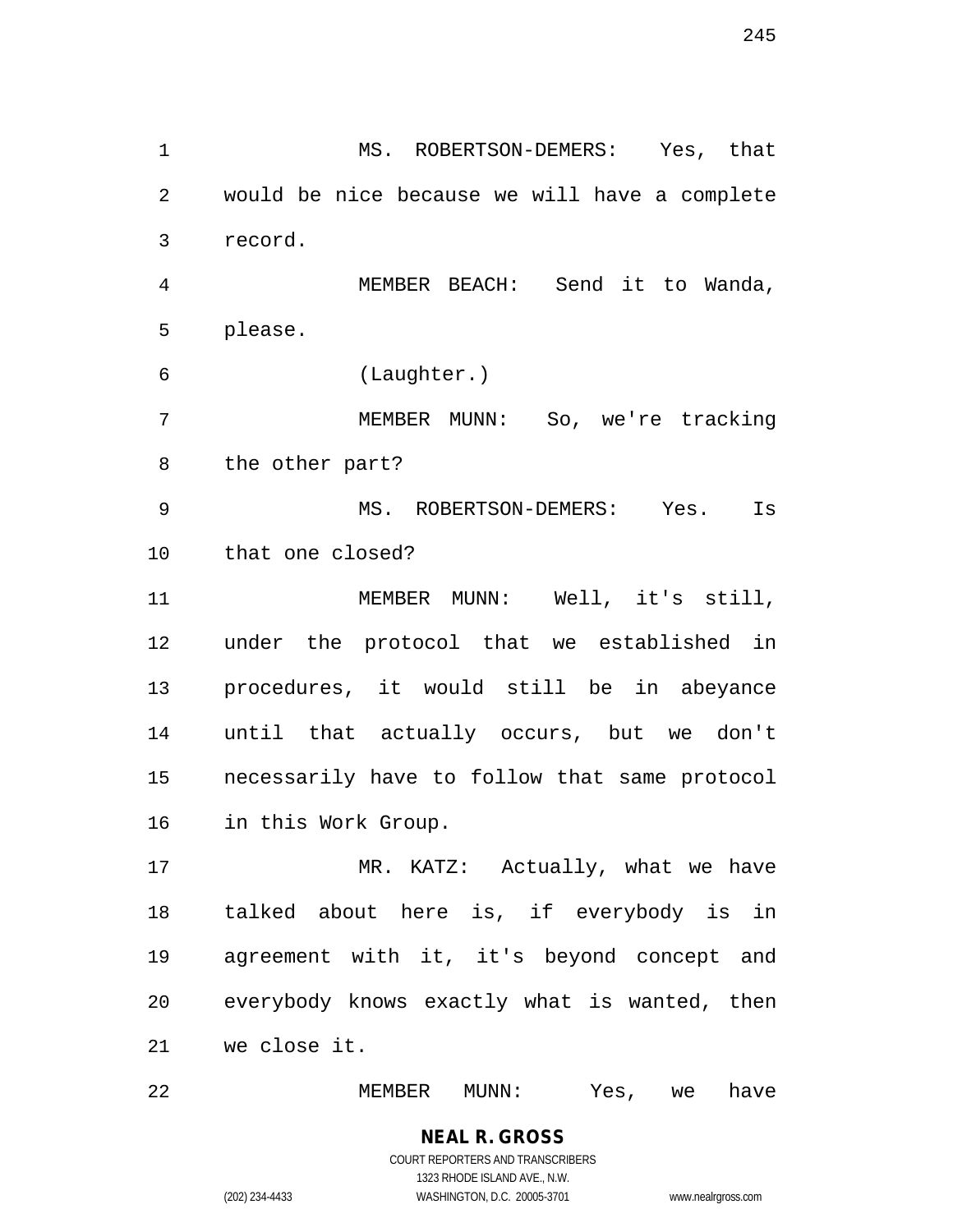1 resolved the issue that we were worried about, 2 yes.

3 MR. KATZ: In abeyance is only 4 when an issue is not completely resolved. 5 MEMBER MUNN: So, from the work -- 6 CHAIRMAN GIBSON: This is Mike. 7 Did we actually agree to that? 8 MR. KATZ: Yes. 9 CHAIRMAN GIBSON: Or did we -- 10 MR. KATZ: Yes. What we said is, 11 if it's unclear what the change would actually 12 be, then we would leave it in abeyance. But 13 if everybody is perfectly clear on what the 14 change would be, then we would close it. 15 CHAIRMAN GIBSON: Okay. I was 16 under the impression that we agreed, but until 17 we have seen it done -- that's fine. Never 18 mind. Go ahead. 19 MR. KATZ: Okay. 20 MS. ROBERTSON-DEMERS: Well, it 21 would be nice to see how they changed it 22 because it's more than just going in and

> **NEAL R. GROSS** COURT REPORTERS AND TRANSCRIBERS 1323 RHODE ISLAND AVE., N.W.

(202) 234-4433 WASHINGTON, D.C. 20005-3701 www.nealrgross.com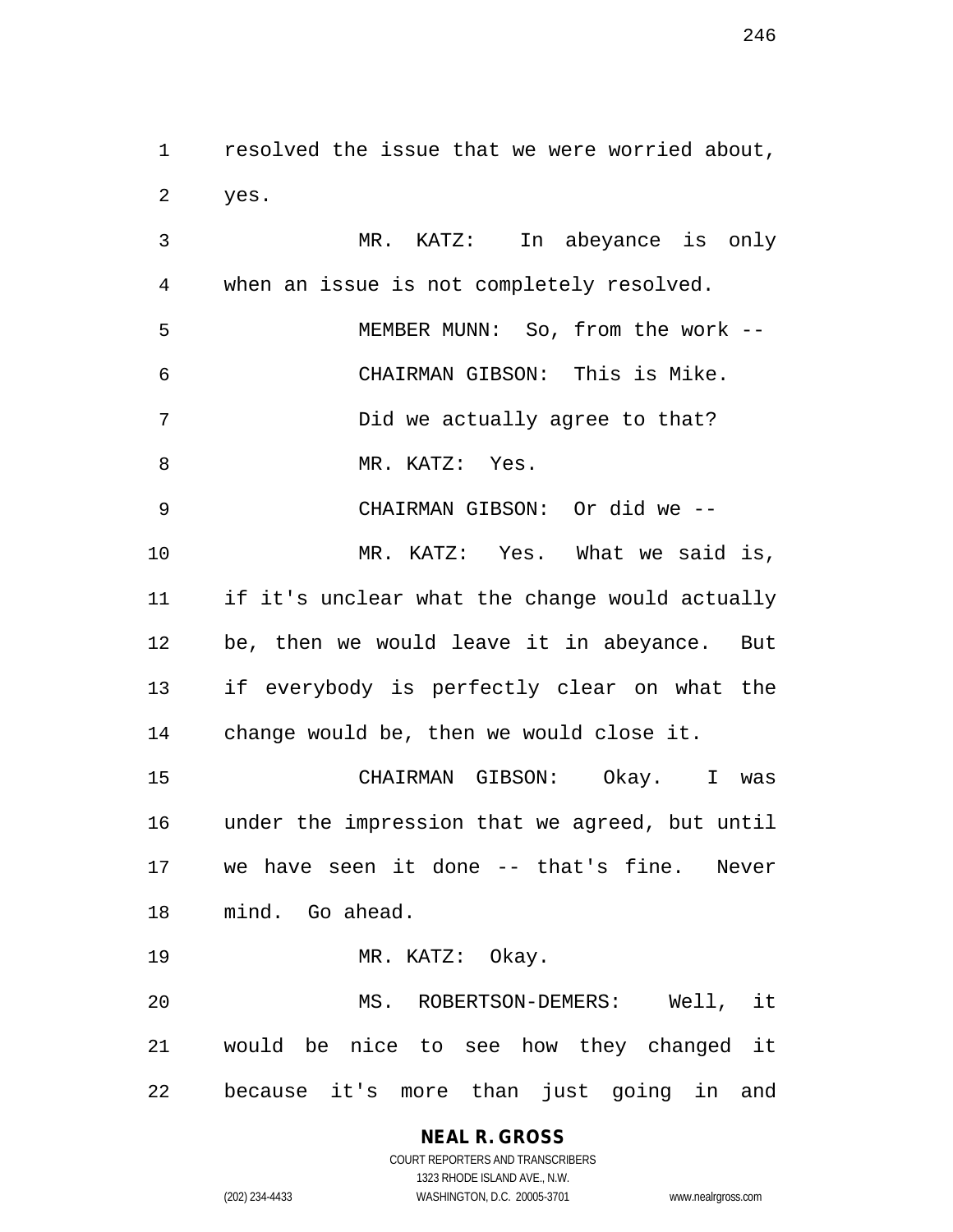1 cutting and pasting a procedure number.

| 2           | MR. KATZ: Okay. All I'm saying                 |
|-------------|------------------------------------------------|
| 3           | is I don't know whether you have uncertainties |
| 4           | about what is going to be produced. If you     |
| 5           | do, then leave it in abeyance. But if you      |
| 6           | understand what they are going to do, and you  |
| 7           | agree with it, then we would close it. You     |
| 8           | could still see the final product later.       |
| $\mathsf 9$ | So, that's the question. If the                |
| 10          | Work Group Members have uncertainty about what |
| 11          | this is going to actually be, then we leave it |
| 12          | in abeyance. But if you are confident that     |
| 13          | this is solving the problem, then you close    |
| 14          | it.                                            |
| 15          | MEMBER MUNN: And in this case, it              |
| 16          | is not a question of changing one thing for    |
| 17          | another, it is simply you will no longer       |
|             | 18 reference a procedure that is no longer in  |
| 19          | use. And they said, yes, they'll do that;      |
| 20          | they'll take it out.                           |
| 21          | MS. ROBERTSON-DEMERS: Well, it's               |

22 more than just taking out a single word. It's

## **NEAL R. GROSS**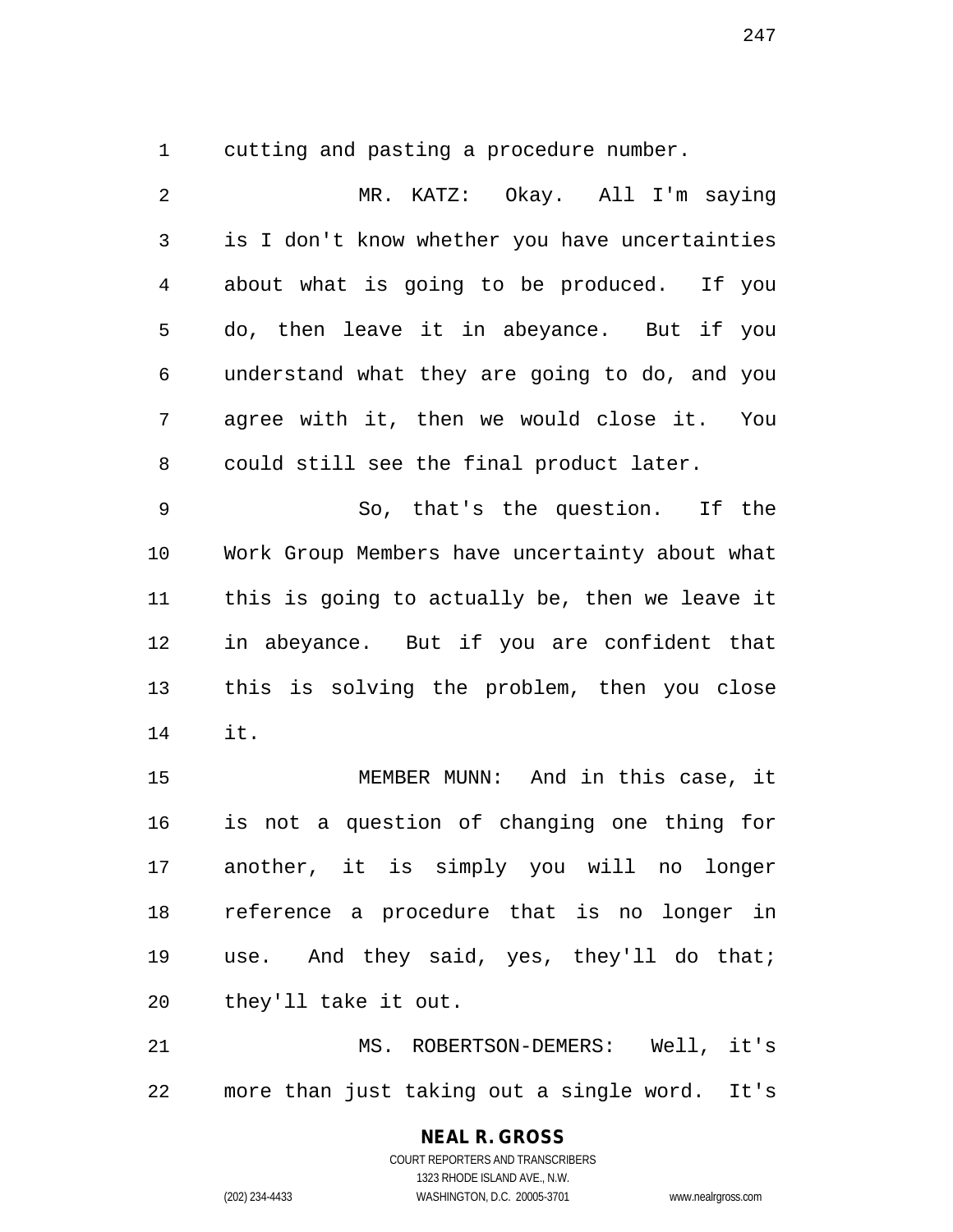1 taking out direction and --

2 MR. KATZ: Right, but it sounds 3 like it's clear what needs to be done, unless 4 Work Group Members are not clear. 5 MS. ROBERTSON-DEMERS: Do you 6 intend to modify the content where it tells 7 them to take into consideration the worker 8 outreach comments or are you just going to 9 take it all out? Do you know? 10 MEMBER BEACH: That's for J.J., 11 right? 12 MR. KATZ: Yes, that was a 13 question for J.J. 14 MR. JOHNSON: Oh. Well, when I 15 sent the email, my understanding was that the 16 procedure referenced another procedure. So, 17 my email states that "SC&A looked at the 18 worker outreach program recently, and in doing 19 so, noted that procedure 31 still references 20 procedure 97, a procedure believed no longer 21 in use. During the next review and update of 22 procedure 31, please change as appropriate."

## **NEAL R. GROSS**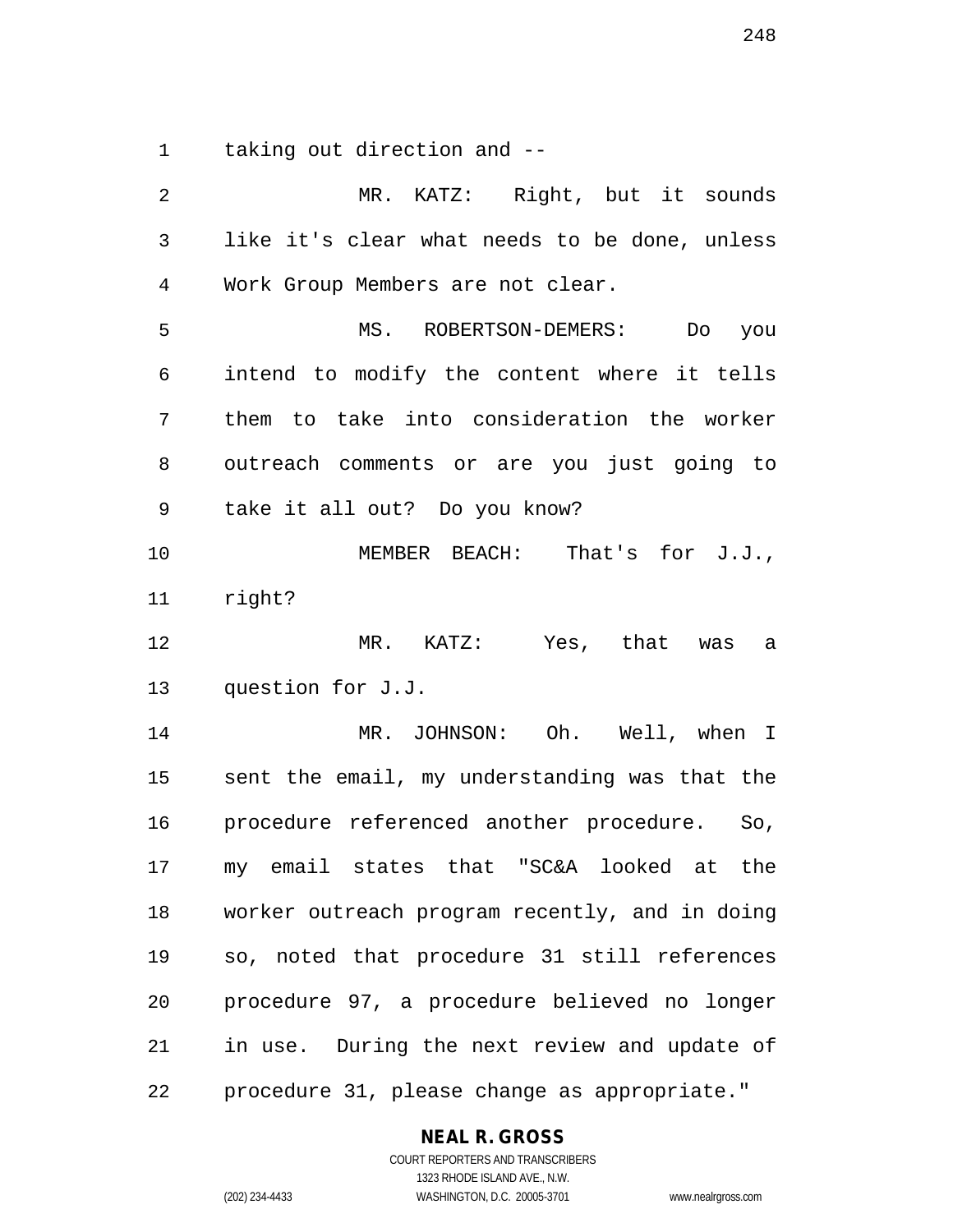1 So, I would assume that "please 2 change as appropriate" means the reference and 3 any other associated wording that might have 4 leaped from 31 to 97. 5 MR. FITZGERALD: And with the 6 addendum in this paragraph that "Any other 7 procedures, plans, or policies that likewise 8 reference 97 should be updated." So, 31 9 certainly is the key one. 10 It's the last sentence in the 11 position statement. 12 So, assuming 97 is referenced in 13 places that might go beyond 31, that would 14 just be sort of an addendum to your comment 15 that would need to be made to the powers that 16 be. 17 MR. JOHNSON: Well, I've already 18 sent them an email. I can reemphasize if they 19 would scan the rest of their procedures to 20 make sure that it's not a reference. 21 MR. FITZGERALD: It is sort sounds 22 like SOP when a new procedure supplants, you

> **NEAL R. GROSS** COURT REPORTERS AND TRANSCRIBERS

> > 1323 RHODE ISLAND AVE., N.W.

(202) 234-4433 WASHINGTON, D.C. 20005-3701 www.nealrgross.com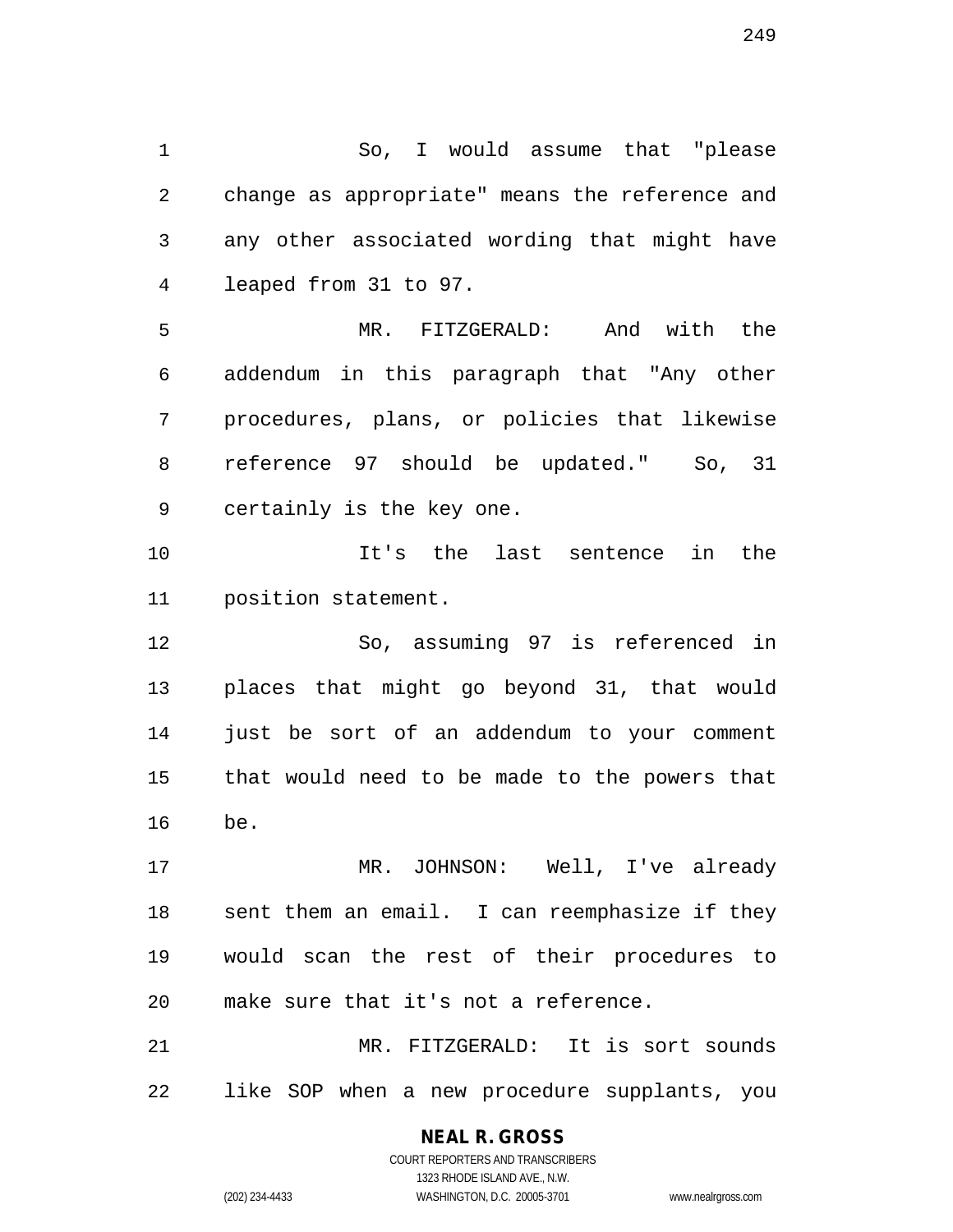1 go across the board and make sure the old 2 procedure has been taken out. 3 MR. JOHNSON: I have sent this 4 email to Wanda and to Kathy, so they should 5 have it. 6 MR. FITZGERALD: Okay. 7 MEMBER MUNN: Thanks, J.J. 8 MS. ROBERTSON-DEMERS: I quess I 9 would defer to you, Mike. 10 CHAIRMAN GIBSON: Well, this is 11 Mike. 12 You know, again, I am going to 13 have to go back and re-review some things. 14 But if this Work Group has agreed that, when 15 something is agreed upon, that's closed and 16 not in abeyance until we see it, then I will 17 say this issue is closed. 18 But I will state for the record 19 that one item that this Work Group will talk 20 about on the next meeting is any item that is 21 agreed upon is not closed until we see it done 22 in the future.

**NEAL R. GROSS**

COURT REPORTERS AND TRANSCRIBERS 1323 RHODE ISLAND AVE., N.W. (202) 234-4433 WASHINGTON, D.C. 20005-3701 www.nealrgross.com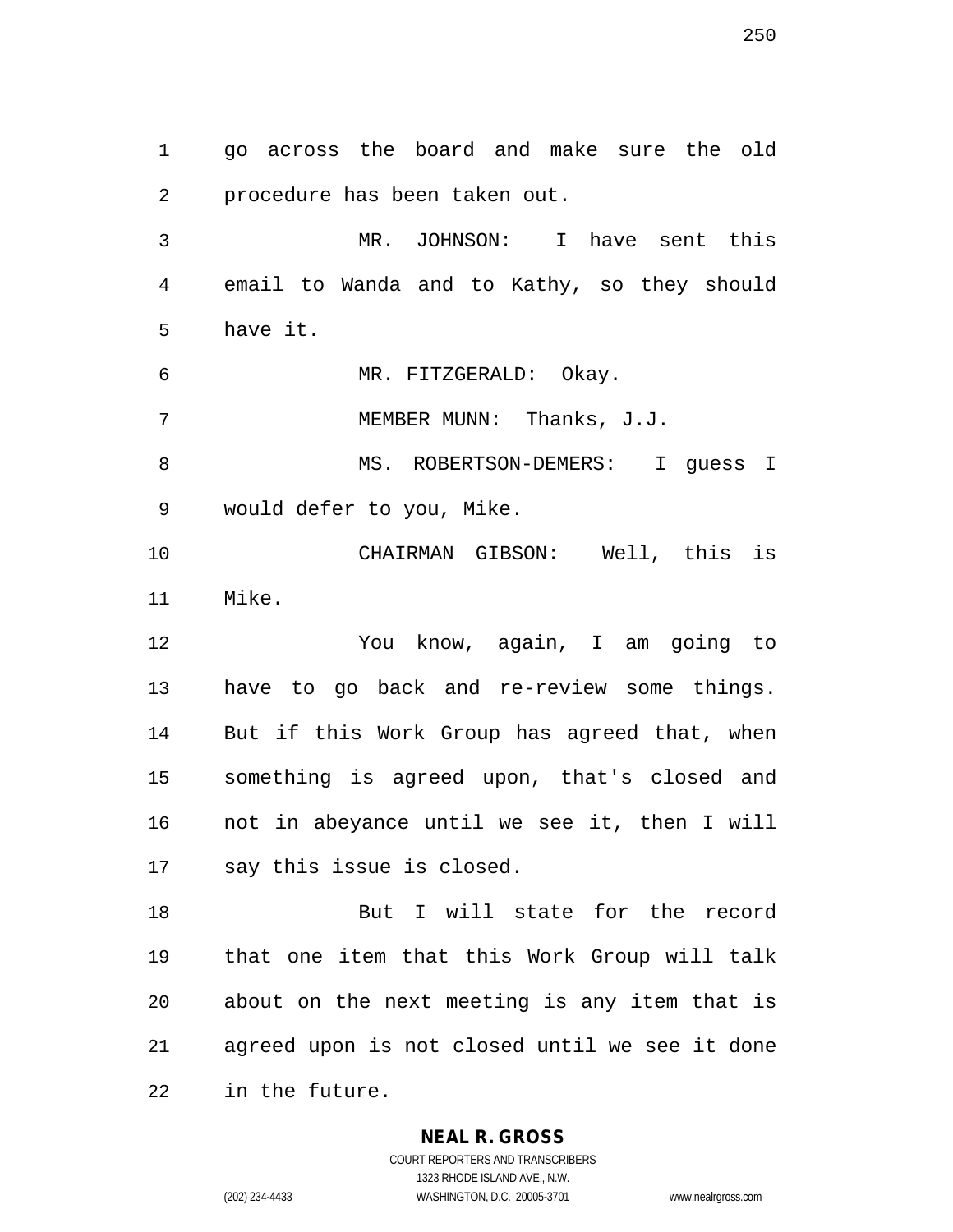1 MEMBER BEACH: Well, Mike, I don't 2 think that's what we agreed on. That was what 3 the Procedures Work Group does. We didn't  $4$  do  $-$ 

5 MR. KATZ: What I stated is what 6 we discussed at the last Work Group meeting 7 very clearly and agreed upon. But you can 8 change it, you can change how you do it. It 9 really doesn't matter to me. But we did 10 discuss this at the last Work Group meeting. 11 You can look at the transcript and see that 12 discussion. And you can change the procedure 13 any way you want.

14 CHAIRMAN GIBSON: And I understand 15 that's the way that Procedures does it, and 16 it's not --

17 MR. KATZ: No, it's not, Mike, 18 it's the way the Procedures Work Group does 19 it, actually. It's just the way this Work 20 Group decided to do it. But, again, like I 21 said, you can change that.

22 Procedures actually leaves

**NEAL R. GROSS** COURT REPORTERS AND TRANSCRIBERS 1323 RHODE ISLAND AVE., N.W. (202) 234-4433 WASHINGTON, D.C. 20005-3701 www.nealrgross.com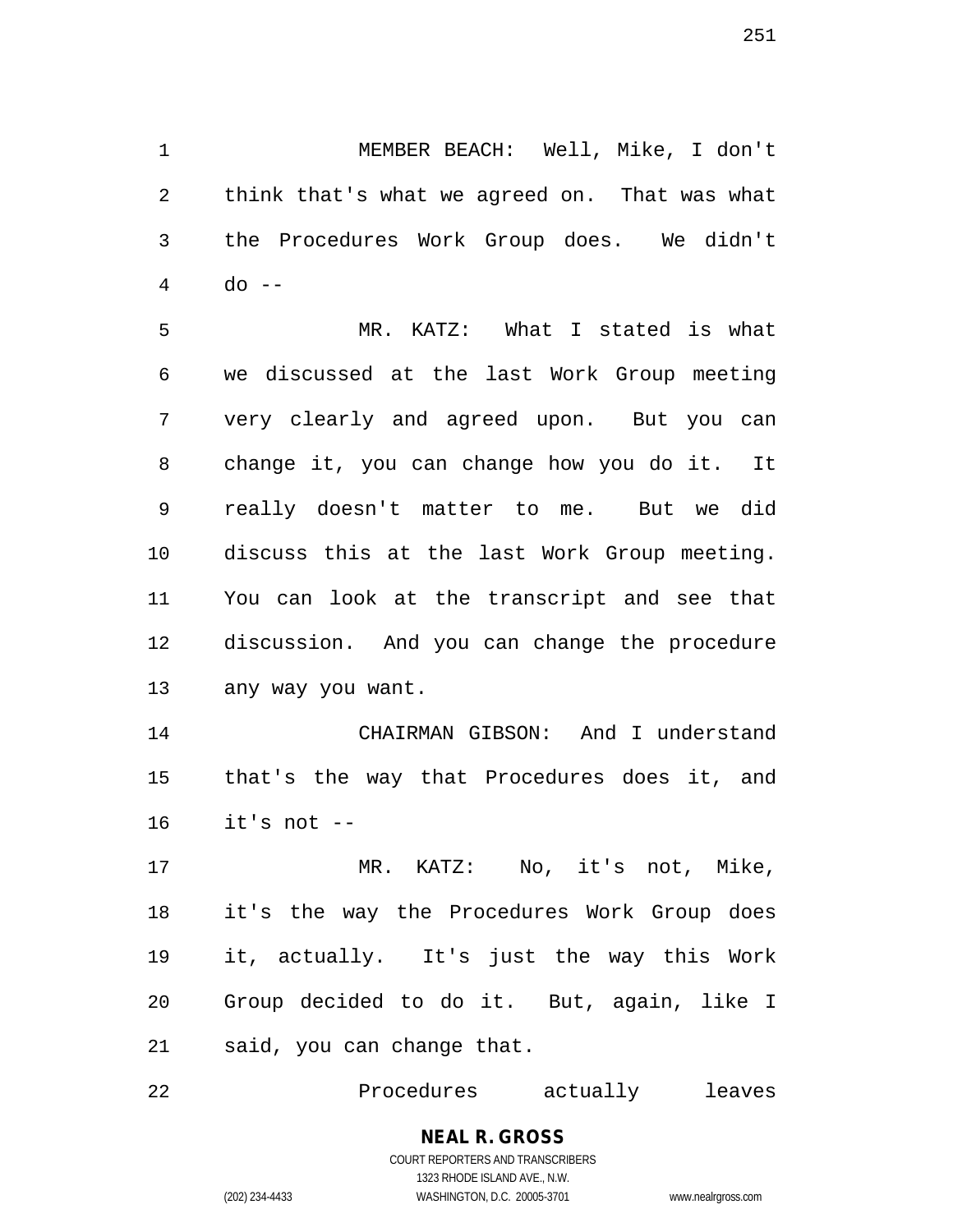1 everything open until they see the written 2 word on everything. And when we discussed 3 this, it seemed to me really quite unnecessary 4 for that sort of -- 5 MEMBER MUNN: It's too much.

6 MR. KATZ: Nitpicking sort of last 7 step, because it just leaves it sort of 8 looking like there's more business to do than 9 needs to be done, and we want to move on with 10 things.

11 But I personally have no care 12 about this.

13 CHAIRMAN GIBSON: Right, and I 14 understand what you're saying, Ted. But I 15 guess what I'm trying to avoid in the future 16 is just this 15-minute discussion on, is this 17 closed, and if it's closed, okay, how is it 18 going to be referenced in the future, and 19 everyone is undecided and we're talking about 20 it 20 minutes later.

21 So, in the future, let's just, at 22 the next meeting, we will just have something

# **NEAL R. GROSS**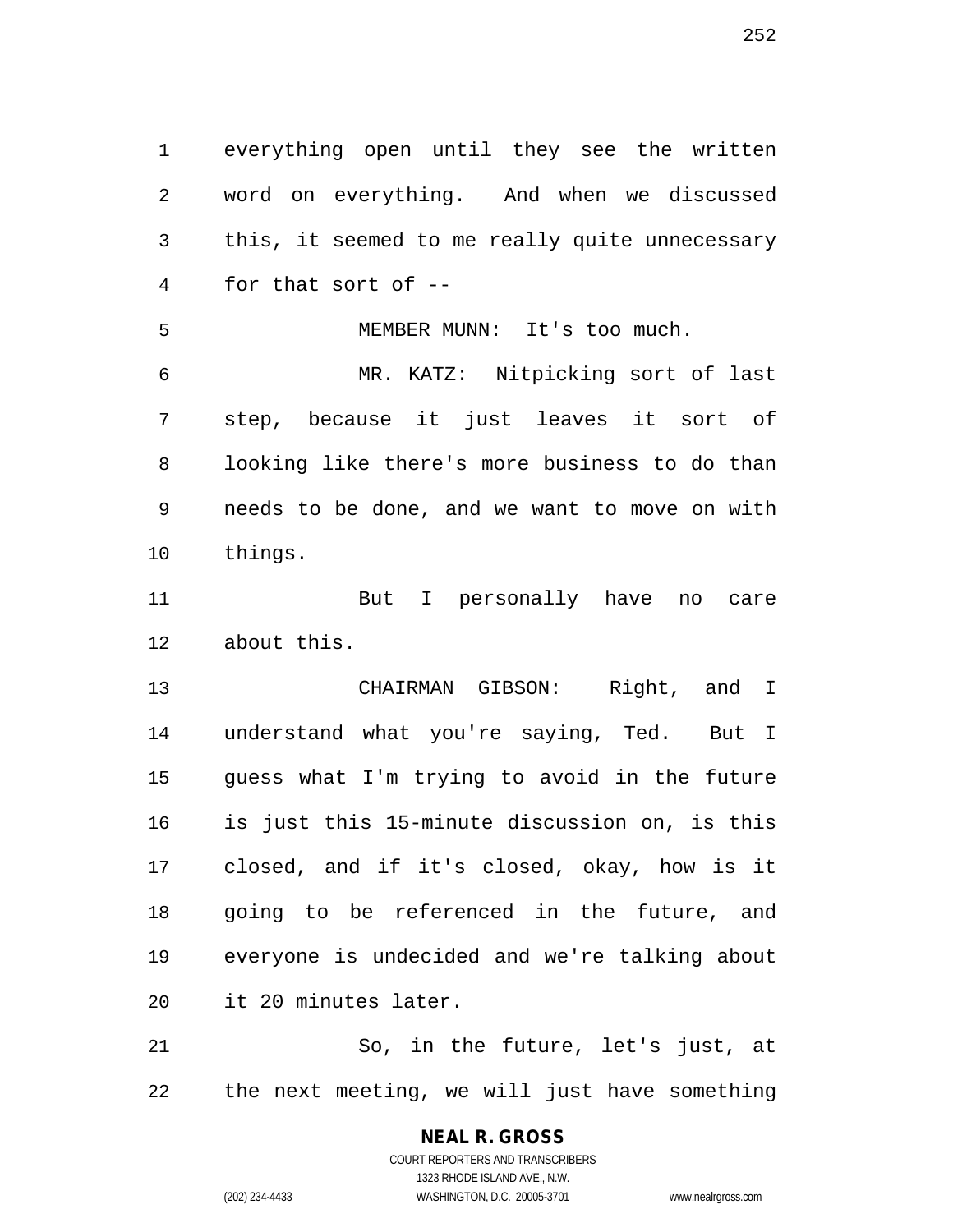1 on the agenda that the Work Group will discuss 2 how we handle issues in the future. That's 3 all I'm saying. 4 MR. KATZ: Sure. Okay, J.J. 5 MR. JOHNSON: I think I'm done. 6 MR. KATZ: Oh, J.J. is done. 7 That's good. 8 MEMBER BEACH: Is it time for a 9 break? 10 MR. KATZ: Well -- 11 MS. ROBERTSON-DEMERS: I don't 12 know. Wanda, do you think we can get through 13 the PROC-97 stuff -- 14 MEMBER MUNN: PROC-97 has only one 15 item on it, actually. 16 MR. KATZ: We also have worker 17 comments. 18 I will need to leave at about no 19 later than 3:20 or so. So, if we could just 20 use that as benchmark, and I don't think we 21 have that much more time we need, but --

22 MEMBER MUNN: We'd better soldier

253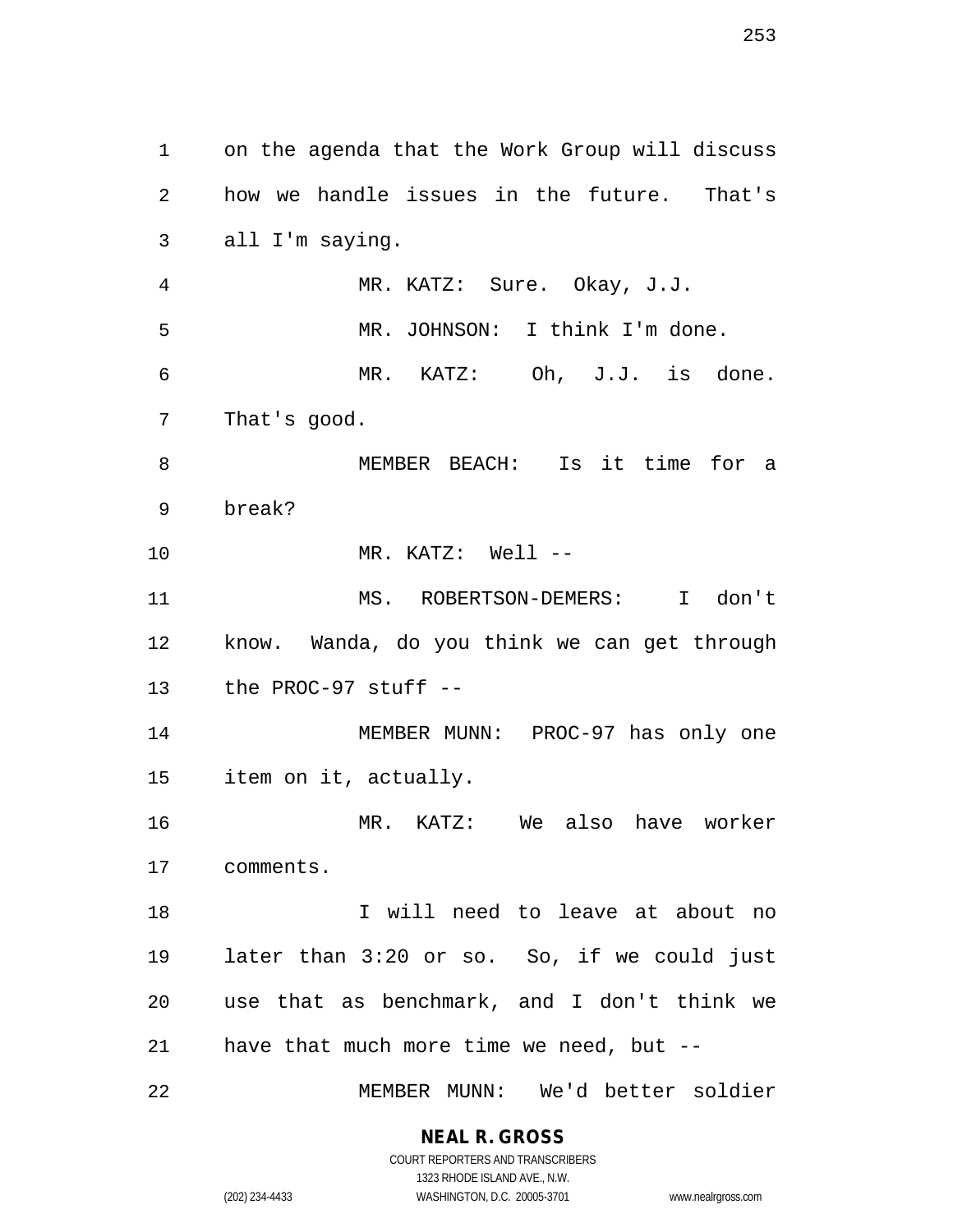1 on.

| 2            | CHAIRMAN GIBSON: What we usually              |
|--------------|-----------------------------------------------|
| $\mathsf{3}$ | do is -- and I didn't put it time-specific in |
| 4            | the agenda -- but about three o'clock is      |
| 5            | worker comment time. So, if you guys want to  |
| 6            | take maybe a 10-minute break, we will see if  |
| 7            | there are worker comments at three o'clock.   |
| 8            | And, then, if you have to leave at 3:20,      |
| 9            | that's fine, Ted. If there's not worker       |
| 10           | comments, then maybe we can attend to this    |
| 11           | PROC-97 stuff.                                |
| 12           | Sound good?                                   |
| 13           | MR. KATZ: Yes, it sounds good,                |
| 14           | and it sounds like we don't have that much to |
| 15           | do on PROC-97.                                |
| 16           | MEMBER MUNN: No.                              |
| 17           | CHAIRMAN GIBSON: Okay. So, take               |
| 18           | a 10-minute break then.                       |
| 19           | MR. KATZ: Okay. Thanks. Yes.                  |
| 20           | (Whereupon, the above-entitled                |
| 21           | matter went off the record at 2:51 p.m. and   |
| 22           | resumed at $3:01$ p.m.)                       |

## **NEAL R. GROSS**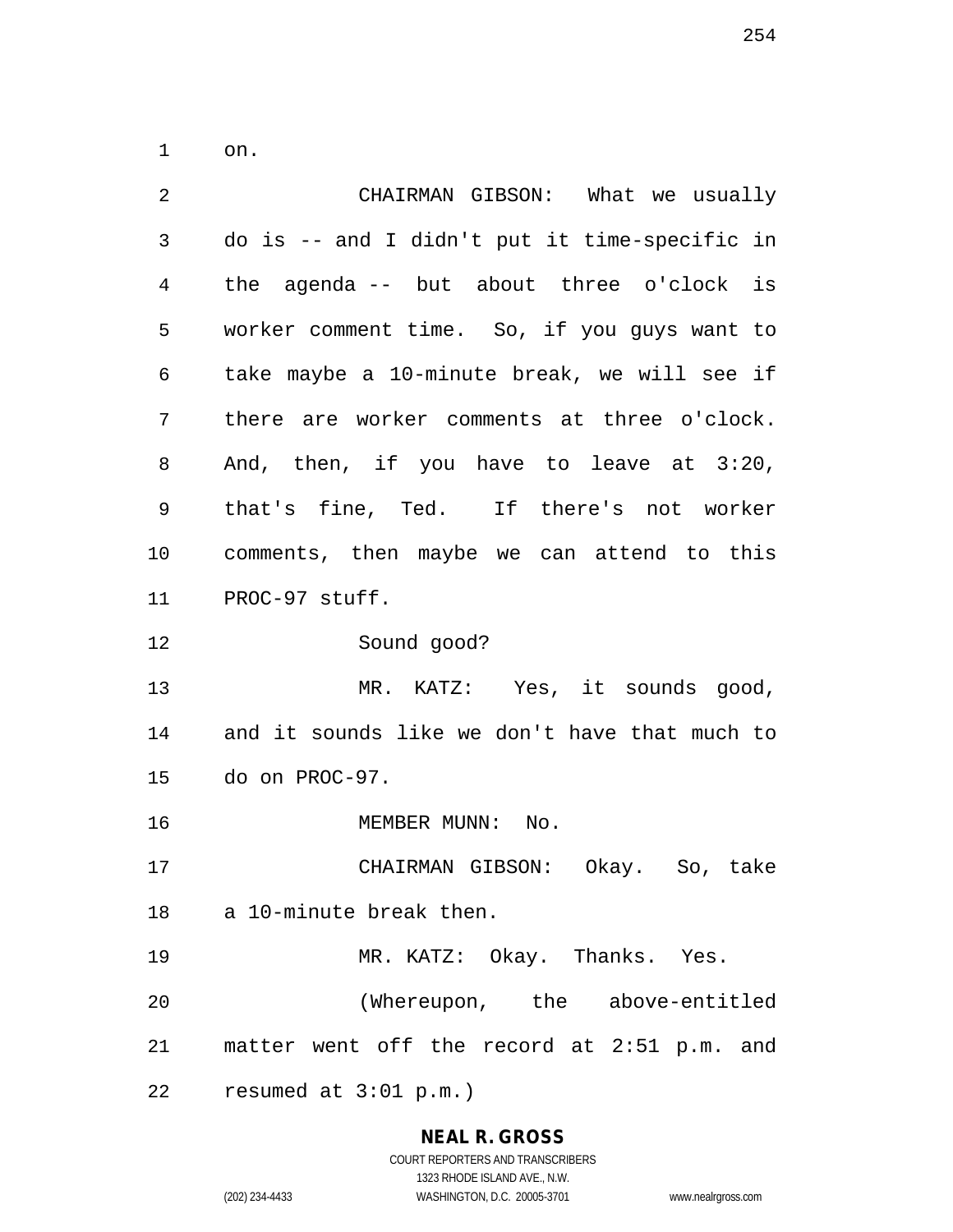1 MR. KATZ: Okay. So, Mike, are 2 you on? 3 CHAIRMAN GIBSON: Yes. 4 MR. KATZ: I have a comment from 5 Terrie that I need to read, but let's see if 6 there's anybody live. 7 CHAIRMAN GIBSON: Yes. Are there 8 any claimants or worker advocates on the line 9 that would like to make comments? If so, 10 please identify yourself and go ahead. If 11 there's anyone on the line, please identify 12 yourself and go ahead. 13 (No response.) 14 Okay. If not, Ted, I guess you 15 can go ahead and read Terrie's comments. 16 MR. KATZ: Okay. Let me just 17 scroll down. 18 Okay. So, she had to leave. So, 19 she sent me her comment and asked that I read 20 it into the record. 21 "I wish to thank the Work Group 22 for their commitment to ensure that there is a

> **NEAL R. GROSS** COURT REPORTERS AND TRANSCRIBERS 1323 RHODE ISLAND AVE., N.W.

(202) 234-4433 WASHINGTON, D.C. 20005-3701 www.nealrgross.com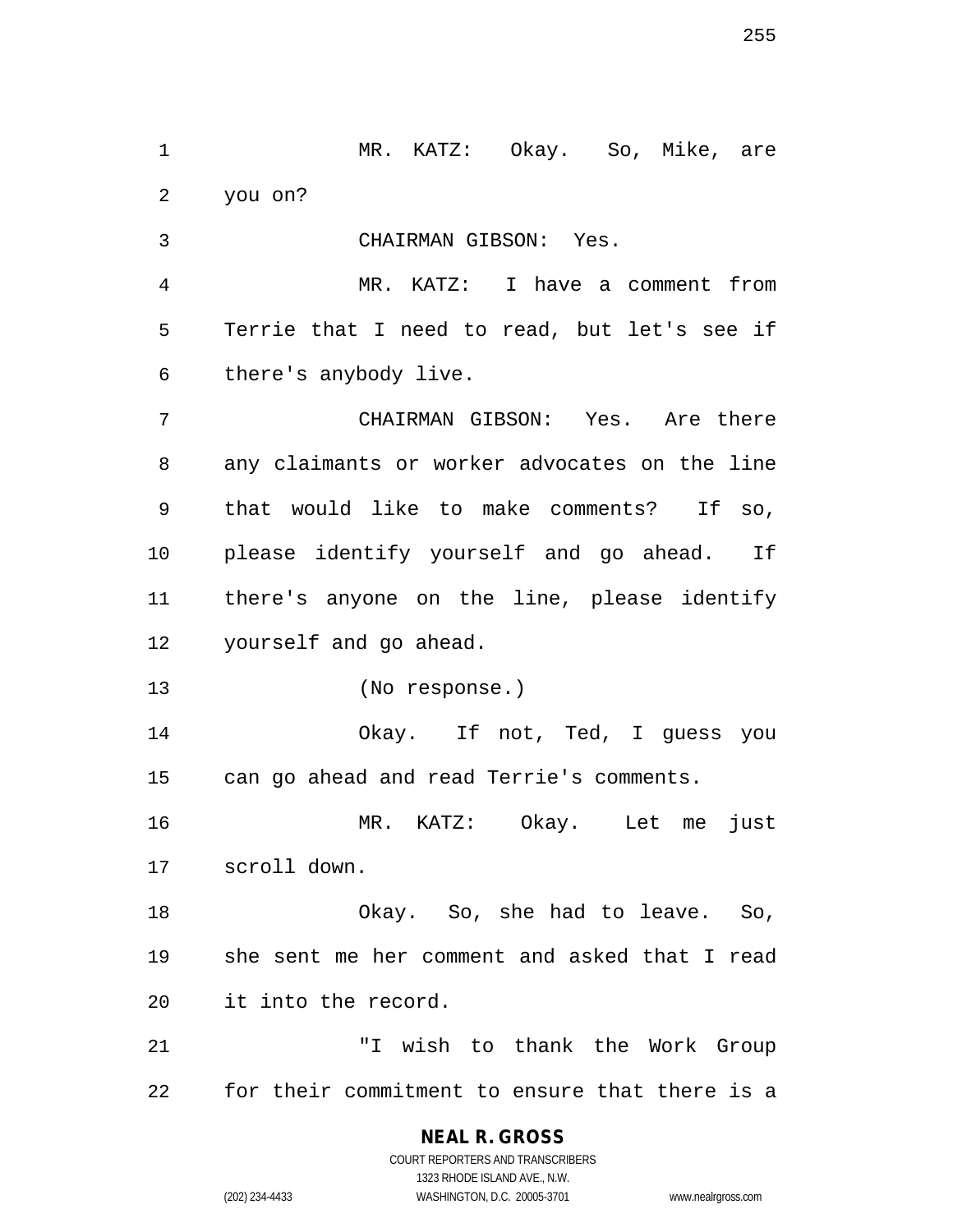1 transparent dialog between NIOSH and the 2 workers.

3 "I would like to offer a few 4 personal observations from the morning's 5 discussion on the RF" -- that means Rocky 6 Flats -- "pilot program.

7 "I wish to allay one of Wanda's 8 concerns. Her concern is that, despite this 9 audit, it will still be difficult to change 10 individual perceptions that the workers' 11 comments are not being ignored. I disagree.

12 "One of the things the claimants 13 and advocates rely upon is the independent and 14 unbiased review of SC&A, at the direction of 15 the Board, of NIOSH's work products. And I 16 believe that if SC&A finds that NIOSH has 17 incorporated the issues or evidence presented 18 by the Rocky Flats workers or advocates into 19 their technical documents for dose 20 reconstructions, that finding will be accepted 21 by the stakeholders.

22 "If, however, the comments and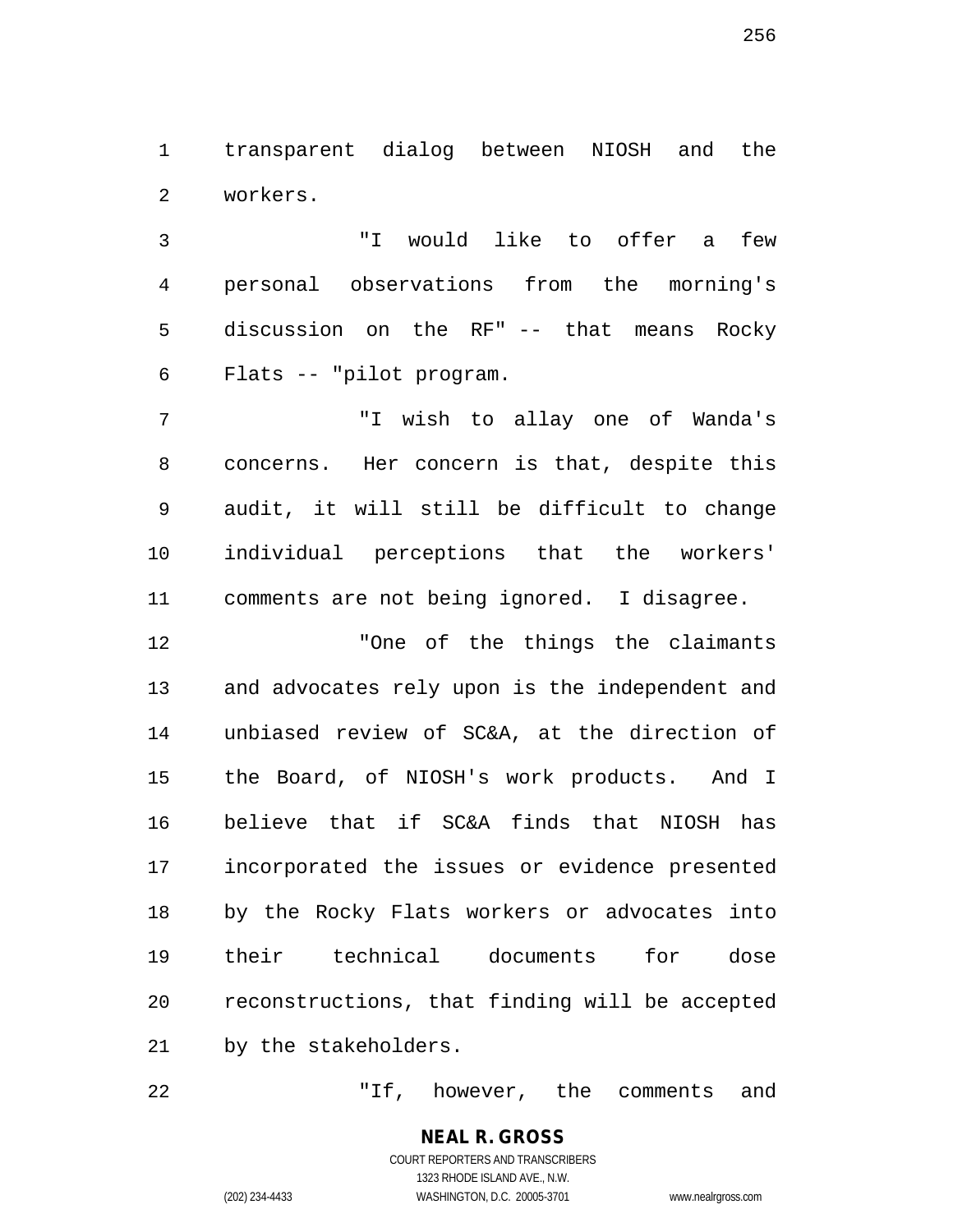1 evidence made by the workers were ignored, 2 this needs to be known. I understand that it 3 may not be this Work Group's responsibility to 4 inform or make recommendations to the Rocky 5 Flats Work Group when SC&A issues their 6 findings. I personally do not see why this 7 Work Group couldn't share information in the 8 same manner as the Work Group for Procedures 9 or Dose Reconstruction does.

10 "However, if SC&A does find 11 deficiencies, then it will be the workers and 12 the advocates who will need to press on and 13 ask NIOSH and/or the Board's Rocky Flats Work 14 Group to revisit present technical documents.

15 "With Stu's comments today about 16 reading the ANWAG EECAP survey, I am a bit 17 more optimistic that NIOSH will be amenable to 18 taking another look at Rocky.

19 "I am concerned about OGC's 20 request to delay the start of the audit until 21 they review it for legal ramifications. If 22 there are such issues, will OGC prevent the

# **NEAL R. GROSS**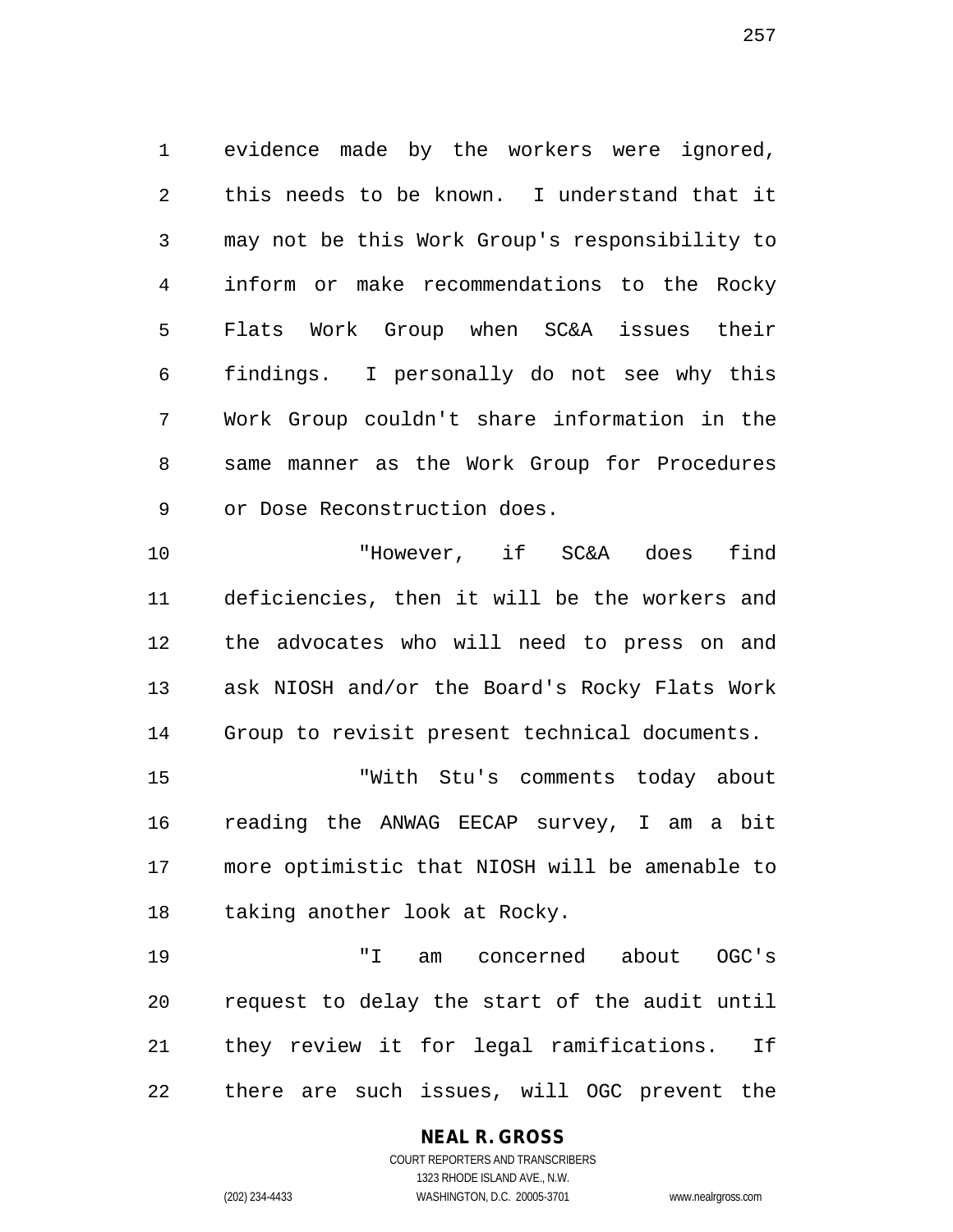1 audit? Is that within their responsibility? 2 Or are they infringing on the Board's 3 authority? I'm curious, has OGC ever stepped 4 in when a Work Group directed SC&A to look 5 into something?

6 "I would hope that the main 7 concern for everyone involved is to find the 8 truth, fix what's broken, and ensure that all 9 comments and evidence is considered when 10 developing technical documents and debating 11 SEC petitions. I trust OGC's review of the 12 procedure is quick, so that the audit can 13 proceed.

14 "Again, I thank everyone for their 15 concern and hard work to make sure that the 16 workers' voice is being heard. Safe travels 17 home and happy holidays, Terrie Barrie."

18 CHAIRMAN GIBSON: Okay. Thanks, 19 Ted, for reading that into the minutes -- 20 MR. KATZ: Sure.

21 CHAIRMAN GIBSON: And into the

22 record.

**NEAL R. GROSS**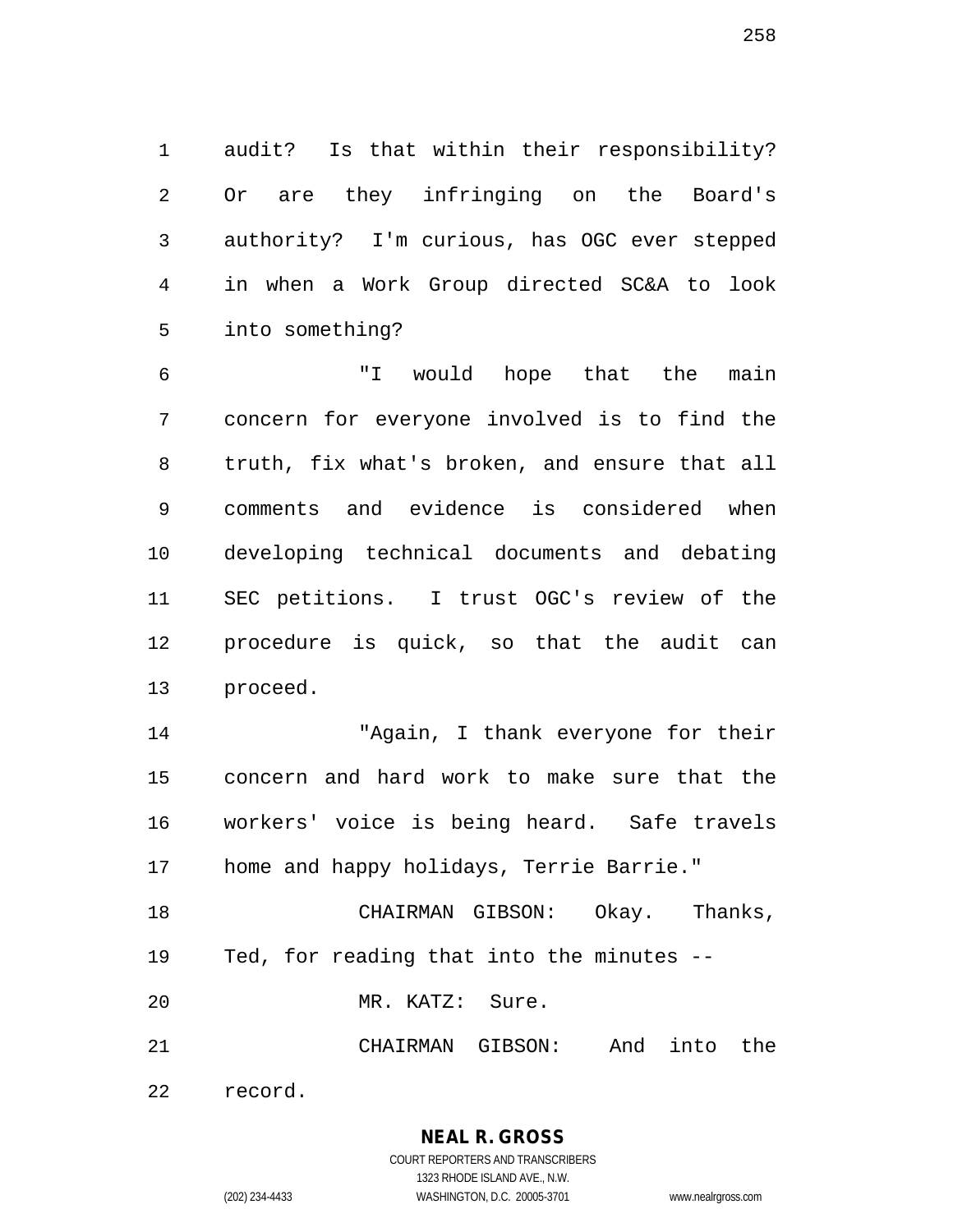1 And thanks to Terrie for providing 2 those comments. 3 We'll ask one more time, is there 4 anyone on the line that would like to make 5 comments, a worker or worker advocate? 6 (No response.) 7 Okay. If not, we still have a few 8 minutes left, if you want to get back to the 9 findings from PROC-97. I think we're down to 10 the last couple of pages here, the last issue 11 here. 12 SC&A, do you want to speak to it 13 or -- 14 MS. ROBERTSON-DEMERS: Well, it's 15 my understanding from Wanda that the 16 Procedures Subcommittee has closed out all but 17 finding PROC-0097-4. 18 MEMBER MUNN: That is the one that 19 was transferred to the Work Group. 20 MS. ROBERTSON-DEMERS: And that's 21 on page 22. 22 And this kind of gets back to a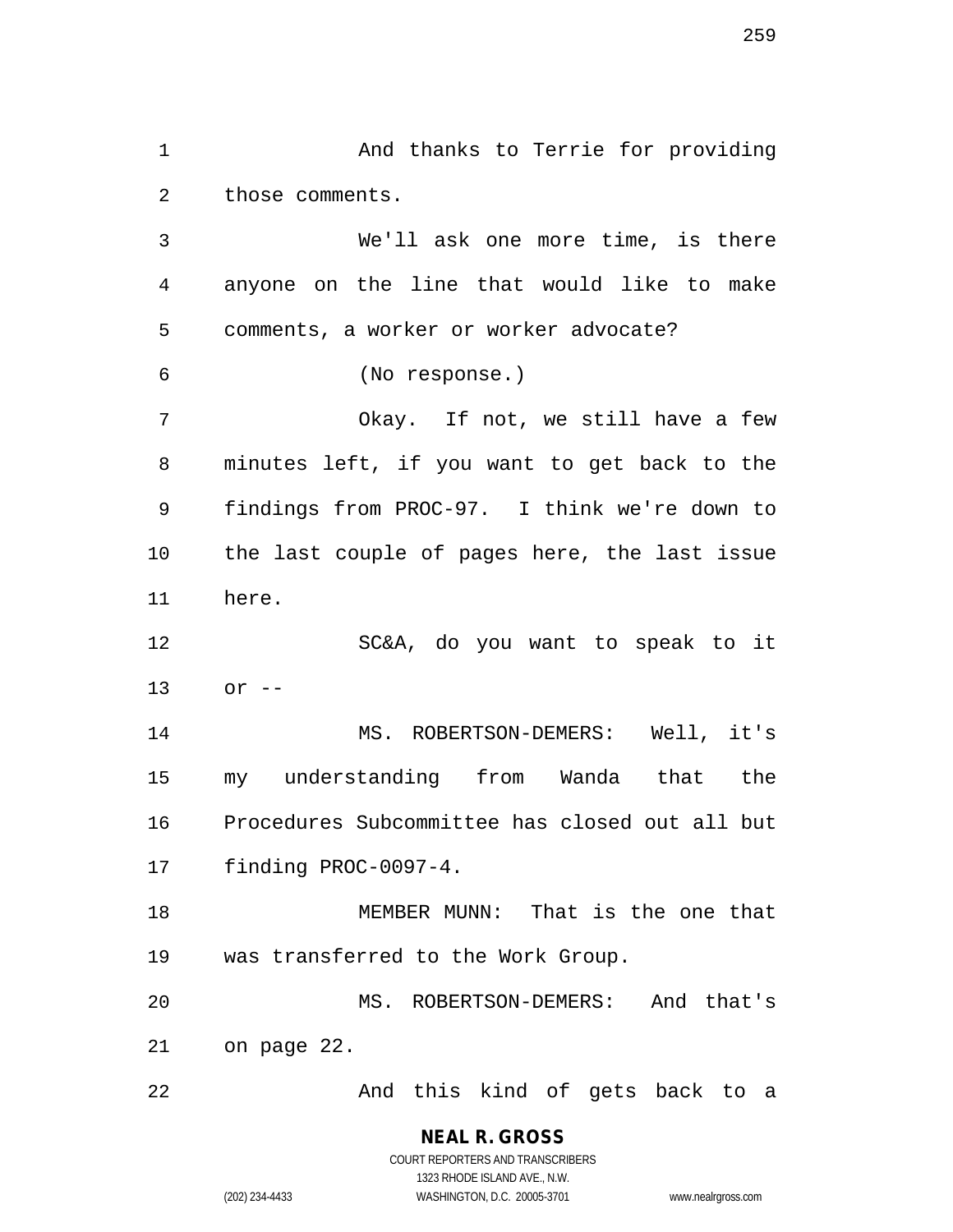1 discussion that we had at the last Work Group. 2 The procedure did not explicitly require 3 worker outreach meetings for all sites where 4 Site Profiles were being prepared. 5 (Voice on phone line.) 6 MR. KATZ: Jenny, Jenny, your 7 phone is not on mute. Jenny, your phone is 8 not on mute. 9 MS. LIN: Sorry about that. 10 MR. KATZ: It's okay. 11 Okay. Sorry. 12 MS. ROBERTSON-DEMERS: And we kind 13 of had a discussion about this at the last 14 meeting. And what we recommend is that a 15 review of those Site Profiles where there was 16 no worker outreach that was conducted be 17 reevaluated to determine whether the Site 18 Profile would benefit from information 19 gathered in meetings. 20 One of the bullets in the original 21 proposal that we gave for objective three was

22 to go back and look at which sites had no

COURT REPORTERS AND TRANSCRIBERS 1323 RHODE ISLAND AVE., N.W. (202) 234-4433 WASHINGTON, D.C. 20005-3701 www.nealrgross.com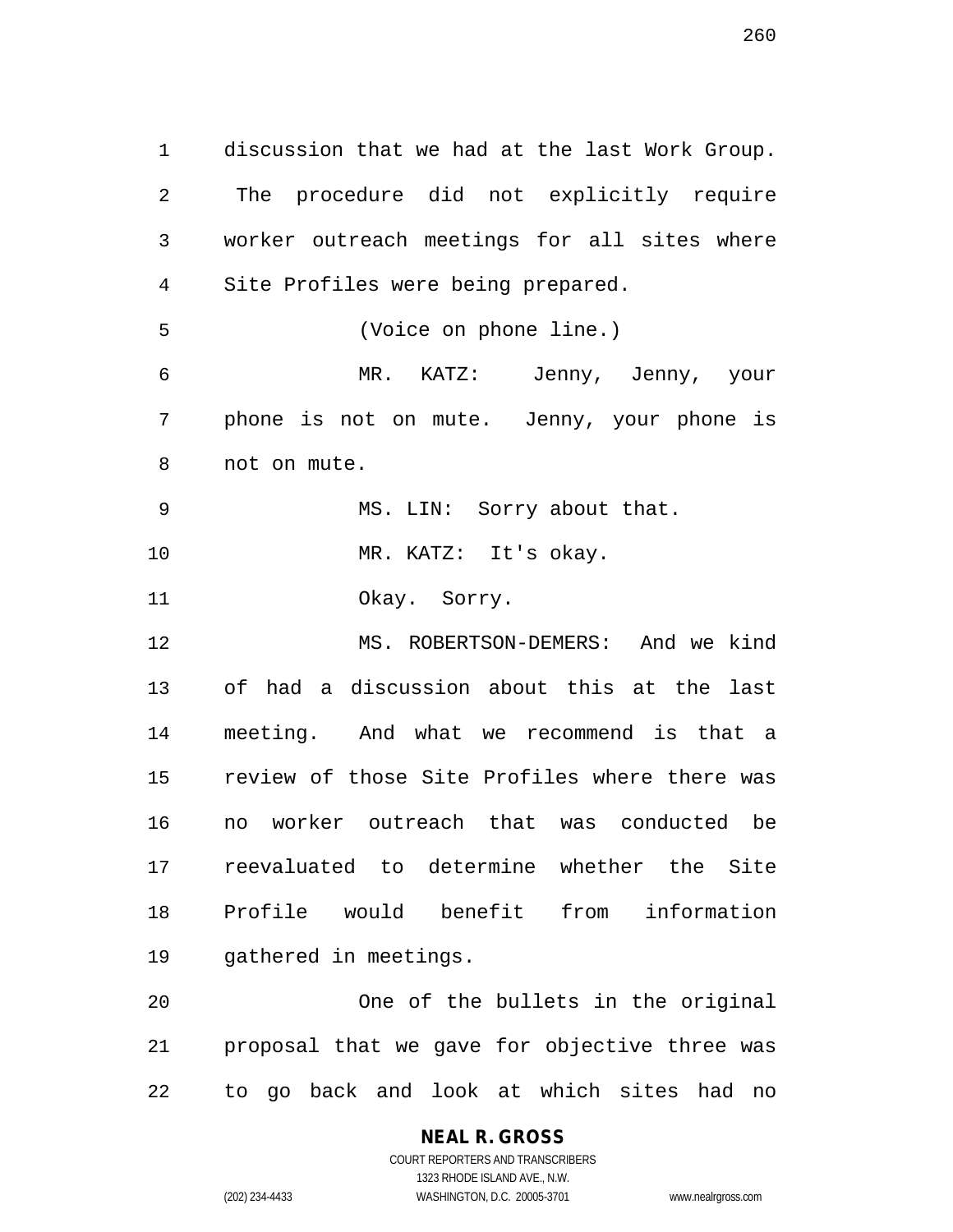1 worker outreach which benefitted the 2 development of the Site Profile.

3 So, that's kind of the gist of 4 this finding. And it really wasn't covered 5 under the PR-12 review because PROC-97 was 6 focused on the development of Site Profiles 7 and conducting two meetings associated with 8 the development of those two profiles.

9 CHAIRMAN GIBSON: Okay. So, DCAS, 10 is there any response to this that you have 11 prepared today or?

12 MR. HINNEFELD: This is Stu. I'm 13 thinking.

14 I wonder about, you know, 15 potentially all of our Site Profiles have been 16 reviewed by SC&A in the site profiling. Do we 17 feel like by having some sort of worker -- if 18 we went back and made some judgment about 19 whether they would benefit, do we think that 20 would, coming from this new view, from that 21 kind of a review, do you think that would find 22 anything that we needed to investigate beyond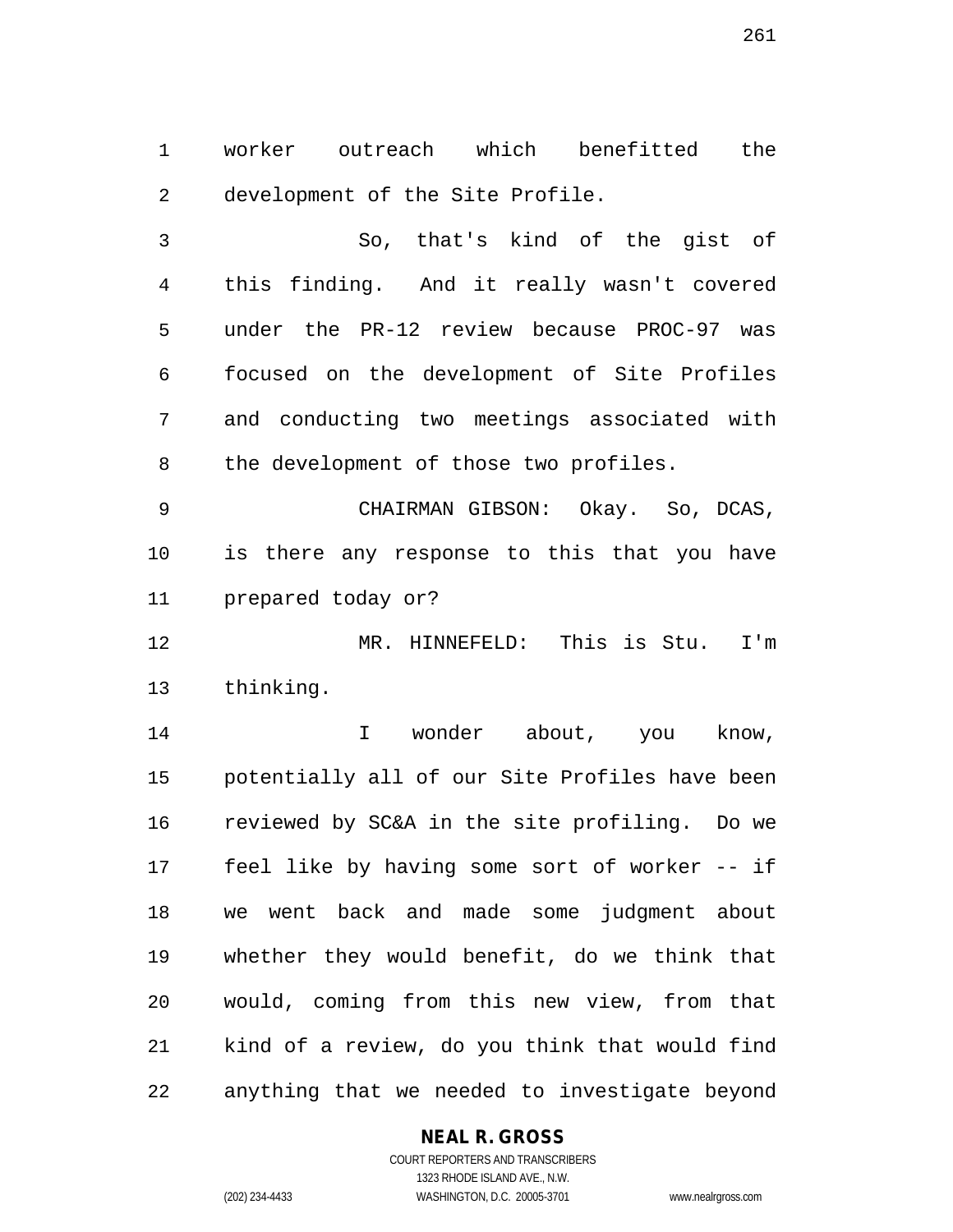1 SC&A?

| 2              | Because when SC&A does the Site                |
|----------------|------------------------------------------------|
| $\mathfrak{Z}$ | Profile review, they normally do a fair amount |
| 4              | of expert interviews. And you get the kind of  |
| 5              | information from those things, from those      |
| 6              | interviews, that you get at Site Profile       |
| 7              | meetings, worker outreach meetings.            |
| 8              | So, I just wonder if we're going               |
| 9              | to gain anything by doing it. I'm a little     |
| 10             | hesitant to go down this road and take on this |
| 11             | task, but there is really, as far as I know,   |
| 12             | no indication that there's anything lacking, a |
| 13             | deficiency to fix here.                        |
| 14             | MEMBER MUNN: Stu, could I suggest              |
| 15             | that you simply put that comment in writing    |
| 16             | and submit it to us? It seems like a logical   |
| 17             | response from NIOSH. And, then, at our next    |
| 18             | meeting, we can deliberate whether or not that |
| 19             | meets the needs of the Work Group. Perhaps     |
| 20             | that would be the most direct way to resolve   |
| 21             | it.                                            |

22 MR. HINNEFELD: I could certainly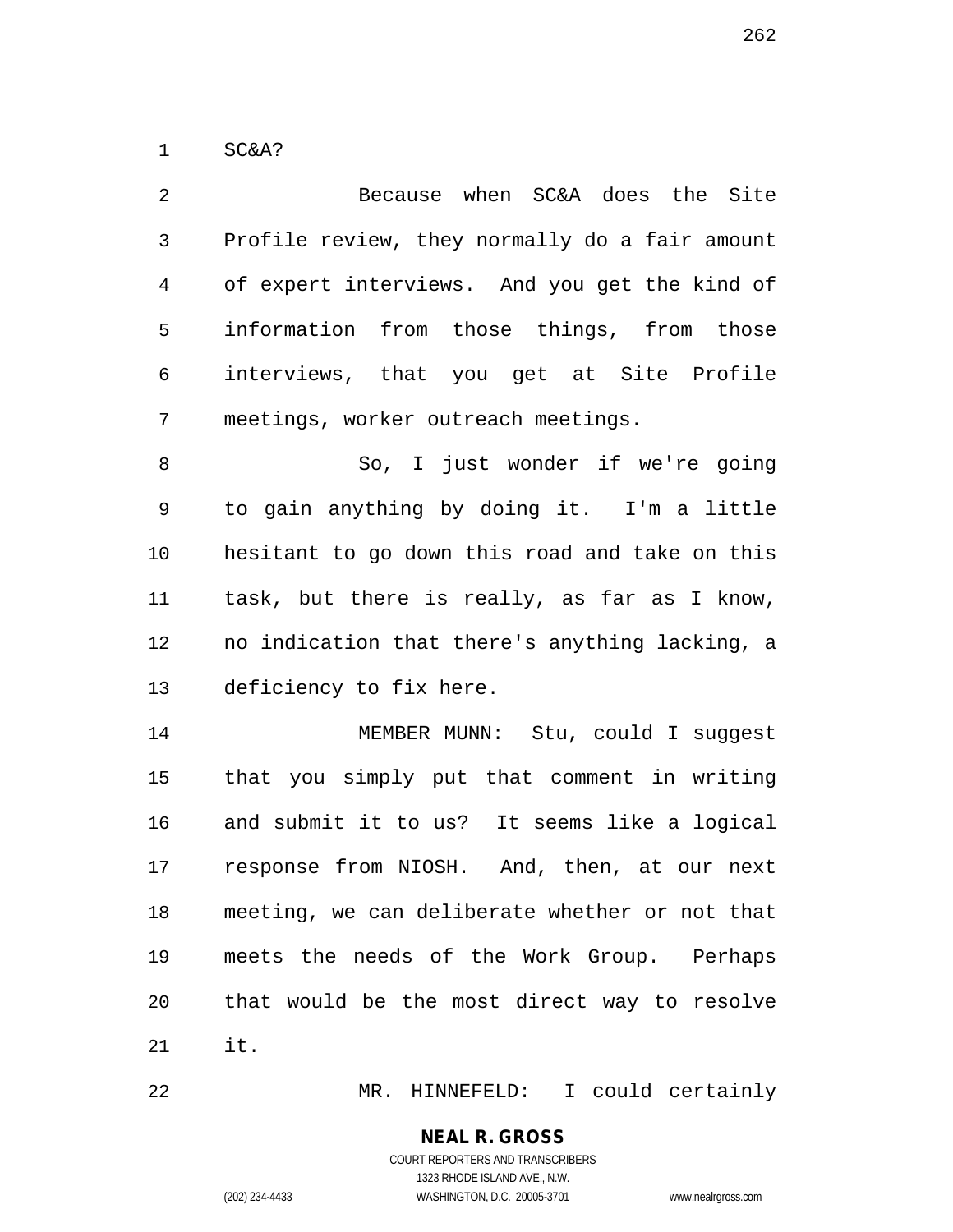1 do that.

2 CHAIRMAN GIBSON: And, then, this 3 is Mike. 4 I would also suggest that, if SC&A 5 has any examples from interviews that they 6 have conducted where there has not been Site 7 Profiles, if they provide that then, and then 8 we can discuss it. 9 MS. ROBERTSON-DEMERS: Yes, I can 10 give you two examples off the top of my head 11 at Sandia National Lab - 12 CHAIRMAN GIBSON: Let's prepare it 13 for the next meeting. 14 MS. ROBERTSON-DEMERS: Okay. 15 Okay. 16 MR. FITZGERALD: So, prepare some 17 examples as well as maybe illustrate some 18 information that may not be being tapped? 19 MEMBER BEACH: And, then, moving 20 forward, are Site Profile reviews being done 21 without worker interviews for future sites? 22 I'm wondering if that's still occurring.

**NEAL R. GROSS**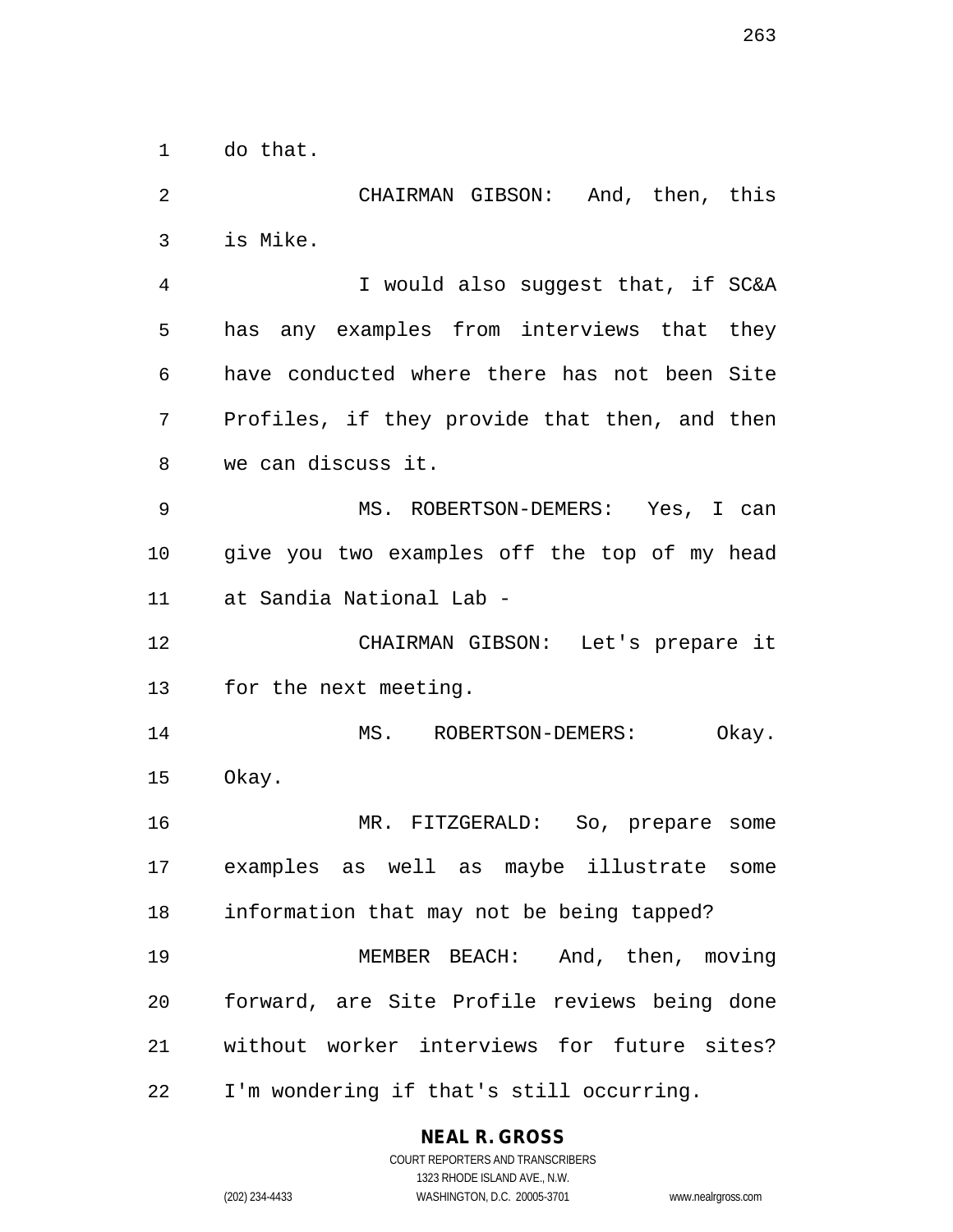1 MR. HINNEFELD: You know, yes, I 2 was checking to see if I was on mute. This is 3 Stu.

4 And I don't think we're doing any 5 new Site Profiles. I don't think we've done 6 any for a while. There are revisions 7 underway. Quite likely, those are due to or 8 as a result of SC&A reviews of those Site 9 Profiles. But I don't know that we're doing 10 -- I don't think we're writing any new Site 11 Profiles.

12 CHAIRMAN GIBSON: This is Mike.

13 Would it be appropriate to, for 14 DCAS, when they're considering that, to think 15 about their SEC Evaluation Reports, and if it 16 may be advisable to get some information from 17 workers more than they are, or is that just 18 filling more --

19 MR. HINNEFELD: Well, I mean I 20 think we do, when we are on SEC Evaluation 21 Reports, I think we do SEC outreach meetings 22 although I won't swear we do that every time.

> **NEAL R. GROSS** COURT REPORTERS AND TRANSCRIBERS

1323 RHODE ISLAND AVE., N.W. (202) 234-4433 WASHINGTON, D.C. 20005-3701 www.nealrgross.com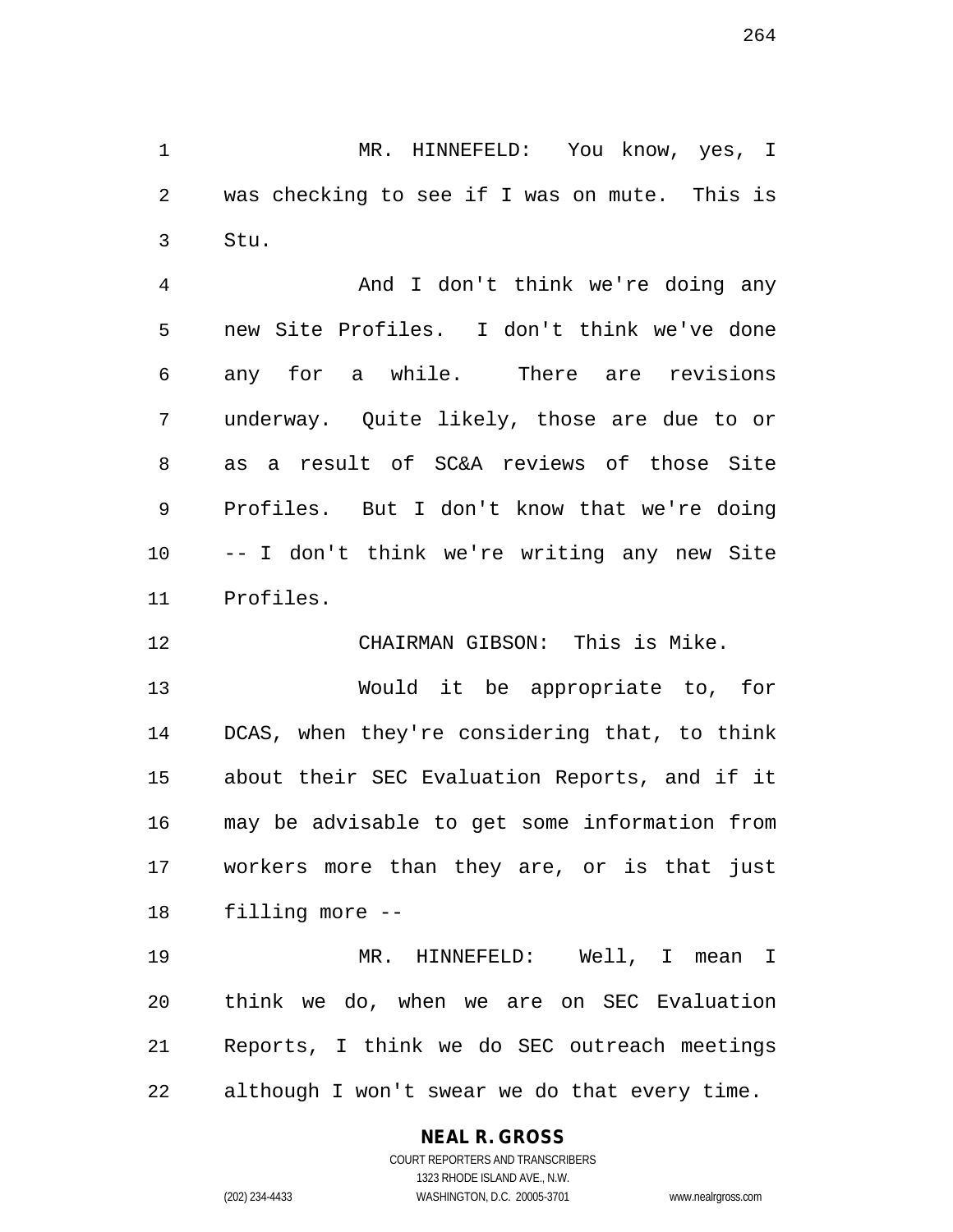1 CHAIRMAN GIBSON: Let's just leave 2 it at this finding. I don't want to add more 3 to the mix. I just want to -- okay, I'm 4 sorry.

5 MR. HINNEFELD: Okay. I'll draft 6 up a response and send it back, and we can 7 talk about it. But there are more than likely 8 a couple of Site Profiles that have not had an 9 SC&A review. I guess by identifying those 10 specific ones, then they give some insight. 11 You know, I heard Kathy say Sandia, and we 12 know that Sandia has its issues, and there's, 13 in fact, an SEC petition at Sandia right now 14 that we're trying to do an Evaluation Report 15 on that is reviewing some things.

16 So, well, I will just send my 17 response and you guys can decide. We may be 18 able to talk about this more some other time.

19 MR. FITZGERALD: Yes. I guess 20 what complicates this, it sounds like this 21 almost purely retrospect, given the fact that 22 you have gone through all the Site Profiles,

### **NEAL R. GROSS**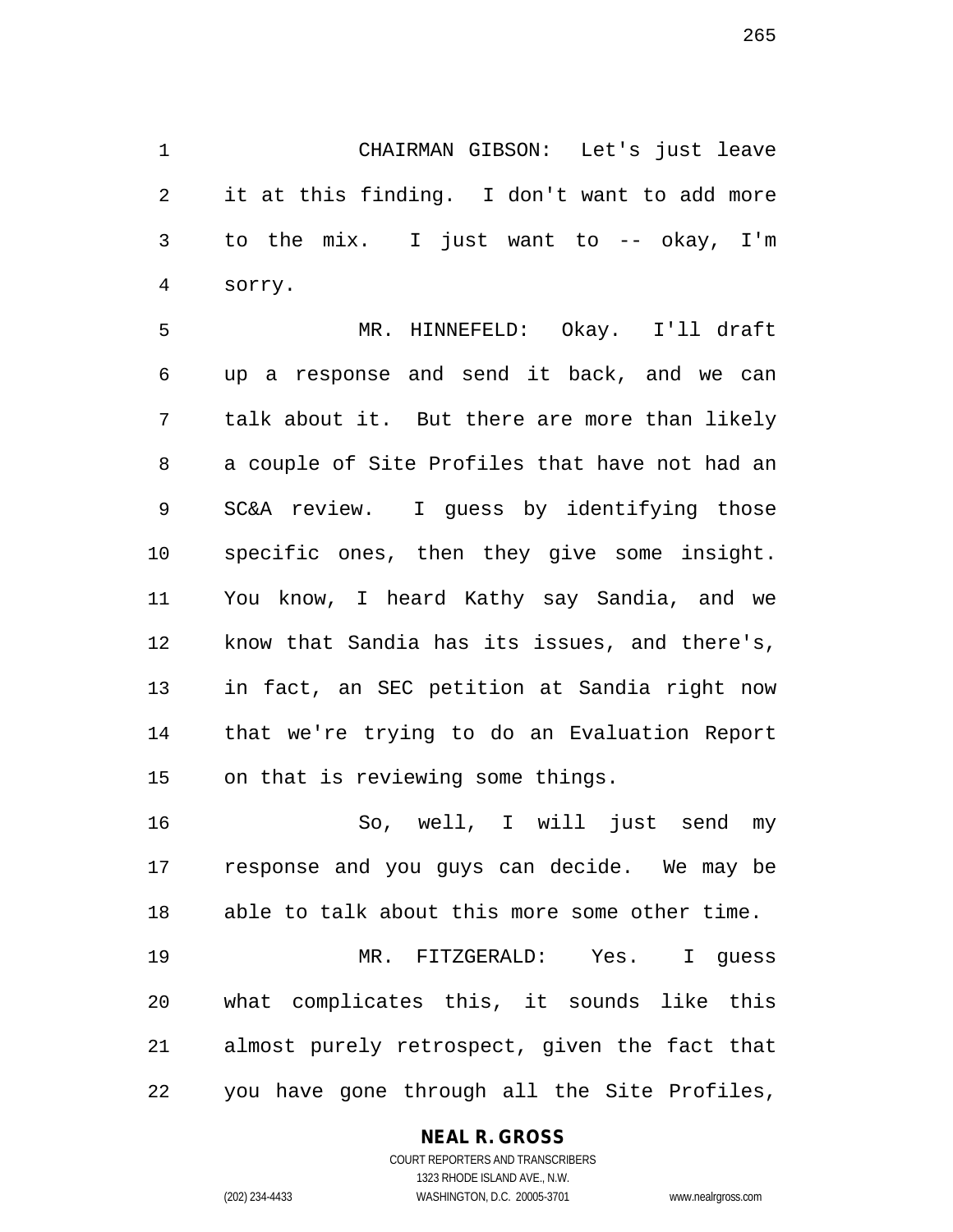1 and we have reviewed probably 30 or 40 of them 2 and have done worker interviews almost on all 3 of them. So, the question is the value added 4 for the ones that clearly lacked, whether 5 Sandia or a couple of others, lacked the 6 interviews that we, in fact, have done since. 7 So, I guess that is a value judgment by DCAS 8 and the Work Group. I mean it's not going to 9 add value at this stage. 10 Going forward, maybe it is a 11 little different issue if there's SECs coming, 12 such as Sandia. But, you know, we will cross 13 that bridge -- 14 MS. ROBERTSON-DEMERS: This is 15 Kathy. 16 I needed to make a clarification. 17 That was Sandia National Lab, Livermore, not 18 Albuquerque. 19 MR. HINNEFELD: They're both in 20 that. 21 MR. KATZ: Okay. So, SC&A's part 22 of this is to provide, think about it, and

> **NEAL R. GROSS** COURT REPORTERS AND TRANSCRIBERS

1323 RHODE ISLAND AVE., N.W. (202) 234-4433 WASHINGTON, D.C. 20005-3701 www.nealrgross.com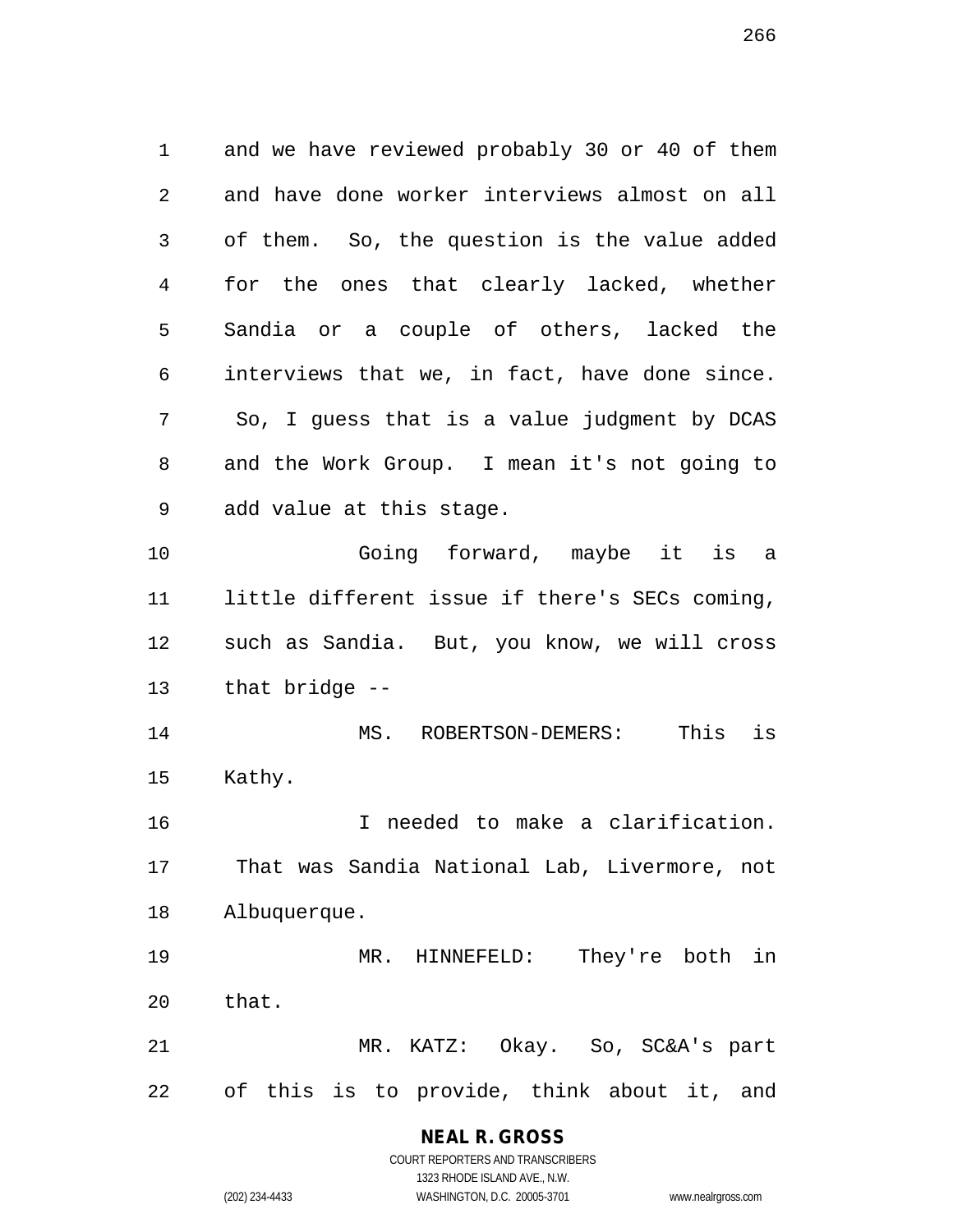1 provide a few more examples other than what 2 you just mentioned. You don't have to do an 3 exhaustive list. 4 CHAIRMAN GIBSON: Okay. This is 5 Mike. 6 Is there anything else on that 7 issue? Other than the actions we have 8 committed to going forward? 9 MEMBER MUNN: I don't believe so. 10 CHAIRMAN GIBSON: Okay. 11 MS. ROBERTSON-DEMERS: Would 12 anyone have an objection if I kind of change 13 the format and put PROC-97-4 in the format of 14 the OCAS PR-12 findings and get rid of the 15 others? 16 MEMBER MUNN: No. As a matter of 17 fact, it seems a reasonable thing to do. 18 MR. KATZ: We only have this one, 19 right? 20 MEMBER MUNN: Yes. 21 MR. KATZ: That sounds good. 22 Mike?

> **NEAL R. GROSS** COURT REPORTERS AND TRANSCRIBERS 1323 RHODE ISLAND AVE., N.W.

(202) 234-4433 WASHINGTON, D.C. 20005-3701 www.nealrgross.com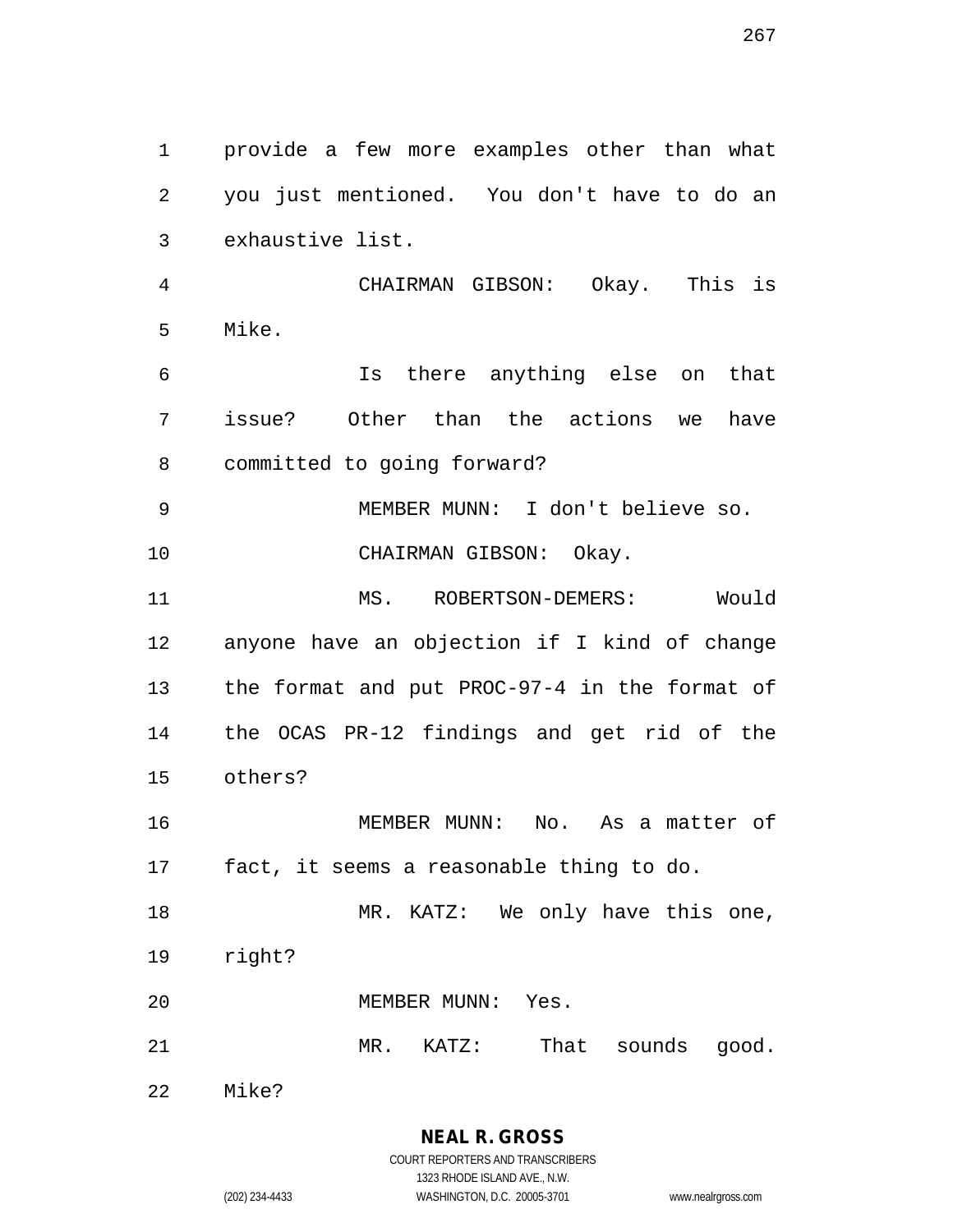1 CHAIRMAN GIBSON: Okay. So, does 2 that complete our agenda on the issues matrix? 3 MEMBER MUNN: It completes 4 everything I have that you sent. 5 MR. KATZ: I believe it completes 6 the whole agenda. 7 CHAIRMAN GIBSON: Okay. Do we 8 have time to talk about the next meeting and 9 how long it's going to take to get some of 10 these actions together, so we can try to make 11 some more progress here in the near future? 12 MEMBER MUNN: Sure. We can do 13 that in three minutes. 14 MR. KATZ: That's about what I 15 have, three minutes. 16 MEMBER MUNN: We've got to do in 17 three minutes. 18 MR. KATZ: But I guess -- 19 CHAIRMAN GIBSON: But, Ted, you 20 still have detention. 21 (Laughter.) 22 MR. KATZ: Yes, that's true. I'm

#### **NEAL R. GROSS** COURT REPORTERS AND TRANSCRIBERS

1323 RHODE ISLAND AVE., N.W.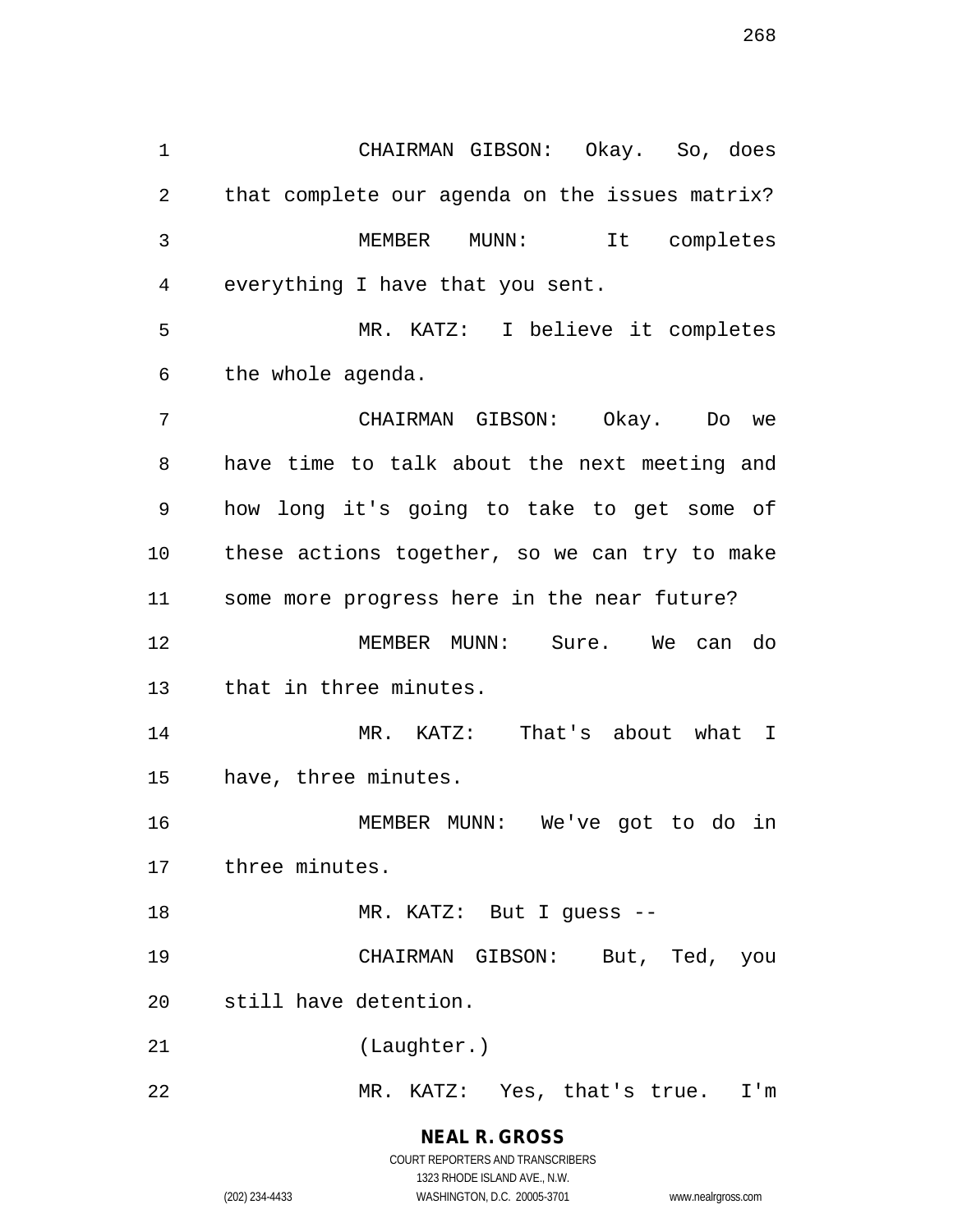1 always in detention.

2 Folks at DCAS, I don't know if you 3 have any kind of immediate response for how 4 long before it makes sense to have the next 5 meeting. I mean the next meeting relies both 6 on DCAS actions and SC&A actions because I 7 think the most substantive thing I had will be 8 -- I mean there will be the continued work of 9 DCAS on these actions that are in progress, 10 and, then, there will also be the SC&A 11 enterprise that they're getting started.

12 So, unless we have immediate sort 13 of thoughts from DCAS about their time and 14 SC&A, I would just suggest we can by virtual 15 means get some feedback on this timing for our 16 next meeting from SC&A and DCAS. And, then, 17 we will go ahead. Mike, I'll work with you to 18 schedule it.

19 CHAIRMAN GIBSON: I would love to 20 have another meeting before the February 21 Advisory Board meeting.

22 MEMBER MUNN: Yes, it would be a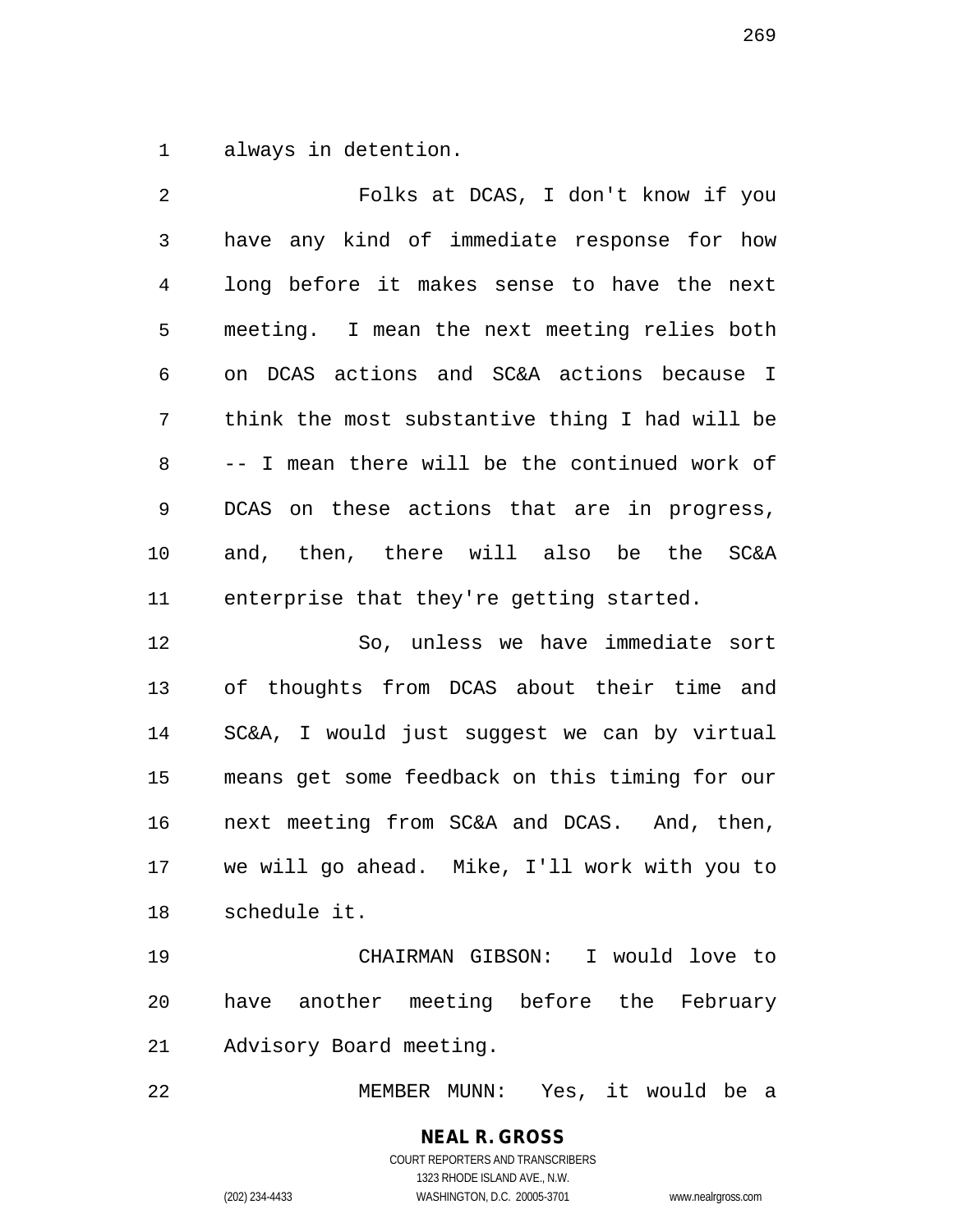1 good idea if we could.

2 CHAIRMAN GIBSON: I would like to 3 have some progress to report at that meeting. 4 MEMBER MUNN: Give you a good 5 report. 6 MR. FITZGERALD: We can certainly 7 on the Rocky piece try to -- the two actions 8 we have are almost real-time, and that can be 9 put in the hands of GC and expedite that. 10 Then, that would be -- 11 MR. KATZ: Yes, I'm just 12 concerned. We have Christmas coming up, and 13 that's sort of -- 14 MR. FITZGERALD: I'm just saying 15 it would put you in January sometime. 16 MR. KATZ: But that already puts 17 you in January -- 18 MR. FITZGERALD: Right. 19 MR. KATZ: And, then, the Board 20 meeting is in February. And for you to get a 21 lot of substantive work done -- 22 MR. FITZGERALD: Oh, no, not the

> **NEAL R. GROSS** COURT REPORTERS AND TRANSCRIBERS

1323 RHODE ISLAND AVE., N.W. (202) 234-4433 WASHINGTON, D.C. 20005-3701 www.nealrgross.com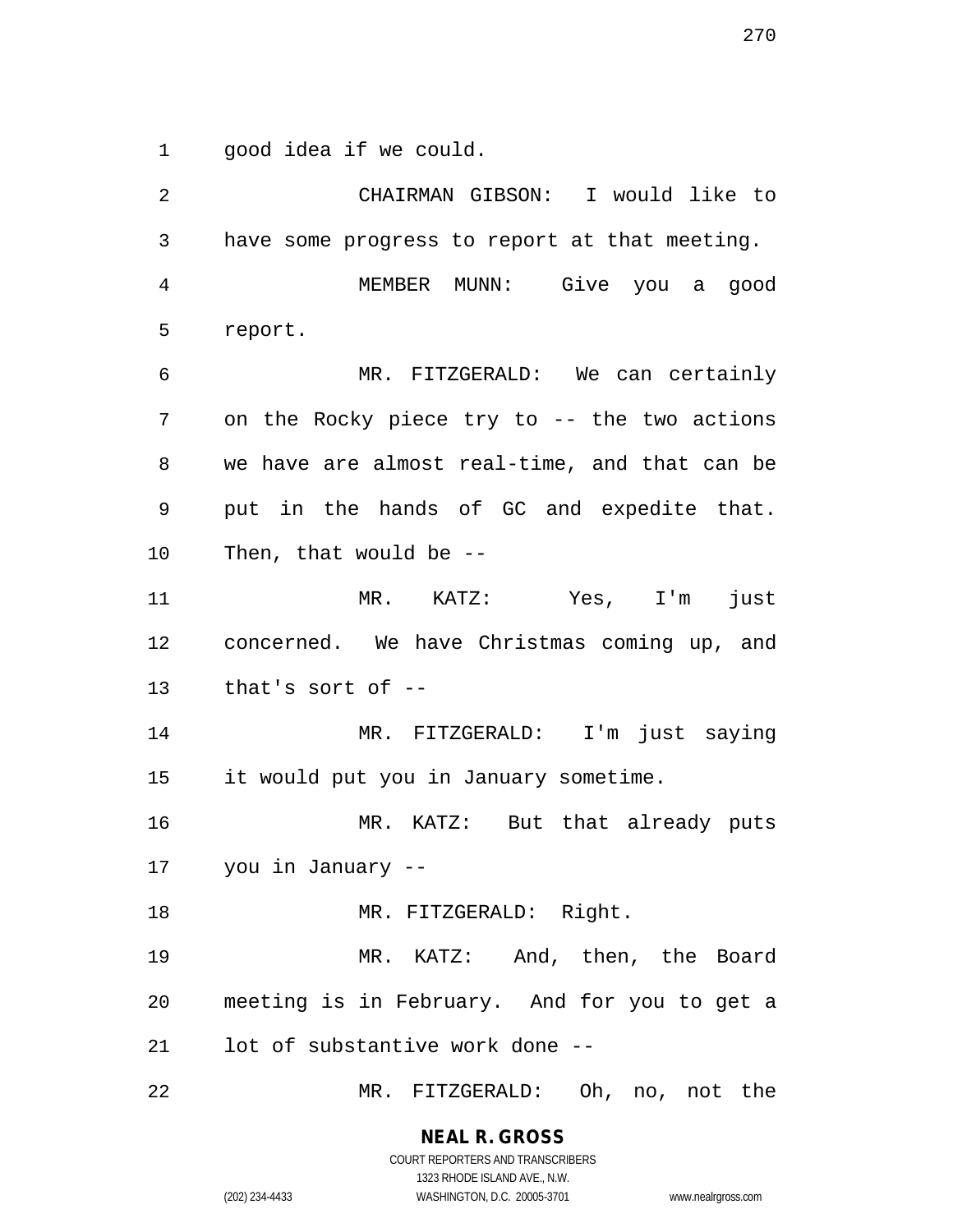1 work. I'm just saying to have the milestone. 2 I think what Mike is saying, to go to the 3 full Board with some milestones and progress, 4 and one progress would be just simply the 5 implementation of the pilot. 6 MR. KATZ: Oh, yes, but that 7 doesn't require another meeting. That will 8 get in here. 9 MR. FITZGERALD: No, I don't think 10 so. 11 MR. KATZ: Right. 12 MR. FITZGERALD: I think that was, 13 to me -- 14 MR. KATZ: But Mike is saying he 15 would like to have another meeting, which 16 would mean getting progress on both SC&A work 17 and DCAS work, and really we are only talking 18 about progress during January and a bit of 19 February. 20 MR. FITZGERALD: Yes. 21 MEMBER MUNN: Well, our Augusta

22 meeting isn't until almost the fourth week of

### **NEAL R. GROSS** COURT REPORTERS AND TRANSCRIBERS

1323 RHODE ISLAND AVE., N.W.

(202) 234-4433 WASHINGTON, D.C. 20005-3701 www.nealrgross.com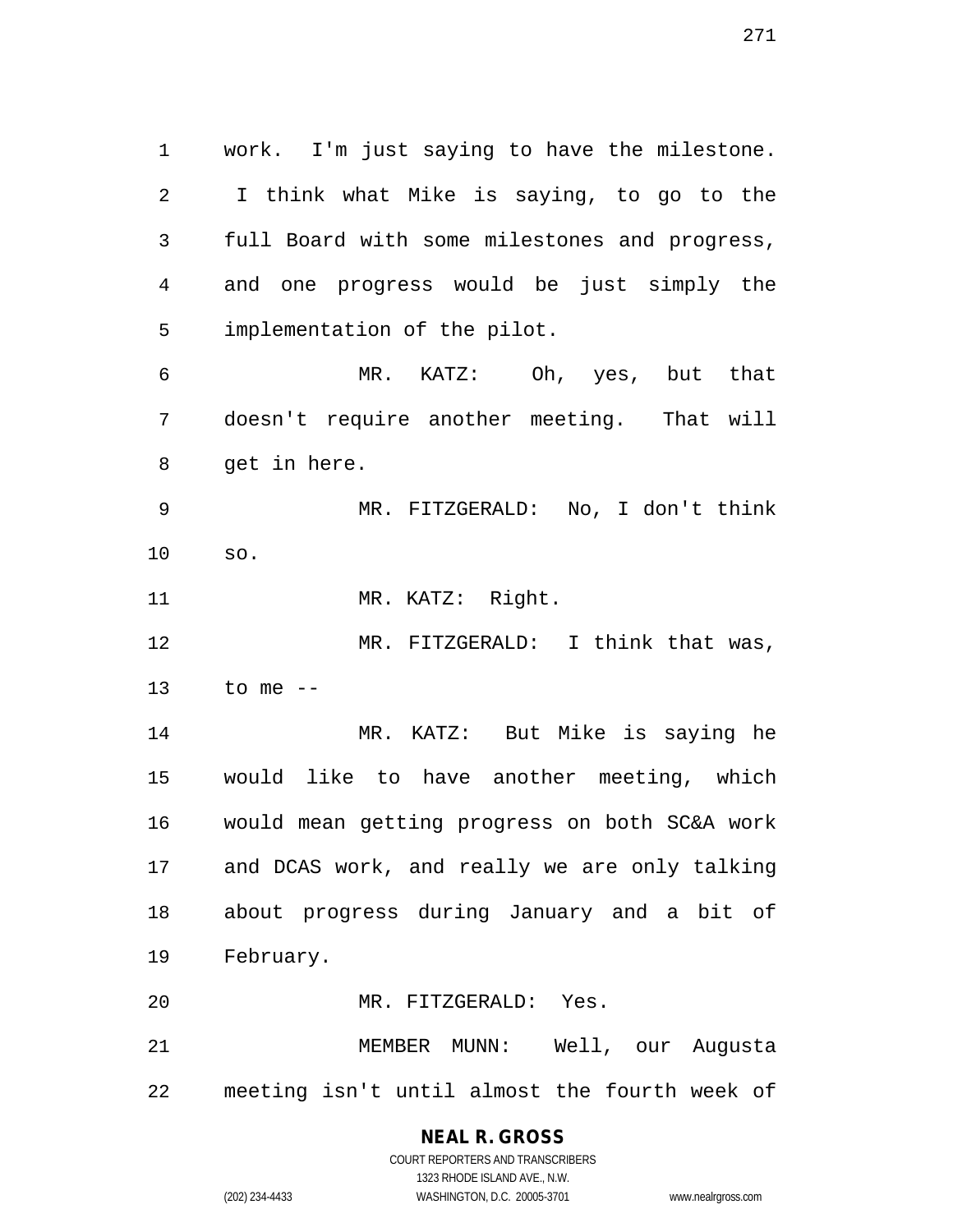1 February.

2 CHAIRMAN GIBSON: The 23rd, yes. 3 MEMBER MUNN: The third week, 4 depending on how you look at it. 5 CHAIRMAN GIBSON: I'm sorry. I 6 just meant the 23rd. I'm sorry, Wanda. 7 MEMBER MUNN: Yes. That's 8 correct, the 23rd, 24th, and 25th. 9 CHAIRMAN GIBSON: Yes. 10 MEMBER MUNN: There is one Work 11 Group meeting already scheduled February 11th 12 here in Cincinnati. So, that is still a week 13 and a half before the meeting. 14 MR. KATZ: But my point is I'm not 15 sure -- we need to give SC&A and DCAS a chance 16 to think about how much time they have to make 17 progress. 18 MEMBER MUNN: Yes. 19 MR. KATZ: Because there's no 20 point in scheduling a meeting if they can't 21 get real work done. 22 MEMBER MUNN: No, that's true, but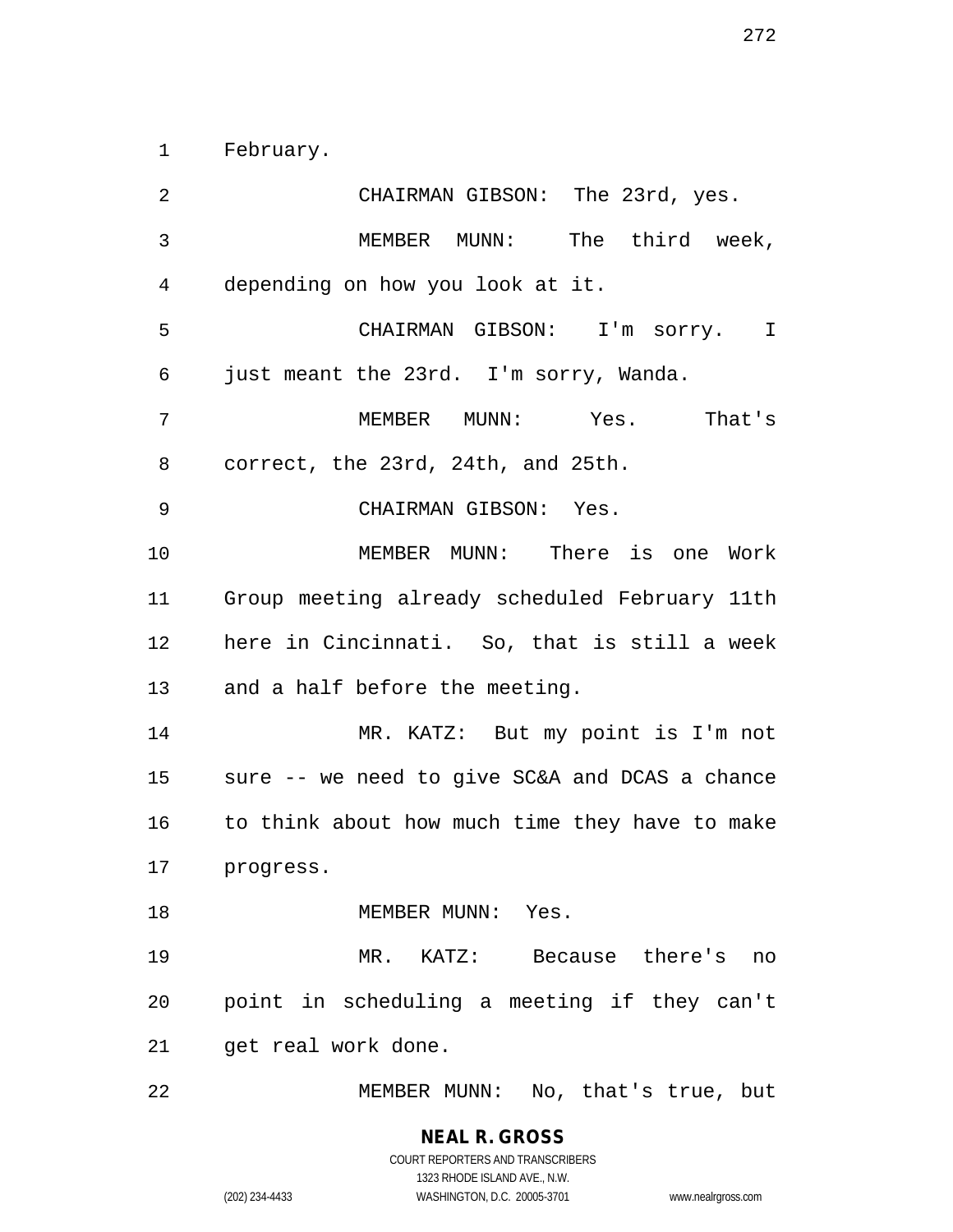1 I thought that would give the entire month of 2 January and --

3 MR. KATZ: Yes. It just doesn't 4 seem to me like it's that much. But let's 5 hear from those parties as to whether that's 6 -- before we bother even trying to pencil in 7 the date. 8 CHAIRMAN GIBSON: This is Mike. 9 MR. KATZ: Yes. 10 CHAIRMAN GIBSON: Let's have SC&A

11 and DCAS just submit kind of an email and path 12 forward to Ted and the Work Group.

13 MR. KATZ: Yes.

14 CHAIRMAN GIBSON: And, then, we'll 15 set a meeting after that.

16 MR. KATZ: Yes. Yes. Thank you.

- 17 That is exactly what I was trying to get at.
- 18 CHAIRMAN GIBSON: Okay?
- 19 MEMBER MUNN: Okay.
- 20 CHAIRMAN GIBSON: So, is there
- 21 anything else from anyone?
- 22 (No response.)